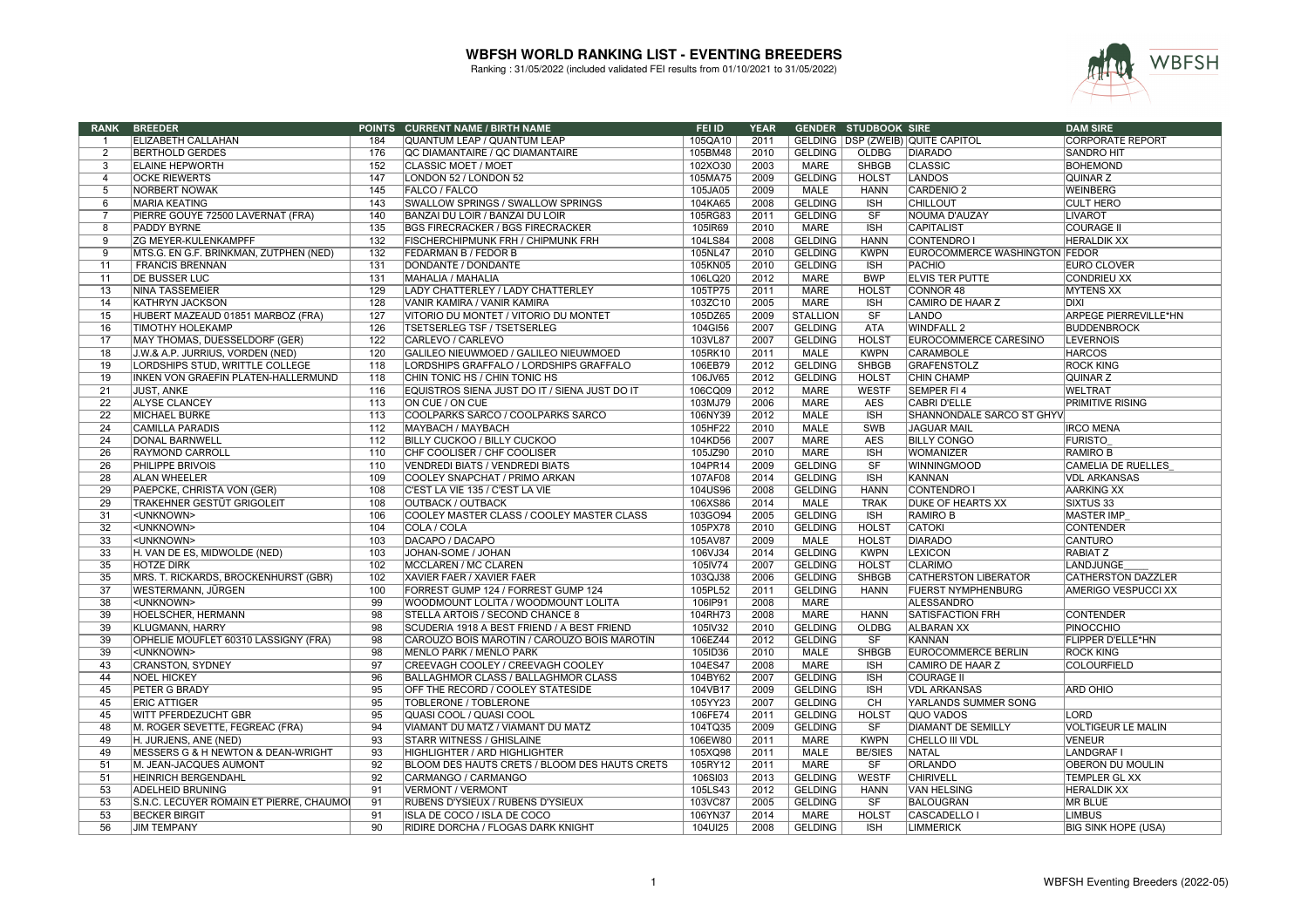

| 56              | <b>GORNY MIROSLAW</b>                       | 90              | <b>BRENNUS / BRENNUS</b>                                                  | 105LO63            | 2011         |                               | GELDING   PZHK (SP)   MORAVIA        |                                 | <b>APRIZZO XX</b>                                 |
|-----------------|---------------------------------------------|-----------------|---------------------------------------------------------------------------|--------------------|--------------|-------------------------------|--------------------------------------|---------------------------------|---------------------------------------------------|
| 58              | FREIHERR VON SCHÖN, HANS                    | 89              | JADORE MOI / JADORE MOI                                                   | 105CC73            | 2010         |                               |                                      | MARE   DSP (BAVAR) CONTHARGOS   | ASI                                               |
| 59              | <unknown></unknown>                         | $\overline{88}$ | <b>IRON / IRON</b>                                                        | 104WZ67            | 2009         | <b>GELDING</b>                | <b>BWP</b>                           | <b>AQUILINO</b>                 | <b>DONNERSCHLAG</b>                               |
| 59              | <b>NA</b>                                   | 88              | CALMARO / CALMARO                                                         | 105TU82            | 2011         |                               | <b>GELDING DSP (BRAND) CARPALANO</b> |                                 |                                                   |
| 59              | MME PATRICIA BORTOLOTTI, HERBEYS (FRA)      | 88              | SONG DU MAGAY / SONG DU MAGAY                                             | 103RL20            | 2006         | <b>GELDING</b>                | $\overline{\text{SF}}$               | <b>SUMMER SONG (GB)</b>         | <b>HAND IN GLOVE</b>                              |
| 62              | <b>EVA MEIER</b>                            | 86              | SUPERSTITION / SUPERSTITION                                               | 104WZ20            | 2009         | <b>GELDING</b>                | <b>BHHS</b>                          | <b>SATISFACTION FRH</b>         | <b>CORDALAME</b>                                  |
| 63              | <b>WIEPERT, KLAUS-PETER</b>                 | 85              | CLAUS 63 / CLAUS 63                                                       | 105XX55            | 2012         | <b>GELDING</b>                | <b>HOLST</b>                         | CATOO                           | <b>LEVISTO</b>                                    |
| 63              | CARLO TESTA, CIVITAVECCHIA (RM) (ITA)       | 85              | <b>HARTACKER / HARTACKER</b>                                              | 106GO11            | 2012         | <b>MALE</b>                   | <b>KWPN</b>                          | <b>SPARTACUS TN</b>             | <b>HEARTBREAKER</b>                               |
| 65              | SPORKMANN, THEODOR                          | 84              | LAGONA OLD / LAGONA 4                                                     | 107GB33            | 2015         | <b>MARE</b>                   | $\overline{\text{OS}}$               | <b>LAVAGON</b>                  | <b>CARTANI4</b>                                   |
| 65              | <b>DANIELLE BURGESS</b>                     | $\overline{84}$ | <b>NEMESIS / NEMESIS</b>                                                  | 107BC38            | 2014         | <b>GELDING</b>                | <b>CWHBA</b>                         | NOVALIS <sub>46</sub>           | <b>MUSING XX</b>                                  |
| 67              | <b>JANE YOUNG</b>                           | 83              | ZARAGOZA / ZARAGOZA                                                       | 106NB79            | 2013         | <b>MARE</b>                   | <b>AES</b>                           | <b>CEVIN Z</b>                  |                                                   |
| 68              | <b>MELLON STUD, CO LIMERICK (IRL)</b>       | 82              | COLORADO BLUE / COLORADO BLUE                                             | 104YC94            | 2009         | <b>GELDING</b>                | <b>SHBGB</b>                         | <b>JAGUAR MAIL</b>              | <b>ROCK KIND</b>                                  |
| 68              | F.A.J. VAN DER BURG. BERKEL EN RODENRIJS    | $\overline{82}$ | ALLSTAR B / ALLSTAR B                                                     | 103JE62            | 2005         | <b>MALE</b>                   | <b>KWPN</b>                          | <b>EPHEBE FOR EVER</b>          | <b>EKSTEIN</b>                                    |
| 68              | <b>MAGENS HOBE</b>                          | $\overline{82}$ | <b>CUTE GIRL / CUTE GIRL</b>                                              | 106XM91            | 2014         | <b>MARE</b>                   | <b>HOLST</b>                         | <b>COVENTRY</b>                 | <b>CLEARWAY</b>                                   |
| 68              | <b>JOHAN BJÖRK</b>                          | 82              | <b>KAIZEN / KAIZEN</b>                                                    | 105E189            | 2008         | <b>MALE</b>                   | <b>SWB</b>                           | <b>CARESSINI L</b>              | <b>NOCTURNE</b>                                   |
| 68              | A CHAMBERLAYNE                              | 82              | DREAMLINER / DREAMLINER                                                   | 105FD92            | 2010         | <b>GELDING</b>                | <b>SHBGB</b>                         | <b>JUMBO</b>                    | <b>BARYSHNIKOV</b>                                |
| 68              | <b>JUSTIN BURKE</b>                         | $\overline{82}$ | GALWAYBAY BLAKE / GALWAYBAY BLAKE                                         | 107FF25            | 2015         | <b>GELDING</b>                | <b>ISH</b>                           |                                 |                                                   |
| 74              | <b>KRISTINA RAUSING</b>                     | 81              | SWIRLY TEMPTRESS / SWIRLY TEMPTRESS                                       | 106CC40            | 2012         | <b>MARE</b>                   | <b>AES</b>                           | <b>FOR LADIES ONLY</b>          | <b>BRENTANO 11</b>                                |
| 74              | ROMAN DRABINSKI, BOLKÓW (POL)               | 81              | BARBADOS 26 / BARBADOS                                                    | 104PJ69            | 2009         | <b>GELDING</b>                | PZHK (SP)                            | <b>MORAVIA</b>                  | <b>JAPE XX</b>                                    |
| 74              | A.G.C. VERKERK                              | 81              | JERSEY MBF / JERSEY MBF                                                   | 106WV22            | 2014         | <b>MARE</b>                   | <b>KWPN</b>                          | <b>FIBONACCI</b>                | <b>WIETVOT</b>                                    |
| 74              | PIERRE GOUYE 72500 LAVERNAT (FRA)           | 81              | CRAZY DU LOIR / CRAZY DU LOIR                                             | 106DM28            | 2012         | <b>MARE</b>                   | $\overline{\text{S}}$ F              | <b>RISSOA D'AG*BOIS MARGOT</b>  | <b>DIAMANT DE SEMILLY</b>                         |
| 78              | NEUKÄTER.GERD. VOERDE (GER)                 | 80              | FAIRYTALE 39 / FAIRYTALE 39                                               | 104YH84            | 2007         | <b>MARE</b>                   | <b>RHEIN</b>                         | <b>FIDERTANZ 2</b>              | <b>LAURENTIANER</b>                               |
| 78              | <b>HEINRICH U. STEPHAN SCHWERT</b>          | $\overline{80}$ | <b>COLERO / COLERO</b>                                                    | 104WN06            | 2008         | <b>GELDING</b>                | <b>WESTF</b>                         | <b>CAPTAIN FIRE</b>             | <b>BORMIO XX</b>                                  |
| 80              | <b>MICHAEL BYRNE</b>                        | 79              | LEAMORE MASTER PLAN / SAMBUCO                                             | 104XU49            | 2009         | <b>GELDING</b>                | <b>ISH</b>                           | MASTER IMP IHR                  | <b>CAVALIER ROYALE</b>                            |
| 80              | <b>MARJORIE HAUS</b>                        | 79              | FE GOLDEN EYE / FE GOLDEN EYE                                             | 105YP22            | 2012         | <b>GELDING</b>                | <b>HANN</b>                          | GOLDFEVER 3                     | <b>CONTENDRO I</b>                                |
| 80              | <unknown></unknown>                         | 79              | <b>BOB CHAPLIN / AAROCH</b>                                               | 105OD96            | 2011         |                               | MALE   DSP (SATHÜ) CASHELL           |                                 | <b>SILVER JASPER</b>                              |
| 83              | <b>GUNTER GERLING</b>                       | 78              | MAI BAUM / LENZ                                                           | 104AO61            | 2006         |                               |                                      | GELDING DSP (SATHÜ) LOREDANO 2  | <b>RIKE</b>                                       |
| 83              | MME MARIE CHRISTINE DE LAURIERE, ST ADJU    | 78              | UNUM DE'OR / UNUM DE'OR                                                   | 104MV29            | 2008         | <b>GELDING</b>                | AA                                   | YARLANDS SUMMER SONG            | PRINCE IG'OR                                      |
| 85              | <b>GESTÜT HELLERHOLZ</b>                    | 77              | HIPPO'S SAPPORO / SAPPORO R                                               | 104PZ26            | 2008         | <b>GELDING</b>                | <b>TRAK</b>                          | PERECHLEST                      | <b>BLESK</b>                                      |
| 85              | <b>CAMPEAGRO SAT</b>                        | $\overline{77}$ | TARAJE CP 21.10 / TARAJE CP 21.10                                         | 106IC35            | 2013         | <b>MALE</b>                   | <b>AECCAá</b>                        | <b>EOLE DES ORCETS</b>          | <b>COUNT IVOR</b>                                 |
| 85              | <b>ANDREW KIRWAN</b>                        | $\overline{77}$ | DASSETT OLYMPUS / BALLYVADD TALISMAN                                      | 106CM14            | 2013         | <b>GELDING</b>                | <b>ISH</b>                           | <b>LANCELOT</b>                 | <b>CRUISING</b>                                   |
| $\overline{85}$ | <b>JO BREHENY</b>                           | $\overline{77}$ | LEB LIAS JEWEL / LEB LIAS JEWEL                                           | 105IE42            | 2010         | <b>MARE</b>                   | $\overline{\text{ISH}}$              | <b>LIMMERICK</b>                | <b>COLIN DIAMOND</b>                              |
| 85              | MR J HALIM, BURFORD (GBR)                   | $\overline{77}$ | CANDY KING / CANDY KING                                                   | 104SD36            | 2010         | <b>MALE</b>                   | <b>SHBGB</b>                         | GRAFENSTOLZ                     | <b>MOOTHYEB</b>                                   |
| 85              | MULVEY, JOHN                                | $\overline{77}$ | BROOKFIELD INOCENT / BROOKFIELD INOCENT                                   | 104XH90            | 2009         | <b>MALE</b>                   | <b>ISH</b>                           | <b>INOCENT 3</b>                | <b>KINGS SERVANT</b>                              |
| 85              | <b>JUDITH MCCLELLAND</b>                    | $\overline{77}$ | <b>BLACK ICE / BLACK ICE</b>                                              | 105FN41            | 2010         | <b>GELDING</b>                | <b>ISH</b>                           | <b>VECHTA</b>                   | <b>TOUCHDOWN</b>                                  |
| 92              | LITTLE VALLEY FARM                          | $\overline{75}$ | LV BALOU JEANZ / LV BALOU JEANZ                                           | 105EH21            | 2010         | <b>GELDING</b>                | <b>NZHS</b>                          | <b>BALOU DU ROUET</b>           | <b>COLOMBIA</b>                                   |
| 92              | MARKUS AND LEONHARD DIEZ                    | $\overline{75}$ | MISSISSIPPI / MISSISSIPPI                                                 | 105CL91            | 2010         | <b>MARE</b>                   | DSP (BAD-WÜ                          | <b>CASSINI II</b>               | <b>LEGAAT</b>                                     |
| 92              | E. ONRUST, NIEUW-BUINEN (NED)               | 75              | HOLLYWOOD DANCER / HOLLY                                                  | 106DY73            | 2012         | <b>MARE</b>                   | <b>KWPN</b>                          | <b>DANTOS</b>                   | NUMERO UNO                                        |
| 95              | VAUTHIER ET KAREN DE WYKERSLOOTH DE RO      | 74              | BABYLON DE GAMMA / BABYLON DE GAMMA                                       | 105TF83            | 2011         | <b>GELDING</b>                | SF                                   | MYLORD CARTHAGO*HN              | <b>HAPPY VERGOIGNAN*HN</b>                        |
| 95              | M. MARIO GRIMALDI, CHALAIN LE COMTAL (FR    | 74              | SWING DE PERDRIAT / SWING DE PERDRIAT                                     | 104FY43            | 2006         | <b>MARE</b>                   | $\overline{\text{S}}$ F              | <b>GLAMOUR MARGOT</b>           | <b>DIAZ</b>                                       |
| 95              | <b>BILLY DALY</b>                           | $\overline{74}$ | NEWMARKET JACK / NEWMARKET JACK                                           | 104XQ14            | 2009         | <b>GELDING</b>                | <b>ISH</b>                           | <b>NEWMARKET JEWEL</b>          | <b>NEWMARKET VENTURE</b>                          |
| 95              | <b>MATHIAS BEHR</b>                         | $\overline{74}$ | QUINTILIUS / QUINTILIUS                                                   | 106GB78            | 2012         |                               |                                      | GELDING DSP (SATHÜ) QUALITY BOY | <b>HERALDIK XX</b>                                |
| 95              | <b>VINCENT COUSINS</b>                      | 74              | KILCANDRA OCEAN POWER / KILCANDRA OCEAN POWER                             | 106IQ78            | 2013         | <b>MALE</b>                   | <b>ISH</b>                           | <b>BGS OCEAN VIEW</b>           | <b>BONNIE PRINCE</b>                              |
| 95              | JACOBS, BEHREND                             | 74              | CASINO 80 / CASINO 80                                                     | 1051199            | 2010         | <b>GELDING</b>                | <b>HOLST</b>                         | <b>CASILLAS 2</b>               | CLAUDIO 8                                         |
| 101             | DELLA BELLA ROBERTO                         | $\overline{73}$ | <b>IMPERIO MAGIC / IMPERIO MAGIC</b>                                      | 107DN08            | 2014         | <b>GELDING</b>                | <b>AES</b>                           | <b>CASSANDER C</b>              | <b>BANBOULA DU THOT</b>                           |
|                 |                                             | $\overline{72}$ |                                                                           |                    | 2008         |                               | <b>ISH</b>                           | <b>RICARDO</b>                  |                                                   |
| 102             | <b>JOHN DOHERTY</b><br><b>GIESELER, ULF</b> | $\overline{72}$ | MORSWOOD / MORSWOOD<br>BE MY DAISY / BE MY DAISY                          | 104LH45            | 2011         | <b>GELDING</b><br><b>MARE</b> | <b>HANN</b>                          | <b>BARCLAY 20</b>               | PRESENT ARMS<br><b>DAVIGNON I</b>                 |
| 102<br>102      | <b>TOBIAS NILSSON</b>                       | $\overline{72}$ |                                                                           | 106FT02            |              | <b>GELDING</b>                | <b>SWB</b>                           | <b>CORPORAL VDL</b>             |                                                   |
| 102             | <b>NOEL RUANE</b>                           | $\overline{72}$ | <b>CORPOUBET AT / CORPOUBET AT</b><br>SLIGO CANDY CANE / SLIGO CANDY CANE | 106MJ22<br>106YJ22 | 2013<br>2013 | <b>GELDING</b>                | <b>ISH</b>                           | <b>SLIGO CANDY BOY</b>          | <b>BALOUBET DU ROUET</b><br><b>VISA ALDATUS Z</b> |
|                 |                                             | $\overline{72}$ |                                                                           |                    |              |                               |                                      |                                 |                                                   |
| 102             | <b>NICOLA TANG</b>                          |                 | COOLEY NORTHERN MIST / NEAT NORTHERN MIST                                 | 105BC52            | 2010         | <b>MARE</b>                   | <b>ISH</b>                           | <b>COBRA</b>                    | <b>COUNTACH</b>                                   |
| 107             | LOUISE OLSSON & BERTIL FROST                | 71              | JOYSTICK / JOYSTICK                                                       | 106PP23            | 2008         | <b>GELDING</b>                | <b>SWB</b>                           | <b>JAGUAR MAIL</b>              | <b>CARDENTO 933</b>                               |
| 107             | HELMUT G. HEIDMEYER                         | 71              | REDFIELD CHAMPION / REDFIELD CHAMPION                                     | 106ZT12            | 2014         | <b>GELDING</b>                | <b>HANN</b>                          | <b>DIARADO</b>                  | <b>CONTENDRO</b>                                  |
| 109             | <unknown></unknown>                         | 70              | SRS KAN DO / SRS KAN DO                                                   | 105IU97            | 2010         | <b>GELDING</b>                | <b>ISH</b>                           | <b>VDL ARKANSAS</b>             | <b>TOUCHDOWN</b>                                  |
| 109             | <b>PFITZMANN GBR</b>                        | 70              | VAN HELSING P / VAN HELSING P                                             | 105RV82            | 2010         |                               | GELDING DSP (BRAND) VAN GOGH         |                                 | <b>CARISMO</b>                                    |
| 109             | NA.                                         | 70              | RUSSAL Z / RUSSAL Z                                                       | 106AQ98            | 2012         | MARE                          | ZANG                                 | <b>RUSSELL II</b>               | <b>DARCO</b>                                      |
| 112             | DECHAU LUTZ, NUTTELN (GER)                  | 69              | CALLE 44 / CALLE 44                                                       | 103UW90            | 2007         | <b>GELDING</b>                | <b>HOLST</b>                         | CRISTO <sub>5</sub>             | <b>QUEBEC</b>                                     |
| 112             | <unknown></unknown>                         | 69              | CARTANIA / CARTANIA                                                       | 105TG71            | 2011         | <b>MARE</b>                   | <b>HOLST</b>                         | <b>CARTANI4</b>                 | <b>CLINTON</b>                                    |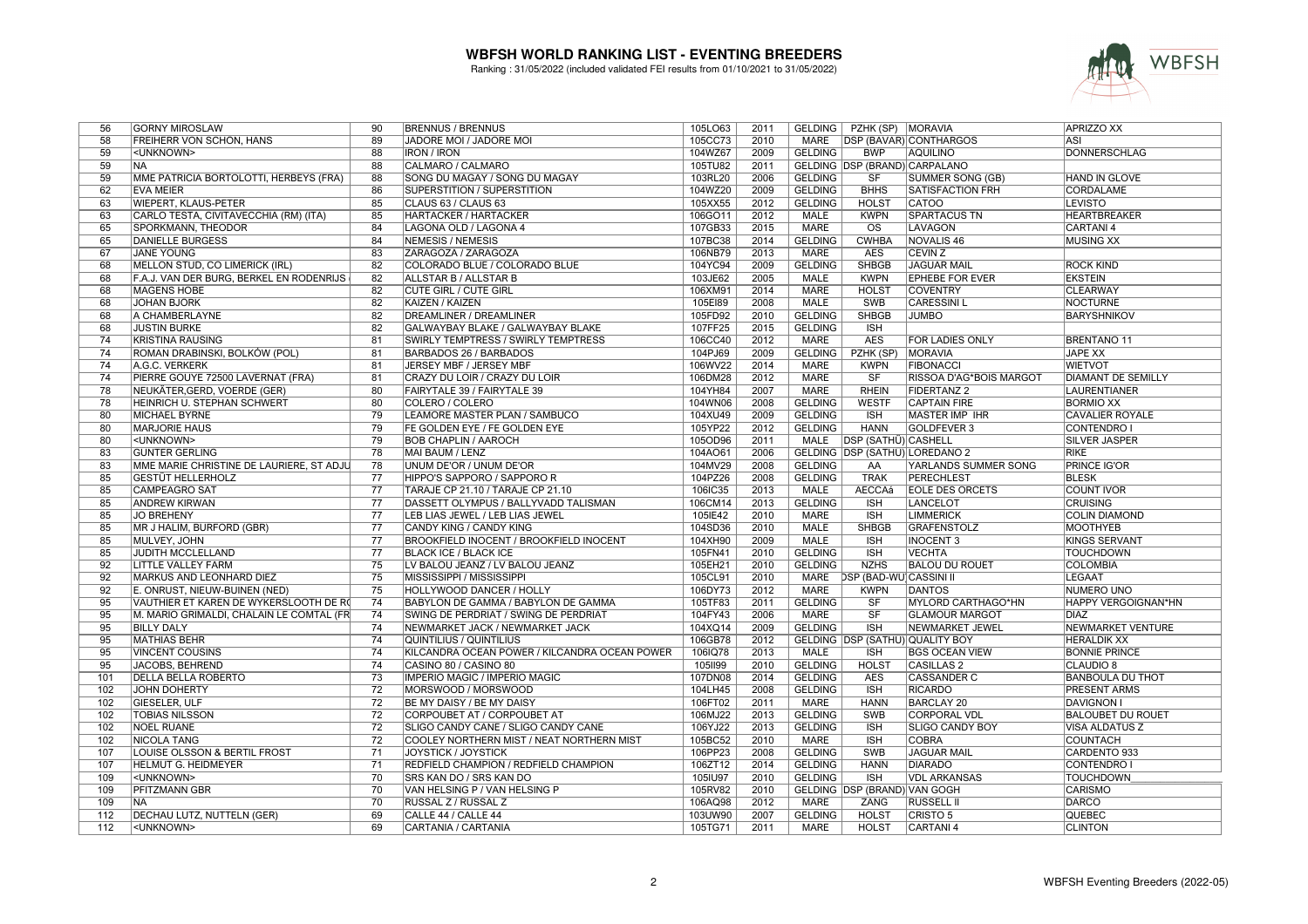

| 112 | <b>CHARLOTTE WRATHER</b>                  | 69              | FLEECEWORKS ROYAL / FLEECEWORKS ROYAL              | 104SE47 | 2009 | MARE            |                              | <b>RIVERMAN</b>                  |                              |
|-----|-------------------------------------------|-----------------|----------------------------------------------------|---------|------|-----------------|------------------------------|----------------------------------|------------------------------|
| 115 | <b>MATAI SPORT HORSES</b>                 | 68              | SANDROS SALUTE MW / SANDROS SALUTE MW              | 105ZQ87 | 2010 | <b>GELDING</b>  | <b>NZWB</b>                  | <b>SALUTATION</b>                | <b>HOUSEBUSTER</b>           |
| 115 | <b>WINKY FOLEY</b>                        | 68              | TRUDEAU / TRUDEAU                                  | 105FB28 | 2006 | <b>GELDING</b>  | <b>NZWB</b>                  | <b>MAGISTAD</b>                  | <b>VALIANT</b>               |
| 117 | <b>NA</b>                                 | 67              | GRAFENNACHT / GRAFENNACHT                          | 106BR76 | 2012 | <b>MARE</b>     | <b>OLDBG</b>                 | <b>GRAFENSTOLZ</b>               | <b>NAREW</b>                 |
| 117 | <b>JEAN-LOUIS STAUFFER</b>                | 67              | COUP DE COEUR DUDEVIN / COUP DE COEUR DUDEVIN      | 105YH17 | 2012 | <b>MALE</b>     | SF                           | <b>TOP GUN SEMILLY</b>           | <b>LEPRINCE DES BOIS</b>     |
| 119 | <unknown></unknown>                       | 66              | ALTAF / ALTAF                                      | 106FX26 | 2010 | <b>GELDING</b>  |                              |                                  |                              |
| 119 | YVONNE HAUßER-KNABE                       | 66              | CALAHARI / CALAHARI                                | 106OH93 | 2013 |                 | GELDING DSP (SATHÜ) CASDORFF |                                  | NIGHT STORM XX               |
| 119 | M. EDOUARD NEUHAUS, ARNEX SUR ORBE (CH    | 66              | TOUBLEU DE RUEIRE / TOUBLEU DE RUEIRE              | 104JG55 | 2007 | <b>GELDING</b>  | <b>SF</b>                    | MR BLUE                          | <b>BAYARD D'ELLE</b>         |
| 119 | <unknown></unknown>                       | 66              | SD AMOUROSI / SD AMOUROSI                          | 105OX26 | 2009 | <b>GELDING</b>  |                              | ANAMOUR                          | J K SACRAMENTO               |
| 123 | <b>DEBI CROWLEY</b>                       | 65              | VANDIVER / VANDIVER                                | 103OA10 | 2004 | <b>GELDING</b>  | <b>TRAK</b>                  | WINDFALL 2                       | <b>MYSTIC REPLICA XX</b>     |
| 123 | <unknown></unknown>                       | 65              | <b>DOTTI / DOTTI</b>                               | 107AO68 | 2014 | <b>MARE</b>     |                              | <b>DONAUTRAUM</b>                |                              |
| 125 | <unknown></unknown>                       | 64              | LITTLE FIRE / LITTLE FIRE                          | 104UR97 | 2009 | <b>GELDING</b>  | <b>HANN</b>                  | <b>GRAF TOP</b>                  | <b>HERALDIK XX</b>           |
| 125 | <b>ROLAND BAZIRE</b>                      | 64              | <b>VOLTAIRE DE TRE' / VOLTIGEUR DES PRES</b>       | 105CD21 | 2009 | <b>GELDING</b>  | SF                           | <b>GENTLEMAN IV</b>              | <b>SOCRATE DE CHIVRE</b>     |
| 125 | M. BERNARD PIERRE LE COURTOIS, BRULLEMA   | 64              | <b>TRESOR MAIL / TRESOR MAIL</b>                   | 104CL25 | 2007 | <b>STALLION</b> | $\overline{\text{SF}}$       | <b>JAGUAR MAIL</b>               | <b>IOWA</b>                  |
| 125 | CARBONI MAURIZIO                          | 64              | SENZA FINE / SENZA FINE                            | 105RQ80 | 2011 | <b>MARE</b>     | <b>MIPAAF</b>                | LAKOTA                           | RHEINGOLD DE LUYNE           |
| 125 | JURGEN VANKERSSCHAEVER                    | 64              | ORIGI / ORIGI                                      | 106VZ84 | 2014 | <b>GELDING</b>  | <b>BWP</b>                   | <b>INDOCTRO</b>                  | <b>DARCO</b>                 |
| 125 | R. BOSCH, DAARLE (NED)                    | 64              | <b>IVAN / IVAN</b>                                 | 106VM61 | 2013 | <b>STALLION</b> | <b>KWPN</b>                  | <b>DEXTER R</b>                  | <b>TOLAN R</b>               |
| 125 | <unknown></unknown>                       | 64              | <b>BF VALOUR / BF VALOUR</b>                       | 105JU73 | 2010 | <b>GELDING</b>  |                              |                                  |                              |
|     |                                           | 63              |                                                    |         |      |                 |                              |                                  |                              |
| 132 | <b>JAMES COUGHLAN</b>                     |                 | COOLEY GOODWOOD / LLS QUALITY DIAMOND              | 106IY72 | 2014 | <b>MALE</b>     | <b>ISH</b>                   | OBOS QUALITY 004                 | UNKNOWN DAM'S SIRE           |
| 132 | DANIEL JEAN TAINTURIER 44470 CARQUEFOU    | 63              | CESAR DE COMMARIN LA / CESAR DE COMMARIN LA        | 106DN41 | 2012 | <b>GELDING</b>  | <b>SF</b>                    | NOUMA D'AUZAY*LA                 | <b>IDEAL DE LA LOGE</b>      |
| 132 | <b>HELEN MCGRATH</b>                      | 63              | WOODBINE MAGIC MAZE / WOODBINE MAGIC MAZE          | 105XO77 | 2011 | <b>MARE</b>     |                              | <b>STANHOPES MAGICIAN</b>        | <b>BRILLIANT INVADER</b>     |
| 135 | W D CASBURN                               | 62              | <b>TOPSPIN / TOPSPIN</b>                           | 105NH16 | 2008 | <b>GELDING</b>  | <b>AES</b>                   | <b>ZENTO</b>                     |                              |
| 135 | JOHN CARLISLE & NEIL MCCLUSKEY            | 62              | CARSONSTOWN / CARSONSTOWN DO IT TOMORROW           | 105WZ92 | 2012 | <b>GELDING</b>  | $\overline{\mathsf{ISH}}$    | LOUGHERNE CAPPUCHINO             | <b>LIMMERICK</b>             |
| 135 | <b>CAROLYN BAIRD</b>                      | 62              | AUDACIOUS / AUDACIOUS                              | 106FB53 | 2013 | <b>GELDING</b>  | <b>CSHA</b>                  |                                  |                              |
| 138 | <b>ALAN O'BRIEN</b>                       | 61              | COOLEY QUICKSILVER / OSH DEL BOY                   | 105RM85 | 2011 | <b>GELDING</b>  | <b>ISH</b>                   | <b>WOMANIZER</b>                 | <b>CREGGAN DIAMOND</b>       |
| 138 | M. SEBASTIEN PAILLOU, MME VIRGINIE KASAK, | 61              | AS BOY DE KAPPA / AS BOY DE KAPPA                  | 104WA82 | 2010 | <b>GELDING</b>  | $\overline{\text{S}}$ F      | <b>TINKA'S BOY</b>               | <b>ROSIRE</b>                |
| 140 | BEZOUW VAN A M.C.M.                       | 60              | Z / ALBANO Z                                       | 104FF03 | 2008 | <b>GELDING</b>  | <b>ZANG</b>                  | <b>ASCA</b>                      | <b>BABOUCHE VH GEHUCHT Z</b> |
| 140 | THOMSEN HANS, HOERUP (GER)                | 60              | WAIKIKI 207 / WAIKIKI 207                          | 103UW89 | 2006 | <b>MARE</b>     | <b>HOLST</b>                 | QUINAR <sub>Z</sub>              | SAN PATRIGNANO CASSINI       |
| 140 | <b>PAUL O'SHEA</b>                        | 60              | <b>HEADS UP / HEADS UP</b>                         | 106YX33 | 2014 | <b>MALE</b>     | <b>ISH</b>                   | O.B.O.S. QUALITY 004             | LUX Z                        |
| 140 | <b>PETER FICK</b>                         | 60              | THE PHANTOM OF THE OPERA / QUANTENSPRUNG           | 105ZP81 | 2011 | <b>GELDING</b>  | <b>HOLST</b>                 | QUO VADOS                        | PEKING OPERA XX              |
| 140 | R. BRIL, WESTENDORP (NED)                 | 60              | <b>DUPON / DR. DOOLITTLE</b>                       | 104TL26 | 2008 | <b>STALLION</b> | <b>KWPN</b>                  | <b>PHIN PHIN</b>                 | <b>LANDADEL</b>              |
| 140 | E. VAN DE VLEUTEN, SOMEREN (NED)          | 60              | CANNAVARO / CANNAVARO                              | 105PX85 | 2007 | <b>MALE</b>     | <b>KWPN</b>                  | <b>OKLUND</b>                    | <b>DON JUAN</b>              |
| 146 | <b>GERALDINE QUINN</b>                    | 58              | CDS CAIRNVIEW ROMOLU / CAIRNVIEW ROMOLU            | 106YL26 | 2011 | <b>MALE</b>     | <b>ISH</b>                   | <b>OMAR</b>                      |                              |
| 146 | CATHERINE SABOT-CRUEL                     | 58              | EMBRUN DE RENO / EMBRUN DE RENO                    | 106WM74 | 2014 | <b>GELDING</b>  | SF                           | <b>ELIOTT MC</b>                 | TAMARIS DES ETANGS           |
| 146 | <b>JENNIFER LEGRAND</b>                   | 58              | DAMOUR DU DOMAINE / DAMOUR DU DOMAINE              | 106WL93 | 2013 | <b>MARE</b>     | SF                           | VON CHACCO IXE                   | <b>ODEUR</b>                 |
| 146 | <unknown></unknown>                       | 58              | TREMANTON / TREMANTON                              | 106KK23 | 2012 | <b>MARE</b>     | <b>SHBGB</b>                 | <b>BIRKHOF'S GRAFENSTOLZ</b>     | HAND IN GLOVE                |
| 146 | <b>FRANÇOIS DE LA BERAUDIERE</b>          | 58              | DON JUAN DE ROUHET AA IFCE / DON JUAN DE ROUHET AA | 106PP49 | 2013 | <b>GELDING</b>  | AA                           | POTTER DU MANAOU                 | <b>IAGO C</b>                |
| 146 | <b>KROPP, KLAUS</b>                       | 58              | NAUGHTY GIRL 5 / NAUGHTY GIRL 5                    | 105JT46 | 2010 | <b>MARE</b>     | <b>HANN</b>                  | <b>NOBRE XX</b>                  | <b>CARBID</b>                |
| 146 | <b>ANTHONY SMYTH</b>                      | 58              | SHANROE COOLEY / SHANROE ITALK                     | 106RB33 | 2015 | <b>MALE</b>     | <b>ISH</b>                   | <b>DALLAS VDL</b>                |                              |
| 146 | <unknown></unknown>                       | 58              | ORATORIO / ORATORIO                                | 105AV47 | 2009 | <b>MALE</b>     | <b>SHBGB</b>                 | <b>OSLO BIATS</b>                | <b>TOPANOORA</b>             |
| 154 | RENAUD DE LAURIERE 16310 ST ADJUTORY (F   | $\overline{57}$ | ALERTAMALIB'OR / ALERTAMALIB'OR                    | 105AT94 | 2010 | <b>GELDING</b>  | AA                           | <b>YARLANDS SUMMER SONG</b>      | <b>PRINCE IG'OR</b>          |
| 154 | <unknown></unknown>                       | 57              | FE LIFESTYLE / LIFESTYL                            | 105EH30 | 2010 | <b>MALE</b>     |                              | <b>DSP (BRAND) LEO VON FAELZ</b> | <b>BRANDENBURGER</b>         |
| 154 | M. VINCENT MANDRON, BARENTON (FRA)        | 57              | SLAMM DE LA SELUNE / SLAMM DE LA SELUNE            | 103RM51 | 2006 | <b>GELDING</b>  | <b>SF</b>                    | <b>LAMM DE FETAN</b>             | IN CHALA A                   |
| 154 | <unknown></unknown>                       | 57              | FIFTH AVENUE / FIFTH AVENUE                        | 105PQ06 | 2008 | <b>MARE</b>     |                              | RAPHAEL                          |                              |
| 158 | <b>BERGENDAHL, HEINRICH</b>               | 56              | LUTHIEN 3 / LUTHIEN 3                              | 106AJ35 | 2012 | <b>MARE</b>     | <b>WESTF</b>                 | LA CALIDO                        | TEMPLER GL XX                |
| 158 | <b>KORTE, HELMUT</b>                      | 56              | CAUNTON FIRST CLASS / AMY 332                      | 106YI96 | 2014 | <b>MALE</b>     | <b>WESTF</b>                 | <b>AMIROZ</b>                    | <b>VALENTINO</b>             |
| 158 | <unknown></unknown>                       | 56              | AEA FLYNN / AEA FLYNN                              |         | 2007 | <b>GELDING</b>  |                              | <b>FLEMMINGH</b>                 | <b>STIRLING LUTHER</b>       |
|     |                                           |                 |                                                    | 106IR26 |      |                 |                              |                                  |                              |
| 161 | <b>JOHANN BURFEIND</b>                    | 55              | <b>SECRET IV / SECRETARIAT</b>                     | 104HI88 | 2008 | <b>GELDING</b>  | <b>HANN</b>                  | <b>SATISFACTION FRH</b>          | EARL                         |
| 161 | <b>SK BIELIN</b>                          | 55              | LIBERTINA / LIBERTINA                              | 104SU43 | 2009 | <b>MARE</b>     |                              | <b>DSP (BRAND) CON SHERRY</b>    | WEST (HANN)                  |
| 161 | <b>GEORGE MCCULLOUGH</b>                  | 55              | COOLEY RULES / SALVADOR JACK                       | 107FU62 | 2014 | <b>GELDING</b>  | <b>ISH</b>                   | <b>BEACH BALL</b>                | <b>ALDATUSZ</b>              |
| 161 | A. RIJPMA, LIEVEREN (NED)                 | 55              | HAPPY BOY / HAPPY BOY                              | 106Cl15 | 2012 | <b>GELDING</b>  | <b>KWPN</b>                  | <b>INDOCTRO</b>                  | <b>ODERMUS</b>               |
| 161 | <b>STIFTUNG BRADENBURGISHES</b>           | 55              | <b>TUGCE / TUGCE</b>                               | 106PI82 | 2012 | <b>MARE</b>     | <b>DSP (BRAND) DOMHERR</b>   |                                  | CHICO'S BOY                  |
| 161 | <b>KELLY PLITZ</b>                        | 55              | YARROW / YARROW                                    | 103VI65 | 2007 | <b>GELDING</b>  | <b>CSHA</b>                  | <b>YVARI</b>                     | <b>ALI BABA</b>              |
| 161 | YOHANN CHOPIN & GAËLLE JAMBOU             | 55              | <b>ENJOY DE KEROUE / ENJOY DE KEROUE</b>           | 106YV17 | 2014 | <b>STALLION</b> | SF                           | <b>PADOCK DU PLESSIS*HN</b>      | <b>SOCRATE DE CHIVRE</b>     |
| 161 | <b>KAREN REID</b>                         | 55              | REVITA VET CALARO / CALARO                         | 107BC37 | 2012 | <b>GELDING</b>  |                              |                                  |                              |
| 161 | <unknown></unknown>                       | 55              | WEC IN THE MONEY / WEC IN THE MONEY                | 105QH98 | 2011 | <b>GELDING</b>  |                              | IN THE BLACK                     | <b>BALOU DU ROUET</b>        |
| 170 | E.A.R.L. ECURIE DU MONTCEAU 71160 GILLY S | 54              | CHAMAN DUMONTCEAU / CHAMAN DUMONTCEAU              | 106FK63 | 2012 | <b>GELDING</b>  | $\overline{\text{SF}}$       | <b>TOP BERLIN DU TEMPLE</b>      | <b>NARCOS II</b>             |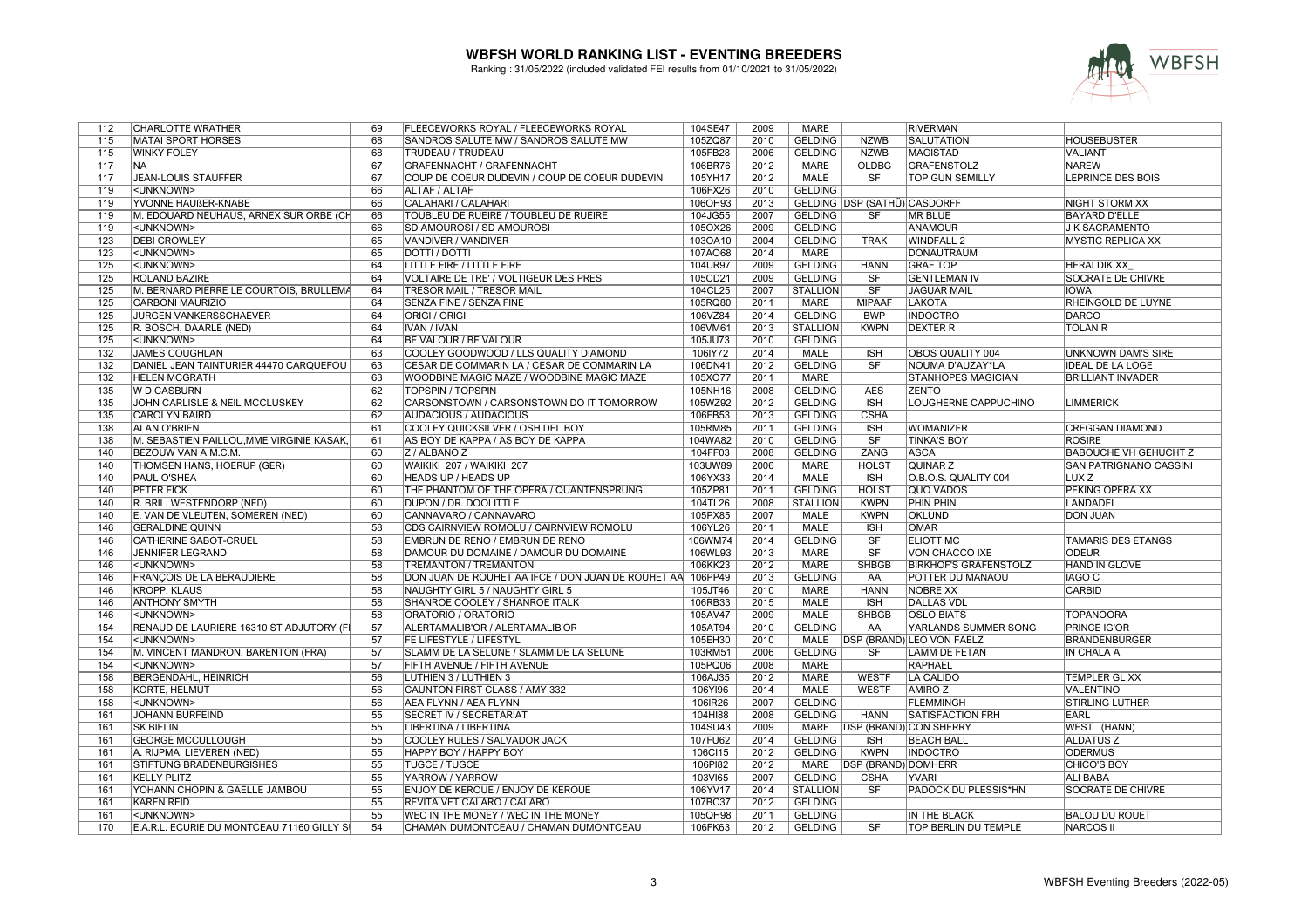

| 170 | <b>THOMAS ANTHONY JONES</b>                   | 54              | COOLEY CANDYMAN / COOLEY CANDYMAN                             | 106KM37 | 2013 | <b>GELDING</b>  | <b>ISH</b>                     | <b>SLIGO CANDY BOY</b>              | <b>FLAME HILL</b>           |
|-----|-----------------------------------------------|-----------------|---------------------------------------------------------------|---------|------|-----------------|--------------------------------|-------------------------------------|-----------------------------|
| 170 | <b>T. KINGSTON</b>                            | 54              | <b>BROOKPARK VIKENTI / BROOKPARK VIKENTI</b>                  | 104SB78 | 2008 | MALE            | <b>ISH</b>                     | <b>MASTER IMP</b>                   | <b>BALLYSIMON</b>           |
| 170 | <b>MICHAEL CALLERY</b>                        | 54              | GREENACRES SPECIAL CAVALIER / GREENACRES SPECIAL (            | 106NU65 | 2013 | <b>MARE</b>     | <b>ISH</b>                     | <b>CAVALIER ROYALE</b>              | <b>TOUCHDOWN</b>            |
| 170 | TRAININGSSTAL JEANTIEN                        | 54              | GLOBAL EX / EX                                                | 105SS55 | 2009 | <b>MARE</b>     | <b>KWPN</b>                    | <b>CONTADOR</b>                     |                             |
| 170 | WINTERSCHEID, JÖRG                            | 54              | READY TO GO W / READY TO GO W                                 | 106AN29 | 2012 | <b>GELDING</b>  | <b>WESTF</b>                   | <b>ROCK FOREVER</b>                 | <b>WEINBERG</b>             |
| 170 | <b>REBECKA ANDERSSON</b>                      | 54              | JERSEY / JERSEY                                               | 106FE94 | 2010 | <b>MARE</b>     | SWB                            | <b>QUATERBACK</b>                   | <b>CORTUS</b>               |
| 170 | E.A.R.L. HARAS DU HALAGE, M. ERIC RITTER, BA  | 54              | SANTAL DU HALAGE / SANTAL DU HALAGE                           | 103RR12 | 2006 | <b>GELDING</b>  | SF                             | ALLEGRETO                           | ARRA D'AUZAY                |
| 178 | <b>PIERRE SAUNIER</b>                         | 53              | GB KEEP COOL DU PERCHET / GB KEEP COOL DU PERCHET             | 106VU64 | 2011 | <b>GELDING</b>  |                                | <b>GB KONVALLY</b>                  | <b>AKRIBORI</b>             |
|     |                                               |                 |                                                               |         | 2008 |                 | <b>CH</b>                      |                                     |                             |
| 179 | <unknown></unknown>                           | 52              | SECRET MOJO / SECRET MOJO                                     | 106KZ66 |      | <b>GELDING</b>  |                                |                                     |                             |
| 179 | JEANETTE GLYNN                                | 52              | CAPELS HOLLOW DRIFT / CAPELS HOLLOW DRIFT                     | 105OQ42 | 2011 | <b>MALE</b>     | <b>ISH</b>                     | SHANNONDALE SARCO ST GHYVLUCKY GIFT |                             |
| 179 | DONAL BARNWELL                                | 52              | BILLY BANDIT / BILLY BANDIT                                   | 104UX33 | 2008 | <b>GELDING</b>  | <b>AES</b>                     | <b>BILLY CONGO</b>                  | <b>FURISTO</b>              |
| 179 | <b>PAU OSVALDO</b>                            | 52              | SPARTACO / SPARTACO DELL'USIGNOLO                             | 105LS45 | 2011 | <b>MALE</b>     | <b>MIPAAF</b>                  | NADIR DI SAN PATRIGNANO             | <b>LUCKY BOY</b>            |
| 179 | LAETITIA DE MOUSTIER                          | 52              | DIABOLO MENTHE / DIABOLO MENTHE                               | 106NR74 | 2013 | <b>GELDING</b>  | SF                             | <b>SCAREFACE DE MARS</b>            | CAESAR VAN DE HELLE         |
| 179 | <b>JW ROSBOTHAM</b>                           | 52              | COOLEY ROSALENT / ROSALENT                                    | 106XW23 | 2014 | <b>MARE</b>     | <b>ISH</b>                     | <b>VALENT</b>                       | <b>ROSELIER</b>             |
| 179 | <b>KLAUS THIEDEMANN</b>                       | 52              | RLE BARINA / BARINA                                           | 105KV98 | 2009 | <b>MARE</b>     | <b>HOLST</b>                   | <b>COSIDO</b>                       | COSIMO                      |
| 179 | BÄTJE, JÖRG                                   | 52              | MIGHTY SPRING / MIGHTY SPRING                                 | 105ET13 | 2010 | <b>MARE</b>     | <b>HANN</b>                    | <b>MIGHTY MAGIC</b>                 | LANDCLASSIC                 |
| 179 | <b>BOETTCHER, HELMUT</b>                      | 52              | CORNELIUS BO / CORNELIUS BO                                   | 106ZB34 | 2014 | <b>GELDING</b>  | <b>HANN</b>                    | <b>CONCOURS COMPLET</b>             | CARISMO                     |
| 179 | J. LANPHEN, BLIJE (NED)                       | 52              | GATTO SALTA D'O / GATTO SALTA D'O                             | 105ZW57 | 2011 | <b>GELDING</b>  | <b>KWPN</b>                    | <b>HOS D'O</b>                      | <b>SKIPPY II</b>            |
| 179 | M. J. KAVANAGH                                | 52              | COOLEY MOONSHINE / MONBEG CARTEL                              | 105TO09 | 2012 | <b>MALE</b>     | <b>ISH</b>                     | <b>COBRA</b>                        | <b>KINGS MASTER</b>         |
| 190 | <b>OSTENFELD</b>                              | 51              | CAPITOL H I M / CAPITOL H I M                                 | 104VB14 | 2007 | <b>GELDING</b>  | <b>HOLST</b>                   | <b>CON AIR 7</b>                    | <b>HERALDIK</b>             |
| 190 | <b>FRIEDRICH EMANUEL FOCKEN</b>               | $\overline{51}$ | DUKE OF CHAMPIONS / DUKE OF CHAMPIONS                         | 106BD91 | 2011 | <b>GELDING</b>  | <b>OLDBG</b>                   | <b>DUKE OF HEARTS XX</b>            | <b>NOBLE CHAMPION</b>       |
| 190 | COMB. VAN WERING/ SCHUILING, EKEHAAR (N       | 51              | ACSI CAMPBELLE WS / CAMPBELLE WS                              | 104WP00 | 2007 | <b>MARE</b>     | <b>KWPN</b>                    | <b>VAN GOGH</b>                     | <b>INDOCTRO</b>             |
| 190 | <unknown></unknown>                           | 51              | FE COLDPLAY / FE COLDPLAY                                     | 105YH15 | 2012 | <b>MALE</b>     | <b>DSP (BRAND) CASSKENI II</b> |                                     |                             |
| 190 | <b>ESERCITO ITALIANO</b>                      | 51              | ARACNE DELL'ESERCITO ITALIANO / ARACNE DELL'ESERCIT           | 106CM98 | 2012 | <b>STALLION</b> | <b>MIPAAF</b>                  | A.S.LUCSAN                          | <b>HUNTING HAWK</b>         |
| 190 | <b>ENNISNAG STUD</b>                          | 51              | SSH PLAYBOY / SSH PLAYBOY                                     | 106DJ82 | 2012 | <b>GELDING</b>  | <b>ISH</b>                     | <b>CIT CAT</b>                      | <b>UNKNOWN DAM'S SIRE</b>   |
| 190 | HENNING HEIN, RIBE (DEN)                      | 51              | HEINSGAARDENS CHILLO / HEINSGAARDENS CHILLO                   | 104UL13 | 2007 | <b>GELDING</b>  | <b>DWB</b>                     | CANDILLO <sub>3</sub>               | <b>SOLOS LANDTINUS</b>      |
| 190 | <b>GERARD O'CONNOR</b>                        | 51              | ISLANDWOOD CAPTAIN JACK / ISLANDWOOD CAPTAIN JAC              | 104PN04 | 2009 | <b>GELDING</b>  | <b>ISH</b>                     | <b>JACK OF DIAMONDS</b>             | <b>TOUCHDOWN</b>            |
| 190 | LUTZ, WOLFGANG                                | 51              | CHINTONIC 3 / CHINTONIC 3                                     | 107DT51 | 2015 | <b>GELDING</b>  | <b>HANN</b>                    | CONTENDRO I                         | <b>HERALDIK XX</b>          |
| 190 | GILLES PONS 64520 SAMES (FRA)                 | 51              | AGORA DE BORDENAVE / AGORA DE BORDENAVE                       | 105KN66 | 2010 | <b>MARE</b>     | AA                             | <b>BIRKHOF'S GRAFENSTOLZ</b>        | <b>DAGUET DU ROCHAU</b>     |
| 190 | <unknown></unknown>                           | 51              | BALLAHOWE AYURVEDIC / BALLAHOWE AYURVEDIC                     | 106BS76 | 2010 | <b>GELDING</b>  |                                | <b>ALESSANDRO</b>                   |                             |
| 201 | <b>OLE LEHMANN</b>                            | 50              | TIMMO / TIMMO                                                 | 105UC47 | 2010 | <b>GELDING</b>  | <b>HOLST</b>                   | <b>TIMOLINO</b>                     | <b>CARLOS DZ</b>            |
| 201 | JEROME REBOUL 22690 PLEUDIHEN SUR RAND        | 50              | <b>BORN WEST / BORN WEST</b>                                  | 105SH28 | 2011 | <b>GELDING</b>  | $\overline{\text{S}}$ F        | DALTON VAN HET LINDEHOF             | <b>CALIDO</b>               |
| 201 | <b>HANS-OTTO WERNER</b>                       | 50              | MAITANZER / MAITANZER                                         | 106ZP97 | 2013 | <b>GELDING</b>  | <b>HOLST</b>                   | <b>WATER DANCE XX</b>               | CRISTO <sub>5</sub>         |
| 201 | <b>HERBERT KNUTZEN</b>                        | 50              | NEKTORIO / NEKTORIO                                           | 106XT58 | 2011 | <b>STALLION</b> | <b>HOLST</b>                   | NEKTON                              | <b>ALCATRAZ</b>             |
| 201 | KONRAD KUDERER                                | 50              | <b>CODEBREAKER / CODEBREAKER</b>                              | 106XX16 | 2014 | <b>MALE</b>     | DSP (BAD-WÜ)CODY               |                                     |                             |
| 201 | JIM O'NEILL                                   | 50              | FLASH COOLEY / CASTLEFIELD FLASH COOLEY                       | 106ES94 | 2012 | <b>MALE</b>     | <b>ISH</b>                     | <b>CSF MR KROON</b>                 | O.B.O.S. QUALITY            |
| 201 | <b>DONNACHA QUINN</b>                         | 50              | EMERALD JONNY / EMERALD JONNY                                 | 106BB24 | 2012 | <b>GELDING</b>  | <b>ISH</b>                     | WALDO VAN DUNGEN                    | <b>RUBELS</b>               |
| 208 | <unknown></unknown>                           | 49              | TEXAS DO RINCAO / TEXAS DO RINCAO                             | 106LB85 | 2012 | MALE            |                                |                                     |                             |
| 208 | <b>CORA HORAN</b>                             | 49              | HEARTBREAKER STAR QUALITY / HEARTBREAKER STAR QU              | 106DN20 | 2011 | <b>MARE</b>     | <b>ISH</b>                     | <b>BOSWELL MR HEART BREAKER</b>     | <b>OBOS QUALITY 004</b>     |
| 208 | VAN DAME-DE SMEDT PETER, HAMME (BEL)          | 49              | FLETCHA VAN 'T VERAHOF / FLETCHA VAN 'T VERAHOF               | 103CH88 | 2005 | <b>GELDING</b>  | <b>BWP</b>                     | <b>VIGO D ARSOUILLES STX</b>        | SOUTH GALE XX               |
| 208 | <b>DAVID BEATTIE</b>                          | 49              | <b>ALLY KGO / ALLY KGO</b>                                    | 105OB68 | 2011 | <b>MARE</b>     | <b>ATA</b>                     | <b>HIRTENTANZ 2</b>                 | <b>BUTOW</b>                |
| 208 | <unknown></unknown>                           | 49              | ARKO'S LAD / ARKO'S LAD                                       | 106AW98 | 2011 | <b>GELDING</b>  | <b>BHHS</b>                    | <b>ARKO III</b>                     | <b>LACOSTE</b>              |
| 208 | <b>HELMUT BERGENDAHL</b>                      | 49              | CINNAMON RED / CINNAMON RED                                   | 106WH29 | 2014 | <b>GELDING</b>  | <b>WESTF</b>                   | CASCADELLO I                        | <b>CORDINO 5</b>            |
| 208 | VAN VAERENBERGH KRIS                          | 49              | DIA VAN HET LICHTERVELD Z / DIA VAN HET LICHTERVELD 2 106WJ63 |         | 2014 | <b>MARE</b>     | ZANG                           | <b>DIAMANT DE SEMILLY</b>           | <b>CANADIAN RIVER</b>       |
| 208 | MESSRS B&S MERRIGAN & L.MALONEY               | 49              | LASSBAN RADOVIX / LASSBAN RADOVIX                             | 102RD43 | 2003 | <b>GELDING</b>  | <b>ISH</b>                     | <b>RADOLIN</b>                      | CASTLE FOX (ISH)            |
| 208 | NOWEE RONALD HET MAALWATER B.V.               | 49              | DHI NO FEAR / DHI NO FEAR                                     | 106OX90 | 2013 | <b>GELDING</b>  | <b>HOLST</b>                   | <b>NON STOP</b>                     |                             |
| 208 | <unknown></unknown>                           | 49              | CLASS VISTA / GLENDINE VISTA                                  | 106ZI46 | 2013 | MALE            | <b>ISH</b>                     |                                     |                             |
| 218 | <b>LA WIEGERSMA</b>                           | 48              | MGH TOKYO PHIL / MGH TOKYO PHIL                               | 105TX99 | 2011 | <b>GELDING</b>  | <b>AES</b>                     | <b>WINGS</b>                        | <b>MORE POKEY</b>           |
| 218 | H.J. STEGGINK, MANDERVEEN (NED)               | 48              | FERNANDO-UKATO / FERNANDO-UKATO                               | 105QQ09 | 2010 | <b>MALE</b>     | <b>KWPN</b>                    | <b>UKATO</b>                        | <b>HOLLAND</b>              |
| 218 | DE RADSTAKE B.V., VARSSEVELD (NED)            | 48              | <b>IMPOSANT / IMPOSANT</b>                                    | 106RA75 | 2013 | <b>MALE</b>     | <b>KWPN</b>                    | <b>NAMELUS R</b>                    | <b>OTANGELO</b>             |
| 218 | <b>HANS-ERNST WEZEL</b>                       | 48              | LEBENSTRAUM / LEBENSTRAUM                                     | 105RK95 | 2011 | <b>MALE</b>     | <b>TRAK</b>                    | ABENDTANZ                           | <b>HEOPS</b>                |
| 222 | HARALD UND MICHAEL UNGER                      | 47              | <b>ECLAIRE / ECLAIRE</b>                                      | 106CE15 | 2011 | MARE            | DSP (SATHÜ) FUREJEV            |                                     | YOUNG DANIEL                |
| 222 | T.A. RIJKEN, LELYSTAD (NED) / M. RIJKEN, LELY | 47              | <b>BEAT IT / BEAT IT</b>                                      | 104BJ21 | 2006 | <b>GELDING</b>  | <b>KWPN</b>                    | QUIDAM DE REVEL                     | <b>G RAMIRO Z</b>           |
| 222 | MLLE CLAIRE LEMERRE, CARTIGNY L EPINAY (I     | 47              | VINECHESKA JECLAI'S / VINECHESKA JECLAI'S                     | 104VO04 | 2009 | <b>MARE</b>     | SF                             | <b>FLYINGE QUITE EASY 958</b>       | <b>WHAT A JOY</b>           |
| 222 | PETER VON DER FECHT EHLERS                    | 47              | QUASARY DU HANS / QUASARY DU HANS                             | 106NW36 | 2013 | <b>MARE</b>     | <b>HANN</b>                    | QUASAR DE CHARRY                    | <b>ROTSPON</b>              |
| 222 | STADINA KONI RACOT SP.                        | 47              | ROSVEEL / ROS                                                 | 106IG71 | 2013 | GELDING         | PZHK (SP)   BOLSHOI            |                                     | <b>REVAL</b>                |
| 222 | P.J. BOGERD, OOSTERHOUT (NED)                 | 47              | <b>HOUDINI / HOUDINI</b>                                      | 106AQ35 | 2012 | <b>GELDING</b>  | <b>KWPN</b>                    | <b>DAKAR VDL</b>                    | <b>LABOR'S VDL INDORADO</b> |
|     |                                               |                 |                                                               |         |      |                 |                                |                                     |                             |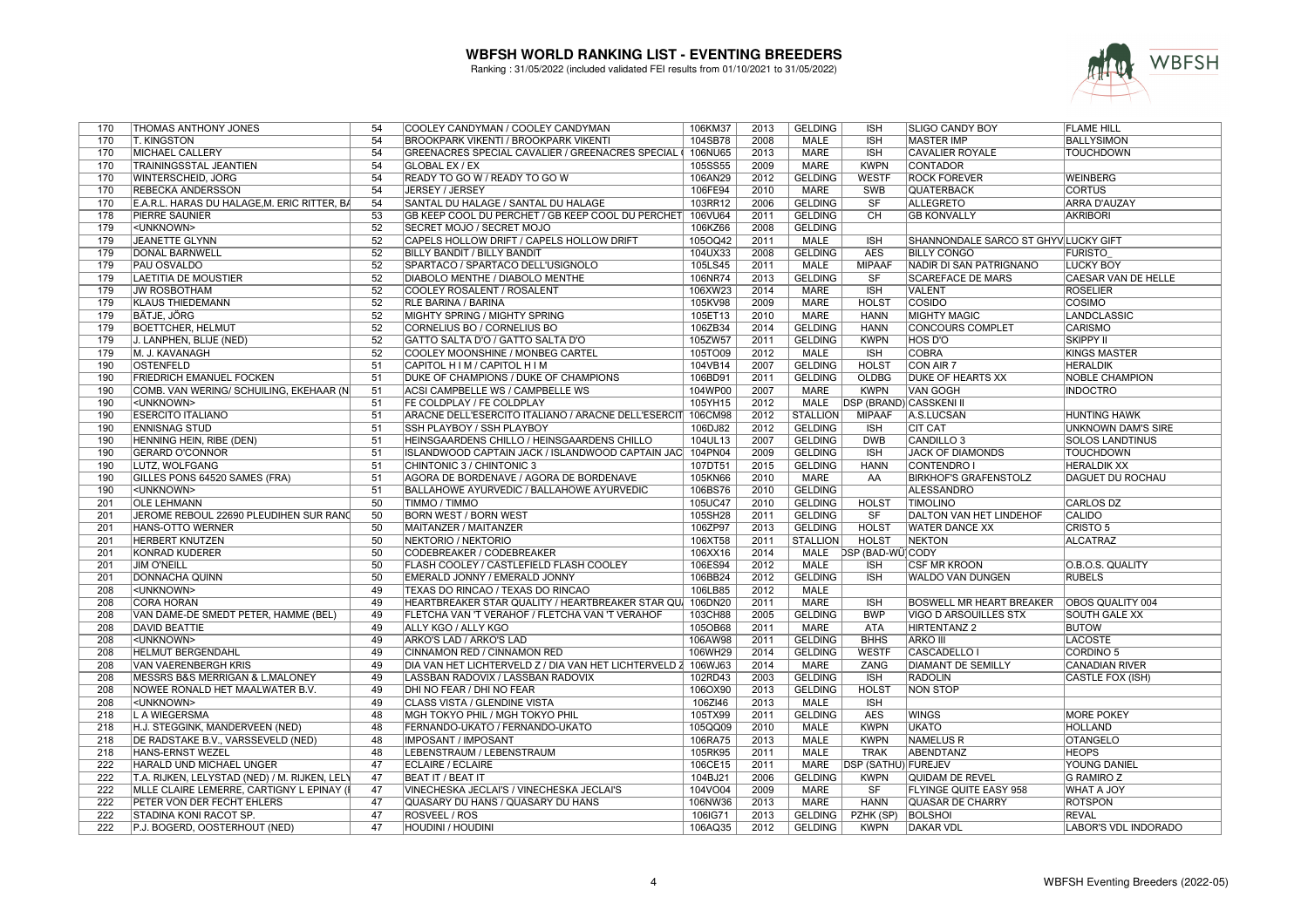

| 222 | DOMINIQUE BOURCIER 58660 COULANGES LE      | 47              | VIKTOR DE DIANE ENE HN / VIKTOR DE DIANE                  | 105IM52 | 2009 | <b>GELDING</b>  | <b>SF</b>               | <b>FAVORITAS</b>                      | <b>INDIAN RIVER</b>       |
|-----|--------------------------------------------|-----------------|-----------------------------------------------------------|---------|------|-----------------|-------------------------|---------------------------------------|---------------------------|
| 222 | <b>H.A VINGERHOETS</b>                     | 47              | GALILEO / G                                               | 106ZV84 | 2011 | <b>GELDING</b>  | <b>KWPN</b>             | <b>SAN REMO</b>                       | <b>ROUSSEAU</b>           |
| 230 | <unknown></unknown>                        | 46              | JOHN THE BULL / JOHN THE BULL                             | 105SY56 | 2011 | <b>GELDING</b>  | <b>ISH</b>              | <b>LUIDAM</b>                         | <b>HOUMAYOUN</b>          |
| 230 | <b>KONRAD BOTH</b>                         | 46              | <b>DIARA / DIARA</b>                                      | 106YN40 | 2014 | <b>MARE</b>     | <b>HANN</b>             | <b>DIACONTINUS</b>                    | <b>COLON XX</b>           |
| 230 | <b>TUN ALBERTSON, TRELLEBORG (SWE)</b>     | 46              | <b>FOCUS FILIOCUS / FOCUS FILIOCUS</b>                    | 104JW90 | 2007 | <b>GELDING</b>  | <b>SWB</b>              | FELICIANO 823                         | <b>BE MY CHIEF</b>        |
| 230 | HOFFMANN DAGMAR, KOENIGSHORST-NORDH        | 46              | RF ELOQUENCE / COULD BE BETTER                            | 103GS80 | 2005 | <b>GELDING</b>  | <b>HOLST</b>            | <b>CONTENDER</b>                      | <b>GRUNDYMAN XX</b>       |
| 230 | <b>MR STUART COLLIER</b>                   | 46              | <b>BROOKFIELD BENJAMIN BOUNCE / BENJAMIN BOUNCE</b>       | 105XR33 | 2012 | <b>GELDING</b>  | <b>ISH</b>              | <b>NAZAR</b>                          | <b>GRANGE BOUNCER</b>     |
| 230 | R. VLIEGER, HARDEGARIJP (NED)              | 46              | <b>BELAMIE DHI / BELAMIE</b>                              | 104LU18 | 2006 | <b>GELDING</b>  | <b>KWPN</b>             | <b>EQUADOR</b>                        | <b>IXION</b>              |
| 236 | <unknown></unknown>                        | 45              |                                                           | 103SU26 |      |                 |                         | EUROCOMMERCE TOULOUSE                 | <b>CONCORDE</b>           |
|     |                                            |                 | <b>TALENT / TALENT</b>                                    |         | 2006 | <b>GELDING</b>  |                         |                                       |                           |
| 236 | <unknown></unknown>                        | 45              | ELVIS DE HUS Z / ELVIS DE HUS Z                           | 106JK69 | 2013 | <b>STALLION</b> | <b>ZANG</b>             | <b>ELDORADO DE HUS</b>                | <b>LOCATO</b>             |
| 236 | <b>ANN LAMBERT</b>                         | 45              | <b>BOUNCER / BOUNCY BOOTS</b>                             | 106AJ43 | 2010 | <b>GELDING</b>  | <b>ISH</b>              | <b>KILLINICK BOUNCER</b>              |                           |
| 236 | <b>JOSEF AUGE</b>                          | 45              | DYNAMITE JACK / DYNAMITE JACK                             | 106VO82 | 2013 | <b>GELDING</b>  | <b>HOLST</b>            | <b>DIARADO</b>                        | <b>GRUNDYMAN XX</b>       |
| 236 | <unknown></unknown>                        | 45              | ALL WE NEED / ALL WE NEED                                 | 105UA08 | 2011 | <b>GELDING</b>  | <b>HOLST</b>            | <b>ALMORETTO</b>                      | <b>CON CAPITOL</b>        |
| 236 | <b>BA</b>                                  | 45              | <b>REBELIANT / REBELIANT</b>                              | 106AT16 | 2011 | <b>GELDING</b>  | PZHK (W)                | <b>CARRY SON</b>                      | <b>LASCADELL</b>          |
| 236 | <unknown></unknown>                        | 45              | JUST DE MANZANA / JUST DE MANZANA                         | 103OP70 | 2005 | <b>MARE</b>     |                         | <b>JUST DE POMME</b>                  | <b>SKIES ABOVE</b>        |
| 243 | CATHERINE DE FOY 99 (FRA)                  | 44              | GOOD SIZE DES QUATRE CHENES / GOOD SIZE DES QUATR 106CR38 |         | 2012 | <b>STALLION</b> | <b>SBS</b>              | <b>KING SIZE</b>                      | <b>FIGARO DE BELLE</b>    |
| 243 | A. DOORNBAS                                | 44              | <b>D'LUXE STEEL / D'LUXE STEEL</b>                        | 106WO81 | 2014 | <b>GELDING</b>  | <b>KWPN</b>             | <b>UP TO DATE</b>                     | <b>IROKO</b>              |
| 243 | <unknown></unknown>                        | 44              | FUNNY GUY / FUNNY GUY                                     | 106ZE06 | 2014 | <b>MALE</b>     | <b>ISH</b>              |                                       |                           |
| 243 | PASCAL RIGAUD 63720 CLERLANDE (FRA)        | 44              | FIREWALL DES AUCELS Z / FIREWALL DES AUCELS Z             | 106GG28 | 2012 | <b>GELDING</b>  | <b>ZANG</b>             | FLORIAN DE LA VIE*BAZOOKA             | <b>TOTOCHE DU BANNEY</b>  |
| 243 | <b>ALISON KNOX</b>                         | 44              | <b>GRANDE BY DESIGN / GRANDE BY DESIGN</b>                | 106QT97 | 2013 | <b>MALE</b>     | <b>AES</b>              | LEGRANDE                              |                           |
| 243 | <unknown></unknown>                        | 44              | HOLLYANDER HG / HOLLYANDER HG                             | 106VJ73 | 2013 | <b>MARE</b>     |                         |                                       |                           |
| 249 | <unknown></unknown>                        | 43              | CARLYLE PARK BRAVO / CARLYLE PARK BRAVO                   | 107FF34 | 2010 | <b>GELDING</b>  |                         |                                       |                           |
| 249 | <unknown></unknown>                        | 43              | <b>VICTORY LAP / VICTORY LAP</b>                          | 105FR09 | 2009 | <b>MALE</b>     |                         |                                       |                           |
| 249 | MICHAEL MORRIS, BRACKLEY                   | 43              | FALLULAH / FALLULAH                                       | 104TK19 | 2009 | <b>MARE</b>     | <b>WESTF</b>            | <b>FIDERTANZ 2</b>                    | <b>DI VERSACE</b>         |
| 249 | <unknown></unknown>                        | 43              | UTER / UTER                                               | 104YL75 | 2009 | <b>GELDING</b>  | <b>MIPAAF</b>           | <b>CASTER DI VILLA FRANCESCA</b>      | <b>LUBUMBASHI</b>         |
| 249 |                                            | 43              | DANITO / DANITO                                           |         | 2009 | <b>GELDING</b>  | <b>HANN</b>             |                                       | <b>WOLKENSTEIN II</b>     |
|     | <b>HERBERT SCHUETT</b>                     |                 |                                                           | 105KT12 |      |                 |                         | <b>DANCIER</b>                        |                           |
| 249 | <b>ERICH STEVENS</b>                       | 43              | CELLADONN / CELLADONN                                     | 106ZW53 | 2011 | <b>GELDING</b>  | <b>OLDBG</b>            | <b>CALLISTUS 4</b>                    | <b>LANCER 40</b>          |
| 249 | <unknown></unknown>                        | 43              | <b>ADVANTAGE HILL / ADVANTAGE HILL</b>                    | 105QG64 | 2009 | <b>MARE</b>     |                         |                                       |                           |
| 256 | S.C.E.A. ELEVAGE DE LA LOGE 44521 COUFFE   | 42              | AISPRIT DE LA LOGE / AISPRIT DE LA LOGE                   | 105HN76 | 2010 | <b>GELDING</b>  | SF                      | <b>QUPPYDAM DES HORTS</b>             | <b>DOLLAR DU MURIER</b>   |
| 256 | <b>DAVID J MCCANN</b>                      | 42              | <b>BUCCANEER / BUCCANEER</b>                              | 105PU80 | 2010 | <b>GELDING</b>  | <b>ISH</b>              | <b>CLOVER BRIGADE</b>                 | <b>GOOD THYNE</b>         |
| 256 | FÜNFSCHILLING JEAN-JACQUES                 | 42              | GRANDEUR DE LULLY CH / KARAMIO DE LULLY                   | 104EP89 | 2008 | <b>GELDING</b>  | ChS                     | <b>GRECO DE LULLY CH</b>              | <b>APARTOS</b>            |
| 256 | YEGUADA ALMENARA ALTA CB                   | 42              | UTRERA AA 35 1 / UTRERA AA 35 1                           | 106NA72 | 2013 | <b>MARE</b>     | <b>AECCAá</b>           | <b>VELOCE DE FAVI</b>                 |                           |
| 256 | <b>HUBERTUS OTTE</b>                       | 42              | CHARLY / CHARLY 1646                                      | 106VE43 | 2013 | <b>GELDING</b>  | <b>WESTF</b>            | <b>C-TRENTON Z</b>                    | <b>CORNET OBOLENSKY</b>   |
| 256 | STAL HENDRIX, KESSEL (NED)                 | 42              | <b>IDEAL HX / IDEAL</b>                                   | 106RA27 | 2013 | <b>GELDING</b>  | <b>KWPN</b>             | <b>VITTORIO</b>                       | <b>USTINOV</b>            |
| 256 | <b>EDDY H. SCHOONHOVEN</b>                 | 42              | HSH DID IT ANYWAY / HSH DID IT ANYWAY                     | 107HY41 | 2015 | <b>GELDING</b>  | <b>HOLST</b>            | <b>DINKEN</b>                         | <b>QUADROS 3</b>          |
| 263 | ELEVAGE CHICHE HUBERT HELENE CHICHE-HU     | 41              | CANZONETTA DES ISLES / CANZONETTA DES ISLES               | 106DV21 | 2012 | <b>MARE</b>     | SF                      | <b>RINALDO DES ISLES</b>              | <b>ELAN DE LA COUR*HN</b> |
| 263 | M. JEAN MURIS, BRECEY (FRA)                | 41              | <b>TOTEM DE BRECEY / TOTEM DE BRECEY</b>                  | 104CS51 | 2007 | <b>GELDING</b>  | $\overline{\text{SF}}$  | <b>MYLORD CARTHAGO*HN</b>             | QUOUGLOF ROUGE            |
| 263 | BAUMANN, FERDINAND                         | 41              | DARCY F / DARCY F                                         | 105MK89 | 2011 | <b>MARE</b>     | <b>HOLST</b>            | <b>LARIMAR 7</b>                      | <b>ESTEBAN XX</b>         |
| 263 | <b>MIGUEL BRAVO</b>                        | 41              | COOLEY GENTLEMAN / HHS OAKLANDS                           | 106TD23 | 2014 | <b>MALE</b>     | <b>ISH</b>              | <b>ACORAD 3</b>                       |                           |
| 263 | <b>CARSTEN STREHLE</b>                     | 41              | D.A. LIFETIME / D.A. LIFETIME                             | 106OV42 | 2012 | <b>MARE</b>     |                         | LINGH                                 | <b>CARPALO</b>            |
| 268 | <b>TRACY PRIEST</b>                        | 40              | <b>PFUN / PFUN</b>                                        | 104BY69 | 2007 | <b>GELDING</b>  | <b>ISH</b>              | <b>TADMUS</b>                         | <b>CENTO</b>              |
| 268 | <b>JAMES DYER</b>                          | 40              | <b>BARRICHELLO / BARRICHELLO</b>                          | 104SP01 | 2009 | <b>GELDING</b>  | <b>AES</b>              | <b>BALOU DU ROUET</b>                 | MATINEE DU MADON VII      |
| 268 | <b>ANNE PEYER</b>                          | 40              | EVITA AP / EVITA AP                                       | 106YO41 | 2014 | <b>MARE</b>     | $\overline{\text{OS}}$  | <b>CON AIR</b>                        | <b>FLYINGE ELECTRO</b>    |
| 268 | <b>JOSEF KOSTERS</b>                       | 40              | MS. POPPINS / CLASSIC TOUCH                               | 105MG88 | 2011 | <b>MARE</b>     | <b>WESTF</b>            | <b>CONGRESS</b>                       | <b>CHAMPION DU LYS</b>    |
| 268 | GESTUT LEWITZ 99 (FRA)                     | 40              | CASTING BOISDORE / CASTING BOISDORE                       | 106EV44 | 2012 | <b>GELDING</b>  | <b>HANN</b>             | <b>DIARADO</b>                        | <b>CHACCO BLUE</b>        |
| 268 | <b>GORDON DRURY</b>                        | 40              | DOUROUGH FERRO CLASS ACT / DOUROUGH FERRO CLAS            | 107FW62 | 2015 | <b>GELDING</b>  | ISH                     | S CREEVAGH FERRO EX SIEBE             | <b>OBOS QUALITY 004</b>   |
|     |                                            |                 |                                                           |         |      |                 | ZANG                    |                                       |                           |
| 268 | PFEIFER F.                                 | 40              | MADAME D'ENGELBOURG Z / MADAME D'ENGELBOURG Z             | 106ZD46 | 2015 | <b>MARE</b>     |                         | MYLORD CARTHAGO*HN                    | <b>DIAMANT DE SEMILLY</b> |
| 268 | <b>JOZEF LOMMELEN</b>                      | 40              | KYBA VAN DE JOMAHEIDE / KYBA VAN DE JOMAHEIDE             | 107EA08 | 2010 | <b>GELDING</b>  | <b>BWP</b>              | <b>CASANOVA</b>                       | <b>KRACK C</b>            |
| 268 | <b>BIERMANN, CARSTEN</b>                   | 40              | QUAMBI / QUAMBI                                           | 105IA01 | 2010 | <b>GELDING</b>  | <b>HANN</b>             | <b>QUINTENDER 2</b>                   | <b>SAINT CLOUD</b>        |
| 268 | <unknown></unknown>                        | 40              | DE BAUNE DE LANDETTE / DE BAUNE DE LANDETTE               | 106OP65 | 2013 | <b>STALLION</b> | $\overline{\text{S}}$ F | <b>NERVOSO</b>                        | <b>DOLLAR DU MURIER</b>   |
| 268 | E.A.R.L. ELEVAGE DE L'EBAT 41700 COUR CHEY | 40              | BASTIA DE L'EBAT / BASTIA DE L'EBAT                       | 105RR26 | 2011 | <b>STALLION</b> | <b>SF</b>               | PROPRIANO DE L'EBAT                   | <b>SARASTRO</b>           |
| 268 | <unknown></unknown>                        | 40              | SHARVALLEY THUNDER / SHARVALLEY THUNDER                   | 106MR44 | 2013 | <b>GELDING</b>  |                         | <b>VALHALLA 3</b>                     |                           |
| 280 | S.A.R.L. LES ECURIES DE LESSAC             | 39              | FIBONACCI DE LESSAC HDC / FIBONACCI DE LESSAC             | 107BF73 | 2015 | <b>GELDING</b>  | <b>SF</b>               | CARINJO*HDC                           | <b>BRIGHT SILVER</b>      |
| 280 | <unknown></unknown>                        | 39              | <b>QUALITY CRUISER / QUALITY CRUISER</b>                  | 105CF24 | 2009 | <b>GELDING</b>  | <b>ISH</b>              | O.B.O.S. QUALITY 004                  | <b>CRUISING</b>           |
| 280 | <b>CLAUDIA MOHLFELD</b>                    | 39              | <b>KEEP KITTY / KEEP KITTY</b>                            | 105YB02 | 2011 | <b>MARE</b>     | <b>HANN</b>             | KOLIBRIS VULKANO DREE BOEKE ESCUDO 19 |                           |
| 280 | <unknown></unknown>                        | 39              | PAPER JAM / PAPER JAM                                     | 106NO06 | 2009 | <b>GELDING</b>  |                         | <b>PAPARAZZO</b>                      |                           |
| 280 | <unknown></unknown>                        | $\overline{39}$ | <b>ABSINTHEC / ABSINTHEC</b>                              | 107NB08 | 2011 | <b>MARE</b>     |                         |                                       |                           |
|     |                                            |                 |                                                           |         |      |                 |                         |                                       |                           |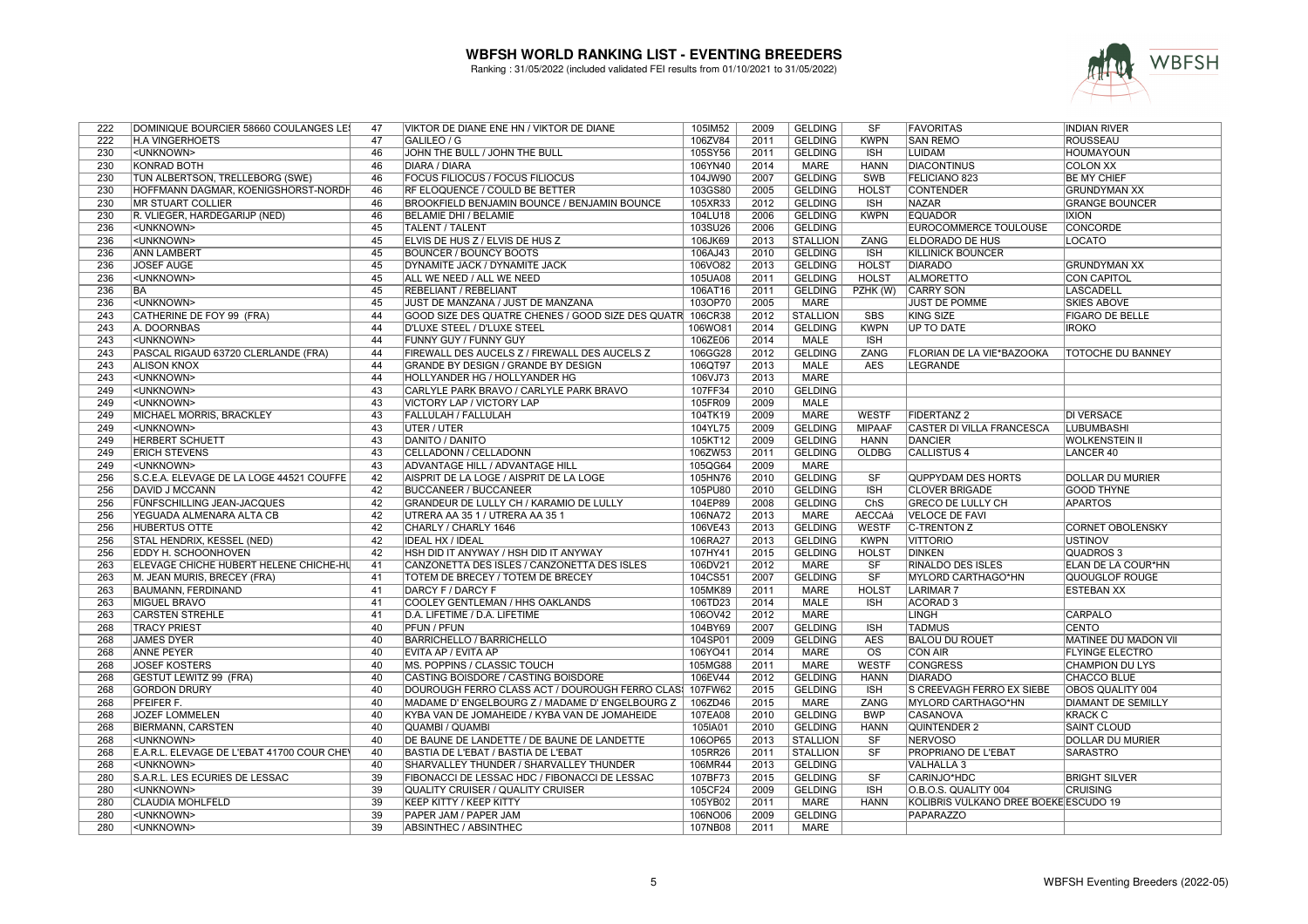

| 280        | <unknown></unknown>                                | 39              | CAROLINE / CAROLINE                               | 106JD30 | 2012         | MARE            |               |                                        |                                 |
|------------|----------------------------------------------------|-----------------|---------------------------------------------------|---------|--------------|-----------------|---------------|----------------------------------------|---------------------------------|
| 286        | <b>BADE FRANK</b>                                  | 38              | <b>BING BONG / BING BONG</b>                      | 106JK41 | 2011         | <b>GELDING</b>  | <b>HOLST</b>  | <b>CYRKON XX</b>                       | CARLOS DZ                       |
| 286        | M. JEROME BERGES, MLLE SONIA EYRAUD, MTF           | 38              | VASSILY DE LASSOS / VASSILY DE LASSOS             | 104WG51 | 2009         | <b>GELDING</b>  | AA            | <b>JAGUAR MAIL</b>                     | <b>JALIENNY</b>                 |
| 286        | <unknown></unknown>                                | $\overline{38}$ | DOISY DAENE D'EPTE AA / DOISY DAENE D'EPTE AA     | 106OD90 | 2013         | <b>MARE</b>     | AA            | <b>QUACK</b>                           | <b>GRAND D'ESCLA</b>            |
| 286        | R. LYCKLAMA A NIJEHOLT, WORKUM (NED)               | 38              | CEYLOR L A N / CEYLOR L.A.N.                      | 103WW10 | 2007         | <b>GELDING</b>  | <b>KWPN</b>   | <b>VERON</b>                           | <b>AHORN</b>                    |
| 286        | S.C.E.A. DE BELIARD                                | $\overline{38}$ | DARMAGNAC DE BELIARD / DARMAGNAC DE BELIARD       | 106NY88 | 2013         | <b>GELDING</b>  | SF            | CANTURO*BOIS MARGOT                    | <b>BARBARIAN</b>                |
| 286        | <b>PRECI SPARK LTD</b>                             | $\overline{38}$ | <b>TREGILDER / TREGILDER</b>                      | 105FX93 | 2010         | <b>MALE</b>     | <b>SHBGB</b>  | <b>ROYAL CONCORDE</b>                  | HAND IN GLOVE                   |
| 286        | MRS P WALLACE, ROCHFORD (GBR)                      | 38              | PENCOS CROWN JEWEL / PENCOS CROWN JEWEL           | 104WR69 | 2009         | <b>MARE</b>     | <b>SHBGB</b>  | <b>JUMBO</b>                           | <b>ROCK KING</b>                |
| 286        | <b>PRECI SPARK LTD</b>                             | $\overline{38}$ | TREBARWITH / TREBARWITH                           | 103BA88 | 2004         | <b>MALE</b>     | <b>SHBGB</b>  | HAND IN GLOVE                          | <b>ROCKETONE</b>                |
| 286        | <b>PHILLIPE BRIVOIS</b>                            | 38              | TOP BIATS / TOP BIATS                             | 103WA66 | 2007         | <b>GELDING</b>  | SF            | <b>COROFINO 2</b>                      | <b>CORRADO</b>                  |
| 286        | <b>BROERS, PETER</b>                               | 38              | FRAEULEIN FRIEDA 10 / FRAEULEIN FRIEDA 10         | 105PB35 | 2010         | <b>MARE</b>     | <b>HANN</b>   | <b>FUERST NYMPHENBURG</b>              | <b>ROTSPON</b>                  |
| 286        | <unknown></unknown>                                | 38              | DAWN OF THE DAY / DAWN OF THE DAY                 | 106VB73 | 2010         | <b>MARE</b>     |               |                                        |                                 |
| 286        | <unknown></unknown>                                | $\overline{38}$ | STAR ALLURE / STAR ALLURE                         | 106GG97 | 2011         | <b>MARE</b>     |               | <b>SATISFACTION</b>                    |                                 |
| 298        | <b>CLAIRE JALKH-DESPIERRE</b>                      | $\overline{37}$ | CLIMAINE DE CACAO / CLIMAINE DE CACAO             | 106KH32 | 2012         | <b>MARE</b>     | SF            | <b>CAPTAIN PAUL</b>                    | <b>TROPHEE DU ROZEL</b>         |
| 298        | <b>WENDY SHERLOCK</b>                              | $\overline{37}$ | EBAY / EBAY                                       | 105JA51 | 2009         | <b>GELDING</b>  | <b>OLDBG</b>  | <b>ESCUDO</b>                          |                                 |
| 298        | <b>BERGENDAHL, HEINRICH</b>                        | 37              | LAMANGO / LAMANGO                                 | 105HW19 | 2010         | <b>GELDING</b>  | <b>WESTF</b>  | LA CALIDO                              | TEMPLER GL XX                   |
| 298        | <b>ZIMMERMANN, CHRISTOPH</b>                       | 37              | TSF SOLARA / SOLARA                               | 106YU83 | 2013         | <b>MARE</b>     | <b>TRAK</b>   | WINDFALL 2                             | <b>BIRKHOF'S GRAFENSTOLZ</b>    |
| 298        | LORENS E. JESSEN, BOLDERSLEV                       | $\overline{37}$ | <b>BON CHEVAL / BON CHEVAL</b>                    | 105SE51 | 2011         | <b>STALLION</b> | <b>DWB</b>    | <b>BOEGEGAARDENS BONEY M</b>           | <b>SAM-SAM</b>                  |
| 298        | <unknown></unknown>                                | $\overline{37}$ | DIAMOND BOBBY / DIAMOND BOBBY                     | 105CM38 | 2006         | <b>GELDING</b>  | <b>ISH</b>    | <b>TOUCHDOWN</b>                       | <b>DIAMOND LAD</b>              |
| 298        | <b>FREDERIC DEROI</b>                              | $\overline{37}$ | FAIR LADY DES BROUCKS / FAIR LADY DES BROUCKS     | 107JN95 | 2015         | <b>MARE</b>     | SF            | <b>UPSILON</b>                         | <b>CHIN CHIN</b>                |
| 298        | <unknown></unknown>                                | $\overline{37}$ | <b>CREDIT KRUNCH / CREDIT KRUNCH</b>              | 103II13 | 2005         | <b>GELDING</b>  | <b>ISH</b>    | <b>DODDINGTON FLYER (GB) PS</b>        | <b>RIMILIS</b>                  |
| 298        | <b>MARION HUGHES</b>                               | $\overline{37}$ | COOLEY HHS CALMARIA / HHS CALMARIA                | 106VY94 | 2013         | <b>MARE</b>     | <b>ISH</b>    | CYRANO <sub>145</sub>                  |                                 |
| 298        | <b>ZUCHTHOF FRIES, NORTHEIM (GER)</b>              | $\overline{37}$ | <b>CANDY GIRL / CANDY GIRL</b>                    | 103HG66 | 2005         | <b>MARE</b>     | <b>HANN</b>   | <b>CONTENDRO I</b>                     | <b>ARGENTINUS</b>               |
| 298        | JAN-GOTTFRIED BOENING                              | $\overline{37}$ | ESCARA GP / ESCARA GP                             | 106WM20 | 2012         | <b>MARE</b>     | <b>HOLST</b>  | <b>QUATERBACK</b>                      | CARNABY                         |
| 298        | <unknown></unknown>                                | 37              | NICE / NICE                                       | 106AK30 | 2010         | MARE            |               |                                        |                                 |
| 298        | <unknown></unknown>                                | 37              | KOYUNA TACTICIAN / KOYUNA TACTICIAN               | 105OP14 | 2010         | <b>GELDING</b>  |               |                                        |                                 |
| 311        | <b>NA</b>                                          | $\overline{36}$ | COCK A DOODLE DOO / COCK A DOODLE DOO             | 106LT07 | 2012         | <b>MALE</b>     | <b>WESTF</b>  | <b>CLARIMO</b>                         |                                 |
| 311        | MEEUSEN M                                          | 36              | LADY CHIN V'T MOERVEN Z / LADY CHIN V'T MOERVEN Z | 105EG02 | 2010         | MARE            | ZANG          | <b>LORD CHIN</b>                       | <b>MATCHERO</b>                 |
| 311        | LAURENCE MOLLARD 31310 MONTESQUIEU VO              | 36              | CUPIDON DU CARDONNE / CUPIDON DU CARDONNE         | 106JW63 | 2012         | <b>GELDING</b>  | SF            | <b>ROCK'N ROLL SEMILLY</b>             | <b>ROYALME</b>                  |
| 311        | PHILIPPE PATENOTTE 60300 SENLIS (FRA)              | 36              | ABSOLUT GOLD HDC / ABSOLUT GOLD                   | 105FL48 | 2010         | <b>GELDING</b>  | SF            | <b>BIRKHOF'S GRAFENSTOLZ</b>           | <b>VERGLAS</b>                  |
| 311        | <b>YEGUADA CAMPOS</b>                              | $\overline{36}$ | MADAGASCAR C / MADAGASCAR C                       | 106DP85 | 2012         | <b>GELDING</b>  | <b>BWP</b>    | COPITOL C                              | <b>LANDGRAF</b>                 |
| 311        | <unknown></unknown>                                | $\overline{36}$ | ULISES / ULISES                                   | 103YV04 | 2007         | <b>GELDING</b>  | <b>CDE</b>    | <b>FINES</b>                           | <b>UN AMOUR IV</b>              |
| 311        | <b>RICHARD FITZGERALD</b>                          | $\overline{36}$ | WILLINGAPARK CHELSEA / BONMAHON CHELSEA           | 107DK76 | 2015         | <b>GELDING</b>  | <b>ISH</b>    | <b>CHELLSINI Z</b>                     | <b>RAMIRO B</b>                 |
| 311        | <b>ELIZABETH POWER</b>                             | 36              | AZURE / AZURE                                     | 105XU93 | 2012         | <b>MARE</b>     | <b>ISH</b>    | <b>OMAR</b>                            | <b>CAVALIER ROYAL</b>           |
| 311        | <b>BOETTCHER RALF</b>                              | 36              | <b>EUPHORIE / EUPHORIE</b>                        | 105XC24 | 2012         | <b>MARE</b>     | <b>HOLST</b>  | <b>CILIAN</b>                          | CASTELLINI                      |
| 311        | <b>BERGENDAHL, HEINRICH</b>                        | 36              | CHECKOVICH / CHECKOVICH                           | 104BL59 | 2007         | <b>GELDING</b>  | <b>WESTF</b>  | <b>CHEQUILLE</b>                       | SIR SHOSTAKOVICH XX             |
| 311        | AGNETA LEMBKE                                      | $\overline{36}$ | <b>EMPERO / EMPERO</b>                            | 105CK05 | 2008         | <b>GELDING</b>  | SWB           | <b>EMPIRE</b>                          | <b>FLEMMINGH</b>                |
| 311        | <b>PRECI SPARK LTD</b>                             | 36              | TREWORRA / TREWORRA                               | 106ZQ44 | 2014         | MALE            | <b>SHBGB</b>  | <b>JAGUAR MAIL</b>                     | TOWER OF MAGIC                  |
| 311        | <b>PATRICK LACEY</b>                               | 36              | ROSCONNELL ALTO / ROSCONNELL ALTO                 | 107FX27 | 2015         | <b>GELDING</b>  | <b>ISH</b>    | <b>TABASCO VAN ERPEKOM</b>             | CAVALIER CLOVER LAD             |
| 311        | <b>GUMPERT KLAUS DR.</b>                           | $\overline{36}$ | <b>FORTUNE III / FORTUNE III</b>                  | 106NU17 | 2013         | <b>MALE</b>     | <b>HOLST</b>  | <b>FOR FASHION</b>                     | <b>ARYSTOKRAT</b>               |
| 311        | <unknown></unknown>                                | $\overline{36}$ | KIRA HDB 20 88 / KIRA HDB 20 88                   | 104UU27 | 2008         | <b>MARE</b>     | <b>AECCAá</b> | <b>IMR. CARTANO</b>                    |                                 |
| 311        | PIENING, THIES                                     | 36              | CASCADA / F-CASCADA                               | 106OV96 | 2013         | <b>MARE</b>     | <b>HOLST</b>  | <b>CASCADELLO</b>                      | <b>HERALDIK XX</b>              |
| 327        | <unknown></unknown>                                | 35              | VERDINAND / VERDINAND                             | 107LV59 | 2010         | <b>MALE</b>     |               |                                        |                                 |
| 327        | <unknown></unknown>                                | 35              | CROCKAULIN PRINCE / CROCKAULIN PRINCE             | 105TJ37 | 2011         | <b>GELDING</b>  | <b>ISH</b>    | <b>MERMUS R</b>                        |                                 |
| 327        | MARGARET KINSELLA                                  | 35              | RIOGHAN RUA / RIOGHAN RUA                         | 103YI06 | 2007         | <b>MARE</b>     | <b>ISH</b>    | <b>JACK OF DIAMONDS</b>                | <b>FLAGMOUNT KING</b>           |
| 327        | <b>BRIDGET MCGING</b>                              | 35              | MASTER POINT / MASTER POINT                       | 106XM92 | 2013         | <b>GELDING</b>  | <b>ISH</b>    | POINTILLISTE                           | <b>KINGS MASTER</b>             |
| 327        | P CHARLES/PEMBERS HILL                             | 35              | CLASSIC VI / CLASSIC VI                           | 104UJ21 | 2009         | <b>MARE</b>     | <b>AES</b>    | CALVARO F.C.                           | UNKNOWN*                        |
| 327        | X VAN HEERTUM                                      | 35              | DHI SHOWMAN / JUB II                              | 106OA64 | 2014         | <b>MALE</b>     | <b>AES</b>    | <b>ELVIS TER PUTTE</b>                 | <b>VIGO D'ARSOUILLES</b>        |
| 327        | JØRN-OVE JORGENSEN, AARS                           | 35              | <b>FASCINATION / FASCINATION</b>                  | 105SJ87 | 2011         | <b>STALLION</b> | <b>DWB</b>    | <b>FAVORIT ASK</b>                     | <b>LANDO</b>                    |
| 327        | <b>FREIHERR V. MEERHEIMB</b>                       | $\overline{35}$ | MOKATOO / MOKATOO                                 | 106JO82 | 2013         | <b>GELDING</b>  | <b>HOLST</b>  | <b>CATOO</b>                           | <b>AMIGO XX</b>                 |
| 327        |                                                    | 35              | FANTA BOY / FANTA BOY                             | 105IK98 | 2010         | <b>GELDING</b>  |               | <b>LUCKY BOY</b>                       | NUMERO UNO                      |
| 327        | R.W. BONGERS, WIJCHEN (NED)<br><unknown></unknown> | 35              | FIL DE L'O AA / FIL DE L'O AA                     | 107JN69 | 2015         | <b>GELDING</b>  | <b>KWPN</b>   | <b>VISAVI D'IVRAIE</b>                 | FUSAIN DU DEFEY*HN              |
|            |                                                    |                 |                                                   |         |              |                 | AA            |                                        |                                 |
| 337<br>337 | <b>MYLES MAHON</b>                                 | 34<br>34        | RINGWOOD SKY BOY / RINGWOOD SKY BOY               | 103AU29 | 2003<br>2009 | <b>GELDING</b>  | <b>ISH</b>    | <b>COURAGE II</b><br>NINTENDER         | <b>SKY BOY</b><br><b>TOULON</b> |
|            | <unknown></unknown>                                |                 | RSH CONTEND OR / RSH CONTEND OR                   | 104YB92 |              | MALE            | <b>OS</b>     |                                        |                                 |
| 337        | MME MARIE-THERESE REDIEN, CHERVEUX (FRA            | 34<br>34        | SHADD'OC / SHADD'OC                               | 103QD48 | 2006         | <b>GELDING</b>  | SF            | <b>ESPOIR D'OC SF</b>                  | ARLEQUIN                        |
| 337        | JEAN- LUC VAN HOENCKER ET FLORENCE VAN             | $\overline{34}$ | EDITION FONROY / EDITION FONROY                   | 106YW06 | 2014         | <b>MARE</b>     | SF            | L'ARC DE TRIOMPHE*BOIS MARG QUICK STAR |                                 |
| 337        | <unknown></unknown>                                |                 | ARISTOTELES S Z / ARISTOTELES S Z                 | 107FV64 | 2011         | <b>GELDING</b>  | ZANG          | <b>ARKO III</b>                        |                                 |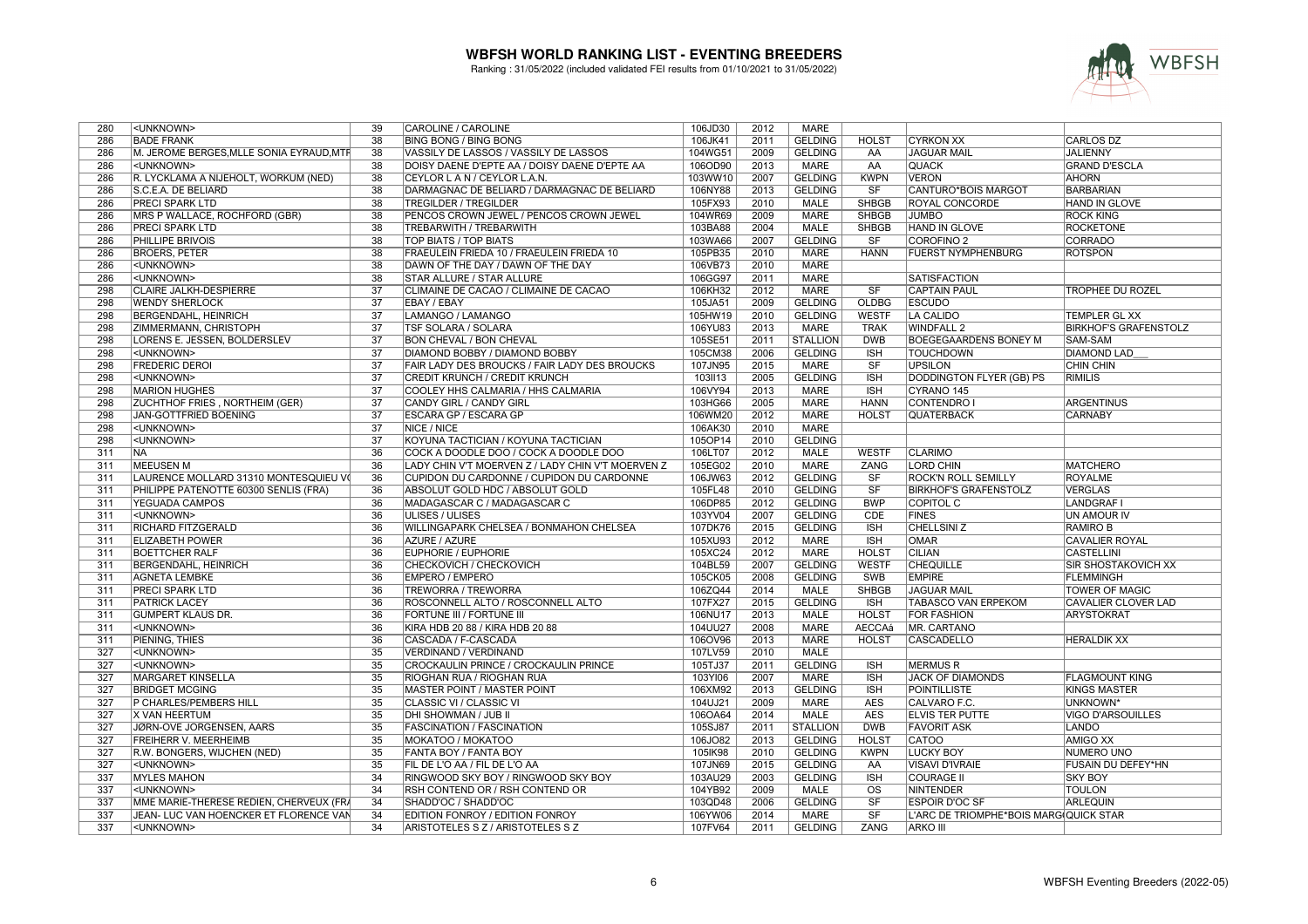

| 337 | PHILIPPAERTS WE LIVE HORSES BVBA           | 34              | <b>HERMINIA / HERMINIA</b>                      | 104RC16            | 2007 | MARE            | <b>BWP</b>                   | H&M CABRIO VAN DE HEFFINCK DARCO |                               |
|-----|--------------------------------------------|-----------------|-------------------------------------------------|--------------------|------|-----------------|------------------------------|----------------------------------|-------------------------------|
| 337 | M. RENAUD DE LAURIERE, ST ADJUTORY (FRA)   | 34              | SURSUMCORD'OR / SURSUMCORD'OR                   | 103RK33            | 2006 | <b>GELDING</b>  | AA                           | YARLANDS SUMMER SONG             | <b>PRINCE IG'OR</b>           |
| 337 | <b>SARAH ENGLISH</b>                       | 34              | CIL DARA DALLAS / CIL DARA DALLAS               | 106QX54            | 2015 | <b>GELDING</b>  | <b>ACE</b>                   | <b>DIARADO</b>                   | <b>KOYUNA QUARTERBACK</b>     |
| 337 | <b>LENA NYSTRÖM</b>                        | $\overline{34}$ | <b>VISCERA / VISCERA</b>                        | 104TJ10            | 2008 | <b>MARE</b>     | <b>HANN</b>                  | <b>FIDERTANZ 2</b>               | <b>WOLKENTANZ</b>             |
| 337 | VDL STUD, BEARS FR (NED) / TH, GROEN STAIL | 34              | FIRE FLY / FIRE FLY                             | 105EI19            | 2010 | <b>MALE</b>     | <b>KWPN</b>                  | <b>ZAVALL VDL</b>                | <b>CORLAND</b>                |
| 337 | JOSA S.A.                                  | 34              | JOS BRAVIO / JOS BRAVIO                         | 106KB51            | 2011 | <b>MALE</b>     | AAFE                         | <b>JOS FAPILLON</b>              | <b>CHIASSO</b>                |
| 337 | <unknown></unknown>                        | 34              | QUILATE 32 53 / QUILATE 32 53                   | 104QH90            | 2009 | <b>STALLION</b> | AECCAá                       | <b>QUATAR DE PLAPE</b>           |                               |
| 337 | M. STREPPEL & VAN OLST HORSES              | 34              | <b>MIRAGE / BRENDA</b>                          | 106ZQ56            | 2014 | <b>MARE</b>     | <b>NRPS</b>                  | <b>BRANDON</b>                   | <b>OO SEVEN</b>               |
| 337 | <b>HARAS AGROMEN</b>                       | 34              | QUINTA REAL / QUINTA REAL                       | 107MQ46            | 2009 | <b>MARE</b>     | <b>BH</b>                    | <b>QUINARO JMEN</b>              | <b>LORD LENNON JMEN</b>       |
| 337 | <unknown></unknown>                        | 34              | <b>FOREVER / FOREVER</b>                        | 104CU86            | 2006 | <b>MARE</b>     |                              |                                  |                               |
| 337 | CHARLOTTE SCHICKEDANZ                      | 34              | FREEDOM GS / FREEDOM GS                         | 106WV55            | 2012 | <b>MARE</b>     |                              | <b>HUMBLE GS</b>                 | <b>FIDERTANZ</b>              |
| 353 | <b>MARION HUGHES</b>                       | $\overline{33}$ | COOLEY BE COOL / HHS MONTE CARLO                | 106RA90            | 2013 | <b>GELDING</b>  | <b>ISH</b>                   | <b>HERITAGE FORTUNUS</b>         |                               |
| 353 | VAN HOLLEBEKE DAMIAAN                      | $\overline{33}$ | KAWA DE LA COUR Z / KAWA DE LA COUR Z           | 104KK85            | 2008 | <b>GELDING</b>  | <b>ZANG</b>                  | <b>KLAIRON DANCER XX</b>         | <b>BIS DE LA MARE</b>         |
| 353 | LUECK, DR. MED ROLF (GER)                  | $\overline{33}$ | SAP HALE BOB OLD / HALE BOB 3                   | 102XY47            | 2004 | <b>GELDING</b>  | <b>OLDBG</b>                 | <b>HELIKON XX</b>                | <b>NOBLE CHAMPION</b>         |
| 353 | J. HAANDRIKMAN, BORGER (NED)               | $\overline{33}$ | <b>FABIAN / FABIAN</b>                          | 105HA65            | 2010 | <b>GELDING</b>  | <b>KWPN</b>                  | <b>UP TO DATE</b>                | <b>BEAUJOLAIS</b>             |
| 353 | <b>ZURMAAR, DR. RAINER (GER)</b>           | 33              | FRH CORRIDA / CORRIDA 20                        | 104PJ67            | 2009 | MARE            | <b>HANN</b>                  | <b>CONTENDRO</b>                 | <b>ESPRI</b>                  |
| 353 | THOMAS & DR. MAJA EICHHORN                 | 33              | <b>QUANTUM E / QUANTUM E</b>                    | 106KA56            | 2012 | <b>GELDING</b>  | <b>HANN</b>                  | QUANDO-QUANDO                    | <b>PRESTIGE PILOT</b>         |
| 353 | <b>JIM O'NEILL</b>                         | 33              | TYPICALLY FERNHILL / CASTLEFIELD CIAO           | 105YI45            | 2012 | <b>GELDING</b>  | <b>ISH</b>                   | <b>DONDOCTRO RYAL K</b>          |                               |
| 353 | <b>KIENZ, OLIVER</b>                       | $\overline{33}$ | WILBUR LARCH / WILBUR LARCH                     |                    | 2013 | <b>GELDING</b>  | <b>HANN</b>                  | <b>WATER DANCE XX</b>            |                               |
| 353 |                                            | $\overline{33}$ | <b>VIRGIL / VIRGIL</b>                          | 106VZ24<br>103EH36 |      |                 |                              | <b>VIVANT</b>                    | <b>AUGUSTINUS XX</b>          |
|     | <unknown></unknown>                        |                 |                                                 |                    | 2005 | <b>GELDING</b>  |                              |                                  |                               |
| 353 | <unknown></unknown>                        | $\overline{33}$ | <b>BRONZE BOY R / BRONZE BOY R</b>              | 106AB56            | 2012 | <b>GELDING</b>  |                              |                                  |                               |
| 353 | <unknown></unknown>                        | $\overline{33}$ | SANTORO / SANTORO                               | 106ZU37            | 2012 | <b>GELDING</b>  |                              |                                  |                               |
| 364 | THERESE ÖRUP                               | $\overline{32}$ | <b>BOX LEO / BOX LEO</b>                        | 105CJ66            | 2010 | <b>GELDING</b>  | <b>SWB</b>                   | <b>JAGUAR MAIL</b>               | <b>QUITE EASY</b>             |
| 364 | <b>JO BREHENY</b>                          | $\overline{32}$ | LEB EMPRESS / LEB EMPRESS                       | 106UF69            | 2014 | <b>MARE</b>     | $\overline{\mathsf{ISH}}$    | OBOS QUALITY 004                 | <b>COLIN DIAMOND</b>          |
| 364 | FRÄßDORF, DIETER                           | 32              | CLARA / CHANNEL                                 | 106EV72            | 2010 | MARE            | <b>DSP (BRAND) CANTURINO</b> |                                  | <b>ACADIUS</b>                |
| 364 | MME TANJA CHRISTIANSEN 99 (FRA)            | $\overline{32}$ | CHIARA'S CHARM / CHIARA'S CHARM                 | 105RX14            | 2009 | <b>MARE</b>     | <b>HOLST</b>                 | CAYADO <sub>3</sub>              | <b>ALASCA</b>                 |
| 364 | <unknown></unknown>                        | $\overline{32}$ | <b>VIKTOR KRUM / VIKTOR KRUM</b>                | 105IB36            | 2010 | <b>MALE</b>     | <b>HANN</b>                  | <b>GRAF TOP</b>                  | <b>RAPHAEL</b>                |
| 364 | <b>SCHÖNIGER, GUNTER</b>                   | $\overline{32}$ | SCHOENSGREEN CONTINUS / SCHOENSGREEN CONTINUS   | 105GM78            | 2009 |                 | GELDING DSP (SATHÜ) CONTRACT |                                  | NERV                          |
| 364 | <b>VERNAILLEN, BENEDIKT</b>                | 32              | LUCKY V/H TRAPPERSVELD / LUCKY V/H TRAPPERSVELD | 105RW10            | 2011 | <b>GELDING</b>  | <b>BWP</b>                   | <b>OSTA RUGS QUINTUS</b>         | DAWSON VAN DE PADENBORRE      |
| 364 | <b>WOLFGANG RÜSCH</b>                      | $\overline{32}$ | <b>DUCATI D'ARVILLE / DUCATI 30</b>             | 105GF35            | 2010 | <b>GELDING</b>  | <b>HANN</b>                  | <b>DIARADO</b>                   | <b>PERPIGNON</b>              |
| 364 | DALE AND NANETTE FELTON                    | $\overline{32}$ | RICKER RIDGE RICOCHET / RICKER RIDGE RICOCHET   | 106NF72            | 2013 | <b>MARE</b>     | <b>NZWB</b>                  | <b>GT JAKE</b>                   | <b>LANDIOSO</b>               |
| 364 | S.C.E.A. HARAS D'AUSTRAL 50570 REMILLY LES | $\overline{32}$ | BANDOLERO D'AUSTRAL / BANDOLERO D'AUSTRAL       | 105TB25            | 2011 | <b>GELDING</b>  | $\overline{\text{S}}$ F      | <b>ROYAL FEU</b>                 | <b>QUIDAM DE REVEL</b>        |
| 364 | H.J. EGGINK. LOCHEM                        | $\overline{32}$ | WILLEM VAN WUP / WILLEM VAN WUP                 | 104Ql95            | 2009 | <b>GELDING</b>  | <b>NRPS</b>                  | <b>WUP</b>                       | <b>ZEOLIET</b>                |
| 364 | <b>FIONA OLIVIER</b>                       | 32              | D. DAY / D. DAY                                 | 106YN34            | 2014 | MALE            | <b>AES</b>                   | <b>BILLY MEXICO</b>              | <b>DILUM XX</b>               |
| 364 | <b>MR R AMES</b>                           | $\overline{32}$ | RCA ROYAL MIST / RCA ROYAL MIST                 | 106CZ58            | 2012 | <b>MARE</b>     | <b>SHBGB</b>                 |                                  |                               |
| 364 | <b>DIEGO FILIPA HORTA E COSTA</b>          | $\overline{32}$ | ALTAIR DE LA CENSE / ALTAIR DE LA CENSE         | 105NW85            | 2010 | <b>MARE</b>     | SF                           | JENNY DE LA CENSE*HN             | <b>HARLEM</b>                 |
| 364 | <b>AXEL WINDELER</b>                       | $\overline{32}$ | <b>BIG DIAMOND / BIG DIAMOND</b>                | 107JL35            | 2014 | <b>MALE</b>     | <b>HANN</b>                  | <b>ROYAL CLASSIC</b>             | <b>STEDINGER</b>              |
| 364 | B.J. KLEINLUGTEBELD, DALMSHOLTE (NED)      | 32              | CALVIN / CALVIN                                 | 104AI94            | 2007 | <b>GELDING</b>  | <b>KWPN</b>                  | <b>CALYPSO</b>                   | ALCHIMIST                     |
| 364 | <b>MICHAEL EARLS</b>                       | 32              | COOLEY EARL / COOLEY EARL                       | 103YG49            | 2007 | <b>GELDING</b>  | <b>ISH</b>                   | <b>RAMIRO B</b>                  |                               |
| 364 | POHLANDS STUD                              | $\overline{32}$ | <b>BELLA GEORGIA / BELLA GEORGIA</b>            | 107ES33            | 2012 | <b>MARE</b>     | <b>SAWHS</b>                 | <b>BONO VAN DE KIEKENHOEF</b>    | <b>WACHMANN III</b>           |
| 382 | <b>JIM SEYMOUR</b>                         | $\overline{31}$ | NIGHT QUALITY / NIGHT QUALITY                   | 106QA94            | 2011 | <b>GELDING</b>  | <b>ISH</b>                   | OBOS QUALITY 004                 | <b>MALTSTRIKER</b>            |
| 382 | <b>SUSANNE MACKEN</b>                      | $\overline{31}$ | ACTION LADY M / ACTION LADY M                   | 107FW86            | 2014 | <b>MARE</b>     | <b>ISH</b>                   | <b>PLOT BLUE</b>                 | <b>ACORADO</b>                |
| 382 | PATRICK MURPHY                             | 31              | SHIRSHEEN ICE / SHIRSHEEN ICE                   | 107EQ99            | 2014 | <b>GELDING</b>  | <b>ISH</b>                   | <b>BEOWULF</b>                   | <b>REGAL STING XX</b>         |
| 382 | <b>KATE JARVEY</b>                         | $\overline{31}$ | <b>BT ANGELO / BT ANGELO</b>                    | 106OH01            | 2013 | <b>GELDING</b>  | <b>ISH</b>                   |                                  |                               |
| 382 | <unknown></unknown>                        | 31              | FALCONN SUNHEUP Z / FALCONN SUNHEUP Z           | 105HO22            | 2010 | <b>GELDING</b>  | ZANG                         | <b>FERRON</b>                    | <b>BURGGRAAF</b>              |
| 382 | <b>BOGNER, MICHAEL</b>                     | $\overline{31}$ | SEIGNEUR MEDICOTT / SINDBAD 112                 | 103UA93            | 2006 | <b>GELDING</b>  | <b>WESTF</b>                 | SEIGNEUR D'ALLERAY XX            | <b>FINLEY-M</b>               |
| 382 | S.C.E.A. BRIAND JEAN-PIERRE                | $\overline{31}$ | CALINE DE TROP LOIN / CALINE DE TROP LOIN       | 106KH87            | 2012 | <b>MARE</b>     | AA                           | LORD DE HUS                      | <b>RYON D'ANZEX</b>           |
| 382 | <b>KRUCK, MARTIN</b>                       | $\overline{31}$ | <b>GRANULIN 2 / GRANULIN 2</b>                  | 103LI86            | 2005 | <b>GELDING</b>  | <b>TRAK</b>                  | <b>BIRKHOF'S GRAFENSTOLZ</b>     | <b>PAGENO XX</b>              |
| 382 | <b>AGNETA LEMBKE</b>                       | $\overline{31}$ | CHICUELO / CHICUELO                             | 105PZ70            | 2011 | <b>GELDING</b>  | <b>SWB</b>                   | <b>CLICK AND CASH 1155</b>       | <b>EMPIRE 1115</b>            |
| 382 |                                            | $\overline{31}$ |                                                 | 106DG30            |      |                 |                              | <b>JAQUINO</b>                   |                               |
|     | <unknown></unknown>                        |                 | JEFFERSON 18 / JEFFERSON 18                     |                    | 2011 | <b>GELDING</b>  | <b>HOLST</b>                 |                                  |                               |
| 382 | <unknown></unknown>                        | $\overline{31}$ | UNION FORTUNUS / UNION FORTUNUS                 | 104KY35            | 2008 | <b>GELDING</b>  | ISH                          | <b>FORTUNUS</b>                  | <b>CLOVER HILL</b>            |
| 382 | STIENS, EGON                               | $\overline{31}$ | FLANDIA 2 / FLANDIA                             | 103YO34            | 2006 | <b>MARE</b>     | <b>WESTF</b>                 | <b>FIDERTANZ 2</b>               | <b>POLANY</b>                 |
| 382 | <unknown></unknown>                        | 31              | NICO / NICO                                     | 107GP35            | 2014 | <b>GELDING</b>  | <b>AES</b>                   | <b>SILVESTER</b>                 |                               |
| 382 | <unknown></unknown>                        | 31              | SUMMER BAY / SUMMER BAY                         | 105VW15            | 2009 | <b>GELDING</b>  |                              |                                  |                               |
| 396 | <unknown></unknown>                        | 30              | THE PARTNER / THE PARTNER                       | 105PR32            | 2010 | <b>MALE</b>     | <b>ISH</b>                   | <b>IROKO</b>                     | <b>COLOURFIELD</b>            |
| 396 | <b>MIRIAM KÜHL</b>                         | $\overline{30}$ | CARLITOS QUIDDITCH K / QUIDDITCH K              | 106HF09            | 2012 | <b>GELDING</b>  | <b>HOLST</b>                 | <b>QUIWI DREAM</b>               | <b>SAN PATRIGNANO CASSINI</b> |
| 396 | J.J. KOLDEWIJN, HETEREN (NED) / J. VAN ZON | $\overline{30}$ | <b>ENJOY / ENJOY</b>                            | 104WP05            | 2009 | <b>MARE</b>     | <b>KWPN</b>                  | <b>CARTANO</b>                   | <b>HAARLEM</b>                |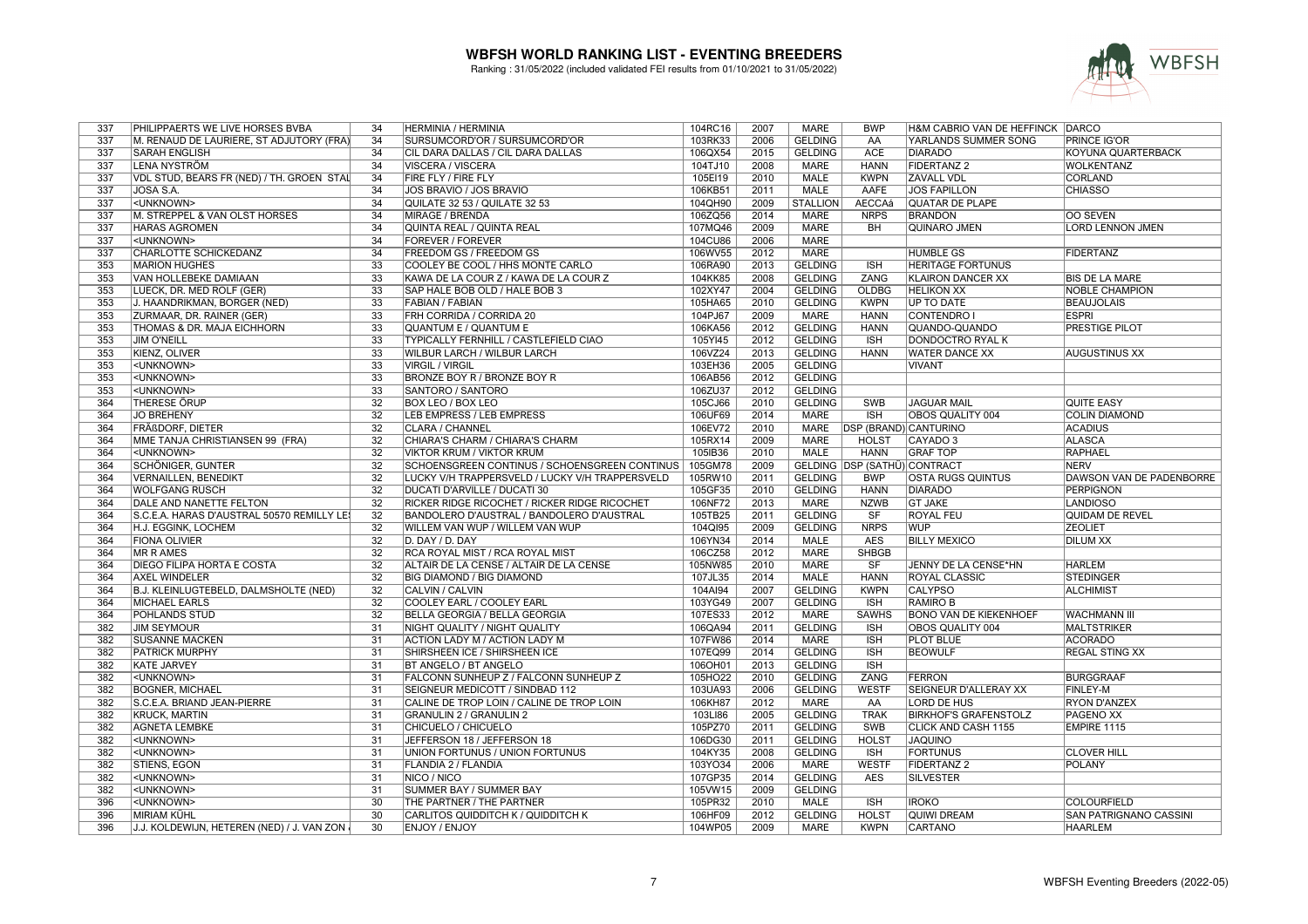

| 396 | <b>MARIE BURKE</b>                          | 30              | OBOS QUALITY TIME / OBOS QUALITY TIME                      | 106EZ35 | 2010 | <b>GELDING</b> | <b>ISH</b>             | OBOS QUALITY 004              | <b>DIAMOND SERPENT</b>           |
|-----|---------------------------------------------|-----------------|------------------------------------------------------------|---------|------|----------------|------------------------|-------------------------------|----------------------------------|
| 396 | <unknown></unknown>                         | $\overline{30}$ | QAID / QAID                                                | 106NL41 | 2013 | <b>MALE</b>    | <b>CZEWB</b>           |                               |                                  |
| 396 | <b>PATRICK WAFER</b>                        | $\overline{30}$ | PARKMORE EMPER / PARKMORE EMPER                            | 106CJ03 | 2012 | <b>GELDING</b> | <b>ISH</b>             | <b>EMPEROR AUGUSTUS</b>       | <b>CRUISING</b>                  |
| 396 | JOHN P MURPHY                               | $\overline{30}$ | SBH BIG WALL / SBH BIG WALL                                | 107FD26 | 2015 | <b>GELDING</b> | <b>ISH</b>             | <b>PUISSANCE</b>              | <b>COURAGE II</b>                |
| 396 | HENGSTENHOUDERIJ VAN BOMMEL, AARLE RI       | 30              | HALENZA / HALENZA                                          | 106AQ95 | 2012 | <b>MARE</b>    | <b>KWPN</b>            | <b>DUTCH DESIGN</b>           | <b>NO SKI</b>                    |
| 396 | R.VRIEND                                    | 30              | JARILLO / JARILLO                                          | 106YR98 | 2014 | <b>GELDING</b> | <b>KWPN</b>            | <b>DANTOS</b>                 | <b>ALICANTE</b>                  |
| 396 | <b>JACQUES PELLAUX</b>                      | $\overline{30}$ | VIOLINE DE LA BRASSERIE / VIOLINE DE LA BRASSERIE          | 105DH09 | 2009 | <b>MARE</b>    | <b>CH</b>              | <b>GALANT NORMAND</b>         | <b>CINEMA</b>                    |
| 396 | <b>LUCIEN VILLOTTE</b>                      | 30              | ELIPSO DE LA VIGNE / ELIPSO DE LA VIGNE                    | 106WC61 | 2014 | <b>GELDING</b> | $\overline{\text{SF}}$ | <b>ARKO</b>                   | <b>DUC DU HUTREL</b>             |
| 396 |                                             | 30              |                                                            |         |      |                |                        |                               |                                  |
|     | D. GJALTEMA, OOSTERWOLDE FR (NED) / H.J.    |                 | DHI PURPLE RAIN / FILMORE VWG'S                            | 104ZX55 | 2010 | <b>GELDING</b> | <b>KWPN</b>            | <b>ARTHOS R</b>               | <b>NIVEAU</b>                    |
| 396 | H. LITJENS, AFFERDEN (NED)                  | $\overline{30}$ | <b>BART L JRA / BART L</b>                                 | 103SG06 | 2006 | <b>GELDING</b> | <b>KWPN</b>            | <b>UNITED</b>                 | <b>GRIBALDI</b>                  |
| 396 | ALAN AND THERESA REESE                      | 30              | <b>REGALLA / REGALLA</b>                                   | 107FH32 | 2011 | <b>MARE</b>    | <b>OLDBG</b>           | <b>SIR DONNERHALL</b>         | <b>RUBINSTEIN 46</b>             |
| 396 | <unknown></unknown>                         | $\overline{30}$ | <b>CREEVAGH LIMITED EDITION / CREEVAGH LIMITED EDITION</b> | 106FI49 | 2010 | <b>MARE</b>    | <b>ISH</b>             | <b>CAMIRO DE HAAR Z</b>       |                                  |
| 396 | <b>KAREN REID</b>                           | $\overline{30}$ | CAMPARI FFF / CAMPARI FFF                                  | 105KE20 | 2010 | <b>GELDING</b> |                        | <b>CAMIROS</b>                | <b>ARIADUS</b>                   |
| 412 | <unknown></unknown>                         | $\overline{29}$ | <b>BROOKFIELD FUTURE NEWS / FUTURE NEWS</b>                | 107HW50 | 2015 | <b>GELDING</b> | <b>ISH</b>             | <b>FUTURE TREND</b>           |                                  |
| 412 | <b>FRANCIS KELLY</b>                        | 29              | KELLYS QUALITY / KELLYS QUALITY                            | 106XM94 | 2013 | <b>GELDING</b> | <b>ISH</b>             |                               |                                  |
| 412 | J.W.& A.P. JURRIUS, VORDEN (NED)            | $\overline{29}$ | FEROZA NIEUWMOED / FEROZA NIEUWMOED                        | 105JK46 | 2010 | <b>GELDING</b> | <b>KWPN</b>            | <b>VDL GROEP ZAGREB</b>       | <b>FRISBEE KERELLEC</b>          |
| 412 | <b>FRITZ MASCHMANN</b>                      | 29              | DIABOLO / DIABOLO                                          | 105YI71 | 2012 | <b>GELDING</b> | <b>HOLST</b>           | <b>DIARADO</b>                | <b>ALJANO<sub>2</sub></b>        |
| 412 | M. ERIC ROSAIS, PLOUESCAT (FRA)             | 29              | <b>SEASHORE SPRING / SEASHORE SPRING</b>                   | 103TH13 | 2006 | <b>GELDING</b> | SF                     | <b>ERUDIT</b>                 | <b>JASMIN</b>                    |
| 412 | <b>INSTITUT F BIOLOGIE LANDW. NUTZTIERE</b> | 29              | LUMUMBA / LUMUMBA                                          | 106JI32 | 2011 | <b>MARE</b>    | <b>MECKL</b>           | <b>LEVISONN</b>               | <b>LAMARC</b>                    |
| 412 | MONIKA ENGEL                                | 29              | COPILOT 22 / COPILOT 22                                    | 106QW03 | 2013 | <b>MALE</b>    | <b>HANN</b>            | <b>CONTENDROS 2</b>           |                                  |
| 412 | <b>GEIS, SANDRA</b>                         | $\overline{29}$ | COCO SPRING / COCO SPRING                                  | 105PE07 | 2011 | <b>MARE</b>    | <b>OLDBG</b>           | <b>CANSTAKKO</b>              | <b>MYNOS</b>                     |
| 412 | S.C.E.A. DU BOIS DU CHER 23000 SAVENNES (I  | 29              | BOUNTY DU CHER / BOUNTY DU CHER                            | 105RU19 | 2011 | <b>GELDING</b> | AA                     | ORPHEE DU FAGET               | <b>ETALON OR</b>                 |
| 412 | <b>STEPHANE CHANTOT</b>                     | 29              | HOPAK DE GREENBAY Z / HOPAK DE GREENBAY Z                  | 106MH74 | 2013 | <b>GELDING</b> | <b>ZANG</b>            | <b>HERALD III</b>             | <b>CASSINI1</b>                  |
| 412 | S.A.R.L. LES ECURIES DE LA FORET 45460 BRA  | 29              | BOST OF DES AJONCS / BOST OF DES AJONCS                    | 106DU73 | 2011 | <b>GELDING</b> | SF                     | HAPPY VERGOIGNAN*HN           | ONYX BLOND II*HN                 |
|     |                                             | 29              |                                                            |         |      |                |                        |                               |                                  |
| 412 | <b>ANDREA BAXTER</b>                        |                 | LAGUNA SECA / LAGUNA SECA                                  | 105RV46 | 2010 |                | GELDING   ISR-OLD NA   |                               |                                  |
| 412 | <b>SCHNEIDER</b>                            | 29              | CORMINTA VOM GWICK / CORMINTA VOM GWICK                    | 106WG14 | 2014 | <b>MARE</b>    | <b>HOLST</b>           | <b>CORMINT</b>                | <b>CONTENDRO I</b>               |
| 412 | <b>WEBER, TANJA</b>                         | 29              | ILARA W / ILARA W                                          | 106EQ87 | 2012 | <b>MARE</b>    | <b>HANN</b>            | <b>INLINER</b>                | <b>GOLD AND IVORY XX</b>         |
| 412 | P. KLUYTMANS, TILBURG (NED)                 | 29              | BONERO K / BONERO K.                                       | 104LB68 | 2006 | <b>GELDING</b> | <b>KWPN</b>            | <b>SON DE NIRO</b>            | <b>DAMIRO</b>                    |
| 412 | <b>HELMUT BERGENDAHL</b>                    | $\overline{29}$ | CASCAMARA / CASCAMARA                                      | 106WX34 | 2014 | <b>MARE</b>    | <b>WESTF</b>           | <b>CASCADELLO II</b>          | <b>TEMPLER GL XX</b>             |
| 412 | <b>CHS HANOVERIAN</b>                       | $\overline{29}$ | CHS ROYAL GENIE / CHS ROYAL GENIE                          | 105LD61 | 2009 | <b>MARE</b>    | <b>NZHS</b>            | <b>ROYAL BLEND</b>            | <b>DYNAMIT</b>                   |
| 412 | <b>SEAN BARRON</b>                          | 29              | HSH HAS IT ALL / HSH HAS IT ALL                            | 106KV37 | 2011 | <b>GELDING</b> | <b>ISH</b>             | PUISSANCE                     |                                  |
| 412 | <b>ESKIL ASSARSSON</b>                      | 29              | QUATTRINO / QUATTRINO                                      | 105BN15 | 2005 | <b>MARE</b>    | <b>SWB</b>             | <b>FLYINGE QUITE EASY 958</b> | <b>GUIDO (GUDO)</b>              |
| 412 | <unknown></unknown>                         | 29              | MISSISSIPPI / MISSISSIPPI                                  | 106EI23 | 2011 | <b>MARE</b>    | <b>AES</b>             | <b>CHAOS</b>                  | <b>CLERKENWELL</b>               |
| 412 | <b>LISA REID</b>                            | 29              | COVERT RIGHTS / COVERT RIGHTS                              | 103PQ52 | 2006 | <b>GELDING</b> |                        | <b>BFF INCOGNITO</b>          | <b>COVERT OPERATION</b>          |
| 433 | <unknown></unknown>                         | 28              | <b>FUERST SENSATION / FUERST SENSATION</b>                 | 105IK52 | 2006 | <b>GELDING</b> |                        |                               |                                  |
| 433 | <b>SCHIMMER DORIS</b>                       | 28              | CORVETT / CORVETT                                          | 105QF45 | 2007 | <b>GELDING</b> | <b>HOLST</b>           | <b>CORRIDO</b>                | <b>CLEARWAY</b>                  |
| 433 | <b>ANITA NARDINE</b>                        | $\overline{28}$ | FAVIAN / FUERST FAVIAN                                     | 105HG28 | 2008 | <b>GELDING</b> | <b>OLDBG</b>           | <b>FRENCH KISS</b>            | <b>RELEVANT</b>                  |
| 433 | <b>PADDY DALY</b>                           | 28              | COPPER BEACH / COPPER BEACH                                | 103LE33 | 2006 | <b>GELDING</b> | <b>ISH</b>             | <b>RADOLIN</b>                | <b>UNKNOWN</b>                   |
| 433 | <b>COLIN TURTLE</b>                         | $\overline{28}$ | <b>FLEUR DE LIS / FLEUR DE LIS</b>                         | 106BN79 | 2012 | <b>MARE</b>    | <b>ISH</b>             | <b>HOLD UP PREMIER</b>        | <b>ARGENTINUS</b>                |
| 433 | <b>SEAN O'LOUGHLIN</b>                      | 28              | MILLRIDGE ATLANTIS / MILLRIDGE ATLANTIS                    | 106ZP85 | 2014 | <b>GELDING</b> | <b>ISH</b>             | <b>DINAN CASCALETTO</b>       | <b>WARRENSTOWN YOU 2</b>         |
| 433 | <b>BIENENGRAEBER LARS</b>                   | 28              | <b>CONTESSA / CONTESSA</b>                                 | 105KB71 | 2009 | <b>MARE</b>    | <b>HOLST</b>           | <b>CONTENDER</b>              | <b>ESTEBAN</b>                   |
| 433 | <unknown></unknown>                         | 28              | <b>EASY TURN / EASY TURN</b>                               | 105YH21 | 2012 | <b>MARE</b>    | <b>HOLST</b>           | <b>CASALL</b>                 | CORIANO                          |
|     |                                             | 28              |                                                            |         |      |                |                        |                               |                                  |
| 433 | M. LAURENT BOUSQUET, MME BLANDINE BOUS      |                 | UNDERCOVER / UNDERCOVER                                    | 104SU40 | 2008 | <b>GELDING</b> | SF                     | L'ARC DE TRIOMPHE             | <b>OLISCO</b>                    |
| 433 | <b>KATE JARVEY</b>                          | 28              | HUSH A BYE BABY / HUSH A BYE BABY                          | 106LC24 | 2013 | <b>MARE</b>    | <b>ISH</b>             | <b>INDOCTRO</b>               | <b>ROCK KING</b>                 |
| 433 | <b>ROBERT PUDDICK</b>                       | 28              | <b>ARTICUS / ARTICUS</b>                                   | 106YZ01 | 2011 | MALE           | <b>AES</b>             | <b>CONTENDROS 2</b>           | PRIMITIVE RISING XX              |
| 433 | <b>HEIN, STEPHAN</b>                        | $\overline{28}$ | <b>DYRI / DYRI</b>                                         | 106XB93 | 2012 | <b>GELDING</b> | <b>HOLST</b>           | <b>DIARADO</b>                | KING MILFORD XX                  |
| 433 | VOLKER GÖTTSCHE-GÖTZE                       | 28              | JL DUBLIN / JL DUBLIN                                      | 105PQ61 | 2011 | <b>GELDING</b> | <b>HOLST</b>           | <b>DIARADO</b>                | <b>CANTANO</b>                   |
| 433 | J. DE BOER, NIJEBERKOOP (NED)               | 28              | <b>ZLATAN / ZLATAN B</b>                                   | 102YR61 | 2004 | <b>GELDING</b> | <b>KWPN</b>            | LABOR'S VDL INDORADO          | <b>HAARLEM</b>                   |
| 433 | <b>NA</b>                                   | 28              | HSH VAMONOS / AMORE JG Z                                   | 106EZ93 | 2013 | <b>GELDING</b> | ZANG                   | ANDIAMO VH KAPELHOF Z         | QUASIMODO Z                      |
| 433 | <b>ENNISNAG STUD</b>                        | 28              | <b>ESI BETHANY BAY / ESI BETHANY BAY</b>                   | 106OB87 | 2013 | <b>MARE</b>    | <b>ISH</b>             | OBOS QUALITY 004              | <b>QUASIMODO VAN DE MOLENDRE</b> |
| 433 | <b>WILLIAM KENNEDY</b>                      | 28              | AEV ABOVE AUTHORITY / KEC ABOVE AUTHORITY                  | 106ZQ63 | 2013 | <b>GELDING</b> | <b>ISH</b>             | <b>LANCELOT</b>               | <b>ALDATUSZ</b>                  |
| 433 | <b>STARCK, TINA</b>                         | $\overline{28}$ | UNI'S BLACK PEARL / UNI'S BLACK PEARL                      | 104WP28 | 2009 | <b>MARE</b>    | <b>TRAK</b>            | <b>KRONPRINZ</b>              | 'SUMMERTIME                      |
| 433 | <b>EQUI SPACE</b>                           | 28              | DAO DE L'OCEAN / DAO DE L'OCEAN                            | 106WE45 | 2013 | <b>GELDING</b> | <b>SF</b>              | <b>KANNAN</b>                 | <b>HERALDIK XX</b>               |
| 433 | <unknown></unknown>                         | 28              | D'ARTAGNAN 216 / D'ARTAGNAN 216                            | 107ED71 | 2012 | <b>GELDING</b> | <b>HANN</b>            | <b>DIARADO</b>                | <b>SHALIMARO</b>                 |
| 433 | <b>BRIT RISCH</b>                           | 28              | CASPARA 6 / CASPARA 6                                      | 106NM32 | 2013 | <b>MARE</b>    | <b>HOLST</b>           | BERLIN                        | SAN PATRIGNANO CORRADO           |
| 433 | PASCAL PECCHIOLI                            | 28              | <b>DEGAS GALOTIERE / DEGAS GALOTIERE</b>                   | 106NY11 | 2013 | <b>GELDING</b> | <b>SF</b>              | MYLORD CARTHAGO*HN            | <b>LIEU DE RAMPAN</b>            |
| 433 | <b>BERNARD VILAIN</b>                       | 28              | DEALER DE LA BRIDE / DEALER DE LA BRIDE                    | 106PD21 | 2013 | <b>GELDING</b> | SF                     | <b>MADE IN SEMILLY</b>        | <b>CALVARO</b>                   |
|     |                                             |                 |                                                            |         |      |                |                        |                               |                                  |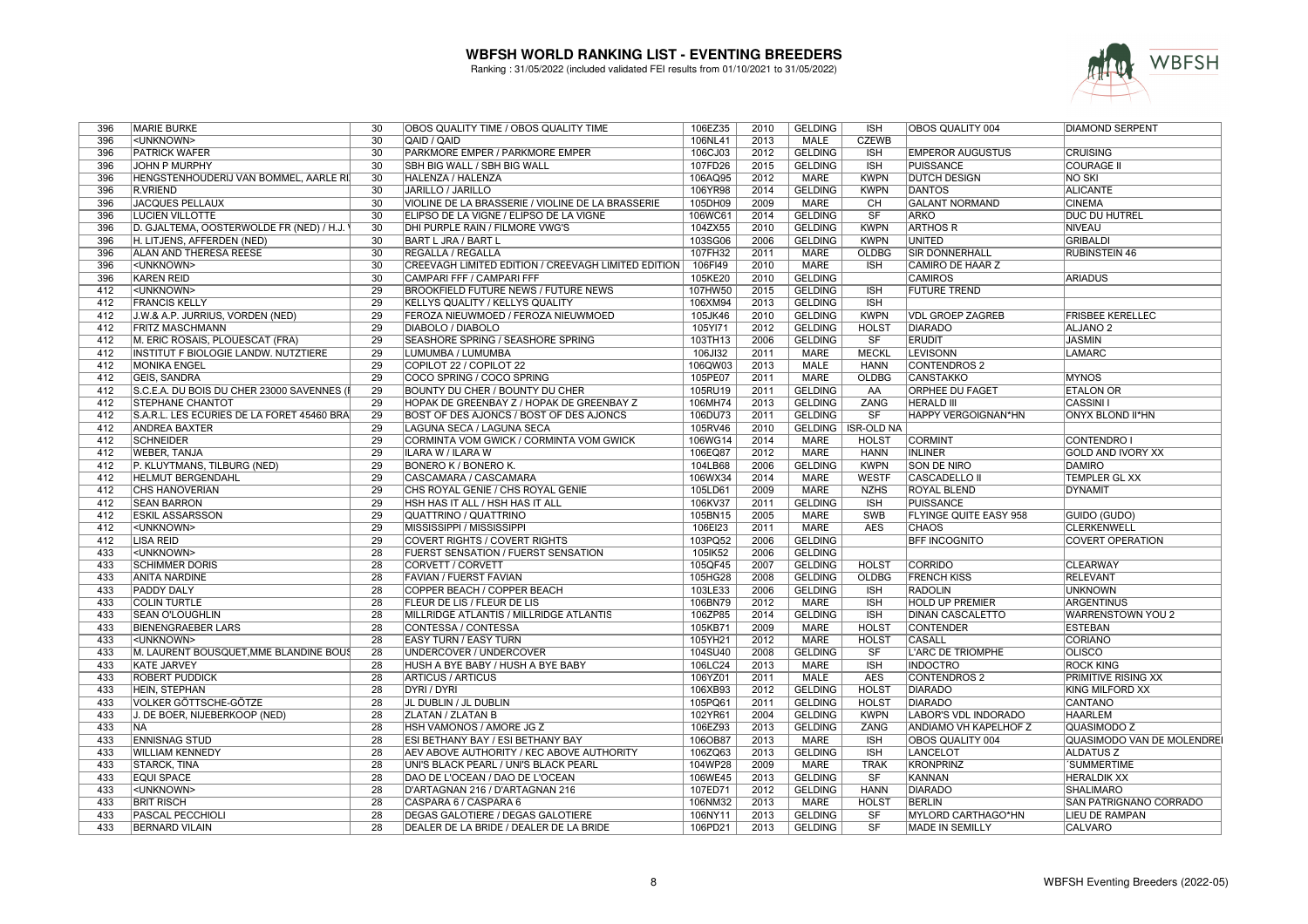

| 433 | PATRICIA MCDONALD                           | 28              | MDSANDYHILL ZORRO / MDSANDYHILL ZORRO                | 106OZ88 | 2013 | MALE            | <b>ISH</b>             | <b>SLIGO CANDY BOY</b>                | SORRO                     |
|-----|---------------------------------------------|-----------------|------------------------------------------------------|---------|------|-----------------|------------------------|---------------------------------------|---------------------------|
| 433 | <unknown></unknown>                         | 28              | GALLOWAY SUNRISE / GALLOWAY SUNRISE                  | 105DF97 | 2008 | <b>MARE</b>     |                        | <b>DUTY OFFICER</b>                   | UNKNOWN                   |
| 433 | <unknown></unknown>                         | 28              | BELLHAVEN CUMBRIA / BELLHAVEN CUMBRIA                | 106GC16 | 2012 | <b>MARE</b>     |                        | <b>BELLHAVEN CORALDO</b>              | <b>CASSINI II</b>         |
| 433 | <unknown></unknown>                         | $\overline{28}$ | CP ISSEY MIYAKE / CP ISSEY MIYAKE                    | 104XQ45 | 2008 | <b>MARE</b>     |                        | <b>STACCATO</b>                       |                           |
| 460 | <unknown></unknown>                         | $\overline{27}$ | KILNAMONA LINCOLN / KILNAMONA LINCOLN                | 106EZ62 | 2010 | <b>GELDING</b>  | <b>ISH</b>             | <b>JACK OF DIAMONDS</b>               | <b>LINCOLN</b>            |
| 460 | <b>TOMASZ NOWAK</b>                         | 27              | HATTERIA II / HATTERIA II                            | 106MJ37 | 2013 | MARE            | PZHK (M)               | <b>HUZAR</b>                          | GREY                      |
| 460 | <b>MIRKO GLOTZ</b>                          | $\overline{27}$ | MAIBLUME / FABULOUS                                  | 105NR41 | 2010 | <b>MARE</b>     |                        | DSP (SATHÜ) SIR SCHIWAGO              | FIERANT                   |
| 460 | J. KAZEMIER, OLDEKERK (NED)                 | $\overline{27}$ | <b>INCHELLO DHI / INCHELLO DHI</b>                   | 106KR96 | 2013 | <b>GELDING</b>  | <b>KWPN</b>            | <b>CHELLO III VDL</b>                 | <b>MONTREAL</b>           |
| 460 | RAYMOND CARROLL                             | $\overline{27}$ | CBI ALDO / CBI ALDO                                  | 107FR55 | 2015 | <b>MALE</b>     | <b>ISH</b>             | <b>GOODLUCK VDL</b>                   | <b>RAMON</b>              |
| 460 | MANS, JOHANNES                              | $\overline{27}$ | CASCORSON Z / CASCORSON Z                            | 106YE99 | 2014 | <b>MALE</b>     | ZANG                   | <b>CASCOR Z</b>                       | <b>CONTENDER</b>          |
| 460 | JOEL GEFFRAY 03160 FRANCHESSE (FRA)         | $\overline{27}$ | <b>BIMBO DE LINE / BIMBO DE LINE</b>                 | 105SI58 | 2011 | <b>MARE</b>     | SF                     | <b>ROCCOSSIFRED</b>                   | <b>SUPER DE BOURRIERE</b> |
| 460 | <unknown></unknown>                         | $\overline{27}$ | ARQUILLO DV 33.01 / ARQUILLO DV 33.01                | 105FN52 | 2010 | <b>MALE</b>     | <b>AECCAá</b>          | <b>ZANDOR Z</b>                       | FAYRILAND II 64.01%       |
| 460 | <b>NA</b>                                   | $\overline{27}$ | HD THE ONE / HD THE ONE                              | 106ED52 | 2012 | <b>GELDING</b>  | <b>ISH</b>             | <b>UNKNOWN</b>                        | <b>UNKNOWN</b>            |
| 460 | <b>GANADERÍA FRANCISCO GAVIÑO CARABANTE</b> | $\overline{27}$ | ULTRASOURCE DEL CERRO 35 / ULTRASOURCE DEL CERRO     | 106TK24 | 2014 | <b>STALLION</b> | <b>AECCAá</b>          | <b>ULTRA DE ROUHET</b>                | <b>TRESOR DU REMON</b>    |
| 460 | <b>HANS BEIL</b>                            | 27              | CASPIAN 15 / CASPIAN 15                              | 106ZD53 | 2014 | <b>GELDING</b>  | ZfDP                   | L.B. CRUMBLE                          | <b>HERALDIK XX</b>        |
| 460 | <b>ROS JONES</b>                            | $\overline{27}$ | JOCKEY CLUB HIGHDOWN MARCH / HIGHDOWN MARCH          | 106BL36 | 2011 | <b>GELDING</b>  | <b>AES</b>             | <b>JAGUAR MAIL</b>                    | <b>COROFINO I</b>         |
| 460 | <unknown></unknown>                         | $\overline{27}$ | <b>BLUE MOON / BLUE MOON</b>                         | 106HW41 | 2009 | <b>MARE</b>     |                        | <b>RUSSKI</b>                         |                           |
| 460 | STEPHANIE LIEFTING                          | $\overline{27}$ | PRESTIGE SPRINGS / PRESTIGE SPRINGS                  | 107PN10 | 2013 | <b>MARE</b>     |                        |                                       |                           |
| 460 | <unknown></unknown>                         | 27              | URUGUAI DO RINCAO / URUGUAI DO RINCAO                | 106LK29 | 2013 | <b>MALE</b>     |                        |                                       |                           |
| 460 | <unknown></unknown>                         | 27              | TAMANHO DO RINCAO / TAMANHO DO RINCAO                | 106LK30 | 2012 | <b>MALE</b>     |                        |                                       |                           |
| 476 | SA WARMBLOOD                                | 26              | <b>SIR GALAHAD / SIR GALAHAD</b>                     | 107EI73 | 2011 | <b>GELDING</b>  |                        |                                       |                           |
| 476 | <unknown></unknown>                         | 26              | REMONTA ARTEMISA / REMONTA ARTEMISA                  | 107QY86 | 2013 | <b>MARE</b>     |                        |                                       |                           |
| 476 | <unknown></unknown>                         | 26              | A LA BONHEUR / A LA BON HEUR                         | 107AL21 | 2013 | <b>MALE</b>     |                        |                                       |                           |
| 476 | <b>NOELL RUSSELL</b>                        | $\overline{26}$ | REHY DJ / REHY DJ                                    | 105EF72 | 2010 | <b>GELDING</b>  | <b>ISH</b>             | <b>TINARANAS INSPECTOR</b>            | <b>BIG SINK HOPE</b>      |
| 476 | JORIS EN PETER DE BRABANDER - VAN DAMMI     | 26              | LEIPHEIMER VAN 'T VERAHOF / LEIPHEIMER VAN 'T VERAHO | 105PT53 | 2011 | <b>STALLION</b> | <b>BWP</b>             | <b>VIGO D'ARSOUILLES</b>              | <b>SOUTH GALE XX</b>      |
| 476 | <unknown></unknown>                         | $\overline{26}$ | <b>BARRADUFF / BARRADUFF</b>                         | 103BM29 | 2002 | <b>GELDING</b>  | <b>ISH</b>             | <b>CARROLL HOUSE XX</b>               | <b>SEA CREST</b>          |
| 476 | <unknown></unknown>                         | $\overline{26}$ | LVS DASSETT CHARISMA / LVS DASSETT CHARISMA          | 104PW81 | 2009 | MARE            | <b>ISH</b>             | <b>COBRA</b>                          | <b>BLACK MINSTREL</b>     |
| 476 | <unknown></unknown>                         | 26              | KENTUCKY VAN HET LAMBROECK / KENTUCKY VAN HET LA     | 106CD84 | 2010 | <b>STALLION</b> | <b>BWP</b>             | <b>TINKA'S BOY</b>                    | <b>VOLTAIRE</b>           |
| 476 | <b>MARTIN WALSH</b>                         | 26              | SHANNONDALE MARI / SHANNONDALE MARI                  | 106MB11 | 2013 | MARE            | <b>ISH</b>             | SHANNONDALE SARCO ST GHYVILUX Z       |                           |
| 476 | <b>BERNHARD PEDE</b>                        | 26              | QUINTUS 134 / QUINTUS 134                            | 105DZ61 | 2010 |                 |                        | GELDING DSP (BRAND) QUATERMAN (BRAND) | HERALDIK (XX)             |
| 476 | PHILIPPE BRIVOIS 61110 VERRIERES (FRA)      | $\overline{26}$ | <b>VALMY BIATS / VALMY BIATS</b>                     | 105TA10 | 2009 | <b>GELDING</b>  | <b>SF</b>              | <b>ORLANDO</b>                        | <b>HADJ A</b>             |
| 476 | MAITE LENORMAND 33420 ST AUBIN DE BRANI     | $\overline{26}$ | ARPEGE DE BLAIGNAC / ARPEGE DE BLAIGNAC              | 105VH31 | 2010 | <b>GELDING</b>  | $\overline{\text{SF}}$ | <b>SANTANDER H</b>                    | <b>DUC DU MURIER</b>      |
|     |                                             | $\overline{26}$ |                                                      |         | 2010 |                 |                        |                                       |                           |
| 476 | <b>INGHELS</b>                              |                 | CHICO'S MAN VDF Z / CHICO'S MAN VDF Z                | 105HI88 |      | <b>GELDING</b>  | ZANG                   | CHICO'S BOY                           | CARETANO Z                |
| 476 | <b>FIONA MOLLOY</b>                         | 26              | MONBEG BY DESIGN / ESKERHILLS ELIXIR                 | 106ED02 | 2012 | <b>GELDING</b>  | <b>ISH</b>             | <b>PACINO</b>                         | PUISSANCE                 |
| 476 | <unknown></unknown>                         | $\overline{26}$ | <b>SCHINDLERS BOY / SCHINDLERS BOY</b>               | 105TN20 | 2011 | <b>MALE</b>     | <b>ISH</b>             | <b>LANCELOT</b>                       | <b>OSCAR SCHINDLER</b>    |
| 476 | <unknown></unknown>                         | 26              | RINGWOOD LB / RINGWOOD LB                            | 104XJ41 | 2009 | <b>MALE</b>     | <b>ISH</b>             | <b>IROKO</b>                          | <b>MASTER IMP</b>         |
| 476 | <b>DIRK NEVEJANT</b>                        | $\overline{26}$ | KING CREOLE VD N RANCH / KING CREOLE VD N RANCH      | 105SK32 | 2010 | <b>GELDING</b>  | <b>BWP</b>             | <b>INDUPARTS GUIDAM SOHN</b>          | <b>JANOUK DU PREYS</b>    |
| 476 | FORD, FRED                                  | 26              | WOODLANDS BE DARING / WOODLANDS BE DARING            | 105YD41 | 2010 | <b>GELDING</b>  | AES                    | <b>BILLY BE COOL</b>                  | <b>FURISTO</b>            |
| 476 | <b>HAGEMANN, JENS</b>                       | 26              | MIC-MAC 9 / MIC-MAC H                                | 106DW57 | 2011 | <b>GELDING</b>  | <b>HANN</b>            | <b>MIGHTY MAGIC</b>                   | <b>FORREST XX</b>         |
| 476 | <b>FAMILIE HAVERGO</b>                      | $\overline{26}$ | <b>GEKE EQUIGRIP'S LEVINIO / LEVINIO</b>             | 106MF02 | 2013 | <b>GELDING</b>  | $\overline{\text{OS}}$ | <b>LEVISONN</b>                       | LE VAINQUEUR              |
| 476 | DÖLLNER, ANTONIA                            | 26              | <b>HOEHENFLUG TSF / HOEHENFLUG 3</b>                 | 106WA77 | 2013 | <b>GELDING</b>  | <b>TRAK</b>            | <b>BONAPARTE 81</b>                   | <b>GIPSY KING</b>         |
| 476 | DR J CROSSLEY, OTLEY (GBR)                  | $\overline{26}$ | DANCING REVOLUTION / DANCING REVOLUTION              | 104KL65 | 2008 | <b>MALE</b>     | <b>SHBGB</b>           | <b>REVOLUTION</b>                     | <b>DARCY DANCER</b>       |
| 476 | <b>VDL STUD</b>                             | 26              | <b>KEVIN G / KEVIN G</b>                             | 107NK87 | 2015 | <b>GELDING</b>  | <b>KWPN</b>            | <b>DAKAR VDL</b>                      | <b>HORS LA LOI II</b>     |
| 476 | M. LAURENT MARTINEAU, GIZAY (FRA)           | $\overline{26}$ | PHUNAMBULE DES AUGES / PHUNAMBULE DES AUGES          | 103DM61 | 2003 | <b>GELDING</b>  | SF                     | <b>CLOWN DU CHESNAY</b>               | ORACLE                    |
| 476 | <b>HERMANN BRUNS</b>                        | $\overline{26}$ | LORSANDOS / LORSANDOS                                | 107CR60 | 2014 | <b>GELDING</b>  | <b>WESTF</b>           | <b>LORDANOS</b>                       | CONCEPT 2                 |
| 476 | C. BUBBERT                                  | $\overline{26}$ | KREK-MORA G / KREK-MORA G                            | 107FE80 | 2015 | <b>MARE</b>     | <b>KWPN</b>            | <b>DECOR FERDINAND</b>                | <b>SAN REMO</b>           |
| 476 | <b>GWENAELLE LE BRETON</b>                  | 26              | FLAMENCKO DE TAEL / FLAMENCKO DE TAEL                | 107JR97 | 2015 | <b>GELDING</b>  | <b>SF</b>              | <b>MONTENDER</b>                      | <b>BALKAN DU ROC</b>      |
| 476 | <unknown></unknown>                         | 26              | <b>FLYE DES SOURCES / FLYE DES SOURCES</b>           | 107GY44 | 2015 | <b>MARE</b>     | SF                     | <b>QUANTUM</b>                        | <b>REBEL Z</b>            |
| 476 | <unknown></unknown>                         | 26              | <b>PUMPKIN / PUMPKIN</b>                             | 103WX45 | 2007 | <b>MARE</b>     |                        | <b>STATFORD NAVLIS</b>                | <b>ARENA</b>              |
| 476 | <unknown></unknown>                         | $\overline{26}$ | <b>FAIRBANKS CASINO / FAIRBANKS CASINO</b>           | 105UP47 | 2009 | <b>GELDING</b>  |                        | <b>FAIRBANKS CATARGO</b>              | Le primeur                |
| 506 | <unknown></unknown>                         | $\overline{25}$ | MIDNIGHT / MIDNIGHT                                  | 107LP65 | 2008 | <b>MALE</b>     |                        |                                       |                           |
| 506 | <unknown></unknown>                         | 25              | HUALPE LILEN / HUALPE LILEN                          | 106DI39 | 2012 | <b>MARE</b>     |                        |                                       |                           |
| 506 | <unknown></unknown>                         | 25              | QUE LOCO / QUE LOCO                                  | 103IT23 | 2004 | <b>GELDING</b>  |                        |                                       |                           |
| 506 | <b>BOGLIONI GUERINO</b>                     | $\overline{25}$ | QUIRINO DEL CASTEGNO / QUIRINO DEL CASTEGNO          | 104MX47 | 2010 | <b>GELDING</b>  | <b>MIPAAF</b>          | LUSSO DEL CASTEGNO                    | <b>CARETINO</b>           |
| 506 | <b>FRANK HICKEY</b>                         | $\overline{25}$ | WOODFORD RESERVE / WOODFORD RESERVE                  | 105UW14 | 2011 | <b>GELDING</b>  | <b>ISH</b>             | <b>TINARANAS INSPECTOR</b>            | <b>LAUGHTON'S FLIGHT</b>  |
| 506 | <b>HARALD RIEDL</b>                         | $\overline{25}$ | OKLAHOMA 2 / OKLAHOMA 2                              | 105BS04 | 2010 | <b>MARE</b>     | <b>TRAK</b>            | <b>SIXTUS</b>                         | DONAUMONARCH              |
| 506 | <b>RORY COSTIGAN</b>                        | $\overline{25}$ | <b>GRC SHIRAZ / GRC SHIRAZ</b>                       | 106IZ68 | 2013 | <b>GELDING</b>  | <b>ISH</b>             | <b>VDL ARKANSAS</b>                   | <b>FLAGMOUNT KING</b>     |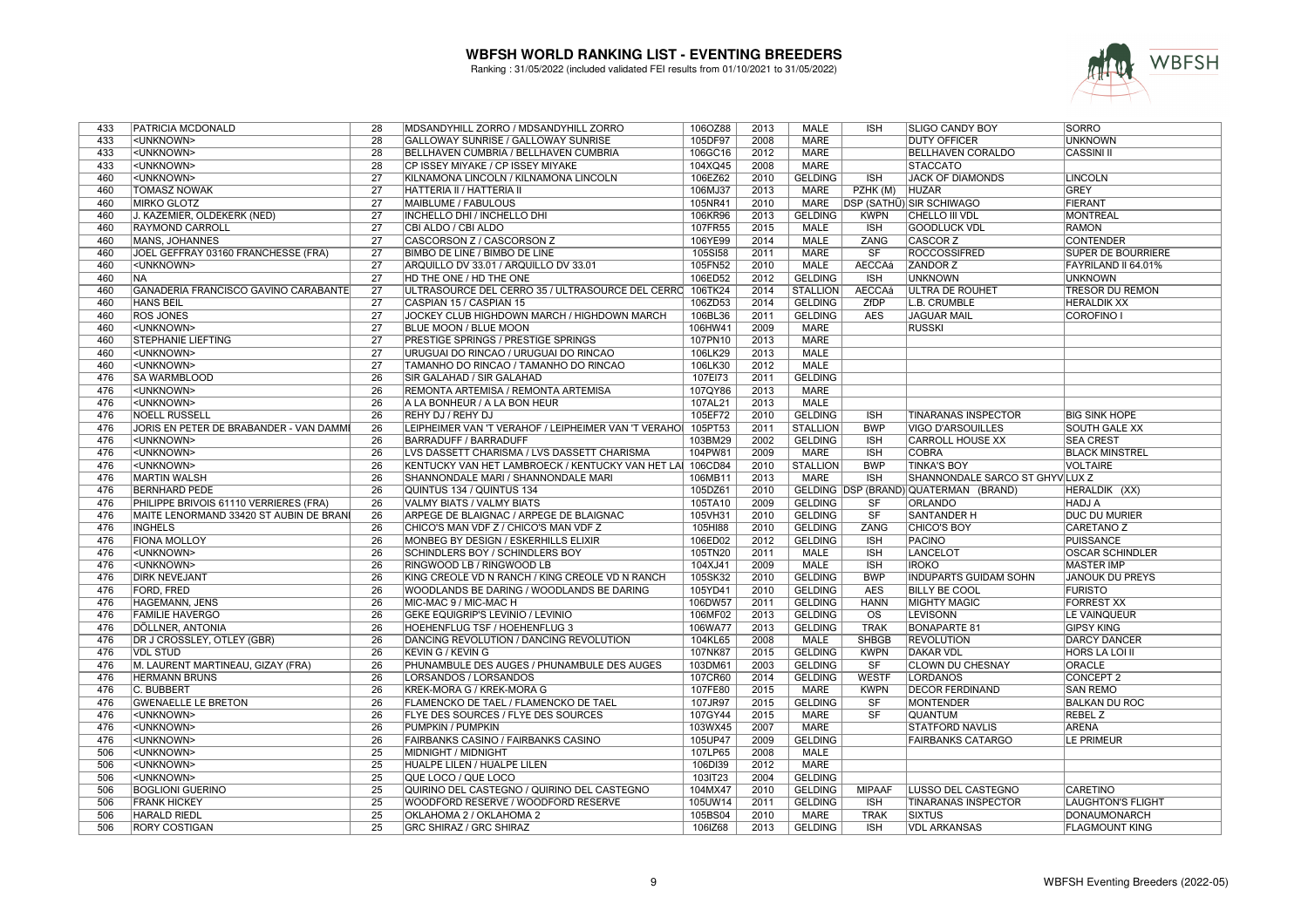

| 506 | <b>RAY BROWN</b>                       | 25                                 | DRS RESOLUTE / DRS RESOLUTE                          | 106AC87 | 2009 | <b>GELDING</b>  | <b>ISH</b>                | <b>RADOLIN</b>                       | SIRE DE VALETTE           |
|-----|----------------------------------------|------------------------------------|------------------------------------------------------|---------|------|-----------------|---------------------------|--------------------------------------|---------------------------|
| 506 | MEYER, MALENE                          | 25                                 | FRENCH EVENING / FRENCH EVENING                      | 105JR83 | 2009 | <b>GELDING</b>  | <b>HANN</b>               | <b>FRENCH BUFFET XX</b>              | <b>ANTAEUS</b>            |
| 506 | <unknown></unknown>                    | $\overline{25}$                    | RIVIERA LU / RIVIERA LU                              | 104ON92 | 2008 | <b>MARE</b>     | <b>BH</b>                 | <b>REMBRANAT</b>                     | <b>DIAPASON DES GAVES</b> |
| 506 | ANNICK DUCHENE 52290 STE LIVIERE (FRA) | 25                                 | API DU LIBAIRE / API DU LIBAIRE                      | 105RM97 | 2010 | <b>GELDING</b>  | SF                        | <b>FUSAIN DU DEFEY</b>               | <b>TRESOR DE CHEUX</b>    |
| 506 | <b>MR J JOHNSTONE</b>                  | $\overline{25}$                    | OPPOSITION APHRODITE / OPPOSITION APHRODITE          | 106OS17 | 2012 | <b>MARE</b>     | <b>SHBGB</b>              | <b>OPPOSITION HERACLES</b>           |                           |
| 506 | <b>SEAN HAYDEN</b>                     | $\overline{25}$                    | COOLEY CARNIVAL LADY / COOLEY CARNIVAL LADY          | 105NE88 | 2011 | <b>MARE</b>     | <b>ISH</b>                | MY O MY                              |                           |
| 506 | <unknown></unknown>                    | $\overline{25}$                    | FLOW 7 / FLOW 7                                      | 107IC97 | 2014 | <b>GELDING</b>  | OLDBG                     | <b>FOR ROMANCE</b>                   |                           |
| 506 | G. VOS, ZEVENHUIZEN GN (NED)           | $\overline{25}$                    | I'M SEW READY / ZEUS                                 | 103KH53 | 2004 | <b>GELDING</b>  | <b>KWPN</b>               | <b>LUPICOR</b>                       | <b>ELCARO</b>             |
| 506 | <b>STOLLE, HUBERTUS</b>                | 25                                 | <b>SCRABBLE OLD / SCRABBLE 15</b>                    | 105PM85 | 2011 | <b>GELDING</b>  | $\overline{\text{os}}$    | <b>STRAVIATY</b>                     | <b>COLANDER 2</b>         |
| 506 | <unknown></unknown>                    | $\overline{25}$                    | ASTON 17 / ASTON 17                                  | 106GD87 | 2012 | <b>GELDING</b>  | <b>HOLST</b>              | <b>ARMAND</b>                        |                           |
|     |                                        |                                    |                                                      |         |      |                 |                           |                                      |                           |
| 506 | <b>GUNTER SCHULZE DUDING</b>           | 25                                 | ALINA SD / ALINA SD                                  | 107JK54 | 2015 | <b>MARE</b>     | <b>WESTF</b>              | ASAGAO XX                            | <b>RAGAZZO</b>            |
| 506 | <unknown></unknown>                    | 25                                 | BE MY QUEEN / BE MY QUEEN                            | 105XA38 | 2011 | <b>MARE</b>     | SF                        | <b>L'ARC DE TRIOMPHE</b>             | <b>MR BLUE</b>            |
| 506 | <b>HEIKO BUETTNER</b>                  | $\overline{25}$                    | CITIUS / CITIUS                                      | 106LC56 | 2012 | <b>GELDING</b>  | <b>HOLST</b>              | <b>CASTELAN II</b>                   | <b>CANTUS</b>             |
| 506 | <b>JAMES RYAN</b>                      | 25                                 | SOUTHERN SUN / BEECHFIELDS GOLD DIGGA                | 105HA29 | 2010 | <b>MALE</b>     | <b>ISH</b>                | <b>BOHERDEAL CLOVER</b>              | <b>WELCOME DIAMOND</b>    |
| 506 | <b>VAN WIJILICK, HENK</b>              | $\overline{25}$                    | CASCABLANCA / CACILLA W                              | 106WL76 | 2014 | <b>MARE</b>     | <b>WESTF</b>              | <b>CASCADELLO</b>                    | <b>MONTE BELLINI</b>      |
| 506 | <unknown></unknown>                    | 25                                 | HEY ARNOLD / HEY ARNOLD                              | 106QR66 | 2013 | <b>GELDING</b>  |                           |                                      |                           |
| 506 | <unknown></unknown>                    | 25                                 | EA BERLIN / EA BERLIN                                | 106RA32 | 2011 | <b>GELDING</b>  |                           |                                      |                           |
| 530 | <unknown></unknown>                    | 24                                 | CALL ME COOLEY / CALL ME COOLEY                      | 105TC23 | 2011 | <b>GELDING</b>  | <b>ISH</b>                |                                      |                           |
| 530 | <b>OLIVER CONWAY</b>                   | $\overline{24}$                    | O MY BALLADEER / O MY BALLADEER                      | 104AV77 | 2007 | <b>GELDING</b>  | ISH                       | MY O MY                              | <b>BALLINVELLA</b>        |
| 530 | DAVIS-GERRISH, WENDY                   | $\overline{24}$                    | OPHELIA / OPHELIA OHF                                | 104SC65 | 2007 | <b>MARE</b>     | <b>DSP (ZWEIB) OCORDO</b> |                                      | <b>ARGENTAN</b>           |
| 530 | <b>LARGA SPRL</b>                      | $\overline{24}$                    | HOONEY D'ARVILLE / HOONEY D'ARVILLE                  | 106MY26 | 2013 | <b>MARE</b>     | <b>SBS</b>                | <b>VIGO D'ARSOUILLES</b>             | JET SET DU REZIDAL        |
| 530 | <b>MRS M WATSON</b>                    | $\overline{24}$                    | <b>MCS MAVERICK / MCS MAVERICK</b>                   | 106OC99 | 2013 | <b>MALE</b>     | <b>SHBGB</b>              | <b>MILL LAW XX</b>                   |                           |
| 530 | <b>THOMAS BRENNAN</b>                  | 24                                 | MHS FERNHILL FINALE / MHS FERNHILL FINALE            | 105XA48 | 2012 | <b>GELDING</b>  | <b>ISH</b>                | <b>VERDI</b>                         | <b>OLYMPIC LUX</b>        |
| 530 | NADIA PIERRE 55400 ABAUCOURT HAUTECOU  | $\overline{24}$                    | BABOOSHKA DE FLORIANN / BABOOSHKA DE FLORIANN        | 106DS59 | 2011 | <b>MARE</b>     | $\overline{\text{S}}$ F   | <b>FLYINGE QUITE EASY 958</b>        | <b>JAGUAR MAIL</b>        |
| 530 | <b>RHEDER</b>                          | 24                                 | CHINUK R / CHINUK R                                  | 107HS64 | 2015 | <b>GELDING</b>  | <b>HOLST</b>              | <b>CLARCON</b>                       | <b>HERMES D'AUTH</b>      |
| 530 | <b>PIETSCHER GBR</b>                   | $\overline{24}$                    | VAN HERA P / VAN HERA P                              | 106XK41 | 2014 | <b>MARE</b>     | $\overline{\text{os}}$    | <b>VERDITN</b>                       | <b>HERALDIK XX</b>        |
| 530 | <b>HENTON LODGE HANOVERIANS</b>        | $\overline{24}$                    | DSE HENTON FOR GLORY / DSE HENTON FOR GLORY          | 106JE39 | 2013 | <b>GELDING</b>  | <b>NZHS</b>               | <b>FOR EDITION</b>                   | ESCUDO 19                 |
| 530 | JUDY DWYER                             | $\overline{24}$                    | RICKER RIDGE PICO BOO / RICKER RIDGE PICO BOO        | 103CQ57 | 2004 | <b>GELDING</b>  | <b>NZWB</b>               | <b>PICO BELLO</b>                    | SPECTACULAR LOVE XX       |
| 530 | <unknown></unknown>                    | $\overline{24}$                    | CECELIA LAD / CECELIA LAD                            | 107FR10 | 2015 | <b>STALLION</b> | <b>ISH</b>                | <b>TOLAN R</b>                       |                           |
| 530 | <b>CATHERINE ABBOTT</b>                | $\overline{24}$                    | DASSETT ARTHALENT / ARTHALENT                        | 107EO36 | 2015 | <b>GELDING</b>  | <b>ISH</b>                | <b>VALENT</b>                        | <b>NIGRASINE</b>          |
| 530 | <b>INGEBORG OG JØRN ABILDGAARD</b>     | $\overline{24}$                    | ABILDGAARDS SYNERGI / ABILDGAARDS SYNERGI            | 106XR13 | 2014 | <b>MARE</b>     | <b>DWB</b>                | <b>CAPE TOWN S</b>                   | <b>LORENTIN</b>           |
| 530 | <b>GESTUET LEWITZ</b>                  | 24                                 | SILVER DON / SILVER DON                              | 106OB62 | 2013 | <b>MALE</b>     | <b>BHHS</b>               | <b>HP I SANDRO</b>                   | <b>GEPARD</b>             |
| 530 | <b>XTREME SPORTHORSES</b>              | $\overline{24}$                    | CORONA XTREME / CORONA XTREME                        | 107AT37 | 2013 | <b>GELDING</b>  |                           |                                      |                           |
| 530 | <b>BARBARA CRABO</b>                   | $\overline{24}$                    | ZIMBABWE EXPRESS / ZIMBABWE EXPRESS                  | 107KR29 | 2015 | <b>MARE</b>     |                           | FLYINGE QUITE EASY 958               |                           |
| 530 | <b>SHARLEEN WORKMAN</b>                | 24                                 | CASSIANA XTREME / CASSIANA XTREME                    | 107TV62 | 2013 | <b>MARE</b>     |                           |                                      |                           |
| 548 | <unknown></unknown>                    | $\overline{23}$                    | KINGS ROBIN / KINGS ROBIN                            | 105AC91 | 2008 | <b>MALE</b>     |                           |                                      |                           |
| 548 | <b>REGINA WRIGGERS</b>                 | $\overline{23}$                    | SIR GREG / SIR GREG                                  | 104RK62 | 2010 | <b>GELDING</b>  | <b>OLDBG</b>              | <b>ISIR GREGORY</b>                  | ROYAL DIAMOND             |
| 548 | UNKNOWN*                               | $\overline{23}$                    | <b>GRAVIN VAN CANTOS / GRAVIN VAN CANTOS</b>         | 105RA52 | 2011 | <b>MARE</b>     | <b>KWPN</b>               | <b>UNKNOWN SIRE</b>                  | <b>UNKNOWN DAM'S SIRE</b> |
| 548 | <b>FRANZ ALBERS</b>                    | $\overline{23}$                    | CLASSIC'S MOJAH / CLASSIC'S MOJAH                    | 105YH16 | 2009 | <b>GELDING</b>  | <b>OLDBG</b>              | <b>CHAMBERTIN 3</b>                  | <b>SEVILLANO XX</b>       |
| 548 | HUGUES BAUDVIN 21350 BEURIZOT (FRA)    | $\overline{23}$                    | COMTE LIGNIERE Z / COMTE LIGNIERE Z                  | 104WM08 | 2009 | <b>GELDING</b>  | ZANG                      | <b>CHICO'S BOY</b>                   | <b>ADIEU AU ROI</b>       |
| 548 | <b>BARRY HEFFERNAN</b>                 | $\overline{23}$                    | CASTLERICHMOND SRS / CASTLERICHMOND SRS              | 104KC60 | 2008 | <b>GELDING</b>  | <b>ISH</b>                | <b>FRENCH BUFFET</b>                 | <b>HERMES DE REVE</b>     |
| 548 | <b>JONATHAN FORD</b>                   | $\overline{23}$                    | WOODLANDS PERSUASION / WOODLANDS PERSUASION          | 103HX45 | 2005 | <b>MALE</b>     | <b>AES</b>                | <b>CEVIN Z</b>                       | LOUELLA INSCHALLAH II     |
| 548 | MRS T RICKARDS, BROCKENHURST (GBR)     | $\overline{23}$                    | FAERIE DIANIMO / FAERIE DIANIMO                      | 103FO49 | 2005 | <b>MARE</b>     | <b>SHBGB</b>              | <b>DIMAGGIO</b>                      | <b>CATHERSTON DAZZLER</b> |
| 548 | <b>RICHARD LEVALLOIS</b>               | $\overline{23}$                    | AWANI SEMILLY / AWANI SEMILLY                        | 105NE00 | 2010 | <b>GELDING</b>  | SF                        | <b>DIAMANT DE SEMILLY</b>            | <b>WATZMANN</b>           |
| 548 | <b>ESERCITO ITALIANO</b>               | $\overline{23}$                    | DIRTY DANCING DELL' ESERCITO ITALIANO / DIRTY DANCIN | 107KM45 | 2015 | <b>MARE</b>     | <b>MIPAAF</b>             | PEDRITO DELL'ESERCITO ITALIAN FAYRUZ |                           |
| 548 | <b>STEPHEN KELLIHER</b>                | $\overline{23}$                    | FERNHILL INSPECTOR / CARAGHS MR INSPECTOR            | 105SR29 | 2011 | <b>GELDING</b>  | <b>ISH</b>                | <b>TINARANS INSPECTOR</b>            |                           |
| 548 | <b>WAGNER, UDO</b>                     | $\overline{23}$                    | IBISKA 3 / IBISKA 3                                  | 107FD22 | 2015 | <b>MARE</b>     | <b>HOLST</b>              | <b>IBISCO XX</b>                     |                           |
| 548 | <b>SCHIERHOLD, CLAUDIA</b>             | $\overline{23}$                    | RAYJA / RAYJA                                        | 106ER71 | 2012 | <b>MARE</b>     | <b>OLDBG</b>              | <b>ROYAL DORUTO</b>                  | <b>PLAISIR D'AMOUR</b>    |
| 548 | <b>NA</b>                              | $\overline{23}$                    | I DIABLO JOE / I DIABLO JOE                          | 106OY53 | 2013 | <b>MALE</b>     | <b>KWPN</b>               | <b>SOLARIS</b>                       | UNKNOWN DAM'S SIRE        |
| 548 | <b>PADDY BYRNE</b>                     | 23                                 | BGS STAR ATTRACTION / BGS STAR ATTRACTION            |         | 2009 | <b>GELDING</b>  | <b>ISH</b>                | <b>CAPITALISC</b>                    | POWER BLADE               |
| 548 |                                        |                                    |                                                      | 105IR70 |      |                 |                           |                                      |                           |
|     | <unknown></unknown>                    | $\overline{23}$<br>$\overline{23}$ | CID DU CASTERAS / CID DU CASTERAS                    | 107AK96 | 2012 | <b>GELDING</b>  | SF                        | <b>HOGGAR MAIL</b>                   | <b>TRESOR DU RENOM</b>    |
| 548 | <unknown></unknown>                    |                                    | WEC IN THE SWING / WEC IN THE SWING                  | 106LB01 | 2009 | <b>MARE</b>     |                           |                                      |                           |
| 565 | VIVIAN RYSLINGE, STROEBY (DEN)         | $\overline{22}$                    | CONTINUE DE VISION / CONTINUE DE VISION              | 106BZ48 | 2010 | <b>MARE</b>     | <b>DWB</b>                | CONTENDRO I                          | MINER'S LAMP XX           |
| 565 | <b>GARY DOHERTY</b>                    | $\overline{22}$                    | COOLEY NUTCRACKER / BALLYSHAN CONTENDER              | 106HK63 | 2014 | <b>GELDING</b>  | <b>ISH</b>                | <b>TOLANT R</b>                      | <b>COBRA</b>              |
| 565 | <b>LOUISE WALSH</b>                    | 22                                 | COOLEY ON SHOW / COOLEY ON SHOW                      | 104DQ71 | 2007 | <b>GELDING</b>  | <b>ISH</b>                | <b>RICARDO</b>                       | <b>GRAND D'ESPAGNE</b>    |
| 565 | <unknown></unknown>                    | $\overline{22}$                    | <b>EXCLUSIEF / EXCLUSIEF</b>                         | 106JS83 | 2009 | <b>GELDING</b>  | <b>KWPN</b>               | <b>WIETVOT</b>                       | <b>CORDIAL MEDOC</b>      |
| 565 | <b>JOANNA OFFEREINS</b>                | $\overline{22}$                    | FERNHILL PHILM STAR / PHILADELPHIA FREEDOM           | 105NE87 | 2010 | <b>GELDING</b>  | <b>ISH</b>                | <b>ARAGORN</b>                       |                           |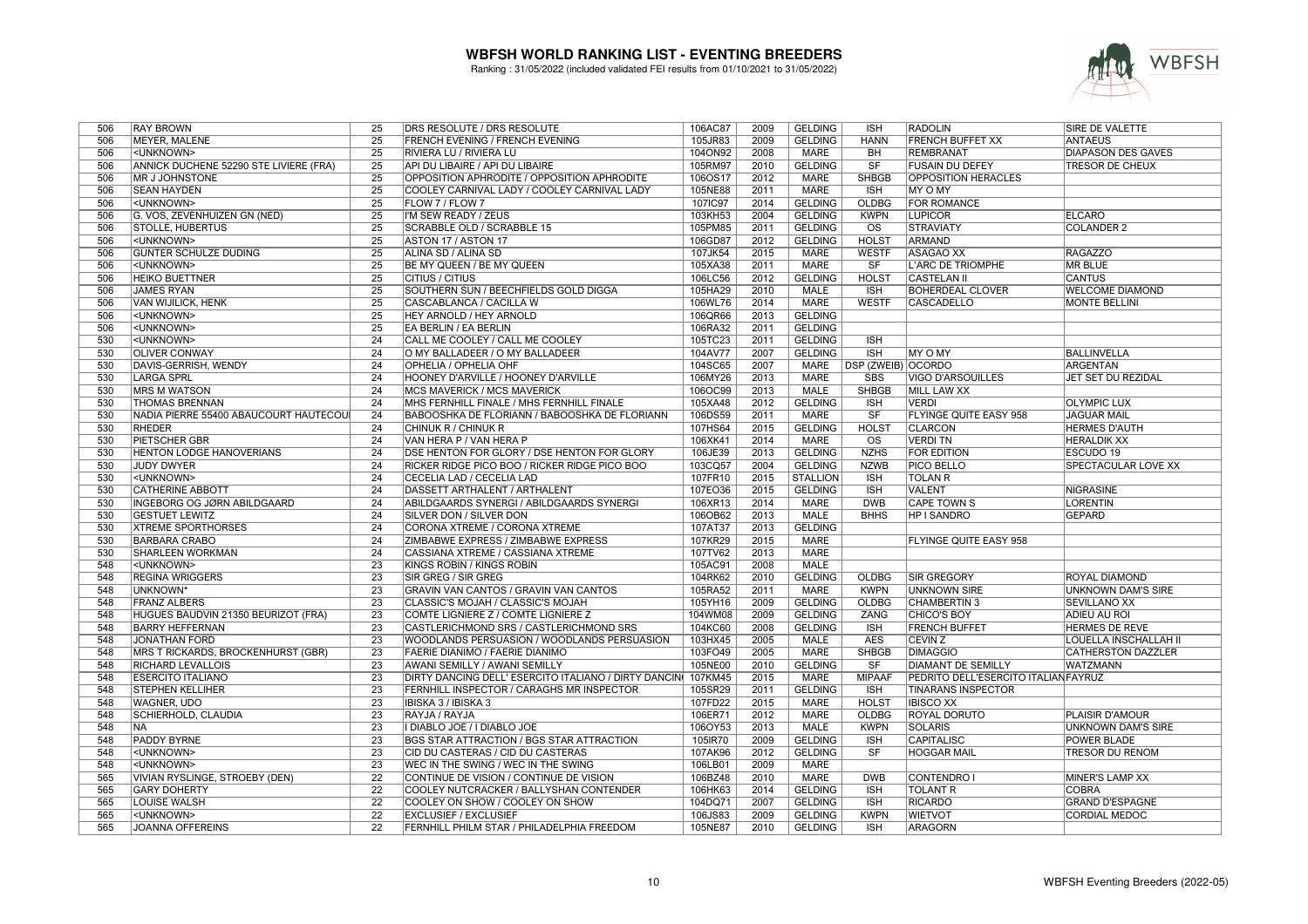

| 565        | PETER RICE                              | 22              | ROYAL ENCOUNTER / ROYAL ENCOUNTER                          | 107AJ84            | 2015         | <b>MALE</b>     | <b>ISH</b>                                | LANCELOT                              | <b>CAVALIER ROYALE</b>                        |
|------------|-----------------------------------------|-----------------|------------------------------------------------------------|--------------------|--------------|-----------------|-------------------------------------------|---------------------------------------|-----------------------------------------------|
| 565        | <b>LIZA RANDALL</b>                     | $\overline{22}$ | <b>GRANDSLAM / GRANDSLAM</b>                               | 103DK07            | 2005         | <b>GELDING</b>  | <b>AES</b>                                | <b>SANDRO B</b>                       |                                               |
| 565        | <unknown></unknown>                     | $\overline{22}$ | LORD SEEKONIG / LORD SEEKONIG                              | 106QW15            | 2013         |                 |                                           | GELDING   DSP (SATHÜ) LORD FAUNTLEROY | <b>CARPALO</b>                                |
| 565        | SYLVIE BOUCHANVILLE 58160 ST OUEN SUR L | $\overline{22}$ | VIV LA MARIEE / VIV LA MARIEE                              | 105IJ57            | 2009         | <b>MARE</b>     | SF                                        | <b>SABREHILL</b>                      | <b>QYOU DE LONGVAUT</b>                       |
| 565        | <unknown></unknown>                     | $\overline{22}$ | JARD / JARD                                                | 106LC58            | 2012         | <b>GELDING</b>  | PZHK (M)                                  | <b>HUZAR</b>                          | <b>DIVISOR</b>                                |
| 565        | MW. K. GABRIEL                          | $\overline{22}$ | <b>FELOUPE / FELOUPE</b>                                   | 105KR51            | 2010         | <b>MARE</b>     | <b>KWPN</b>                               | <b>USTINOV</b>                        |                                               |
| 565        | <unknown></unknown>                     | $\overline{22}$ | ICARO LB / ICARO LB                                        | 104QH91            | 2009         | <b>MALE</b>     | <b>CDE</b>                                | <b>AVENTYNO</b>                       |                                               |
| 565        | J.W. GREVE, HAAKSBERGEN (NED)           | $\overline{22}$ | <b>IDONNA W / IDONNA W</b>                                 | 106NJ59            | 2013         | <b>MARE</b>     | <b>KWPN</b>                               | <b>QUIDARO</b>                        | <b>MERMUS R</b>                               |
| 565        | <b>STALL BURGARD ZG</b>                 | $\overline{22}$ | EMILIA OF CHIN / EMILIA OF CHIN                            | 106KP51            | 2012         | <b>MARE</b>     | <b>HOLST</b>                              | <b>CHIN CHAMP</b>                     | <b>ALCATRAZ</b>                               |
| 565        | MAZZOCCHI MARIA GIOVANNA                | $\overline{22}$ | WALVIS BAY / WALVIS BAY                                    | 106BS81            | 2012         | <b>MARE</b>     | <b>MIPAAF</b>                             |                                       |                                               |
| 565        | PIERRE DE LA SERVE                      | $\overline{22}$ | DRAGIBUS D'OLYMPE AA / DRAGIBUS D'OLYMPE AA                | 106PV28            | 2013         | <b>GELDING</b>  | AA                                        | <b>DON PIERRE</b>                     | <b>PRIMA D'OR</b>                             |
| 565        | <b>BERNHARD HOBE</b>                    | $\overline{22}$ | HALO / HUMPHREYS                                           | 106JA18            | 2013         | <b>MALE</b>     | <b>HOLST</b>                              | <b>HUMPHREY</b>                       | <b>CONTENDER</b>                              |
| 565        | <unknown></unknown>                     | $\overline{22}$ | BARNADOWN WHOS WHO / BARNADOWN WHOS WHO                    | 104RC14            | 2008         | <b>GELDING</b>  | ISH                                       | <b>RICARDO</b>                        | <b>CATALDI</b>                                |
| 565        | EDEL-HEIDHUES, ULRIKE                   | $\overline{22}$ | <b>VERY SPECIAL / VIVA EH</b>                              | 107FO03            | 2015         | <b>MARE</b>     | <b>HANN</b>                               | <b>VISCOUNT 22</b>                    | <b>NOBRE XX</b>                               |
| 565        | <b>HINDRICK STUEVEL</b>                 | $\overline{22}$ | NICKEL 21 / NICKEL 21                                      | 107DT49            | 2014         | <b>STALLION</b> | <b>HOLST</b>                              | NUMERO UNO                            | <b>LORENTIN</b>                               |
| 565        | M. HUBERT ALAMARTINE, AVRILLY (FRA)     | $\overline{22}$ | ULOTTE DU FRUITIER / ULOTTE DU FRUITIER                    | 104LW75            | 2008         | <b>MARE</b>     | <b>SF</b>                                 | FIDELIO DU DONJON                     | <b>ULTRA BEAU II</b>                          |
| 565        | <b>MARIKA WERNER</b>                    | $\overline{22}$ |                                                            |                    | 2012         | <b>GELDING</b>  | <b>TRAK</b>                               | <b>KENTUCKY</b>                       |                                               |
| 565        |                                         | $\overline{22}$ | GIN TONIC 150 / GIN TONIC 150                              | 106AJ82            | 2013         | <b>MARE</b>     | ISH                                       | <b>PACINO</b>                         | <b>KOSTOLANY</b><br><b>LIMMERICK</b>          |
|            |                                         |                 | IRISH SECRET / IRISH SECRET                                | 106KC20            |              |                 |                                           |                                       |                                               |
| 565        | M. GERARD LARGILLIERE, MLLE MARYSE GAUT | $\overline{22}$ | T'AS DU POT / T'AS DU POT                                  | 104CL38            | 2007         | <b>GELDING</b>  | SF                                        | <b>ZANDOR Z</b>                       | <b>MARTILUS</b>                               |
| 565        | ELINOR MAC PHAIL O'NEAL                 | $\overline{22}$ | REDTAIL PENUMBRA / REDTAIL PENUMBRA                        | 107DG03            | 2015         | <b>MARE</b>     | DSP (ZWEIB) CEVIN Z                       |                                       | YES IT'S TRUE                                 |
| 565        | <b>JERZY MICHALOWSKI</b>                | $\overline{22}$ | <b>GRACJA / GRACJA</b>                                     | 107EF27            | 2012         | <b>MARE</b>     |                                           | PZHK (SP) CHACCO FLY                  | <b>CARRY GOLD</b>                             |
| 565        | <unknown></unknown>                     | $\overline{22}$ | COOLEY FLIGHT / COOLEY FLIGHT                              | 106RF52            | 2012         | <b>GELDING</b>  |                                           |                                       |                                               |
| 592        | <unknown></unknown>                     | $\overline{21}$ | WIMBORNE CONJUROR / WIMBORNE CONJUROR                      | 106UM17            | 2012         | <b>GELDING</b>  |                                           | <b>CONTENDA</b>                       |                                               |
| 592        | <unknown></unknown>                     | $\overline{21}$ | PURE TRENDSETTER / PURE TRENDSETTER                        | 107JW59            | 2015         | <b>MARE</b>     | <b>ISH</b>                                | <b>FUTURE TREND</b>                   |                                               |
| 592        | <b>JOE HOWLEY</b>                       | 21              | CARRABEG HULLA BALOU / CARRABEG HULLA BALOU                | 107LO76            | 2015         | <b>GELDING</b>  | <b>ISH</b>                                | <b>BALOU DU ROUET</b>                 | <b>BALLINVELLA</b>                            |
| 592        | <b>JUSTIN BURKE</b>                     | $\overline{21}$ | GALWAYBAY REDFIELD HSH CONNOR / GALWAYBAY REDFI            | 107FF26            | 2016         | <b>GELDING</b>  | <b>ISH</b>                                |                                       |                                               |
| 592        | <unknown></unknown>                     | $\overline{21}$ | FERNHILL KANKAN / FERNHILL KANKAN                          | 107OG31            | 2015         | <b>MARE</b>     | <b>ISH</b>                                |                                       |                                               |
| 592        | JOHANNES-HINRICH WOLLESEN (GER)         | 21              | RF COOL PLAY / RF COOL PLAY                                | 104FM91            | 2008         | <b>GELDING</b>  | ZfDP                                      | <b>CONDORS CHAMPION</b>               | <b>RADSCHA</b>                                |
| 592        | <b>CHARLOTTE SABATERIE</b>              | $\overline{21}$ | FAISONS UN REVE / FAISONS UN REVE                          | 107IH08            | 2015         | <b>GELDING</b>  | SF                                        | ADZARO DE L'ABBAYE                    | <b>TINKA'S BOY</b>                            |
| 592        | Y. DIKS, ISSELBURG (GER)                | $\overline{21}$ | FIRST LANCER / FIRST-CHOICE                                | 105HX64            | 2010         | <b>GELDING</b>  | <b>KWPN</b>                               | <b>OTANGELO</b>                       | <b>CALIDO I</b>                               |
| 592        | <b>JACQUES CAULIER</b>                  | $\overline{21}$ | HOBAMA DE LA BAILLE ROUGE / HOBAMA DE LA BAILLE RO 106KM25 |                    | 2013         | <b>GELDING</b>  | <b>SBS</b>                                | <b>BIRKHOF'S GRAFENSTOLZ</b>          | <b>VDL CARDENTO</b>                           |
| 592        | RABELER, KARL                           | $\overline{21}$ | FLAVIUS 56 / FLAVIUS 56                                    | 103VK89            | 2008         | <b>GELDING</b>  | <b>HANN</b>                               | <b>CORAL REEF FUNDSKERL 3</b>         | <b>GROSSO Z</b>                               |
| 592        | <b>PAHL UWE</b>                         | $\overline{21}$ | CONNORY / CONNORY 5                                        | 106PG57            | 2012         | <b>GELDING</b>  | <b>HOLST</b>                              | <b>CONRATO</b>                        | <b>LAURIES CRUSADOR XX</b>                    |
| 592        | M. WALTER BORNHOLDT 99 (FRA)            | 21              | CASH / CASH                                                | 105RO94            | 2009         | <b>GELDING</b>  | <b>HOLST</b>                              | <b>CASCARI</b>                        | CANTURO*BOIS MARGOT                           |
| 592        | M. JEAN-CLAUDE GAURIEAU, MME MONIQUE G. | 21              | VIDOC DE LOUME IFCE / VIDOC DE LOUME                       | 104WF56            | 2009         | <b>GELDING</b>  | AA                                        | <b>JARNAC</b>                         | <b>IAGO C</b>                                 |
| 592        | J. REGTERSCHOT, HEERDE (NED)            | $\overline{21}$ | FONBHERNA LANCER / FONBHERNA                               | 106AX29            | 2010         | <b>MALE</b>     | <b>KWPN</b>                               | <b>OTANGELO</b>                       | <b>UTOPIE</b>                                 |
| 592        | J.W. GREVE                              | 21              | JEU DE BLANC W / JEU DE BLANC W                            | 106ZF21            | 2014         | <b>MALE</b>     | <b>KWPN</b>                               |                                       |                                               |
| 592        | <b>JOHN MANNION</b>                     | 21              | COOLEY ANYTHING YOU LIKE / PORTVALE LAD                    | 106UK05            | 2015         | <b>MALE</b>     | <b>ISH</b>                                | <b>CAMILLO VDL</b>                    |                                               |
| 592        | MALTER, ULRIKE                          | $\overline{21}$ | TSF POLARTANZ / POLARTANZ                                  | 106AA26            | 2011         | <b>STALLION</b> | <b>TRAK</b>                               | <b>KONVOL</b>                         | <b>HERALDIK XX</b>                            |
| 592        | <b>GÜNTER SCHNABEL GBR</b>              | $\overline{21}$ | MONSIEUR SCHNABEL / MONSIEUR SCHNABEL                      | 104PX18            | 2008         | <b>GELDING</b>  | <b>TRAK</b>                               | <b>BIRKHOF'S GRAFENSTOLZ</b>          | <b>HERALDIK XX</b>                            |
| 592        | <b>JAY HALIM</b>                        | $\overline{21}$ | JTH ZEST / JTH ZEST                                        | 105TD33            | 2011         | <b>MARE</b>     | <b>SHBGB</b>                              | <b>ZAMBOUCCA</b>                      | <b>MAYHILL</b>                                |
| 592        | <b>WILHELM HOLKENBRINK</b>              | $\overline{21}$ | FRANCISCO DREAM / FRANCISCO DREAM                          | 105OA57            | 2010         | <b>MARE</b>     | <b>WESTF</b>                              | <b>FIDERSTEP</b>                      | <b>ROCKWELL 3</b>                             |
| 592        | MUNKEDAL APS                            | 21              | CASH CASINO / CASH CASINO                                  | 106AN28            | 2009         | <b>GELDING</b>  | <b>DWB</b>                                | <b>CASINO</b>                         | CAJUS                                         |
| 592        | <unknown></unknown>                     | $\overline{21}$ | SANKRO / SANKRO                                            | 105GV20            | 2010         | <b>MALE</b>     | <b>OLDBG</b>                              | <b>SAN AMOUR</b>                      | <b>FEINER STERN</b>                           |
| 592        | SABINE KLEINELANGHORST                  | $\overline{21}$ | GOLDEN IVO KPSC / IVO GOLDEN-ROUGE                         | 106XK61            | 2013         | <b>GELDING</b>  | <b>TRAK</b>                               | <b>BANDERAS</b>                       | <b>SIR CHAMBERLAIN</b>                        |
| 592        | P.J.M. VAN DEN BOGAARD                  | 21              | FUNI-STRONA / FUNI-STRONA                                  | 105RD56            | 2010         | <b>MARE</b>     | <b>KWPN</b>                               | <b>DELAMANGA</b>                      | <b>JUVENTUS</b>                               |
| 592        | <unknown></unknown>                     | $\overline{21}$ | SACH CENTO / SACH CENTO                                    | 104IG23            | 2008         | <b>MARE</b>     | <b>CDE</b>                                | <b>CENTO LIBERO</b>                   |                                               |
| 592        | ELISABETH CHRISTINA AHN                 | $\overline{21}$ | LILLYBELLE EA / LILLYBELLE EA                              | 106WP46            | 2014         | <b>MARE</b>     | $\overline{\text{OS}}$                    | <b>DIARADO</b>                        | <b>LISSABON 29</b>                            |
| 592        | <b>STEFAN LINDBLAD</b>                  | $\overline{21}$ | <b>NUGGET / NUGGET</b>                                     | 106XW77            | 2014         | <b>MALE</b>     | <b>SWB</b>                                | <b>MAGIC PARK</b>                     | <b>FUNAMBULE II</b>                           |
| 592        | HEGGEMANN, JOHANNES                     | $\overline{21}$ | CARUSO JH / CARUSO JH                                      | 106VY00            | 2014         | <b>GELDING</b>  | <b>RHEIN</b>                              | <b>CASCADELLO</b>                     | <b>CHIRIVELL</b>                              |
|            |                                         |                 |                                                            |                    |              |                 |                                           | <b>DOLLAR DE LA PIERRE</b>            |                                               |
| 592<br>592 | <b>JOHAN NICOLAS</b>                    | 21<br>21        | ELMUNDO DE GASCO / ELMUNDO DE GASCO                        | 106XH28<br>105TU04 | 2014<br>2011 | <b>GELDING</b>  | <b>SF</b><br>GELDING DSP (SATHÜ) PALMARES |                                       | <b>BALOUBET DU ROUET</b><br><b>LAFITTE 11</b> |
|            | <b>SCHRAMM, TANJA</b>                   |                 | PALM BEACH / PALM BEACH                                    |                    |              |                 |                                           |                                       |                                               |
| 592        | <b>MARIE &amp; PEADAR CARTER</b>        | $\overline{21}$ | BLARNEY MONBEG PEPPER / BLARNEY MONBEG PEPPER              | 107ID48            | 2015         | <b>MARE</b>     | <b>ISH</b>                                | <b>DIGNIFIED VAN'T ZORGVLIET</b>      | <b>CULT HERO</b>                              |
| 623        | <unknown></unknown>                     | 20              | FETICHE DES ROUGES / FETICHE DES ROUGES                    | 107QF76            | 2015         | <b>MALE</b>     |                                           |                                       |                                               |
| 623        | <unknown></unknown>                     | 20              | RINGWOOD MADRAS / RINGWOOD MADRAS                          | 106FR84            | 2011         | <b>MARE</b>     | <b>ISH</b>                                | <b>TINARANAS INSPECTOR</b>            | <b>RAME Z</b>                                 |
| 623        | <b>C.V NEW WONDERLAND</b>               | 20              | KEENABOUT WONDERLAND Z / KEENABOUT WONDERLAND   106UF97    |                    | 2014         | <b>MARE</b>     | ZANG                                      | <b>KANNAN</b>                         | <b>GRANNUS</b>                                |
| 623        | <b>JOHN GLYNN</b>                       | 20              | SHANACLOUGH QUALITY CLOVER / SHANACLOUGH QUALI   106XY61   |                    | 2014         | <b>MALE</b>     | $\overline{\mathsf{ISH}}$                 | OBOS QUALITY 004                      | <b>CLOVER CLON VII</b>                        |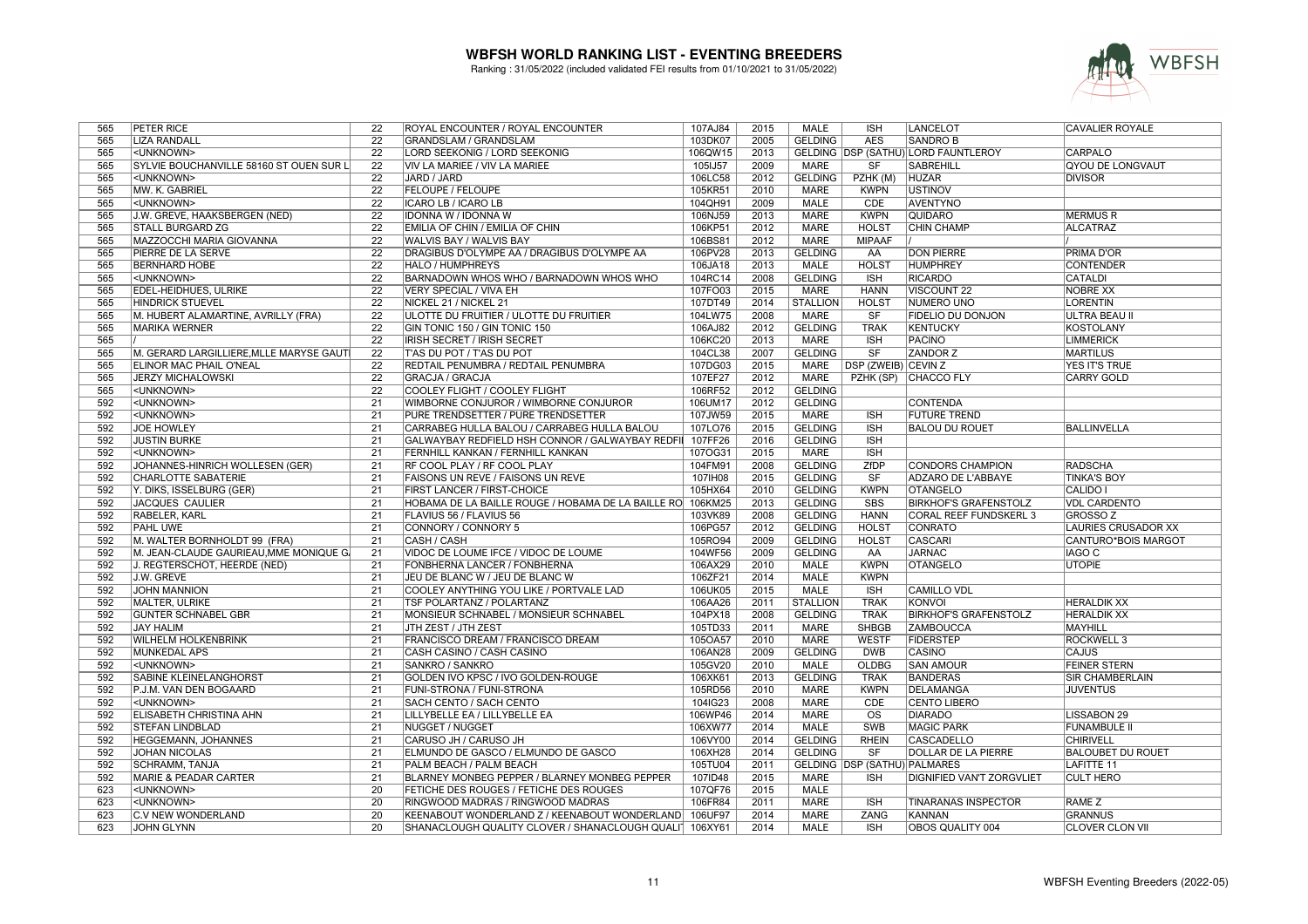

| 623 | GERT HERMANSSON, MJÖLBY (SWE)           | 20              | GOLDEN MIDNIGHT / GOLDEN MIDNIGHT               | 104MA11 | 2008 | <b>GELDING</b>  | SWB                        | <b>GOLDMINE</b>                        | <b>MARATON</b>                 |
|-----|-----------------------------------------|-----------------|-------------------------------------------------|---------|------|-----------------|----------------------------|----------------------------------------|--------------------------------|
| 623 | OTTO-ERLEY, FRIEDRICH, WARENDORF (GER)  | 20              | FINEST FELLOW / FINEST FELLOW                   | 104UX35 | 2009 | <b>GELDING</b>  | <b>RHEIN</b>               | <b>FIDERTANZ 2</b>                     | SIR SHOSTAKOVICH XX            |
| 623 | <b>REITERHOF MULLER</b>                 | 20              | <b>QUATRO / QUATRO</b>                          | 107EZ23 | 2014 |                 |                            | GELDING DSP (SATHÜ) QUATERSTERN        | <b>CORIOGRAF B</b>             |
| 623 | <b>JAMES BRADLEY</b>                    | $\overline{20}$ | GURTERA JIMMY CLOVER / GURTERA JIMMY CLOVER     | 106NU27 | 2013 | <b>GELDING</b>  | <b>ISH</b>                 | <b>NEWMARKET VENTURE</b>               | <b>CLOVER HILL</b>             |
| 623 | <b>HARRIS, ANNA</b>                     | $\overline{20}$ | COURT CASPER / COURT CASPER                     | 105JD34 | 2009 | <b>MALE</b>     | <b>AES</b>                 | <b>BILLY CONGO</b>                     | <b>HOPTON LANE</b>             |
| 623 | G.J.B. FIKKEN, SLAGHAREN (NED)          | $\overline{20}$ | FIREBALL F / FIREBALL F                         | 105DG02 | 2010 | <b>MALE</b>     | <b>KWPN</b>                | <b>PADINUS</b>                         |                                |
| 623 | <b>MATTHEW ROGERS</b>                   | $\overline{20}$ | STROKE OF GENIUS / STROKE OF GENIUS             | 105OU49 | 2010 | <b>GELDING</b>  | <b>ISH</b>                 | <b>JACKS DELIGHT</b>                   |                                |
| 623 | <b>CHRISTA VON PAEPCKE</b>              | 20              | D'ACCORD 70 / D'ACCORD 70                       | 106NH12 | 2012 | <b>GELDING</b>  | <b>HANN</b>                | <b>DIARADO</b>                         | <b>AARKING XX</b>              |
| 623 | MRS E LEE                               | $\overline{20}$ | EX CAVALIER'S LAW / EX CAVALIER'S LAW           | 106XQ48 | 2012 | <b>GELDING</b>  | <b>SHBGB</b>               | <b>GRAFENSTOLZ</b>                     |                                |
| 623 | <b>OWEN HURRAN</b>                      | $\overline{20}$ | QUIDAM DE LUX / QUIDAM DE LUX                   | 106VS60 | 2014 | <b>GELDING</b>  | <b>ISH</b>                 | <b>BOSWELL MR HEART BREAKER</b>        | LUX <sub>Z</sub>               |
| 623 | A.G.C. VERKERK                          | $\overline{20}$ | JOSHUAY MBF / JOSHUAY MBF                       | 107CZ81 | 2014 | <b>GELDING</b>  | <b>KWPN</b>                | <b>FOREIGN AFFAIR</b>                  | <b>QUASIMODO VD MOLENDREEF</b> |
| 623 | <b>CARSTENSEN GERD</b>                  | 20              | HALLO 53 / HALLO 53                             | 107ME63 | 2015 | <b>MARE</b>     | <b>HOLST</b>               | <b>CASALTINO</b>                       | <b>ALJANO<sub>2</sub></b>      |
| 623 | <b>MR. JAMES HICKEY</b>                 | $\overline{20}$ | BALLYNEETY ROCKETMAN / BALLYNEETY ROCKETMAN     | 107RB93 | 2014 | <b>MALE</b>     | <b>ISH</b>                 | <b>DIAMOND DISCOVERY</b>               | <b>ERRIGAL FLIGHT</b>          |
| 623 | <b>G.P.A. DUYTS</b>                     | $\overline{20}$ | <b>KEYNOTE DASSETT / KRYPTONITE</b>             | 107KQ12 | 2015 | <b>GELDING</b>  | <b>KWPN</b>                | <b>VIGO D'ARSOUILLES</b>               | <b>CARDENTO</b>                |
| 623 | G.B M. DIEPMAN, DALFSEN (NED)           | $\overline{20}$ | <b>COUNTRIE / COUNTRIE</b>                      | 103YE41 | 2007 | <b>GELDING</b>  | <b>KWPN</b>                | <b>COLANDRO</b>                        | <b>TRITON</b>                  |
| 623 | A. VEENHOF AZN                          | 20              | <b>FROSTBITE / IMPOSANT</b>                     | 107AF07 | 2013 | <b>GELDING</b>  | <b>KWPN</b>                | <b>VDL ZIROCCO BLUE</b>                | CORLAND                        |
| 623 | <b>TOENNIES, JOSEF</b>                  | 20              | <b>SKYWARDS / SKYWARDS</b>                      | 104VF86 | 2008 | <b>GELDING</b>  | <b>OLDBG</b>               | STAKKATOL                              | <b>QUIDAM'S RUBIN</b>          |
| 623 | <b>ANDREA MUELLER</b>                   | $\overline{20}$ | HAKUNAMATATA 9 / HAKUNAMATATA 9                 | 103LU19 | 2004 | <b>GELDING</b>  | <b>TRAK</b>                | <b>CAVALLIERI XX</b>                   | <b>TARINO</b>                  |
| 623 | <b>ULRIKE SCHWARZ-NISSEN</b>            | $\overline{20}$ | <b>EMELIE / EMELIE</b>                          | 107EF68 | 2012 | <b>MARE</b>     | <b>HOLST</b>               | <b>CHIN CHAMP</b>                      | LUCIO SILLA XX                 |
| 623 | M. GERARD HOFFARTH 99 (FRA)             | $\overline{20}$ | DIOR DE LA NEE / DIOR DE LA NEE                 | 106SS50 | 2013 | <b>MARE</b>     |                            | DSP (ZWEIB) CHEYENNE DE LA NEE         | <b>ARACONIT</b>                |
| 623 | <unknown></unknown>                     | $\overline{20}$ | DELIRE DELQUE / DELIRE DELQUE                   | 107KZ27 | 2013 | <b>GELDING</b>  | SF                         | NIAGARA D'ELLE                         | LE TOT DE SEMILLY              |
|     |                                         | $\overline{20}$ |                                                 |         |      |                 | $\overline{\text{SF}}$     |                                        |                                |
| 623 | <unknown></unknown>                     |                 | ETON DE HUS / ETON DE HUS                       | 107AH11 | 2014 | <b>GELDING</b>  |                            | L'ARC DE TRIOMPHE*BOIS MARG GALOUBET A |                                |
| 649 | <unknown></unknown>                     | 19              | QUIWI SPRITE / QUIWI SPRITE                     | 107LP59 | 2015 |                 |                            | MARE   DSP (BRAND) QUIWI DREAM         |                                |
| 649 | <unknown></unknown>                     | 19              | MS THUNDERBOLT / MS THUNDERBOLT                 | 106XY02 | 2014 | <b>GELDING</b>  | <b>ISH</b>                 |                                        |                                |
| 649 | <b>PFITZMANN GBR</b>                    | 19              | CUPIDO P / CUPIDO P                             | 104YH17 | 2009 |                 | GELDING DSP (BRAND) CYRANO |                                        | <b>SANDOR XX</b>               |
| 649 | M.FABIEN LASBOUYGUES                    | 19              | VESUVE D'AVEYRON / VESUVE D'AVEYRON             | 106EZ46 | 2009 | <b>GELDING</b>  | AA                         | <b>JAGUAR MAIL</b>                     | <b>RYON D'ANZEX</b>            |
| 649 | <b>ITA BRENNAN</b>                      | 19              | MHS BROWN JACK / MHS BROWN JACK                 | 106UQ29 | 2014 | <b>GELDING</b>  | <b>ISH</b>                 | <b>OBOS QUALITY 004</b>                | CAVALIER ROYALE (HOLST)        |
| 649 | DR. ROßNICK, RAINER                     | 19              | <b>GLOBAL CASSERO 3 / CASSERO 3</b>             | 105NW87 | 2011 | <b>GELDING</b>  | <b>HANN</b>                | <b>CONTEUR</b>                         | <b>WINDHAUCH</b>               |
| 649 | ISENBERG JOHANNES, TRAVENHORST (GER)    | 19              | TRAVENORT'S LUCIO / TRAVENORT'S LUCIO           | 104KV63 | 2007 | <b>MALE</b>     | <b>HOLST</b>               | <b>LIMBUS</b>                          | <b>LAURIN</b>                  |
| 649 | <b>COESLIN BERNHARD</b>                 | 19              | QUITE NICE 11 / QUITE NICE 11                   | 105ZU21 | 2011 | <b>GELDING</b>  | <b>HOLST</b>               | <b>QUADROS 3</b>                       | <b>CARETINO 2</b>              |
| 649 | <b>HENRIETTE BERGENDORF</b>             | 19              | DALI DU MONTESY / DALI DU MONTESY               | 106WS35 | 2013 | <b>STALLION</b> | <b>HANN</b>                | <b>DON DARIUS</b>                      | <b>WOLKENSTEIN II</b>          |
| 649 | <unknown></unknown>                     | 19              | POMP N CIRCUMSTANCE / POMP N CIRCUMSTANCE       | 107LM39 | 2014 | <b>GELDING</b>  | <b>BE/SIES</b>             | <b>POMPADOUR</b>                       | <b>FURISTO</b>                 |
| 649 | <b>PAT DUFFY</b>                        | 19              | BROOKWOOD SUPERSABLE / BROOKWOOD SUPERSABLE     | 107JN01 | 2015 | <b>MARE</b>     | <b>ISH</b>                 | <b>TOLAN R.</b>                        | <b>CAPTAIN CLOVER</b>          |
| 649 | N.J.H. VAN DE KERKHOVE, KOEWACHT (NED)  | 19              | DANIEL DEL IMPERMEABLE / DANIEL DEL IMPERMEABLE | 104PW47 | 2008 | <b>GELDING</b>  | <b>KWPN</b>                | LARINO                                 | <b>CHIN CHIN</b>               |
| 649 | <b>GILBERT GALLIOT</b>                  | 19              | DAME DECOEUR TARDONNE / DAME DECOEUR TARDONNE   | 106NX41 | 2013 | <b>MARE</b>     | <b>SF</b>                  | LANDO                                  | <b>CONTENDER</b>               |
| 649 | MME SYLVIANE RICHE, CHAVEYRIAT (FRA)    | 19              | USTER DE CHANAY / USTER DE CHANAY               | 104KU05 | 2008 | <b>GELDING</b>  | SF                         | <b>NEGUS DE B'NEVILLE*HN</b>           | <b>CLYDE DE LA COMBE</b>       |
| 649 | ANNEGRETH MÜLLER                        | 19              | DIDDEL 5 / DIDDEL 5                             | 107DC49 | 2015 | <b>GELDING</b>  | <b>HANN</b>                | <b>DIACONTINUS</b>                     | WATERMILL ROLEX XX             |
| 649 | <b>SIEBKE, JOACHIM</b>                  | 19              | COMMANDO 3 / COMMANDO 3                         | 106OA01 | 2013 | <b>GELDING</b>  | <b>HOLST</b>               | CONNOR 48                              | <b>AMIGO XX</b>                |
| 649 | <b>DIRK BUYENS</b>                      | 19              | JENO / JENO                                     | 104VT37 | 2009 | <b>GELDING</b>  | <b>BWP</b>                 | <b>SIR DONNERHALL</b>                  | <b>HAPPY WIND H</b>            |
| 649 | <b>VALCHERA, GILBERT</b>                | 19              | SYLESIA / SYLESIA                               | 104QH71 | 2006 | <b>MARE</b>     | SF                         | <b>TARZAN DE BEAULIEU</b>              | <b>KAYACK</b>                  |
| 649 | NITSCH, DR. RAINER (GER)                | 19              | <b>STAR CONNECTION FRH / STAR CONNECTION</b>    | 104BN70 | 2008 | <b>GELDING</b>  | <b>HANN</b>                | <b>CHACCO-BLUE</b>                     | <b>STAR REGENT XX</b>          |
| 649 | <unknown></unknown>                     | 19              | QUALITY IN TIME / QUALITY IN TIME               | 105EA84 | 2009 | <b>MALE</b>     | ISH                        | <b>OBOS QUALITY 004</b>                | <b>HIGH ROLLER</b>             |
| 649 | <b>STAL VAN BOXTEL</b>                  | 19              | <b>FINICK / FINICK</b>                          | 106XS84 | 2010 | <b>GELDING</b>  | <b>AES</b>                 | <b>WANNICK WH</b>                      | <b>MR BLUE</b>                 |
| 649 | <b>SYLLA HOLTKAMP-ENDEMANN</b>          | 19              | <b>LIEKE / LIESCHEN</b>                         | 106WA74 | 2012 | <b>MARE</b>     | <b>HANN</b>                | <b>LAST MANS HOPE</b>                  | <b>BIRKHOF'S GRAFENSTOLZ</b>   |
| 649 | SEBASTIEN CAVAILLON 27300 MENNEVAL (FRA | 19              | PARIS BOSTON Z / PARIS BOSTON Z                 | 105RJ99 | 2011 | <b>GELDING</b>  | ZANG                       | PAVAROTTI VAN DE HELLE                 | <b>GRAF GRANNUS</b>            |
| 649 | GESTÜT ZHASHKOV                         | 19              | CINDERELLA 741 / CINDERELLA 741                 | 107FL48 | 2014 | <b>MARE</b>     | <b>WESTF</b>               | <b>CAPTAIN FIRE</b>                    | <b>CORNET OBOLENSKY</b>        |
| 649 | LAEGE, ULRICH                           | 19              | AVATAR 42 / AVATAR 42                           | 107EE37 | 2015 | <b>GELDING</b>  | <b>HOLST</b>               | <b>ADAGIO DE TALMA</b>                 | CANTO 16                       |
| 649 | <unknown></unknown>                     | 19              | DEMOISELLE D'AZUR / DEMOISELLE D'AZUR           | 107TE94 | 2013 | <b>MARE</b>     | SF                         | <b>SILVER KING D'AZUR</b>              | <b>QREDO DE PAULSTRA</b>       |
| 649 | <unknown></unknown>                     | 19              | FELIZ AM'OR / FELIZ AM'OR                       | 107IU25 | 2015 | <b>GELDING</b>  | SF                         | YARLANDS SUMMER SONG                   | RHEINGOLD DE LUYNE             |
| 649 | JEAN-PIERRE TEXIER 22400 ST ALBAN (FRA) | 19              | FLY UP DE BANUEL / FLY UP DE BANUEL             | 107JT11 | 2015 | <b>MARE</b>     | $\overline{\text{SF}}$     | <b>UPSILON</b>                         | ORLANDO                        |
| 649 | <b>JACQUELINE MARS</b>                  | 19              | LANDMARK'S MONACO / LANDMARK'S MONACO           | 104EP71 | 2007 | <b>STALLION</b> |                            | <b>FORMULA ONE</b>                     | <b>UNKNOWN</b>                 |
|     |                                         |                 |                                                 |         |      |                 |                            |                                        |                                |
| 649 | <unknown></unknown>                     | 19              | WS RADAGAST / WS RADAGAST                       | 107HY15 | 2013 | <b>GELDING</b>  |                            |                                        |                                |
| 649 | <unknown></unknown>                     | 19              | HB ZARA / HB ZARA                               | 107SR19 | 2014 | <b>MARE</b>     |                            |                                        |                                |
| 649 | <unknown></unknown>                     | 19              | OSCAR PARK DELUGE / OSCAR PARK DELUGE           | 107ES63 | 2013 | <b>GELDING</b>  |                            |                                        |                                |
| 681 | <unknown></unknown>                     | 18              | <b>AVTAR / AVTAR</b>                            | 107LV58 | 2014 | <b>MALE</b>     |                            |                                        |                                |
| 681 | <unknown></unknown>                     | 18              | BROOKFIELD QUALITY / BROOKFIELD QUALITY         | 105AI77 | 2009 | <b>GELDING</b>  | <b>ISH</b>                 | <b>OBOS QUALITY 004</b>                | <b>CAVALIER ROYALE</b>         |
| 681 | <b>MAURICE O'BRIEN</b>                  | $\overline{18}$ | <b>CLASS AFFAIR / CLASS AFFAIR</b>              | 104TA83 | 2009 | <b>GELDING</b>  | <b>ISH</b>                 | <b>OBOS QUALITY 004</b>                | <b>LAUGHTONS FLIGHT</b>        |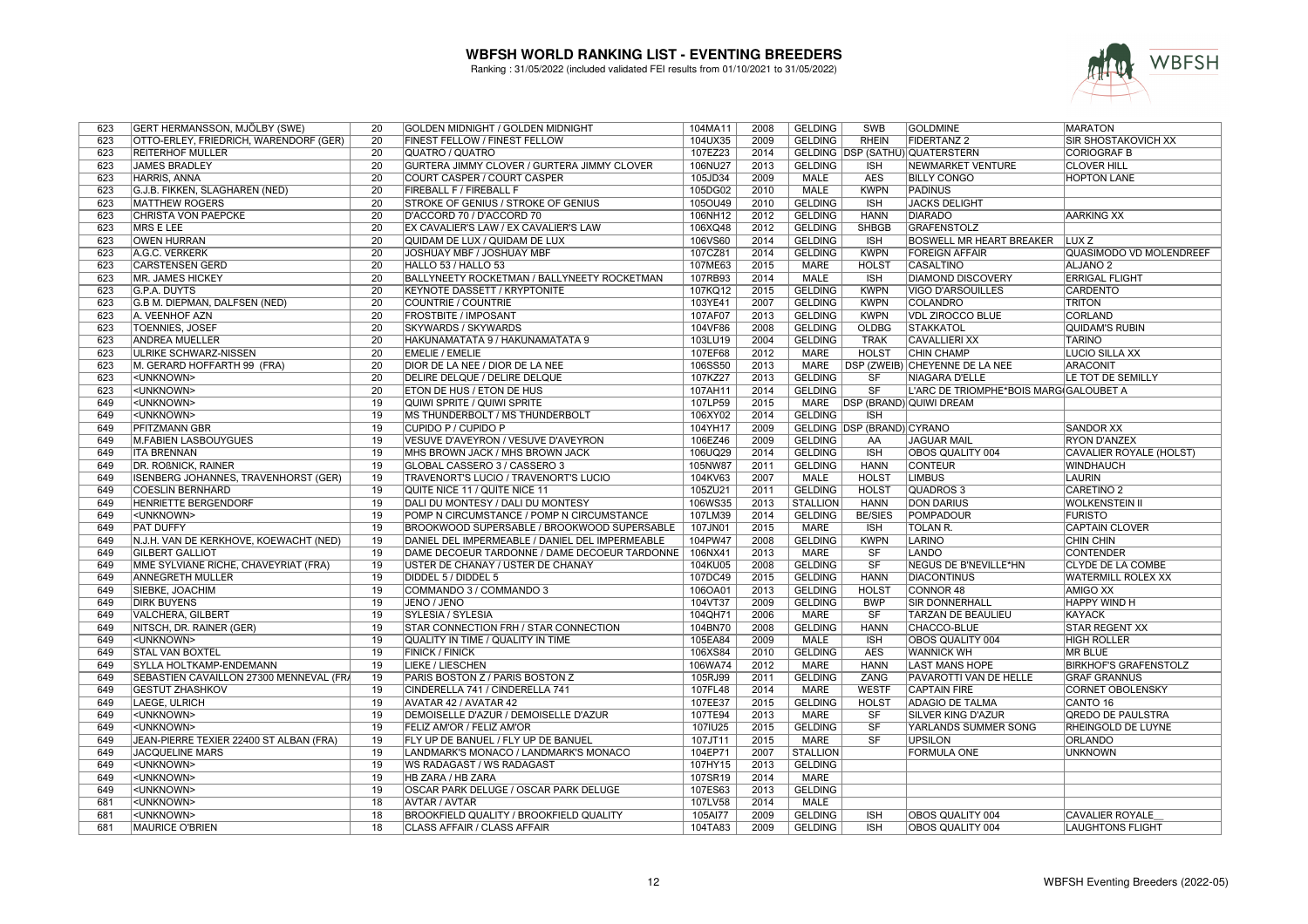

| 681 | W. VAN WINKOOP, PUTTEN (NED)               | 18              | QUALITY OBSESSION / IZA W                               | 106LU83 | 2013 | <b>MARE</b>     | <b>KWPN</b>              | <b>ZAMBESITN</b>                             | <b>INDOCTRO</b>           |
|-----|--------------------------------------------|-----------------|---------------------------------------------------------|---------|------|-----------------|--------------------------|----------------------------------------------|---------------------------|
| 681 | NA)                                        | 18              | IZILOT DHI / IZILOT W                                   | 106OW12 | 2013 | MALE            | <b>KWPN</b>              | <b>ZAVALL VDL</b>                            | <b>CAVALIER</b>           |
| 681 | MRS J SOAR                                 | 18              | LIONEL II / LIONEL II                                   | 106FB21 | 2012 | <b>GELDING</b>  | <b>SHBGB</b>             | <b>SILVER BARON</b>                          | <b>CAVALIER</b>           |
| 681 | <b>SCHULTZ CARSTEN</b>                     | $\overline{18}$ | <b>CASCOR / CASCOR</b>                                  | 106EV58 | 2012 | <b>GELDING</b>  | <b>HOLST</b>             | <b>CATOO</b>                                 | <b>STAUFFENBERG</b>       |
| 681 | P-AGRO AB / FAM. PER HÅKANSSON             | 18              | SCUDERIA 1918 FUTURE / FUTURE                           | 105SI42 | 2008 | <b>MALE</b>     | <b>SWB</b>               | <b>FETCHER N</b>                             | <b>LE MISTRAL</b>         |
| 681 | <b>BRUHN HANS JUERGEN</b>                  | 18              | CORNFLAKE ROYAL / CORNFLAKE ROYAL                       | 106WA09 | 2011 | <b>MARE</b>     | <b>HOLST</b>             | CARPACCIO                                    | QUINAR Z                  |
| 681 | JEROEN LISSENS                             | 18              | PUMPKIN DE LA LINIERE / PUMPKIN DE LA LINIERE           | 107FG02 | 2015 | <b>GELDING</b>  | <b>BWP</b>               | <b>GEMINI XX</b>                             | FILOU DE MUZE             |
| 681 | <b>EURO HORSE</b>                          | 18              | ACSI T-BONE EH Z / T-BONE EH Z                          | 106MP63 | 2013 | <b>GELDING</b>  | ZANG                     | <b>THUNDER VD ZUUTHOEVE</b>                  | LE TOT DE SEMILLY         |
|     |                                            | 18              |                                                         |         |      | <b>MALE</b>     | <b>KWPN</b>              | <b>ZACHAROV</b>                              | <b>HOLLAND</b>            |
| 681 | H.J. STEGGINK, MANDERVEEN (NED)            |                 | HULLIEBULLIE / HULLIEBULLIE                             | 106EK92 | 2012 |                 |                          |                                              |                           |
| 681 | MCDONNELL, BRIAN                           | 18              | BOLEYBAWN PRINCE / BOLEYBAWN PRINCE                     | 102YO32 | 2004 | <b>GELDING</b>  | <b>ISH</b>               | <b>COLIN DIAMOND</b>                         | <b>CLOVER HILL</b>        |
| 681 | <b>THOMAS BYRNE</b>                        | 18              | COOLEY MONSOON / KILLOSSERY COOLEY                      | 105GT17 | 2008 | <b>MALE</b>     | <b>ISH</b>               | <b>RAMIRO B</b>                              | <b>KRAKATAN</b>           |
| 681 | <unknown></unknown>                        | $\overline{18}$ | LAKESHORE / LAKESHORE (BSJA)                            | 105NH65 | 2008 | <b>MALE</b>     | <b>ISH</b>               | <b>LAKESHORE ROAD</b>                        | <b>RICARDO Z</b>          |
| 681 | <unknown></unknown>                        | $\overline{18}$ | MONBEG MEDLAR / MONBEG MASTERCLASS                      | 105KB39 | 2010 | <b>MALE</b>     | <b>ISH</b>               | <b>EMPEROR AUGUSTUS</b>                      | <b>STAR ROBE</b>          |
| 681 | <b>DAN O'BRIEN</b>                         | $\overline{18}$ | HARESTONE / HARESTONE                                   | 106NC55 | 2010 | <b>MALE</b>     | <b>ISH</b>               | TEMPLEBREADY FEAR BUI                        |                           |
| 681 | <b>ROSENKRANZ, MATTHIAS</b>                | 18              | COLD RED RUM / COLD RED RUM                             | 106XB91 | 2013 | <b>GELDING</b>  | <b>WESTF</b>             | <b>CASSONE</b>                               | <b>QUO VADOS</b>          |
| 681 | <b>ANTONI DAHLKE</b>                       | 18              | SILVANA / SILVANA                                       | 107FC31 | 2015 | <b>MARE</b>     | PZHK (SP)                | <b>BOLSHOI</b>                               | CORLAND                   |
| 681 | <unknown></unknown>                        | $\overline{18}$ | DUBAI DU LEOU / DUBAI DU LEOU                           | 106OG32 | 2013 | <b>STALLION</b> | <b>SF</b>                | <b>HERALD</b>                                | NOUMA D'AUZAY*LA          |
| 681 | DELACOUR, ISABELLE EON & LARUE, MURIELL    | 18              | EVERGLADESLACYDON / EVERGLADESLACYDON                   | 106YQ35 | 2014 | <b>STALLION</b> | SF                       | L'ARC DE TRIOMPHE*BOIS MARG VALEUR DE THURIN |                           |
| 681 | GESTÜT SPREHE GMBH                         | 18              | SACRE' COEUR / SACRE' COEUR                             | 105DH57 | 2009 | <b>GELDING</b>  | $\overline{\text{os}}$   | <b>STAKKATO GOLD</b>                         | <b>QUATTRO B</b>          |
| 681 | Voss, Mirko                                | 18              | DONNA LENA MV / DONNA LENA                              | 104PR80 | 2009 | <b>MARE</b>     | <b>MECKL</b>             | D'OLYMPIC                                    | MEERWIRBEL                |
| 681 | POUL ERIK NIELSEN, SPJALD                  | 18              | MIDT-WEST FAVEUR / MIDT-WEST FAVEUR                     | 106DN37 | 2012 | <b>GELDING</b>  | <b>DWB</b>               | <b>CHARMEUR</b>                              | I.P.S. GRIBALDI           |
| 681 | <b>THOMAS GERKEN</b>                       | 18              | CHINTANO 7 / CHINTANO 7                                 | 106HQ11 | 2012 | <b>GELDING</b>  | <b>HOLST</b>             | <b>CHIN CHAMP</b>                            | <b>EXORBITANT XX</b>      |
| 681 | <b>HARAS DE LA VIE/ERIC GOOSSENS</b>       | $\overline{18}$ | DALTON DE LA VIE Z / DALTON DE LA VIE Z                 | 106XJ25 | 2013 | <b>GELDING</b>  | <b>ZANG</b>              | <b>DIAMANT DE SEMILLY</b>                    | <b>OGLIO</b>              |
| 681 | <b>ZG STEGEMANN</b>                        | 18              | WELLAND SHINING STAR / WELLAND SHINING STAR             | 106NZ20 | 2013 | <b>MARE</b>     | <b>HOLST</b>             | <b>CASALITO</b>                              | COROFINO*GFE              |
| 681 | E.A.R.L. MORE, LANDEVENNEC (FRA)           | 18              | VOLF M'AUREA / VOLF M'AUREA                             | 104YF93 | 2009 | <b>GELDING</b>  | SF                       | <b>DERBY ROUGE</b>                           | <b>MAZARIN V</b>          |
| 681 | <b>OONAGH &amp; SINEAD KENNEDY</b>         | $\overline{18}$ | ABSOLUT COOLEY QUALITY / KEC POWER GENERATION           | 106JV02 | 2014 | <b>MALE</b>     | ISH                      | <b>OBOS QUALITY 004</b>                      |                           |
| 681 | <b>RALPH CONROY</b>                        | $\overline{18}$ | MILCHEM FREE SPIRIT / MILCHEM FREE SPIRIT               | 106XS69 | 2012 | <b>MARE</b>     | <b>ISH</b>               | <b>CONTRA A</b>                              |                           |
| 681 | <b>RAINER SCHUSTER</b>                     | 18              | VAN LOU 2 / VAN LOU 2                                   | 106XW69 | 2012 | <b>GELDING</b>  | <b>HANN</b>              | VALENTINO 240                                | <b>ACORADO</b>            |
| 681 | <unknown></unknown>                        | 18              | <b>GO'BRIEN / GO'BRIEN</b>                              | 105QE75 | 2011 | <b>GELDING</b>  | <b>KWPN</b>              | O'BRIEN                                      | SIT THIS ONE OUT          |
| 681 | <b>RIK EN MARTINE DECAPMAKER - GOVAERT</b> | $\overline{18}$ | FERNHILL FUNTIME / MAWGLIHOF TER ZEEDYCKE               | 105RY78 | 2012 | <b>MALE</b>     | <b>BWP</b>               | <b>CUMTHAGO C</b>                            |                           |
| 681 | <b>SHIRLEY FOLEY</b>                       | 18              | CALVINO II / CALVINO II                                 | 103SZ61 | 2005 | <b>GELDING</b>  | <b>AES</b>               | <b>CAROUSEL</b>                              | <b>ROCK KING</b>          |
| 681 | <b>JOSEF HUPEN</b>                         | $\overline{18}$ | FE CASPIAN / FE CASPIAN                                 | 107JA53 | 2015 | <b>GELDING</b>  | $\overline{\mathrm{os}}$ | <b>MONTI OBOLENSKY</b>                       | <b>CLINTON</b>            |
| 681 | SK JANOW PODLASKI SP. Z O.O.               | 18              | <b>BANKIER / BANKIER</b>                                | 106BM03 | 2011 | <b>MALE</b>     | PZHK (M)                 | <b>AWANS</b>                                 | <b>EMIR</b>               |
| 681 | <unknown></unknown>                        | 18              | EVITA NOIRE D'AUTIZE / EVITA NOIRE D'AUTIZE             | 107KM78 | 2014 | <b>MARE</b>     | <b>SF</b>                | OPIUM DE TALMA                               | <b>ECHO DES FORETS II</b> |
| 681 | <b>JESSICA ROSCH</b>                       | 18              | <b>HYACINTH / HYACINTH</b>                              | 107GG14 | 2012 | <b>MARE</b>     |                          | <b>CONTENDRO</b>                             | <b>BARON VAN GOGH</b>     |
| 681 | <b>CANNEL &amp; ALEX DILLARD</b>           | $\overline{18}$ | ORMOLU / ORMOLU                                         | 105TU80 | 2009 | <b>MARE</b>     |                          | <b>BALOU DU ROUET</b>                        |                           |
| 681 | <unknown></unknown>                        | 18              | WIMBORNE CONSTABLE / WIMBORNE CONSTABLE                 | 104ZZ17 | 2008 | <b>STALLION</b> |                          | <b>CONTENDA (IMP)</b>                        | <b>GRIBALDI</b>           |
| 721 | <unknown></unknown>                        | 17              | FALAISE DE RIVERLAND / FALAISE DE RIVERLAND             | 107UX37 | 2015 | <b>MARE</b>     |                          |                                              |                           |
| 721 | <unknown></unknown>                        | 17              | MANGAL / MANGAL                                         | 105WB94 | 2009 | <b>GELDING</b>  |                          |                                              |                           |
| 721 | <unknown></unknown>                        | $\overline{17}$ | <b>BROOKFIELD BRAVEHEART / MBF SECOND GLANCE</b>        | 107GN84 | 2014 | <b>GELDING</b>  | <b>ISH</b>               | <b>SIRILLIO</b>                              |                           |
| 721 | <b>EDDIE MEEHAN</b>                        | 17              | BALLYCOSKERRY REGAL DIAMOND / BALLYCOSKERRY REG 107JX11 |         | 2014 | <b>GELDING</b>  | <b>ISH</b>               |                                              |                           |
| 721 | <unknown></unknown>                        | 17              | MISTER BIG EARS / MISTER BIG EARS                       | 107KG81 | 2015 | <b>MALE</b>     | <b>ISH</b>               |                                              |                           |
| 721 | <unknown></unknown>                        | 17              | COUNT ONYX / COUNT ONYX                                 | 107LV36 | 2014 | <b>GELDING</b>  | <b>SHBGB</b>             | <b>GRAFENSTOLZ</b>                           |                           |
| 721 | <b>LARGA SPRL</b>                          | 17              | HERMIONE D'ARVILLE / HERMIONE D'ARVILLE                 | 106MA47 | 2013 | <b>MARE</b>     | <b>SBS</b>               | <b>BIRKHOF'S ROYALDIK</b>                    | KASHMIR VAN SCHUTTERSHOF  |
| 721 | <b>SANTIAGO FORN</b>                       | $\overline{17}$ | MARIBERA POMES 15.6 / MARIBERA POMES 15.6               | 106HZ89 | 2013 | <b>MARE</b>     | <b>AECCAá</b>            | <b>BONAPARTE</b>                             | <b>FUERST NYMPHENBURG</b> |
|     |                                            | 17              |                                                         |         |      |                 |                          |                                              |                           |
| 721 | W. VAN DE HEUVEL                           |                 | COOLEY ALMIGHTY / INNOCENT                              | 105ZX21 | 2013 | <b>MALE</b>     | <b>KWPN</b>              | <b>VERDI</b><br>LANDO                        |                           |
| 721 | <unknown></unknown>                        | 17              | APRIL DES AJONCS / APRIL DES AJONCS                     | 106ML42 | 2010 | <b>GELDING</b>  | <b>SF</b>                |                                              | <b>LIVAROT</b>            |
| 721 | LENAERTS WILFRIED                          | 17              | CHAMPAGNE PIA Z / CHAMPAGNE PIA Z                       | 104XU68 | 2008 | <b>GELDING</b>  | <b>ZANG</b>              | <b>CHABLIS IZ</b>                            | <b>QUINAR Z</b>           |
| 721 | M. GILLES PONS, MME MARIE-HELENE SOUQUE    | 17              | TELSTAR DE BORDENAVE / TELSTAR DE BORDENAVE             | 104CS58 | 2007 | <b>GELDING</b>  | AA                       | <b>BIRKHOF'S GRAFENSTOLZ</b>                 | <b>FAYRILAND II</b>       |
| 721 | <b>GHISLAINE PITARD</b>                    | $\overline{17}$ | <b>BACYROUGE / BACYROUGE</b>                            | 105TU89 | 2011 | <b>GELDING</b>  | $\overline{\text{SF}}$   | <b>MYLORD CARTHAGO*HN</b>                    | <b>CLYDE DE LA COMBE</b>  |
| 721 | <unknown></unknown>                        | 17              | SUNDAY TIMES / LACKAGHBEG HERO                          | 104AV43 | 2007 | <b>GELDING</b>  | <b>ISH</b>               | <b>CULT HERO</b>                             | <b>SEA CREST</b>          |
| 721 | PIERRE GOUYE 72500 LAVERNAT (FRA)          | 17              | CHIVAS DU LOIR / CHIVAS DU LOIR                         | 106FC13 | 2012 | <b>GELDING</b>  | SF                       | QUOOL DU BOIS MARGOT                         | <b>HAND IN GLOVE</b>      |
| 721 | <b>SEAMUS CAREW</b>                        | 17              | ALTITU / ALTITU                                         | 107GL40 | 2015 | <b>GELDING</b>  | <b>ISH</b>               | <b>ORESTUS</b>                               | <b>ARAM</b>               |
| 721 | <b>LIAM BYRNE</b>                          | 17              | <b>GLOBAL FUGITIVE / GLOBAL FUGITIVE</b>                | 107JE46 | 2015 | <b>MALE</b>     | <b>ISH</b>               | O.B.O.S. QUALITY 004                         |                           |
| 721 | <unknown></unknown>                        | 17              | EVERES DV 34 67 / EVERES DV 34 67                       | 106YZ76 | 2014 | <b>MALE</b>     | AECCAá                   | ALUBION DV 17 13                             |                           |
| 721 | <unknown></unknown>                        | 17              | USHUAIA 7 / USHUAIA 7                                   | 106DO57 | 2012 | <b>MARE</b>     | <b>HANN</b>              | <b>UCCELLO</b>                               |                           |
| 721 | <b>JOSEF FUCHS</b>                         | 17              | <b>DSP FIGHTING LINE / FIGHTING LINE</b>                | 104YH14 | 2007 |                 |                          | GELDING DSP (BAVAR) OSTERMOND XX             | <b>LARETTO DIAVOLO</b>    |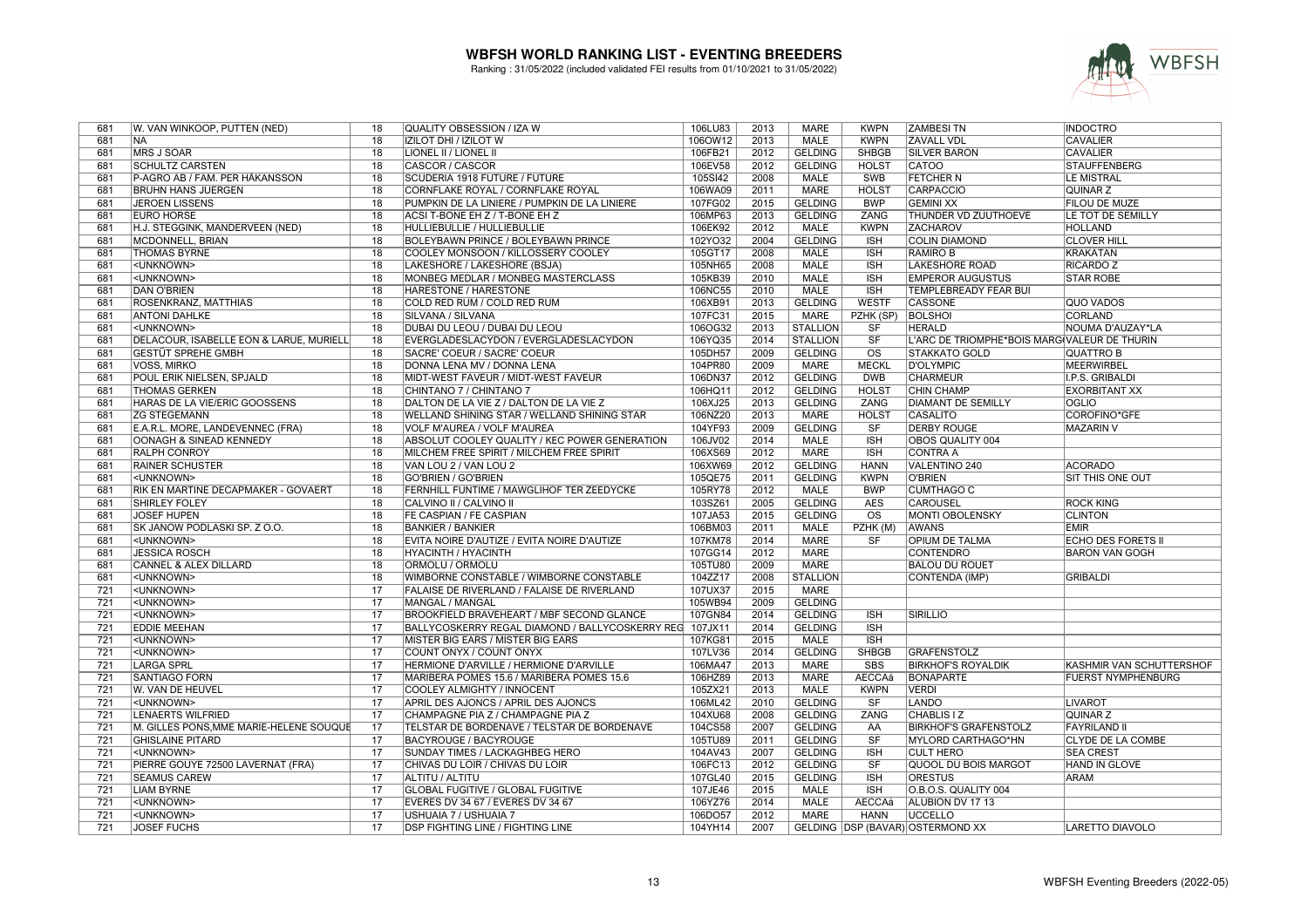

| <b>MARE</b><br>721<br>17<br>PENNY GRANS / PENNY GRANS<br>106CB79<br>2011<br>SWB<br><b>HIP HOP</b><br>QUIDAM DE REVEL<br><unknown><br/><math>\overline{17}</math><br/>2008<br/><b>TOP GUN</b><br/>721<br/>STADNINA KONI OCHABY SP. Z O.O., OCHABY<br/><b>BETTER LUCK / BEETHOVEN</b><br/>104IA33<br/><b>GELDING</b><br/>PZHK (M)<br/>DZIELZAN<br/>721<br/><b>ANNA TOPF</b><br/><math>\overline{17}</math><br/>LITTLE CATERPILLAR / LITTLE CATERPILLAR<br/>105UF55<br/>2011<br/><b>GELDING</b><br/><b>HANN</b><br/><b>DIARADO</b><br/><b>HERALDIK XX</b><br/><math>\overline{17}</math><br/>105BS50<br/>2008<br/><b>MALE</b><br/><b>CONTENDRO I</b><br/>721<br/><unknown><br/>CAISON / CAISON<br/><b>HANN</b><br/><b>VARUS</b><br/><math>\overline{17}</math><br/><b>EITEL, MICHAEL</b><br/><b>BUTTERBLUME I / BUTTERBLUME I</b><br/>105TF96<br/>2009<br/><b>MARE</b><br/><b>HOLST</b><br/>CALIDO I<br/>CONCERTO II<br/>721<br/>17<br/>721<br/><b>BERNARD PIERRE LE COURTOIS</b><br/><b>EMORY MAIL / EMORY MAIL</b><br/>106YY03<br/>2014<br/><b>STALLION</b><br/><b>SF</b><br/><b>QUERCUS DE MAURY</b><br/>CARTHAGO Z<br/>721<br/>17<br/>DAGARA DE PEYRAUD / DAGARA DE PEYRAUD<br/>107EY14<br/>2013<br/>MARE<br/><b>SF</b><br/><b>GOLD DE BECOURT</b><br/><b>TROUPIER</b><br/><unknown><br/>17<br/>107IJ85<br/><b>GELDING</b><br/><b>ISH</b><br/>721<br/><unknown><br/>DIRTY OLD TOWN / DIRTY OLD TOWN<br/>2015<br/><b>CRUISING AMBASSADOR</b><br/>PUISSANCE<br/>SF<br/>E.U.R.L. TOP STALLIONS COMPANY 14340 LA F<br/>17<br/>TEXAS DE LA ROQUE / TEXAS DE LA ROQUE<br/>105GV61<br/>2007<br/><b>GELDING</b><br/><b>CAPITAL</b><br/>721<br/>QUERCUS DU MAURY*HN<br/>17<br/>721<br/>W.DIJK<br/><b>HACHI / HACHI</b><br/>105XU82<br/>2012<br/><b>GELDING</b><br/><b>KWPN</b><br/>CARDENTO 933<br/>CARTHINO Z<br/><b>MOREL CHRISTIAN</b><br/>17<br/>ROXANE DE L'OTHAIN / ROXANE DE L'OTHAIN<br/>106NJ63<br/>2011<br/><b>MARE</b><br/>SCSL<br/><b>UNKNOW</b><br/><b>UNKNOW</b><br/>721<br/><math>\overline{17}</math><br/>721<br/><b>KERSTIN MÅRTENSSON</b><br/>LA CHANQUELLE / LA CHANQUELLE<br/>106TC24<br/>2009<br/><b>MARE</b><br/><b>SWB</b><br/><b>CAMARO M</b><br/><b>DE LA GARDIE</b><br/>721<br/><math>\overline{17}</math><br/><b>GELDING</b><br/><b>SBS</b><br/><b>SILVER DEUX DE VIRTON</b><br/><b>FRANCOISE HANUS</b><br/>INEDIT DE VIRTON / INEDIT DE VIRTON<br/>106TK74<br/>2014<br/><b>CARTIER VAN SCHUTTERSHOF</b><br/>ELLESAT, TANJA<br/>17<br/>CORAZON / CORAZON<br/>105PV67<br/>2010<br/><b>MARE</b><br/><b>HANN</b><br/><b>CASILLAS 2</b><br/><b>SIR DONNERHALL</b><br/>721<br/><math>\overline{17}</math><br/>2014<br/><b>GELDING</b><br/><b>CDE</b><br/>721<br/><b>CASA DE NEVES</b><br/>DAMASO / DAMASO<br/>106TO95<br/>MENEUSEKAL<br/>LACROS<br/>17<br/>721<br/><b>LAURIE CAMERON</b><br/>DOUBLE DIAMOND C / DOUBLE DIAMOND C<br/>107EC05<br/>2015<br/><b>GELDING</b><br/>AHS<br/><b>DIACONTINUS</b><br/>LE PRIMEUR<br/>17<br/><b>MARE</b><br/><b>KWPN NA</b><br/><b>CONTANGO</b><br/>721<br/>NINA GARDNER<br/>KEEPSAKE / KEEPSAKE<br/>107HU51<br/>2015<br/>NATIONAL ANTHEM<br/><math>\overline{17}</math><br/><b>GELDING</b><br/><b>HANN</b><br/>721<br/>NEHM, NICOLE<br/>DE PLEASURE / DE PLEASURE<br/>107FV61<br/>2015<br/><b>DIACONTINUS</b><br/><b>FOR PLEASURE</b><br/>17<br/><b>CHICAGO</b><br/>721<br/><b>JENS HAUSCHILDT</b><br/>GINGER II / GINGER II<br/>106VN86<br/>2014<br/>MARE<br/><b>HOLST</b><br/><b>CORMINT</b><br/>17<br/><b>KOKOS / KOKOS</b><br/>106FE92<br/>2011<br/><b>MARE</b><br/><b>SWB</b><br/><b>FLORENCIO 2</b><br/>MIDT WEST IBI LIGHT<br/>721<br/><b>REBECKA ANDERSSON</b><br/>721<br/>17<br/>106LM85<br/>2012<br/><b>GELDING</b><br/><unknown><br/>HENRIK APH / HENRIK APH<br/>16<br/>763<br/><unknown><br/><b>AMAR / AMAR</b><br/>107AO94<br/>2013<br/><b>MALE</b><br/>16<br/>763<br/>AZAD / AZAD<br/>103YV08<br/>2006<br/><b>MALE</b><br/><unknown><br/>763<br/><unknown><br/>16<br/>ARDEO MANDELA / ARDEO MANDELA<br/>107QO05<br/>2015<br/><b>GELDING</b><br/><b>ISH</b><br/>S.CREEVAGH FERRO EX SIEBE<br/>16<br/>763<br/><unknown><br/><b>BARRINGTON 57 / QUANTIZED</b><br/>107JS46<br/>2015<br/><b>GELDING</b><br/><b>ISH</b><br/><b>QUANTINO</b><br/>763<br/>16<br/>105ES41<br/>2009<br/><b>MALE</b><br/><b>ISH</b><br/><b>FIRST OF MANY</b><br/><unknown><br/>CRUISE ON INNY / CRUISE ON INNY<br/><b>CRUISE ON</b><br/><b>GELDING</b><br/><b>PARCO</b><br/>763<br/>ALLWOERDEN MANFRED VON<br/>16<br/>COOL DANCER / COOL DANCER<br/>106BD21<br/>2012<br/><b>HOLST</b><br/><b>CACHAS</b><br/><math>\overline{16}</math><br/>105RO77<br/>2010<br/><b>GELDING</b><br/>SF<br/>SISLEY DE LA TOUR VIDAL<br/><b>CRYSTAL DIAMONDS</b><br/>763<br/>M. ROBERT MAURY<br/>ALTIER D'AUROIS / ALTIER D'AUROIS<br/>763<br/><b>MIRIAM DE FEU</b><br/>16<br/>REGAL BOUNTY / CYPRESS HATI<br/>105RH07<br/>2011<br/><b>GELDING</b><br/><b>ISH</b><br/><b>ORESTUS</b><br/><b>SENANG HATI</b><br/>763<br/><unknown><br/>16<br/>MI FOCUS / MI FOCUS<br/>104EE58<br/>2007<br/><b>MARE</b><br/><b>NZWB</b><br/><b>RAMAZOTTI</b><br/><b>CHRIALKA ZIBU</b><br/>16<br/>2009<br/><b>GELDING</b><br/><b>OLDBG</b><br/><b>DEMET - APOKALIPSIS</b><br/>763<br/><b>KRISTO KIROV</b><br/><b>BSP TUXEDO / SILVERTOPS AILTON</b><br/>106FU56<br/><b>POLYDOR</b><br/>16<br/>GO FOR S / GO FOR S<br/>105XB89<br/>2012<br/><b>MARE</b><br/><b>HANN</b><br/><b>GREY TOP</b><br/><b>COLON XX</b><br/>763<br/>SINGLE, ERICH<br/>16<br/><b>SHBGB</b><br/>763<br/><b>MR M MILLIGAN</b><br/>ROYAL HARVEST / ROYAL HARVEST<br/>106YY34<br/>2011<br/>MALE<br/>ROYAL CONCORDE<br/><b>DUTSCH GOLD</b><br/>763<br/>16<br/>IMAGE OF ROSES / IMAGE OF ROSES<br/>105IL61<br/>2008<br/><b>GELDING</b><br/><b>BWP</b><br/><b>SHEYENNE DE BAUGY</b><br/><b>FEINSCHNITT IV D RICHTER</b><br/><b>DANNY ROOSENS</b><br/>763<br/><b>VICTOR EN AMELIA DONCKERS - STERKENS</b><br/>16<br/>PINOKKIO / PINOKKIO<br/><b>GELDING</b><br/><b>BWP</b><br/>MONTEBELLO LA SILLA (PORTOFII<br/>107CU10<br/>2015<br/><b>GEMINI XX (CLONE)</b><br/>16<br/>763<br/>LUEBBEKE, ANNELIE<br/>CARAMIA 34 / CARAMIA 34<br/>105GB60<br/>2010<br/>MARE<br/><b>HANN</b><br/><b>COMTE</b><br/><b>FABRIANO</b><br/><b>ISH</b><br/>763<br/>JOSEPH HENRY O'REILLY<br/>16<br/><b>DSH SHOWTIME / DSH SHOWTIME</b><br/>107GK77<br/>2015<br/><b>GELDING</b><br/>O.B.O.S QUALITY 004<br/>16<br/>763<br/><b>FEITE DAMSTRA</b><br/>KIZZY - JANE / KIZZY - JANE<br/>107ER22<br/>2015<br/><b>MARE</b><br/><b>KWPN</b><br/><b>VITTORIO</b><br/><b>HOPALONG CASSIDY XX</b><br/><math>\overline{16}</math><br/><b>MARE</b><br/>763<br/>RARA DEL CASTEGNO / RARA DEL CASTEGNO<br/>1050W77<br/>2011<br/><b>MIPAAF</b><br/><b>CASCARI</b><br/><b>LAROME</b><br/><unknown><br/>16<br/><b>MALE</b><br/><b>DSP (BAVAR) CANDYMAN</b><br/>763<br/><b>LIEBHABER</b><br/>CAN BE SWEET / CAN BE SWEET<br/>106IH84<br/>2012<br/><math>\overline{16}</math><br/>763<br/>LUC SALOMEZ 16450 ST CLAUD (FRA)<br/>CASH DES CEDRES / CASH DES CEDRES<br/>106EY94<br/>2012<br/><b>GELDING</b><br/><b>SUMMER SONG (GB)</b><br/><b>SF</b><br/>LIVAROT<br/>763<br/>KARINA JOSEFSEN<br/>16<br/>LAJGAARDENS CASANOVA / LAJGAARDENS CASANOVA<br/>107FM57<br/>2012<br/><b>STALLION</b><br/><b>DWB</b><br/><b>CANNAVAROS</b><br/><b>CORNETTO</b><br/>763<br/>SARL AGRICOLE DE REDON ELEVAGE PEGUIGI<br/>16<br/>DINARD PEGUIGNON / DINARD PEGUIGNON<br/>106NZ24<br/>2013<br/><b>STALLION</b><br/><b>SF</b><br/>LUX<sub>Z</sub><br/><b>DIAMANT DE SEMILLY</b><br/>763<br/>16<br/>106EC22<br/><b>MARE</b><br/><b>KWPN</b><br/><b>DIARADO</b><br/><unknown><br/>HIARADO / HIARADO<br/>2012<br/><b>EKSTEIN</b><br/>763<br/><unknown><br/>16<br/>SHADOW LAD / CRANNY VOL LAD<br/>105QN39<br/>2011<br/><b>GELDING</b><br/><b>ISH</b><br/><b>CRANNY VOL CLOVER</b><br/>16<br/>105EP82<br/>2008<br/>763<br/><b>DIETER OTTO</b><br/>QUINTON 14 / QUINTON 14<br/><b>GELDING</b><br/><b>HANN</b><br/>QUICKSILBER (BRDBG)<br/>AMERIGO VESPUCCI (XX)<br/>PIERRE VANDER LINDEN<br/>16<br/>PARKER D / PARKER D<br/>107FK00<br/>2015<br/><b>GELDING</b><br/><b>BWP</b><br/><b>CHACCATO</b><br/><b>CONTACT VD HEFFINCK</b><br/>763<br/><math>\overline{16}</math><br/>763<br/><b>DONAL BARNWELL</b><br/>SHADOW SEAHORSE / BILLY CEVETTI<br/>105XG21<br/>2013<br/><b>MALE</b><br/><b>AES</b><br/><b>CEVIN Z</b><br/>ANDRETTI<br/>763<br/>16<br/>2014<br/><b>GELDING</b><br/><math>\overline{\text{S}}</math>F<br/><b>JOERIS</b><br/><b>UNDISCLOSED</b><br/>ELITE DE LA MOULINE / ELITE DE LA MOULINE<br/>106WD57<br/><b>ELDORADO DE HUS</b><br/>JEAN-LUC &amp; FLORENCE VAN HOENACKER<br/>16<br/>FIGARO FONROY / FIGARO FONROY<br/>107JW28<br/>2015<br/><b>GELDING</b><br/>SF<br/><b>HUPPYDAM DES HORTS</b><br/><b>OBERON DU MOULIN</b><br/>763<br/>16<br/>2014<br/><math>\overline{\text{OS}}</math><br/>763<br/>JAN AUFFARTH<br/>BOUNCE 6 / BOUNCE 6<br/>106TV80<br/><b>GELDING</b><br/><b>BALOU DU ROUET</b><br/><b>SEVILLANO XX</b><br/><b>OLDBG</b><br/>763<br/><b>CORINNE YOUNG</b><br/>16<br/><b>MONKEY / MONKEY</b><br/>107JJ60<br/>2015<br/><b>GELDING</b><br/><b>ESCUDO II</b><br/><b>FUERST GOTTHARD</b><br/><b>SHBGB</b><br/><b>BAZAARS EXCLUSIVE</b><br/>763<br/><unknown><br/>16<br/><b>B EXCLUSIVE / B EXCLUSIVE</b><br/>105JD18<br/>2010<br/>MALE<br/>16<br/>763<br/>LENA NYSTRÖM<br/><b>VESICULA / VESICULA</b><br/>107JV28<br/>2015<br/>MARE<br/>SWB<br/><b>TOTILAS</b><br/><b>AMPERE</b><br/>763<br/>Véronique plompteux<br/>16<br/>HUBERT DES 3 ARBRES / HUBERT DES 3 ARBRES<br/>106PQ77<br/>2013<br/><b>GELDING</b><br/><b>SBS</b><br/>TROUBADOUR D'AUREL<br/>QUICK STAR<br/>763<br/><b>MARC KEMPENEERS</b><br/>16<br/>CAITANE Z / CAITANE VD CUMUL Z<br/>105TC02<br/>2011<br/><b>GELDING</b><br/><b>ZANG</b><br/><b>CONCORD Z</b><br/><b>DENVER</b></unknown></unknown></unknown></unknown></unknown></unknown></unknown></unknown></unknown></unknown></unknown></unknown></unknown></unknown></unknown> | 721 | <b>GESTUET HOERSTEIN GMBH &amp; CO.KG</b> | 17 | SHANNON QUEEN / SHANNON QUEEN | 105CH30 | 2010 | MARE | <b>TRAK</b> | <b>COURACIUS</b> | <b>HABICHT</b> |
|---------------------------------------------------------------------------------------------------------------------------------------------------------------------------------------------------------------------------------------------------------------------------------------------------------------------------------------------------------------------------------------------------------------------------------------------------------------------------------------------------------------------------------------------------------------------------------------------------------------------------------------------------------------------------------------------------------------------------------------------------------------------------------------------------------------------------------------------------------------------------------------------------------------------------------------------------------------------------------------------------------------------------------------------------------------------------------------------------------------------------------------------------------------------------------------------------------------------------------------------------------------------------------------------------------------------------------------------------------------------------------------------------------------------------------------------------------------------------------------------------------------------------------------------------------------------------------------------------------------------------------------------------------------------------------------------------------------------------------------------------------------------------------------------------------------------------------------------------------------------------------------------------------------------------------------------------------------------------------------------------------------------------------------------------------------------------------------------------------------------------------------------------------------------------------------------------------------------------------------------------------------------------------------------------------------------------------------------------------------------------------------------------------------------------------------------------------------------------------------------------------------------------------------------------------------------------------------------------------------------------------------------------------------------------------------------------------------------------------------------------------------------------------------------------------------------------------------------------------------------------------------------------------------------------------------------------------------------------------------------------------------------------------------------------------------------------------------------------------------------------------------------------------------------------------------------------------------------------------------------------------------------------------------------------------------------------------------------------------------------------------------------------------------------------------------------------------------------------------------------------------------------------------------------------------------------------------------------------------------------------------------------------------------------------------------------------------------------------------------------------------------------------------------------------------------------------------------------------------------------------------------------------------------------------------------------------------------------------------------------------------------------------------------------------------------------------------------------------------------------------------------------------------------------------------------------------------------------------------------------------------------------------------------------------------------------------------------------------------------------------------------------------------------------------------------------------------------------------------------------------------------------------------------------------------------------------------------------------------------------------------------------------------------------------------------------------------------------------------------------------------------------------------------------------------------------------------------------------------------------------------------------------------------------------------------------------------------------------------------------------------------------------------------------------------------------------------------------------------------------------------------------------------------------------------------------------------------------------------------------------------------------------------------------------------------------------------------------------------------------------------------------------------------------------------------------------------------------------------------------------------------------------------------------------------------------------------------------------------------------------------------------------------------------------------------------------------------------------------------------------------------------------------------------------------------------------------------------------------------------------------------------------------------------------------------------------------------------------------------------------------------------------------------------------------------------------------------------------------------------------------------------------------------------------------------------------------------------------------------------------------------------------------------------------------------------------------------------------------------------------------------------------------------------------------------------------------------------------------------------------------------------------------------------------------------------------------------------------------------------------------------------------------------------------------------------------------------------------------------------------------------------------------------------------------------------------------------------------------------------------------------------------------------------------------------------------------------------------------------------------------------------------------------------------------------------------------------------------------------------------------------------------------------------------------------------------------------------------------------------------------------------------------------------------------------------------------------------------------------------------------------------------------------------------------------------------------------------------------------------------------------------------------------------------------------------------------------------------------------------------------------------------------------------------------------------------------------------------------------------------------------------------------------------------------------------------------------------------------------------------------------------------------------------------------------------------------------------------------------------------------------------------------------------------------------------------------------------------------------------------------------------------------------------------------------------------------------------------------------------------------------------------------------------------------------------------------------------------------------------------------------------------------------------------------------------------------------------------------------------------------------------------------------------------------------------------------------------------------------------------------------------------------------------------------------------------------------------------------------------------------------------------------------------------------------------------------------------------------------------------------------------------------------------------------------------------------------------------------------------------------------------------------------------------------------------------------------------------------------------------------------------------------------------------------------------------------------------------------------------------------------------------------------------------------------------------------------------------------------------------------------------------------------------------------------------------------------------------------------------------------------------------------------------------------------------------------------------------------------------------------------------------------------------------------------------------------------------------------------------------------------------------------------------------------------------------------------------------------------------------------------------------------------------------------------|-----|-------------------------------------------|----|-------------------------------|---------|------|------|-------------|------------------|----------------|
|                                                                                                                                                                                                                                                                                                                                                                                                                                                                                                                                                                                                                                                                                                                                                                                                                                                                                                                                                                                                                                                                                                                                                                                                                                                                                                                                                                                                                                                                                                                                                                                                                                                                                                                                                                                                                                                                                                                                                                                                                                                                                                                                                                                                                                                                                                                                                                                                                                                                                                                                                                                                                                                                                                                                                                                                                                                                                                                                                                                                                                                                                                                                                                                                                                                                                                                                                                                                                                                                                                                                                                                                                                                                                                                                                                                                                                                                                                                                                                                                                                                                                                                                                                                                                                                                                                                                                                                                                                                                                                                                                                                                                                                                                                                                                                                                                                                                                                                                                                                                                                                                                                                                                                                                                                                                                                                                                                                                                                                                                                                                                                                                                                                                                                                                                                                                                                                                                                                                                                                                                                                                                                                                                                                                                                                                                                                                                                                                                                                                                                                                                                                                                                                                                                                                                                                                                                                                                                                                                                                                                                                                                                                                                                                                                                                                                                                                                                                                                                                                                                                                                                                                                                                                                                                                                                                                                                                                                                                                                                                                                                                                                                                                                                                                                                                                                                                                                                                                                                                                                                                                                                                                                                                                                                                                                                                                                                                                                                                                                                                                                                                                                                                                                                                                                                                                                                                                                                                                                                                                                                                                                                                                                                                                                                                                                                                                                                                                                                                                       |     |                                           |    |                               |         |      |      |             |                  |                |
|                                                                                                                                                                                                                                                                                                                                                                                                                                                                                                                                                                                                                                                                                                                                                                                                                                                                                                                                                                                                                                                                                                                                                                                                                                                                                                                                                                                                                                                                                                                                                                                                                                                                                                                                                                                                                                                                                                                                                                                                                                                                                                                                                                                                                                                                                                                                                                                                                                                                                                                                                                                                                                                                                                                                                                                                                                                                                                                                                                                                                                                                                                                                                                                                                                                                                                                                                                                                                                                                                                                                                                                                                                                                                                                                                                                                                                                                                                                                                                                                                                                                                                                                                                                                                                                                                                                                                                                                                                                                                                                                                                                                                                                                                                                                                                                                                                                                                                                                                                                                                                                                                                                                                                                                                                                                                                                                                                                                                                                                                                                                                                                                                                                                                                                                                                                                                                                                                                                                                                                                                                                                                                                                                                                                                                                                                                                                                                                                                                                                                                                                                                                                                                                                                                                                                                                                                                                                                                                                                                                                                                                                                                                                                                                                                                                                                                                                                                                                                                                                                                                                                                                                                                                                                                                                                                                                                                                                                                                                                                                                                                                                                                                                                                                                                                                                                                                                                                                                                                                                                                                                                                                                                                                                                                                                                                                                                                                                                                                                                                                                                                                                                                                                                                                                                                                                                                                                                                                                                                                                                                                                                                                                                                                                                                                                                                                                                                                                                                                                       |     |                                           |    |                               |         |      |      |             |                  |                |
|                                                                                                                                                                                                                                                                                                                                                                                                                                                                                                                                                                                                                                                                                                                                                                                                                                                                                                                                                                                                                                                                                                                                                                                                                                                                                                                                                                                                                                                                                                                                                                                                                                                                                                                                                                                                                                                                                                                                                                                                                                                                                                                                                                                                                                                                                                                                                                                                                                                                                                                                                                                                                                                                                                                                                                                                                                                                                                                                                                                                                                                                                                                                                                                                                                                                                                                                                                                                                                                                                                                                                                                                                                                                                                                                                                                                                                                                                                                                                                                                                                                                                                                                                                                                                                                                                                                                                                                                                                                                                                                                                                                                                                                                                                                                                                                                                                                                                                                                                                                                                                                                                                                                                                                                                                                                                                                                                                                                                                                                                                                                                                                                                                                                                                                                                                                                                                                                                                                                                                                                                                                                                                                                                                                                                                                                                                                                                                                                                                                                                                                                                                                                                                                                                                                                                                                                                                                                                                                                                                                                                                                                                                                                                                                                                                                                                                                                                                                                                                                                                                                                                                                                                                                                                                                                                                                                                                                                                                                                                                                                                                                                                                                                                                                                                                                                                                                                                                                                                                                                                                                                                                                                                                                                                                                                                                                                                                                                                                                                                                                                                                                                                                                                                                                                                                                                                                                                                                                                                                                                                                                                                                                                                                                                                                                                                                                                                                                                                                                                       |     |                                           |    |                               |         |      |      |             |                  |                |
|                                                                                                                                                                                                                                                                                                                                                                                                                                                                                                                                                                                                                                                                                                                                                                                                                                                                                                                                                                                                                                                                                                                                                                                                                                                                                                                                                                                                                                                                                                                                                                                                                                                                                                                                                                                                                                                                                                                                                                                                                                                                                                                                                                                                                                                                                                                                                                                                                                                                                                                                                                                                                                                                                                                                                                                                                                                                                                                                                                                                                                                                                                                                                                                                                                                                                                                                                                                                                                                                                                                                                                                                                                                                                                                                                                                                                                                                                                                                                                                                                                                                                                                                                                                                                                                                                                                                                                                                                                                                                                                                                                                                                                                                                                                                                                                                                                                                                                                                                                                                                                                                                                                                                                                                                                                                                                                                                                                                                                                                                                                                                                                                                                                                                                                                                                                                                                                                                                                                                                                                                                                                                                                                                                                                                                                                                                                                                                                                                                                                                                                                                                                                                                                                                                                                                                                                                                                                                                                                                                                                                                                                                                                                                                                                                                                                                                                                                                                                                                                                                                                                                                                                                                                                                                                                                                                                                                                                                                                                                                                                                                                                                                                                                                                                                                                                                                                                                                                                                                                                                                                                                                                                                                                                                                                                                                                                                                                                                                                                                                                                                                                                                                                                                                                                                                                                                                                                                                                                                                                                                                                                                                                                                                                                                                                                                                                                                                                                                                                                       |     |                                           |    |                               |         |      |      |             |                  |                |
|                                                                                                                                                                                                                                                                                                                                                                                                                                                                                                                                                                                                                                                                                                                                                                                                                                                                                                                                                                                                                                                                                                                                                                                                                                                                                                                                                                                                                                                                                                                                                                                                                                                                                                                                                                                                                                                                                                                                                                                                                                                                                                                                                                                                                                                                                                                                                                                                                                                                                                                                                                                                                                                                                                                                                                                                                                                                                                                                                                                                                                                                                                                                                                                                                                                                                                                                                                                                                                                                                                                                                                                                                                                                                                                                                                                                                                                                                                                                                                                                                                                                                                                                                                                                                                                                                                                                                                                                                                                                                                                                                                                                                                                                                                                                                                                                                                                                                                                                                                                                                                                                                                                                                                                                                                                                                                                                                                                                                                                                                                                                                                                                                                                                                                                                                                                                                                                                                                                                                                                                                                                                                                                                                                                                                                                                                                                                                                                                                                                                                                                                                                                                                                                                                                                                                                                                                                                                                                                                                                                                                                                                                                                                                                                                                                                                                                                                                                                                                                                                                                                                                                                                                                                                                                                                                                                                                                                                                                                                                                                                                                                                                                                                                                                                                                                                                                                                                                                                                                                                                                                                                                                                                                                                                                                                                                                                                                                                                                                                                                                                                                                                                                                                                                                                                                                                                                                                                                                                                                                                                                                                                                                                                                                                                                                                                                                                                                                                                                                                       |     |                                           |    |                               |         |      |      |             |                  |                |
|                                                                                                                                                                                                                                                                                                                                                                                                                                                                                                                                                                                                                                                                                                                                                                                                                                                                                                                                                                                                                                                                                                                                                                                                                                                                                                                                                                                                                                                                                                                                                                                                                                                                                                                                                                                                                                                                                                                                                                                                                                                                                                                                                                                                                                                                                                                                                                                                                                                                                                                                                                                                                                                                                                                                                                                                                                                                                                                                                                                                                                                                                                                                                                                                                                                                                                                                                                                                                                                                                                                                                                                                                                                                                                                                                                                                                                                                                                                                                                                                                                                                                                                                                                                                                                                                                                                                                                                                                                                                                                                                                                                                                                                                                                                                                                                                                                                                                                                                                                                                                                                                                                                                                                                                                                                                                                                                                                                                                                                                                                                                                                                                                                                                                                                                                                                                                                                                                                                                                                                                                                                                                                                                                                                                                                                                                                                                                                                                                                                                                                                                                                                                                                                                                                                                                                                                                                                                                                                                                                                                                                                                                                                                                                                                                                                                                                                                                                                                                                                                                                                                                                                                                                                                                                                                                                                                                                                                                                                                                                                                                                                                                                                                                                                                                                                                                                                                                                                                                                                                                                                                                                                                                                                                                                                                                                                                                                                                                                                                                                                                                                                                                                                                                                                                                                                                                                                                                                                                                                                                                                                                                                                                                                                                                                                                                                                                                                                                                                                                       |     |                                           |    |                               |         |      |      |             |                  |                |
|                                                                                                                                                                                                                                                                                                                                                                                                                                                                                                                                                                                                                                                                                                                                                                                                                                                                                                                                                                                                                                                                                                                                                                                                                                                                                                                                                                                                                                                                                                                                                                                                                                                                                                                                                                                                                                                                                                                                                                                                                                                                                                                                                                                                                                                                                                                                                                                                                                                                                                                                                                                                                                                                                                                                                                                                                                                                                                                                                                                                                                                                                                                                                                                                                                                                                                                                                                                                                                                                                                                                                                                                                                                                                                                                                                                                                                                                                                                                                                                                                                                                                                                                                                                                                                                                                                                                                                                                                                                                                                                                                                                                                                                                                                                                                                                                                                                                                                                                                                                                                                                                                                                                                                                                                                                                                                                                                                                                                                                                                                                                                                                                                                                                                                                                                                                                                                                                                                                                                                                                                                                                                                                                                                                                                                                                                                                                                                                                                                                                                                                                                                                                                                                                                                                                                                                                                                                                                                                                                                                                                                                                                                                                                                                                                                                                                                                                                                                                                                                                                                                                                                                                                                                                                                                                                                                                                                                                                                                                                                                                                                                                                                                                                                                                                                                                                                                                                                                                                                                                                                                                                                                                                                                                                                                                                                                                                                                                                                                                                                                                                                                                                                                                                                                                                                                                                                                                                                                                                                                                                                                                                                                                                                                                                                                                                                                                                                                                                                                                       |     |                                           |    |                               |         |      |      |             |                  |                |
|                                                                                                                                                                                                                                                                                                                                                                                                                                                                                                                                                                                                                                                                                                                                                                                                                                                                                                                                                                                                                                                                                                                                                                                                                                                                                                                                                                                                                                                                                                                                                                                                                                                                                                                                                                                                                                                                                                                                                                                                                                                                                                                                                                                                                                                                                                                                                                                                                                                                                                                                                                                                                                                                                                                                                                                                                                                                                                                                                                                                                                                                                                                                                                                                                                                                                                                                                                                                                                                                                                                                                                                                                                                                                                                                                                                                                                                                                                                                                                                                                                                                                                                                                                                                                                                                                                                                                                                                                                                                                                                                                                                                                                                                                                                                                                                                                                                                                                                                                                                                                                                                                                                                                                                                                                                                                                                                                                                                                                                                                                                                                                                                                                                                                                                                                                                                                                                                                                                                                                                                                                                                                                                                                                                                                                                                                                                                                                                                                                                                                                                                                                                                                                                                                                                                                                                                                                                                                                                                                                                                                                                                                                                                                                                                                                                                                                                                                                                                                                                                                                                                                                                                                                                                                                                                                                                                                                                                                                                                                                                                                                                                                                                                                                                                                                                                                                                                                                                                                                                                                                                                                                                                                                                                                                                                                                                                                                                                                                                                                                                                                                                                                                                                                                                                                                                                                                                                                                                                                                                                                                                                                                                                                                                                                                                                                                                                                                                                                                                                       |     |                                           |    |                               |         |      |      |             |                  |                |
|                                                                                                                                                                                                                                                                                                                                                                                                                                                                                                                                                                                                                                                                                                                                                                                                                                                                                                                                                                                                                                                                                                                                                                                                                                                                                                                                                                                                                                                                                                                                                                                                                                                                                                                                                                                                                                                                                                                                                                                                                                                                                                                                                                                                                                                                                                                                                                                                                                                                                                                                                                                                                                                                                                                                                                                                                                                                                                                                                                                                                                                                                                                                                                                                                                                                                                                                                                                                                                                                                                                                                                                                                                                                                                                                                                                                                                                                                                                                                                                                                                                                                                                                                                                                                                                                                                                                                                                                                                                                                                                                                                                                                                                                                                                                                                                                                                                                                                                                                                                                                                                                                                                                                                                                                                                                                                                                                                                                                                                                                                                                                                                                                                                                                                                                                                                                                                                                                                                                                                                                                                                                                                                                                                                                                                                                                                                                                                                                                                                                                                                                                                                                                                                                                                                                                                                                                                                                                                                                                                                                                                                                                                                                                                                                                                                                                                                                                                                                                                                                                                                                                                                                                                                                                                                                                                                                                                                                                                                                                                                                                                                                                                                                                                                                                                                                                                                                                                                                                                                                                                                                                                                                                                                                                                                                                                                                                                                                                                                                                                                                                                                                                                                                                                                                                                                                                                                                                                                                                                                                                                                                                                                                                                                                                                                                                                                                                                                                                                                                       |     |                                           |    |                               |         |      |      |             |                  |                |
|                                                                                                                                                                                                                                                                                                                                                                                                                                                                                                                                                                                                                                                                                                                                                                                                                                                                                                                                                                                                                                                                                                                                                                                                                                                                                                                                                                                                                                                                                                                                                                                                                                                                                                                                                                                                                                                                                                                                                                                                                                                                                                                                                                                                                                                                                                                                                                                                                                                                                                                                                                                                                                                                                                                                                                                                                                                                                                                                                                                                                                                                                                                                                                                                                                                                                                                                                                                                                                                                                                                                                                                                                                                                                                                                                                                                                                                                                                                                                                                                                                                                                                                                                                                                                                                                                                                                                                                                                                                                                                                                                                                                                                                                                                                                                                                                                                                                                                                                                                                                                                                                                                                                                                                                                                                                                                                                                                                                                                                                                                                                                                                                                                                                                                                                                                                                                                                                                                                                                                                                                                                                                                                                                                                                                                                                                                                                                                                                                                                                                                                                                                                                                                                                                                                                                                                                                                                                                                                                                                                                                                                                                                                                                                                                                                                                                                                                                                                                                                                                                                                                                                                                                                                                                                                                                                                                                                                                                                                                                                                                                                                                                                                                                                                                                                                                                                                                                                                                                                                                                                                                                                                                                                                                                                                                                                                                                                                                                                                                                                                                                                                                                                                                                                                                                                                                                                                                                                                                                                                                                                                                                                                                                                                                                                                                                                                                                                                                                                                                       |     |                                           |    |                               |         |      |      |             |                  |                |
|                                                                                                                                                                                                                                                                                                                                                                                                                                                                                                                                                                                                                                                                                                                                                                                                                                                                                                                                                                                                                                                                                                                                                                                                                                                                                                                                                                                                                                                                                                                                                                                                                                                                                                                                                                                                                                                                                                                                                                                                                                                                                                                                                                                                                                                                                                                                                                                                                                                                                                                                                                                                                                                                                                                                                                                                                                                                                                                                                                                                                                                                                                                                                                                                                                                                                                                                                                                                                                                                                                                                                                                                                                                                                                                                                                                                                                                                                                                                                                                                                                                                                                                                                                                                                                                                                                                                                                                                                                                                                                                                                                                                                                                                                                                                                                                                                                                                                                                                                                                                                                                                                                                                                                                                                                                                                                                                                                                                                                                                                                                                                                                                                                                                                                                                                                                                                                                                                                                                                                                                                                                                                                                                                                                                                                                                                                                                                                                                                                                                                                                                                                                                                                                                                                                                                                                                                                                                                                                                                                                                                                                                                                                                                                                                                                                                                                                                                                                                                                                                                                                                                                                                                                                                                                                                                                                                                                                                                                                                                                                                                                                                                                                                                                                                                                                                                                                                                                                                                                                                                                                                                                                                                                                                                                                                                                                                                                                                                                                                                                                                                                                                                                                                                                                                                                                                                                                                                                                                                                                                                                                                                                                                                                                                                                                                                                                                                                                                                                                                       |     |                                           |    |                               |         |      |      |             |                  |                |
|                                                                                                                                                                                                                                                                                                                                                                                                                                                                                                                                                                                                                                                                                                                                                                                                                                                                                                                                                                                                                                                                                                                                                                                                                                                                                                                                                                                                                                                                                                                                                                                                                                                                                                                                                                                                                                                                                                                                                                                                                                                                                                                                                                                                                                                                                                                                                                                                                                                                                                                                                                                                                                                                                                                                                                                                                                                                                                                                                                                                                                                                                                                                                                                                                                                                                                                                                                                                                                                                                                                                                                                                                                                                                                                                                                                                                                                                                                                                                                                                                                                                                                                                                                                                                                                                                                                                                                                                                                                                                                                                                                                                                                                                                                                                                                                                                                                                                                                                                                                                                                                                                                                                                                                                                                                                                                                                                                                                                                                                                                                                                                                                                                                                                                                                                                                                                                                                                                                                                                                                                                                                                                                                                                                                                                                                                                                                                                                                                                                                                                                                                                                                                                                                                                                                                                                                                                                                                                                                                                                                                                                                                                                                                                                                                                                                                                                                                                                                                                                                                                                                                                                                                                                                                                                                                                                                                                                                                                                                                                                                                                                                                                                                                                                                                                                                                                                                                                                                                                                                                                                                                                                                                                                                                                                                                                                                                                                                                                                                                                                                                                                                                                                                                                                                                                                                                                                                                                                                                                                                                                                                                                                                                                                                                                                                                                                                                                                                                                                                       |     |                                           |    |                               |         |      |      |             |                  |                |
|                                                                                                                                                                                                                                                                                                                                                                                                                                                                                                                                                                                                                                                                                                                                                                                                                                                                                                                                                                                                                                                                                                                                                                                                                                                                                                                                                                                                                                                                                                                                                                                                                                                                                                                                                                                                                                                                                                                                                                                                                                                                                                                                                                                                                                                                                                                                                                                                                                                                                                                                                                                                                                                                                                                                                                                                                                                                                                                                                                                                                                                                                                                                                                                                                                                                                                                                                                                                                                                                                                                                                                                                                                                                                                                                                                                                                                                                                                                                                                                                                                                                                                                                                                                                                                                                                                                                                                                                                                                                                                                                                                                                                                                                                                                                                                                                                                                                                                                                                                                                                                                                                                                                                                                                                                                                                                                                                                                                                                                                                                                                                                                                                                                                                                                                                                                                                                                                                                                                                                                                                                                                                                                                                                                                                                                                                                                                                                                                                                                                                                                                                                                                                                                                                                                                                                                                                                                                                                                                                                                                                                                                                                                                                                                                                                                                                                                                                                                                                                                                                                                                                                                                                                                                                                                                                                                                                                                                                                                                                                                                                                                                                                                                                                                                                                                                                                                                                                                                                                                                                                                                                                                                                                                                                                                                                                                                                                                                                                                                                                                                                                                                                                                                                                                                                                                                                                                                                                                                                                                                                                                                                                                                                                                                                                                                                                                                                                                                                                                                       |     |                                           |    |                               |         |      |      |             |                  |                |
|                                                                                                                                                                                                                                                                                                                                                                                                                                                                                                                                                                                                                                                                                                                                                                                                                                                                                                                                                                                                                                                                                                                                                                                                                                                                                                                                                                                                                                                                                                                                                                                                                                                                                                                                                                                                                                                                                                                                                                                                                                                                                                                                                                                                                                                                                                                                                                                                                                                                                                                                                                                                                                                                                                                                                                                                                                                                                                                                                                                                                                                                                                                                                                                                                                                                                                                                                                                                                                                                                                                                                                                                                                                                                                                                                                                                                                                                                                                                                                                                                                                                                                                                                                                                                                                                                                                                                                                                                                                                                                                                                                                                                                                                                                                                                                                                                                                                                                                                                                                                                                                                                                                                                                                                                                                                                                                                                                                                                                                                                                                                                                                                                                                                                                                                                                                                                                                                                                                                                                                                                                                                                                                                                                                                                                                                                                                                                                                                                                                                                                                                                                                                                                                                                                                                                                                                                                                                                                                                                                                                                                                                                                                                                                                                                                                                                                                                                                                                                                                                                                                                                                                                                                                                                                                                                                                                                                                                                                                                                                                                                                                                                                                                                                                                                                                                                                                                                                                                                                                                                                                                                                                                                                                                                                                                                                                                                                                                                                                                                                                                                                                                                                                                                                                                                                                                                                                                                                                                                                                                                                                                                                                                                                                                                                                                                                                                                                                                                                                                       |     |                                           |    |                               |         |      |      |             |                  |                |
|                                                                                                                                                                                                                                                                                                                                                                                                                                                                                                                                                                                                                                                                                                                                                                                                                                                                                                                                                                                                                                                                                                                                                                                                                                                                                                                                                                                                                                                                                                                                                                                                                                                                                                                                                                                                                                                                                                                                                                                                                                                                                                                                                                                                                                                                                                                                                                                                                                                                                                                                                                                                                                                                                                                                                                                                                                                                                                                                                                                                                                                                                                                                                                                                                                                                                                                                                                                                                                                                                                                                                                                                                                                                                                                                                                                                                                                                                                                                                                                                                                                                                                                                                                                                                                                                                                                                                                                                                                                                                                                                                                                                                                                                                                                                                                                                                                                                                                                                                                                                                                                                                                                                                                                                                                                                                                                                                                                                                                                                                                                                                                                                                                                                                                                                                                                                                                                                                                                                                                                                                                                                                                                                                                                                                                                                                                                                                                                                                                                                                                                                                                                                                                                                                                                                                                                                                                                                                                                                                                                                                                                                                                                                                                                                                                                                                                                                                                                                                                                                                                                                                                                                                                                                                                                                                                                                                                                                                                                                                                                                                                                                                                                                                                                                                                                                                                                                                                                                                                                                                                                                                                                                                                                                                                                                                                                                                                                                                                                                                                                                                                                                                                                                                                                                                                                                                                                                                                                                                                                                                                                                                                                                                                                                                                                                                                                                                                                                                                                                       |     |                                           |    |                               |         |      |      |             |                  |                |
|                                                                                                                                                                                                                                                                                                                                                                                                                                                                                                                                                                                                                                                                                                                                                                                                                                                                                                                                                                                                                                                                                                                                                                                                                                                                                                                                                                                                                                                                                                                                                                                                                                                                                                                                                                                                                                                                                                                                                                                                                                                                                                                                                                                                                                                                                                                                                                                                                                                                                                                                                                                                                                                                                                                                                                                                                                                                                                                                                                                                                                                                                                                                                                                                                                                                                                                                                                                                                                                                                                                                                                                                                                                                                                                                                                                                                                                                                                                                                                                                                                                                                                                                                                                                                                                                                                                                                                                                                                                                                                                                                                                                                                                                                                                                                                                                                                                                                                                                                                                                                                                                                                                                                                                                                                                                                                                                                                                                                                                                                                                                                                                                                                                                                                                                                                                                                                                                                                                                                                                                                                                                                                                                                                                                                                                                                                                                                                                                                                                                                                                                                                                                                                                                                                                                                                                                                                                                                                                                                                                                                                                                                                                                                                                                                                                                                                                                                                                                                                                                                                                                                                                                                                                                                                                                                                                                                                                                                                                                                                                                                                                                                                                                                                                                                                                                                                                                                                                                                                                                                                                                                                                                                                                                                                                                                                                                                                                                                                                                                                                                                                                                                                                                                                                                                                                                                                                                                                                                                                                                                                                                                                                                                                                                                                                                                                                                                                                                                                                                       |     |                                           |    |                               |         |      |      |             |                  |                |
|                                                                                                                                                                                                                                                                                                                                                                                                                                                                                                                                                                                                                                                                                                                                                                                                                                                                                                                                                                                                                                                                                                                                                                                                                                                                                                                                                                                                                                                                                                                                                                                                                                                                                                                                                                                                                                                                                                                                                                                                                                                                                                                                                                                                                                                                                                                                                                                                                                                                                                                                                                                                                                                                                                                                                                                                                                                                                                                                                                                                                                                                                                                                                                                                                                                                                                                                                                                                                                                                                                                                                                                                                                                                                                                                                                                                                                                                                                                                                                                                                                                                                                                                                                                                                                                                                                                                                                                                                                                                                                                                                                                                                                                                                                                                                                                                                                                                                                                                                                                                                                                                                                                                                                                                                                                                                                                                                                                                                                                                                                                                                                                                                                                                                                                                                                                                                                                                                                                                                                                                                                                                                                                                                                                                                                                                                                                                                                                                                                                                                                                                                                                                                                                                                                                                                                                                                                                                                                                                                                                                                                                                                                                                                                                                                                                                                                                                                                                                                                                                                                                                                                                                                                                                                                                                                                                                                                                                                                                                                                                                                                                                                                                                                                                                                                                                                                                                                                                                                                                                                                                                                                                                                                                                                                                                                                                                                                                                                                                                                                                                                                                                                                                                                                                                                                                                                                                                                                                                                                                                                                                                                                                                                                                                                                                                                                                                                                                                                                                                       |     |                                           |    |                               |         |      |      |             |                  |                |
|                                                                                                                                                                                                                                                                                                                                                                                                                                                                                                                                                                                                                                                                                                                                                                                                                                                                                                                                                                                                                                                                                                                                                                                                                                                                                                                                                                                                                                                                                                                                                                                                                                                                                                                                                                                                                                                                                                                                                                                                                                                                                                                                                                                                                                                                                                                                                                                                                                                                                                                                                                                                                                                                                                                                                                                                                                                                                                                                                                                                                                                                                                                                                                                                                                                                                                                                                                                                                                                                                                                                                                                                                                                                                                                                                                                                                                                                                                                                                                                                                                                                                                                                                                                                                                                                                                                                                                                                                                                                                                                                                                                                                                                                                                                                                                                                                                                                                                                                                                                                                                                                                                                                                                                                                                                                                                                                                                                                                                                                                                                                                                                                                                                                                                                                                                                                                                                                                                                                                                                                                                                                                                                                                                                                                                                                                                                                                                                                                                                                                                                                                                                                                                                                                                                                                                                                                                                                                                                                                                                                                                                                                                                                                                                                                                                                                                                                                                                                                                                                                                                                                                                                                                                                                                                                                                                                                                                                                                                                                                                                                                                                                                                                                                                                                                                                                                                                                                                                                                                                                                                                                                                                                                                                                                                                                                                                                                                                                                                                                                                                                                                                                                                                                                                                                                                                                                                                                                                                                                                                                                                                                                                                                                                                                                                                                                                                                                                                                                                                       |     |                                           |    |                               |         |      |      |             |                  |                |
|                                                                                                                                                                                                                                                                                                                                                                                                                                                                                                                                                                                                                                                                                                                                                                                                                                                                                                                                                                                                                                                                                                                                                                                                                                                                                                                                                                                                                                                                                                                                                                                                                                                                                                                                                                                                                                                                                                                                                                                                                                                                                                                                                                                                                                                                                                                                                                                                                                                                                                                                                                                                                                                                                                                                                                                                                                                                                                                                                                                                                                                                                                                                                                                                                                                                                                                                                                                                                                                                                                                                                                                                                                                                                                                                                                                                                                                                                                                                                                                                                                                                                                                                                                                                                                                                                                                                                                                                                                                                                                                                                                                                                                                                                                                                                                                                                                                                                                                                                                                                                                                                                                                                                                                                                                                                                                                                                                                                                                                                                                                                                                                                                                                                                                                                                                                                                                                                                                                                                                                                                                                                                                                                                                                                                                                                                                                                                                                                                                                                                                                                                                                                                                                                                                                                                                                                                                                                                                                                                                                                                                                                                                                                                                                                                                                                                                                                                                                                                                                                                                                                                                                                                                                                                                                                                                                                                                                                                                                                                                                                                                                                                                                                                                                                                                                                                                                                                                                                                                                                                                                                                                                                                                                                                                                                                                                                                                                                                                                                                                                                                                                                                                                                                                                                                                                                                                                                                                                                                                                                                                                                                                                                                                                                                                                                                                                                                                                                                                                                       |     |                                           |    |                               |         |      |      |             |                  |                |
|                                                                                                                                                                                                                                                                                                                                                                                                                                                                                                                                                                                                                                                                                                                                                                                                                                                                                                                                                                                                                                                                                                                                                                                                                                                                                                                                                                                                                                                                                                                                                                                                                                                                                                                                                                                                                                                                                                                                                                                                                                                                                                                                                                                                                                                                                                                                                                                                                                                                                                                                                                                                                                                                                                                                                                                                                                                                                                                                                                                                                                                                                                                                                                                                                                                                                                                                                                                                                                                                                                                                                                                                                                                                                                                                                                                                                                                                                                                                                                                                                                                                                                                                                                                                                                                                                                                                                                                                                                                                                                                                                                                                                                                                                                                                                                                                                                                                                                                                                                                                                                                                                                                                                                                                                                                                                                                                                                                                                                                                                                                                                                                                                                                                                                                                                                                                                                                                                                                                                                                                                                                                                                                                                                                                                                                                                                                                                                                                                                                                                                                                                                                                                                                                                                                                                                                                                                                                                                                                                                                                                                                                                                                                                                                                                                                                                                                                                                                                                                                                                                                                                                                                                                                                                                                                                                                                                                                                                                                                                                                                                                                                                                                                                                                                                                                                                                                                                                                                                                                                                                                                                                                                                                                                                                                                                                                                                                                                                                                                                                                                                                                                                                                                                                                                                                                                                                                                                                                                                                                                                                                                                                                                                                                                                                                                                                                                                                                                                                                                       |     |                                           |    |                               |         |      |      |             |                  |                |
|                                                                                                                                                                                                                                                                                                                                                                                                                                                                                                                                                                                                                                                                                                                                                                                                                                                                                                                                                                                                                                                                                                                                                                                                                                                                                                                                                                                                                                                                                                                                                                                                                                                                                                                                                                                                                                                                                                                                                                                                                                                                                                                                                                                                                                                                                                                                                                                                                                                                                                                                                                                                                                                                                                                                                                                                                                                                                                                                                                                                                                                                                                                                                                                                                                                                                                                                                                                                                                                                                                                                                                                                                                                                                                                                                                                                                                                                                                                                                                                                                                                                                                                                                                                                                                                                                                                                                                                                                                                                                                                                                                                                                                                                                                                                                                                                                                                                                                                                                                                                                                                                                                                                                                                                                                                                                                                                                                                                                                                                                                                                                                                                                                                                                                                                                                                                                                                                                                                                                                                                                                                                                                                                                                                                                                                                                                                                                                                                                                                                                                                                                                                                                                                                                                                                                                                                                                                                                                                                                                                                                                                                                                                                                                                                                                                                                                                                                                                                                                                                                                                                                                                                                                                                                                                                                                                                                                                                                                                                                                                                                                                                                                                                                                                                                                                                                                                                                                                                                                                                                                                                                                                                                                                                                                                                                                                                                                                                                                                                                                                                                                                                                                                                                                                                                                                                                                                                                                                                                                                                                                                                                                                                                                                                                                                                                                                                                                                                                                                                       |     |                                           |    |                               |         |      |      |             |                  |                |
|                                                                                                                                                                                                                                                                                                                                                                                                                                                                                                                                                                                                                                                                                                                                                                                                                                                                                                                                                                                                                                                                                                                                                                                                                                                                                                                                                                                                                                                                                                                                                                                                                                                                                                                                                                                                                                                                                                                                                                                                                                                                                                                                                                                                                                                                                                                                                                                                                                                                                                                                                                                                                                                                                                                                                                                                                                                                                                                                                                                                                                                                                                                                                                                                                                                                                                                                                                                                                                                                                                                                                                                                                                                                                                                                                                                                                                                                                                                                                                                                                                                                                                                                                                                                                                                                                                                                                                                                                                                                                                                                                                                                                                                                                                                                                                                                                                                                                                                                                                                                                                                                                                                                                                                                                                                                                                                                                                                                                                                                                                                                                                                                                                                                                                                                                                                                                                                                                                                                                                                                                                                                                                                                                                                                                                                                                                                                                                                                                                                                                                                                                                                                                                                                                                                                                                                                                                                                                                                                                                                                                                                                                                                                                                                                                                                                                                                                                                                                                                                                                                                                                                                                                                                                                                                                                                                                                                                                                                                                                                                                                                                                                                                                                                                                                                                                                                                                                                                                                                                                                                                                                                                                                                                                                                                                                                                                                                                                                                                                                                                                                                                                                                                                                                                                                                                                                                                                                                                                                                                                                                                                                                                                                                                                                                                                                                                                                                                                                                                                       |     |                                           |    |                               |         |      |      |             |                  |                |
|                                                                                                                                                                                                                                                                                                                                                                                                                                                                                                                                                                                                                                                                                                                                                                                                                                                                                                                                                                                                                                                                                                                                                                                                                                                                                                                                                                                                                                                                                                                                                                                                                                                                                                                                                                                                                                                                                                                                                                                                                                                                                                                                                                                                                                                                                                                                                                                                                                                                                                                                                                                                                                                                                                                                                                                                                                                                                                                                                                                                                                                                                                                                                                                                                                                                                                                                                                                                                                                                                                                                                                                                                                                                                                                                                                                                                                                                                                                                                                                                                                                                                                                                                                                                                                                                                                                                                                                                                                                                                                                                                                                                                                                                                                                                                                                                                                                                                                                                                                                                                                                                                                                                                                                                                                                                                                                                                                                                                                                                                                                                                                                                                                                                                                                                                                                                                                                                                                                                                                                                                                                                                                                                                                                                                                                                                                                                                                                                                                                                                                                                                                                                                                                                                                                                                                                                                                                                                                                                                                                                                                                                                                                                                                                                                                                                                                                                                                                                                                                                                                                                                                                                                                                                                                                                                                                                                                                                                                                                                                                                                                                                                                                                                                                                                                                                                                                                                                                                                                                                                                                                                                                                                                                                                                                                                                                                                                                                                                                                                                                                                                                                                                                                                                                                                                                                                                                                                                                                                                                                                                                                                                                                                                                                                                                                                                                                                                                                                                                                       |     |                                           |    |                               |         |      |      |             |                  |                |
|                                                                                                                                                                                                                                                                                                                                                                                                                                                                                                                                                                                                                                                                                                                                                                                                                                                                                                                                                                                                                                                                                                                                                                                                                                                                                                                                                                                                                                                                                                                                                                                                                                                                                                                                                                                                                                                                                                                                                                                                                                                                                                                                                                                                                                                                                                                                                                                                                                                                                                                                                                                                                                                                                                                                                                                                                                                                                                                                                                                                                                                                                                                                                                                                                                                                                                                                                                                                                                                                                                                                                                                                                                                                                                                                                                                                                                                                                                                                                                                                                                                                                                                                                                                                                                                                                                                                                                                                                                                                                                                                                                                                                                                                                                                                                                                                                                                                                                                                                                                                                                                                                                                                                                                                                                                                                                                                                                                                                                                                                                                                                                                                                                                                                                                                                                                                                                                                                                                                                                                                                                                                                                                                                                                                                                                                                                                                                                                                                                                                                                                                                                                                                                                                                                                                                                                                                                                                                                                                                                                                                                                                                                                                                                                                                                                                                                                                                                                                                                                                                                                                                                                                                                                                                                                                                                                                                                                                                                                                                                                                                                                                                                                                                                                                                                                                                                                                                                                                                                                                                                                                                                                                                                                                                                                                                                                                                                                                                                                                                                                                                                                                                                                                                                                                                                                                                                                                                                                                                                                                                                                                                                                                                                                                                                                                                                                                                                                                                                                                       |     |                                           |    |                               |         |      |      |             |                  |                |
|                                                                                                                                                                                                                                                                                                                                                                                                                                                                                                                                                                                                                                                                                                                                                                                                                                                                                                                                                                                                                                                                                                                                                                                                                                                                                                                                                                                                                                                                                                                                                                                                                                                                                                                                                                                                                                                                                                                                                                                                                                                                                                                                                                                                                                                                                                                                                                                                                                                                                                                                                                                                                                                                                                                                                                                                                                                                                                                                                                                                                                                                                                                                                                                                                                                                                                                                                                                                                                                                                                                                                                                                                                                                                                                                                                                                                                                                                                                                                                                                                                                                                                                                                                                                                                                                                                                                                                                                                                                                                                                                                                                                                                                                                                                                                                                                                                                                                                                                                                                                                                                                                                                                                                                                                                                                                                                                                                                                                                                                                                                                                                                                                                                                                                                                                                                                                                                                                                                                                                                                                                                                                                                                                                                                                                                                                                                                                                                                                                                                                                                                                                                                                                                                                                                                                                                                                                                                                                                                                                                                                                                                                                                                                                                                                                                                                                                                                                                                                                                                                                                                                                                                                                                                                                                                                                                                                                                                                                                                                                                                                                                                                                                                                                                                                                                                                                                                                                                                                                                                                                                                                                                                                                                                                                                                                                                                                                                                                                                                                                                                                                                                                                                                                                                                                                                                                                                                                                                                                                                                                                                                                                                                                                                                                                                                                                                                                                                                                                                                       |     |                                           |    |                               |         |      |      |             |                  |                |
|                                                                                                                                                                                                                                                                                                                                                                                                                                                                                                                                                                                                                                                                                                                                                                                                                                                                                                                                                                                                                                                                                                                                                                                                                                                                                                                                                                                                                                                                                                                                                                                                                                                                                                                                                                                                                                                                                                                                                                                                                                                                                                                                                                                                                                                                                                                                                                                                                                                                                                                                                                                                                                                                                                                                                                                                                                                                                                                                                                                                                                                                                                                                                                                                                                                                                                                                                                                                                                                                                                                                                                                                                                                                                                                                                                                                                                                                                                                                                                                                                                                                                                                                                                                                                                                                                                                                                                                                                                                                                                                                                                                                                                                                                                                                                                                                                                                                                                                                                                                                                                                                                                                                                                                                                                                                                                                                                                                                                                                                                                                                                                                                                                                                                                                                                                                                                                                                                                                                                                                                                                                                                                                                                                                                                                                                                                                                                                                                                                                                                                                                                                                                                                                                                                                                                                                                                                                                                                                                                                                                                                                                                                                                                                                                                                                                                                                                                                                                                                                                                                                                                                                                                                                                                                                                                                                                                                                                                                                                                                                                                                                                                                                                                                                                                                                                                                                                                                                                                                                                                                                                                                                                                                                                                                                                                                                                                                                                                                                                                                                                                                                                                                                                                                                                                                                                                                                                                                                                                                                                                                                                                                                                                                                                                                                                                                                                                                                                                                                                       |     |                                           |    |                               |         |      |      |             |                  |                |
|                                                                                                                                                                                                                                                                                                                                                                                                                                                                                                                                                                                                                                                                                                                                                                                                                                                                                                                                                                                                                                                                                                                                                                                                                                                                                                                                                                                                                                                                                                                                                                                                                                                                                                                                                                                                                                                                                                                                                                                                                                                                                                                                                                                                                                                                                                                                                                                                                                                                                                                                                                                                                                                                                                                                                                                                                                                                                                                                                                                                                                                                                                                                                                                                                                                                                                                                                                                                                                                                                                                                                                                                                                                                                                                                                                                                                                                                                                                                                                                                                                                                                                                                                                                                                                                                                                                                                                                                                                                                                                                                                                                                                                                                                                                                                                                                                                                                                                                                                                                                                                                                                                                                                                                                                                                                                                                                                                                                                                                                                                                                                                                                                                                                                                                                                                                                                                                                                                                                                                                                                                                                                                                                                                                                                                                                                                                                                                                                                                                                                                                                                                                                                                                                                                                                                                                                                                                                                                                                                                                                                                                                                                                                                                                                                                                                                                                                                                                                                                                                                                                                                                                                                                                                                                                                                                                                                                                                                                                                                                                                                                                                                                                                                                                                                                                                                                                                                                                                                                                                                                                                                                                                                                                                                                                                                                                                                                                                                                                                                                                                                                                                                                                                                                                                                                                                                                                                                                                                                                                                                                                                                                                                                                                                                                                                                                                                                                                                                                                                       |     |                                           |    |                               |         |      |      |             |                  |                |
|                                                                                                                                                                                                                                                                                                                                                                                                                                                                                                                                                                                                                                                                                                                                                                                                                                                                                                                                                                                                                                                                                                                                                                                                                                                                                                                                                                                                                                                                                                                                                                                                                                                                                                                                                                                                                                                                                                                                                                                                                                                                                                                                                                                                                                                                                                                                                                                                                                                                                                                                                                                                                                                                                                                                                                                                                                                                                                                                                                                                                                                                                                                                                                                                                                                                                                                                                                                                                                                                                                                                                                                                                                                                                                                                                                                                                                                                                                                                                                                                                                                                                                                                                                                                                                                                                                                                                                                                                                                                                                                                                                                                                                                                                                                                                                                                                                                                                                                                                                                                                                                                                                                                                                                                                                                                                                                                                                                                                                                                                                                                                                                                                                                                                                                                                                                                                                                                                                                                                                                                                                                                                                                                                                                                                                                                                                                                                                                                                                                                                                                                                                                                                                                                                                                                                                                                                                                                                                                                                                                                                                                                                                                                                                                                                                                                                                                                                                                                                                                                                                                                                                                                                                                                                                                                                                                                                                                                                                                                                                                                                                                                                                                                                                                                                                                                                                                                                                                                                                                                                                                                                                                                                                                                                                                                                                                                                                                                                                                                                                                                                                                                                                                                                                                                                                                                                                                                                                                                                                                                                                                                                                                                                                                                                                                                                                                                                                                                                                                                       |     |                                           |    |                               |         |      |      |             |                  |                |
|                                                                                                                                                                                                                                                                                                                                                                                                                                                                                                                                                                                                                                                                                                                                                                                                                                                                                                                                                                                                                                                                                                                                                                                                                                                                                                                                                                                                                                                                                                                                                                                                                                                                                                                                                                                                                                                                                                                                                                                                                                                                                                                                                                                                                                                                                                                                                                                                                                                                                                                                                                                                                                                                                                                                                                                                                                                                                                                                                                                                                                                                                                                                                                                                                                                                                                                                                                                                                                                                                                                                                                                                                                                                                                                                                                                                                                                                                                                                                                                                                                                                                                                                                                                                                                                                                                                                                                                                                                                                                                                                                                                                                                                                                                                                                                                                                                                                                                                                                                                                                                                                                                                                                                                                                                                                                                                                                                                                                                                                                                                                                                                                                                                                                                                                                                                                                                                                                                                                                                                                                                                                                                                                                                                                                                                                                                                                                                                                                                                                                                                                                                                                                                                                                                                                                                                                                                                                                                                                                                                                                                                                                                                                                                                                                                                                                                                                                                                                                                                                                                                                                                                                                                                                                                                                                                                                                                                                                                                                                                                                                                                                                                                                                                                                                                                                                                                                                                                                                                                                                                                                                                                                                                                                                                                                                                                                                                                                                                                                                                                                                                                                                                                                                                                                                                                                                                                                                                                                                                                                                                                                                                                                                                                                                                                                                                                                                                                                                                                                       |     |                                           |    |                               |         |      |      |             |                  |                |
|                                                                                                                                                                                                                                                                                                                                                                                                                                                                                                                                                                                                                                                                                                                                                                                                                                                                                                                                                                                                                                                                                                                                                                                                                                                                                                                                                                                                                                                                                                                                                                                                                                                                                                                                                                                                                                                                                                                                                                                                                                                                                                                                                                                                                                                                                                                                                                                                                                                                                                                                                                                                                                                                                                                                                                                                                                                                                                                                                                                                                                                                                                                                                                                                                                                                                                                                                                                                                                                                                                                                                                                                                                                                                                                                                                                                                                                                                                                                                                                                                                                                                                                                                                                                                                                                                                                                                                                                                                                                                                                                                                                                                                                                                                                                                                                                                                                                                                                                                                                                                                                                                                                                                                                                                                                                                                                                                                                                                                                                                                                                                                                                                                                                                                                                                                                                                                                                                                                                                                                                                                                                                                                                                                                                                                                                                                                                                                                                                                                                                                                                                                                                                                                                                                                                                                                                                                                                                                                                                                                                                                                                                                                                                                                                                                                                                                                                                                                                                                                                                                                                                                                                                                                                                                                                                                                                                                                                                                                                                                                                                                                                                                                                                                                                                                                                                                                                                                                                                                                                                                                                                                                                                                                                                                                                                                                                                                                                                                                                                                                                                                                                                                                                                                                                                                                                                                                                                                                                                                                                                                                                                                                                                                                                                                                                                                                                                                                                                                                                       |     |                                           |    |                               |         |      |      |             |                  |                |
|                                                                                                                                                                                                                                                                                                                                                                                                                                                                                                                                                                                                                                                                                                                                                                                                                                                                                                                                                                                                                                                                                                                                                                                                                                                                                                                                                                                                                                                                                                                                                                                                                                                                                                                                                                                                                                                                                                                                                                                                                                                                                                                                                                                                                                                                                                                                                                                                                                                                                                                                                                                                                                                                                                                                                                                                                                                                                                                                                                                                                                                                                                                                                                                                                                                                                                                                                                                                                                                                                                                                                                                                                                                                                                                                                                                                                                                                                                                                                                                                                                                                                                                                                                                                                                                                                                                                                                                                                                                                                                                                                                                                                                                                                                                                                                                                                                                                                                                                                                                                                                                                                                                                                                                                                                                                                                                                                                                                                                                                                                                                                                                                                                                                                                                                                                                                                                                                                                                                                                                                                                                                                                                                                                                                                                                                                                                                                                                                                                                                                                                                                                                                                                                                                                                                                                                                                                                                                                                                                                                                                                                                                                                                                                                                                                                                                                                                                                                                                                                                                                                                                                                                                                                                                                                                                                                                                                                                                                                                                                                                                                                                                                                                                                                                                                                                                                                                                                                                                                                                                                                                                                                                                                                                                                                                                                                                                                                                                                                                                                                                                                                                                                                                                                                                                                                                                                                                                                                                                                                                                                                                                                                                                                                                                                                                                                                                                                                                                                                                       |     |                                           |    |                               |         |      |      |             |                  |                |
|                                                                                                                                                                                                                                                                                                                                                                                                                                                                                                                                                                                                                                                                                                                                                                                                                                                                                                                                                                                                                                                                                                                                                                                                                                                                                                                                                                                                                                                                                                                                                                                                                                                                                                                                                                                                                                                                                                                                                                                                                                                                                                                                                                                                                                                                                                                                                                                                                                                                                                                                                                                                                                                                                                                                                                                                                                                                                                                                                                                                                                                                                                                                                                                                                                                                                                                                                                                                                                                                                                                                                                                                                                                                                                                                                                                                                                                                                                                                                                                                                                                                                                                                                                                                                                                                                                                                                                                                                                                                                                                                                                                                                                                                                                                                                                                                                                                                                                                                                                                                                                                                                                                                                                                                                                                                                                                                                                                                                                                                                                                                                                                                                                                                                                                                                                                                                                                                                                                                                                                                                                                                                                                                                                                                                                                                                                                                                                                                                                                                                                                                                                                                                                                                                                                                                                                                                                                                                                                                                                                                                                                                                                                                                                                                                                                                                                                                                                                                                                                                                                                                                                                                                                                                                                                                                                                                                                                                                                                                                                                                                                                                                                                                                                                                                                                                                                                                                                                                                                                                                                                                                                                                                                                                                                                                                                                                                                                                                                                                                                                                                                                                                                                                                                                                                                                                                                                                                                                                                                                                                                                                                                                                                                                                                                                                                                                                                                                                                                                                       |     |                                           |    |                               |         |      |      |             |                  |                |
|                                                                                                                                                                                                                                                                                                                                                                                                                                                                                                                                                                                                                                                                                                                                                                                                                                                                                                                                                                                                                                                                                                                                                                                                                                                                                                                                                                                                                                                                                                                                                                                                                                                                                                                                                                                                                                                                                                                                                                                                                                                                                                                                                                                                                                                                                                                                                                                                                                                                                                                                                                                                                                                                                                                                                                                                                                                                                                                                                                                                                                                                                                                                                                                                                                                                                                                                                                                                                                                                                                                                                                                                                                                                                                                                                                                                                                                                                                                                                                                                                                                                                                                                                                                                                                                                                                                                                                                                                                                                                                                                                                                                                                                                                                                                                                                                                                                                                                                                                                                                                                                                                                                                                                                                                                                                                                                                                                                                                                                                                                                                                                                                                                                                                                                                                                                                                                                                                                                                                                                                                                                                                                                                                                                                                                                                                                                                                                                                                                                                                                                                                                                                                                                                                                                                                                                                                                                                                                                                                                                                                                                                                                                                                                                                                                                                                                                                                                                                                                                                                                                                                                                                                                                                                                                                                                                                                                                                                                                                                                                                                                                                                                                                                                                                                                                                                                                                                                                                                                                                                                                                                                                                                                                                                                                                                                                                                                                                                                                                                                                                                                                                                                                                                                                                                                                                                                                                                                                                                                                                                                                                                                                                                                                                                                                                                                                                                                                                                                                                       |     |                                           |    |                               |         |      |      |             |                  |                |
|                                                                                                                                                                                                                                                                                                                                                                                                                                                                                                                                                                                                                                                                                                                                                                                                                                                                                                                                                                                                                                                                                                                                                                                                                                                                                                                                                                                                                                                                                                                                                                                                                                                                                                                                                                                                                                                                                                                                                                                                                                                                                                                                                                                                                                                                                                                                                                                                                                                                                                                                                                                                                                                                                                                                                                                                                                                                                                                                                                                                                                                                                                                                                                                                                                                                                                                                                                                                                                                                                                                                                                                                                                                                                                                                                                                                                                                                                                                                                                                                                                                                                                                                                                                                                                                                                                                                                                                                                                                                                                                                                                                                                                                                                                                                                                                                                                                                                                                                                                                                                                                                                                                                                                                                                                                                                                                                                                                                                                                                                                                                                                                                                                                                                                                                                                                                                                                                                                                                                                                                                                                                                                                                                                                                                                                                                                                                                                                                                                                                                                                                                                                                                                                                                                                                                                                                                                                                                                                                                                                                                                                                                                                                                                                                                                                                                                                                                                                                                                                                                                                                                                                                                                                                                                                                                                                                                                                                                                                                                                                                                                                                                                                                                                                                                                                                                                                                                                                                                                                                                                                                                                                                                                                                                                                                                                                                                                                                                                                                                                                                                                                                                                                                                                                                                                                                                                                                                                                                                                                                                                                                                                                                                                                                                                                                                                                                                                                                                                                                       |     |                                           |    |                               |         |      |      |             |                  |                |
|                                                                                                                                                                                                                                                                                                                                                                                                                                                                                                                                                                                                                                                                                                                                                                                                                                                                                                                                                                                                                                                                                                                                                                                                                                                                                                                                                                                                                                                                                                                                                                                                                                                                                                                                                                                                                                                                                                                                                                                                                                                                                                                                                                                                                                                                                                                                                                                                                                                                                                                                                                                                                                                                                                                                                                                                                                                                                                                                                                                                                                                                                                                                                                                                                                                                                                                                                                                                                                                                                                                                                                                                                                                                                                                                                                                                                                                                                                                                                                                                                                                                                                                                                                                                                                                                                                                                                                                                                                                                                                                                                                                                                                                                                                                                                                                                                                                                                                                                                                                                                                                                                                                                                                                                                                                                                                                                                                                                                                                                                                                                                                                                                                                                                                                                                                                                                                                                                                                                                                                                                                                                                                                                                                                                                                                                                                                                                                                                                                                                                                                                                                                                                                                                                                                                                                                                                                                                                                                                                                                                                                                                                                                                                                                                                                                                                                                                                                                                                                                                                                                                                                                                                                                                                                                                                                                                                                                                                                                                                                                                                                                                                                                                                                                                                                                                                                                                                                                                                                                                                                                                                                                                                                                                                                                                                                                                                                                                                                                                                                                                                                                                                                                                                                                                                                                                                                                                                                                                                                                                                                                                                                                                                                                                                                                                                                                                                                                                                                                                       |     |                                           |    |                               |         |      |      |             |                  |                |
|                                                                                                                                                                                                                                                                                                                                                                                                                                                                                                                                                                                                                                                                                                                                                                                                                                                                                                                                                                                                                                                                                                                                                                                                                                                                                                                                                                                                                                                                                                                                                                                                                                                                                                                                                                                                                                                                                                                                                                                                                                                                                                                                                                                                                                                                                                                                                                                                                                                                                                                                                                                                                                                                                                                                                                                                                                                                                                                                                                                                                                                                                                                                                                                                                                                                                                                                                                                                                                                                                                                                                                                                                                                                                                                                                                                                                                                                                                                                                                                                                                                                                                                                                                                                                                                                                                                                                                                                                                                                                                                                                                                                                                                                                                                                                                                                                                                                                                                                                                                                                                                                                                                                                                                                                                                                                                                                                                                                                                                                                                                                                                                                                                                                                                                                                                                                                                                                                                                                                                                                                                                                                                                                                                                                                                                                                                                                                                                                                                                                                                                                                                                                                                                                                                                                                                                                                                                                                                                                                                                                                                                                                                                                                                                                                                                                                                                                                                                                                                                                                                                                                                                                                                                                                                                                                                                                                                                                                                                                                                                                                                                                                                                                                                                                                                                                                                                                                                                                                                                                                                                                                                                                                                                                                                                                                                                                                                                                                                                                                                                                                                                                                                                                                                                                                                                                                                                                                                                                                                                                                                                                                                                                                                                                                                                                                                                                                                                                                                                                       |     |                                           |    |                               |         |      |      |             |                  |                |
|                                                                                                                                                                                                                                                                                                                                                                                                                                                                                                                                                                                                                                                                                                                                                                                                                                                                                                                                                                                                                                                                                                                                                                                                                                                                                                                                                                                                                                                                                                                                                                                                                                                                                                                                                                                                                                                                                                                                                                                                                                                                                                                                                                                                                                                                                                                                                                                                                                                                                                                                                                                                                                                                                                                                                                                                                                                                                                                                                                                                                                                                                                                                                                                                                                                                                                                                                                                                                                                                                                                                                                                                                                                                                                                                                                                                                                                                                                                                                                                                                                                                                                                                                                                                                                                                                                                                                                                                                                                                                                                                                                                                                                                                                                                                                                                                                                                                                                                                                                                                                                                                                                                                                                                                                                                                                                                                                                                                                                                                                                                                                                                                                                                                                                                                                                                                                                                                                                                                                                                                                                                                                                                                                                                                                                                                                                                                                                                                                                                                                                                                                                                                                                                                                                                                                                                                                                                                                                                                                                                                                                                                                                                                                                                                                                                                                                                                                                                                                                                                                                                                                                                                                                                                                                                                                                                                                                                                                                                                                                                                                                                                                                                                                                                                                                                                                                                                                                                                                                                                                                                                                                                                                                                                                                                                                                                                                                                                                                                                                                                                                                                                                                                                                                                                                                                                                                                                                                                                                                                                                                                                                                                                                                                                                                                                                                                                                                                                                                                                       |     |                                           |    |                               |         |      |      |             |                  |                |
|                                                                                                                                                                                                                                                                                                                                                                                                                                                                                                                                                                                                                                                                                                                                                                                                                                                                                                                                                                                                                                                                                                                                                                                                                                                                                                                                                                                                                                                                                                                                                                                                                                                                                                                                                                                                                                                                                                                                                                                                                                                                                                                                                                                                                                                                                                                                                                                                                                                                                                                                                                                                                                                                                                                                                                                                                                                                                                                                                                                                                                                                                                                                                                                                                                                                                                                                                                                                                                                                                                                                                                                                                                                                                                                                                                                                                                                                                                                                                                                                                                                                                                                                                                                                                                                                                                                                                                                                                                                                                                                                                                                                                                                                                                                                                                                                                                                                                                                                                                                                                                                                                                                                                                                                                                                                                                                                                                                                                                                                                                                                                                                                                                                                                                                                                                                                                                                                                                                                                                                                                                                                                                                                                                                                                                                                                                                                                                                                                                                                                                                                                                                                                                                                                                                                                                                                                                                                                                                                                                                                                                                                                                                                                                                                                                                                                                                                                                                                                                                                                                                                                                                                                                                                                                                                                                                                                                                                                                                                                                                                                                                                                                                                                                                                                                                                                                                                                                                                                                                                                                                                                                                                                                                                                                                                                                                                                                                                                                                                                                                                                                                                                                                                                                                                                                                                                                                                                                                                                                                                                                                                                                                                                                                                                                                                                                                                                                                                                                                                       |     |                                           |    |                               |         |      |      |             |                  |                |
|                                                                                                                                                                                                                                                                                                                                                                                                                                                                                                                                                                                                                                                                                                                                                                                                                                                                                                                                                                                                                                                                                                                                                                                                                                                                                                                                                                                                                                                                                                                                                                                                                                                                                                                                                                                                                                                                                                                                                                                                                                                                                                                                                                                                                                                                                                                                                                                                                                                                                                                                                                                                                                                                                                                                                                                                                                                                                                                                                                                                                                                                                                                                                                                                                                                                                                                                                                                                                                                                                                                                                                                                                                                                                                                                                                                                                                                                                                                                                                                                                                                                                                                                                                                                                                                                                                                                                                                                                                                                                                                                                                                                                                                                                                                                                                                                                                                                                                                                                                                                                                                                                                                                                                                                                                                                                                                                                                                                                                                                                                                                                                                                                                                                                                                                                                                                                                                                                                                                                                                                                                                                                                                                                                                                                                                                                                                                                                                                                                                                                                                                                                                                                                                                                                                                                                                                                                                                                                                                                                                                                                                                                                                                                                                                                                                                                                                                                                                                                                                                                                                                                                                                                                                                                                                                                                                                                                                                                                                                                                                                                                                                                                                                                                                                                                                                                                                                                                                                                                                                                                                                                                                                                                                                                                                                                                                                                                                                                                                                                                                                                                                                                                                                                                                                                                                                                                                                                                                                                                                                                                                                                                                                                                                                                                                                                                                                                                                                                                                                       |     |                                           |    |                               |         |      |      |             |                  |                |
|                                                                                                                                                                                                                                                                                                                                                                                                                                                                                                                                                                                                                                                                                                                                                                                                                                                                                                                                                                                                                                                                                                                                                                                                                                                                                                                                                                                                                                                                                                                                                                                                                                                                                                                                                                                                                                                                                                                                                                                                                                                                                                                                                                                                                                                                                                                                                                                                                                                                                                                                                                                                                                                                                                                                                                                                                                                                                                                                                                                                                                                                                                                                                                                                                                                                                                                                                                                                                                                                                                                                                                                                                                                                                                                                                                                                                                                                                                                                                                                                                                                                                                                                                                                                                                                                                                                                                                                                                                                                                                                                                                                                                                                                                                                                                                                                                                                                                                                                                                                                                                                                                                                                                                                                                                                                                                                                                                                                                                                                                                                                                                                                                                                                                                                                                                                                                                                                                                                                                                                                                                                                                                                                                                                                                                                                                                                                                                                                                                                                                                                                                                                                                                                                                                                                                                                                                                                                                                                                                                                                                                                                                                                                                                                                                                                                                                                                                                                                                                                                                                                                                                                                                                                                                                                                                                                                                                                                                                                                                                                                                                                                                                                                                                                                                                                                                                                                                                                                                                                                                                                                                                                                                                                                                                                                                                                                                                                                                                                                                                                                                                                                                                                                                                                                                                                                                                                                                                                                                                                                                                                                                                                                                                                                                                                                                                                                                                                                                                                                       |     |                                           |    |                               |         |      |      |             |                  |                |
|                                                                                                                                                                                                                                                                                                                                                                                                                                                                                                                                                                                                                                                                                                                                                                                                                                                                                                                                                                                                                                                                                                                                                                                                                                                                                                                                                                                                                                                                                                                                                                                                                                                                                                                                                                                                                                                                                                                                                                                                                                                                                                                                                                                                                                                                                                                                                                                                                                                                                                                                                                                                                                                                                                                                                                                                                                                                                                                                                                                                                                                                                                                                                                                                                                                                                                                                                                                                                                                                                                                                                                                                                                                                                                                                                                                                                                                                                                                                                                                                                                                                                                                                                                                                                                                                                                                                                                                                                                                                                                                                                                                                                                                                                                                                                                                                                                                                                                                                                                                                                                                                                                                                                                                                                                                                                                                                                                                                                                                                                                                                                                                                                                                                                                                                                                                                                                                                                                                                                                                                                                                                                                                                                                                                                                                                                                                                                                                                                                                                                                                                                                                                                                                                                                                                                                                                                                                                                                                                                                                                                                                                                                                                                                                                                                                                                                                                                                                                                                                                                                                                                                                                                                                                                                                                                                                                                                                                                                                                                                                                                                                                                                                                                                                                                                                                                                                                                                                                                                                                                                                                                                                                                                                                                                                                                                                                                                                                                                                                                                                                                                                                                                                                                                                                                                                                                                                                                                                                                                                                                                                                                                                                                                                                                                                                                                                                                                                                                                                                       |     |                                           |    |                               |         |      |      |             |                  |                |
|                                                                                                                                                                                                                                                                                                                                                                                                                                                                                                                                                                                                                                                                                                                                                                                                                                                                                                                                                                                                                                                                                                                                                                                                                                                                                                                                                                                                                                                                                                                                                                                                                                                                                                                                                                                                                                                                                                                                                                                                                                                                                                                                                                                                                                                                                                                                                                                                                                                                                                                                                                                                                                                                                                                                                                                                                                                                                                                                                                                                                                                                                                                                                                                                                                                                                                                                                                                                                                                                                                                                                                                                                                                                                                                                                                                                                                                                                                                                                                                                                                                                                                                                                                                                                                                                                                                                                                                                                                                                                                                                                                                                                                                                                                                                                                                                                                                                                                                                                                                                                                                                                                                                                                                                                                                                                                                                                                                                                                                                                                                                                                                                                                                                                                                                                                                                                                                                                                                                                                                                                                                                                                                                                                                                                                                                                                                                                                                                                                                                                                                                                                                                                                                                                                                                                                                                                                                                                                                                                                                                                                                                                                                                                                                                                                                                                                                                                                                                                                                                                                                                                                                                                                                                                                                                                                                                                                                                                                                                                                                                                                                                                                                                                                                                                                                                                                                                                                                                                                                                                                                                                                                                                                                                                                                                                                                                                                                                                                                                                                                                                                                                                                                                                                                                                                                                                                                                                                                                                                                                                                                                                                                                                                                                                                                                                                                                                                                                                                                                       |     |                                           |    |                               |         |      |      |             |                  |                |
|                                                                                                                                                                                                                                                                                                                                                                                                                                                                                                                                                                                                                                                                                                                                                                                                                                                                                                                                                                                                                                                                                                                                                                                                                                                                                                                                                                                                                                                                                                                                                                                                                                                                                                                                                                                                                                                                                                                                                                                                                                                                                                                                                                                                                                                                                                                                                                                                                                                                                                                                                                                                                                                                                                                                                                                                                                                                                                                                                                                                                                                                                                                                                                                                                                                                                                                                                                                                                                                                                                                                                                                                                                                                                                                                                                                                                                                                                                                                                                                                                                                                                                                                                                                                                                                                                                                                                                                                                                                                                                                                                                                                                                                                                                                                                                                                                                                                                                                                                                                                                                                                                                                                                                                                                                                                                                                                                                                                                                                                                                                                                                                                                                                                                                                                                                                                                                                                                                                                                                                                                                                                                                                                                                                                                                                                                                                                                                                                                                                                                                                                                                                                                                                                                                                                                                                                                                                                                                                                                                                                                                                                                                                                                                                                                                                                                                                                                                                                                                                                                                                                                                                                                                                                                                                                                                                                                                                                                                                                                                                                                                                                                                                                                                                                                                                                                                                                                                                                                                                                                                                                                                                                                                                                                                                                                                                                                                                                                                                                                                                                                                                                                                                                                                                                                                                                                                                                                                                                                                                                                                                                                                                                                                                                                                                                                                                                                                                                                                                                       |     |                                           |    |                               |         |      |      |             |                  |                |
|                                                                                                                                                                                                                                                                                                                                                                                                                                                                                                                                                                                                                                                                                                                                                                                                                                                                                                                                                                                                                                                                                                                                                                                                                                                                                                                                                                                                                                                                                                                                                                                                                                                                                                                                                                                                                                                                                                                                                                                                                                                                                                                                                                                                                                                                                                                                                                                                                                                                                                                                                                                                                                                                                                                                                                                                                                                                                                                                                                                                                                                                                                                                                                                                                                                                                                                                                                                                                                                                                                                                                                                                                                                                                                                                                                                                                                                                                                                                                                                                                                                                                                                                                                                                                                                                                                                                                                                                                                                                                                                                                                                                                                                                                                                                                                                                                                                                                                                                                                                                                                                                                                                                                                                                                                                                                                                                                                                                                                                                                                                                                                                                                                                                                                                                                                                                                                                                                                                                                                                                                                                                                                                                                                                                                                                                                                                                                                                                                                                                                                                                                                                                                                                                                                                                                                                                                                                                                                                                                                                                                                                                                                                                                                                                                                                                                                                                                                                                                                                                                                                                                                                                                                                                                                                                                                                                                                                                                                                                                                                                                                                                                                                                                                                                                                                                                                                                                                                                                                                                                                                                                                                                                                                                                                                                                                                                                                                                                                                                                                                                                                                                                                                                                                                                                                                                                                                                                                                                                                                                                                                                                                                                                                                                                                                                                                                                                                                                                                                                       |     |                                           |    |                               |         |      |      |             |                  |                |
|                                                                                                                                                                                                                                                                                                                                                                                                                                                                                                                                                                                                                                                                                                                                                                                                                                                                                                                                                                                                                                                                                                                                                                                                                                                                                                                                                                                                                                                                                                                                                                                                                                                                                                                                                                                                                                                                                                                                                                                                                                                                                                                                                                                                                                                                                                                                                                                                                                                                                                                                                                                                                                                                                                                                                                                                                                                                                                                                                                                                                                                                                                                                                                                                                                                                                                                                                                                                                                                                                                                                                                                                                                                                                                                                                                                                                                                                                                                                                                                                                                                                                                                                                                                                                                                                                                                                                                                                                                                                                                                                                                                                                                                                                                                                                                                                                                                                                                                                                                                                                                                                                                                                                                                                                                                                                                                                                                                                                                                                                                                                                                                                                                                                                                                                                                                                                                                                                                                                                                                                                                                                                                                                                                                                                                                                                                                                                                                                                                                                                                                                                                                                                                                                                                                                                                                                                                                                                                                                                                                                                                                                                                                                                                                                                                                                                                                                                                                                                                                                                                                                                                                                                                                                                                                                                                                                                                                                                                                                                                                                                                                                                                                                                                                                                                                                                                                                                                                                                                                                                                                                                                                                                                                                                                                                                                                                                                                                                                                                                                                                                                                                                                                                                                                                                                                                                                                                                                                                                                                                                                                                                                                                                                                                                                                                                                                                                                                                                                                                       |     |                                           |    |                               |         |      |      |             |                  |                |
|                                                                                                                                                                                                                                                                                                                                                                                                                                                                                                                                                                                                                                                                                                                                                                                                                                                                                                                                                                                                                                                                                                                                                                                                                                                                                                                                                                                                                                                                                                                                                                                                                                                                                                                                                                                                                                                                                                                                                                                                                                                                                                                                                                                                                                                                                                                                                                                                                                                                                                                                                                                                                                                                                                                                                                                                                                                                                                                                                                                                                                                                                                                                                                                                                                                                                                                                                                                                                                                                                                                                                                                                                                                                                                                                                                                                                                                                                                                                                                                                                                                                                                                                                                                                                                                                                                                                                                                                                                                                                                                                                                                                                                                                                                                                                                                                                                                                                                                                                                                                                                                                                                                                                                                                                                                                                                                                                                                                                                                                                                                                                                                                                                                                                                                                                                                                                                                                                                                                                                                                                                                                                                                                                                                                                                                                                                                                                                                                                                                                                                                                                                                                                                                                                                                                                                                                                                                                                                                                                                                                                                                                                                                                                                                                                                                                                                                                                                                                                                                                                                                                                                                                                                                                                                                                                                                                                                                                                                                                                                                                                                                                                                                                                                                                                                                                                                                                                                                                                                                                                                                                                                                                                                                                                                                                                                                                                                                                                                                                                                                                                                                                                                                                                                                                                                                                                                                                                                                                                                                                                                                                                                                                                                                                                                                                                                                                                                                                                                                                       |     |                                           |    |                               |         |      |      |             |                  |                |
|                                                                                                                                                                                                                                                                                                                                                                                                                                                                                                                                                                                                                                                                                                                                                                                                                                                                                                                                                                                                                                                                                                                                                                                                                                                                                                                                                                                                                                                                                                                                                                                                                                                                                                                                                                                                                                                                                                                                                                                                                                                                                                                                                                                                                                                                                                                                                                                                                                                                                                                                                                                                                                                                                                                                                                                                                                                                                                                                                                                                                                                                                                                                                                                                                                                                                                                                                                                                                                                                                                                                                                                                                                                                                                                                                                                                                                                                                                                                                                                                                                                                                                                                                                                                                                                                                                                                                                                                                                                                                                                                                                                                                                                                                                                                                                                                                                                                                                                                                                                                                                                                                                                                                                                                                                                                                                                                                                                                                                                                                                                                                                                                                                                                                                                                                                                                                                                                                                                                                                                                                                                                                                                                                                                                                                                                                                                                                                                                                                                                                                                                                                                                                                                                                                                                                                                                                                                                                                                                                                                                                                                                                                                                                                                                                                                                                                                                                                                                                                                                                                                                                                                                                                                                                                                                                                                                                                                                                                                                                                                                                                                                                                                                                                                                                                                                                                                                                                                                                                                                                                                                                                                                                                                                                                                                                                                                                                                                                                                                                                                                                                                                                                                                                                                                                                                                                                                                                                                                                                                                                                                                                                                                                                                                                                                                                                                                                                                                                                                                       |     |                                           |    |                               |         |      |      |             |                  |                |
|                                                                                                                                                                                                                                                                                                                                                                                                                                                                                                                                                                                                                                                                                                                                                                                                                                                                                                                                                                                                                                                                                                                                                                                                                                                                                                                                                                                                                                                                                                                                                                                                                                                                                                                                                                                                                                                                                                                                                                                                                                                                                                                                                                                                                                                                                                                                                                                                                                                                                                                                                                                                                                                                                                                                                                                                                                                                                                                                                                                                                                                                                                                                                                                                                                                                                                                                                                                                                                                                                                                                                                                                                                                                                                                                                                                                                                                                                                                                                                                                                                                                                                                                                                                                                                                                                                                                                                                                                                                                                                                                                                                                                                                                                                                                                                                                                                                                                                                                                                                                                                                                                                                                                                                                                                                                                                                                                                                                                                                                                                                                                                                                                                                                                                                                                                                                                                                                                                                                                                                                                                                                                                                                                                                                                                                                                                                                                                                                                                                                                                                                                                                                                                                                                                                                                                                                                                                                                                                                                                                                                                                                                                                                                                                                                                                                                                                                                                                                                                                                                                                                                                                                                                                                                                                                                                                                                                                                                                                                                                                                                                                                                                                                                                                                                                                                                                                                                                                                                                                                                                                                                                                                                                                                                                                                                                                                                                                                                                                                                                                                                                                                                                                                                                                                                                                                                                                                                                                                                                                                                                                                                                                                                                                                                                                                                                                                                                                                                                                                       |     |                                           |    |                               |         |      |      |             |                  |                |
|                                                                                                                                                                                                                                                                                                                                                                                                                                                                                                                                                                                                                                                                                                                                                                                                                                                                                                                                                                                                                                                                                                                                                                                                                                                                                                                                                                                                                                                                                                                                                                                                                                                                                                                                                                                                                                                                                                                                                                                                                                                                                                                                                                                                                                                                                                                                                                                                                                                                                                                                                                                                                                                                                                                                                                                                                                                                                                                                                                                                                                                                                                                                                                                                                                                                                                                                                                                                                                                                                                                                                                                                                                                                                                                                                                                                                                                                                                                                                                                                                                                                                                                                                                                                                                                                                                                                                                                                                                                                                                                                                                                                                                                                                                                                                                                                                                                                                                                                                                                                                                                                                                                                                                                                                                                                                                                                                                                                                                                                                                                                                                                                                                                                                                                                                                                                                                                                                                                                                                                                                                                                                                                                                                                                                                                                                                                                                                                                                                                                                                                                                                                                                                                                                                                                                                                                                                                                                                                                                                                                                                                                                                                                                                                                                                                                                                                                                                                                                                                                                                                                                                                                                                                                                                                                                                                                                                                                                                                                                                                                                                                                                                                                                                                                                                                                                                                                                                                                                                                                                                                                                                                                                                                                                                                                                                                                                                                                                                                                                                                                                                                                                                                                                                                                                                                                                                                                                                                                                                                                                                                                                                                                                                                                                                                                                                                                                                                                                                                                       |     |                                           |    |                               |         |      |      |             |                  |                |
|                                                                                                                                                                                                                                                                                                                                                                                                                                                                                                                                                                                                                                                                                                                                                                                                                                                                                                                                                                                                                                                                                                                                                                                                                                                                                                                                                                                                                                                                                                                                                                                                                                                                                                                                                                                                                                                                                                                                                                                                                                                                                                                                                                                                                                                                                                                                                                                                                                                                                                                                                                                                                                                                                                                                                                                                                                                                                                                                                                                                                                                                                                                                                                                                                                                                                                                                                                                                                                                                                                                                                                                                                                                                                                                                                                                                                                                                                                                                                                                                                                                                                                                                                                                                                                                                                                                                                                                                                                                                                                                                                                                                                                                                                                                                                                                                                                                                                                                                                                                                                                                                                                                                                                                                                                                                                                                                                                                                                                                                                                                                                                                                                                                                                                                                                                                                                                                                                                                                                                                                                                                                                                                                                                                                                                                                                                                                                                                                                                                                                                                                                                                                                                                                                                                                                                                                                                                                                                                                                                                                                                                                                                                                                                                                                                                                                                                                                                                                                                                                                                                                                                                                                                                                                                                                                                                                                                                                                                                                                                                                                                                                                                                                                                                                                                                                                                                                                                                                                                                                                                                                                                                                                                                                                                                                                                                                                                                                                                                                                                                                                                                                                                                                                                                                                                                                                                                                                                                                                                                                                                                                                                                                                                                                                                                                                                                                                                                                                                                                       |     |                                           |    |                               |         |      |      |             |                  |                |
|                                                                                                                                                                                                                                                                                                                                                                                                                                                                                                                                                                                                                                                                                                                                                                                                                                                                                                                                                                                                                                                                                                                                                                                                                                                                                                                                                                                                                                                                                                                                                                                                                                                                                                                                                                                                                                                                                                                                                                                                                                                                                                                                                                                                                                                                                                                                                                                                                                                                                                                                                                                                                                                                                                                                                                                                                                                                                                                                                                                                                                                                                                                                                                                                                                                                                                                                                                                                                                                                                                                                                                                                                                                                                                                                                                                                                                                                                                                                                                                                                                                                                                                                                                                                                                                                                                                                                                                                                                                                                                                                                                                                                                                                                                                                                                                                                                                                                                                                                                                                                                                                                                                                                                                                                                                                                                                                                                                                                                                                                                                                                                                                                                                                                                                                                                                                                                                                                                                                                                                                                                                                                                                                                                                                                                                                                                                                                                                                                                                                                                                                                                                                                                                                                                                                                                                                                                                                                                                                                                                                                                                                                                                                                                                                                                                                                                                                                                                                                                                                                                                                                                                                                                                                                                                                                                                                                                                                                                                                                                                                                                                                                                                                                                                                                                                                                                                                                                                                                                                                                                                                                                                                                                                                                                                                                                                                                                                                                                                                                                                                                                                                                                                                                                                                                                                                                                                                                                                                                                                                                                                                                                                                                                                                                                                                                                                                                                                                                                                                       |     |                                           |    |                               |         |      |      |             |                  |                |
|                                                                                                                                                                                                                                                                                                                                                                                                                                                                                                                                                                                                                                                                                                                                                                                                                                                                                                                                                                                                                                                                                                                                                                                                                                                                                                                                                                                                                                                                                                                                                                                                                                                                                                                                                                                                                                                                                                                                                                                                                                                                                                                                                                                                                                                                                                                                                                                                                                                                                                                                                                                                                                                                                                                                                                                                                                                                                                                                                                                                                                                                                                                                                                                                                                                                                                                                                                                                                                                                                                                                                                                                                                                                                                                                                                                                                                                                                                                                                                                                                                                                                                                                                                                                                                                                                                                                                                                                                                                                                                                                                                                                                                                                                                                                                                                                                                                                                                                                                                                                                                                                                                                                                                                                                                                                                                                                                                                                                                                                                                                                                                                                                                                                                                                                                                                                                                                                                                                                                                                                                                                                                                                                                                                                                                                                                                                                                                                                                                                                                                                                                                                                                                                                                                                                                                                                                                                                                                                                                                                                                                                                                                                                                                                                                                                                                                                                                                                                                                                                                                                                                                                                                                                                                                                                                                                                                                                                                                                                                                                                                                                                                                                                                                                                                                                                                                                                                                                                                                                                                                                                                                                                                                                                                                                                                                                                                                                                                                                                                                                                                                                                                                                                                                                                                                                                                                                                                                                                                                                                                                                                                                                                                                                                                                                                                                                                                                                                                                                                       |     |                                           |    |                               |         |      |      |             |                  |                |
|                                                                                                                                                                                                                                                                                                                                                                                                                                                                                                                                                                                                                                                                                                                                                                                                                                                                                                                                                                                                                                                                                                                                                                                                                                                                                                                                                                                                                                                                                                                                                                                                                                                                                                                                                                                                                                                                                                                                                                                                                                                                                                                                                                                                                                                                                                                                                                                                                                                                                                                                                                                                                                                                                                                                                                                                                                                                                                                                                                                                                                                                                                                                                                                                                                                                                                                                                                                                                                                                                                                                                                                                                                                                                                                                                                                                                                                                                                                                                                                                                                                                                                                                                                                                                                                                                                                                                                                                                                                                                                                                                                                                                                                                                                                                                                                                                                                                                                                                                                                                                                                                                                                                                                                                                                                                                                                                                                                                                                                                                                                                                                                                                                                                                                                                                                                                                                                                                                                                                                                                                                                                                                                                                                                                                                                                                                                                                                                                                                                                                                                                                                                                                                                                                                                                                                                                                                                                                                                                                                                                                                                                                                                                                                                                                                                                                                                                                                                                                                                                                                                                                                                                                                                                                                                                                                                                                                                                                                                                                                                                                                                                                                                                                                                                                                                                                                                                                                                                                                                                                                                                                                                                                                                                                                                                                                                                                                                                                                                                                                                                                                                                                                                                                                                                                                                                                                                                                                                                                                                                                                                                                                                                                                                                                                                                                                                                                                                                                                                                       |     |                                           |    |                               |         |      |      |             |                  |                |
|                                                                                                                                                                                                                                                                                                                                                                                                                                                                                                                                                                                                                                                                                                                                                                                                                                                                                                                                                                                                                                                                                                                                                                                                                                                                                                                                                                                                                                                                                                                                                                                                                                                                                                                                                                                                                                                                                                                                                                                                                                                                                                                                                                                                                                                                                                                                                                                                                                                                                                                                                                                                                                                                                                                                                                                                                                                                                                                                                                                                                                                                                                                                                                                                                                                                                                                                                                                                                                                                                                                                                                                                                                                                                                                                                                                                                                                                                                                                                                                                                                                                                                                                                                                                                                                                                                                                                                                                                                                                                                                                                                                                                                                                                                                                                                                                                                                                                                                                                                                                                                                                                                                                                                                                                                                                                                                                                                                                                                                                                                                                                                                                                                                                                                                                                                                                                                                                                                                                                                                                                                                                                                                                                                                                                                                                                                                                                                                                                                                                                                                                                                                                                                                                                                                                                                                                                                                                                                                                                                                                                                                                                                                                                                                                                                                                                                                                                                                                                                                                                                                                                                                                                                                                                                                                                                                                                                                                                                                                                                                                                                                                                                                                                                                                                                                                                                                                                                                                                                                                                                                                                                                                                                                                                                                                                                                                                                                                                                                                                                                                                                                                                                                                                                                                                                                                                                                                                                                                                                                                                                                                                                                                                                                                                                                                                                                                                                                                                                                                       |     |                                           |    |                               |         |      |      |             |                  |                |
|                                                                                                                                                                                                                                                                                                                                                                                                                                                                                                                                                                                                                                                                                                                                                                                                                                                                                                                                                                                                                                                                                                                                                                                                                                                                                                                                                                                                                                                                                                                                                                                                                                                                                                                                                                                                                                                                                                                                                                                                                                                                                                                                                                                                                                                                                                                                                                                                                                                                                                                                                                                                                                                                                                                                                                                                                                                                                                                                                                                                                                                                                                                                                                                                                                                                                                                                                                                                                                                                                                                                                                                                                                                                                                                                                                                                                                                                                                                                                                                                                                                                                                                                                                                                                                                                                                                                                                                                                                                                                                                                                                                                                                                                                                                                                                                                                                                                                                                                                                                                                                                                                                                                                                                                                                                                                                                                                                                                                                                                                                                                                                                                                                                                                                                                                                                                                                                                                                                                                                                                                                                                                                                                                                                                                                                                                                                                                                                                                                                                                                                                                                                                                                                                                                                                                                                                                                                                                                                                                                                                                                                                                                                                                                                                                                                                                                                                                                                                                                                                                                                                                                                                                                                                                                                                                                                                                                                                                                                                                                                                                                                                                                                                                                                                                                                                                                                                                                                                                                                                                                                                                                                                                                                                                                                                                                                                                                                                                                                                                                                                                                                                                                                                                                                                                                                                                                                                                                                                                                                                                                                                                                                                                                                                                                                                                                                                                                                                                                                                       |     |                                           |    |                               |         |      |      |             |                  |                |
|                                                                                                                                                                                                                                                                                                                                                                                                                                                                                                                                                                                                                                                                                                                                                                                                                                                                                                                                                                                                                                                                                                                                                                                                                                                                                                                                                                                                                                                                                                                                                                                                                                                                                                                                                                                                                                                                                                                                                                                                                                                                                                                                                                                                                                                                                                                                                                                                                                                                                                                                                                                                                                                                                                                                                                                                                                                                                                                                                                                                                                                                                                                                                                                                                                                                                                                                                                                                                                                                                                                                                                                                                                                                                                                                                                                                                                                                                                                                                                                                                                                                                                                                                                                                                                                                                                                                                                                                                                                                                                                                                                                                                                                                                                                                                                                                                                                                                                                                                                                                                                                                                                                                                                                                                                                                                                                                                                                                                                                                                                                                                                                                                                                                                                                                                                                                                                                                                                                                                                                                                                                                                                                                                                                                                                                                                                                                                                                                                                                                                                                                                                                                                                                                                                                                                                                                                                                                                                                                                                                                                                                                                                                                                                                                                                                                                                                                                                                                                                                                                                                                                                                                                                                                                                                                                                                                                                                                                                                                                                                                                                                                                                                                                                                                                                                                                                                                                                                                                                                                                                                                                                                                                                                                                                                                                                                                                                                                                                                                                                                                                                                                                                                                                                                                                                                                                                                                                                                                                                                                                                                                                                                                                                                                                                                                                                                                                                                                                                                                       |     |                                           |    |                               |         |      |      |             |                  |                |
|                                                                                                                                                                                                                                                                                                                                                                                                                                                                                                                                                                                                                                                                                                                                                                                                                                                                                                                                                                                                                                                                                                                                                                                                                                                                                                                                                                                                                                                                                                                                                                                                                                                                                                                                                                                                                                                                                                                                                                                                                                                                                                                                                                                                                                                                                                                                                                                                                                                                                                                                                                                                                                                                                                                                                                                                                                                                                                                                                                                                                                                                                                                                                                                                                                                                                                                                                                                                                                                                                                                                                                                                                                                                                                                                                                                                                                                                                                                                                                                                                                                                                                                                                                                                                                                                                                                                                                                                                                                                                                                                                                                                                                                                                                                                                                                                                                                                                                                                                                                                                                                                                                                                                                                                                                                                                                                                                                                                                                                                                                                                                                                                                                                                                                                                                                                                                                                                                                                                                                                                                                                                                                                                                                                                                                                                                                                                                                                                                                                                                                                                                                                                                                                                                                                                                                                                                                                                                                                                                                                                                                                                                                                                                                                                                                                                                                                                                                                                                                                                                                                                                                                                                                                                                                                                                                                                                                                                                                                                                                                                                                                                                                                                                                                                                                                                                                                                                                                                                                                                                                                                                                                                                                                                                                                                                                                                                                                                                                                                                                                                                                                                                                                                                                                                                                                                                                                                                                                                                                                                                                                                                                                                                                                                                                                                                                                                                                                                                                                                       |     |                                           |    |                               |         |      |      |             |                  |                |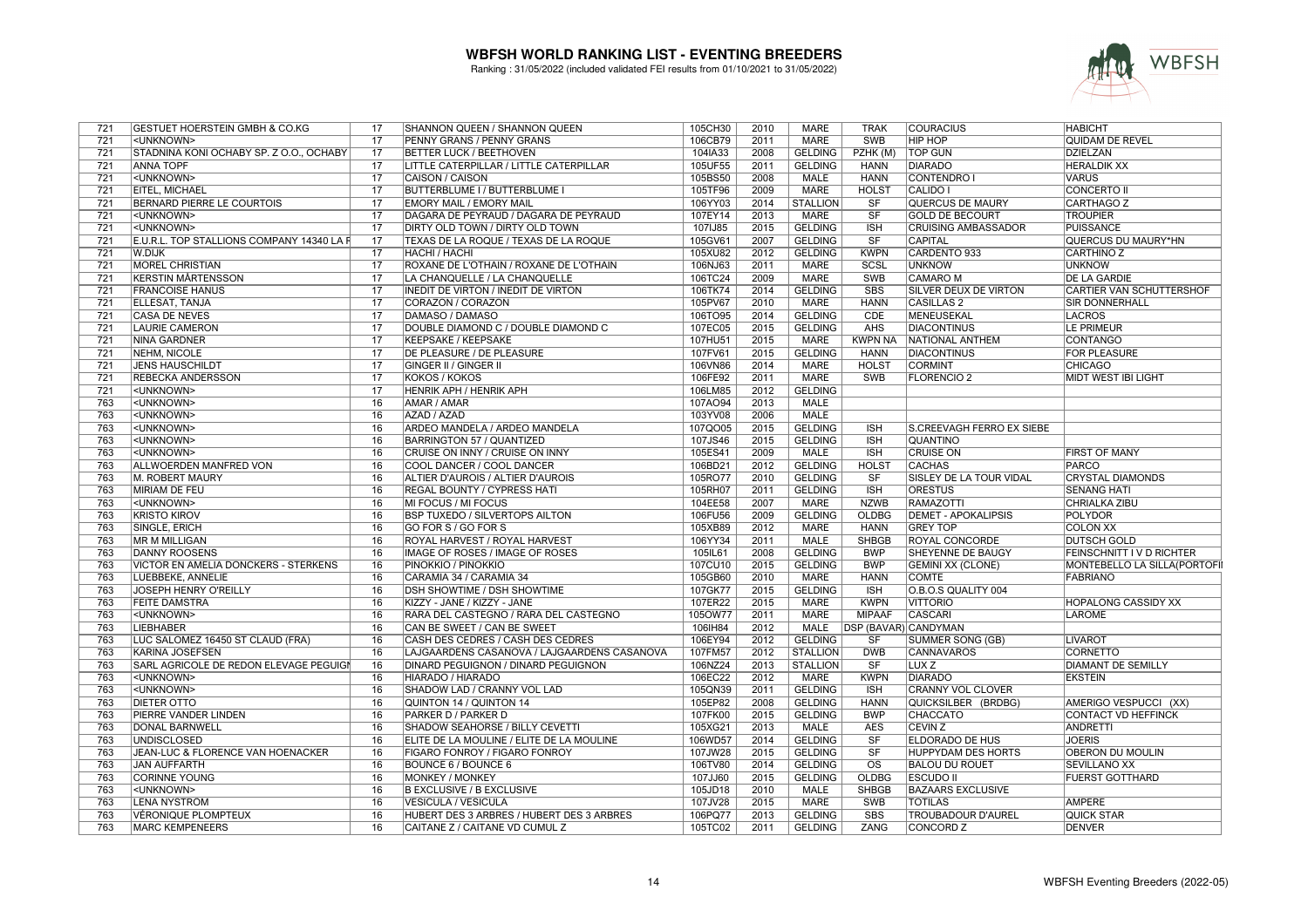

| 763 | <b>WESTFALE</b>                              | 16              | ELA LOU / ELA LOU                                  | 106IO45 | 2012 | <b>MARE</b>     | <b>WESTF</b>                  | <b>ELDINO</b>                     | <b>REMARQUE</b>               |
|-----|----------------------------------------------|-----------------|----------------------------------------------------|---------|------|-----------------|-------------------------------|-----------------------------------|-------------------------------|
| 763 | <b>WENDY WEBSTER</b>                         | 16              | BITTERSWEET 2 / BITTERSWEET 2                      | 106VA30 | 2009 | <b>MARE</b>     | AHHA                          | <b>HUNTER</b>                     | <b>SAN PATRIGNANO CORRADO</b> |
| 763 | <b>MICHAEL RYAN</b>                          | 16              | HALLTOWN HARLEY / HALLTOWN HARLEY                  | 104AG58 | 2006 | <b>MALE</b>     | <b>ISH</b>                    | <b>HARLEQUIN DU CAREL</b>         | <b>CLOVER HILL</b>            |
| 763 | <unknown></unknown>                          | 16              | CASSOVIA DESPAGNE / CASSOVIA DESPAGNE              | 106KT17 | 2012 | <b>GELDING</b>  | SF                            | QUINTUS V/D DWERSE HAGE           | <b>AUBRILLO</b>               |
| 763 | <b>LUC DE BRABANDERE</b>                     | 16              | GLOBAL LILLIEHOF / ONINI VAN HET LELIEHOF          | 106XM96 | 2014 | <b>MARE</b>     | <b>BWP</b>                    | <b>TANGELO VAN DE ZUUTHOEVE</b>   |                               |
| 763 | <b>FISCHER, MARCO</b>                        | 16              | AEVOLET M-A-F / AEVOLET M-A-F                      | 106WL68 | 2014 | <b>MARE</b>     | <b>HANN</b>                   | <b>ABKE 4</b>                     | <b>HERALDIK XX</b>            |
| 763 | OOSTING BEHEER B.V.                          | 16              | ACSI IGOR / IGOR                                   | 107JR14 | 2013 | <b>GELDING</b>  | <b>KWPN</b>                   | UP TO DATE                        |                               |
| 763 | HOFFRICHTER, CARO                            | 16              | JUST JAQUES / JUST JAQUES                          | 106QI89 | 2014 | <b>GELDING</b>  | <b>RHEIN</b>                  | <b>BLACK JACK 175</b>             | <b>NAUTILUS</b>               |
| 763 | ANNA LORENZ                                  | 16              | <b>GANGES / GANGES</b>                             | 105FS58 | 2006 | <b>GELDING</b>  | PZHK (SP)                     | <b>CARETINO K</b>                 | <b>ELVIS</b>                  |
| 763 | J.W. GREVE                                   | 16              | LAROSALEEN W / LAROSALEEN W                        | 107PV25 | 2016 | <b>MARE</b>     | <b>KWPN</b>                   | <b>KARANDASJ</b>                  | <b>ALBARAN XX</b>             |
| 763 | <unknown></unknown>                          | 16              | DANAOS DE GECE / DANAOS DE GECE                    | 107LW93 | 2013 | <b>STALLION</b> | <b>SF</b>                     | NAGAIKA DE SILLY                  | <b>OPEN UP SEMILLY</b>        |
| 763 | <b>JACK MURPHY</b>                           | 16              | <b>QUALITY EXPLOSION / QUALITY EXPLOSION</b>       | 106WF46 | 2014 | <b>GELDING</b>  |                               | O.B.O.S. QUALITY 004              | <b>DOLMEN DEJA VU</b>         |
| 763 |                                              | 16              |                                                    | 107LB81 | 2011 | <b>MARE</b>     |                               | <b>HIGHFIELD VIVALDI</b>          | <b>OTTO</b>                   |
| 763 | <unknown></unknown>                          | 16              | PRIMROSE COURT DYNASTY / PRIMROSE COURT DYNASTY    |         | 2014 | <b>GELDING</b>  |                               |                                   |                               |
|     | <unknown></unknown>                          |                 | HARRY HILL / HARRY HILL                            | 107FQ17 |      |                 |                               |                                   |                               |
| 812 | M. DAVID BOURGOIN, M. JACQUES BOURGOIN       | 15              | TOL CHIK DU LEVANT / TOL CHIK DU LEVANT            | 104CL59 | 2007 | <b>GELDING</b>  | SF                            | <b>VOLCHEBNIK</b>                 | <b>HURLEVENT</b>              |
| 812 | <b>JAMES AND VANESSA HART</b>                | 15              | KITEROA LARA / KITEROA LARA                        | 104NU10 | 2005 | <b>MARE</b>     | <b>NZHS</b>                   | <b>LANDIOSO</b>                   | <b>ANAMOUR</b>                |
| 812 | KASCH RAINER, MELSDORF (GER)                 | 15              | LOUCIUS 2 / LOUCIUS                                | 104KN05 | 2008 | <b>MALE</b>     | <b>HOLST</b>                  | <b>LOU BEAGA</b>                  | <b>PASCO</b>                  |
| 812 | <b>WENDY WEBSTER</b>                         | 15              | HAPPINESS IS / HAPPINESS IS                        | 106FH58 | 2008 | <b>GELDING</b>  | AHHA                          | <b>HUNTER</b>                     | <b>TIN ROCCO</b>              |
| 812 | <b>PADRIG LYONS</b>                          | 15              | CAPTAIN CRISSY / CAPTAIN CRISSY                    | 106VT15 | 2014 | <b>GELDING</b>  | <b>HSH</b>                    | <b>FUERTY CAPTAIN CARISMO</b>     | <b>HARLEQUIN DU CAREL</b>     |
| 812 | VÄSTRA HOBY STUTERI AB (SWE)                 | 15              | HOT CUP VH / HOT CUP VH                            | 104VP49 | 2009 | <b>MARE</b>     | <b>SWB</b>                    | <b>BLUE HORS HOTLINE</b>          | <b>CORRADO WL 919</b>         |
| 812 | <unknown></unknown>                          | 15              | EMIRATES DU GIVRE / EMIRATES DU GIVRE              | 106YP24 | 2014 | <b>STALLION</b> | $\overline{\text{S}}$ F       | <b>HERITAGE FORTUNUS</b>          | <b>DAMIRO B</b>               |
| 812 | <unknown></unknown>                          | 15              | CASINO ROYAL Z / CASINO ROYAL Z                    | 107IJ97 | 2015 | <b>STALLION</b> | ZANG                          | CONTENDRO*GFE                     | <b>GRAF GRANNUS</b>           |
| 812 | PEDRO BECA (ESP)                             | 15              | <b>TESEO / TESEO</b>                               | 103OV89 | 2006 | <b>GELDING</b>  | <b>CDE</b>                    | <b>NICOLO</b>                     | <b>HELIO</b>                  |
| 812 | <b>PAUL O'MAHONY</b>                         | 15              | GLENBROOK COOLEY / GLENBROOK ORIGINAL              | 105TP34 | 2010 | <b>MARE</b>     | ISH                           | <b>CASSIDEE</b>                   | <b>PROSPECT PRIDE</b>         |
| 812 | <b>PETER RICE</b>                            | 15              | <b>GLOBAL NARCO / GLOBAL NARCO</b>                 | 107GV68 | 2015 | <b>MALE</b>     | <b>ISH</b>                    | O.B.O.S QUALITY                   | <b>CAVALIER ROYALE</b>        |
| 812 | <b>HEINRICH BERGENDAHL</b>                   | 15              | DIAR ROSE / DIAR ROSE                              | 107KW66 | 2015 | <b>MARE</b>     | <b>WESTF</b>                  | <b>DIAR NOIR</b>                  | CORDINO <sub>5</sub>          |
| 812 | HERCZOG ÉS FIAI KFT.                         | 15              | VALENCIA / VALENCIA                                | 106LS51 | 2008 | <b>MARE</b>     | <b>DSP (ZWEIB) LEROY EMIL</b> |                                   | <b>WATERKANT</b>              |
| 812 | GUILLAUME DAVID 49220 LE LION D ANGERS       | 15              | BETTER WIN / BETTER WIN                            | 105RV30 | 2011 | <b>GELDING</b>  | SF                            | L'ARC DE TRIOMPHE*BOIS MARGUSEFUL |                               |
| 812 | <b>WALTER KLOMP</b>                          | 15              | RHF PETERZANO / RHF PETERZANO                      | 106QJ68 | 2012 | <b>GELDING</b>  | <b>HANN</b>                   | <b>PERIGUEUX</b>                  | <b>NOW OR NEVER</b>           |
| 812 | <b>BODO ZUMBRUCH</b>                         | $\overline{15}$ | QUINTUS 155 / QUINTUS 155                          | 106BW65 | 2012 | <b>GELDING</b>  | <b>HOLST</b>                  | QUINTENDER 2                      | QUIDAM DE REVEL               |
| 812 | M. JACQUES GRANDCHAMP DES RAUX, MME L        | 15              | VENDEE GLOBE'JAC HDC / VENDEE GLOBE'JAC            | 104XZ43 | 2009 | <b>GELDING</b>  | SF                            | <b>NISSAN QUALITY TOUCH Z</b>     | <b>SHOGOUN II</b>             |
| 812 | <b>DANIEL IRISH</b>                          | 15              | STONEHAVENS BABY BLUE / STONEHAVENS BABY BLUE      | 106ZV30 | 2014 | <b>MARE</b>     | <b>ISH</b>                    | <b>BONMAHON MASTER BLUE</b>       | <b>CARRICK DIAMOND LAD</b>    |
| 812 | <b>AUSTIN QUIGLEY</b>                        | 15              | DRUMNACONNELL NICO / DRUMNACONNELL NICO            | 105UB06 | 2011 | <b>MALE</b>     | <b>ISH</b>                    | <b>FORTUNUS</b>                   |                               |
| 812 | <unknown></unknown>                          | 15              | COOLROCK WACKO JACKO / COOLROCK WACKO JACKO        | 105OP82 | 2009 | MALE            | <b>ISH</b>                    | <b>JACOMAR</b>                    | LUX <sub>Z</sub>              |
|     |                                              |                 |                                                    |         |      |                 |                               |                                   |                               |
| 812 | H.H.M. OLDE ENGBERINK, NIEUWEDIEP (NED)      | 15              | <b>GULIO / GULIO</b>                               | 105TD69 | 2011 | <b>GELDING</b>  | <b>KWPN</b>                   | <b>LEXICON</b>                    | <b>BURGGRAAF NV</b>           |
| 812 | <b>ZG STOLTENBERG</b>                        | 15              | VIDALGO / VIDALGO                                  | 106NC75 | 2013 | <b>MALE</b>     | <b>HANN</b>                   | <b>VISCOUNT</b>                   | <b>SANDRO</b>                 |
| 812 | <b>EMMA HUMPHREYS</b>                        | $\overline{15}$ | WELLFIELDS LINCOLN / WELLFIELDS LINCOLN            | 106QS61 | 2013 | <b>MALE</b>     | <b>AES</b>                    | <b>LUIDAM</b>                     |                               |
| 812 | E.A.R.L. VEBE                                | 15              | BUTTERFLY VEBE / BUTTERFLY VEBE                    | 106XA71 | 2011 | <b>MARE</b>     | SF                            | <b>HERMES D'AUTHIEUX</b>          | <b>CALVARO</b>                |
| 812 | <b>DR. HANS-PETER KARP</b>                   | 15              | PROMISING PETE TSF / POLARTANZ 4                   | 106WP92 | 2014 | <b>GELDING</b>  | <b>TRAK</b>                   | <b>HIRTENTANZ 2</b>               | <b>HYALIT</b>                 |
| 812 | <b>ROMAN DRABINSKI</b>                       | 15              | <b>BAWARIA / BAWARIA</b>                           | 107FV47 | 2014 | <b>MARE</b>     | PZHK (SP)                     | <b>LOTOS</b>                      | <b>JAPE</b>                   |
| 812 | <b>MRS C HOPKINSON, NORTON CURLIEU</b>       | $\overline{15}$ | <b>CURLIEU ZEPHYROS / CURLIEU ZEPHYROS</b>         | 107SS12 | 2015 | <b>MARE</b>     | <b>SHBGB</b>                  | <b>ROYALDIK</b>                   | PRO-SET                       |
| 812 | <b>ANJA SCHWARZ</b>                          | 15              | SOMMERSBY / SOMMERSBY 27                           | 107GE35 | 2012 | <b>GELDING</b>  | <b>MECKL</b>                  | <b>SERGEANT PEPPER</b>            | <b>D'OLYMPIC</b>              |
| 812 | NEUKÖTTER, HEIKE                             | 15              | FOR EVER PLEASURE N / FOR EVER PLEASURE N          | 106SY26 | 2012 | <b>MARE</b>     | <b>HANN</b>                   | <b>FIRTH OF LORNE</b>             | PHANTOM 26                    |
| 812 | <b>BOO OG ANITA WICHMANN HOLMSTRÖM, LILL</b> | 15              | CALLISTRO / CALLISTRO                              | 106MJ38 | 2007 | <b>MALE</b>     | <b>DWB</b>                    | CARDENTO 933                      | <b>MAGO XX</b>                |
| 812 | <b>DANIEL SORAIN</b>                         | 15              | FILAO DE PERLE / FILAO DE PERLE                    | 107JW32 | 2015 | <b>GELDING</b>  | SF                            | <b>UPSILON</b>                    | <b>ECHO DES FORETS II</b>     |
| 812 | <b>OBERFELD, SYBILLE</b>                     | 15              | ATHINA QUANDOLYN / ATHINA QUANDOLYN                | 104BX19 | 2006 | <b>MARE</b>     | <b>OLDBG</b>                  | QUANDO QUANDO                     | <b>ASTEK</b>                  |
| 812 | <unknown></unknown>                          | 15              | JSR CRAZY MAZY / JSR CRAZY MAZY                    | 106AV19 | 2011 | <b>MARE</b>     | <b>SHBGB</b>                  | <b>BIRKHOF'S GRAFENSTOLZ</b>      | SALOPIAN INSCHELLO            |
| 812 | <b>THOMAS DUFFIN</b>                         | 15              | COOLEY BOUNCE / COOLEY BOUNCE                      | 106KX12 | 2010 | <b>GELDING</b>  | <b>ISH</b>                    | <b>GRANGE BOUNCER</b>             | <b>MASTER IMP</b>             |
| 812 | MARYSE BOUCHET 85230 ST URBAIN (FRA)         | 15              | VENI VEDI VICI / VENI VEDI VICI                    | 104SS51 | 2009 | <b>MARE</b>     | <b>SF</b>                     | <b>FLORIAN DE LA VIE</b>          | SHEYENNE DE BAUGY             |
| 812 | NINA LANTERMANN                              | 15              | CITY GIRL 3 / CITY GIRL 3                          | 106DG33 | 2011 | <b>MARE</b>     | <b>WESTF</b>                  | <b>CALIFAX</b>                    | <b>CHAMPION DU LYS</b>        |
| 812 | MANFRED KÖPP                                 | 15              | VISCINA K / VISCINA K                              | 106NB85 | 2013 | <b>MARE</b>     | <b>HANN</b>                   | <b>VISCOUNT 22</b>                | <b>CONTENDRO I</b>            |
| 812 | M. MAX HAURI, ST CLAIR SUR L ELLE (FRA)      | 15              | UNTEAM DE LA CENSE / UNTEAM DE LA CENSE            | 104GO70 | 2008 | <b>GELDING</b>  | SF                            | <b>DIAMANT DE SEMILLY</b>         | <b>SKIPPY II</b>              |
| 812 | <b>LINNEA KONNBERG</b>                       | 15              | DOUBLE CARAT / DOUBLE CARAT                        | 107GE90 | 2015 | <b>GELDING</b>  | SWB                           | <b>DIAMANTINO</b>                 | NUMERO UNO                    |
| 812 | T. PEELEN, OTTERLO (NED)                     | 15              | <b>EASY BOY / EASY BOY</b>                         | 106OM88 | 2009 | <b>GELDING</b>  | <b>KWPN</b>                   | <b>VDL ZIROCCO BLUE</b>           | <b>PLACIDO</b>                |
| 812 |                                              | 15              |                                                    |         | 2011 | <b>MARE</b>     | <b>TRAK</b>                   | <b>ALL INCLUSIVE 8</b>            | <b>SUCHARD</b>                |
|     | DR. MITTERMAYER, URSULA                      | 15              | <b>BEAUVAIS / BEAUVAIS</b>                         | 105TN59 |      |                 |                               |                                   |                               |
| 812 | NINA GARDNER                                 |                 | KISMET / KISMET                                    | 107JH14 | 2015 | GELDING         | <b>KWPN NA</b>                | NATIONAL ANTHEM                   | <b>KRACK C</b>                |
| 812 | <unknown></unknown>                          | 15              | <b>ATLANTIC VITAL SPARK / ATLANTIC VITAL SPARK</b> | 105LH71 | 2010 | <b>GELDING</b>  | <b>ISH</b>                    |                                   |                               |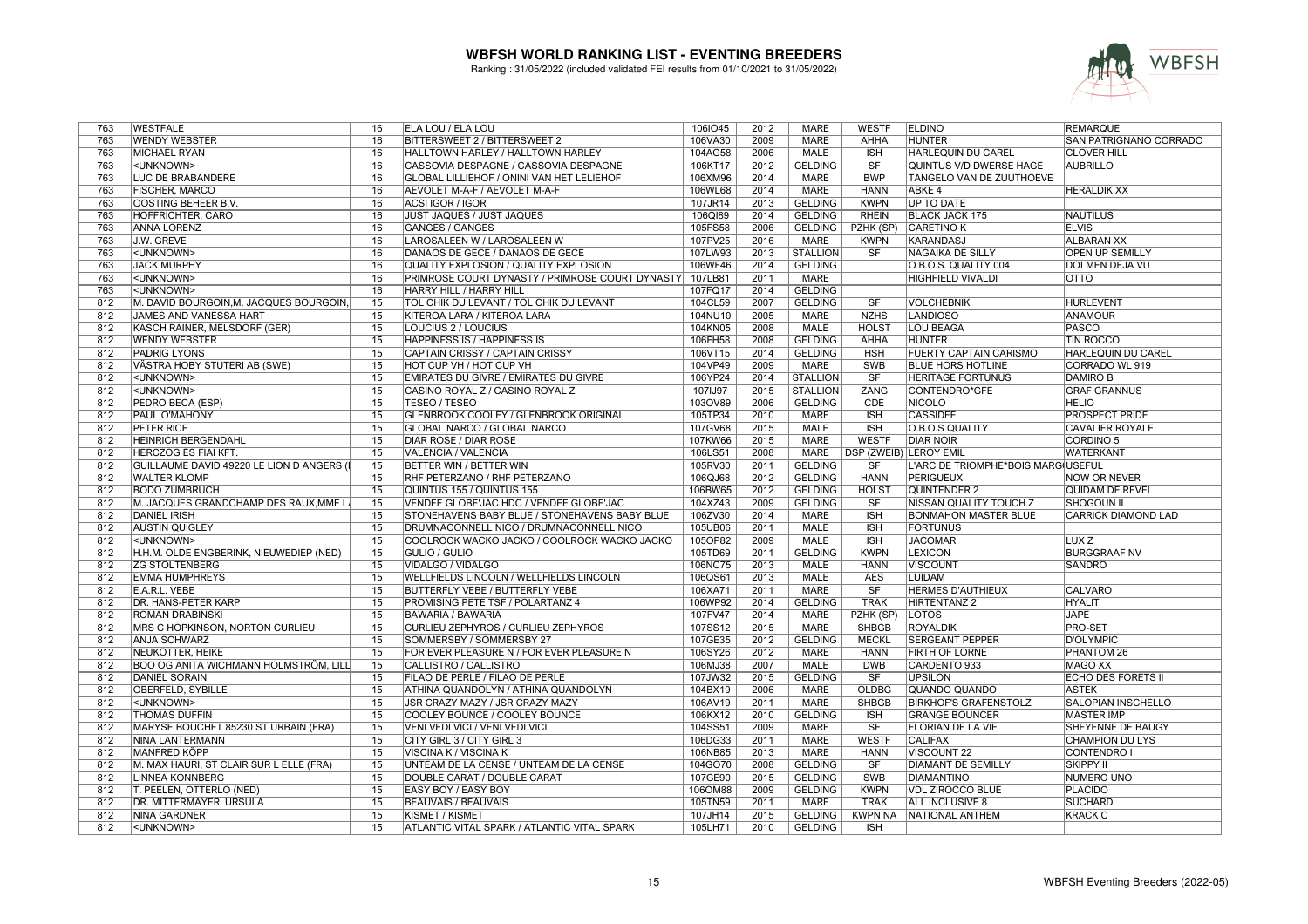

| 812        | <unknown></unknown>                                  | 15              | TULLOWS TOUCH O FROST / TULLOWS TOUCH O FROST                                          | 107OY69            | 2011         | <b>MARE</b>                      |                              |                                               |                                         |
|------------|------------------------------------------------------|-----------------|----------------------------------------------------------------------------------------|--------------------|--------------|----------------------------------|------------------------------|-----------------------------------------------|-----------------------------------------|
| 812        | <unknown></unknown>                                  | 15              | CASSILIS PARK FIGARO / CASSILIS PARK FIGARO                                            | 106KB81            | 2008         | <b>GELDING</b>                   |                              | <b>REGARDEZ MOI</b>                           |                                         |
| 857        | <unknown></unknown>                                  | $\overline{14}$ | <b>SVR GALILEO / SVR GALILEO</b>                                                       | 106EW25            | 2010         | <b>GELDING</b>                   |                              |                                               |                                         |
| 857        | <unknown></unknown>                                  | 14              | HSB SIDONIA / HSB SIDONIA                                                              | 107BH11            | 2013         | MARE                             |                              |                                               |                                         |
| 857        | <unknown></unknown>                                  | 14              | LC PRIMA VOLTA / LC PRIMA VOLTA                                                        | 107GL50            | 2014         | <b>MARE</b>                      |                              |                                               |                                         |
| 857        | <unknown></unknown>                                  | 14              | SOLAGUAYRE QUINARA / SOLAGUAYRE QUINARA                                                | 107KZ99            | 2011         | <b>MARE</b>                      |                              |                                               |                                         |
| 857        | <unknown></unknown>                                  | 14              | REMONTA VARONESA / REMONTA VARONESA                                                    | 107KU67            | 2012         | <b>MARE</b>                      |                              |                                               |                                         |
| 857        | <unknown></unknown>                                  | 14              | SIR CORCELOT / SIR CORCELOT                                                            | 104XP08            | 2008         | MALE                             |                              | <b>LANCELOT</b>                               | <b>VDL RICOCHET</b>                     |
| 857        | <unknown></unknown>                                  | 14              | ARYAN / ARYAN                                                                          | 107AO99            | 2013         | MALE                             |                              |                                               |                                         |
| 857        | <unknown></unknown>                                  | 14              | GLOBAL KILBUNNY STARLING / GLOBAL KILBUNNY STARLIN                                     | 107JC06            | 2015         | <b>STALLION</b>                  | <b>ISH</b>                   | <b>QUALITY</b>                                | <b>CONDIOS</b>                          |
| 857        | <unknown></unknown>                                  | 14              | KINGS LANE / KINGS LANE                                                                | 107LC08            | 2010         | <b>GELDING</b>                   | <b>SHBGB</b>                 | <b>DOWNE RIGHT REBEL</b>                      | <b>JUMBO</b>                            |
| 857        | <unknown></unknown>                                  | $\overline{14}$ | EDELWEIS POMPADOUR AA / EDELWEIS POMPADOUR AA                                          | 107JP00            | 2015         | <b>GELDING</b>                   | AA                           | <b>UPSILON</b>                                | <b>QLONDIKE*HN</b>                      |
| 857        | <unknown></unknown>                                  | 14              | FALCO DU GRAND CLOS / FALCO DU GRAND CLOS                                              | 107JU81            | 2015         | <b>STALLION</b>                  | SF                           | OGRION DES CHAMPS*HN                          | <b>IAGO C</b>                           |
| 857        | PASCAL DERRIERE 08430 SINGLY (FRA)                   | $\overline{14}$ | CRISTAL DE SINGLY / CRISTAL DE SINGLY                                                  | 106GR76            | 2012         | <b>GELDING</b>                   | SF                           | <b>QUID DE TALMA</b>                          | <b>JEFF D'OR</b>                        |
| 857        | E. REYRINK, DIESSEN (NED)                            | 14              | WAKITA 54 / IRUSA                                                                      | 106UX44            | 2013         | <b>MARE</b>                      | <b>KWPN</b>                  | <b>PLOT BLUE</b>                              | <b>PADINUS</b>                          |
| 857        | <b>ISABELLE VAN EECKHOUT</b>                         | 14              | GREAT TWIST D'IVE Z / GREAT TWIST D'IVE Z                                              | 107DT56            | 2015         | <b>GELDING</b>                   | <b>ZANG</b>                  | <b>GEMINI CL XX</b>                           | <b>QUIDAM DE REVEL</b>                  |
| 857        | M.T.J. HEKERMAN, BOXMEER (NED)                       | 14              | DIVINE H.E. / DIVINE H.E.                                                              | 105JM12            | 2008         | <b>MARE</b>                      | <b>KWPN</b>                  | <b>SIR SHUTTERFLY</b>                         | <b>FOR PLEASURE</b>                     |
| 857        | <b>DONAL BARNEWLL</b>                                | 14              | BILLY WALK ON / BILLY WALK ON                                                          | 104UE29            | 2009         | <b>GELDING</b>                   | <b>AES</b>                   | <b>BILLY MEXICO</b>                           | <b>GOLDEN BASH</b>                      |
| 857        | M. BEMELMANS, ENSCHEDE (NED)                         | 14              | <b>GIDEON / GIDEON</b>                                                                 | 105PP04            | 2011         | <b>GELDING</b>                   | <b>KWPN</b>                  | <b>LUCKY BOY</b>                              | <b>DK INDUC</b>                         |
| 857        | JENNIE SUNDIN AND STAFFAN STEHAGER                   | 14              | ASK FOR MANCHIER / ASK FOR MANCHIER                                                    | 106PM32            | 2012         | <b>MALE</b>                      | <b>SWB</b>                   | CARTIER VAN DE HEFFINCK                       |                                         |
| 857        | <b>NOEL MURPHY</b>                                   | 14              | BALLINTRANE INCENTIVE / BALLINTRANE INCENTIVE                                          | 106CW41            | 2012         | <b>MALE</b>                      | <b>ISH</b>                   | <b>INOCENT 3</b>                              | <b>CRUISE ON</b>                        |
| 857        | <b>BRITTA DIECKMANN</b>                              | 14              | TIEFENHOF'S LAVALINO / TIEFENHOF'S LAVALINO                                            | 106QT58            | 2014         | <b>STALLION</b>                  | <b>HOLST</b>                 | <b>LARCON</b>                                 | <b>SIR SHOSTAKOV</b>                    |
| 857        | <b>AMANDA VOGAN</b>                                  | 14              | SAMMY DAVIS JUNIOR / SAMMY DAVIS JUNIOR                                                | 104TD17            | 2009         | <b>GELDING</b>                   | <b>ISH</b>                   | <b>IMPERIAL HEIGHTS</b>                       | <b>CONDIOS</b>                          |
| 857        | VAN DEN ABEELE                                       | 14              | NUNO WONDERLAND Z / NUNO WONDERLAND Z                                                  | 105MG43            | 2012         | MALE                             | ZANG                         | NUMERO UNO                                    | <b>DONNERHALL</b>                       |
| 857        | <b>VERHOEVEN</b>                                     | 14              | <b>CRISTALLIK / CRISTALLIK</b>                                                         | 107BJ29            | 2015         | <b>STALLION</b>                  | <b>HANN</b>                  | <b>CRISTALLO 7</b>                            | <b>HERALDIK XX</b>                      |
| 857        | <unknown></unknown>                                  | 14              | KISS MY JAMBO M / KISS MY JAMBO M                                                      | 107DI95            | 2016         | <b>GELDING</b>                   | CDE                          | <b>INDRET DEL MASSET</b>                      |                                         |
| 857        | <b>B. AGEMA</b>                                      | 14              | JESMAR / JESMAR                                                                        | 107GE80            | 2014         | <b>GELDING</b>                   | <b>KWPN</b>                  | CARRERA VDL                                   | <b>INDOCTRO</b>                         |
| 857        | MIKI & PER JOSEFSSON                                 | 14              | MAGGAN V / MAGGAN V                                                                    | 106AX71            | 2012         | <b>MARE</b>                      | SWB                          | <b>JAGUAR MAIL</b>                            | <b>LEGAL PRESSURE</b>                   |
| 857        | <unknown></unknown>                                  | 14              | VICK DU GISORS JRA / VICK DU GISORS                                                    | 105EA06            | 2009         | <b>GELDING</b>                   | SF                           | L'ARC DE TRIOMPHE                             | HYM D'ISIGNY*LASSERGUT                  |
| 857        | <unknown></unknown>                                  | 14              | CARAT DE BREMOY / CARAT DE BREMOY                                                      | 105SW50            | 2012         | <b>GELDING</b>                   | SF                           | <b>QUICK STAR</b>                             |                                         |
| 857        | CHESSA SEBASTIANO                                    | 14              | QUEEN LADY / QUEEN LADY                                                                | 105TZ51            | 2009         | <b>MARE</b>                      | <b>MIPAAF</b>                | <b>ROBINE</b>                                 |                                         |
| 857        | <unknown></unknown>                                  | 14              | <b>BOWMORE / BOWMORE</b>                                                               | 1071075            | 2010         | <b>GELDING</b>                   | <b>SWB</b>                   | <b>BALTIMORE</b>                              | <b>TURBAN ROSE</b>                      |
| 857        | INVESTMENTS LLC INTERNATIONAL SELECTIVI              | 14              | UNIQUE DAWSON / UNIQUE DAWSON                                                          | 104NK67            | 2008         | <b>GELDING</b>                   | <b>HANN</b>                  | <b>DACAPRIO</b>                               | <b>WELTMEYER</b>                        |
| 857        | GWENAELLE LE BRETON 60580 COYE LA FORE               | 14              | <b>CUATTRO DE TAEL / CUATTRO DE TAEL</b>                                               | 106EV55            | 2012         | <b>GELDING</b>                   | SF                           | <b>EPSOM GESMERAY</b>                         | <b>BALKAN DU ROC</b>                    |
| 857        | STEINKRAUS, VOLKER PROF.DR.                          | 14              | FRH BUTT'S AVONDALE / BUTT'S AVONDALE                                                  | 103VF64            | 2007         | <b>MARE</b>                      | <b>HANN</b>                  | <b>NOBRE XX</b>                               | <b>HERALDIK XX</b>                      |
| 857        | <b>SANDRA KONIG</b>                                  | 14              | MISS LULU HERSELF / STRACCIATELLA                                                      | 106QE45            | 2013         | <b>MARE</b>                      | <b>HANN</b>                  | <b>STOLZENFELS</b>                            | <b>NOBRE XX</b>                         |
| 857        |                                                      | 14              |                                                                                        | 105HY19            | 2009         |                                  | <b>BWP</b>                   |                                               |                                         |
| 857        | M. JAN VERMEIREN 99 (FRA)<br><b>KNIGHTFIELD STUD</b> | 14              | JOLI COEUR DRUM U VH JUXS / JOLI COEUR DRUM U VH JU<br>DASSETT CHOICE / DASSETT CHOICE | 105BN47            | 2009         | <b>GELDING</b><br><b>GELDING</b> | <b>AES</b>                   | UNIQUE II DRUM VH JUXSCHO<br><b>CARICELLO</b> | <b>FOREVER</b><br><b>HEMMINGWAY</b>     |
| 857        | B. LINCKENS, HEIJENRATH (NED)                        | $\overline{14}$ | VITAN VAN ALSINGEN / VITAN BLEU B.L.H.                                                 | <b>BEL42716</b>    | 2002         | <b>GELDING</b>                   | <b>KWPN</b>                  | <b>PIERROT</b>                                | <b>GENERAL IRONSIDE 73</b>              |
| 857        |                                                      | 14              |                                                                                        |                    | 2013         | <b>GELDING</b>                   | <b>ISH</b>                   |                                               |                                         |
| 857        | <b>ALAN MCNULTY</b><br><b>EAMONN GLEESON</b>         | 14              | OAKLAND QUALITY / OAKLAND QUALITY                                                      | 106IF22<br>106TM08 | 2014         | <b>GELDING</b>                   | <b>ISH</b>                   | OBOS QUALITY 004<br>OBOS QUALITY 004          | <b>CLOVER HILL</b>                      |
|            |                                                      | 14              | FLYING QUALITY / MARTINS IRISH CONQUEROR                                               |                    |              |                                  |                              |                                               |                                         |
| 857<br>857 | <unknown></unknown>                                  | 14              | BAMBINO DE L'ILATTE / BAMBINO DE L'ILATTE<br>TAICHAC DE TREMAS / TAICHAC DE TREMAS     | 105RI59<br>104GN85 | 2011<br>2007 | <b>GELDING</b>                   | SF<br>SF                     | <b>ORLANDO</b>                                | <b>BE BOP III</b><br><b>FEU D'AMOUR</b> |
|            | M. PAUL BONTEMPS, FONTANES (FRA)                     |                 |                                                                                        |                    |              | <b>GELDING</b>                   |                              | NEGUS DE B'NEVILLE*HN                         |                                         |
| 857<br>857 | <unknown></unknown>                                  | 14<br>14        | JUNO BIATS / JUNO BIATS<br>STRACATHRO SOLITARY MISTRAL / STRACATHRO SOLITAR            | 107IJ21<br>105QF61 | 2015<br>2009 | <b>MARE</b><br><b>MARE</b>       | <b>SBS</b><br><b>SHBGB</b>   | SILVIO<br><b>SOLITAIR</b>                     | <b>TOULON</b>                           |
|            | <unknown></unknown>                                  | 14              |                                                                                        |                    |              |                                  |                              |                                               | BEHESHI AHURAHAZDA                      |
| 857        | <b>H&amp;LG SCHWAIGANGER</b>                         |                 | SAUMUR / SAUMUR                                                                        | 104MU93            | 2005         | <b>MARE</b>                      | <b>DSP (BAVAR) RIVERO II</b> |                                               | <b>LEGENDAER I</b>                      |
| 857        | <unknown></unknown>                                  | 14              | DUKE LEGACY / DUKE LEGACY                                                              | 107KU12            | 2014         | <b>GELDING</b>                   | <b>HOLST</b>                 | <b>DUKE OF HEART</b>                          |                                         |
| 857        | <unknown></unknown>                                  | 14              | QUICK JOE / QUICK JOE                                                                  | 105YI13            | 2009         | <b>STALLION</b>                  | <b>ISH</b>                   | <b>CASTANA</b>                                | <b>WIN QUICK</b>                        |
| 857        | J.W. GREVE, HAAKSBERGEN (NED) / M. KLEINSI           | 14              | GOUVERNEUR / GOUVERNEUR                                                                | 105NM19            | 2011         | <b>GELDING</b>                   | <b>KWPN</b>                  | <b>SIR SCANDIC</b>                            | <b>WILAWANDER</b>                       |
| 857        | G.W.M. PEELEN, VELDHOVEN (NED)                       | 14              | FENDI P / FENDI P                                                                      | 105PJ08            | 2010         | <b>GELDING</b>                   | <b>KWPN</b>                  | <b>DIARADO</b>                                | <b>HAVIDOFF</b>                         |
| 857        | <b>VALEE VANEMPTEN</b>                               | 14              | GINA VT BLOEMENHOF / GINA VT BLOEMENHOF                                                | 105DV57            | 2006         | MARE                             | <b>BWP</b>                   | WASHINGTON DC HELDENLAAN REMONDO              |                                         |
| 857        | <b>JOHN MCKIBBIN</b>                                 | 14              | DR. DIAMOND / LEESTONE INDOCTRO IMP                                                    | 106EY92            | 2012         | <b>GELDING</b>                   | <b>ISH</b>                   | <b>INDOCTRO</b>                               | <b>BALLINVELLA</b>                      |
| 857        | <b>KARL MAULHARDT</b>                                | 14              | <b>FRIDAY / FRIDAY</b>                                                                 | 107EJ17            | 2013         | <b>GELDING</b>                   |                              | <b>CHIN CHAMP</b>                             | CARETANO                                |
| 857        | <unknown></unknown>                                  | 14              | SPORTSFIELD ALL OUT / SPORTSFIELD ALL OUT                                              | 107BD77            | 2015         | <b>GELDING</b>                   |                              | <b>CHILLOUT</b>                               |                                         |
| 857        | <unknown></unknown>                                  | 14              | MERLIN WAY / MERLIN WAY                                                                | 107MY93            | 2012         | MARE                             |                              |                                               |                                         |
| 857        | <unknown></unknown>                                  | 14              | SANDHILLS STYLE / SANDHILLS STYLE                                                      | 105QE40            | 2009         | <b>GELDING</b>                   |                              |                                               |                                         |
| 857        | <unknown></unknown>                                  | 14              | WARREGO COLLATERAL DAMAGE / WARREGO COLLATERAI 103JV22                                 |                    | 2005         | <b>GELDING</b>                   |                              | <b>CILDARA CONQUEST</b>                       | <b>WARREGO SANDON</b>                   |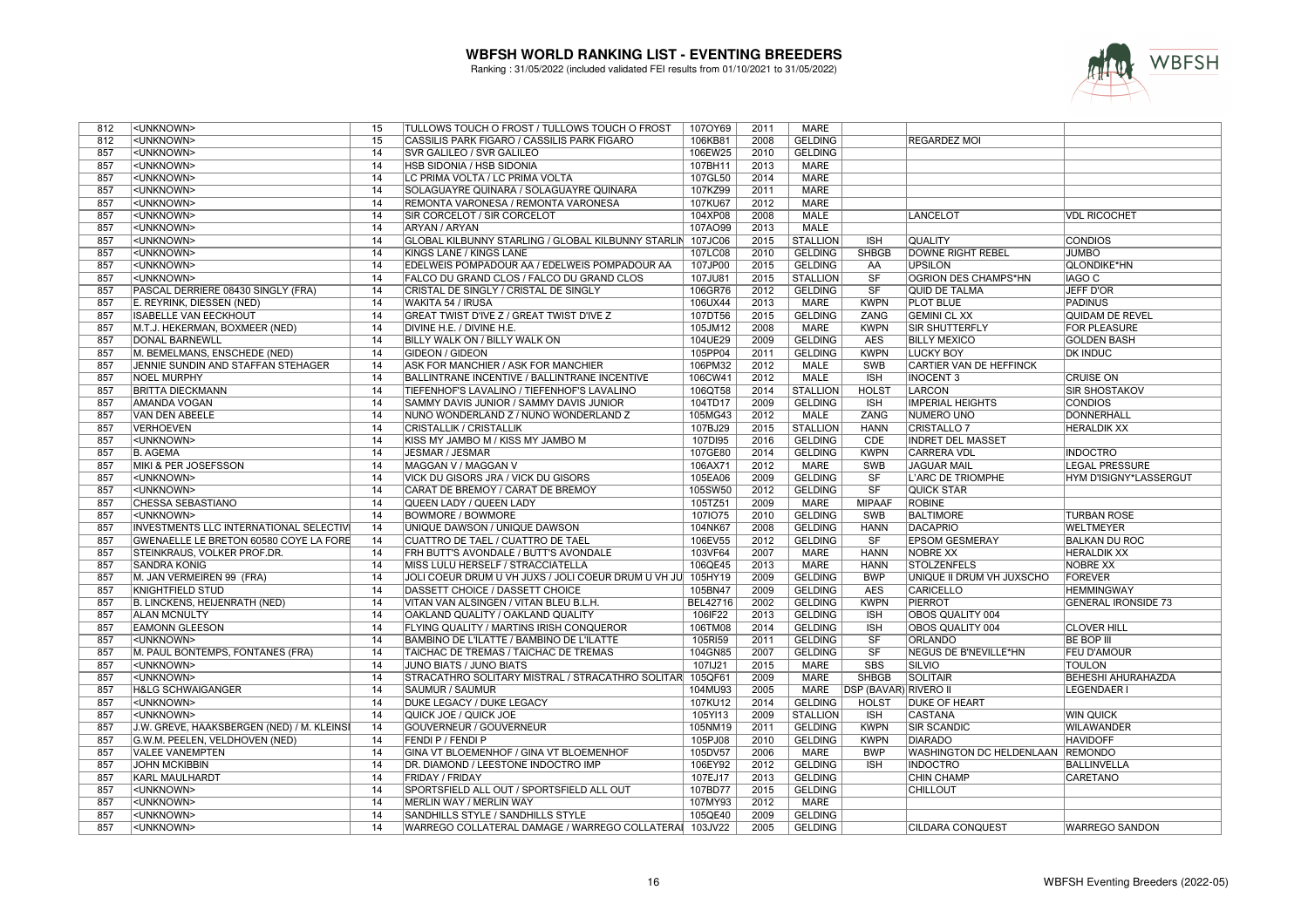

| 912 | <unknown></unknown>                          | 13              | SVR INDY / SVR INDY                                   | 107LE33 | 2012 | <b>MARE</b>     |                        |                                  |                            |
|-----|----------------------------------------------|-----------------|-------------------------------------------------------|---------|------|-----------------|------------------------|----------------------------------|----------------------------|
| 912 | <unknown></unknown>                          | $\overline{13}$ | R S MANDRAS / R S MANDRAS                             | 105VW14 | 2010 | <b>MALE</b>     |                        |                                  |                            |
| 912 | <unknown></unknown>                          | $\overline{13}$ | PRAYAG / PRAYAG                                       | 107BD90 | 2013 | <b>MALE</b>     |                        |                                  |                            |
| 912 | <unknown></unknown>                          | 13              | <b>AUSTIN / AUSTIN</b>                                | 106PK48 | 2012 | <b>MALE</b>     |                        |                                  |                            |
| 912 | <unknown></unknown>                          | 13              | <b>ANOTHER NIGHT / ANOTHER NIGHT</b>                  | 107TK34 | 2015 | <b>GELDING</b>  |                        |                                  |                            |
| 912 | <unknown></unknown>                          | 13              | <b>VERSALLES / VERSALLES</b>                          | 103VA41 | 2006 | <b>MARE</b>     |                        |                                  |                            |
| 912 | <unknown></unknown>                          | $\overline{13}$ | SVR FRAILE DEL SANTA LUCIA / SVR FRAILE DEL SANTA LUI | 105GP41 | 2010 | <b>MALE</b>     |                        |                                  |                            |
| 912 | <unknown></unknown>                          | 13              | REMONTA ROMULO / REMONTA ROMULO                       | 105QC91 | 2008 | <b>MALE</b>     |                        |                                  |                            |
| 912 | <unknown></unknown>                          | 13              | AHINOA / AHINOA                                       | 107LE40 | 2009 | <b>MARE</b>     |                        |                                  |                            |
| 912 | <unknown></unknown>                          | $\overline{13}$ | SHAKIRA DO GUEGA / SHAKIRA DO GUEGA                   | 107MH30 | 2006 | <b>MARE</b>     |                        |                                  |                            |
| 912 | <unknown></unknown>                          | $\overline{13}$ | NEKTAR / NEKTAR                                       | 107ME18 | 2015 | <b>MARE</b>     |                        |                                  |                            |
| 912 | <unknown></unknown>                          | $\overline{13}$ | <b>DEMITASSE / DEMITASSE</b>                          | 107MA48 | 2016 | <b>STALLION</b> |                        |                                  |                            |
|     |                                              |                 |                                                       |         |      |                 |                        |                                  |                            |
| 912 | <unknown></unknown>                          | $\overline{13}$ | <b>ZG KINGGRAAF / ZG KINGGRAAF</b>                    | 107LP68 | 2013 | <b>MALE</b>     |                        |                                  |                            |
| 912 | <unknown></unknown>                          | 13              | Z-FLIP DO FEROLETO / Z-FLIP DO FEROLETO               | 107TQ76 | 2012 | <b>GELDING</b>  |                        |                                  |                            |
| 912 | <unknown></unknown>                          | 13              | KNOCKSHARRYS DREAM / EDGEDALE BRODIE                  | 107UZ64 | 2014 | <b>MALE</b>     | <b>ISH</b>             |                                  |                            |
| 912 | <unknown></unknown>                          | 13              | JAMIRA / JAMIRA                                       | 107JJ45 | 2014 | <b>MARE</b>     | <b>KWPN</b>            |                                  |                            |
| 912 | M. LEYSER, BUDEL (NED) / P. LEIJSER, SOMERE  | 13              | <b>DEVIL MUNCHKIN / DISCOVERY</b>                     | 104CN40 | 2008 | <b>GELDING</b>  | <b>KWPN</b>            | CASIRO <sub>3</sub>              | <b>NO SKI</b>              |
| 912 | KOESSTER PETER PATTBURG                      | 13              | <b>LAUREN / LAUREN</b>                                | 107TV39 | 2011 | MARE            | <b>HOLST</b>           | <b>LANDOS</b>                    |                            |
| 912 | <b>GER-SZER KFT.</b>                         | $\overline{13}$ | <b>IMPERIA / IMPERIA</b>                              | 107FW91 | 2012 | <b>MARE</b>     | <b>HSH</b>             | <b>LORDANOS</b>                  | <b>BURGGRAAF NV</b>        |
| 912 | <b>ALAN MOLAN</b>                            | $\overline{13}$ | MARYVILLE SIR HENRY / MARYVILLE SIR HENRY             | 106VW50 | 2013 | <b>GELDING</b>  |                        | <b>ISR-OLD NA SIR SHUTTERFLY</b> | <b>CAVALIER ROYALE</b>     |
| 912 | M. LAURENT BOUSQUET, MME BLANDINE BOUS       | 13              | UPTOYOU / UPTOYOU                                     | 104OR18 | 2008 | <b>GELDING</b>  | $\overline{\text{SF}}$ | <b>TOULON</b>                    | URBAIN DU MONNAI           |
| 912 | <unknown></unknown>                          | 13              | POACHERS HOPE / POACHERS HOPE                         | 103YS64 | 2006 | <b>GELDING</b>  | <b>SHBGB</b>           | <b>STANHOPES DIDDICOY</b>        | <b>STRONG GALE</b>         |
| 912 | MTS G. EN G.F. BRINKMAN                      | $\overline{13}$ | EBONY B. / EBONY B.                                   | 106ZI51 | 2009 | <b>MALE</b>     | <b>KWPN</b>            |                                  |                            |
| 912 | <b>HENRY DEVERELL</b>                        | $\overline{13}$ | ANNAHARVEY SPRINGBOK / ANNAHARVEY SPRINGBOK           | 105HB67 | 2008 | <b>GELDING</b>  | <b>ISH</b>             | <b>RICARDO Z</b>                 | <b>CAVALIER ROYALE</b>     |
| 912 | <b>SEBASTIEN CAVAILLON</b>                   | $\overline{13}$ | BLACK PEARL Z / BLACK PEARL Z                         | 106WD03 | 2014 | <b>GELDING</b>  | ZANG                   | <b>BLACK JACK</b>                | <b>GENTLEMAN PLATIERE</b>  |
| 912 | <b>WILEY GROSVENOR</b>                       | $\overline{13}$ | KAMARA CFF / KAMARA CFF                               | 107MU15 | 2015 | <b>MARE</b>     | <b>KWPN NA</b>         | <b>NEGRO</b>                     | <b>VIVALDI</b>             |
| 912 | P.J.M. VERBAKEL, AARLE RIXTEL (NED)          | 13              | <b>HAPPINESS / HAPPINESS</b>                          | 106OM93 | 2012 | MALE            | <b>KWPN</b>            | <b>ZAVALL VDL</b>                | <b>ZORTIN</b>              |
| 912 | <b>JOHN MOORE</b>                            | 13              | BT ROCA REY / BT ROCA REY                             | 107SU32 | 2015 | <b>GELDING</b>  | <b>ISH</b>             | <b>JACKAROO</b>                  | <b>KROONGRAAF</b>          |
| 912 | <b>NELE CLAEYS</b>                           | $\overline{13}$ | COCO FLEUR NC Z / COCO FLEUR NC Z                     | 106XS17 | 2013 | <b>MARE</b>     | ZANG                   | <b>COMODO D</b>                  | RAMIRO Z                   |
| 912 | <b>CHRISTINE PEMBLE</b>                      | $\overline{13}$ | WILLY BE DUN / WILLY BE DUN                           | 106MG71 | 2012 | <b>GELDING</b>  | <b>AES</b>             | <b>CARETINO GLORY</b>            |                            |
| 912 | <b>CASA DE NEVES</b>                         | 13              | AS IS / ASIS                                          | 105QA35 | 2011 | <b>GELDING</b>  | CDE                    | MENEUSEKAL                       | <b>LACROS</b>              |
| 912 | <b>ANDREA FISTER</b>                         | 13              | <b>GRETA UNA F / GRETA UNA F</b>                      | 107JT24 | 2014 | <b>MARE</b>     | <b>HOLST</b>           | <b>NUMERO UNO</b>                | <b>CALIDO I</b>            |
| 912 | <b>THOMAS RYAN</b>                           | $\overline{13}$ | TINRAHER DIAMOND / TINRAHER DIAMOND                   | 107DQ80 | 2014 | <b>MARE</b>     | <b>ISH</b>             | <b>JACK OF DIAMONDS</b>          | <b>PROSPECT PRIDE</b>      |
| 912 | <b>JO BREHENY</b>                            | $\overline{13}$ | LEB IMPERIAL FLIGHT / LEB IMPERIAL FLIGHT             | 107CP58 | 2013 | <b>GELDING</b>  | <b>ISH</b>             | OBOS QUALITY 004                 | <b>COLIN DIAMOND</b>       |
| 912 | <b>DON HADDEN</b>                            | 13              | <b>BUSINESS CLASS / BUSINESS CLASS</b>                | 105HR80 | 2010 | <b>GELDING</b>  | <b>ISH</b>             | HARLEQUIN DU CAREL               | <b>QUICK STAR</b>          |
| 912 | V.B.B.M. TE POELE                            | 13              | JOEL / JOEL                                           | 106XZ34 | 2014 | <b>MALE</b>     | <b>KWPN</b>            | <b>AMPERE</b>                    | <b>SAN REMO</b>            |
| 912 | EMMANUEL QUITTET 23000 ST LAURENT (FRA)      | 13              | CASANOVA D'EMS / CASANOVA D'EMS                       | 106CY27 | 2012 | <b>GELDING</b>  | SF                     | <b>ELAN DE LA COUR</b>           | <b>TANGO DE BREJOUX</b>    |
| 912 | MME MARY KLING, SEICHEBRIERES (FRA)          | 13              | VOLNAY DE LA TRIBALLE / VOLNAY DE LA TRIBALLE         | 104WL87 | 2009 | <b>GELDING</b>  | <b>SF</b>              | <b>MARCO DU FOT</b>              | <b>BE BOP DE COQUERIE</b>  |
| 912 | <b>JEAN-LUC &amp; FLORENCE VAN HOENACKER</b> | $\overline{13}$ | <b>FASHION FONROY / FASHION FONROY</b>                | 107JV64 | 2015 | <b>MARE</b>     | $\overline{\text{SF}}$ | <b>HUPPYDAM DES HORTS</b>        | <b>QUICK STAR</b>          |
| 912 | <unknown></unknown>                          | 13              | IGOR G / IGOR G                                       | 106OU70 | 2013 | <b>MALE</b>     | <b>KWPN</b>            |                                  |                            |
| 912 | <b>REGIS QUINTON</b>                         | $\overline{13}$ | CURTIS DES CHAUMES / CURTIS DES CHAUMES               | 106MR30 | 2012 | <b>MALE</b>     | SF                     | <b>QUINOTO BOIS MARGOT</b>       |                            |
| 912 | <unknown></unknown>                          | $\overline{13}$ | <b>GOOD LUCK / GOOD LUCK</b>                          | 105ZV81 | 2010 | <b>GELDING</b>  | <b>HANN</b>            | <b>GRANTURO</b>                  |                            |
| 912 | NEITZEL, UWE                                 | $\overline{13}$ | LIMES 23 / LIMES 23                                   | 106TF22 | 2006 | <b>GELDING</b>  | <b>OLDBG</b>           | <b>LICOTUS</b>                   | <b>SANDRO</b>              |
| 912 | <b>KAREN MARTIN</b>                          | 13              |                                                       |         | 2012 |                 | AHS                    | PAPARAZZO <sub>3</sub>           | <b>DUX</b>                 |
|     |                                              |                 | PAPER DOLL / PAPER DOLL                               | 1071025 |      | MARE            |                        |                                  |                            |
| 912 | <b>THOMAS O'SULLIVAN</b>                     | 13              | TIR NA NOG SHADOW / TIR NA NOG SHADOW                 | 105WY30 | 2009 | <b>MARE</b>     | <b>ISH</b>             | <b>SHADOWS DUN</b>               | <b>COEVERS DIAMOND BOY</b> |
| 912 | <unknown></unknown>                          | $\overline{13}$ | DEALER OF LOVE / DEALER OF LOVE                       | 106WE54 | 2013 | <b>GELDING</b>  | SF                     | <b>QUATRO DE RIVERLAND</b>       | OBERON DU MOULIN           |
| 912 | <unknown></unknown>                          | $\overline{13}$ | ECRIN DE L'OCEAN / ECRIN DE L'OCEAN                   | 107KS57 | 2014 | <b>STALLION</b> | $\overline{\text{SF}}$ | <b>DON JUAN DE HUS</b>           | <b>FOR EVER IV</b>         |
| 912 | S.C.E.A. ELEVAGE DE LA LOGE, COUFFE (FRA)    | 13              | TRESOR DE LA LOGE / TRESOR DE LA LOGE                 | 103WJ22 | 2007 | <b>GELDING</b>  | $\overline{\text{SF}}$ | <b>KANNAN</b>                    | <b>DOLLAR DU MURIER</b>    |
| 912 | <b>ONNO HOLTRTUST</b>                        | 13              | IMPERIAL VAN DE HOLTAKKERS / IMPERIAL VAN DE HOLTAK   | 104LJ58 | 2008 | <b>GELDING</b>  | <b>BWP</b>             | <b>QUIDAM DE REVEL</b>           | ARGENTINUS                 |
| 912 | A DOORNBOS T. DOORNBOS-BOS                   | 13              | SPECIAL K / KAY D. VAN ALTRIDO                        | 107IY29 | 2015 | <b>GELDING</b>  | <b>KWPN</b>            | <b>UP TO DATE</b>                | <b>ASTRELLO</b>            |
| 912 | E. VRIEND, ANSEN (NED)                       | $\overline{13}$ | <b>HOLIENA / HOLIENA</b>                              | 106ED66 | 2012 | MARE            | <b>KWPN</b>            | <b>CHARISMA</b>                  | <b>ROVEN</b>               |
| 912 | <b>JOHN FENNEY</b>                           | $\overline{13}$ | MISS CONTENDER / BLAZE                                | 105QH75 | 2008 | <b>MARE</b>     | <b>AES</b>             | <b>LAYTENDER</b>                 | <b>COOLGRANGE LAD VII</b>  |
| 912 | <b>DONNA VAN BEEK</b>                        | 13              | JOSEPHINE / JOSEPHINE                                 | 107SZ08 | 2013 | <b>MARE</b>     | <b>CSHA</b>            |                                  |                            |
| 912 | <unknown></unknown>                          | 13              | JENGA S / JENGA S                                     | 107HF42 | 2014 | <b>MARE</b>     |                        |                                  |                            |
| 912 | <unknown></unknown>                          | 13              | IN GOOD TIME / IN GOOD TIME                           | 107KO69 | 2013 | <b>MARE</b>     |                        |                                  |                            |
| 912 | <b>KAYLENE MCCORMICK</b>                     | $\overline{13}$ | SIODA / SIODA                                         | 107KW04 | 2011 | <b>MARE</b>     |                        |                                  |                            |
| 912 | <unknown></unknown>                          | $\overline{13}$ | STAKKATO BRONX / STAKKATO BRONX                       | 106QL53 | 2012 | <b>GELDING</b>  |                        | <b>UKATO</b>                     | <b>RAMIRO B</b>            |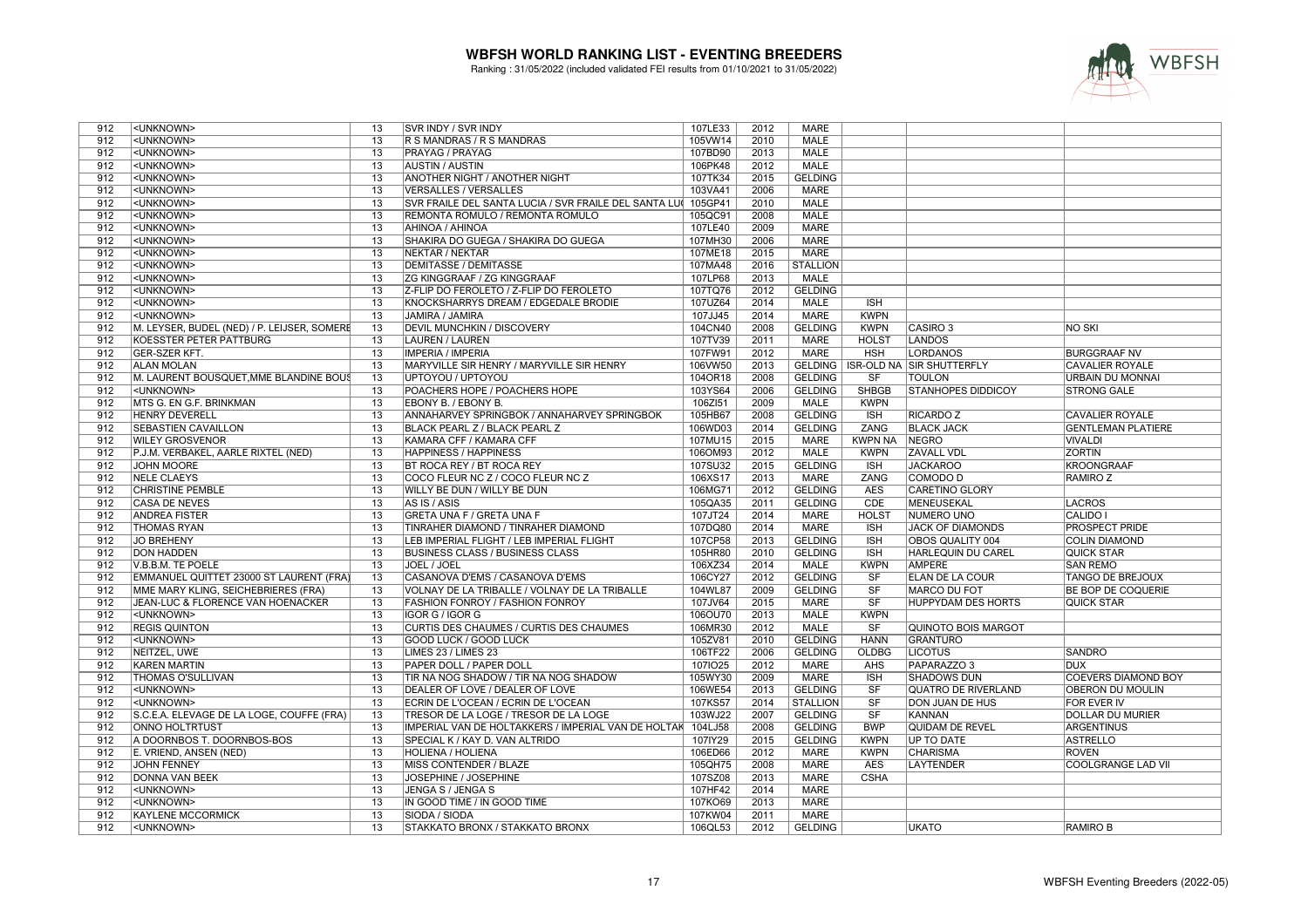

| 912 | <b>DEBORAH GREGOIRE</b>                    | 13              | <b>GRAND FINALE / GRAND FINALE</b>                              | 107FM18 | 2014 | <b>MARE</b>     |                        |                                  |                           |
|-----|--------------------------------------------|-----------------|-----------------------------------------------------------------|---------|------|-----------------|------------------------|----------------------------------|---------------------------|
| 912 | <b>SARA &amp; GERD REUTER</b>              | 13              | RUBIA / RUBIA                                                   | 105RB07 | 2009 | <b>MARE</b>     |                        | ROMANTIC STAR                    | PIK JUNIOR                |
| 912 | DANIEL AND DIANA THORNTON                  | 13              | E'ZARA / E'ZARA                                                 | 106PO79 | 2010 | <b>MARE</b>     |                        | ESCUDO 19                        | PILGRIM                   |
| 912 | <unknown></unknown>                        | 13              | KENLOCK CADILLAC / KENLOCK CADILLAC                             | 106JG79 | 2013 | <b>GELDING</b>  |                        | <b>CAMERO</b>                    | <b>CENTUS</b>             |
| 912 | <unknown></unknown>                        | $\overline{13}$ | EQUINEAFFAIR ECLIPSE / EQUINEAFFAIR ECLIPSE                     | 106JQ01 | 2011 | <b>GELDING</b>  |                        | <b>EQUINEAFFAIR PHAROAH</b>      | <b>THORSTON</b>           |
| 912 | <unknown></unknown>                        | $\overline{13}$ | LARCOT Z / LARCOT Z                                             | 107IT12 | 2013 | <b>GELDING</b>  |                        | <b>L'ARC DE TRIOMPHE</b>         | <b>SOCRATE DE CHIVRE</b>  |
| 975 | <unknown></unknown>                        | 12              | SVR FETICHE / SVR FETICHE                                       | 105TV88 | 2009 | <b>GELDING</b>  |                        |                                  |                           |
| 975 | <unknown></unknown>                        | 12              | S.V.R. ISIDORO DEL SANTA LUCIA / S.V.R. ISIDORO DEL SAN 107LE52 |         | 2012 | <b>GELDING</b>  |                        |                                  |                           |
| 975 | <unknown></unknown>                        | 12              | CENTINELA ABUNDANCIA / CENTINELA ABUNDANCIA                     | 107MY00 | 2013 | <b>MARE</b>     |                        |                                  |                           |
| 975 | <unknown></unknown>                        | $\overline{12}$ | IZ EXEMPLO / IZ EXEMPLO                                         | 107KG94 | 2008 | <b>MALE</b>     |                        |                                  |                           |
| 975 | <unknown></unknown>                        | 12              | APOCADO / APOCADO                                               |         | 2010 | <b>GELDING</b>  |                        | <b>CEDERIC Z</b>                 | <b>WINNINGMOOD</b>        |
|     |                                            | $\overline{12}$ |                                                                 | 106JX87 |      | <b>GELDING</b>  | <b>ISH</b>             | <b>BEACH BALL</b>                |                           |
| 975 | <unknown></unknown>                        | $\overline{12}$ | ARDEO ST PATRICK / ARDEO ST PATRICK                             | 106NA98 | 2012 |                 |                        |                                  | <b>COURAGE II</b>         |
| 975 | <unknown></unknown>                        |                 | MANTRA / MANTRA                                                 | 105IE34 | 2010 | <b>GELDING</b>  | <b>ISH</b>             |                                  |                           |
| 975 | <b>WILLIAM STEPHENSON</b>                  | $\overline{12}$ | <b>ELMO / ELMO</b>                                              | 107UM12 | 2015 | <b>GELDING</b>  | <b>ISH</b>             | <b>LANSDOWN</b>                  | <b>RAMIRO B</b>           |
| 975 | <unknown></unknown>                        | 12              | VIVENDI HERO / VIVENDI HERO                                     | 107KS80 | 2015 | <b>GELDING</b>  | <b>ISH</b>             | <b>QUERLYBET HERO</b>            |                           |
| 975 | <unknown></unknown>                        | 12              | PSH MIRROR IMAGE / PSH MIRROR IMAGE                             | 105QS19 | 2010 | <b>MARE</b>     | <b>SHBGB</b>           |                                  |                           |
| 975 | <b>KLAUS BOCKMEYER</b>                     | $\overline{12}$ | CLOVER 15 / CLOVER 15                                           | 106JD86 | 2013 | <b>GELDING</b>  | <b>OS</b>              | <b>CARRICO</b>                   | LANDCAPITOL               |
| 975 | JEAN-YVES BLANC 81630 MONTDURAUSSE (FI     | 12              | BOLIVAR GIO GRANNO / BOLIVAR GIO GRANNO                         | 105RV23 | 2011 | <b>STALLION</b> | AA                     | <b>GIO GRANNO</b>                | <b>FAALEM</b>             |
| 975 | MARIE-CLAIRE TERRASSON 87250 FROMENTAL     | $\overline{12}$ | BELLAGIO DECLYANGE / BELLAGIO DECLYANGE                         | 105RK23 | 2011 | <b>GELDING</b>  | AA                     | <b>TINKA'S BOY</b>               | <b>BELO DES VERNIERES</b> |
| 975 | LUECK, DR. MED. ROLF                       | 12              | DAYTONA BEACH 8 / DAYTONA BEACH 8                               | 105EK10 | 2010 | MARE            | <b>OLDBG</b>           | <b>DUKE OF HEARTS XX</b>         | <b>SANTANDER H</b>        |
| 975 | <b>MS M HARRIES</b>                        | $\overline{12}$ | CELTIC MORNING STAR / CELTIC MORNING STAR                       | 105UF89 | 2011 | <b>GELDING</b>  | <b>SHBGB</b>           | <b>CHILLI MORNING</b>            | <b>RICH REBEL</b>         |
| 975 | MR I WILLS                                 | 12              | PIONEER ARCHIBALD / PIONEER ARCHIBALD                           | 105YT20 | 2011 | <b>GELDING</b>  | <b>SHBGB</b>           | <b>PRIMMORE'S PIONEER</b>        | <b>HOLLAND</b>            |
| 975 | <b>SONJA LESKINEN</b>                      | $\overline{12}$ | ST. CHRISTINA VON WAAKSY / ST. CHRISTINA VON WAAKSY             | 107IT30 | 2014 | <b>MARE</b>     |                        | <b>IDSP (SATHÜ) CHRISTIAN 25</b> | <b>KOENIGIN'S SOHN</b>    |
| 975 | HARAS CEDRO DA COLINA                      | $\overline{12}$ | CDC SUPER STAR / CDC SUPER STAR                                 | 104CU80 | 2005 | <b>MARE</b>     | <b>BH</b>              | <b>BALOUBET DU ROUET</b>         | <b>FARISTAN</b>           |
| 975 | L. VAN DIEST, SON (NED)                    | 12              | <b>EXCLUSIVE / EXCLUSIVE S</b>                                  | 104ZJ64 | 2009 | <b>GELDING</b>  | <b>KWPN</b>            | MARLON                           | <b>CONCORDE</b>           |
| 975 | <b>NOORDMAN</b>                            | $\overline{12}$ | I'M SPECIAL N / I'M SPECIAL N                                   | 107ER83 | 2013 | <b>MARE</b>     | <b>KWPN</b>            |                                  | <b>ORAME</b>              |
| 975 | <unknown></unknown>                        | 12              | VIDOCK DE LA POLKA / VIDOCK DE LA POLKA                         | 104RN60 | 2009 | <b>GELDING</b>  | <b>SF</b>              | OPIUM DE TALMA                   | <b>HAUT RIVAGE</b>        |
| 975 | <b>DECLAN DALY</b>                         | 12              | LEGALLY GREY / LEGALLY GREY                                     | 107LA29 | 2015 | <b>GELDING</b>  | <b>ISH</b>             | <b>MUNTHER</b>                   | <b>RICARDO Z</b>          |
| 975 | <b>BARTRAM, PETER &amp; JANE</b>           | 12              | NEW WORLD ROLLS ROYCE / NEW WORLD ROLLS ROYCE                   | 106CB37 | 2011 | <b>GELDING</b>  | <b>HHSA</b>            | ROYAL CLASSIC                    | <b>RUSTIC AMBER</b>       |
| 975 | <b>HARALD RIEDL</b>                        | 12              | HIGHLIGHT 9 / HIGHLIGHT 9                                       | 106AE56 | 2011 | <b>GELDING</b>  | <b>TRAK</b>            | <b>HIRTENTANZ</b>                | <b>DONAUMONARCH</b>       |
| 975 | <b>PETER HARTMANN</b>                      | 12              | SALT 'N PEPPER 2 / SALT 'N PEPPER 2                             | 107CV62 | 2012 | MARE            | DSP (ZWEIB) SHIRKAN    |                                  | LE COU COU                |
| 975 | <b>KARDEL INGO</b>                         | 12              | CONNECTICUT / CONNECTICUT                                       | 105FO43 | 2009 | <b>MALE</b>     | <b>HOLST</b>           | <b>CONTENDER</b>                 | <b>CALGARY</b>            |
| 975 | <b>MEIKE FISCHER</b>                       | $\overline{12}$ | <b>CURLY SUE / CURLY SUE</b>                                    | 106XO70 | 2013 | <b>MARE</b>     | <b>HANN</b>            | <b>CONTENDRO</b>                 | <b>HERALDIK XX</b>        |
| 975 | <unknown></unknown>                        | 12              | CHRYSANTHOS / CHRYSANTHOS                                       | 107UM21 | 2015 | <b>GELDING</b>  | <b>AES</b>             | <b>JAGUAR HAIL</b>               | RENKUM VALENTINO          |
| 975 | <b>MR GERALD MOYNAN</b>                    | 12              | FINSCEAL ENDEAVOUR / FINSCEAL ENDEAVOUR                         | 107HL77 | 2015 | <b>MARE</b>     | <b>ISH</b>             |                                  |                           |
| 975 | ALEXANDRA MOORES                           | 12              | BALLYMOYLE PILOT / BALLYMOYLE PILOT                             | 106NX94 | 2014 | <b>GELDING</b>  | <b>ISH</b>             | PAPPENHEIMER                     | <b>NEARLY A NOSE</b>      |
| 975 | <b>R. MEEUWES</b>                          | $\overline{12}$ | INNSBRUCK V.D.O / INNSBRUCK V.D.O                               | 107DZ17 | 2013 | <b>GELDING</b>  | <b>KWPN</b>            | <b>DAKAR VDL</b>                 | <b>CLINTINO</b>           |
| 975 | DR JACQUES BEZIER, ST PIERRE DES IFS (FRA) | 12              | QUORIANO IFCE / QUORIANO                                        | 103EV61 | 2004 | <b>GELDING</b>  | SF                     | <b>CORIANO</b>                   | <b>PRINCE DU LOGIS</b>    |
| 975 | JEAN-PIERRE VILAULT 14670 ST OUEN DU MES   | 12              | ULTIMATE DE LA VALLEE / ULTIMATE DE LA VALLEE                   | 105TI51 | 2008 | <b>MARE</b>     | $\overline{\text{SF}}$ | <b>EPHEBE FOR EVER</b>           | <b>COUNT IVOR</b>         |
| 975 | <b>GLÄSER GMBH</b>                         | $\overline{12}$ | CENTINEL PRIME / CENTINEL PRIME                                 | 106LK99 | 2012 |                 |                        | GELDING   DSP (ZWEIB) CONTHARGOS |                           |
| 975 | P. & A.M. RINKES-TJEENK WILLINK            | $\overline{12}$ | <b>GOLD RUSH / GIANT FORTUNA</b>                                | 107EB21 | 2011 | <b>GELDING</b>  | <b>KWPN</b>            | <b>QUALITY TIME</b>              | <b>KREATOR</b>            |
| 975 | NIALL O'DONOVAN                            | 12              | SKM LUX SONATA / WHISPERING LUX                                 | 106MG84 | 2012 | <b>MALE</b>     | <b>ISH</b>             | LUX Z                            |                           |
| 975 | <b>MRS N E AXON</b>                        | 12              | CHILLI'S MIDNIGHT STAR / CHILLI'S MIDNIGHT STAR                 | 106YJ69 | 2014 | <b>MALE</b>     | <b>SHBGB</b>           | <b>CHILLI MORNING</b>            | LABAN                     |
| 975 | <b>SCHNEIDER, HORST</b>                    | 12              | <b>BARONESS III / BARONESS III</b>                              | 106NM24 | 2009 | <b>MARE</b>     | <b>HOLST</b>           | <b>CONTENDRO</b>                 | <b>LEANDRO</b>            |
| 975 | <b>FRANK ROBINE</b>                        | 12              | COBY R / COBY R                                                 | 107EE36 | 2015 | <b>GELDING</b>  | <b>OLDBG</b>           | CONTENDRO I                      | <b>BLUE HORS HOTLINE</b>  |
| 975 | <b>NOT RECORDED</b>                        | $\overline{12}$ | <b>BALLYTOHER SABRINA / BALLYTOHER SABRINA</b>                  | 106KY52 | 2006 | <b>MARE</b>     | $\overline{IBH}$       |                                  |                           |
| 975 | <b>DARIA KOBIERNIK</b>                     | $\overline{12}$ | <b>IDEAL GIRL / IDEAL GIRL</b>                                  | 105HF35 | 2009 | <b>MARE</b>     | PZHK (W)               | <b>CONTENDOR</b>                 | <b>CISON</b>              |
| 975 | <b>MRS L HAZLETT</b>                       | $\overline{12}$ | ATTRACTIVE PROPOSITION / ATTRACTIVE PROPOSITION                 | 105QY36 | 2009 | <b>GELDING</b>  | <b>SHBGB</b>           | <b>UNKNOWN*</b>                  | <b>UNKNOWN*</b>           |
| 975 | <unknown></unknown>                        | 12              | <b>DENNIS STAR / DENNIS STAR</b>                                | 107KK86 | 2013 | <b>GELDING</b>  | SF                     | <b>QUINTUS D'09</b>              | <b>LAEKEN</b>             |
| 975 | <unknown></unknown>                        | $\overline{12}$ | DJANGO D'AUSTRAL / DJANGO D'AUSTRAL                             | 107HZ08 | 2013 | <b>STALLION</b> | $\overline{\text{SF}}$ | MARQUIS DE LA LANDE              | <b>ILVIEN DES MIELLES</b> |
| 975 | <unknown></unknown>                        | $\overline{12}$ | DALINNCA / DALINNCA                                             | 107GC93 | 2013 | <b>MARE</b>     | SF                     | <b>MALITO DE REVE</b>            | <b>OBERON DU MOULIN</b>   |
| 975 | E.A.R.L. ECURIE LA FRENEE 61160 GOUFFERN I | $\overline{12}$ | <b>DMARK / DMARK</b>                                            | 106PF83 | 2013 | <b>GELDING</b>  | SF                     | <b>UPSO D'AUNOU</b>              | <b>DUC ROUGE II</b>       |
|     |                                            |                 |                                                                 |         |      |                 | $\overline{\text{SF}}$ | <b>DIARADO</b>                   |                           |
| 975 | <unknown></unknown>                        | 12              | FARA DES LOGES / FARA DES LOGES                                 | 107IC32 | 2015 | <b>MARE</b>     |                        |                                  | <b>QUARTZ DU CHANU</b>    |
| 975 | MADAME MONIQUE BAR                         | 12              | <b>BODHIZAFA / BODHIZAFA</b>                                    | 107HU12 | 2014 | <b>GELDING</b>  |                        |                                  |                           |
| 975 | <unknown></unknown>                        | $\overline{12}$ | BGS TWIN PEAKS / BGS TWIN PEAKS                                 | 105EX35 | 2009 | <b>MALE</b>     | <b>ISH</b>             | POWER BLADE                      | LUX <sub>Z</sub>          |
| 975 | HARAS LA PUERTA S.A.                       | 12              | LESSY / LESSY                                                   | 106Cl14 | 2011 | <b>MARE</b>     | AAFE                   | <b>CASPARO</b>                   | A.KIEM                    |
| 975 | JOSA S.A.                                  | 12              | JOS ESCAPE / JOS ESCAPE                                         | 107TB47 | 2014 | <b>GELDING</b>  | <b>AAFE</b>            | <b>JOS ESLABON</b>               | <b>CHIEF Z</b>            |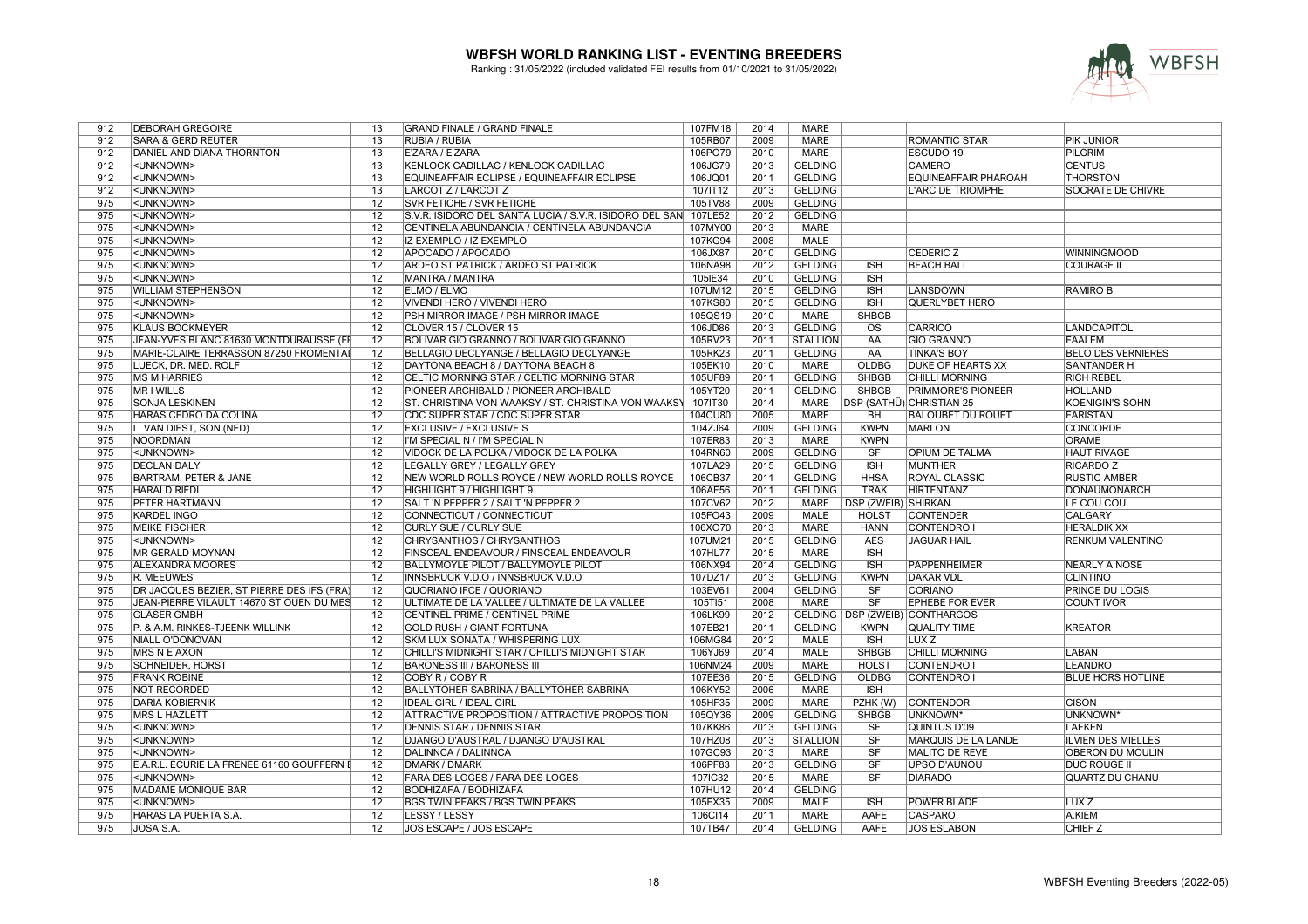

| 975  | <b>STEPLIN SPORTHORSES</b>               | 12              | ET CETERA / ET CETERA                                        | 107BD78 | 2015 | <b>GELDING</b>  |                                | <b>CHECKMATE</b>                         |                             |
|------|------------------------------------------|-----------------|--------------------------------------------------------------|---------|------|-----------------|--------------------------------|------------------------------------------|-----------------------------|
| 975  | <unknown></unknown>                      | 12              | CANTERBURY TRADESMAN / CANTERBURY TRADESMAN                  | 107EI35 | 2012 | <b>GELDING</b>  |                                |                                          |                             |
| 975  | <unknown></unknown>                      | $\overline{12}$ | <b>VENUS / VENUS</b>                                         | 105PU45 | 2011 | <b>MARE</b>     |                                | <b>QUINTENDER</b>                        | igor                        |
| 975  | <unknown></unknown>                      | 12              | KING'S BASIL BRUSH / KING'S BASIL BRUSH                      | 105JH46 | 2010 | <b>GELDING</b>  |                                |                                          |                             |
| 1030 | <unknown></unknown>                      | 11              | FINLEY DU LOIR / FINLEY DU LOIR                              | 107SE26 | 2015 | <b>GELDING</b>  |                                | <b>QUARTZ DU CHANU</b>                   |                             |
| 1030 | <unknown></unknown>                      | $\overline{11}$ | GIORGIO H2D / GIORGIO H2D                                    | 107LE59 | 2011 | <b>GELDING</b>  |                                |                                          |                             |
| 1030 | <unknown></unknown>                      | 11              | KDALE MISS EMMA / KDALE MISS EMMA                            | 107EJ25 | 2013 | MARE            |                                | <b>BELLARIO</b>                          | <b>DYNAMO</b>               |
| 1030 | <unknown></unknown>                      | 11              | CLASSICALS EURO STAR / CLASSICALS EURO STAR                  | 106ZA86 | 2014 | <b>MALE</b>     | <b>ISH</b>                     |                                          |                             |
|      |                                          |                 |                                                              |         |      |                 |                                |                                          |                             |
| 1030 | <unknown></unknown>                      | 11              | BRIDEVIEW MASTER GEORGE / BRIDEVIEW MASTER GEORG             | 107IF67 | 2015 | <b>MALE</b>     | <b>ISH</b>                     |                                          |                             |
| 1030 | <unknown></unknown>                      | $\overline{11}$ | JAZZ ROOS / JAZZ ROOS                                        | 107GQ80 | 2014 | <b>MARE</b>     | <b>KWPN</b>                    | <b>COLANDRO</b>                          | <b>GUIDAM</b>               |
| 1030 | <unknown></unknown>                      | 11              | <b>DOUGLAS III / DOUGLAS III</b>                             | 106YC46 | 2011 | <b>MALE</b>     | <b>SHBGB</b>                   |                                          |                             |
| 1030 | <unknown></unknown>                      | 11              | FISTON DES LOGES AA / FISTON DES LOGES AA                    | 107IC35 | 2015 | <b>GELDING</b>  | AA                             | <b>UPSILON</b>                           | <b>RYON D'ANZEX</b>         |
| 1030 | <b>ELIZABETH CALLAHAN</b>                | $\overline{11}$ | CAMARILLO / CAMARILLO                                        | 106ZV03 | 2014 |                 | GELDING   DSP (ZWEIB) CHICARDO |                                          | <b>RIVERMAN</b>             |
| 1030 | M. ANDRE LAMARE, MME SOPHIE LAMARE, ST I | 11              | SPANO DE NAZCA / SPANO DE NAZCA                              | 104QX30 | 2006 | <b>GELDING</b>  | AA                             | <b>DAGUET DU ROCHAU</b>                  | <b>VEGANUM</b>              |
| 1030 | <b>GERARD MAHON</b>                      | $\overline{11}$ | TRINITY CAVALIER / TRINITY CAVALIER                          | 106BH96 | 2010 | <b>GELDING</b>  | <b>ISH</b>                     | <b>CAVALIER LAND</b>                     | <b>COEVERS DIAMOND BOY</b>  |
| 1030 | <unknown></unknown>                      | 11              | DESTAQUE JT / DESTAQUE JT                                    | 105LE15 | 2009 | <b>MALE</b>     | BH                             |                                          |                             |
| 1030 | <b>JONNA BORG ZEIDLITZ</b>               | 11              | <b>FIRST EDITION / FIRST EDITION</b>                         | 107JY21 | 2015 | <b>GELDING</b>  | <b>SWB</b>                     | <b>KING LOUIE</b>                        | <b>TURBAN ROSE</b>          |
| 1030 | MAULHARDT KARL                           | 11              | CLUESO / CLUESO                                              | 106NP41 | 2011 | <b>GELDING</b>  | <b>HOLST</b>                   | <b>CLARIMO</b>                           | CARETANO                    |
| 1030 | <b>HARAS PULLMAN</b>                     | $\overline{11}$ | <b>GLOCK PULLMAN / GLOCK PULLMAN</b>                         | 104GY50 | 2006 | <b>GELDING</b>  | BH                             | <b>CORIALL 2</b>                         | <b>AHORN</b>                |
| 1030 | <b>REBECCA MARSH</b>                     | 11              | <b>PRIME TARGET / ALFONZO</b>                                | 107GH72 | 2014 | <b>GELDING</b>  | <b>BE/SIES</b>                 | <b>CROFT THATS A FACT</b>                | CHIWAGO V                   |
| 1030 | <unknown></unknown>                      | 11              | APRILS PACINO TIME / APRILS PACINO TIME                      | 106OH09 | 2013 | <b>MARE</b>     | <b>ISH</b>                     | <b>PACINO</b>                            |                             |
| 1030 | PIETER VAN DE VOORT                      | 11              | FALCON CROWN Z / FALCON CROWN Z                              | 106ZS19 | 2013 | <b>GELDING</b>  | ZANG                           | <b>FARFELU DE MUZE</b>                   | <b>LANDJONKER</b>           |
| 1030 | <b>MYRIAM PATRICIA LABECOT-CHAUVIERE</b> | $\overline{11}$ | CASANOVA DE BEL AIR Z / CASANOVA DE BEL AIR Z                | 106YV97 | 2014 | <b>GELDING</b>  | <b>ZANG</b>                    | <b>CASSAROZ</b>                          | <b>CARITANO Z</b>           |
|      |                                          | 11              |                                                              |         | 2014 | <b>GELDING</b>  | SF                             |                                          |                             |
| 1030 | <unknown></unknown>                      |                 | <b>ENTETE GELINIERE / ENTETE GELINIERE</b>                   | 107GW25 |      |                 |                                | PANAMA TAME                              | <b>FLIPPER D'ELLE</b>       |
| 1030 | <unknown></unknown>                      | 11              | FAWAZ FLY LY / FAWAZ FLY LY                                  | 107UN22 | 2015 | <b>STALLION</b> | SF                             | <b>LULLY ROCIO</b>                       | AIR JORDAN                  |
| 1030 | PATRICIA RAPPE 99 (FRA)                  | 11              | ARTISTE DU FAUBOURG / ARTISTE DU FAUBOURG                    | 106CA12 | 2010 | <b>STALLION</b> | SCSL                           | <b>OGANO SITTE</b>                       | QUIDAM DE REVEL             |
| 1030 | LUCINDA FREDERICKS, DEVIZES (GBR)        | 11              | <b>BRITANNIA'S MAIL / BRITANNIA'S MAIL</b>                   | 104IL09 | 2008 | MALE            | <b>SHBGB</b>                   | <b>JAGUAR MAIL</b>                       | <b>JUMBO</b>                |
| 1030 | W.S. OOSTERVELD, VLAGTWEDDE (NED)        | 11              | JALBA O / JALBA O                                            | 106YH60 | 2014 | <b>MARE</b>     | <b>KWPN</b>                    | <b>DURANGO VDL</b>                       | <b>PHARAON</b>              |
| 1030 | PFEIL, TESSA                             | 11              | BELONG TO ME / BELONG TO ME                                  | 106PD32 | 2013 | <b>GELDING</b>  | <b>HANN</b>                    | <b>BONAPARTE 81</b>                      | <b>ZACHARIAS</b>            |
| 1030 | <unknown></unknown>                      | 11              | A D'AUNIS / A D'AUNIS                                        | 106JV78 | 2010 | <b>GELDING</b>  | SF                             | FLYINGE QUITE EASY 958                   | <b>DOUBLE ESPOIR</b>        |
| 1030 | <b>MARTHA OWEN</b>                       | 11              | QUIZICAL Z / QUIZICAL Z                                      | 106YV20 | 1999 | <b>MARE</b>     | <b>AES</b>                     | CEVIN Z                                  | <b>WILLIE JOE XX</b>        |
| 1030 | <b>LAURIE CAMERON</b>                    | 11              | QUARLOTTA CBF / QUARLOTTA CBF                                | 105SZ12 | 2009 | <b>MARE</b>     | <b>OLDBG</b>                   | <b>QUITE CAPITOL</b>                     | <b>DIXIELAND HEAT</b>       |
| 1030 | İMARTINA HÖLZEL                          | 11              | TIMES SQUARE / TIMES SQUARE                                  | 107BV07 | 2015 | <b>GELDING</b>  | <b>TRAK</b>                    | <b>TARISON</b>                           | <b>ALWUHUSH XX</b>          |
| 1030 | <b>MAREK PIETKA</b>                      | 11              | PACO / PACO                                                  | 105IR43 | 2010 | <b>GELDING</b>  | PZHK (W)                       | <b>CONTENDOR</b>                         | <b>ESKUDO</b>               |
| 1030 | <b>PENNY ECROYD</b>                      | 11              | <b>GEORGIE GIRL / GEORGIE GIRL</b>                           | 105TP58 | 2010 | <b>MARE</b>     | <b>AES</b>                     |                                          |                             |
| 1030 | <b>ERDMANN, AGNES</b>                    | $\overline{11}$ | <b>IGUAZU B / IGUAZU B</b>                                   | 106LG41 | 2013 | <b>GELDING</b>  | <b>WESTF</b>                   | <b>INTENDANT XX</b>                      | <b>PRIMAS</b>               |
| 1030 | <b>PASCALE GUERIN</b>                    | 11              | FUPSILON GRANDE LANDE / FUPSILON GRANDE LANDE                | 107QM13 | 2015 | <b>GELDING</b>  | SF                             | <b>UPSILON</b>                           | SINGASINGA                  |
| 1030 | MELANIE DUDDING                          | 11              | COUNTRY STAR / COUNTRY STAR                                  | 103PP41 | 2005 | <b>GELDING</b>  |                                | SIRROCCO SPARTACUSS                      | <b>CENTRO</b>               |
| 1030 | <b>ELIZABETH VANDERPLOEG</b>             | 11              | RIOT GEAR / CONFETTI'S FIRST                                 | 105TS70 | 2009 | <b>GELDING</b>  |                                | <b>CONFETTI</b>                          | <b>FUERST GOTTHARD</b>      |
| 1030 | <b>CAROL GRIFFITH</b>                    | 11              | <b>ADDYSON / ADDYSON</b>                                     | 106TQ63 | 2011 | MARE            |                                |                                          |                             |
| 1030 | <unknown></unknown>                      | $\overline{11}$ | <b>VIENNESE / VIENNESE</b>                                   | 107QK56 | 2013 | <b>GELDING</b>  |                                | <b>COPABELLA VISAGE</b>                  |                             |
|      |                                          | 11              |                                                              | 104UF71 | 2006 | <b>GELDING</b>  |                                |                                          |                             |
| 1030 | <unknown></unknown>                      |                 | WARREGO MARCO POLO / WARREGO MARCO POLO                      |         | 2010 |                 |                                | <b>CILDARA CONQUEST</b>                  | <b>WARREGO SANDON</b>       |
| 1030 | <unknown></unknown>                      | 11              | HIGHFIELD CHIQUITAS CHICO / HIGHFIELD CHIQUITAS CHIC 107PK64 |         |      | <b>GELDING</b>  |                                |                                          |                             |
| 1030 | <unknown></unknown>                      | 11              | PATANGA LODGE MERCURY / SPRINGEN JACK                        | 107QS91 | 2009 | <b>GELDING</b>  |                                | DALEY K                                  | <b>BRILLIANT INVADER</b>    |
| 1070 | <unknown></unknown>                      | 10              | EQUUS HELENIK / EQUUS HELENIK                                | 107FH79 | 2012 | <b>MARE</b>     |                                |                                          |                             |
| 1070 | <unknown></unknown>                      | 10              | RAMATUELLE / RAMATUELLE                                      | 106LU71 | 2012 | <b>MARE</b>     | <b>AES</b>                     |                                          |                             |
| 1070 | <unknown></unknown>                      | 10              | HATHAWAY ROYALE / HATHAWAY ROYALE                            | 107UJ26 | 2016 | <b>MARE</b>     | <b>AES</b>                     |                                          |                             |
| 1070 | <unknown></unknown>                      | 10              | KILMINGTON FOLLY / KILMINGTON FOLLY                          | 107ME55 | 2015 | <b>MARE</b>     | <b>SHBGB</b>                   | <b>CEVIN Z</b>                           |                             |
| 1070 | <unknown></unknown>                      | 10              | TWILIGHT A Z / TWILIGHT A Z                                  | 106PV56 | 2009 | <b>MARE</b>     | ZANG                           |                                          |                             |
| 1070 | <unknown></unknown>                      | $\overline{10}$ | DE LOREAN D'AUSTRAL / DE LOREAN D'AUSTRAL                    | 106ZT16 | 2013 | <b>MARE</b>     | $\overline{\text{SF}}$         | RINALDO ROUGE*ENE-HN                     | <b>BAYARD D'ELLE*ECOLIT</b> |
| 1070 | ELEVAGE DE SAINT HERMELLE                | 10              | CRAZY STE HERMELLE / CRAZY STE HERMELLE                      | 106XU08 | 2012 | <b>MARE</b>     | SF                             | NABAB DE REVE                            | <b>SURCOUF DE REVEL</b>     |
| 1070 | LEERS-SCHREIBER, MAREIKE                 | 10              | MAMA'S MAGIC WAY / MAMA'S MAGIC WAY                          | 105WF67 | 2011 | <b>GELDING</b>  | <b>HANN</b>                    | <b>MIGHTY MAGIC</b>                      | <b>STAR REGENT XX</b>       |
| 1070 | VAN DER BEKEN - NIJS                     | 10              | ORVAL TEN HUNSEL / ORVAL TEN HUNSEL                          | 106WO45 | 2014 | <b>GELDING</b>  | <b>BWP</b>                     | <b>ROUSSEAU</b>                          | <b>SIR LUI</b>              |
| 1070 | <unknown></unknown>                      | 10              | SCHOENSGREEN ANTARES / SCHOENSGREEN ANTARES                  | 106AB96 | 2011 |                 | GELDING DSP (SATHÜ) ANTAEUS    |                                          | <b>GROSSIST</b>             |
| 1070 | MELANIE AUGEROLLE                        | 10              | ECKINOPS D'AM / ECKINOPS D'AM                                | 106ZY38 | 2014 | <b>GELDING</b>  | SF                             | <b>KEOPS DU VINNEBUS</b>                 | <b>GRAVESCOT</b>            |
| 1070 | MISS J AMOS, SOUTHAM (GBR)               | 10              | ONE OF A KIND / ONE OF A KIND                                | 103ZM43 | 2007 | <b>GELDING</b>  | <b>SHBGB</b>                   | <b>JUMBO</b>                             | PRIMITIVE RISING            |
| 1070 | NICOLAS RAVAUT 33870 VAYRES (FRA)        | 10              | CANAKINE DU SUDRE Z / CANAKINE DU SUDRE Z                    | 105JB17 | 2010 | <b>GELDING</b>  | <b>ZANG</b>                    | FELTON DU MONT*CHARLES DE (DUC DU MURIER |                             |
|      |                                          |                 |                                                              |         |      |                 |                                |                                          |                             |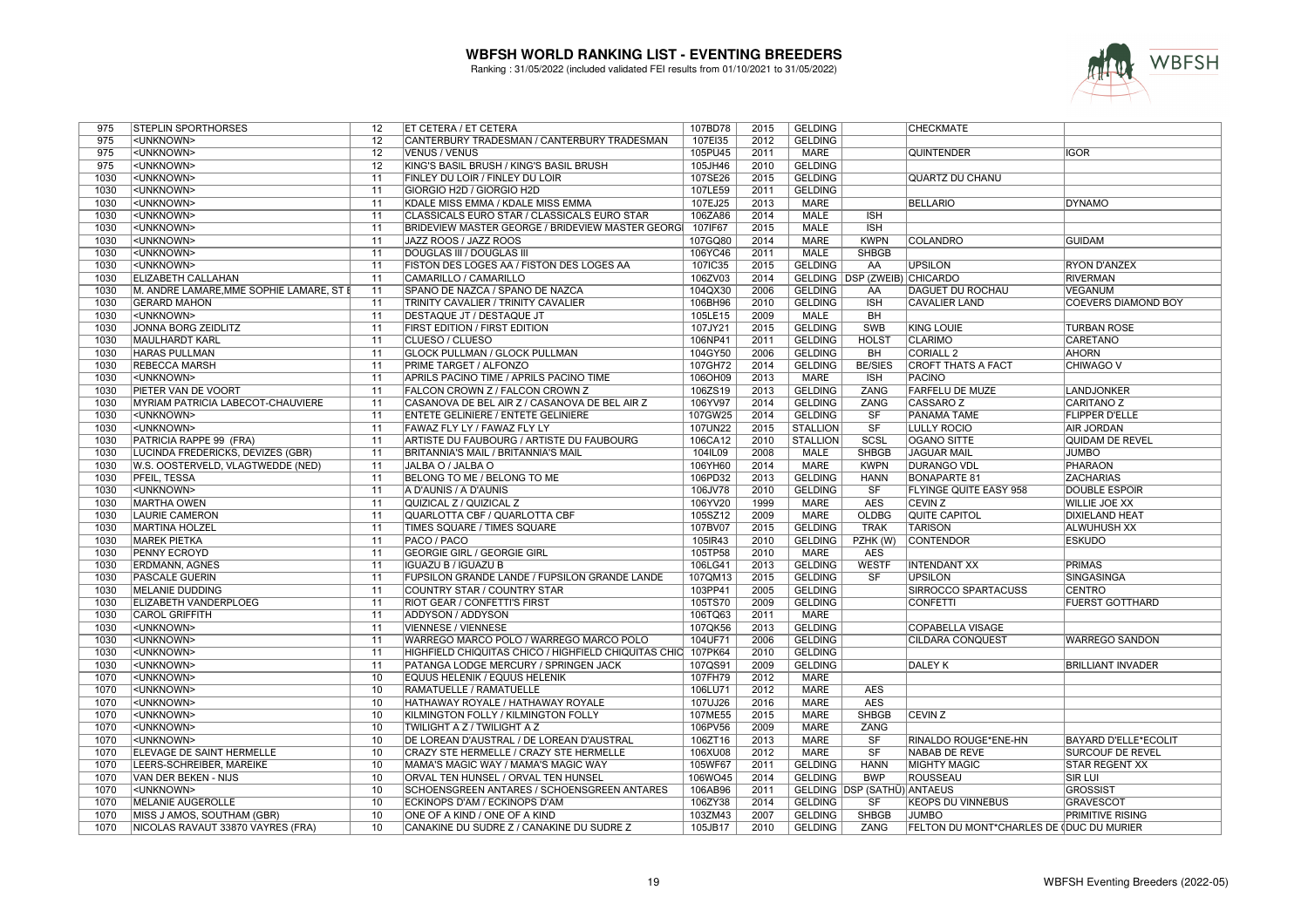

| 1070 | <unknown></unknown>                       | 10             | KILRODAN SAILORETTE / KILRODAN SAILORETTE       | 105PU27 | 2008 | <b>MARE</b>     | <b>ISH</b>                    | <b>BOHERDEAL CLOVER</b>        | <b>CRUISING</b>               |
|------|-------------------------------------------|----------------|-------------------------------------------------|---------|------|-----------------|-------------------------------|--------------------------------|-------------------------------|
| 1070 | J.D M. CORBEAU, ROCKANJE (NED)            | 10             | MY ERNIE / EDENTO                               | 106XE47 | 2009 | <b>MALE</b>     | <b>KWPN</b>                   | <b>CARDENTO</b>                | <b>CANTOS</b>                 |
| 1070 | RENDLE, NICOLETTE                         | 10             | DHARMA PSH / DHARMA PSH                         | 105TK10 | 2010 | <b>MARE</b>     | <b>NZHS</b>                   | <b>DORINGCOURT</b>             | <b>VYNERS ORB XX</b>          |
| 1070 | <b>MATTY BOURKE</b>                       | 10             | <b>REHY REVELATION / MY DROMBANE BOY</b>        | 106ZN26 | 2014 | <b>MALE</b>     | <b>ISH</b>                    | <b>ARS VIVENDI</b>             | <b>HARLEQUIN DU CAREL</b>     |
| 1070 | <b>THOMAS MERRIGAN</b>                    | 10             | RLE CAVALIER VIVENDI / CAVALIER VIVENDI         | 105NH54 | 2011 | <b>GELDING</b>  | <b>ISH</b>                    | <b>ARS VIVENDI</b>             |                               |
| 1070 | <b>HANNOVERANER SAN MIGUEL</b>            | 10             | GALLEGA HSM / GALLEGA HSM                       | 106TU90 | 2014 | <b>MARE</b>     | <b>CDE</b>                    | <b>RIVER DANCE</b>             | <b>LIMBUS</b>                 |
| 1070 | <b>BARNWELL, DONAL</b>                    | 10             | BILLY ORINOCO / BILLY ORINOCO                   | 105IV47 | 2010 | <b>GELDING</b>  | <b>AES</b>                    | <b>CEVIN Z</b>                 | <b>VECHTA</b>                 |
| 1070 | ASSOCIATION CENTRE EQUESTRE DE COGNA      | 10             | ESPRIT DE BOUSSAC AA / ESPRIT DE BOUSSAC AA     | 106YW10 | 2014 | <b>STALLION</b> | AA                            | <b>DON PIERRE</b>              | <b>FANDSY</b>                 |
| 1070 | <b>VORREIER, MATTHIAS</b>                 | 10             | CRAZY CARLOTTA / CRAZY CARLOTTA                 | 106KT65 | 2012 | MARE            | <b>HANN</b>                   | <b>CRAZY CLASSIC</b>           | <b>WARKANT</b>                |
| 1070 | M & B KLOVE-MOGENSEN. HOBRO               | 10             | COMMANDER VG / COMMANDER VG                     | 105VR97 | 2011 | <b>GELDING</b>  | <b>DWB</b>                    | <b>VIEGAARD'S COME BACK II</b> | <b>ABANTOS NRA STB 83 4</b>   |
| 1070 | <b>VIRGINIE VILLERS</b>                   | 10             | DUBAI DES LICHERES / DUBAI DES LICHERES         | 106ZO39 | 2013 | <b>GELDING</b>  | <b>SF</b>                     | <b>RIALTO DES ROSIERS</b>      | TARZAN DE BEAULIEU            |
| 1070 | <unknown></unknown>                       | 10             | DIFDA DU VERY / DIFDA DU VERY                   | 106NY23 | 2013 | <b>MARE</b>     | $\overline{\text{SF}}$        | <b>HERALD</b>                  | <b>CABDULA DU TILLARD</b>     |
| 1070 | M. BERTRAND POISSON, BRAY EN VAL (FRA)    | 10             | RAPSODIE DES AJONCS / RAPSODIE DES AJONCS       | 103ID36 | 2005 | <b>MARE</b>     | SF                            | FIDJI DU FLEURY                | <b>LIVAROT</b>                |
| 1070 | VAN GURP M.A.                             | 10             | <b>GLOBAL DHI / DENCER Z</b>                    | 106NU52 | 2013 | <b>GELDING</b>  | <b>ZANG</b>                   | <b>DAKAR</b>                   | <b>AMETHIST</b>               |
| 1070 | <b>MR AMES</b>                            | 10             | RCA ROYAL SUMMER / RCA ROYAL SUMMER             | 106NP33 | 2013 | <b>GELDING</b>  | <b>SHBGB</b>                  | <b>ROYALDIK</b>                |                               |
| 1070 | ELEVAGE CHICHE-HUBERT HELENE CHICHE-HU    | 10             | UN VENDEEN DES ISLES / UN VENDEEN DES ISLES     | 104LS04 | 2008 | <b>GELDING</b>  | <b>SF</b>                     | <b>IDEAL DE LA LOGE</b>        | ELAN DE LA COUR               |
| 1070 | BERNARD VILAIN 49490 CHIGNE (FRA)         | 10             | ALOIS DE LA BRIDE / ALOIS DE LA BRIDE           | 105TT76 | 2010 | <b>GELDING</b>  | SF                            | <b>HORNET ROSE</b>             | <b>CALVARO</b>                |
| 1070 | <b>FAM. FLAMMA</b>                        | 10             | IT TAKES TWO / INDY                             | 107JD58 | 2013 | <b>GELDING</b>  | <b>KWPN</b>                   | <b>CALVADOS</b>                | <b>VERDITN</b>                |
|      |                                           |                |                                                 |         |      |                 |                               | <b>KING SIZE</b>               |                               |
| 1070 | M. JEAN-LUC LAVENU, GREVILLE HAGUE (FRA)  | 10             | SIBO DE QUIESCE / SIBO DE QUIESCE               | 103QC87 | 2006 | <b>GELDING</b>  | AA                            |                                | <b>DAUPHIN DE SAVINIA</b>     |
| 1070 | MICHAEL J KAVANAGH                        | 10             | JOCKEY CLUB GLOBAL THEODOROS / GLOBAL THEODORO  | 106NV98 | 2013 | <b>GELDING</b>  | <b>ISH</b>                    | <b>ALBRANA</b>                 | KINGS MASTER                  |
| 1070 | <b>GUENTHER FIELMANN</b>                  | 10             | QUINTUS JUNIOR / QUINTUS JUNIOR                 | 106YP84 | 2014 | <b>GELDING</b>  | <b>HOLST</b>                  | QUIDAM DE REVEL                | <b>COROFINO 2</b>             |
| 1070 | <b>PATRICIA RYAN</b>                      | 10             | TILLYSTOWN GIRL / TILLYSTOWN GIRL               | 106XX10 | 2015 | <b>MARE</b>     | <b>ISH</b>                    | <b>SILLOGUE MAXIMUS</b>        |                               |
| 1070 | <b>STOBHAN DUNNE</b>                      | 10             | <b>FREDDIE C / FREDDIE C</b>                    | 106EV65 | 2011 | <b>GELDING</b>  | <b>ISH</b>                    | <b>CAMIRO DE HAAR Z</b>        | <b>CLOVER HILL</b>            |
| 1070 | <b>MONIKA TIETZ</b>                       | 10             | CHAPEAU CLAQUE 49 / CHAPEAU CLAQUE 49           | 106NB12 | 2013 | <b>GELDING</b>  | <b>HANN</b>                   | <b>CONCOURS COMPLET</b>        | <b>DON BOSCO</b>              |
| 1070 | <b>CLEMENS-AUGUST BERDING</b>             | 10             | SUPREME 14 / SUPREME 14                         | 106XW58 | 2007 | <b>GELDING</b>  | <b>OS</b>                     | <b>STALYPSO</b>                | <b>SILVIO</b> I               |
| 1070 | J WHIBLEY                                 | 10             | NPS DEVON / NPS DEVON                           | 104QB61 | 2010 | <b>MARE</b>     | <b>AES</b>                    | <b>CONTADOR</b>                | <b>BRENDON HOT RUMOUR VII</b> |
| 1070 | <b>ZG SLUETELS</b>                        | 10             | COMMITMENT SR / CANADA                          | 107KS63 | 2012 | <b>GELDING</b>  | <b>HOLST</b>                  | <b>CASALL</b>                  | <b>QUIDAM DE REVEL</b>        |
| 1070 | ANDRZEJ ZDZIEBLO                          | 10             | JODCASALL A-Z / JODCASALL A-Z                   | 107NM34 | 2014 | <b>MALE</b>     | PZHK (SP)                     |                                |                               |
| 1070 | <unknown></unknown>                       | 10             | CHALANA / CHALANA                               | 107PG98 | 2016 | <b>MARE</b>     | AECCAá                        |                                |                               |
| 1070 | <b>ELKE FREISTEDT</b>                     | 10             | <b>ISA/ISA</b>                                  | 107EI48 | 2014 | <b>MARE</b>     |                               | DSP (BRAND) FISCHERINCANTAS    | <b>BETEL XX</b>               |
| 1070 | <b>FRANZ BIESINGER</b>                    | 10             | IGEL / IGEL                                     | 106XN95 | 2013 | <b>MALE</b>     | <b>DSP (BAD-WÜ)ITUANGO XX</b> |                                | <b>KANUDOS XX</b>             |
| 1070 | <b>HERMANN HÖLSCHER</b>                   | 10             | <b>QUALVINO / QUALVINO</b>                      | 1050085 | 2009 | <b>GELDING</b>  | <b>OLDBG</b>                  | <b>QUATTRO 7</b>               | <b>LANDADEL</b>               |
| 1070 | <b>ANNETTE SALESSE</b>                    | 10             | QADOR D'AUBRIE Z / QADOR D'AUBRIE Z             | 106LP47 | 2012 | <b>GELDING</b>  | ZANG                          | <b>QUALITY BOIS MARGOT</b>     | <b>TANGO DE BREJOUX</b>       |
| 1070 | SHER SCHWARTZ                             | 10             | CS CARRERA / CS CARRERA                         | 106EQ66 | 2009 | MARE            |                               | <b>CONTENDRO I</b>             | <b>CALIBUR</b>                |
| 1070 |                                           |                | I'LL HAVE ANOTHER / GOLDENSTAIL                 | 106PC06 | 2013 | <b>GELDING</b>  |                               | <b>GAULTJERS</b>               |                               |
|      |                                           |                |                                                 |         |      |                 |                               |                                |                               |
|      | <unknown></unknown>                       | 10             |                                                 |         |      |                 |                               |                                | <b>KAVALERO</b>               |
| 1118 | <unknown></unknown>                       | $\overline{9}$ | CHEVALIER / CHEVALIER 1                         | 107SE62 | 2012 | <b>GELDING</b>  | <b>CWHBA</b>                  |                                |                               |
| 1118 | <unknown></unknown>                       | $\overline{9}$ | UPPERCOURT COOLEY / UPPERCOURT COOLEY           | 104MQ14 | 2008 | <b>GELDING</b>  | <b>ISH</b>                    | YOU                            | O.B.O.S. QUALITY 004          |
| 1118 | <unknown></unknown>                       | 9              | BGS LUX ELECTRIC / BGS LUX ELECTRIC             | 107KC11 | 2014 | <b>MALE</b>     | <b>ISH</b>                    |                                |                               |
| 1118 | <unknown></unknown>                       | 9              | HHS STERLING / HHS STERLING                     | 107GO72 | 2015 | <b>GELDING</b>  | <b>ISH</b>                    | <b>HERITAGE FORTUNUS</b>       |                               |
| 1118 | <unknown></unknown>                       | $\overline{9}$ | SEL OSCAR / SEL OSCAR                           | 107IY30 | 2015 | <b>MALE</b>     | <b>ISH</b>                    |                                |                               |
| 1118 | <unknown></unknown>                       | $\overline{9}$ | SHADOW MINNIE MOON / SHADOW MINNIE MOON         | 107JN38 | 2014 | <b>MARE</b>     | <b>AES</b>                    | <b>GLENCARRIG DOLPHIN</b>      |                               |
| 1118 | <unknown></unknown>                       | 9              | HEADLEYS COSMIC TWIST / HEADLEYS COSMIC TWIST   | 106YE93 | 2013 | <b>MARE</b>     | <b>SHBGB</b>                  |                                |                               |
| 1118 | <unknown></unknown>                       | 9              | MASTER LEO / MASTER LEO                         | 107JP16 | 2014 | <b>GELDING</b>  | <b>SHBGB</b>                  | <b>TRIFOLIO</b>                |                               |
| 1118 | <unknown></unknown>                       | $\overline{9}$ | HONEYBROOK EXTRA SPECIAL / HONEYBROOK EXTRA SPE | 107LR70 | 2014 | <b>MARE</b>     | <b>BE/SIES</b>                | <b>NEGRO</b>                   |                               |
| 1118 | <unknown></unknown>                       | 9              | DOLLAR DU VINNEBUS / DOLLAR DU VINNEBUS         | 107KZ31 | 2013 | <b>GELDING</b>  | SF                            | <b>TIBET TAME</b>              | <b>GRENAT DE GREZ*HN</b>      |
| 1118 | REHDER, PETER                             | 9              | <b>FLEURE R / FLEURE R</b>                      | 106WY94 | 2013 | <b>MARE</b>     | <b>HOLST</b>                  | <b>CASQUETTO</b>               | <b>LORENTIN</b>               |
| 1118 | M. ERIC HELYE, MME GINETTE RACHINEL, TOUF | 9              | ULYSSE DE RUBERCY / ULYSSE DE RUBERCY           | 104KJ58 | 2008 | <b>GELDING</b>  | <b>SF</b>                     | ARIOSO DU THEILLET             | OBERON DU MOULIN              |
| 1118 | D. MOZES, VEENWOUDEN (NED)                | $\overline{9}$ | DABIOLA M / DABIOLA M                           | 105FX39 | 2008 | <b>MARE</b>     | <b>KWPN</b>                   | <b>INDOCTRO</b>                | <b>BEACH BOY</b>              |
| 1118 | <unknown></unknown>                       | $\overline{9}$ | ERO DE CANTRAIE / ERO DE CANTRAIE               | 107GC50 | 2014 | <b>STALLION</b> | SF                            | QUERLYBET HERO                 | <b>VALESPOIR MALABRY</b>      |
| 1118 | <b>GESTÜT WEBELSGRUND</b>                 | $\overline{9}$ | IBSEN 27 / IBSEN 27                             | 107HP44 | 2014 | <b>STALLION</b> | <b>TRAK</b>                   | <b>CHECKPOINT</b>              | MICHELANGELO                  |
| 1118 | <b>NA</b>                                 | 9              | MILCHEM ECLIPSE / MILCHEM ECLIPSE               | 106BY09 | 2012 | <b>GELDING</b>  | <b>ISH</b>                    | <b>UNKNOWN</b>                 | <b>UNKNOWN</b>                |
| 1118 | <unknown></unknown>                       | $\overline{9}$ | SOURCE DE LA FAYE / SOURCE DE LA FAYE           | 103LR33 | 2006 | <b>MARE</b>     | AA                            | <b>TRESOR DU REMON</b>         |                               |
| 1118 | <unknown></unknown>                       | $\overline{9}$ | JAMIRO / JAMIRO                                 | 105UH05 | 2011 | <b>MARE</b>     | <b>ISH</b>                    | <b>RAMIRO B</b>                | <b>CLOVER VALLY</b>           |
| 1118 | SOCIETA AGRICOLA ALMA TERRA               | 9              | EXPO DI ALMA TERRA / EXPO DI ALMA TERRA         | 107AZ19 | 2015 | <b>MALE</b>     | <b>MIPAAF</b>                 | <b>BAEDEKER</b>                | CALIDO                        |
| 1118 | <unknown></unknown>                       | 9              | LUJURIA DEL AMOR 20 75 / LUJURIA DEL AMOR 20.75 | 107IK11 | 2015 | <b>MARE</b>     | <b>AECCAá</b>                 | <b>HERMINAGUE</b>              |                               |
| 1118 | <unknown></unknown>                       | $\overline{9}$ | NINO CG 36 94 / NINO CG 36 94                   | 107CN83 | 2013 | <b>MALE</b>     | <b>AECCAá</b>                 | <b>EOLE DES ORCETS</b>         |                               |
| 1118 | <b>EDEL GISSANE</b>                       | $\overline{9}$ | QUARRY MAN / QUARRY MAN                         | 104NP51 | 2008 | <b>MALE</b>     | <b>ISH</b>                    | <b>ARS VIVENDI</b>             | <b>FARNEY CLOVER</b>          |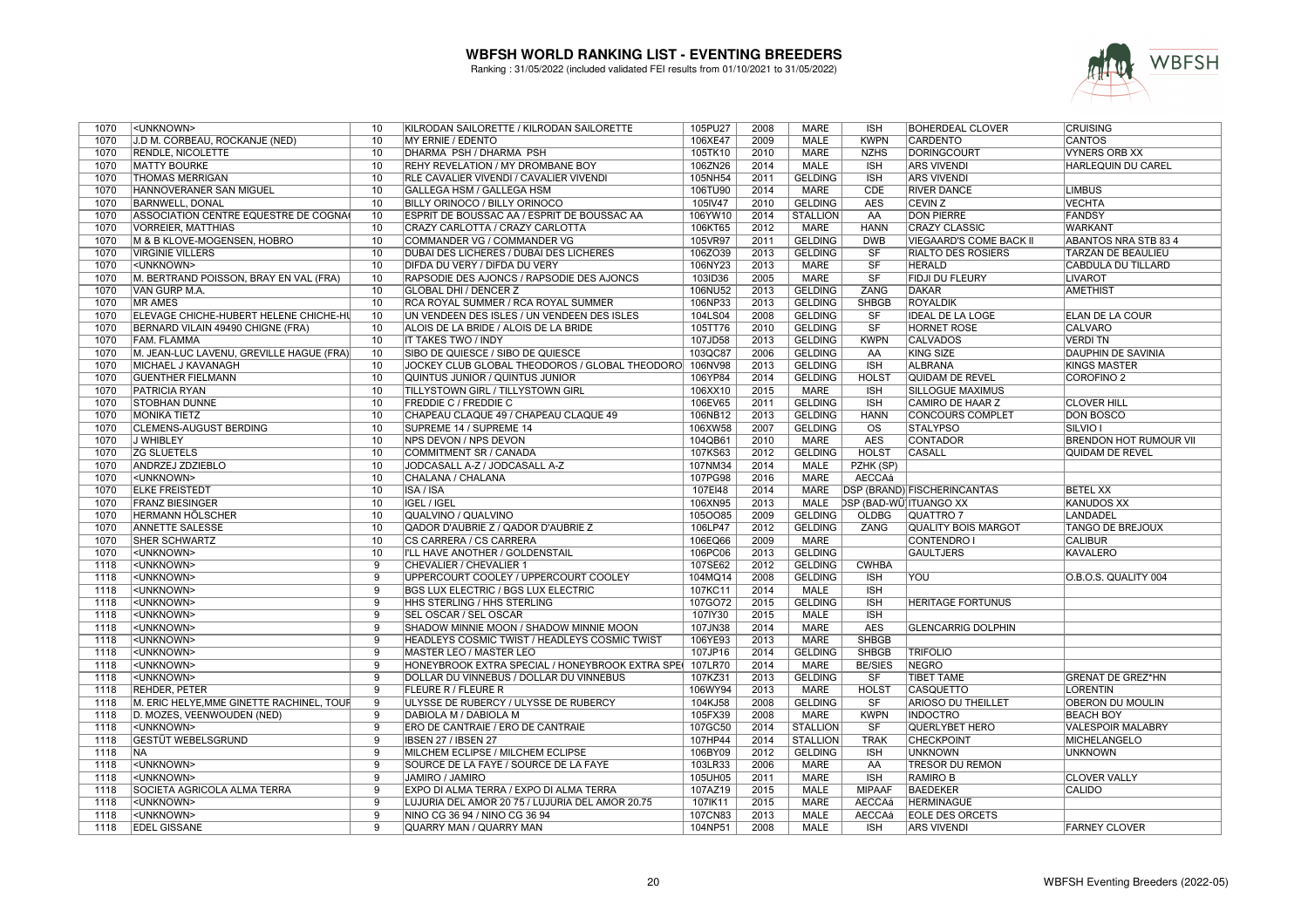

| 1118         | J. WICHERS SCHREUR, LETTELE (NED)                      | 9                       | <b>HAMILTON / HAMILTON</b>                                   | 106LD75            | 2012         | <b>GELDING</b>                   | <b>KWPN</b>                            | <b>BREITLING LS</b>                        | <b>GERVANTUS</b>             |
|--------------|--------------------------------------------------------|-------------------------|--------------------------------------------------------------|--------------------|--------------|----------------------------------|----------------------------------------|--------------------------------------------|------------------------------|
| 1118         | JEAN-VICTOR PACILLY 50240 ST LAURENT DE                | 9                       | BIG BOSS MELO / BIG BOSS MELO                                | 105RS98            | 2011         | <b>GELDING</b>                   | <b>SF</b>                              | MYLORD CARTHAGO*HN                         | FLIPPER D'ELLE*HN            |
| 1118         | <b>IMRS S BINGHAM</b>                                  | 9                       | EMERALD SPIRIT II / EMERALD SPIRIT II                        | 106EN91            | 2012         | <b>GELDING</b>                   | <b>SHBGB</b>                           | <b>NOT VERIFIED*</b>                       | UNKNOWN*                     |
| 1118         | <b>MATHIEU VAN HOOLANT</b>                             | $\overline{9}$          | COLDPLAY / COLDPLAY                                          | 105FD32            | 2008         | <b>GELDING</b>                   | <b>SBS</b>                             | <b>DOUGLAS</b>                             | <b>PIK BUBE</b>              |
| 1118         | <unknown></unknown>                                    | 9                       | <b>D'JACK POT / D'JACK POT</b>                               | 106JW57            | 2013         | <b>STALLION</b>                  | $\overline{\text{S}}$ F                | L'ARC DE TRIOMPHE*BOIS MARGIBILL DE BAUGY  |                              |
| 1118         | M. MICHEL GASPARD, ROSIERES AUX SALINES                | 9                       | SEVEN DE NOUVOLIEU ENE HN / SEVEN DE NOUVOLIEU               | 103TB97            | 2006         | <b>GELDING</b>                   | $\overline{\text{SF}}$                 | <b>ORLANDO</b>                             | EFLE DE B'NEVILLE            |
| 1118         | <unknown></unknown>                                    | 9                       | EGO DES CABANES / EGO DES CABANES                            | 106ZD12            | 2014         | <b>GELDING</b>                   | SF                                     | QUEL HOMME DE HUS                          | JALIENNY                     |
| 1118         | <b>ANDREAS SCHWARZ</b>                                 | $\overline{9}$          | UPSALA 30 / UPSALA 30                                        | 106KB23            | 2012         | <b>GELDING</b>                   | <b>OLDBG</b>                           | <b>UPTOWN</b>                              | <b>RUBIN ROYAL OLD</b>       |
| 1118         | CHOJNACKI, URSULA                                      | $\overline{9}$          | DA BIN ICH C / DA BIN ICH C                                  | 105QK18            | 2010         | <b>GELDING</b>                   | <b>HOLST</b>                           | <b>DIARADO</b>                             | <b>ESTEBAN XX</b>            |
| 1118         | <unknown></unknown>                                    | $\overline{9}$          | <b>COBURG / COBURG</b>                                       | 107LI65            | 2015         | <b>GELDING</b>                   | <b>HOLST</b>                           | <b>CORMINT</b>                             |                              |
| 1118         | JOHN O'SULLIVAN                                        | 9                       | CHAPEL HOUSE / DICKSGROVE HEARTBEAT                          | 107JQ81            | 2014         | <b>GELDING</b>                   | <b>ISH</b>                             | <b>SIBON W</b>                             |                              |
| 1118         | <b>JW GREVE</b>                                        | 9                       | KIEKEBOE W / KIEKEBOE W                                      | 107CJ54            | 2015         | <b>MALE</b>                      | <b>AES</b>                             | <b>QUINT</b>                               | <b>GUIDAM</b>                |
| 1118         | <unknown></unknown>                                    | $\overline{9}$          | LAVENDER RISE FERGHUS / LAVENDER RISE FERGHUS                | 107PB82            | 2012         | <b>GELDING</b>                   | <b>ACE</b>                             | <b>FISHERMANS FRIEND</b>                   |                              |
| 1118         | MARIE-CLAUDE SAMOUR                                    | $\overline{9}$          | CEPAGE DE FAY / CEPAGE DE FAY                                | 106BX84            | 2012         | <b>GELDING</b>                   | AA                                     | <b>QUACK</b>                               | <b>LOUTANO</b>               |
| 1118         | <unknown></unknown>                                    | 9                       | DAISY' S DIAMANTE / DAISY' S DIAMANTE                        | 103QA55            | 2006         |                                  |                                        | MARE   DSP (BAVAR) CONTENDRO I             | <b>QUARTIER LATIN</b>        |
| 1118         | <unknown></unknown>                                    | 9                       | TULLIBARDS BENNYSAMBASSADOR / TULLIBARDS BENNYS              | 107TL11            | 2016         | <b>GELDING</b>                   | <b>ISH</b>                             | <b>TULLIBARDS BENNYS LEGACY</b>            | SIRE DE VALETTE              |
| 1118         | <b>MARY ROTHWELL</b>                                   | $\overline{9}$          | GREENHALL DERRY RIVER / GREENHALL DERRY RIVER                | 104RC24            | 2009         | <b>STALLION</b>                  | <b>ISH</b>                             | <b>CROSSTOWN DANCER</b>                    |                              |
| 1118         | <b>KIERAN KENNEDY</b>                                  | 9                       | TOKYO DRIFT / TOKYO DRIFT                                    | 105KA89            | 2011         | <b>MARE</b>                      | <b>ISH</b>                             | <b>OBOS QUALITY</b>                        | <b>GLIDAWN DIAMOND</b>       |
| 1118         | SHEILA ARMSTRONG                                       | 9                       | <b>BISCOTTI / BISCOTTI</b>                                   | 1070047            | 2012         |                                  | <b>GELDING   DSP (ZWEIB) BENIDETTO</b> |                                            | <b>VIZARD XX</b>             |
| 1118         | <b>JANSSEN PIET</b>                                    | 9                       | DHI QYARACOLLE Z / QYARACOLLE Z                              | 107QI86            | 2016         | <b>MARE</b>                      | ZANG                                   | QUINAR Z                                   | CHELLANO                     |
| 1118         | <b>LENAERTS</b>                                        | 9                       | CONSEQUENT PIA Z / CONSEQUENT PIA Z                          | 105FW19            | 2010         | <b>GELDING</b>                   | <b>ZANG</b>                            | <b>CONTENDRO</b>                           | <b>QUINAR Z</b>              |
| 1118         | HARTING, ALEXANDRA                                     | $\overline{9}$          | CONIL 3 / CONIL 3                                            | 105AE03            | 2009         | <b>MARE</b>                      | <b>WESTF</b>                           | <b>COLLIN L</b>                            | <b>DAMOCLES</b>              |
| 1118         | STULTIENS M.T.S.                                       | $\overline{9}$          | CADELL Z / CADELL Z                                          | 107CS81            | 2016         | <b>GELDING</b>                   | <b>ZANG</b>                            | <b>CONTENDRO I</b>                         | <b>NUMERO UNO</b>            |
| 1118         | <unknown></unknown>                                    | 9                       | SUMMERJAM / SUMMERJAM                                        | 105YG35            | 2007         | <b>MARE</b>                      | ZfDP                                   | <b>SYLTWIND 2</b>                          |                              |
| 1118         | <b>MANDY GLÜCKSELIG</b>                                | 9                       | LOULANY / LOULANY                                            | 106MM22            | 2010         | <b>MARE</b>                      | <b>TRAK</b>                            | <b>KOSTOLANY</b>                           | <b>TANZMEISTER I</b>         |
| 1118         | <b>PRECI SPARK LTD</b>                                 | $\overline{9}$          | <b>TREBOR / TREBOR</b>                                       | 105YW39            | 2012         | <b>GELDING</b>                   | <b>SHBGB</b>                           | <b>MIGHTY MAGIC</b>                        | <b>FLEETWATER OPPOSITION</b> |
| 1118         | MRS G DAVIES, PEMBROKESHIRE (GBR)                      | 9                       | BRECHFA MEDROD / BRECHFA MEDROD                              | 104YB58            | 2009         | <b>GELDING</b>                   | <b>SHBGB</b>                           | <b>LIBERACE</b>                            | LAKE STREET ENVOY            |
| 1118         | <b>ULRICH BAUMGARDT</b>                                | 9                       | CLAIRE DE LUNE 32 / CLAIRE DE LUNE 32                        | 106XU14            | 2014         | <b>MARE</b>                      |                                        | <b>DSP (BRAND) CAPTAIN OLYMPIC</b>         | <b>QUATERBACK</b>            |
| 1118         | MME GWENAELLE LE BRETON, COYE LA FORE)                 | 9                       | VIDOCQ DE TAEL / VIDOCQ DE TAEL                              | 104WM64            | 2009         | <b>GELDING</b>                   | <b>SF</b>                              | L'ARC DE TRIOMPHE                          | <b>BALKAN DU ROC</b>         |
| 1118         | <unknown></unknown>                                    | $\overline{9}$          | BALLYLAFFIN JUNO / BALLYLAFFIN JUNO                          | 106ZS96            | 2012         | <b>GELDING</b>                   | <b>ISH</b>                             |                                            |                              |
| 1118         | P.A. FASE                                              | $\overline{9}$          | <b>HARLY / HARLY</b>                                         | 106XO18            | 2012         | <b>GELDING</b>                   | <b>KWPN</b>                            | <b>BALTIC VDL</b>                          | <b>WITTINGER VDL</b>         |
| 1118         | J. & M.A. HAASKEN                                      | $\overline{9}$          | OTTA B QUALITY / OTTA B QUALITY                              | 106VS17            | 2013         | <b>GELDING</b>                   | <b>KWPN</b>                            | <b>UP TO DATE</b>                          | <b>VITTORIO</b>              |
| 1118         | <unknown></unknown>                                    | 9                       | KENZO POWER B / KENZO POWER B                                | 107FJ94            | 2015         | <b>GELDING</b>                   | <b>KWPN</b>                            | <b>EPRIS D'AZUR</b>                        | <b>NIMMERDOR</b>             |
| 1118         | PETERSEN, MORENA                                       | $\overline{9}$          | LILLET 3 / LILLET 3                                          | 107NJ77            | 2016         | <b>MARE</b>                      | <b>HOLST</b>                           | <b>LIVELLO</b>                             | CALIDO I                     |
| 1118         | SCHWARZ.BURKHARD                                       | $\overline{9}$          | ROCKETT 19 / ROCKETT 19                                      | 107GE40            | 2015         | <b>GELDING</b>                   | <b>HOLST</b>                           | <b>ROCK FOREVER</b>                        | <b>MIGHTY MAGIC</b>          |
| 1118         | WITTMAACK HOLGER, LANGENHORN (GER)                     | 9                       | LUCINDA EX ANI 4 / ANI 4                                     | 104UU75            | 2008         | <b>MARE</b>                      | <b>HOLST</b>                           | <b>LIMBUS</b>                              | CHELLO I                     |
| 1118         | <unknown></unknown>                                    | 9                       |                                                              | 106FY26            | 2013         | <b>MALE</b>                      | <b>AES</b>                             | <b>BILLY UM BONGO</b>                      | <b>CEVIN Z</b>               |
|              |                                                        | 9                       | BILLY BERGERAC / BILLY BERGERAC                              |                    |              |                                  |                                        |                                            |                              |
| 1118         | <b>COBBLESTONE FARMS</b>                               | $\overline{8}$          | RIO DE JANEIRO / RIO DE JANEIRO                              | 105YP16            | 2009<br>2007 | <b>GELDING</b><br><b>GELDING</b> |                                        | <b>RIVER DANCER</b>                        |                              |
| 1178         | <b>MOUSEHOUSE FARM</b>                                 |                         | THE DIESEL BOY / THE DIESEL BOY                              | 104FL65            | 2016         |                                  |                                        | <b>LYRICIST</b>                            | <b>FLORESTAN1</b>            |
| 1178<br>1178 | XAVIER MARIE, HARAS DE HUS SARL<br><unknown></unknown> | 8<br>$\overline{8}$     | MONROE DE HUS / MONROE DE HUS                                | 107MM11<br>106LP97 | 2011         | <b>MARE</b><br><b>MALE</b>       | <b>HANN</b><br><b>ISH</b>              | <b>MILLENIUM</b>                           | <b>WANDERBUSCH II</b>        |
|              |                                                        |                         | JE TAIME FANDANGO / JE TAIME FANDANGO                        |                    |              |                                  |                                        |                                            |                              |
| 1178<br>1178 | <unknown><br/><unknown></unknown></unknown>            | 8<br>$\overline{8}$     | MONBEG ALCATRAZ / MONBEG ALCATRAZ<br>STORMY BAY / STORMY BAY | 106QS23<br>107JA54 | 2013<br>2014 | MALE<br><b>MALE</b>              | <b>ISH</b><br><b>ISH</b>               |                                            |                              |
| 1178         | <unknown></unknown>                                    |                         |                                                              |                    | 2015         | <b>GELDING</b>                   | <b>ISH</b>                             |                                            |                              |
| 1178         | <unknown></unknown>                                    | 8<br>$\overline{8}$     | MBF TOUCH YOUR TOES / MBF TOUCH YOUR TOES                    | 107FN04            | 2015         | <b>MALE</b>                      | <b>ISH</b>                             | OUT OF TOUCH (ISH)                         |                              |
|              |                                                        |                         | THE GODFATHER / THE GODFATHER                                | 106ZA59            |              |                                  |                                        |                                            |                              |
| 1178         | <unknown></unknown>                                    | 8                       | <b>HEATHCLIFF / HEATHCLIFF</b>                               | 106PH08            | 2012         | <b>MALE</b>                      | <b>KWPN</b>                            |                                            |                              |
| 1178         | <unknown></unknown>                                    | 8                       | IDEN VAN DE ROSWEIDE / IDEN VAN DE ROSWEIDE                  | 107UC32            | 2013         | <b>MARE</b>                      | <b>KWPN</b>                            | <b>CONTENDRO</b>                           | <b>RITUAL</b>                |
| 1178         | <unknown></unknown>                                    | $\overline{8}$          | JE'VALL / JE'VALL                                            | 106YN15            | 2014         | <b>STALLION</b>                  | <b>KWPN</b>                            | <b>ZAVALL VDL</b>                          | <b>CORRADO</b>               |
| 1178         | <unknown></unknown>                                    | 8                       | BRITANNIA ROYAL / BRITANNIA ROYAL                            | 106PN07            | 2013         | <b>MALE</b>                      | <b>SHBGB</b>                           |                                            |                              |
| 1178         | <unknown></unknown>                                    | $\overline{8}$          | Q-FINE ART BOIS MARGOT Z / Q-FINE ART BOIS MARGOT Z          | 107KS02            | 2015         | <b>GELDING</b>                   | <b>ZANG</b>                            | <b>QUANTUM</b>                             | L'ARC DE TRIOMPHE*BOIS MARGO |
| 1178         | SARAH DUPASQUIER 49500 SEGRE EN ANJOU                  | 8                       | ARMANJO SEROSAH / ARMANJO SEROSAH                            | 105GV43            | 2010         | <b>GELDING</b>                   | <b>SF</b>                              | ROMANDO DE L'ABBAYE                        | SASSANIAN                    |
| 1178         | H.G K M. DERKS, MERSELO (NED)                          | 8                       | EL MUNDO / EL MUNDO                                          | 105TB69            | 2009         | <b>GELDING</b>                   | <b>KWPN</b>                            | NUMERO UNO                                 | CALVARO F.C.                 |
| 1178         | <b>ANNA KENNEDY</b>                                    | 8                       | FERNHILL WISHES / FERNHILL WISHES                            | 104LJ04            | 2009         | <b>GELDING</b>                   | <b>ISH</b>                             | <b>CHACOA</b>                              | <b>GILDAWN DIAMOND</b>       |
| 1178         | <b>RIEBOCK</b>                                         | 8                       | CON CLASSIC 2 / CON CLASSIC 2                                | 106NS94            | 2013         | <b>GELDING</b>                   | <b>HANN</b>                            | <b>CONCOURS COMPLET</b>                    | <b>CRAZY CLASSIC</b>         |
| 1178         | <b>LARRY MULDOON</b>                                   | 8                       | COOLROCK COOLEY / COOLROCK COOLEY                            | 106PV47            | 2013         | <b>GELDING</b>                   | <b>ISH</b>                             | <b>HOLD UP PREMIER</b>                     |                              |
| 1178         | <b>SHARON SHONE</b>                                    | $\overline{8}$          | MAGIC ROUNDABOUT / MAGIC ROUNDABOUT                          | 105FW26            | 2010         | <b>MALE</b>                      | <b>SHBGB</b>                           | <b>SAMRAAN</b>                             |                              |
| 1178         | <b>LISE OELGOD</b>                                     | $\overline{\mathbf{g}}$ | CHACCADEE / CHACCADEE                                        | 106ZF46            | 2015         | <b>MARE</b>                      | <b>DWB</b>                             | <b>BOEGEGAARDENS CHACCO LIDCLANDJONKER</b> |                              |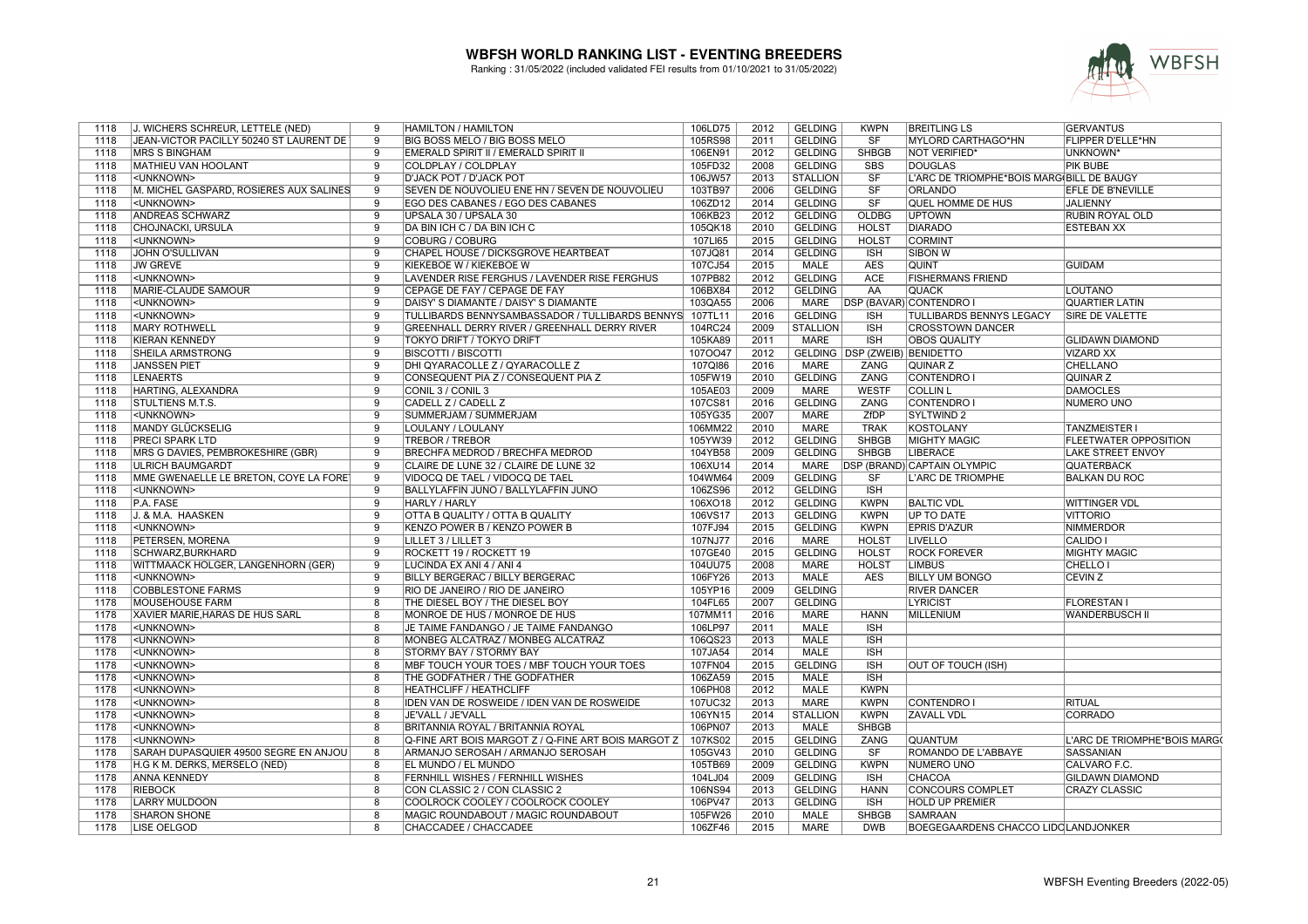

| 1178 | <b>FRANZ SANDMAIER</b>                | 8                       | GRAND PRIX IWEST / GRAND PRIX IWEST                           | 103VH36 | 2007 |                |                              | GELDING DSP (BAD-WÜ BIRKHOF'S GRAFENSTOLZ    | <b>GRAFENSTEIN</b>          |
|------|---------------------------------------|-------------------------|---------------------------------------------------------------|---------|------|----------------|------------------------------|----------------------------------------------|-----------------------------|
| 1178 | <unknown></unknown>                   | 8                       | SOLAGUAYRE CASTILLO / SOLAGUAYRE CASTILLO                     | 107MS54 | 2014 | <b>GELDING</b> | AAFE                         | CASSIANO 3                                   | <b>CASALL</b>               |
| 1178 | <unknown></unknown>                   | $\overline{8}$          | STAFF DES CHAMPS / STAFF DES CHAMPS                           | 103SO10 | 2006 | <b>GELDING</b> | $\overline{\text{S}}$ F      | <b>KING SIZE</b>                             | THEISS DE BEL NOUE          |
| 1178 | <b>KORTE, HELMUT</b>                  | $\overline{8}$          | SCUDERIA 1918 VIVIAN / VIVIAN 47                              | 104PY93 | 2010 | <b>MARE</b>    | <b>WESTF</b>                 | VALENTINO 240                                | <b>FLORESCO</b>             |
| 1178 | <b>DEHN GABRIELE</b>                  | $\overline{8}$          | <b>QUALITY VINTAGE / EXCEL COLMAN</b>                         | 106ZQ70 | 2013 | <b>GELDING</b> | <b>HOLST</b>                 |                                              |                             |
| 1178 | HANS DINGS BV, HEEZE (NED)            | $\overline{8}$          | <b>BRENT / BRENT</b>                                          | 103SN50 | 2006 | <b>GELDING</b> | <b>KWPN</b>                  | <b>PHIN PHIN</b>                             | <b>PHARAON XX</b>           |
| 1178 | M. JEAN-LUC GAILLARD, CHAILLAC (FRA)  | 8                       | PRINCESSE KILL / PRINCESSE KILL                               | 104DS15 | 2005 | <b>MARE</b>    | AA                           | <b>ADIEU AU ROI</b>                          | <b>ROSEAU D'OR</b>          |
| 1178 | <b>SERGE CHALAN</b>                   | $\overline{8}$          | EPSILON FIRST LADY / EPSILON FIRST LADY                       | 106XL37 | 2014 | <b>MARE</b>    | AA                           | <b>UPSILON</b>                               | <b>OSIER DU MAURY</b>       |
| 1178 | <b>JULIE WHIBLEY</b>                  | 8                       | <b>NPS GUCCI / NPS GUCCI</b>                                  | 106NC78 | 2013 | <b>MARE</b>    | <b>BE/SIES</b>               | <b>FABRICE VAN OVERIS</b>                    | <b>OMNISTAR</b>             |
| 1178 | <b>GUIDO GEEROMS</b>                  | 8                       | CASSANDRA GZ / CASSANDRA GZ                                   | 106YL30 | 2012 | <b>MARE</b>    | ZANG                         | <b>CRESCENDO</b>                             | HAND IN GLOVE               |
| 1178 | MIECZYSLAW CZARNY                     | 8                       | KALMA / KALMA                                                 | 106KE12 | 2012 | <b>MARE</b>    | PZHK (SP)                    |                                              |                             |
| 1178 | <unknown></unknown>                   | $\overline{8}$          | COCO CHANEL BOUGAUX / COCO CHANEL BOUGAUX                     | 106MS41 | 2012 | <b>MARE</b>    | SF                           | <b>KALASKA DE SEMILLY</b>                    | <b>VELOCE DE FAVI</b>       |
| 1178 | <b>ELLIE MOLONEY</b>                  | $\overline{8}$          | COOLEY KAN DO / LENAMORE MARY LOU                             | 106TP89 | 2014 | <b>MARE</b>    | <b>ISH</b>                   | <b>KANNAN</b>                                |                             |
| 1178 | <b>ANETT KIESOW-BREYMANN</b>          | $\overline{8}$          | SONNENLICHT 4 / SONNENLICHT 4                                 | 106XU64 | 2013 | <b>MARE</b>    | <b>TRAK</b>                  | <b>DRAMATIKER</b>                            | <b>OPERNBALL</b>            |
| 1178 | <b>PETER WAGNER</b>                   | 8                       | <b>KILROSE / KILROSE</b>                                      | 107EE86 | 2013 | <b>MARE</b>    | <b>DSP (BAVAR) CANOSO</b>    |                                              | <b>MOTLEY XX</b>            |
|      |                                       | 8                       |                                                               |         |      |                | <b>SF</b>                    |                                              |                             |
| 1178 | CHANTAL MARIE PUERTOLAS 50570 REMILLY |                         | BE BOP DU PESTEL / BE BOP DU PESTEL                           | 106EJ17 | 2011 | <b>GELDING</b> |                              | <b>DOLLAR DELA PIERRE</b>                    | PAPILLON ROUGE*NORMANDIE    |
| 1178 | <b>KARLE VERENA</b>                   | $\overline{8}$          | TENNESEE WHISKEY / CALESERA 3                                 | 107JK52 | 2014 | <b>MARE</b>    | <b>DSP (BAD-WÜ)CONCETTO</b>  |                                              | <b>ORION FORTUNA</b>        |
| 1178 | CHRISTOPHER MACDERMOTT                | 8                       | SHADOW CHANEL / COOLAVIN CHANEL                               | 105UB33 | 2010 | <b>MARE</b>    | SWB                          | <b>CANCARA</b>                               | <b>LORD PEZI</b>            |
| 1178 | <unknown></unknown>                   | $\overline{8}$          | VITA LOUISE DH Z / VITA LOUISE DH Z                           | 104QV37 | 2007 | <b>MARE</b>    | <b>ZANG</b>                  | VA-VITE                                      |                             |
| 1178 | MICHAEL HAYDE                         | 8                       | QUALITY TOUCHDOWN / BALIEF TOUCHDOWN                          | 107LM16 | 2014 | <b>GELDING</b> | <b>ISH</b>                   | <b>CARA TOUCHE</b>                           | <b>ALDATO</b>               |
| 1178 | <b>R J PEARSON</b>                    | $\overline{\mathbf{8}}$ | JESMOND RENARD / JESMOND RENARD                               | 1071175 | 2015 | <b>GELDING</b> | <b>SHBGB</b>                 | <b>ROYALDIK</b>                              |                             |
| 1178 | <unknown></unknown>                   | $\overline{8}$          | THE DOMINATOR / IVO                                           | 107EL06 | 2014 | <b>GELDING</b> | <b>HOLST</b>                 | <b>IVENTO</b>                                |                             |
| 1178 | ANNE DE ROLL MONTPELLIER              | $\overline{8}$          | EDEN ETOILE DU RECTOU / EDEN ETOILE DU RECTOU                 | 106YX20 | 2014 | <b>GELDING</b> | SF                           | SUNDAY DE RIVERLAND*BOIS MAHOOLIGAN DE ROSYL |                             |
| 1178 | <b>GABRIEL SLATTERY</b>               | 8                       | LOUGHTOWN CICI / LOUGHTOWN CICI                               | 107TV34 | 2016 | <b>MARE</b>    | <b>ISH</b>                   | <b>CC CAPTAIN CRUISE</b>                     | <b>WHITE CLOVER</b>         |
| 1178 | J. W. ROSBOTHAM                       | 8                       | <b>GOVALENT / GOVALENT</b>                                    | 107UR77 | 2015 | <b>GELDING</b> | <b>ISH</b>                   | VALENT                                       | <b>ROSELIER</b>             |
| 1178 | <b>MRS J DRAKE</b>                    | $\overline{8}$          | <b>FERNHILL ZORO / ZORONIA</b>                                | 104WP95 | 2008 | <b>GELDING</b> | <b>AES</b>                   | <b>VERDI</b>                                 | <b>VOLTAIRE</b>             |
| 1178 | PFITZMANN GBR                         | 8                       | CICERO P / CICERO P                                           | 105IC88 | 2008 |                | GELDING DSP (BRAND) CASIRO I |                                              | <b>CHEENOOK</b>             |
| 1178 | <b>SUE FOWLER</b>                     | 8                       | <b>ASTEK VICTOR / ASTEK VICTOR</b>                            | 105MK50 | 2010 | <b>GELDING</b> | <b>NZWB</b>                  | <b>VOLTAIRE II</b>                           | SPECTACULAR LOVE            |
| 1178 | PIRJO MAJURIN                         | 8                       | JAGELLONICA / JAGELLONICA                                     | 107IT28 | 2014 | <b>MARE</b>    | <b>TRAK</b>                  | <b>SPECIAL MEMORIES</b>                      | <b>AJBEK</b>                |
| 1178 | DR. LALE EIMERMACHER                  | $\overline{\mathbf{8}}$ | GINGER SPICE 3 / GINGER SPICE 3                               | 106WH37 | 2014 | <b>MARE</b>    | <b>HOLST</b>                 | <b>IVENTO</b>                                | <b>HERALDIK XX</b>          |
| 1178 | W.H. VAN HOOF, NETERSEL (NED)         | 8                       | TMX HERBY / HERBY                                             | 106LI67 | 2012 | <b>GELDING</b> | <b>KWPN</b>                  | <b>VDL ZIROCCO BLUE</b>                      | <b>OLYMPIC FERRO</b>        |
| 1178 | <b>DAGOBERT VESTER</b>                | $\overline{8}$          | IVY 25 / IVY 25                                               | 107KG36 | 2015 | <b>MARE</b>    | <b>TRAK</b>                  | <b>IMPETUS</b>                               | <b>SONGLINE 2</b>           |
| 1178 | M. PIERRE BOULANGER 99 (FRA)          | 8                       | ENTRACTE DE CHAMPENOTTE / ENTRACTE DE CHAMPENOT 106QR60       |         | 2010 | <b>GELDING</b> | <b>SBS</b>                   | <b>PARTIZAN FVC</b>                          | <b>BAYARD D'ELLE*ECOLIT</b> |
| 1178 | HEIDI AND LISBETH RASMUSSEN           | $\overline{8}$          | BIRKEGAARDENS BEYONCE / BIRKEGAARDENS BEYONCE                 | 106PP12 | 2012 | <b>MARE</b>    | <b>DWB</b>                   | <b>BOEGEGAARDENS BONEY M</b>                 |                             |
| 1178 | <unknown></unknown>                   | $\overline{8}$          | HANLEEN DIDJERIDOO / HANLEEN DIDJERIDOO                       | 106LG51 | 2012 | <b>MALE</b>    | $\overline{\mathrm{os}}$     | <b>CLARIMO</b>                               | CALVARO F.C.                |
| 1178 | HEINRICH BERGENDAHL                   | 8                       | LA MUM / LA MUM                                               | 106AU53 | 2012 | <b>MARE</b>    | <b>WESTF</b>                 | LA CALIDO                                    | <b>SAMUM XX</b>             |
| 1178 | <b>DE GROOT</b>                       | 8                       | GAMBLER VAN HC DE HOEVE / GAMBLER VAN HC DE HOEVI 106XO36     |         | 2011 | <b>GELDING</b> | <b>KWPN</b>                  | <b>SPECIAL D</b>                             | <b>SANDREO</b>              |
| 1178 | <b>MARGIT HERTLEIN</b>                | 8                       | GRAF WEISSENBERG / GRAF WEISSENBERG                           | 107HD57 | 2009 |                |                              | GELDING DSP (BAVAR) BIRKHOF'S GRAFENSTOLZ    | <b>CONWAY</b>               |
| 1178 | <b>STAL FALKENA-OLFF</b>              | $\overline{\mathbf{8}}$ | CAPTAIN THIN LIZZY / LISARADO                                 | 107PV26 | 2016 | <b>MARE</b>    | <b>KWPN</b>                  | <b>HERALD 3</b>                              | <b>INDORADO</b>             |
|      |                                       | $\overline{8}$          |                                                               |         |      |                |                              |                                              |                             |
| 1178 | <unknown></unknown>                   |                         | <b>BVLGARI / BVLGARI</b>                                      | 103IY83 | 2004 | <b>GELDING</b> |                              | <b>BLUE DIAMOND</b>                          | <b>ESPERANTO</b>            |
| 1178 | <b>KATE WOOD</b>                      | $\overline{8}$          | CAROUSAL / CAROUSAL                                           | 107SJ96 | 2015 | <b>MARE</b>    |                              |                                              |                             |
| 1178 | <unknown></unknown>                   | 8                       | KINGS KRACKERJACK / KINGS KRACKERJACK                         | 105PD41 | 2008 | <b>GELDING</b> |                              |                                              |                             |
| 1178 | <unknown></unknown>                   | $\overline{8}$          | GOLDEN LEO / TOORADIN PARK PENDRAGON                          | 107HC53 | 2012 | <b>GELDING</b> |                              |                                              |                             |
| 1178 | <b>KEVIN OGLE</b>                     | 8                       | VALENTINO DELUXE / VALENTINO DELUXE                           | 107NC51 | 2010 | <b>GELDING</b> |                              |                                              |                             |
| 1178 | <unknown></unknown>                   | 8                       | <b>QUELITE / QUELITE</b>                                      | 104AF19 | 2006 | <b>GELDING</b> |                              | <b>OHIO</b>                                  |                             |
| 1242 | <unknown></unknown>                   | $\overline{7}$          | BUELLSPORT MACGYVER / BUELLSPORT MACGYVER                     | 107RB57 | 2014 | <b>GELDING</b> |                              |                                              |                             |
| 1242 | <b>COURTNEY COOPER</b>                | $\overline{7}$          | R RIVER STAR / R RIVER STAR                                   | 106UM04 | 2014 | <b>GELDING</b> |                              | <b>RIVERMAN</b>                              | <b>R JOHNSON</b>            |
| 1242 | <unknown></unknown>                   | $\overline{7}$          | ACCORDING TO ARCHIE / ACCORDING TO ARCHIE                     | 105GO29 | 2006 | <b>GELDING</b> | <b>ISH</b>                   | <b>ACCONDY</b>                               | <b>RAGABASH</b>             |
| 1242 | <unknown></unknown>                   | $\overline{7}$          | KILDALTON HENRY / KILDALTON HENRY                             | 107EF15 | 2009 | <b>GELDING</b> | <b>ISH</b>                   | OBOS QUALITY 004                             | <b>UNKNOWN</b>              |
| 1242 | <unknown></unknown>                   | $\overline{7}$          | NETHERWOOD BRAVE HEART / NETHERWOOD BRAVE HEAR                | 107JJ37 | 2010 | <b>GELDING</b> | <b>ISH</b>                   | <b>WOMANIZER</b>                             | <b>COURAGE II</b>           |
| 1242 | EILEEN DUGGAN & BRENDAN HEARTY        | $\overline{7}$          | BELLINE CAVALARY MAN / BELLINE CAVALARY MAN                   | 107IF95 | 2015 | <b>GELDING</b> | <b>ISH</b>                   | <b>TOLAN R.</b>                              | <b>CAVALIER ROYALE</b>      |
| 1242 | <unknown></unknown>                   | $\overline{7}$          | <b>MASTER LOUIS / MASTER LOUIS</b>                            | 107UA56 | 2015 | <b>GELDING</b> | <b>ISH</b>                   | <b>HI KILRAINEY</b>                          |                             |
| 1242 | <unknown></unknown>                   | $\overline{7}$          | BOLEYBAWN LECRAE / BOLEYBAWN LECRAE                           | 107TP95 | 2015 | <b>GELDING</b> | <b>ISH</b>                   | <b>BOLEYBAWN ECTASY</b>                      |                             |
| 1242 | <unknown></unknown>                   | $\overline{7}$          | <b>CHARNINI / CHARNINI</b>                                    | 106RS16 | 2007 | <b>MARE</b>    | <b>KWPN</b>                  | <b>VOICE</b>                                 |                             |
| 1242 | <unknown></unknown>                   | $\overline{7}$          | LUGANO Z / LUGANO Z                                           | 107EM63 | 2015 | <b>GELDING</b> | ZANG                         | <b>CAREMBAR DE MUZE</b>                      | POLYDOR                     |
| 1242 | B. BOSKLOPPER, TER APEL (NED)         | $\overline{7}$          | <b>GLADSTONE / GLADSTONE</b>                                  | 106FQ66 | 2011 | <b>GELDING</b> | <b>KWPN</b>                  | <b>DER SENAAT 111</b>                        | PHIN-PHIN                   |
| 1242 | <b>IRA RISTIMÄKI</b>                  | $\overline{7}$          | PIN ROCK'S FADE TO BLACK / PIN ROCK'S FADE TO BLACK   106MM04 |         | 2012 | <b>MARE</b>    | <b>FWB</b>                   |                                              |                             |
|      |                                       |                         |                                                               |         |      |                |                              |                                              |                             |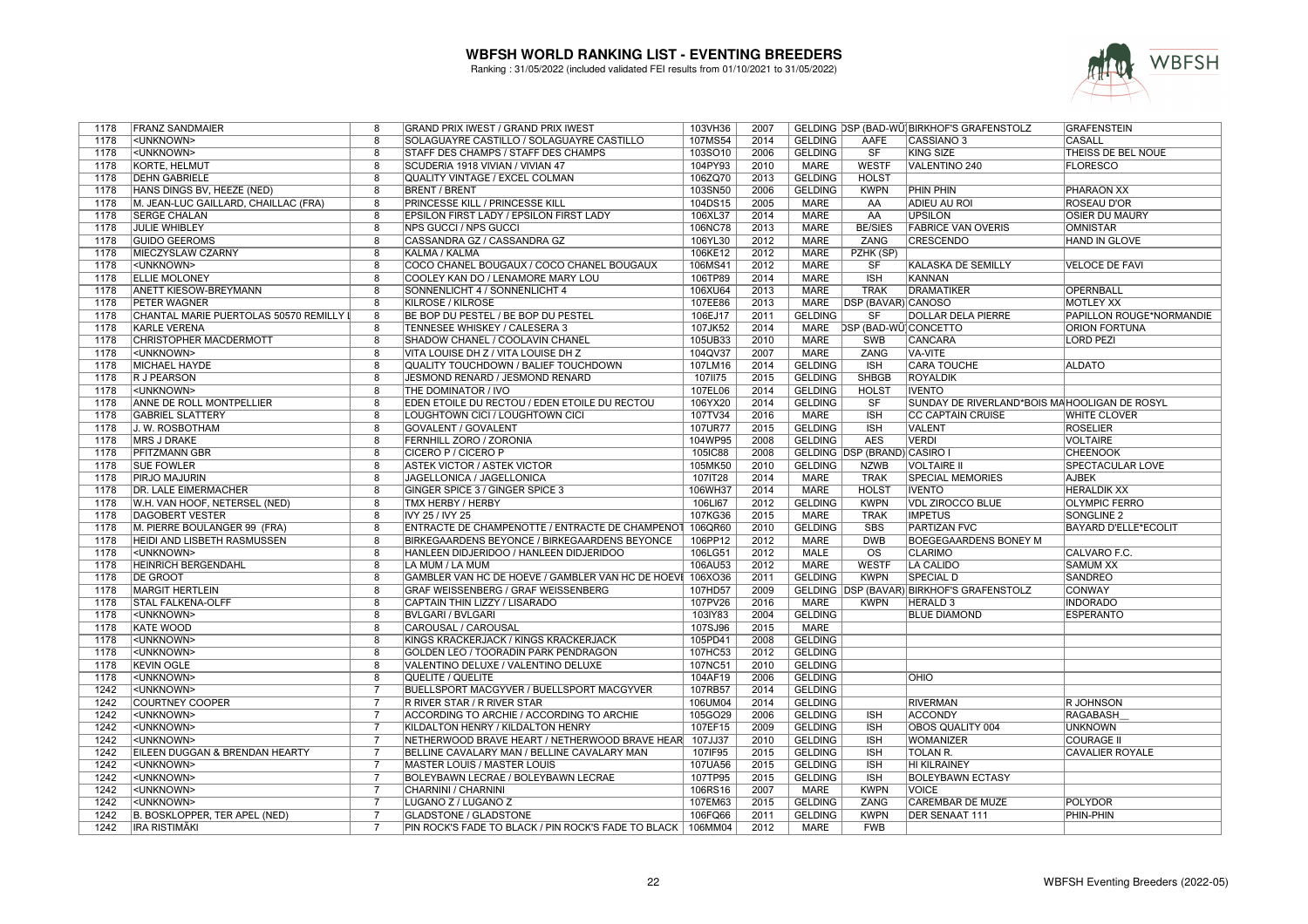

| 1242 | POGGENDORF JAN                          | 7              | COOLJA / COOLJA                                     | 106ZJ14 | 2010 | <b>GELDING</b>  | <b>HOLST</b>                 | <b>COOL MAN K</b>                     | <b>ACORD II</b>            |
|------|-----------------------------------------|----------------|-----------------------------------------------------|---------|------|-----------------|------------------------------|---------------------------------------|----------------------------|
| 1242 | <b>VIDA TANSEY</b>                      | 7              | CDS LU CA / LU CA                                   | 105HE16 | 2009 | <b>MALE</b>     | <b>ISH</b>                   | LUX Z                                 | <b>CAVALIER ROYALE</b>     |
| 1242 | CLAUDIA + STEFAN BALTENSPERGER          | $\overline{7}$ | AQUILA B / AQUILA B                                 | 106ZW20 | 2004 | <b>MARE</b>     | CH                           | <b>AQUA MINERALE KZI</b>              | <b>GRANDEUR</b>            |
| 1242 | <b>VINCENT COUSINS</b>                  | $\overline{7}$ | KILCANDRA CAPITOL / KILCANDRA CAPITOL               | 106LV44 | 2013 | <b>MALE</b>     | <b>ISH</b>                   | <b>ORESTUS</b>                        | <b>HALLODRI</b>            |
| 1242 | <b>GAIL SINCLAIR</b>                    | 7              | ISINGTON IRISH SPIRIT / ISINGTON IRISH SPIRIT       | 106YQ02 | 2012 | <b>MALE</b>     | <b>AES</b>                   | <b>TEMPLAR SPIRIT XX</b>              | <b>BALLINVELLA LAD XX</b>  |
| 1242 | SPORT E CULTURA DI A.BOLAFFI & C SAS    | $\overline{7}$ | TINTORETTO DEL QUADRIFOGLIO / TINTORETTO DEL QUAD   | 106JD04 | 2013 | <b>STALLION</b> | <b>MIPAAF</b>                | <b>JAGUAR MAIL</b>                    | <b>QUICK STAR</b>          |
| 1242 | <unknown></unknown>                     | $\overline{7}$ | <b>FIGARO / FIGARO</b>                              | 106YQ78 | 2013 | <b>GELDING</b>  | <b>CZEWB</b>                 |                                       |                            |
| 1242 | <b>VICTORIA CLARKE</b>                  | $\overline{7}$ | SO COOL / SO COOLEY                                 | 104WH99 | 2009 | <b>GELDING</b>  | <b>ISH</b>                   | <b>LUPICOR</b>                        | <b>MASTER IMP</b>          |
| 1242 | <b>RALPH CONROY</b>                     | 7              | MILCHEM ARDEO / MILCHEM ARDEO                       | 106FE66 | 2011 | <b>MARE</b>     | <b>ISH</b>                   | <b>CONTRA A</b>                       |                            |
| 1242 | <unknown></unknown>                     | $\overline{7}$ | COUNTESS COOLEY / COUNTESS COOLEY                   | 107FU53 | 2015 | <b>MARE</b>     | <b>ISH</b>                   | <b>RAMIRO B</b>                       |                            |
| 1242 | <b>NA</b>                               | $\overline{7}$ | INNISLUSKY PADDY / INNISLUSKY PADDY                 | 106ES01 | 2012 | <b>GELDING</b>  | <b>ISH</b>                   | CEVIN Z                               | <b>SEAMAR</b>              |
| 1242 | <b>CARINE VAN INGEN</b>                 |                | EAU VIVE DE BRENNE AA / EAU VIVE DE BRENNE AA       | 106WM48 | 2014 | <b>MARE</b>     | AA                           | <b>UPSILON</b>                        | <b>SARASTRO</b>            |
| 1242 | <b>ALFONS BAUMANN</b>                   | 7              | <b>BAUMANN'S FLEUR / BAUMANN'S FLEUR</b>            | 106AN33 | 2011 | <b>MARE</b>     | <b>WESTF</b>                 | <b>FAIRBANKS</b>                      | <b>LANTHAN</b>             |
| 1242 | <unknown></unknown>                     | $\overline{7}$ | UNDERCOVER BHS Z / UNDERCOVER BHS Z                 | 106WE09 | 2013 | <b>STALLION</b> | <b>ZANG</b>                  | <b>ULTRA BOY</b>                      | <b>FAUST Z</b>             |
| 1242 | <b>PFITZMANN GBR</b>                    | $\overline{7}$ | DSP QUINTANA P / QUINTANA P                         | 103VB64 | 2007 | <b>MARE</b>     | <b>DSP (BRAND) QUALITY 9</b> |                                       | <b>LANDORS</b>             |
| 1242 | <unknown></unknown>                     | $\overline{7}$ | CHIRAZ / CHIRAZ                                     | 106IJ41 | 2013 | <b>GELDING</b>  | <b>HOLST</b>                 | CAYADO                                | <b>CASALL</b>              |
| 1242 | <b>JOHANN BREINESEL</b>                 | $\overline{7}$ | SUNDAY'S GOLD / SUNDAY'S GOLD                       | 107GP84 | 2013 | <b>GELDING</b>  | AWÖ                          | STAKKATO GOLD                         | <b>BELLUNO</b>             |
| 1242 | H. WILTING                              | $\overline{7}$ | KORALINE / KORALINE                                 | 107JP01 | 2015 | <b>MARE</b>     | <b>KWPN</b>                  | <b>DURANGO VDL</b>                    | <b>INDORADO</b>            |
| 1242 | HENRIK ADNERVIK & IREBAST AB            | $\overline{7}$ | <b>MATS / MATS</b>                                  | 106IZ71 | 2012 | <b>GELDING</b>  | <b>SWB</b>                   | WISH UPON A STAR                      | <b>MASTER IMP</b>          |
| 1242 | WORTMANN, MANITA                        | 7              | DIDGERIDOO 25 / DIDGERIDOO 25                       | 106NJ52 | 2013 | <b>GELDING</b>  | <b>HANN</b>                  | DUKE OF HEARTS XX                     | POMMERY 47                 |
| 1242 | <b>CLAUDIA KUTZER</b>                   | $\overline{7}$ | <b>UNBROKEN / UNBROKEN</b>                          | 107EP25 | 2010 | <b>GELDING</b>  | <b>HANN</b>                  | <b>NOBRE XX</b>                       | <b>CARBID</b>              |
| 1242 | M. DENIS BASCHET, MME AGNES LHOMME, LOI | $\overline{7}$ | VEGAS DE L'ELFE JRA / VEGAS DE L'ELFE               | 104VW09 | 2009 | <b>GELDING</b>  | SF                           | <b>TINKA'S BOY</b>                    | VICOMTE DE LA LOGE         |
| 1242 | <b>GERARD BURKE</b>                     |                | SPORTSFIELD HARLEY DAVIS / SPORTSFIELD HARLEY DAVIS | 107AB14 | 2013 | <b>GELDING</b>  | <b>ISH</b>                   | <b>HARLEQUIN DU CAREL</b>             | <b>CAVALIER ROYALE</b>     |
| 1242 | <unknown></unknown>                     | $\overline{7}$ | FENIX ROUGE DU CLAUX / FENIX ROUGE DU CLAUX         | 107FL42 | 2015 | <b>GELDING</b>  | $\overline{\text{SF}}$       | CHEF ROUGE (DE) HN                    | FLEURON DE DUN             |
| 1242 | <unknown></unknown>                     | 7              | CARINOSA / CARINOSA                                 | 107LJ55 | 2014 | <b>MARE</b>     | <b>CCDM</b>                  |                                       |                            |
| 1242 | <unknown></unknown>                     | $\overline{7}$ | CUFFESGRANGE LITTLE RIC / CUFFESGRANGE LITTLE RIC   | 104TJ29 | 2005 | <b>GELDING</b>  | <b>ISH</b>                   |                                       |                            |
| 1242 | <unknown></unknown>                     | $\overline{7}$ | <b>CASSIBLUE / CASSIBLUE</b>                        | 107RP47 | 2016 | <b>MARE</b>     | <b>MIPAAF</b>                | <b>BALOU DU ROUET</b>                 |                            |
| 1242 | <b>LAURA ELSNER</b>                     | $\overline{7}$ | ASHANTI DE LA RIBIERE / ASHANTI DE LA RIBIERE       | 105QE69 | 2010 | <b>MARE</b>     | SF                           | <b>FEDOR DE SEVES</b>                 | <b>APACHE D'ADRIERS</b>    |
| 1242 | <b>ROSA OTTOSSON</b>                    | $\overline{7}$ | HALIFAX V / HALIFAX V                               | 105YZ84 | 2007 | <b>GELDING</b>  | <b>SWB</b>                   | <b>HAMILTON</b>                       | ANART                      |
| 1242 | PEGASUS STABLES, BENTELO (NED)          |                | <b>HAMPTON P / HAMPTON P</b>                        | 106CY60 | 2012 | <b>GELDING</b>  | <b>KWPN</b>                  | <b>DIAMANT DE SEMILLY</b>             | <b>GELHA'S VDL EMILION</b> |
| 1242 | <b>PIOTR WIESE</b>                      | $\overline{7}$ | RIO BRAVA / RAMONA                                  | 107KO92 | 2011 | <b>MARE</b>     | PZHK (SP)                    |                                       |                            |
| 1242 | <unknown></unknown>                     | 7              | APHRODITE 124 / APHRODITE 124                       | 107FP06 | 2013 | <b>MARE</b>     | <b>HANN</b>                  | <b>AMPERE</b>                         | <b>BUENOS AIRES</b>        |
| 1242 | <b>NINA LANTERMANN</b>                  | $\overline{7}$ | BY-THE-SEA / LUCKY KING LOUIS                       | 107DV87 | 2014 | <b>GELDING</b>  | <b>WESTF</b>                 |                                       |                            |
| 1242 | <b>HUBERTUS HEINEMANN</b>               | $\overline{7}$ | CRAWOOM H / CRAWOOM H                               | 107QE90 | 2013 | <b>GELDING</b>  | <b>WESTF</b>                 | <b>CONTINI</b>                        | <b>LORD CALETTO</b>        |
| 1242 | <b>CLAIRE WOOD</b>                      | $\overline{7}$ | TIK TOK / BALLINAMURA HERCULES                      | 107HK10 | 2016 | <b>GELDING</b>  | WSI                          |                                       |                            |
| 1242 | KERSTIN STENFELDT, TANUMSHEDE (SWE)     | $\overline{7}$ | FRED ASTAIRE / FRED ASTAIRE                         | 104BO38 | 2007 | <b>GELDING</b>  | <b>SWB</b>                   | LUCKY POINT HE 1121                   | <b>MAGINI</b>              |
| 1242 | <b>MARIE LAMY</b>                       | $\overline{7}$ | FEELING DE FROIDEFONTAINE / FEELING DE FROIDEFONTAI | 106XS13 | 2011 | <b>GELDING</b>  | <b>SBS</b>                   | BELITYS DE LA DEMI-LUNE               | <b>NAGANO</b>              |
| 1242 | <b>NICOLE BOUILLIART</b>                | 7              | FINE MOUCHE DB / FINE MOUCHE DB                     | 105SC41 | 2011 | <b>MARE</b>     | <b>SBS</b>                   | <b>TOULOUSE</b>                       | <b>CASSINI</b>             |
| 1242 | DR. CORINNA KRÖLY                       | 7              | ROCKY DACORA / ROCKY DACORA                         | 106WP71 | 2014 | <b>GELDING</b>  | <b>OLDBG</b>                 | <b>ROCK FOREVER</b>                   | <b>CONTENDRO I</b>         |
| 1242 | <b>BERNHARD PEDE</b>                    | $\overline{7}$ | LUCKY TOUTCH / LUCKY TOUTCH                         | 105AV46 | 2008 |                 |                              | GELDING DSP (BRAND) LEVISTO'S BIG BOY | <b>NOBELTÄNZER</b>         |
| 1242 | LÜBBEKE, ANNELIE                        | 7              | <b>FOXCON / FOXCON</b>                              | 106WJ06 | 2014 | <b>GELDING</b>  | <b>HANN</b>                  | <b>FAVORITAS XX</b>                   | <b>FABRIANO</b>            |
| 1242 | E. SCHEP, TULL EN 'T WAAL (NED)         | $\overline{7}$ | <b>GASTON ES / GASTON ES</b>                        | 106JV10 | 2011 | <b>GELDING</b>  | <b>KWPN</b>                  | <b>ROVEN</b>                          | <b>BURGGRAAF NV</b>        |
| 1242 | PIERCE DOYLE                            | 7              | KILCOLTRIM SEANIE / KILCOLTRIM SEANIE               | 105ZX74 | 2012 | <b>GELDING</b>  | <b>ISH</b>                   | WALDO VAN DUNGEN                      |                            |
| 1242 | <b>TERESA WALSH</b>                     | $\overline{7}$ | HSH NACHO / HSH NACHO                               | 107FU52 | 2014 | <b>GELDING</b>  | <b>ISH</b>                   | <b>QUIDAM JUNIOR I</b>                |                            |
| 1242 | <b>MEREDITH MICHELFELDER</b>            | $\overline{7}$ | LUFTMANN MWF / LUFTMANN MWF                         | 105YD71 | 2012 | <b>GELDING</b>  | <b>AHS</b>                   | <b>LANDFRIESE II</b>                  | <b>KALYPSO</b>             |
| 1242 | <b>IREBAST AB</b>                       | $\overline{7}$ | BLA KONGO / BLA KONGO                               | 107EQ46 | 2015 | <b>GELDING</b>  | <b>SWB</b>                   | <b>CRELIDO</b>                        | <b>MASTER IMP</b>          |
| 1242 | <b>ANJA BARTELS</b>                     | $\overline{7}$ | SIR LEHMANN 2 / SIR LEHMANN 2                       | 107HP69 | 2012 |                 |                              | GELDING DSP (BRAND) SAN MUSCADET      | <b>LANDS RIVER</b>         |
| 1242 | HAIZMANN, JÜRGEN                        |                | <b>IGNATZ H / IGNATZ H</b>                          | 107EX18 | 2015 |                 | GELDING DSP (BAD-WÜ) INLINER |                                       | <b>CAROLUS</b>             |
| 1242 | <unknown></unknown>                     | 7              | PEPPER JACK / PEPPER JACK                           | 105XF20 | 2012 | <b>MALE</b>     | <b>AES</b>                   | <b>PEPPERMILL</b>                     | <b>POLYTRAUM</b>           |
| 1242 | <b>GATEWAY FARM</b>                     | 7              | BON VIVANT GWF / BON VIVANT GWF                     | 107QP79 | 2015 | <b>GELDING</b>  |                              | <b>BANDERAS</b>                       |                            |
| 1242 | CHATTSWORTH STUD/MICHAEL POLLARD        | 7              | Q-COURSE / DEJA VU CHATTSWORTH QUINN                | 107LM90 | 2013 | <b>STALLION</b> |                              | <b>QUERDOLAN VITAREL</b>              | POLYNESIAN FLYER           |
| 1242 | <unknown></unknown>                     | $\overline{7}$ | THRU THE MIST / HARRYS DAY                          | 106QH75 | 2011 | <b>GELDING</b>  |                              | <b>MAYFIELD PZAZZ</b>                 |                            |
| 1242 | <unknown></unknown>                     | $\overline{7}$ | THE REAL SLIM SHADY / THE REAL SLIM SHADY           | 106VC87 | 2011 | <b>GELDING</b>  |                              |                                       |                            |
| 1242 | <unknown></unknown>                     | 7              | EMMAVILLE DESIRE / EMMAVILLE DESIRE                 | 107NB15 | 2013 | <b>MARE</b>     |                              | <b>EMMAVILLE DARIUS</b>               |                            |
| 1308 | <unknown></unknown>                     | 6              | <b>ALMANCIL / ALMANCIL</b>                          | 106KX71 | 2011 | <b>GELDING</b>  |                              |                                       |                            |
| 1308 | <b>RANDY SPARKS</b>                     | 6              | RIO DIAMANTE / RIO DIAMANTE                         | 106EQ19 | 2012 | MARE            |                              | <b>RIVERMAN</b>                       | <b>DOMIRO</b>              |
| 1308 | <unknown></unknown>                     | 6              | <b>MARGUERITE BART / MARGUERITE BART</b>            | 107MF59 | 2007 | <b>GELDING</b>  | <b>ISH</b>                   | TEMPLEBREADY FEAR BUI                 | <b>LONG POND</b>           |
|      |                                         |                |                                                     |         |      |                 |                              |                                       |                            |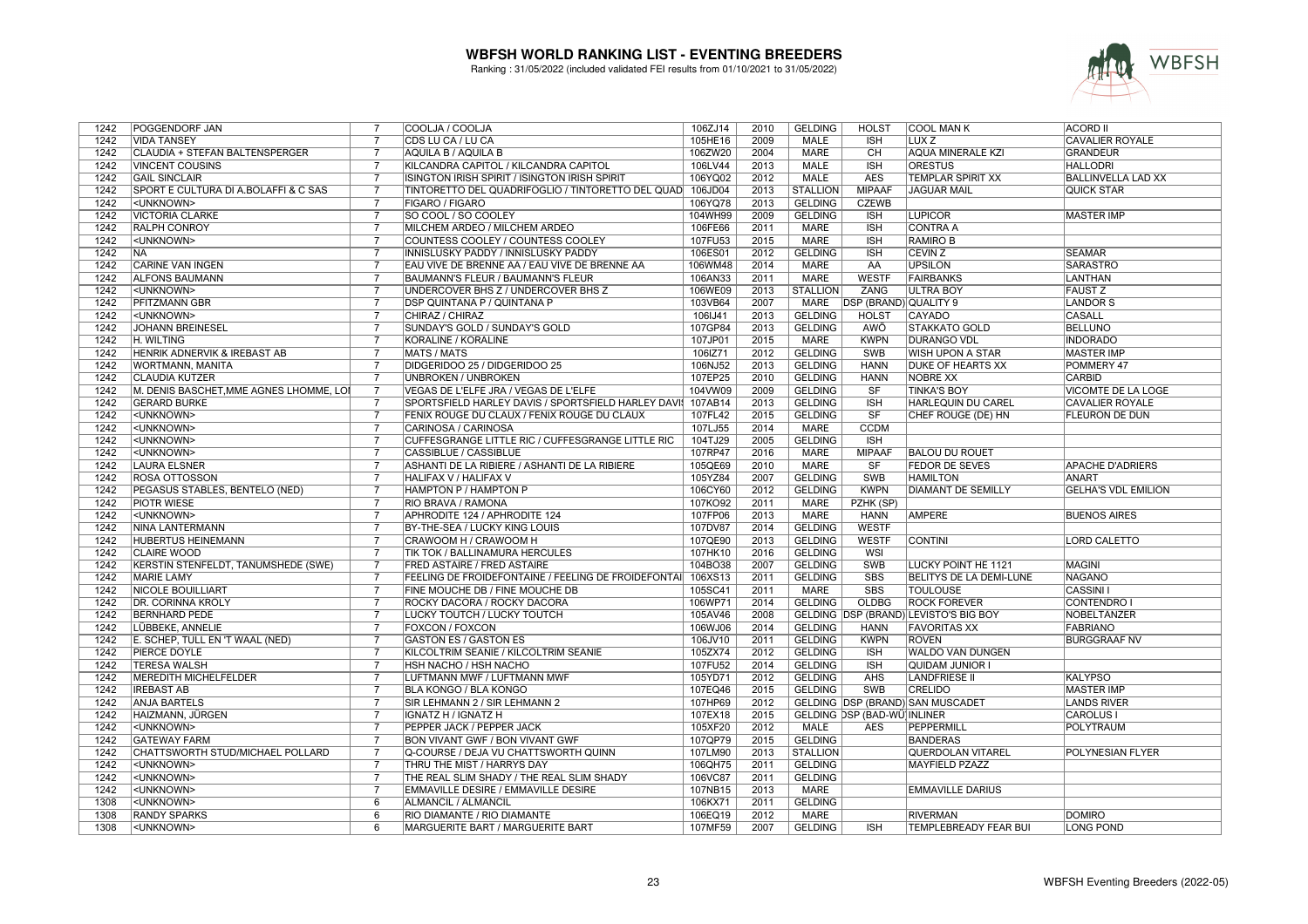

| 1308 | <unknown></unknown>                       | 6              | ASHBURTON / ASHBURTON                                     | 105IF73 | 2010 | <b>MARE</b>     | <b>ISH</b>                  | <b>PACINO</b>                            | <b>TAX TRENDS</b>           |
|------|-------------------------------------------|----------------|-----------------------------------------------------------|---------|------|-----------------|-----------------------------|------------------------------------------|-----------------------------|
| 1308 | <unknown></unknown>                       | 6              | ON POINT / ON POINT                                       | 106MG86 | 2013 | <b>MALE</b>     | <b>ISH</b>                  |                                          |                             |
| 1308 | <unknown></unknown>                       | 6              | MONBEG JUST BLUE / BONMAHON RIRA                          | 107GJ01 | 2013 | <b>MARE</b>     | <b>ISH</b>                  | <b>BONMAHON MASTER BLUE</b>              | <b>BONMAHON DECIES</b>      |
| 1308 | <unknown></unknown>                       | 6              | WONDER BOY VB / WONDER BOY VB                             | 107JP48 | 2014 | <b>GELDING</b>  | <b>ISH</b>                  | <b>DREAM BOY M</b>                       |                             |
| 1308 | <b>RITA DEMPSEY</b>                       | 6              | CLASSICALS SMARTIE PANTS / CLASSICALS SMARTIE PANT        | 106WA40 | 2015 | <b>GELDING</b>  | <b>ISH</b>                  |                                          |                             |
| 1308 | <unknown></unknown>                       | 6              | FMSH HIGHWAY / FMSH HIGHWAY                               | 107KG78 | 2015 | <b>MALE</b>     | <b>ISH</b>                  |                                          |                             |
| 1308 | <unknown></unknown>                       | 6              | SHADOW / SHADOW                                           | 107DT01 | 2015 | <b>MARE</b>     | <b>MIPAAF</b>               | DEKALOG                                  | NARCISO                     |
| 1308 | <unknown></unknown>                       | 6              | SHE'S THE ONE / SHE'S THE ONE                             | 107QL57 | 2015 | <b>MARE</b>     | <b>AES</b>                  | <b>JAGUAR MAIL</b>                       |                             |
| 1308 | <unknown></unknown>                       | 6              | UNDER OATH / CRUNCHIE II                                  | 106MX58 | 2013 | MALE            | <b>SHBGB</b>                | <b>SWORN IN</b>                          |                             |
| 1308 | <unknown></unknown>                       | 6              | FAIRLIGHT CATWALK / FAIRLIGHT CATWALK                     | 107LI59 | 2015 | <b>MARE</b>     | <b>SHBGB</b>                | <b>SIR SHUTTERFLY</b>                    |                             |
| 1308 | <unknown></unknown>                       | 6              | QUICK QUACK / QUICK QUACK                                 | 107SS83 | 2014 | <b>MARE</b>     | <b>SHBGB</b>                | <b>CHIRON</b>                            |                             |
| 1308 | Q.J.A. LAUMANS, ROERMOND (NED)            | 6              | <b>BOLYTAIR B / BOLYTAIR B</b>                            |         | 2006 | <b>GELDING</b>  | <b>KWPN</b>                 | <b>POLYTAIR</b>                          | <b>GLENNRIDGE</b>           |
|      |                                           |                |                                                           | 103YX65 |      |                 |                             |                                          |                             |
| 1308 | <b>JAMES TIMMONS</b>                      | 6              | KING OF THE MILL / KING OF THE MILL                       | 105TX25 | 2010 | <b>GELDING</b>  | <b>ISH</b>                  | <b>STORMHILL MILLER</b>                  |                             |
| 1308 | MRS S DUNSDEN, EWHURST (GBR)              | 6              | JOLLYBO / JOLLYBO                                         | 103OZ21 | 2004 | <b>MARE</b>     | <b>SHBGB</b>                | <b>JUMBO</b>                             | <b>DANZIG CONNECTION</b>    |
| 1308 | <b>MRS PIPPA TUCKER</b>                   | 6              | <b>ISAAC NEWTON / ISAAC NEWTON</b>                        | 104SH99 | 2007 | <b>GELDING</b>  | <b>AES</b>                  | GRANNEX                                  | <b>JUMBO</b>                |
| 1308 | <b>EAMON O'FLAHERTY</b>                   | 6              | AWAY CRUISING / AWAY CRUISING                             | 103YG59 | 2007 | <b>GELDING</b>  | <b>ISH</b>                  | <b>CRUISE ON</b>                         | <b>ABLE ALBERT</b>          |
| 1308 | VEEHANDEL MUSTERD B.V., MADE (NED)        | 6              | GLOBAL FISION M / FISION M                                | 105HV96 | 2010 | <b>GELDING</b>  | <b>KWPN</b>                 | FLIPPER D'ELLE*HN*                       | <b>CANTUS</b>               |
| 1308 | E.R.M. SIELING & C J KLOET, GROLLOO (NED) | 6              | DYNASTY / DYNASTY                                         | 104NF22 | 2008 | MALE            | <b>KWPN</b>                 | <b>WHITESNAKE</b>                        | CALVADOS / SABLE ROSE       |
| 1308 | A. GEERTS, DROUWENERVEEN (NED)            | 6              | <b>CREATOR GS / CREATOR GS</b>                            | 104VQ60 | 2007 | <b>GELDING</b>  | <b>KWPN</b>                 | <b>KREATOR</b>                           | <b>CARUSO</b>               |
| 1308 | HANNE WIND RAMSGAARD, ULFBORG             | 6              | AMEQU TORINO (RAWA'S TORINO) / AMEQU TORINO (RAWA 106DJ55 |         | 2012 | <b>MALE</b>     | <b>DWB</b>                  | <b>TOULOUSE</b>                          | <b>COSMEO</b>               |
| 1308 | MR J JOHNSON, SALISBURY (GBR)             | 6              | OPPOSITION FILMSTAR / OPPOSITION FILMSTAR                 | 103MH42 | 2004 | <b>MARE</b>     | <b>SHBGB</b>                | <b>FLEETWATER OPPOSITION (GB)</b>        |                             |
| 1308 | PHILIPPE MARX 28700 AUNEAU BLEURY ST SY   | 6              | CHURCH'ILE / CHURCH'ILE                                   | 106CN92 | 2012 | <b>GELDING</b>  | SF                          | <b>BIRKHOF'S GRAFENSTOLZ</b>             | <b>APACHE D'ADRIERS</b>     |
| 1308 | <b>STUEVEL HINDRICK</b>                   | 6              | CROSSBORDER RADAR LOVE / RADAR LOVE                       | 106JN45 | 2013 | <b>GELDING</b>  | <b>HOLST</b>                | <b>DIARADO</b>                           | <b>CLAUDIO'S SON</b>        |
| 1308 | <b>GERARD CALLAN</b>                      | 6              | GUIDAM ROLLER / GUIDAM ROLLER                             | 105HA60 | 2010 | <b>GELDING</b>  | <b>ISH</b>                  | <b>GUIDAM GOLD</b>                       | <b>HIGH ROLLER</b>          |
| 1308 | A.G.C. VERKERK                            | 6              | JARELLY MBF / JARELLY MBF                                 | 106WV20 | 2014 | MARE            | <b>KWPN</b>                 | <b>WIETVOT</b>                           | <b>ALBARAN XX</b>           |
| 1308 | J. VAN KOOTEN                             | 6              | <b>GUHR / GUHR</b>                                        | 107AW10 | 2011 | <b>MARE</b>     | <b>KWPN</b>                 | <b>UP TO DATE</b>                        | <b>BOLLVORM'S LIBERO H</b>  |
| 1308 | <b>LUDWIG GILLMAIER</b>                   | 6              | RED DREAM PRINCES / RED DREAM PRINCES                     | 105XO43 | 2012 | <b>MARE</b>     |                             | <b>DSP (BAVAR) SIR DONNERHALL</b>        | RITUAL                      |
| 1308 | <b>MELANIE EBERHARDT</b>                  | 6              | CHARIS E / CHARIS E                                       | 106OA44 | 2013 | <b>MARE</b>     | <b>DSP (BAVAR) COSINO B</b> |                                          | <b>GOLDEN JOY J</b>         |
| 1308 | <unknown></unknown>                       | 6              | DUNBOG GYPSY ROSE / DUNBOG GYPSY ROSE                     | 103ZW34 | 2007 | <b>MARE</b>     | <b>ISH</b>                  | COLOURFIELD                              | <b>ORBIS</b>                |
| 1308 | J.J. MAARSE                               | 6              | KITE-MAN / KITE-MAN                                       | 107FC40 | 2015 | <b>GELDING</b>  | <b>KWPN</b>                 | <b>HOPALONG CASSIDY</b>                  | <b>ORAMÉ</b>                |
| 1308 | M. GUY BESSEAU, LE PERRIER (FRA)          | 6              | RUBIS DE PRERE / RUBIS DE PRERE                           | 103KF75 | 2005 | <b>GELDING</b>  | <b>SF</b>                   | <b>FEDOR DE SEVES</b>                    | QUANDY DU MAYNE             |
| 1308 | H.J.M WILMINK                             | 6              | <b>GAME BOY / GAME BOY</b>                                | 106JN46 | 2011 | <b>GELDING</b>  | <b>KWPN</b>                 | <b>CANTURANO</b>                         | <b>CONTENDER</b>            |
| 1308 | C. DEKKER, KORTENHOEF (NED)               | 6              | ANOLANDA D / ANOLANDA D                                   | 104JU15 | 2005 | <b>MARE</b>     | <b>KWPN</b>                 | GANGES                                   | <b>MANNO</b>                |
| 1308 | <unknown></unknown>                       | 6              | COMETE DES QUARTS / COMETE DES QUARTS                     | 106FC27 | 2012 | <b>MARE</b>     | SF                          | <b>DRAKKAR DES HUTINS</b>                | OBERON DU MOULIN 10.27      |
| 1308 | G.M.A. BEVERS, NISTELRODE (NED)           | 6              | IF EVERT / IF EVERT                                       | 107HY78 | 2012 | <b>GELDING</b>  | <b>NRPS</b>                 | IF EVER 111                              | <b>BOLLVORM'S LAURISTON</b> |
| 1308 | <b>LAI ANGELO</b>                         | 6              | TEMPESTA DE LA FOLGORE / TEMPESTA DE LA FOLGORE           | 105YM05 | 2012 | <b>MARE</b>     | <b>MIPAAF</b>               | LAKOTA                                   | NEONELI                     |
| 1308 | <b>KAIRE KALM</b>                         | 6              | CAVALIER / CAVALIER                                       | 106AV33 | 2011 | <b>GELDING</b>  | <b>ESH</b>                  | <b>CAYMAN</b>                            | <b>ALGOR</b>                |
| 1308 | <unknown></unknown>                       | 6              | ROCK'N ROLL JCP / ROCK'N ROLL JCP                         | 106YQ51 | 2013 | <b>GELDING</b>  | <b>WESTF</b>                | <b>ROCK FOREVER</b>                      | <b>SIR DONNERHALL</b>       |
| 1308 | <b>CHARLES KILLEEN</b>                    | 6              | TULLAHER SUNRISE / TULLAHER SUNRISE                       | 104JD59 | 2008 | <b>GELDING</b>  | <b>ISH</b>                  | SHANNONDALE SARCO ST GHYV FLAGMOUNT KING |                             |
| 1308 | <unknown></unknown>                       | 6              | SPEAKS VOLUMES / SPEAKS VOLUMES                           | 106ED10 | 2012 | <b>GELDING</b>  | <b>ISH</b>                  | <b>ARS VIVENDI</b>                       | <b>ARD VDL DOUGLAS</b>      |
| 1308 | <b>SUZANNE QUARLES</b>                    | 6              | LAYLA Q / LAYLA Q                                         | 106QR61 | 2011 | <b>MARE</b>     | <b>AHS</b>                  | <b>LOERKE</b>                            | <b>ANHALTINER E</b>         |
| 1308 | PHILIPPE LACAZE 31800 POINTIS INARD (FRA) | 6              | ENJOY DE LA NOUE AA / ENJOY DE LA NOUE AA                 | 106YV80 | 2014 | <b>MARE</b>     | AA                          | <b>UPSILON</b>                           | <b>DIONYLIGHT</b>           |
| 1308 | E. NUYTEMANS                              | 6              | COOLEY SPACE GREY / INSOMNIA VAN D'HOEVE                  | 106LG33 | 2013 | MALE            | <b>KWPN</b>                 | <b>HARLEY</b>                            |                             |
| 1308 | <b>ZG HEISSMANN</b>                       | 6              | <b>GAMBIA I / GAMBIA I</b>                                | 107FA30 | 2014 | <b>MARE</b>     | <b>HOLST</b>                | CASALITO                                 |                             |
| 1308 |                                           |                |                                                           |         | 2013 | <b>MARE</b>     | <b>HANN</b>                 |                                          | <b>CHAMONIX</b>             |
|      | <b>UWE THOMSEN</b>                        | 6              | DADDYS MONEY / DADDYS MONEY                               | 107IL21 |      |                 |                             | <b>CLAPTON 6</b>                         | <b>CYPER SPACE</b>          |
| 1308 | <b>JOZSEF CSUDAI</b>                      | 6              | <b>LARIS / LARIS</b>                                      | 106XC46 | 2013 | <b>STALLION</b> | <b>HSH</b>                  | <b>LAHNSTEIN</b>                         | <b>CON SHERRY</b>           |
| 1308 | <b>ANTONIUS BUNING</b>                    | 6              | <b>EVEN BETTER / EVEN BETTER 3</b>                        | 106WC38 | 2013 | <b>GELDING</b>  | <b>WESTF</b>                | <b>ELDINO</b>                            | QUIDAM'S RUBIN              |
| 1308 | <b>DAVID FINLAY</b>                       | 6              | <b>CULLION KEMIRA / CULLION KEMIRA</b>                    | 107HL64 | 2009 | <b>MARE</b>     | <b>ISH</b>                  | <b>GANTY BLAZER</b>                      |                             |
| 1308 | <b>RICHARD IRWIN</b>                      | 6              | FERNHILL B GOOD / FERNHILL B GOOD                         | 107NB99 | 2015 | <b>GELDING</b>  | <b>ISH</b>                  | <b>RAMIRO B</b>                          | <b>LORD DE LUXE</b>         |
| 1308 | L. TRINCHERO                              | $\overline{6}$ | I-QUID J / I-QUID J                                       | 106VW49 | 2013 | <b>MALE</b>     | <b>KWPN</b>                 | <b>QUIDARO</b>                           | <b>COME ON</b>              |
| 1308 | W.J. VAN GURP                             | 6              | LINN / LINN                                               | 107RB23 | 2016 | MARE            | <b>KWPN</b>                 | <b>ETOULON</b>                           | <b>AREZZO VDL</b>           |
| 1308 | JESSE VAN HEST CIS VAN OCH AND MOLENST    | 6              | CISCO'S CALOR Z / CISCO'S CALOR Z                         | 107JA22 | 2015 | <b>GELDING</b>  | ZANG                        | <b>CARRERA VDL</b>                       | <b>DAMIRO B</b>             |
| 1308 | <b>B.A. BARTELS</b>                       | 6              | INTERMEZZO DEA / INTERMEZZO DEA                           | 107FE86 | 2013 | <b>GELDING</b>  | <b>KWPN</b>                 | II M SPECIAL DE MUZE                     | <b>AMETHIST</b>             |
| 1308 | H.J. KLEINE, VORDEN (NED)                 | 6              | <b>GOLIATH / GOLIATH</b>                                  | 106FG07 | 2011 | <b>MALE</b>     | <b>KWPN</b>                 | QUALITY TIME TN                          | <b>JULIUS</b>               |
| 1308 | W L P M. VAN DER STEEN                    | 6              | ELUNA / ELUNA                                             | 105QI64 | 2009 | <b>MARE</b>     | <b>KWPN</b>                 |                                          |                             |
| 1308 | <b>ALAN WHEELER</b>                       | 6              | IFNOTWHYNOT / IFNOTWHYNOT                                 | 106GW85 | 2013 | <b>MARE</b>     | <b>ISH</b>                  | PACINO                                   | <b>GREENACRES DIAMOND</b>   |
| 1308 | <b>ROBERT JENKINSON</b>                   | 6              | <b>KEEP THE FAITH / AKD TERRA NOVA</b>                    | 105QY38 | 2009 | <b>MARE</b>     | <b>ISH</b>                  | <b>CREEVAGH FERRO (EX SIEBE)</b>         | <b>MARK TWAIN</b>           |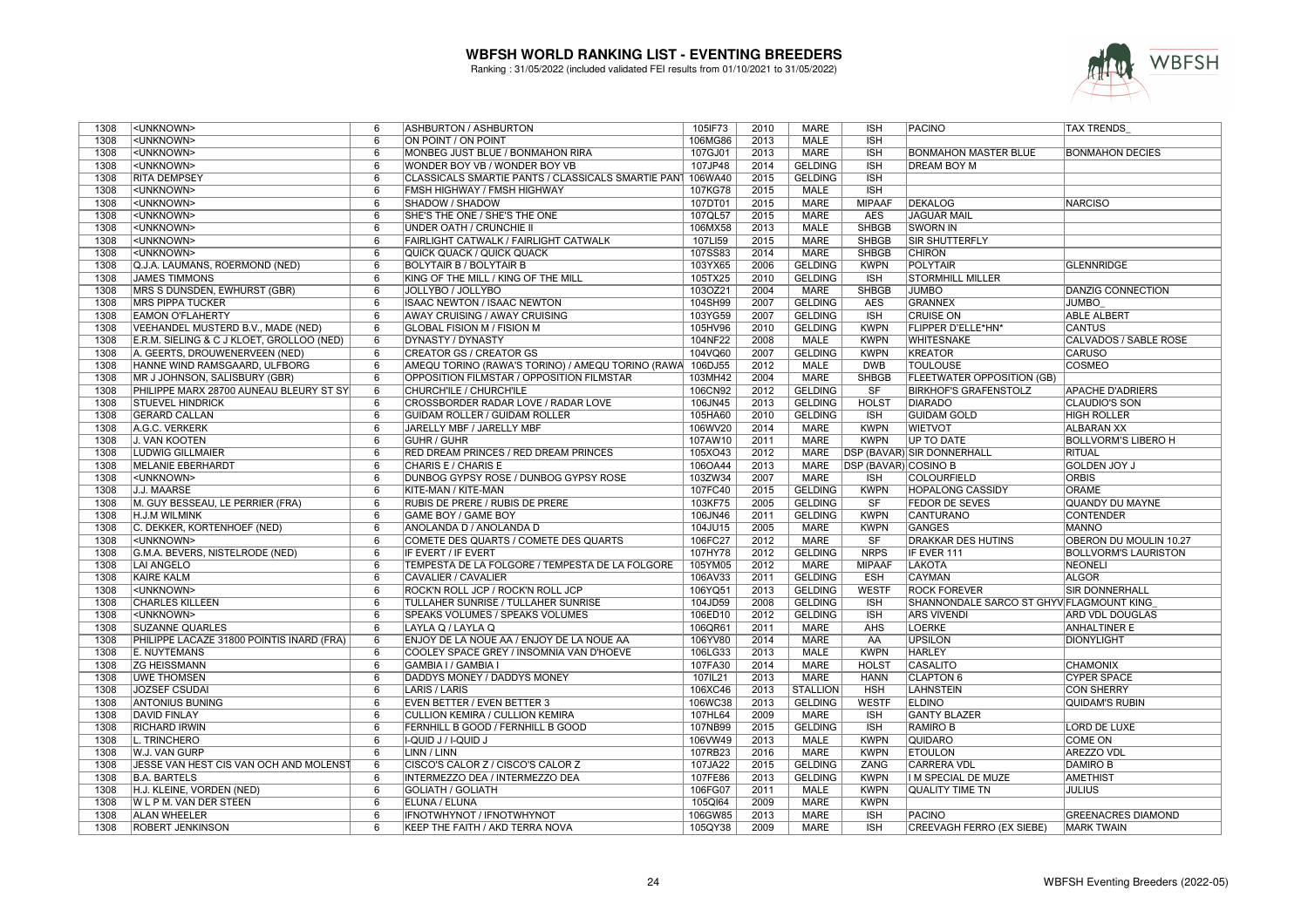

| 1308 | DAHLKAMP, CHRISTA                            | 6              | ESCHNAPUR D / ESCHNAPUR D                                | 104UE12 | 2009 | <b>GELDING</b>  | <b>HANN</b>                          | ESCUDO 19                         | <b>ESCLAVO</b>             |
|------|----------------------------------------------|----------------|----------------------------------------------------------|---------|------|-----------------|--------------------------------------|-----------------------------------|----------------------------|
| 1308 | YVONNE HENSEN                                | 6              | HELLO SOFIA / HELLO SOFIA                                | 107FM39 | 2015 | MARE            | <b>HOLST</b>                         | <b>STAKKATO</b>                   | <b>CHIN CHAMP</b>          |
| 1308 | SPORT A MEDIA S.R.O.                         | 6              | <b>FOXFIRE 3 / FOXFIRE 3</b>                             | 106CE56 | 2012 | <b>GELDING</b>  | <b>HOLST</b>                         | <b>FAVORITAS XX</b>               | <b>CLINTON</b>             |
| 1308 | <unknown></unknown>                          | 6              | FAVORIT 194 / FAVORIT 194                                | 106TK64 | 2010 | <b>GELDING</b>  | <b>WESTF</b>                         | <b>FLANAGAN</b>                   |                            |
| 1308 | <b>GBR PFITZMANN</b>                         | 6              | <b>CASSIUS P / CASSIUS P</b>                             | 105FN45 | 2010 |                 | <b>GELDING DSP (BRAND) CASSITANO</b> |                                   | <b>SANDOR XX</b>           |
| 1308 | SAIB ZUCHTGEMEINSCHAFT                       | 6              | LUI KING / LUI KING                                      | 106NR66 | 2010 |                 |                                      | GELDING DSP (BRAND) LEO VON FAELZ | <b>KOLIBRI</b>             |
| 1308 | <b>EGGERS, HELMUT</b>                        | 6              | EISFEE / GGGEISFEE 53                                    | 103VF67 | 2007 | <b>MARE</b>     | <b>HANN</b>                          | <b>EMBASSY I</b>                  | <b>FOXHUNTER</b>           |
| 1308 | <b>JOHANNES DIRKES</b>                       | 6              | DANTE'S DREAM / DANTE'S DREAM                            | 106LP84 | 2013 | MARE            | OLDBG                                | <b>DUKE OF HEARTS XX</b>          | CALIDO I                   |
| 1308 | <b>MICHAEL PEDERSEN</b>                      | 6              | KROGARDEN TENOR / KROGARDEN TENOR                        | 105WL29 | 2013 | <b>GELDING</b>  | <b>DWB</b>                           | LUDWIGS CONCEPT                   |                            |
|      |                                              |                |                                                          |         | 2012 | <b>MARE</b>     |                                      |                                   |                            |
| 1308 | JULIET CHAMBERS - SPRINGFIELD STUD           | 6              | SAFIRA / SAFIRA                                          | 106BG11 |      |                 | <b>BWBS</b>                          | <b>SPRING'S SPIRIT</b>            | <b>UPTONS DELI CIRCUS</b>  |
| 1308 | <unknown></unknown>                          | 6              | <b>GREENLANES HUDSON / GREENLANES HUDSON</b>             | 106LK31 | 2012 | <b>MALE</b>     | <b>AES</b>                           |                                   |                            |
| 1308 | <b>LINDA PAINE</b>                           | 6              | <b>CHEERS / CHEERS</b>                                   | 106IG38 | 2012 | <b>GELDING</b>  |                                      |                                   |                            |
| 1308 | <b>ANN REDMOND</b>                           | 6              | HARTHILL DIAMOND / HARTHILL DIAMOND                      | 105CE23 | 2009 | <b>GELDING</b>  |                                      | <b>EMPEROR AUGUSTUS</b>           |                            |
| 1308 | <unknown></unknown>                          | $\overline{6}$ | <b>ESB IRISH TRIBUTE / ESB IRISH TRIBUTE</b>             | 107EK16 | 2012 | <b>MARE</b>     |                                      | TETE DE LA COURSE                 | <b>ESB GOLDEN KNIGHT</b>   |
| 1308 | <b>JODY HARTSTONE</b>                        | 6              | LANDISOHN / LANDISOHN                                    | 106EB42 | 2006 | <b>GELDING</b>  |                                      | <b>LANDIOSO</b>                   | <b>ARGUS</b>               |
| 1308 | <unknown></unknown>                          | 6              | FINCH FARM CARPENTARIA / FINCH FARM CARPENTARIA          | 107RV32 | 2012 | <b>GELDING</b>  |                                      |                                   |                            |
| 1308 | <unknown></unknown>                          | 6              | HARROLD ESQUIRE / HARROLD ESQUIRE                        | 106RE20 | 2011 | <b>GELDING</b>  |                                      | <b>RIVERDISC</b>                  | <b>LIMBO ROCK</b>          |
| 1308 | <unknown></unknown>                          | 6              | TIAJA PARK GULLIVER / TIAJA PARK GULLIVER                | 107LX28 | 2014 | <b>GELDING</b>  |                                      |                                   |                            |
| 1308 | <unknown></unknown>                          | 6              | <b>RASCAL / RASCAL</b>                                   | 104SK49 | 2009 | <b>GELDING</b>  |                                      | <b>REGARDEZ MOI</b>               | JINGARA DEBONAIR           |
| 1308 | <unknown></unknown>                          | 6              | SANDHILLS INVADER / SANDHILLS INVADER                    | 107FM32 | 2013 | <b>GELDING</b>  |                                      |                                   |                            |
| 1388 | <unknown></unknown>                          | $\overline{5}$ | REI HUIA ARNIE / REI HUIA ARNIE                          | 107TS53 | 2010 | <b>MALE</b>     |                                      |                                   |                            |
| 1388 | <unknown></unknown>                          | 5              | <b>DELICATO / DELICATO</b>                               | 107FH77 | 2013 | MARE            |                                      |                                   |                            |
| 1388 | <unknown></unknown>                          | $\overline{5}$ | <b>KEC LANDSTRIKER / KEC LANDSTRIKER</b>                 | 107LB05 | 2010 | <b>GELDING</b>  | <b>ISH</b>                           | <b>LANCELOT</b>                   | <b>MALTSTRIKER</b>         |
| 1388 | <unknown></unknown>                          | 5              | MOSSTOWN PRINCE / MOSSTOWN PRINCE                        | 105VH37 | 2010 | <b>GELDING</b>  | <b>ISH</b>                           | <b>CUSHLEAKE CLOVER</b>           | <b>BONNIE PRINCE</b>       |
| 1388 | <unknown></unknown>                          | 5              | BALLINAGUILKEY FORTUNUS / BALLINAGUILKEY FORTUNUS        | 107IE00 | 2011 | <b>GELDING</b>  | <b>ISH</b>                           | <b>HERITAGE FORTUNUS</b>          | <b>POSITIVELY</b>          |
| 1388 | <b>UNKNOWN</b>                               | 5              | MY BALLINTOGHERS CRACKER JACK / MY BALLINTOGHERS 106NM42 |         | 2009 | <b>GELDING</b>  | <b>ISH</b>                           |                                   |                            |
| 1388 | <unknown></unknown>                          | 5              | MULIEBRILE / MULIEBRILE                                  | 106XM08 | 2011 | <b>MARE</b>     | <b>ISH</b>                           |                                   |                            |
| 1388 | <unknown></unknown>                          | 5              | <b>BLAKENEY SURPRISE / BLAKENEY SURPRISE</b>             | 106NK50 | 2013 | <b>MARE</b>     | <b>ISH</b>                           |                                   |                            |
| 1388 | <b>JAN VANALKEN</b>                          | 5              | MR. CASH VAN DE START / MR. CASH VAN DE START            | 106CW79 | 2012 | <b>GELDING</b>  | <b>BWP</b>                           | DEAUVILLE VAN TL                  | <b>TOULON</b>              |
| 1388 | <unknown></unknown>                          | $\overline{5}$ | <b>CARPE DIEM / CARPE DIEM</b>                           | 105AK92 | 2010 | <b>MALE</b>     | <b>HANN</b>                          | <b>CONTENDRO I</b>                | <b>ESCUDO I</b>            |
| 1388 | E.A.R.L. DE LA VIEILLE EPINE 36200 LE MENOU. | 5              | UHLAN DE L'EPINE / UHLAN DE L'EPINE                      | 105FS78 | 2008 | <b>GELDING</b>  | SF                                   | <b>DAUPHIN DE SAVINIA</b>         | HURLEVENT                  |
| 1388 | <b>HILAIRE TOUSSAINT</b>                     | $\overline{5}$ | FIDJY DES MELEZES / FIDJY DES MELEZES                    | 105TL57 | 2011 | <b>MARE</b>     | <b>SBS</b>                           | <b>AGA KHAN</b>                   | <b>BAYARD D'ELLE</b>       |
| 1388 | <b>OLIVER O'MAHONY</b>                       | 5              | FORT ARTHUR LITTLE DOLLY / FORT ARTHUR LITTLE DOLLY      | 106XO01 | 2014 | <b>MARE</b>     | <b>ISH</b>                           | <b>WEST COAST CAVALIER</b>        | KASMAYO                    |
| 1388 | KALBSRIETH AGRARPRODUKT U. HANDELS-GN        | 5              | <b>DSP COSMA / COSMA</b>                                 | 104MX60 | 2009 | MARE            |                                      | DSP (BRAND) CANTERBURY            | <b>FERMAN</b>              |
| 1388 | <unknown></unknown>                          | 5              | CHIQUITA / CHIQUITA                                      | 106NU05 | 2012 | <b>MARE</b>     | PZHK (SP)                            | <b>VANDAMME</b>                   | <b>CALVIN</b>              |
| 1388 | <b>MAY, THOMAS</b>                           | 5              | CASTAGNOLA / CASTAGNOLA                                  | 106HU88 | 2010 | <b>MARE</b>     | <b>HOLST</b>                         | <b>CONTENDER</b>                  | <b>LANCER II</b>           |
|      |                                              |                |                                                          |         |      |                 |                                      |                                   |                            |
| 1388 | TIETZ, KATHARINA                             | $\overline{5}$ | <b>ASPEN T / ASPEN T</b>                                 | 105DZ00 | 2010 | <b>GELDING</b>  | <b>HANN</b>                          | <b>CANSTAKKO</b>                  | <b>SIR SHOSTAKOVICH XX</b> |
| 1388 | <b>LIEVEN BATEN</b>                          | 5              | ENSOR VAN HET HELLEHOF / ENSOR VAN HET HELLEHOF          | 105WY10 | 2010 | <b>GELDING</b>  | <b>SBS</b>                           | <b>BAMAKO DE MUZE</b>             | NABAB DE REVE              |
| 1388 | MARIUSZ GRZYBOWSKI, KOBYLANKA (POL)          | $\overline{5}$ | CORRNERO / CORRNERO                                      | 104KO09 | 2007 | <b>GELDING</b>  | PZHK (SP)                            | CARRY SON (HOLST)                 | AVIANO (HOLST)             |
| 1388 | <b>JAMES MCHUGH</b>                          | 5              | SMOKIE / BALLYCORMAN SMOKIE                              | 105PP24 | 2010 | <b>GELDING</b>  | <b>ISH</b>                           | A QUIDAM M                        |                            |
| 1388 | <b>ULRIKE SYBRECHT</b>                       | $\overline{5}$ | POSTMAN PAT / SILVERIO                                   | 106CB76 | 2011 | <b>GELDING</b>  | <b>OLDBG</b>                         | <b>SANDRO HIT</b>                 | <b>GROOM DANCER</b>        |
| 1388 | <unknown></unknown>                          | 5              | DRUMCONNICK CAVALIER / DRUMCONNICK CAVALIER              | 106AL22 | 2008 | <b>GELDING</b>  | <b>ISH</b>                           | <b>CAVALIER ROYALE</b>            | <b>CAESAR IMPERATOR</b>    |
| 1388 | <unknown></unknown>                          | 5              | <b>BATEC / BATEC</b>                                     | 103FD60 | 2005 | <b>STALLION</b> | CDE                                  | <b>OYSTER</b>                     |                            |
| 1388 | <b>RUESCH, ANKE</b>                          | $\overline{5}$ | PK INDIAN SUMMER / INDIAN SUMMER 120                     | 105OV27 | 2010 | <b>GELDING</b>  | <b>HOLST</b>                         | <b>IBISCO XX</b>                  | <b>DOLANY</b>              |
| 1388 | S.C.E.A. LIMOUSIN 49400 DISTRE (FRA)         | 5              | <b>ACROBATE STAR / ACROBATE STAR</b>                     | 105IY73 | 2010 | <b>GELDING</b>  | <b>SF</b>                            | <b>JOERIS</b>                     | <b>WOLKENTANZ II</b>       |
| 1388 | <b>WILLIAM HARRISON</b>                      | $\overline{5}$ | FRANKO BILLIS ROYALE / FRANKO BILLIS ROYALE              | 106XC24 | 2009 | <b>GELDING</b>  | <b>ISH</b>                           | <b>CAVALIER CRUISER</b>           |                            |
| 1388 | <b>JWLETTERIE</b>                            | $\overline{5}$ | <b>DELARA / DELARA</b>                                   | 105GX27 | 2008 | <b>MARE</b>     | <b>KWPN</b>                          | <b>SAN REMO</b>                   | <b>CARITAS</b>             |
| 1388 | <b>PAT MAITLAND</b>                          | 5              | PATS JESTER / PATS JESTER                                | 104XL19 | 2008 | <b>MALE</b>     | <b>AES</b>                           | <b>QUINTENDER</b>                 | <b>KUWAIT BEACH</b>        |
| 1388 | <b>MRS J K MORTON, TIVERTON (GBR)</b>        | 5              | FOXDON SUNNY JIM / FOXDON SUNNY JIM                      | 103BT87 | 2004 | <b>GELDING</b>  | <b>SHBGB</b>                         | <b>JUMBO</b>                      |                            |
| 1388 | FRANCOIS LEVY 21140 SEMUR EN AUXOIS (FR      | $\overline{5}$ | <b>BRAHMS HOY / BRAHMS HOY</b>                           | 106CS21 | 2011 | <b>GELDING</b>  | SF                                   | FOR DE LA HARDIERE                | <b>CALANDO I</b>           |
| 1388 | KARINE CADOUX 46500 MIERS (FRA)              | 5              | VERY NICE MERVEILLES / VERY NICE MERVEILLES              | 105VB48 | 2009 | <b>MARE</b>     | SF                                   | <b>SANDREO</b>                    | <b>VERDI</b>               |
| 1388 | E.A.R.L. ELEVAGE DE L'ANGENARDIERE           | 5              | CESAR DE ROY / CESAR DE ROY                              | 105WU66 | 2012 | <b>GELDING</b>  | SF                                   | <b>NERVOSO</b>                    | CANALETTO                  |
| 1388 | E.A.R.L. ELEVAGE DE L'EBAT 41700 COUR CHE    | $\overline{5}$ | CROCUS DE L'EBAT / CROCUS DE L'EBAT                      | 106CY53 | 2012 | <b>GELDING</b>  | SF                                   | PROPRIANO DE L'EBAT               | <b>SARASTRO</b>            |
| 1388 | <b>CHISTOF OVERHOFF</b>                      | 5              | JOCKEY CLUB CHARLENE OLD / CHARLENE                      | 104XX92 | 2009 | MARE            | <b>OS</b>                            | CANDILLO <sub>3</sub>             | <b>CORIANO</b>             |
| 1388 | <b>ELISABETH MAX-THEURER</b>                 | 5              | SIMSALABIM MT / SIMSALABIM MT                            | 106BK60 | 2012 | <b>GELDING</b>  | <b>OLDBG</b>                         | <b>SAKRILEG</b>                   | <b>RUBINSTEIN</b>          |
| 1388 | <b>JÖRG BUSTORFF</b>                         | 5              | INNSBRUCK M / INNSBRUCK M                                | 107LT25 | 2010 | MARE            | <b>TRAK</b>                          | <b>DONAUDICHTER</b>               | <b>KING ARTHUR</b>         |
| 1388 | <b>ZG HAMDORF</b>                            | $\overline{5}$ | CHIP CHAP ZH / CHIP CHAP ZH                              | 106JI65 | 2009 | <b>GELDING</b>  | <b>HOLST</b>                         | <b>CARRICO</b>                    | <b>LEANDRO</b>             |
|      |                                              |                |                                                          |         |      |                 |                                      |                                   |                            |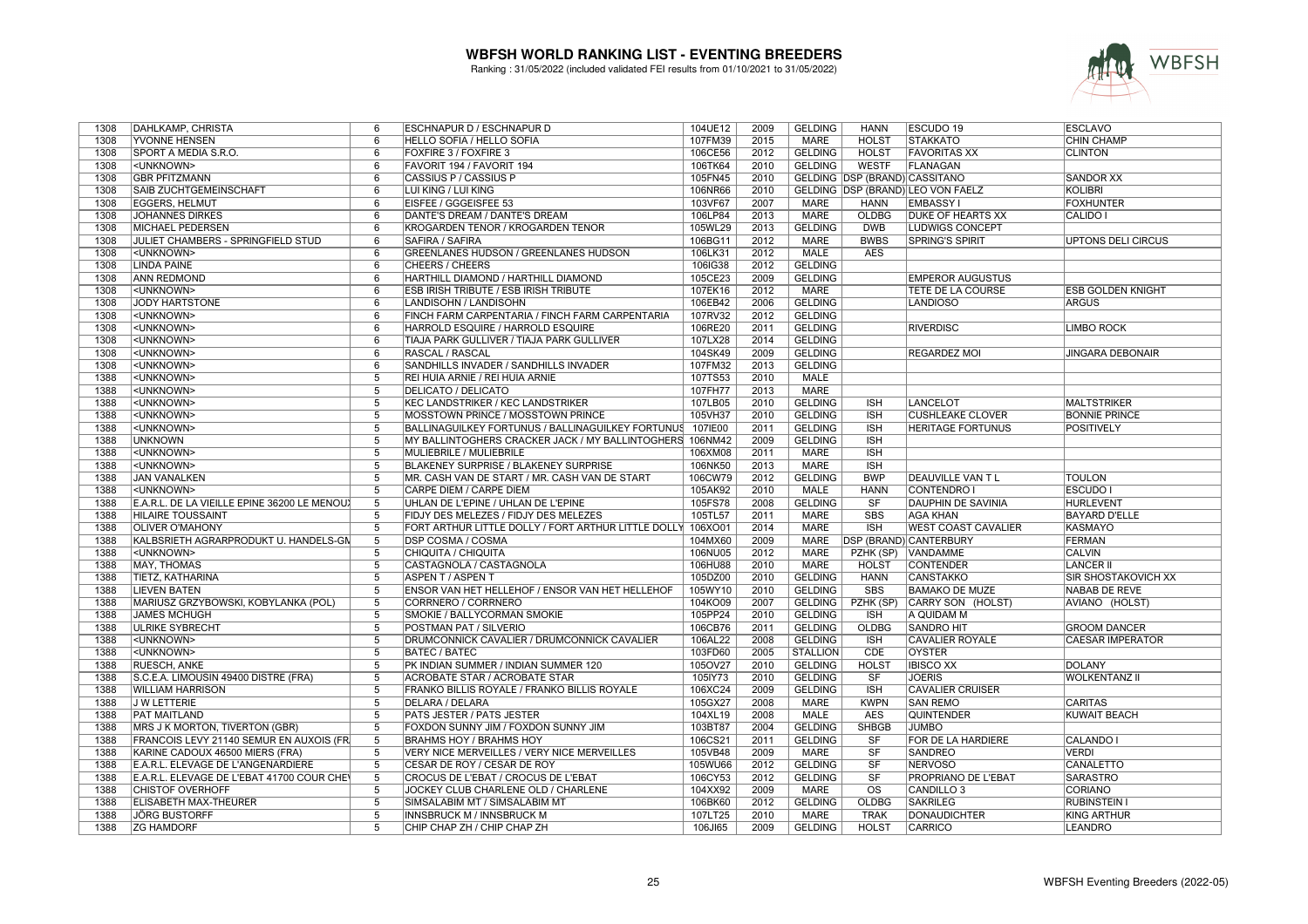

| 1388 | SARAH LOVE                               | 5                   | LUCKY FOR SOME / LUCKY FOR SOME                           | 106CV65 | 2011 | <b>MARE</b>     | <b>ISH</b>             | <b>DUNLEWEY SEAMUS</b>             |                         |
|------|------------------------------------------|---------------------|-----------------------------------------------------------|---------|------|-----------------|------------------------|------------------------------------|-------------------------|
| 1388 | JUDTIH UND SONKE SCHMIDT                 | $\overline{5}$      | CIERRA / CIERRA                                           | 106CZ90 | 2012 | <b>MARE</b>     | <b>HANN</b>            | <b>CHRIST 3</b>                    | <b>BOGENSCHUETZE</b>    |
| 1388 | KLEINDIENST, SUSANNA DR.                 | $\overline{5}$      | DIA DIVINA FRH / DIA DIVINA                               | 107OH50 | 2016 | <b>MARE</b>     | <b>HANN</b>            | <b>DIACONTINUS</b>                 | <b>RYON D'ANZEX</b>     |
| 1388 | MINDERMAN, HENK                          | 5                   | RENKUM BOMBADIER / RENKUM BOMBADIER                       | 105PE05 | 2008 | <b>GELDING</b>  | <b>AES</b>             | <b>WHARLEY GRENADIER</b>           | <b>COBRETTI</b>         |
| 1388 | <unknown></unknown>                      | 5                   | INKI ES PATRONS / INKI ES PATRONS                         | 107DI61 | 2011 | <b>MARE</b>     | <b>CDE</b>             | <b>INDRET DEL MASSET</b>           | <b>QUIDAM DE REVEL</b>  |
| 1388 | <b>PIERRE BOULANGER</b>                  | 5                   | NIAGARA DE CHAMPENOTTE / NIAGARA DE CHAMPENOTTE   106PG11 |         | 2013 | <b>MARE</b>     | <b>BWP</b>             | <b>SIR DONOVAN</b>                 | <b>JOERIS</b>           |
| 1388 | <unknown></unknown>                      | $\overline{5}$      | <b>TOMMY CRUISE / TOMMY CRUISE</b>                        | 106XA21 | 2014 | <b>MALE</b>     | <b>ISH</b>             |                                    |                         |
| 1388 | <unknown></unknown>                      | 5                   | COFI / COFI                                               | 106JH63 | 2012 | <b>MARE</b>     | <b>CZEWB</b>           | <b>CARTOUCHE</b>                   | <b>BLATEC II</b>        |
| 1388 | <b>HAUPTGESTÜT GRADITZ</b>               | $\overline{5}$      | HAPPY LADY 12 / HAPPY LADY 12                             | 106NW52 | 2013 | <b>MARE</b>     |                        | <b>DSP (SATHÜ) LORD FAUNTLEROY</b> | <b>FIEPES WINGED XX</b> |
| 1388 | <b>GAEC DE L'ABBAYE</b>                  | $\overline{5}$      | EIFFEL DE L'ABBAYE / EIFFEL DE L'ABBAYE                   | 107QG47 | 2014 | <b>GELDING</b>  | SF                     | <b>NARTAGO</b>                     | <b>APACHE D'ADRIERS</b> |
| 1388 | CAJA PAGADORA PERIFERICA DE ORGANISMO    | $\overline{5}$      | MIRACONCHA 43.36 / MIRACONCHA 43.36                       | 106KI24 | 2013 | <b>MARE</b>     | <b>AECCAá</b>          | ESTIGMA 42 32                      |                         |
| 1388 | <b>HELMUT MAIER</b>                      | 5                   | PASSEPARTOUT 65 / PASSEPARTOUT 65                         | 106VC18 | 2011 | <b>GELDING</b>  | $\overline{\text{os}}$ | <b>PERIGUEUX</b>                   | <b>ARGENTINUS</b>       |
| 1388 | <b>JOSEF KATHMANN</b>                    | $\overline{5}$      | LIBERTY AND INDEPENDENCE / LIBERTY AND INDEPENDENC        | 106LI50 | 2010 | <b>GELDING</b>  | <b>OLDBG</b>           | <b>LICOTUS</b>                     | <b>CURACAO</b>          |
| 1388 | <b>ERNST-OTTO PILLATZKE</b>              | $\overline{5}$      | CESARIO P / CESARIO P                                     | 107TB32 | 2012 | <b>MALE</b>     | <b>DSP (BRAND)</b>     |                                    |                         |
| 1388 | ALIX GRANDCHAMP DES RAUX 72350 ST DENIS  | 5                   | VIF D'OR LILI / VIF D'OR LILI                             | 105PW20 | 2009 | <b>GELDING</b>  | SF                     | <b>CASTRONOM Z*DE HUS</b>          | OBERON DU MOULIN        |
| 1388 | SK RACOT SP. Z O.O.                      | 5                   | <b>BON TON / BON TON</b>                                  | 106WF35 | 2013 | <b>GELDING</b>  | PZHK (W)               | <b>BOLSHOL</b>                     | <b>CZAROWNIK</b>        |
| 1388 | <b>DESCAMPS LOIC</b>                     | $\overline{5}$      | QREAM Z / QREAM Z                                         | 106KN20 | 2013 | <b>MARE</b>     | <b>ZANG</b>            | <b>QUIR ROYAL LINIERE</b>          | <b>RUBIN ROYAL OLD</b>  |
| 1388 | DIETER BÖLTING                           | 5                   | MONTE REVELLINO B / MONTE REVELLINO B                     | 104JQ49 | 2008 | <b>GELDING</b>  | WESTF                  | <b>MONTENDRO</b>                   | <b>RIVELLINO XX</b>     |
| 1388 | <b>JENS HOFFROGGE</b>                    | $\overline{5}$      | <b>AREION H / AREION H</b>                                | 107HP48 | 2015 | <b>STALLION</b> | <b>WESTF</b>           | <b>ASAGAO XX</b>                   | <b>FIDERMARK</b>        |
| 1388 | <b>JORIS DE BRABANDER</b>                | 5                   | RATHER BE COOLEY / OLIVER Q DE MUZE                       | 106OY58 | 2014 | <b>MALE</b>     | <b>BWP</b>             | QUIDAM DE REVEL                    |                         |
| 1388 |                                          | $\overline{5}$      |                                                           |         | 2007 | <b>MARE</b>     | <b>BWP</b>             |                                    |                         |
|      | <unknown></unknown>                      |                     | <b>HYASINTHE / HYASINTHE</b>                              | 104RC15 |      |                 |                        | <b>WINNINGMOOD</b>                 | <b>JUS DE POMME</b>     |
| 1388 | JOHANN VOLLERSEN                         | 5<br>$\overline{5}$ | UNCLE SAM / UNCLE SAM                                     | 106UD84 | 2014 | <b>MALE</b>     | <b>HOLST</b>           | <b>URIKO</b>                       | PARAMOUNT 14            |
| 1388 | E. KOREVAAR, LELYSTAD (NED)              |                     | <b>CERIDA / CERIDA</b>                                    | 103ZP82 | 2007 | <b>MARE</b>     | <b>KWPN</b>            | <b>PALEDO</b>                      | <b>AMETHIST</b>         |
| 1388 | G. SCHEPER, RUINEN (NED)                 | $\overline{5}$      | <b>DARGUN / DARGUN</b>                                    | 104JS10 | 2008 | <b>GELDING</b>  | <b>KWPN</b>            | VAILLANT                           | <b>INFERNO</b>          |
| 1388 | PIA KARHU                                | 5                   | FF PACEMAKER / FF PACEMAKER                               | 105FW68 | 2010 | <b>GELDING</b>  | <b>HANN</b>            | <b>PIUS PACCELLI</b>               | <b>METTERNICH</b>       |
| 1388 | J.J. ANSEMS & G.W. ANSEMS-MOOY, POPPEL   | 5                   | <b>HEARTBEAT / HEARTBEAT</b>                              | 106DF66 | 2012 | <b>GELDING</b>  | <b>KWPN</b>            | DURRANT                            | W HORNET ROSE           |
| 1388 | <b>WITTEN, HANS</b>                      | 5                   | CATELAN / CATELAN                                         | 105BW56 | 2009 | <b>GELDING</b>  | <b>HOLST</b>           | <b>CATOKI</b>                      | <b>CIACOMO</b>          |
| 1388 | <b>BÖCKENHOLT, HEINZ</b>                 | 5                   | CANDYMAN 145 / CANDYMAN 145                               | 107DX45 | 2011 | <b>GELDING</b>  | <b>WESTF</b>           | <b>CONTELIDO VAN DE HELLE</b>      | <b>PROMINENZ</b>        |
| 1388 | <b>TRAUFFER, CHRISTINA</b>               | 5                   | CLEARSKY / CLEARSKY                                       | 107GE39 | 2015 | <b>GELDING</b>  | <b>HOLST</b>           | <b>CLEARWAY</b>                    |                         |
| 1388 | <b>ANDREAS P. GYGAX</b>                  | 5                   | DH BLUE CHIP AA / DH BLUE CHIP AA                         | 106WZ11 | 2013 | <b>GELDING</b>  | CH                     | <b>BLUE CANARI</b>                 | <b>JADE DU MAURY</b>    |
| 1388 | ZG V.DÖRNBERG U. V. MALAISE              | $\overline{5}$      | <b>GENIALE 11 / GENIALE 11</b>                            | 106XX42 | 2014 | <b>MARE</b>     | <b>HOLST</b>           | <b>CASCADELLO II</b>               | CLARIMO                 |
| 1388 | <b>HENNING MØLLER HANSEN</b>             | $\overline{5}$      | <b>GAMEGIRL IMPE / GAMEGIRL IMPE</b>                      | 107GV64 | 2014 | <b>MARE</b>     | <b>HOLST</b>           | <b>CHICO'S BOY</b>                 | <b>CYRKON</b>           |
| 1388 | <b>HOECK, HANS-NIKO</b>                  | 5                   | RIS DE TALM / RIS DE TALM                                 | 107EJ79 | 2015 | <b>GELDING</b>  | <b>HOLST</b>           | <b>ADAGIO DE TALMA</b>             | <b>BB CARVALLO</b>      |
| 1388 | <unknown></unknown>                      | 5                   | KILLALOE FLASH THE CASH / KILLALOE FLASH THE CASH         | 107UA58 | 2015 | <b>GELDING</b>  | <b>ISH</b>             | <b>FUTURE TREND</b>                |                         |
| 1388 | <unknown></unknown>                      | 5                   | SUNNY SIDE UP / SUNNY SIDE UP                             | 107UA60 | 2015 | <b>GELDING</b>  | <b>ISH</b>             | OBOS QUALITY 004                   |                         |
| 1388 | <unknown></unknown>                      | 5                   | JASON KING / JASON KING                                   | 107KI44 | 2014 | <b>GELDING</b>  | <b>AES</b>             |                                    |                         |
| 1388 | <unknown></unknown>                      | $\overline{5}$      | PENGRAFEN / PENGRAFEN                                     | 106OH88 | 2012 | <b>MALE</b>     | <b>SHBGB</b>           |                                    |                         |
| 1388 | <unknown></unknown>                      | 5                   | <b>FANDGIO / FANDGIO</b>                                  | 107JR96 | 2015 | <b>STALLION</b> | SF                     | VAGABOND DE LA POMME               | <b>FAST</b>             |
| 1388 | <b>JACQUELINE MARS</b>                   | $\overline{5}$      | LANDMARK'S JUNGLE GOLD / LANDMARK'S JUNGLE GOLD           | 107GU37 | 2015 | <b>GELDING</b>  |                        | <b>DIARADO</b>                     | <b>COUGAR</b>           |
| 1388 | <unknown></unknown>                      | $\overline{5}$      | BLUE BIRD DE BEAUFOUR / BLUE BIRD DE BEAUFOUR             | 105VE82 | 2011 | <b>STALLION</b> | SF                     | <b>DIAMANT DE SEMILLY</b>          | <b>ELANVILLE</b>        |
| 1388 | MEYER FRIEDRICH, NOTTFELD (GER)          | $\overline{5}$      | <b>MEYER'S HAPPY / MEYER'S HAPPY</b>                      | 103VH40 | 2007 | <b>GELDING</b>  | <b>HOLST</b>           | <b>MY HAPPY GUEST XX</b>           | <b>CALETTO I</b>        |
| 1388 | <unknown></unknown>                      | 5                   | CHOCOLAT DE LIGNIERE / CHOCOLAT DE LIGNIERE               | 106DU17 | 2012 | <b>GELDING</b>  | SF                     | <b>CONRAD</b>                      | <b>VIDEO ROCK</b>       |
| 1388 | <b>DIDIER HERGOT</b>                     | 5                   | HONEYBLUE / HONEYBLUE                                     | 106LO82 | 2013 | <b>GELDING</b>  | <b>SBS</b>             | <b>ROZENPRINZ D</b>                | <b>DUTCH CAPITOL</b>    |
| 1388 | <unknown></unknown>                      | 5                   | <b>BALLYPATRICK SRS / BP SRS</b>                          | 105TH93 | 2011 | <b>GELDING</b>  | <b>ISH</b>             | <b>PACINO</b>                      | <b>CLOVER HILL</b>      |
| 1388 | <b>DIRK GOVAERTS</b>                     | $\overline{5}$      | SILIA / SILIA                                             | 104VQ76 | 2008 | <b>MARE</b>     | <b>RHEIN</b>           | <b>SAMARANT</b>                    | <b>DONNERHALL</b>       |
| 1388 | M.A. BRUIN-HARMSEN, WILP GLD (NED)       | 5                   | <b>BURRY SPIRIT / BURBERRY BRIT</b>                       | 104AE85 | 2006 | <b>GELDING</b>  | <b>KWPN</b>            | CASCO <sub>4</sub>                 | <b>INDOCTRO</b>         |
| 1388 | KARL-HEINZ BRINKER                       | 5                   | CHEVALIER 97 / CHEVALIER 97                               | 106BR71 | 2010 | <b>GELDING</b>  | <b>WESTF</b>           | <b>CÜRTEN</b>                      | <b>LANCER III</b>       |
| 1388 | E.A.R.L. DE LA MAISON BLANCHE 55200 BONC | $\overline{5}$      | CARYOTYPE BLANC / CARYOTYPE BLANC                         | 106FE10 | 2012 | <b>GELDING</b>  | SF                     | L'ARC DE TRIOMPHE                  | <b>LAEKEN</b>           |
| 1388 | J. SNELLER                               | $\overline{5}$      | <b>FERRIE'S CELLO / HERAUT</b>                            | 105YH07 | 2012 | <b>GELDING</b>  | <b>KWPN</b>            | <b>CHELLO III VDL</b>              | <b>WOLFGANG</b>         |
| 1388 | <b>BRIAN CONNELY</b>                     | $\overline{5}$      | SBT BAROLO / CSF HIGH ON LIFE                             | 105ON89 | 2010 | <b>GELDING</b>  | <b>ISH</b>             | <b>LOUGHEHOE GUY</b>               | <b>CARROLS FLIGHT</b>   |
| 1388 | NOEL GOOD                                | 5                   | <b>DIRECT ADVANCE / DIRECT ADVANCE</b>                    | 105ZA98 | 2011 | <b>GELDING</b>  | <b>ISH</b>             | <b>NIGHT CRUISE</b>                | <b>CONCORDE</b>         |
| 1388 | ROSEMARY PONSONBY                        | $\overline{5}$      | BALLYBOLGER TALISMAN / BALLYBOLGER TALISMAN               | 106DL87 | 2011 | <b>GELDING</b>  | <b>ISH</b>             | <b>PUISSANCE</b>                   |                         |
| 1388 | HILAIRE PESSEMESSE AZEMA 01400 CHATILLO  | $\overline{5}$      | QUATCHINA BLUE Z / QUATCHINA BLUE Z                       | 106FR71 | 2012 | <b>MARE</b>     | ZANG                   | <b>QUPIDON DE BAVOZ</b>            | <b>MR BLUE</b>          |
| 1388 | <unknown></unknown>                      | 5                   | AMANI PHANTASIE / AMANI PHANTASIE                         | 105TO70 | 2009 | <b>GELDING</b>  |                        |                                    |                         |
|      |                                          |                     |                                                           |         |      |                 |                        |                                    |                         |
| 1388 | <unknown></unknown>                      | 5<br>$\overline{5}$ | TULARA DIARANGOL / TULARA DIARANGOL                       | 105YE33 | 2010 | <b>GELDING</b>  |                        | <b>DIARADO</b>                     | CONTANGO 11             |
| 1388 | <unknown></unknown>                      |                     | JEBLUES / JEBLUES                                         | 102WN51 | 2003 | <b>GELDING</b>  |                        | <b>JIVE MAGIC</b>                  | <b>EAPHINGLATEG</b>     |
| 1388 | <unknown></unknown>                      | $\overline{5}$      | REVELWOOD MCKENZIE / REVELWOOD MCKENZIE                   | 104OB65 | 2008 | <b>MARE</b>     |                        | MAGRITTE780 (IMP SWB)              | MONOPOL (IMP HOL)       |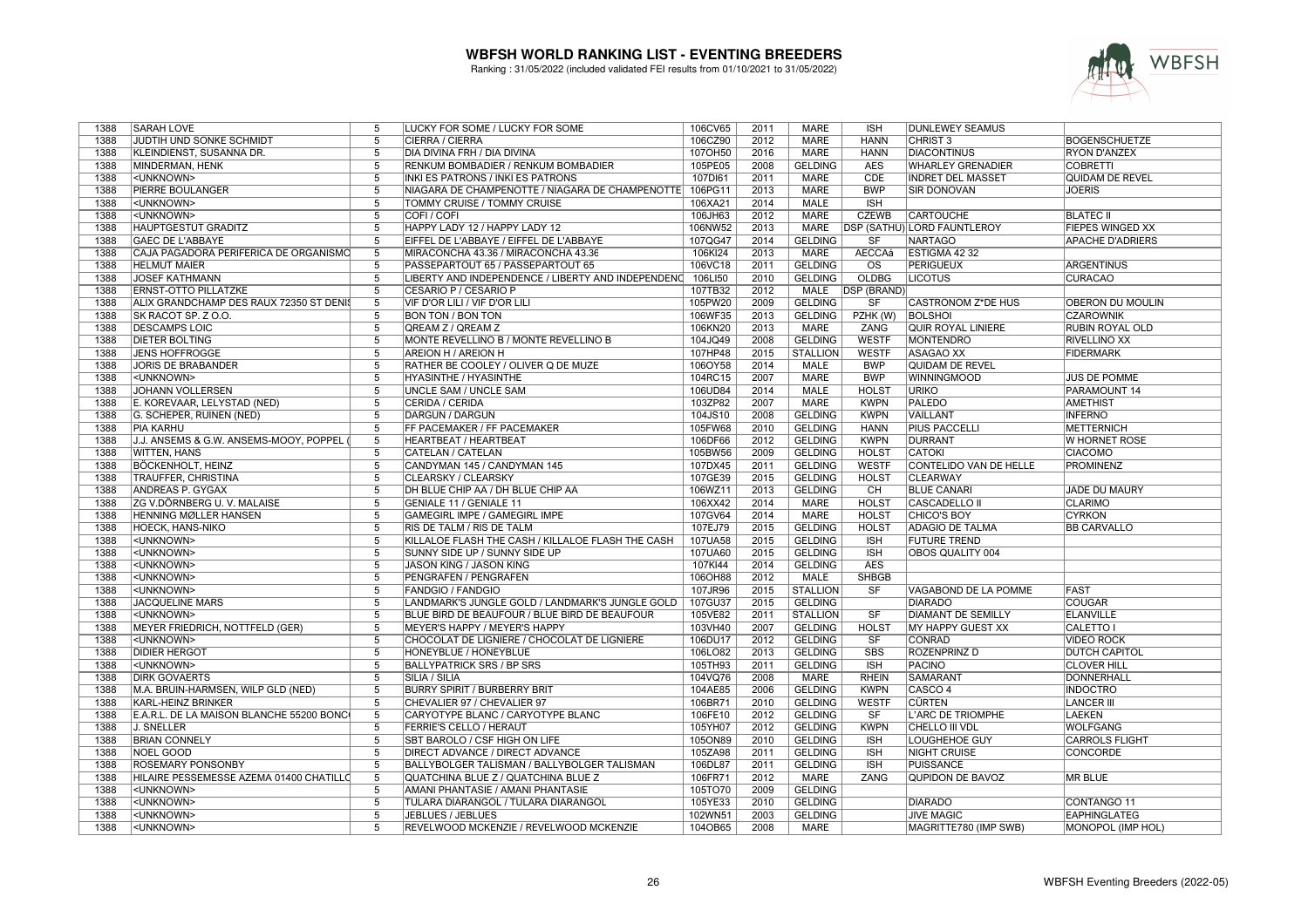

| 1482 | <unknown></unknown>                     | 4                       | DIESE DU FIGUIER / DIESE DU FIGUIER                | 106ZJ09 | 2013 | MALE           |                                |                                     |                            |
|------|-----------------------------------------|-------------------------|----------------------------------------------------|---------|------|----------------|--------------------------------|-------------------------------------|----------------------------|
| 1482 | <unknown></unknown>                     | $\overline{4}$          | HULK DA VISTA / HULK DA VISTA                      | 106KZ31 | 2013 | <b>MALE</b>    |                                |                                     |                            |
| 1482 | <unknown></unknown>                     | $\overline{4}$          | REVELWOOD WYNSTON STREET / REVELWOOD WYNSTON !     | 106SE69 | 2011 | <b>GELDING</b> |                                | <b>WYNTON</b>                       | <b>RHODIUM</b>             |
| 1482 | <unknown></unknown>                     | $\overline{4}$          | GUINNESS ON DRAUGHT / GUINNESS ON DRAUGHT          | 107MC37 | 2012 | <b>GELDING</b> |                                | <b>CLAIRE DE LUNE SE</b>            | <b>ROKA ZAKA</b>           |
| 1482 | <unknown></unknown>                     | 4                       | MOONLIGHT CRUSH / MOONLIGHT CRUSH                  | 105DT59 | 2007 | <b>GELDING</b> |                                | <b>ON BABU BERTUS</b>               | <b>ART DECO</b>            |
| 1482 | <unknown></unknown>                     | $\overline{4}$          | <b>DHI HAKA / DHI HAKA</b>                         | 107FN83 | 2012 | <b>GELDING</b> | <b>ISH</b>                     | <b>ROYAL CONCORDE</b>               |                            |
| 1482 | <unknown></unknown>                     | $\overline{4}$          | <b>REBEL RHYME / REBEL RHYME</b>                   | 106FC15 | 2010 | <b>GELDING</b> | <b>ISH</b>                     | <b>YEATS</b>                        | <b>FAST SILVER</b>         |
| 1482 | <unknown></unknown>                     | $\overline{4}$          | KND STEEL PULSE / KND STEEL PULSE                  | 106BU23 | 2011 | <b>GELDING</b> | <b>ISH</b>                     | TINARANAS INSPECTOR                 | <b>OLYMPIC LUX</b>         |
| 1482 | <unknown></unknown>                     | $\overline{4}$          | <b>FATHERS COMPROMISE / FATHERS COMPROMISE</b>     | 107FR11 | 2011 | <b>MARE</b>    | <b>ISH</b>                     | SHANNONDALE SARCO ST GHYVICOURAGE   |                            |
| 1482 | <unknown></unknown>                     | $\overline{4}$          | THEO RICARDO / THEO RICARDO                        | 106ZN64 | 2011 | <b>MALE</b>    | <b>ISH</b>                     |                                     |                            |
| 1482 |                                         | $\overline{4}$          |                                                    |         | 2009 | <b>GELDING</b> | <b>ISH</b>                     | <b>UNRECORDED</b>                   | <b>UNRECORDED</b>          |
|      | <unknown></unknown>                     |                         | MIDNIGHT MIST / MIDNIGHT MIST                      | 107OH94 |      | <b>GELDING</b> |                                |                                     |                            |
| 1482 | <b>JACQUELINE MARS</b>                  | $\overline{4}$          | HARBOUR PILOT / HARBOUR PILOT                      | 102TQ09 | 2003 |                | <b>ISH</b>                     | <b>CRUISING</b>                     | <b>UNKNOWN</b>             |
| 1482 | <unknown></unknown>                     | $\overline{4}$          | MAJAS HOPE / MAJAS HOPE                            | 104NK32 | 2007 | <b>GELDING</b> | <b>ISH</b>                     | <b>PORTER RHODES</b>                | <b>FLAGMOUNT KING</b>      |
| 1482 | DR. MICHAELA WEBER-HERRMANN, TIEFENBRO  | $\overline{4}$          | BILLY THE RED / BILLY THE RED                      | 103ZB15 | 2007 |                |                                | GELDING DSP (BAD-WÜ) BALOU DU ROUET | <b>STAN THE MAN XX</b>     |
| 1482 | <b>LINDA COURTNEY CADAM</b>             | $\overline{4}$          | LCC BARNABY / COLLWOOD WHISPERED SECRET            | 103UF27 | 2006 | <b>GELDING</b> | $\overline{\mathsf{ISH}}$      | <b>GUY CAVALIER</b>                 | <b>RAFAEL</b>              |
| 1482 | SOEHRMANN, CARL-FRIEDRICH               | $\overline{4}$          | CARJATAN S / CARJATAN S                            | 105DV72 | 2009 | <b>GELDING</b> | <b>HOLST</b>                   | <b>CLEARWAY</b>                     | <b>GALANT VERT</b>         |
| 1482 | MME ALEXANDRA PALARDY, CHAMPAGNE LES    | 4                       | QUEFIRA DE L'ORMEAU / QUEFIRA DE L'ORMEAU          | 102ZH51 | 2004 | <b>MARE</b>    | SF                             | <b>IOLISCO DE QUINHON*HN</b>        | <b>BEAUSEJOUR IV</b>       |
| 1482 | W.A.M. OUDE WESSELINK, GEESTEREN OV (NE | $\overline{4}$          | <b>FINDUSS PFB / FINDUSS PFB</b>                   | 105BB61 | 2010 | <b>GELDING</b> | <b>KWPN</b>                    | <b>SAFFIER</b>                      | <b>SARANTOS</b>            |
| 1482 | <b>JIM SEYMOUR</b>                      | $\overline{4}$          | K.E.C. ZARA / K.E.C. ZARA                          | 104JK53 | 2006 | MARE           | <b>ISH</b>                     | <b>ALDATUS Z</b>                    | <b>PUISSANCE</b>           |
| 1482 | <b>MARIE CREIGHTON</b>                  | $\overline{4}$          | UP UP AND AWAY / LORETOS HE'S A STAR               | 103NY71 | 2006 | <b>GELDING</b> | <b>ISH</b>                     | <b>PUISSANCE</b>                    | <b>PARIS LIGHTS</b>        |
| 1482 | KAMEL BOUDRA 75001 PARIS 01 (FRA)       | $\overline{4}$          | ZANZIBAR VILLA ROSE Z / ZANZIBAR VILLA ROSE Z      | 105Y184 | 2012 | <b>GELDING</b> | ZANG                           | <b>ZANDOR Z</b>                     | <b>ARIOSO DU THEILLET</b>  |
| 1482 | E.A.R.L. HARAS DU HALAGE, BALLEE (FRA)  | $\overline{4}$          | UTRILLO DU HALAGE / UTRILLO DU HALAGE              | 104KL37 | 2008 | <b>GELDING</b> | SF                             | <b>KARA DU HALAGE</b>               | <b>PERSAN II</b>           |
| 1482 | <b>ANNE HUGHES</b>                      | $\overline{4}$          | HHS NOBLE CALL / HHS NOBLE CALL                    | 106BK08 | 2011 | <b>GELDING</b> | <b>ISH</b>                     | <b>FORTUNUS</b>                     | <b>CAVALIER ROYALE</b>     |
| 1482 | M. ROBERT MAURY, SERVILLY (FRA)         | $\overline{4}$          | TORONTO D'AUROIS / TORONTO D'AUROIS                | 104BR45 | 2007 | <b>GELDING</b> | SF                             | <b>POLACK II</b>                    | <b>DALOUBET D'EVORDES</b>  |
| 1482 | KRUSE, HANS-HEINRICH, KOELZIN (GER)     | $\overline{4}$          | REVE DU ROUET / REVE DU ROUET                      | 103BD71 | 2004 | <b>GELDING</b> | <b>OLDBG</b>                   | <b>BALOU DU ROUET</b>               | <b>OSCAR DE REVEL</b>      |
| 1482 | P.G. KRUIZENGA, RASQUERT (NED)          | $\overline{4}$          | DHI BABETTE K / BABETTE K                          | 103ZP90 | 2006 | MARE           | <b>KWPN</b>                    | <b>MARLON</b>                       | <b>NIMMERDOR</b>           |
| 1482 | <b>RICHARD BARRON JNR</b>               | $\overline{4}$          | POSSIBLE MISSION / POSSIBLE MISSION                | 104DD55 | 2007 | <b>GELDING</b> | <b>ISH</b>                     | <b>TEMPLE CLOVER</b>                | RICARDO Z                  |
| 1482 | MR. CT PAYNE                            | $\overline{4}$          | CARAVAGGIO / CARAVAGGIO                            | 106EC24 | 2011 | <b>GELDING</b> | <b>SHBGB</b>                   | VANGELIS-S                          | <b>HANDSTREICH</b>         |
| 1482 | MERET&MICHAEL ESER-WEHRLI               | $\overline{4}$          | LONDON BLUE / LONDON LOU                           | 105DG95 | 2007 | <b>GELDING</b> | CH                             | LONDONDERRY                         | <b>IL CAPRICCIO</b>        |
| 1482 | <b>ISABELL FREY</b>                     | $\overline{4}$          | LEOPARD'S ACTION / LEOPARD'S ACTION                | 106MV27 | 2012 | <b>GELDING</b> | <b>OLDBG</b>                   | <b>LAST ACTION HERO</b>             |                            |
| 1482 | <b>GILBERT GALLIOT</b>                  | $\overline{4}$          | ENPLEINCOEUR TARDONNE / ENPLEINCOEUR TARDONNE      | 106YQ74 | 2014 | <b>GELDING</b> | SF                             | <b>LANDO</b>                        | <b>CONTENDER</b>           |
| 1482 | <b>AURELIEN KAHN</b>                    | $\overline{4}$          | <b>ESPERENZO / ESPERENZO</b>                       | 106XM74 | 2014 | <b>GELDING</b> | $\overline{\text{SF}}$         | <b>LULLY ROCIO</b>                  | <b>SKIPPY III</b>          |
| 1482 | <b>MR &amp; MRS P ROLFE</b>             | $\overline{4}$          | TEMPLAR JUNO / TEMPLAR JUNO                        | 106YL52 | 2014 | <b>MARE</b>    | <b>SHBGB</b>                   | <b>TEMPLAR SPIRIT</b>               | <b>RUBIN-ROYAL</b>         |
| 1482 | <b>LAUREN EFFORD</b>                    | $\overline{4}$          | <b>DUTCH TIMES / DUTCH TIMES</b>                   | 104GY93 | 2008 | <b>GELDING</b> | <b>KWPN NA</b>                 | <b>GOODTIMES</b>                    | <b>MICHELLINO</b>          |
| 1482 | H. OLTHOF                               | 4                       | <b>GUY / GUY</b>                                   | 106KY51 | 2011 | <b>GELDING</b> | <b>KWPN</b>                    | <b>CARAMBOLE</b>                    | <b>ACOLORD</b>             |
| 1482 | SONJA & KLAUS JUNGCLAUS                 | $\overline{\mathbf{A}}$ | <b>FANTASTIC FRIEDA / FANTASTIC FRIEDA</b>         | 105GO36 | 2009 | <b>MARE</b>    | <b>HANN</b>                    | <b>FOR EDITION</b>                  | PINKUS                     |
| 1482 | <unknown></unknown>                     | $\overline{4}$          | TULLABEG CHINZANO / TULLABEG CHINZANO              | 106FI16 | 2012 | <b>MARE</b>    | <b>ISH</b>                     | DIGNIFIED VAN'T ZORGVLIET           | <b>TULLABEG FUSION</b>     |
| 1482 | <unknown></unknown>                     | $\overline{4}$          | <b>SPEEDWELL / MGH NATRIX</b>                      | 106YJ58 | 2014 | <b>MALE</b>    | <b>ISH</b>                     |                                     |                            |
| 1482 | <unknown></unknown>                     | $\overline{4}$          | <b>DIAMONDS ECLIPSE / DIAMONDS ECLIPSE</b>         | 106YU22 | 2014 | <b>MARE</b>    | <b>ISH</b>                     |                                     |                            |
| 1482 | <b>BADEN POWELL</b>                     | $\overline{4}$          | CURRAGHGRAIGUE CLEAR FUTURE / CURRAGHGRAIGUE WO    | 107LR55 | 2015 | <b>GELDING</b> | <b>ISH</b>                     | <b>WOMANIZER</b>                    | <b>COEVERS DIAMOND BOY</b> |
| 1482 | <unknown></unknown>                     | $\overline{4}$          | <b>TWICE PROVED / TWICE PROVED</b>                 | 107KI97 | 2016 | <b>MARE</b>    | <b>ISH</b>                     | <b>REBEL MOUNTAIN</b>               |                            |
| 1482 | <unknown></unknown>                     | $\overline{4}$          | MONBEG AINSLIE / MONBEG AINSLIE                    | 107KC86 | 2016 | <b>MALE</b>    | <b>ISH</b>                     |                                     |                            |
| 1482 | <unknown></unknown>                     | $\overline{4}$          | UNIS MIDNIGHT ILLUSION / UNIS MIDNIGHT ILLUSION    | 106EQ67 | 2011 | <b>GELDING</b> | <b>AES</b>                     | <b>FUTURE ILLUSION</b>              | <b>SAMBER</b>              |
| 1482 | <unknown></unknown>                     | $\overline{4}$          | <b>BILLY BEAUFORT / BILLY BEAUFORT</b>             | 106EO67 | 2012 | <b>GELDING</b> | <b>AES</b>                     | MY O MY                             | <b>CLOVER HILL</b>         |
| 1482 | <unknown></unknown>                     | $\overline{4}$          | STORMHILL RIOT / STORMHILL RIOT                    | 107HY70 | 2010 | <b>GELDING</b> | <b>BWBS</b>                    | <b>DOWNE RIGHT REBEL</b>            | <b>UNKNOWN</b>             |
| 1482 | <unknown></unknown>                     | $\overline{4}$          | <b>FLAMBOYANT / FLAMBOYANT</b>                     | 107LY89 | 2014 | <b>MARE</b>    | <b>BWBS</b>                    | <b>FLASHPOINT</b>                   |                            |
| 1482 | <unknown></unknown>                     | $\overline{4}$          | HARTHILL ZARA / HARTHILL ZARA                      | 107JZ06 | 2013 | <b>MARE</b>    | <b>SHBGB</b>                   | <b>RAMIROB</b>                      |                            |
| 1482 | <unknown></unknown>                     | $\overline{4}$          | <b>FACEBOOK DU VINNEBUS / FACEBOOK DU VINNEBUS</b> | 107KA82 | 2015 | <b>GELDING</b> | SF                             | <b>UPSO D'AUNOU</b>                 | <b>FETICHE DU PAS</b>      |
| 1482 | <b>ELIZABETH CALLAHAN</b>               | $\overline{4}$          | <b>QUIBERON / QUIBERON</b>                         | 107QG54 | 2015 |                | STALLION ISR-OLD NA QUITE EASY |                                     | A FINE ROMANCE             |
| 1482 | <unknown></unknown>                     | $\overline{4}$          | ALLY NIGHTINGALE / ALLY NIGHTINGALE                | 107FY48 | 2014 | <b>MARE</b>    | <b>ESH</b>                     | <b>AUTOMATIC PILOT</b>              |                            |
| 1482 | <b>MICHAEL KELLY</b>                    | $\overline{4}$          | FIRST OBAMA / FIRST OBAMA                          | 106LG00 | 2013 | <b>MALE</b>    | <b>ISH</b>                     | <b>DIARADO</b>                      | <b>RICH REBEL</b>          |
| 1482 | <unknown></unknown>                     | $\overline{4}$          | GRANDESSA 405 / GRANDESSA 405                      | 106PC75 | 2012 | <b>MARE</b>    | <b>HANN</b>                    | <b>GREY TOP</b>                     | <b>ESCUDO I</b>            |
| 1482 | <unknown></unknown>                     | $\overline{4}$          | THINK IT OVER / THINK IT OVER                      | 105PZ69 | 2011 | MALE           | <b>AES</b>                     | <b>BILLY MEXICO</b>                 | <b>AIN'TLIFELIKETHAT</b>   |
| 1482 | <b>MRS C LAMBERT</b>                    | $\overline{4}$          | HALCYON GRAF / HALCYON GRAF                        | 106PT90 | 2013 | MALE           | <b>SHBGB</b>                   | GRAFENSTOLZ                         |                            |
| 1482 | TEAM TOP GUSTAVSSON & PETERSSON HB      | $\overline{4}$          | TOP CRUT / TOP CRUT                                | 106MR98 | 2006 | <b>GELDING</b> | SWB                            | <b>CUPER</b>                        | <b>ELECTRO</b>             |
| 1482 | <b>BREEDER NOT RECORDED</b>             | $\overline{4}$          | KILNABOY MERMAID / KILNABOY MERMAID                | 107CZ48 | 2015 | MARE           | <b>ISH</b>                     | MINISTREL BOUNCER                   | <b>TAMMOUZ</b>             |
| 1482 | <b>SIEGWARD MAJER</b>                   | $\overline{4}$          | <b>STAKKINO / STAKKINO</b>                         | 106FN27 | 2011 | <b>GELDING</b> | $\overline{\mathrm{OS}}$       | <b>STALYPSO</b>                     | <b>LANCIANO</b>            |
|      |                                         |                         |                                                    |         |      |                |                                |                                     |                            |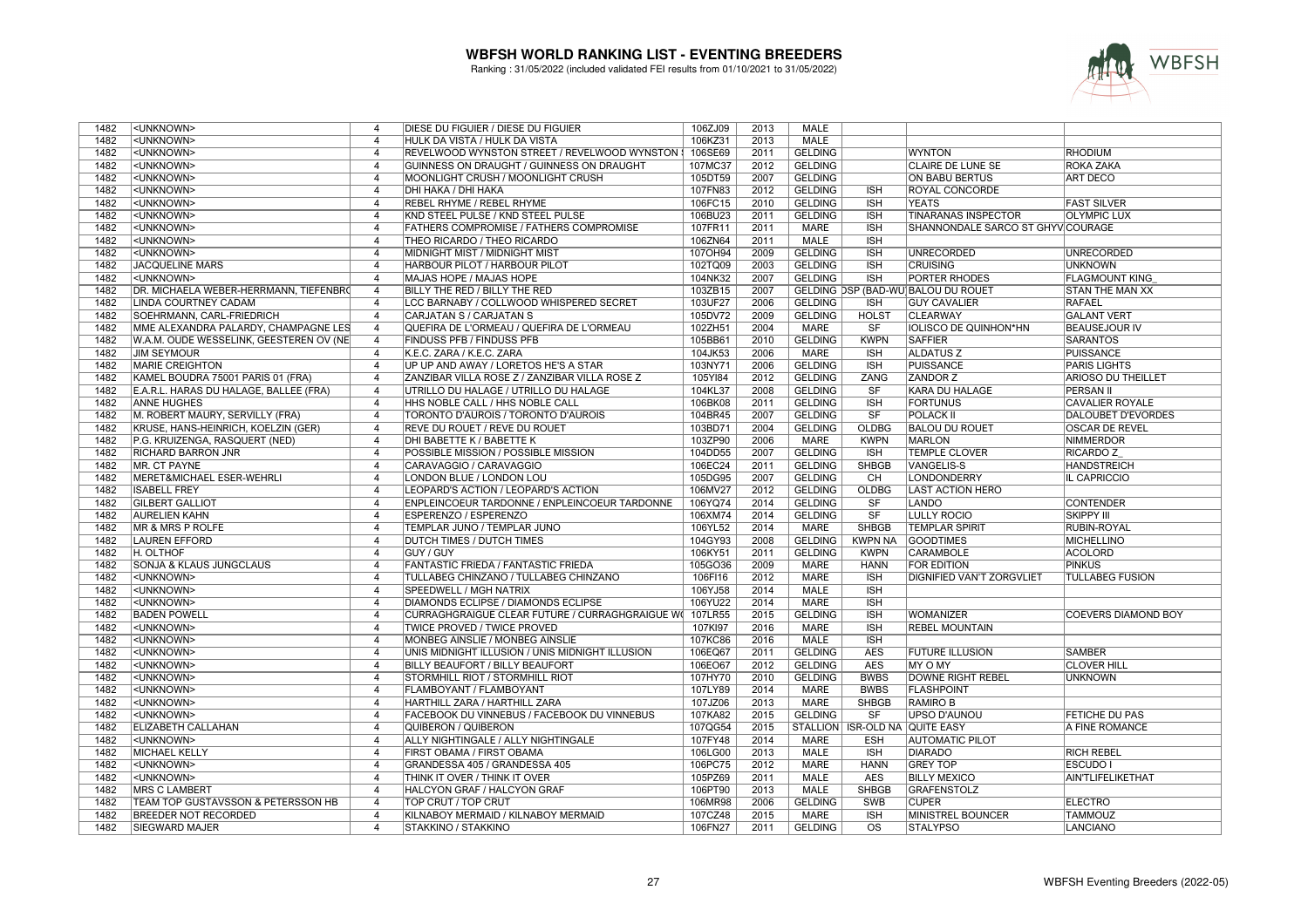

| 1482 | METRANGOLO ETTORE                          | 4              | COSMO LA RIVIERA / COSMO LA RIVIERA                      | 106JX25 | 2013 | <b>STALLION</b> | <b>MIPAAF</b>          | <b>CASCARI</b>                | <b>LANCER II</b>              |
|------|--------------------------------------------|----------------|----------------------------------------------------------|---------|------|-----------------|------------------------|-------------------------------|-------------------------------|
| 1482 | <b>MIKE COMERFORD</b>                      | $\overline{4}$ | FERNHILL EXTREME / FERNHILL EXTREME                      | 105RX94 | 2010 | <b>GELDING</b>  | <b>ISH</b>             | <b>CAVALIER CARNIVAL</b>      | <b>MISTER LORD</b>            |
| 1482 | <b>MR CHRISTOPHER STONE, HORSHAM (GBR)</b> | $\overline{4}$ | CHILLIS GEM / CHILLIS GEM                                | 104TC49 | 2009 | <b>MARE</b>     | <b>SHBGB</b>           | <b>CHILLI MORNING</b>         | <b>ROCK KING</b>              |
| 1482 | <b>SHICKS &amp; J JOHNSON</b>              | $\overline{4}$ | OPPOSITION HERALDIK GIRL / OPPOSITION HERALDIK GIRL      | 106PY44 | 2012 | <b>MARE</b>     | <b>AES</b>             | <b>FLEETWATER OPPOSITION</b>  | <b>HERALDIK XX</b>            |
| 1482 | A. ELMENDORP, DIDAM (NED)                  | $\overline{4}$ | <b>FERNHILL FEEL HAPPY / FEEL HAPPY</b>                  | 105HS50 | 2010 | <b>GELDING</b>  | <b>KWPN</b>            | <b>LONDONTIMES</b>            | <b>SIOUX DE BAUGY</b>         |
| 1482 | <unknown></unknown>                        | $\overline{4}$ | REDWOOD CLOVER / REDWOOD CLOVER                          | 104WI59 | 2009 | <b>GELDING</b>  | <b>ISH</b>             | <b>CAPTAIN CLOVER</b>         | <b>GLIDAWN DIAMOND</b>        |
| 1482 | <b>K SHORE</b>                             | $\overline{4}$ | J'ADORE SALSA / J'ADORE SALSA                            | 105TT14 | 2011 | <b>MARE</b>     | <b>AES</b>             | JE T'AIME FLAMENCO            | <b>CORRADO II</b>             |
| 1482 | JOHN & CAROLINE DAKER                      | $\overline{4}$ | DOLLEY PHANTOM / DOLLEY PHANTOM                          | 105SA90 | 2011 | <b>MARE</b>     | <b>AES</b>             | <b>ARTISAN II</b>             | <b>CORLAND</b>                |
| 1482 | <unknown></unknown>                        | $\overline{4}$ | SHADOW MAN / SHADOW MAN                                  | 105IR24 | 2010 | <b>GELDING</b>  | <b>BWP</b>             | <b>FIDJY OF COLORS</b>        | WINNINGMOOD VAN DE ARENBEF    |
| 1482 | <b>LOUISE PARKHILL</b>                     | $\overline{4}$ | <b>LUKAS / LUKAS</b>                                     | 106BU48 | 2011 | <b>GELDING</b>  | <b>ISH</b>             | LUX <sub>Z</sub>              | <b>ROI DANZIG</b>             |
| 1482 | <b>VAERENBERGH KRIS VAN</b>                | $\overline{4}$ | DIZZY VAN HET LICHTERVELD Z / DIZZY VAN HET LICHTERVI    | 107ER19 | 2015 | <b>MARE</b>     | ZANG                   | <b>DENZEL VAN'T MEULENHOF</b> | <b>CANADIAN RIVER</b>         |
| 1482 | <b>THOMAS HUGHES</b>                       | $\overline{4}$ | <b>COOLEY KILDAIRE / COOLEY KILDAIRE</b>                 | 106LB96 | 2013 | <b>GELDING</b>  | <b>ISH</b>             | <b>FORTUNUS</b>               | <b>CLOVER ECHO</b>            |
| 1482 | <b>MARIENSHOF STAL</b>                     | $\overline{4}$ | BRYJAMOLGA VH MARIENSHOF Z / BRYJAMOLGA VH MARIE 105OR33 |         | 2011 | <b>MARE</b>     | ZANG                   | <b>BAMAKO DE MUZE</b>         | LORD <sub>Z</sub>             |
| 1482 | <unknown></unknown>                        | $\overline{4}$ | <b>HD BRONZE / HD BRONZE</b>                             | 105FQ57 | 2006 | <b>GELDING</b>  | <b>ISH</b>             | <b>LIMMERICK</b>              | <b>TOCA MADERA</b>            |
| 1482 | <unknown></unknown>                        | $\overline{4}$ | THE BUZZ FACTOR / THE BUZZ FACTOR                        | 105TJ14 | 2011 | <b>GELDING</b>  | <b>ISH</b>             | O.B.O.S. QUALITY              | <b>EKSTEIN</b>                |
| 1482 | HÄMMERLING, CHISTA                         | $\overline{4}$ | COX ORANGE / COX ORANGE                                  | 106AU16 | 2008 | MARE            |                        | <b>DSP (BAD-WÜ)CAPRIMOND</b>  | <b>ACATENANGO XX</b>          |
| 1482 | <b>SIOBHAN MCGUINNESS</b>                  | $\overline{4}$ | A CLASSIC SPORTSFIELD / ENNISCRONE ROLLAR BOY            | 106XM89 | 2014 | <b>MALE</b>     | <b>ISH</b>             | MERMUS R                      | <b>HIGH ROLLER</b>            |
| 1482 | R.J. GROENWOUD, STADSKANAAL (NED)          | $\overline{4}$ | GIDO-G / GIDO-G                                          | 106LT16 | 2011 | <b>MALE</b>     | <b>KWPN</b>            | <b>CRESPO VDL</b>             | <b>INDOCTRO</b>               |
| 1482 | <b>FREDERIC AIMEZ</b>                      | $\overline{4}$ |                                                          | 107IV14 | 2015 | <b>MARE</b>     | SF                     | <b>VIGO D'ARSOUILLES</b>      | <b>VERDI</b>                  |
|      |                                            | $\overline{4}$ | FIRST LADY DE BELHEME / FIRST LADY DE BELHEME            |         | 2009 |                 | <b>ISH</b>             |                               |                               |
| 1482 | <unknown></unknown>                        | $\overline{4}$ | PENHILL TOUCH OF CLASS / PENHILL TOUCH OF CLASS          | 104WD54 |      | <b>GELDING</b>  |                        | <b>OUT OF TOUCH</b>           | <b>POLTARF</b>                |
| 1482 | <b>MICHAEL QUIRKE</b>                      |                | HI TECH / QUIRKY BRED                                    | 104XX38 | 2009 | <b>GELDING</b>  | <b>ISH</b>             | <b>ARS VIVENDI</b>            | <b>OLYMPIC LUX</b>            |
| 1482 | P. SLEUTELS, ROGGEL (NED)                  | $\overline{4}$ | GOTEUS S / GOTEUS S                                      | 105TP55 | 2011 | <b>GELDING</b>  | <b>KWPN</b>            | <b>IUSTINOV</b>               | <b>G.RAMIRO Z</b>             |
| 1482 | <unknown></unknown>                        | $\overline{4}$ | <b>CANCARAS GIRL / CANCARAS GIRL</b>                     | 105IV64 | 2010 | <b>MARE</b>     | <b>HOLST</b>           | <b>CANCARA</b>                | <b>NAREW</b>                  |
| 1482 | <b>LINDSAY GRAHAM</b>                      | $\overline{4}$ | SHANBEG COOLEY / SHANBEG ME NOT                          | 106NB16 | 2014 | <b>MALE</b>     | <b>ISH</b>             | <b>OBOS QUALITY 004</b>       |                               |
| 1482 | <unknown></unknown>                        | 4              | BALLINTESKIN COOPER S / BALLINTESKIN COOPER S            | 104UN88 | 2009 | MALE            | <b>ISH</b>             | <b>SIEC LIVELLO</b>           | <b>ORBIS</b>                  |
| 1482 | <b>JOHN KEARNEY</b>                        | $\overline{4}$ | MIDNIGHT ROLLERCOASTER / MIDNIGHT ROLLERCOASTER          | 106AX08 | 2010 | <b>GELDING</b>  | <b>ISH</b>             | <b>DIAMOND ROLLER</b>         | <b>OSILVIS</b>                |
| 1482 | <unknown></unknown>                        | $\overline{4}$ | ARISE CAVALIER / ARISE CAVALIER                          | 104VL13 | 2009 | <b>GELDING</b>  | <b>ISH</b>             | CAVALIER TWO FOR JOY          | WANDERVOGEL                   |
| 1482 | <unknown></unknown>                        | $\overline{4}$ | <b>HACIEN / HACIEN</b>                                   | 106EU29 | 2012 | <b>GELDING</b>  | <b>KWPN</b>            | <b>BRILJANT</b>               | <b>VINCENT</b>                |
| 1482 | DE RADSTAKE B.V., VARSSEVELD (NED)         | $\overline{4}$ | JUELA / JUELA                                            | 106XS93 | 2014 | <b>MARE</b>     | <b>KWPN</b>            | <b>EL SALVADOR</b>            | <b>VOLTAIRE</b>               |
| 1482 | <b>CAMPEAGRO SAT</b>                       | $\overline{4}$ | QUIMERA CP 43 08 / QUIMERA CP 43 08                      | 105LF86 | 2010 | <b>MARE</b>     | <b>AECCAá</b>          | <b>EOLE DES ORCETS</b>        |                               |
| 1482 | AZ. AGR. IL TIGLIO S.R.L                   | $\overline{4}$ | WALCHIRIA DEL TIGLIO / WALCHIRIA DEL TIGLIO              | 105NP19 | 2009 | <b>MARE</b>     | <b>MIPAAF</b>          | <b>WADI KID M</b>             | LUSTLING                      |
| 1482 | BERTRAND SAINT MARTIN 47360 ST SARDOS      | $\overline{4}$ | ALIENOR D'AGENAIS / ALIENOR D'AGENAIS                    | 106GC77 | 2010 | <b>MARE</b>     | SF                     | <b>SANDREO</b>                | <b>CONCORDE</b>               |
| 1482 | SK WALEWICE SP. Z O.O.                     | $\overline{4}$ | HORATA / HORATA                                          | 106PT99 | 2012 | <b>MARE</b>     | PZHK (M)               |                               |                               |
| 1482 | <b>EVA GUDMUNDSSON</b>                     | $\overline{4}$ | ZAM F / ZAM F                                            | 106UN41 | 2014 | <b>MALE</b>     | SWB                    | <b>CONTHARGOS</b>             | <b>EPHEBE FOR EVER</b>        |
| 1482 | HENRIK ADNERVIK/ IREBAST AB                | $\overline{4}$ | <b>ELOGE / ELOGE</b>                                     | 106YI52 | 2014 | <b>MARE</b>     | SWB                    | <b>SHOOTING STAR</b>          | <b>MASTER IMP</b>             |
| 1482 | <unknown></unknown>                        | 4              | SUNNYVALE LASS / SUNNYVALE LASS                          | 106JX21 | 2011 | <b>MARE</b>     | ISH                    | <b>LANCELOT</b>               | <b>TANNENHOFS CARMELITO S</b> |
| 1482 | A.M. ANGENENT-DE BRUIJN                    | $\overline{4}$ | GLOBAL JAZZ / JAMYANG GPH                                | 106XM98 | 2014 | <b>MARE</b>     | <b>KWPN</b>            | <b>CARRERA VDL</b>            |                               |
| 1482 | JOHN O'HAGAN                               | 4              | EXCEL STAR TIME TO SHINE / CHS EXCEL STAR TIMETOSHII     | 107DJ71 | 2015 | <b>GELDING</b>  | <b>ISH</b>             | LUIDAM                        | CAVALIER ROYALE               |
| 1482 | E. & M.J. SLEUTELS                         | $\overline{4}$ | VIGO KEY SR Z / VIGO KEY SR Z                            | 106XO67 | 2013 | <b>GELDING</b>  | ZANG                   | <b>VIGO D ARSOUILLES STX</b>  | <b>FAVORITAS XX</b>           |
| 1482 | M. ALEXANDRE BOUDAREL, MOMAS (FRA)         | $\overline{4}$ | <b>UPSAS TIENTE / UPSAS TIENTE</b>                       | 104ZH50 | 2008 | <b>GELDING</b>  | <b>SF</b>              | FLIPPER D'ELLE*HN*            | QUELMEK                       |
| 1482 | SYLVIANE RICHE 01660 CHAVEYRIAT (FRA)      | $\overline{4}$ | CAPITAINE DE CHANAY / CAPITAINE DE CHANAY                | 106BO58 | 2012 | <b>GELDING</b>  | $\overline{\text{SF}}$ | <b>THOAS DU THEILLET</b>      | <b>CLYDE DE LA COMBE*HN</b>   |
| 1482 | <unknown></unknown>                        | $\overline{4}$ | LVS MOVISTAR / LVS MOVISTAR                              | 105FJ81 | 2010 | MALE            | <b>ISH</b>             | <b>IROKO</b>                  | KALYPSO                       |
| 1482 | <unknown></unknown>                        | $\overline{4}$ | VENEZUELA / VENEZUELA                                    | 106NV76 | 2013 | <b>MARE</b>     | <b>HANN</b>            |                               |                               |
| 1482 | MONTIELS, ALAIN                            | $\overline{4}$ | ZEBEDEE / SYRIUS D'ANTO                                  | 103KS22 | 2006 | <b>MALE</b>     | SF                     | NAUSICAA DU BUGUET            | <b>ALLIGATOR FONTAINE</b>     |
| 1482 | G. SNEL EN ZN, HEINO (NED)                 | $\overline{4}$ | EPPO / EPPO                                              | 105NT14 | 2009 | <b>GELDING</b>  | <b>KWPN</b>            | <b>ZAVALL VDL</b>             | <b>AMETHIST</b>               |
| 1482 | <b>WOJCIECH, ZDEBEL</b>                    | $\overline{4}$ | TOP JOB'S JALISCO / ATRAKCYJNY PAN II ZW                 | 105TH33 | 2012 | <b>GELDING</b>  | PZHK (SP)              | <b>PAUILLAC DE MEIA LUA</b>   | JALIENNY X                    |
| 1482 | <unknown></unknown>                        | $\overline{4}$ | DANCING QUEEN / DANCING QUEEN                            | 106WW48 | 2006 | <b>MARE</b>     | <b>WESTF</b>           | DANONE                        | NORTHERN SOUND XX             |
| 1482 | E. VAN HAL                                 | $\overline{4}$ | <b>KAPRICCIO / KAPRICCIO</b>                             | 107HP97 | 2015 | <b>GELDING</b>  | <b>KWPN</b>            | <b>DEXTER R</b>               | <b>CARAMBO</b>                |
| 1482 | <b>BAUDOUIN VAN DEN BRANDE</b>             | $\overline{4}$ | FIGARO DES CONCESSIONS / FIGARO DES CONCESSIONS          | 105RK71 | 2011 | <b>STALLION</b> | <b>SBS</b>             | <b>MIGHTY MAGIC</b>           | DAGUET DE TERLONG             |
| 1482 | M. LAURENT BOYER, CARDROC (FRA)            | $\overline{4}$ | TRENDY FOUCHERAIE / TRENDY FOUCHERAIE                    | 103YK49 | 2007 | <b>MARE</b>     | $\overline{\text{SF}}$ | <b>FEDOR DE SEVES</b>         | <b>GAIRLOCH</b>               |
|      |                                            |                |                                                          |         |      |                 |                        |                               |                               |
| 1482 | <unknown></unknown>                        | 4              | <b>BRUNO FG / BRUNO FG</b>                               | 107IZ02 | 2014 | <b>GELDING</b>  | <b>HOLST</b>           | NUMERO UNO                    |                               |
| 1482 | CHRISTOPHER ROBERT R BOCCART               | $\overline{4}$ | SAPHIR DU PRIEURE DE SENY / SENSEO DU CLOS ST GERY       | 106LQ62 | 2013 | <b>GELDING</b>  | <b>HANN</b>            | SOLIMAN DE HUS                | <b>ROTSPON</b>                |
| 1482 | <b>HOSWITHA BUCHNER</b>                    | $\overline{4}$ | EXTRAVAGANCE / EXTRAVAGANCE                              | 106WA50 | 2013 | <b>MARE</b>     | <b>HANN</b>            |                               |                               |
| 1482 | <b>SAKIRA HILL FARM</b>                    | $\overline{4}$ | JUCZT MY STYLE S / JUCZT MY STYLE S                      | 107DK84 | 2014 | <b>GELDING</b>  | <b>KWPN NA</b>         | <b>AHORN</b>                  | ALLA'CZAR                     |
| 1482 | <b>LYNN BERRY</b>                          | $\overline{4}$ | RAPPAHANNOCK / RAPPAHANNOCK                              | 107RI94 | 2016 | <b>GELDING</b>  | <b>OLDBG</b>           | ROSENTHAL                     | <b>SINATRA SONG</b>           |
| 1482 | <unknown></unknown>                        | $\overline{4}$ | QUIDA / QUIDA                                            | 107RB52 | 2016 | <b>MARE</b>     | <b>CZEWB</b>           | <b>QUENTINO</b>               |                               |
| 1482 | <b>FRANK WEIßKIRCHEN</b>                   | $\overline{4}$ | ISSELHOOK'S FRANKY / ISSELHOOK'S FRANKY                  | 106XI10 | 2014 | <b>GELDING</b>  | <b>TRAK</b>            | <b>HIRTENTANZ 2</b>           | <b>HELDENBERG</b>             |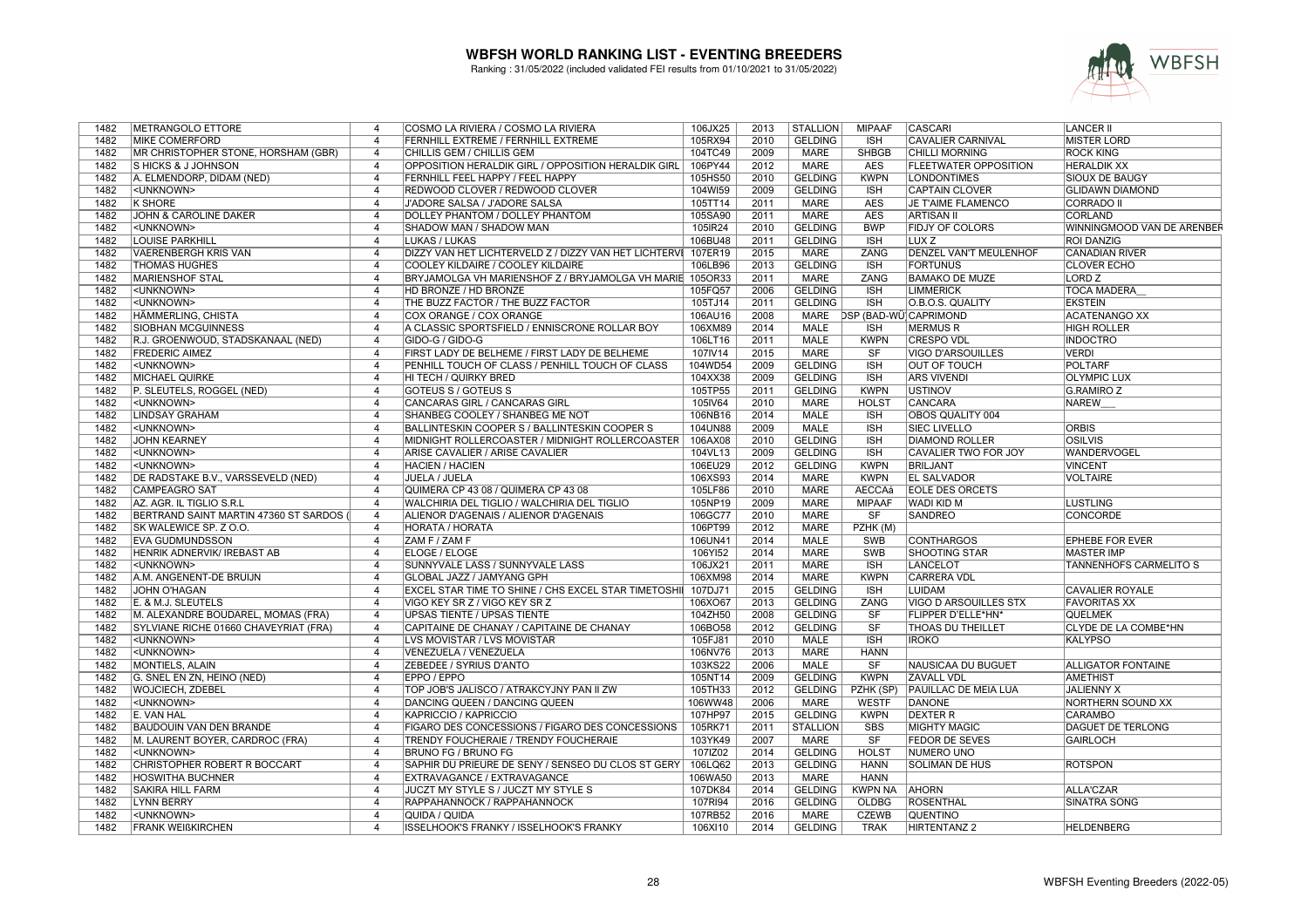

| 1482 | <b>CLAES BRUDEFORS</b>                  | 4                        | TARZAN / TARZAN                                          | 105RX73 | 2008 | <b>GELDING</b>  | SWB                            | <b>HAYDN</b>             | <b>CORTUS</b>                 |
|------|-----------------------------------------|--------------------------|----------------------------------------------------------|---------|------|-----------------|--------------------------------|--------------------------|-------------------------------|
| 1482 | MRS V TEW, CHELTENHAM (GBR)             | $\overline{4}$           | SIR PERIROSE / SIR PERIROSE                              | 104MJ43 | 2008 | <b>GELDING</b>  | <b>SHBGB</b>                   | <b>JUMBO</b>             | KING OF PERSIA                |
| 1482 | PRECI SPARK LTD, QUENIBOROUGH (GBR)     | $\overline{4}$           | TREHUDRETH / TREHUDRETH                                  | 104WU82 | 2009 | <b>GELDING</b>  | <b>SHBGB</b>                   | <b>JAGUAR MAIL</b>       | <b>WELTON CRACKERJACK VII</b> |
| 1482 | <unknown></unknown>                     | $\overline{4}$           | MARENGO BONAPARTE / MARENGO BONAPARTE                    | 107IJ88 | 2015 | <b>GELDING</b>  | <b>WESTF</b>                   | <b>DURANGO VDL</b>       |                               |
| 1482 | <unknown></unknown>                     | $\overline{4}$           | <b>LOVINSKY / LOVINSKY</b>                               | 107FM30 | 2010 | <b>GELDING</b>  | <b>MECKL</b>                   | <b>LEVISONN</b>          |                               |
| 1482 | <unknown></unknown>                     | $\overline{4}$           | DALME D'OR / DALME D OR DE BLANCHE                       | 106OE20 | 2013 | <b>MALE</b>     | $\overline{\text{S}}$ F        | <b>GALOPIN DU BOELE</b>  | <b>FEDOR DE SEVES</b>         |
| 1482 | <unknown></unknown>                     | $\overline{4}$           | GLOBAL SUPER NOVA / GLOBAL SUPER NOVA                    | 106PA01 | 2013 | <b>MARE</b>     | <b>HOLST</b>                   | <b>NUMERO UNO</b>        | <b>CARRY</b>                  |
| 1482 | <b>JOHANNA WARNKE</b>                   | $\overline{4}$           | SIDDI BUH / SIDDI BUH                                    | 105DQ42 | 2007 |                 | GELDING DSP (BAD-WÜ SIR ALFRED |                          | <b>BIRKHOF'S GRAFENSTOLZ</b>  |
| 1482 | A.J. VEENHOVEN                          | $\overline{4}$           | HORLEPIEP / HORLEPIEP                                    | 106XF99 | 2012 | <b>GELDING</b>  | <b>KWPN</b>                    | <b>SAFFIER</b>           | <b>IROKO</b>                  |
| 1482 | <b>BILLY DALY</b>                       | $\overline{4}$           | NEWMARKET RITZ / NEWMARKET RITZ                          | 107DS78 | 2015 | <b>MARE</b>     | ISH                            | <b>NEWMARKET VENTURE</b> | <b>CATCHER IN THE RYE</b>     |
| 1482 | <unknown></unknown>                     | $\overline{4}$           |                                                          |         | 2011 | <b>GELDING</b>  | <b>HOLST</b>                   | <b>CORMINT</b>           | <b>CLARIMO</b>                |
|      |                                         |                          | CHECKPOINT A 2 / CHECKPOINT A 2                          | 106SR31 |      |                 |                                |                          |                               |
| 1482 | DE 433330201114                         | $\overline{4}$           | ROCK ME BABY OLD / ROCK ME BABY 5                        | 106SE04 | 2014 | <b>MARE</b>     | <b>OLDBG</b>                   | <b>ROCK OF GIBRALTAR</b> | <b>SAN AMOUR I</b>            |
| 1482 | M. WILFRIED RUTTEN 99 (FRA)             | $\overline{4}$           | <b>GRYTSEN Z / GRYTSEN Z</b>                             | 105RU77 | 2009 | <b>MARE</b>     | ZANG                           | <b>GRISELDI</b>          | <b>FELICIANO 823</b>          |
| 1482 | <unknown></unknown>                     | $\overline{4}$           | OBOS DARKO / CSF OBOS DARCO                              | 105FG36 | 2008 | <b>GELDING</b>  |                                | <b>OBOS QUALITY</b>      | <b>DARCO</b>                  |
| 1482 | CHARLOTTE SCHICKEDANZ                   | $\overline{4}$           | <b>ISLA GS / ISLA GS</b>                                 | 106PP63 | 2012 | <b>MARE</b>     |                                | <b>HUMBLE GS</b>         | <b>SIR CHAMBERLAIN</b>        |
| 1482 | <unknown></unknown>                     | $\overline{4}$           | ALTONA / ALBERTSON                                       | 106HQ99 | 2006 | <b>GELDING</b>  |                                | <b>ALBERICH</b>          | <b>MONOPOL</b>                |
| 1482 | <b>CHARLOTTE SCHICKENDANZ</b>           | $\overline{4}$           | HUMBLE GS / HUMBLE GS                                    | 104UM57 | 2006 | <b>STALLION</b> |                                | <b>FERRARI GS</b>        | <b>AMIEGO GS</b>              |
| 1482 | <unknown></unknown>                     | $\overline{4}$           | MIGHTY MOUSE / MIGHTY MOUSE                              | 104QS32 | 2009 | <b>GELDING</b>  |                                | <b>CONTENDA</b>          | <b>JUBILEE BAY</b>            |
| 1482 | <unknown></unknown>                     | $\overline{4}$           | ROCKY ROAD / ROCKY ROAD                                  | 105QW42 | 2008 | <b>GELDING</b>  |                                | REGARDEZ MOI             | <b>STACATTO</b>               |
| 1482 | <unknown></unknown>                     | $\overline{4}$           | PUMPERNICKEL / PUMPERNICKEL                              | 105ZW32 | 2010 | <b>GELDING</b>  |                                | <b>CONQUISTADOR</b>      |                               |
| 1482 | <unknown></unknown>                     | $\overline{4}$           | <b>BELDAD / BELDAD</b>                                   | 106UO64 | 2013 | <b>MARE</b>     |                                |                          |                               |
| 1482 | <unknown></unknown>                     | $\overline{4}$           | COLOSO / COLOSO                                          | 107IJ30 | 2014 | <b>MALE</b>     |                                |                          |                               |
| 1482 | <unknown></unknown>                     | $\overline{4}$           | <b>UMECO / UMECO</b>                                     | 105PU48 | 2010 | <b>GELDING</b>  |                                | <b>JIRO</b>              |                               |
| 1482 | <unknown></unknown>                     | $\overline{4}$           | <b>INCLINE PARK REMEMBRANCE / INCLINE PARK REMEMBRAN</b> | 107EC48 | 2013 | <b>GELDING</b>  |                                | <b>FIDERSTERN</b>        | <b>GELRIANO</b>               |
| 1482 | <unknown></unknown>                     | $\overline{4}$           | FEMME DE RENAISSANCE / FEMME DE RENAISSANCE              | 103QV28 | 2003 | <b>MARE</b>     |                                | STATFORD GRIMALDI        | KINGDOM ABOVE                 |
| 1621 | <unknown></unknown>                     | $\overline{3}$           | ANGELINA GOLD / ANGELINA GOLD                            | 106KH52 | 2010 | <b>MARE</b>     |                                | <b>AMECELLI GOLD</b>     |                               |
| 1621 | <unknown></unknown>                     | 3                        | <b>DIRECTA / DIRECTA</b>                                 | 107BH19 | 2012 | <b>MARE</b>     |                                |                          |                               |
| 1621 | <b>WINDSOR FARM</b>                     | $\overline{3}$           | CONQUISTADORA / CONQUISTADORA                            | 106GZ92 | 2005 | <b>MARE</b>     |                                | <b>CONFUCIOUS</b>        | <b>BIS DE LA MARE</b>         |
| 1621 | <b>DENISE BARRY</b>                     | 3                        | ROSIE'S AVENTADORA / ROSIE'S AVENTADORA                  | 106PM45 | 2012 | <b>MARE</b>     |                                | FORMULA ONE              | CONSUL                        |
| 1621 | <unknown></unknown>                     | $\overline{3}$           | MILLFIELD LANCANDO / MILLFIELD LANCANDO                  | 105JB09 | 2007 | <b>GELDING</b>  |                                |                          |                               |
| 1621 | <unknown></unknown>                     | 3                        | KILTAR OBOS / KILTAR OBOS                                | 105HJ90 | 2010 | <b>MALE</b>     | <b>ISH</b>                     | <b>OBOS QUALITY</b>      | <b>HALLODRI</b>               |
| 1621 | <unknown></unknown>                     | $\overline{3}$           | COOLEY LEGALAND / LEGALAND SECOND BEST                   | 105FP63 | 2010 | <b>MALE</b>     | <b>ISH</b>                     | <b>USTINOV</b>           |                               |
| 1621 | <unknown></unknown>                     | $\overline{3}$           | TAMARA / TAMARA                                          | 106CU27 | 2009 | <b>MARE</b>     | <b>ISH</b>                     | LUIDAM                   | <b>DIAMOND LAD</b>            |
| 1621 | <unknown></unknown>                     | 3                        | FLY THE FLAG / FLY THE FLAG                              | 105JD23 | 2010 | <b>MALE</b>     | <b>ISH</b>                     | REBEL FLAGMOUNT          |                               |
| 1621 | <unknown></unknown>                     | 3                        | HHS WILLIAMSTOWN / HHS WILLIAMSTOWN                      | 105PR27 | 2011 | <b>MARE</b>     | <b>ISH</b>                     | <b>FORTUNUS</b>          | <b>CAVALIER ROYALE</b>        |
| 1621 | <unknown></unknown>                     | $\overline{3}$           | DASSETT CODE / CLONSHIRE DAZZLER                         | 107HQ24 | 2012 | <b>GELDING</b>  | <b>ISH</b>                     | <b>DAZZLING BLAZE</b>    | <b>CONDIOS</b>                |
| 1621 | <unknown></unknown>                     | $\overline{3}$           | LISHEEN ECLIPSE / LISHEEN ECLIPSE                        | 107IZ95 | 2013 | <b>GELDING</b>  | <b>ISH</b>                     |                          |                               |
| 1621 | J.W. GREVE, HAAKSBERGEN (NED)           | 3                        | CEKATINKA JRA / CEKATINKA                                | 104BX96 | 2007 | <b>MARE</b>     | <b>KWPN</b>                    | <b>KING KOLIBRI</b>      | JULIO MARINER XX              |
| 1621 | <b>MICHAEL BEATTIE</b>                  | $\overline{\mathcal{E}}$ | ARDEO PREMIER / ARDEO PREMIER                            | 106OQ19 | 2013 | <b>GELDING</b>  | <b>ISH</b>                     | <b>HOLD UP PREMIER</b>   | <b>CRUISING</b>               |
| 1621 | <b>SIEVERS LARS</b>                     | 3                        | QUINN / QUINN                                            | 105KN91 | 2010 | <b>GELDING</b>  | <b>HOLST</b>                   | <b>QUIRADO</b>           | LORDANO                       |
| 1621 | <b>CHRISTOPHER O'SULLIVAN</b>           | $\overline{3}$           | <b>WILLUNGA / WILLUNGA</b>                               | 104DA16 | 2007 | <b>GELDING</b>  | <b>ISH</b>                     | <b>OLYMPIC LUX</b>       | <b>COEVERS DIAMOND BOY</b>    |
| 1621 | <b>BRUNKHORST, JOHANN</b>               | 3                        | DEKORATEURIN BAUMEISTER / PRINCESS SHAFIRA SURPRIS       | 105IQ24 | 2010 | <b>MARE</b>     | ZfDP                           | <b>SALVANTO</b>          | AMERIGO VESPUCCI XX           |
| 1621 | E.A.R.L. DE LA MAISON BLANCHE           | 3                        | ELASTIC GIRL BLANCHE / ELASTIC GIRL BLANCHE              | 106WE42 | 2014 | <b>MARE</b>     | SF                             | CANTURO*BOIS MARGOT      | <b>BANBOULA DU THOT</b>       |
| 1621 | <b>SHANE DOYLE</b>                      | 3                        | KILCOLTRIM KIT KAT / KILCOLTRIM KIT KAT                  | 105ZX33 | 2009 | <b>MARE</b>     | <b>ISH</b>                     | WALDO VAN DUNGEN         | <b>GHAREEB</b>                |
| 1621 | <b>ANTHONY DOHERTY</b>                  | $\overline{3}$           | CRYSTAL BARNEY / CRYSTAL BARNEY                          | 107EQ25 | 2014 | <b>GELDING</b>  | <b>ISH</b>                     | <b>MERMUSR</b>           | <b>GRAF MAGNA</b>             |
| 1621 | <b>SOPHIE ET ADRIEN CHOBLET</b>         | $\overline{3}$           | ELTON DES AS / ELTON DES AS                              | 106VO99 | 2014 | <b>GELDING</b>  | <b>SF</b>                      | <b>CANTURO</b>           | <b>SAPHIR D'ELLE</b>          |
| 1621 | <b>MESSERS CLARE &amp; HANLON</b>       | 3                        | ULTIMATE QUALITY / ULTIMATE QUALITY                      | 106YW81 | 2014 | <b>GELDING</b>  | <b>ISH</b>                     | <b>OBOS QUALITY</b>      | <b>LIMMERICK</b>              |
| 1621 | <b>KNIGHTFIELD STUD</b>                 | 3                        | MBF COOLEY PERMISSION TO LAND / MBF PERMISSION TO        | 107BB42 | 2014 | <b>GELDING</b>  | <b>ISH</b>                     | <b>COBRA</b>             | <b>LUIDAM</b>                 |
|      |                                         |                          |                                                          |         |      |                 |                                |                          |                               |
| 1621 | IRA-MAARIT HYTTINEN & TERO MOILANEN     | 3                        | THUNDER OF LOVE / THUNDER OF LOVE                        | 107IC20 | 2014 | MARE            | <b>FWB</b>                     | <b>STENOGRAPH</b>        | CONCORDE                      |
| 1621 | <b>ANDREAS KOSICKI</b>                  | $\overline{3}$           | DOLLAR BOY 9 / DOLLAR BOY 9                              | 106QU14 | 2012 | <b>STALLION</b> | <b>HOLST</b>                   | <b>TLALOC M</b>          | <b>EPHEBE FOR EVER</b>        |
| 1621 | MARGRETHE STEFFENSEN, GUDBJERG FYN      | 3                        | CORADINE-S / CORADINE-S                                  | 106BY28 | 2011 | MARE            | <b>DWB</b>                     | CARRICO                  | <b>LANDJONKER</b>             |
| 1621 | STEINKRAUS, PROF. VOLKER, GEORGENHOF (0 | $\overline{3}$           | BUTT'S AZAHAR / BUTT'S AZAHAR                            | 104VC00 | 2009 | <b>MARE</b>     | <b>HANN</b>                    | CHICO'S BOY              | <b>HERALDIK XX</b>            |
| 1621 | STADNINA KONI MOSZNA SP. Z O.O.         | 3                        | DELICIEUX M / DELICIEUX M                                | 107GI96 | 2013 | <b>MARE</b>     | PZHK (SP)                      | <b>CONTENDOR</b>         | <b>OMEN</b>                   |
| 1621 | P.G. BLAUW, LUTTELGEEST (NED)           | $\overline{3}$           | <b>GELMER / GELMER</b>                                   | 105VK41 | 2011 | <b>GELDING</b>  | <b>KWPN</b>                    | <b>CAROSSO VDL</b>       | <b>AHORN</b>                  |
| 1621 | CHARLOTTE SCHICKEDANZ                   | 3                        | OBEAH DANCER GS / OBEAH DANCER GS                        | 106PK05 | 2012 | <b>MARE</b>     | <b>TRAK</b>                    | <b>HUMBLE GS</b>         | <b>BUDDENBROCK</b>            |
| 1621 | HAYESSEN, DAGMAR, EYENDORF (GER)        | 3                        | POLLY BLUE EYES / POLLY BLUE EYES                        | 104WZ23 | 2008 | <b>MARE</b>     | ZfDP                           | <b>CONCINALES XX</b>     | <b>STROHMANN</b>              |
| 1621 | <b>TALLY CHANG</b>                      | $\overline{3}$           | <b>ELLE / ELLE</b>                                       | 106QN31 | 2012 | <b>MARE</b>     | <b>AHHA</b>                    |                          |                               |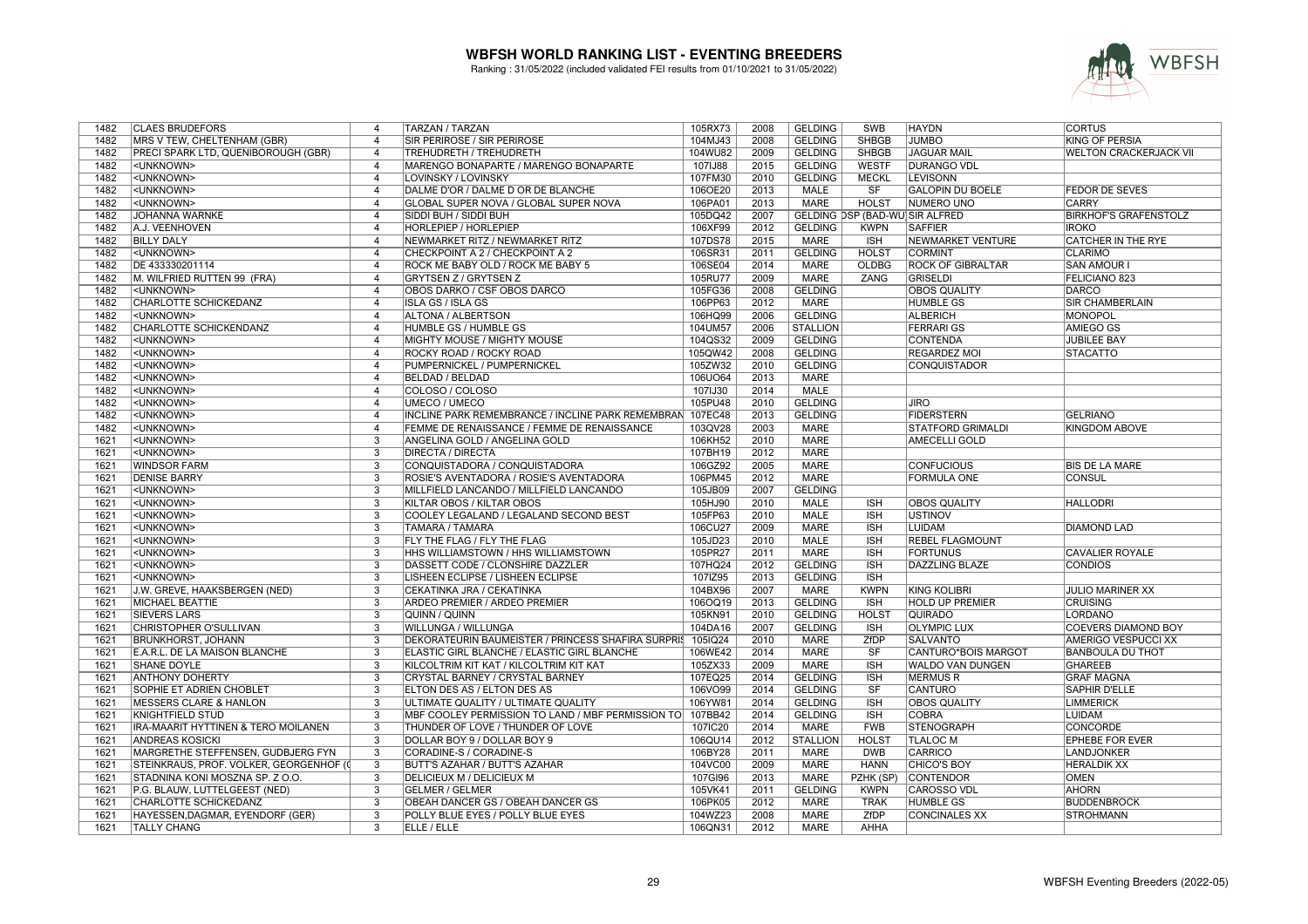

| 1621 | H. GELLING                                | 3                         | ELUSIVE DASSETT / ELCO D                         | 105KL39 | 2009 | <b>GELDING</b> | <b>KWPN</b>    | VLEUT                        | <b>OPAN</b>                 |
|------|-------------------------------------------|---------------------------|--------------------------------------------------|---------|------|----------------|----------------|------------------------------|-----------------------------|
| 1621 | LÜHRS-BEHNKE, JAN                         | 3                         | SNIPES / SNIPES                                  | 104YV43 | 2007 | <b>GELDING</b> | <b>HANN</b>    | <b>SEBORGA XX</b>            | <b>MAURICE</b>              |
| 1621 | <b>JIM &amp; MARGARET NEWSAM</b>          | 3                         | <b>WELLAN GRAFFITI / WELLAN GRAFFITI</b>         | 106LA80 | 2011 | <b>MARE</b>    | <b>ISH</b>     | <b>BIRKHOF'S GRAFENSTOLZ</b> |                             |
| 1621 | <b>DHR. ROEFS</b>                         | $\overline{3}$            | <b>REG THE LEDGE / HAOMIR</b>                    | 107EW90 | 2012 | <b>GELDING</b> | <b>KWPN</b>    | <b>CONIONA</b>               | <b>OKLUND</b>               |
| 1621 | <b>CAROLINE PHILLIPS</b>                  | $\overline{3}$            | GOLDEN GUN UK / GOLDEN GUN UK                    | 105PP52 | 2011 | <b>MALE</b>    | <b>AES</b>     | <b>CICERO Z VAN PAEMEL</b>   | <b>ARTOSZ</b>               |
| 1621 | <b>HENRI LAGUIDE</b>                      | $\overline{3}$            | CARLTON DE LAYE / CARLTON DE LAYE                | 106PV19 | 2012 | <b>GELDING</b> | SF             | <b>CABDULA DU TILLARD</b>    | <b>GRAIN DE VOLTAIRE</b>    |
| 1621 | <b>JOOST VAN RIET</b>                     | 3                         | <b>EKOW / EKOW</b>                               | 106LP88 | 2013 | <b>GELDING</b> | <b>HOLST</b>   | <b>ESTEBAN</b>               | CANCARA                     |
| 1621 | A.E. DENNEBOOM, ALMELO (NED)              | 3                         | COOLEY SHOWTIME / EMIR                           | 104GI09 | 2009 | <b>GELDING</b> | <b>KWPN</b>    | <b>CHIN CHIN</b>             | <b>JULIO MARINER XX</b>     |
| 1621 | <b>MARION UND CARSTEN VOSS</b>            | 3                         | CASSENS COCO VALENTINA / CASSENS COCO VALENTINA  | 105UL93 | 2010 | <b>MARE</b>    | <b>HANN</b>    | <b>CANSTAKKO</b>             | CALIDO I                    |
| 1621 | <b>PATRICK SCHELLEKENS</b>                | 3                         | JACKASS PK / JACKASS PK                          | 105FW18 | 2009 | <b>GELDING</b> | <b>BWP</b>     | CHEKANDINO                   | GRAND STEP 310746791        |
| 1621 | <b>TOM NOLAN</b>                          | 3                         | FERNHILL CHOCO ROYALE / FERNHILL CHOCO ROYALE    | 105SN89 | 2011 | <b>GELDING</b> | <b>ISH</b>     | CHACOA                       | <b>CAVALIER ROYALE</b>      |
| 1621 | PAARDENHOUDERIJ V.D. HEIJKANT             | 3                         | <b>JUST TO BE CLEAR / JAKARTA</b>                | 107AI79 | 2014 | <b>GELDING</b> | <b>KWPN</b>    | <b>EXTASE</b>                | <b>GRAN CORRADO</b>         |
| 1621 | CHERCHI PIETRO GAVINO                     | $\overline{3}$            | <b>MARY ROSE / MARY ROSE</b>                     | 106IZ32 | 2013 | <b>MARE</b>    | <b>MIPAAF</b>  | <b>INDOCTRO</b>              | <b>BONORVESU</b>            |
| 1621 | KURTH CARLSSON, GRENAA (DEN)              | $\overline{\overline{3}}$ | PRAESTEGAARDENS LEOPOLD / PRAESTEGAARDENS LEOP   | 103QL24 | 2006 | <b>GELDING</b> | <b>DWB</b>     | <b>LONDONDERRY</b>           | <b>TEMPLE WIND XX</b>       |
|      |                                           |                           |                                                  |         |      | <b>MARE</b>    |                |                              |                             |
| 1621 | S.C.E.A. LE ROUCAS D'EYGALIERES           | 3                         | DEMOISELLE EYGALIERES / DEMOISELLE EYGALIERES    | 106NW41 | 2013 |                | SF             | <b>TYGAR MAIL</b>            | <b>IOWA</b>                 |
| 1621 | <b>EMMANUEL QUITTET</b>                   | 3                         | DIABOLO D'EMS AA / DIABOLO D'EMS AA              | 106OS72 | 2013 | <b>GELDING</b> | AA             | QUERCUS DU MAURY*HN          | <b>FAYRILAND II</b>         |
| 1621 | <b>MARIA MELVIN</b>                       | 3                         | GLENKEERAN CASANOVA / GLENKEERAN CASANOVA        | 105ZP99 | 2012 | <b>GELDING</b> | <b>ISH</b>     | WOMANIZER                    | <b>CRUISE ON</b>            |
| 1621 | LAETITIA STIFANI 75013 PARIS 13 (FRA)     | 3                         | CAP'TAINE CHARLES / CAP'TAINE CHARLES            | 106CV05 | 2012 | <b>GELDING</b> | SF             | KANNAN*GFE                   | <b>VOLTAIRE DE FRELY</b>    |
| 1621 | <unknown></unknown>                       | $\overline{3}$            | LEGOLAS 198 / LEGOLAS 198                        | 105VR05 | 2011 | <b>MALE</b>    | <b>HANN</b>    | <b>LEVISONN</b>              |                             |
| 1621 | <b>RIDEWAY FARM STUD LLP</b>              | 3                         | PEPPER POLDARK / PEPPER POLDARK                  | 107IE14 | 2015 | <b>MALE</b>    | <b>AES</b>     | <b>PEPPERMILL</b>            | <b>MATTERHORN</b>           |
| 1621 | DONNACHA ANHOLD                           | 3                         | COOLEY CAPPUCCINO / COOLEY CAPPUCCINO            | 106DR19 | 2011 | <b>GELDING</b> | <b>ISH</b>     | <b>GHAREEB</b>               |                             |
| 1621 | <unknown></unknown>                       | $\overline{3}$            | ABC ARCTIC DAME / ABC ARCTIC DAME                | 106FG10 | 2008 | <b>MARE</b>    | <b>ISH</b>     | <b>DESERT KNIGHT</b>         | <b>DIAMOND LAD</b>          |
| 1621 | <b>DAVID SLOAN</b>                        | $\overline{3}$            | LUSH UPGRADE / LUSH UPGRADE                      | 106BK36 | 2009 | <b>MARE</b>    | <b>ISH</b>     | <b>UPGRADE</b>               |                             |
| 1621 | <b>G. MOERSBERGEN</b>                     | $\overline{3}$            | <b>FINCENT / FINCENT</b>                         | 106XO15 | 2010 | <b>GELDING</b> | <b>KWPN</b>    | <b>AMADEUS</b>               | <b>DARWIN</b>               |
| 1621 | <unknown></unknown>                       | 3                         | VENDI FOX / VENDI FOX                            | 105TD74 | 2011 | <b>GELDING</b> | <b>ISH</b>     | <b>ARS VIVENDI</b>           | HARLEQUIN DU CAREL          |
| 1621 | PRESTON, DEBORAH                          | 3                         | NEXERO / NEXERO                                  | 106OX67 | 2013 | <b>GELDING</b> | <b>BE/SIES</b> | <b>NEXUS</b>                 | <b>BOLLVORM'S LAURISTON</b> |
| 1621 | LOUISE M GODKIN                           | $\overline{3}$            | BALLYCOOG GUINNESS / BALLYCOOG GUINNESS          | 105PX52 | 2011 | <b>GELDING</b> | <b>ISH</b>     | <b>WOMANIZER</b>             | <b>BONNIE PRINCE</b>        |
| 1621 | PIGISCH, DR. EWALD                        | 3                         | ALISHA 110 / ALISHA 110                          | 105UK45 | 2009 | <b>MARE</b>    | <b>TRAK</b>    | SHAVALOU                     | <b>WAITAKI 31</b>           |
| 1621 | <b>PAULA WIDGER</b>                       | 3                         | POYNSTOWN BRAEVE / POYNSTOWN MBF                 | 106OG02 | 2013 | <b>MALE</b>    | <b>ISH</b>     | <b>CLOVER FLUSH</b>          | <b>CHILLOUT</b>             |
| 1621 | <b>PATRICK DOODY</b>                      | 3                         | PILTOWN OBOS / PILTOWN OBOS                      | 107HY90 | 2015 | <b>MALE</b>    | <b>ISH</b>     | <b>OBOS QUALITY 004</b>      | <b>CULT HERO</b>            |
| 1621 | <b>REID, JOHN</b>                         | $\overline{3}$            | DASSETT ROCK STAR / DASSETT ROCK STAR            | 106ZS40 | 2014 | <b>GELDING</b> | <b>BE/SIES</b> | <b>CENTRE STAGE</b>          | <b>LIMMERICK</b>            |
| 1621 | <b>MATHILDE AHLBURG</b>                   | 3                         | CARUCCIO PARADISE / CARUCCIO PARADISE            | 107GN49 | 2015 | <b>GELDING</b> | <b>SWB</b>     | BRAVOUR 1197                 | <b>INDOCTRO</b>             |
| 1621 | <b>DR P TAYLOR</b>                        | 3                         | <b>TIGER MAIL / TIGER MAIL</b>                   | 105OM10 | 2010 | <b>GELDING</b> | <b>SHBGB</b>   | <b>JAGUAR MAIL</b>           | <b>JAVA TIGER</b>           |
| 1621 | <b>ZG B. RIEKE/ W. RACKMANN</b>           | 3                         | CALVIN / CALVIN                                  | 105JE37 | 2010 | <b>GELDING</b> | <b>WESTF</b>   | <b>CHRISTOPH COLUMBUS</b>    | <b>PRIMERO</b>              |
| 1621 | M. FRANCOIS LEVY, SEMUR EN AUXOIS (FRA)   | 3                         | QUIRO HOY / QUIRO HOY                            | 102YW58 | 2004 | <b>GELDING</b> | <b>SF</b>      | L'ARC DE TRIOMPHE            | <b>JALISCO B</b>            |
|      |                                           | 3                         | CATHERSTON ORATOR / CATHERSTON ORATOR            | 106LJ28 | 2012 | <b>MARE</b>    | <b>AES</b>     |                              |                             |
| 1621 | <b>ANNE DICKER</b>                        |                           |                                                  |         |      |                |                |                              |                             |
| 1621 | <b>BARBARA &amp; FRANCIS HATTON</b>       | $\overline{3}$            | THE CAPED CRUSADER / THE CAPED CRUSADER          | 106IF40 | 2013 | <b>GELDING</b> | <b>ISH</b>     | <b>NAZAR</b>                 |                             |
| 1621 | <b>SK RZECZNA</b>                         | 3                         | JARD / JARD                                      | 105JT77 | 2010 | <b>GELDING</b> | PZHK (SP)      | <b>CZUWAJ</b>                | <b>CHEF SUPREME</b>         |
| 1621 | B.J.M. WEZENBERG, IJSSELMUIDEN (NED)      | 3                         | <b>FEARLESS W / FEARLESS-W</b>                   | 105QH39 | 2010 | <b>GELDING</b> | <b>KWPN</b>    | <b>ARKO III</b>              | <b>BOLLVORM'S LIBERO H</b>  |
| 1621 | <b>RIK COEVOET</b>                        | $\overline{3}$            | <b>SKYLIGHT / SKYLIGHT</b>                       | 107EE01 | 2015 | <b>MARE</b>    | <b>AES</b>     | <b>SKILL Z</b>               | <b>CALVE Z</b>              |
| 1621 | <unknown></unknown>                       | 3                         | <b>DUQUE HSM / DUQUE HSM</b>                     | 105MU93 | 2011 | <b>GELDING</b> | <b>CDE</b>     | <b>RIVER DANCE</b>           | <b>LIMBUS</b>               |
| 1621 | G.B M. BERENDSEN, ETTEN (NED)             | $\overline{3}$            | <b>FJURY / FJURY</b>                             | 105IT05 | 2010 | <b>GELDING</b> | <b>KWPN</b>    | <b>NAMELUS R</b>             | <b>LBH CALVADOS</b>         |
| 1621 | <unknown></unknown>                       | 3                         | FLOREN 06 / FLOREN 06                            | 106FB18 | 2010 | <b>GELDING</b> | <b>HANN</b>    | <b>FUERSTENREICH</b>         | <b>WELTMEYER</b>            |
| 1621 | <b>BERND GEHRDAU-SCHROEDER</b>            | 3                         | DARK DESIRE GS / DARK DESIRE GS                  | 104RM92 | 2009 | MARE           | <b>HANN</b>    | <b>DON FREDERICO</b>         | CARISMO                     |
| 1621 | ULRIKE EDEL-HEIDHUES                      | 3                         | VISCOUNT VIKTOR / VON BULOW                      | 106YZ38 | 2014 | <b>GELDING</b> | <b>HANN</b>    |                              |                             |
| 1621 | <b>HUGH CONNOLLY</b>                      | 3                         | A SPORTSFIELD CAYENNE / A SPORTSFIELD CAYENNE    | 106EZ70 | 2012 | <b>GELDING</b> | <b>ISH</b>     | <b>PORSCH</b>                | COOLCORRON COOL DIAMOND     |
| 1621 | <unknown></unknown>                       | 3                         | THE FERRYMAN / THE FERRYMAN                      | 107TR73 | 2014 | <b>GELDING</b> | <b>ISH</b>     | <b>RICARDO Z</b>             |                             |
| 1621 | JORIS EN MIA VERMEULEN                    | $\overline{3}$            | MODRIX DOR VAN DE MISPELAERE / MODRIX DOR VAN DE | 106LU61 | 2012 | <b>MALE</b>    | <b>BWP</b>     | WANDOR VAN DE MISPELAERE     | <b>LANDSIEGER</b>           |
| 1621 | <b>MICHAEL HANLEY</b>                     | $\overline{3}$            | <b>GLOBAL PROMISE / BMC CAN DO</b>               | 106FS77 | 2013 | <b>MARE</b>    | <b>ISH</b>     | <b>SLIGO CANDY BOY</b>       |                             |
| 1621 | <b>BACKHAUS, KARL-HEINZ &amp; CHRISTA</b> | $\overline{3}$            | ACSI HARRY BELAFONTE / HARRY BELAFONTE           | 102VH52 | 2003 | <b>GELDING</b> | <b>HANN</b>    | <b>HERALDIK XX</b>           | <b>ZAMIRO</b>               |
| 1621 | <unknown></unknown>                       | 3                         | VAN DE MAN / VAN DE MAN                          | 105IA19 | 2008 | <b>MALE</b>    | <b>ISH</b>     | <b>WALDO VAN DUNGEN</b>      | <b>DR MASSINI</b>           |
| 1621 | <b>PATRICK &amp; MARTINA BREEN</b>        | 3                         | COOLEY CARNEYHAUGH / CARNEYHAUGH CARRAIG         | 105YU17 | 2012 | <b>GELDING</b> | <b>ISH</b>     | <b>OLYMPIC LUX</b>           | <b>CAVALIER ROYALE</b>      |
| 1621 | MRS K L JARVEY, LIMERICK (IRL)            | 3                         | <b>BALHAM MIST / BALHAM MIST</b>                 | 104KU70 | 2007 | <b>GELDING</b> | <b>SHBGB</b>   | MILL LAW                     | <b>ROCK KING</b>            |
| 1621 | W. VAN ARKEL, DRONTEN (NED)               | 3                         | <b>FOREVER / FOREVER</b>                         | 105SE71 | 2010 | <b>GELDING</b> | <b>KWPN</b>    | <b>APACHE</b>                | ROYAL DIAMOND 5             |
| 1621 | MORSINK L.G. EVENHUIS J.R.J.              | 3                         | AKINA Z / AKINA Z                                | 106LT98 | 2012 | MARE           | ZANG           | <b>ANDIAMOZ</b>              | <b>VOLTAIRE</b>             |
| 1621 | MS B DALE                                 | 3                         | VINTAGE GRAFFITI / VINTAGE GRAFFITI              | 106QB90 | 2011 | <b>MALE</b>    | <b>SHBGB</b>   | <b>GRAFENSTOLZ</b>           |                             |
| 1621 | <b>DAVENPORT STUD</b>                     | 3                         | DAVENPORT RESOLUTION / DAVENPORT RESOLUTION      | 107EL43 | 2009 | <b>GELDING</b> | <b>SAWHS</b>   | <b>REX GRANNUS Z</b>         |                             |
|      |                                           |                           |                                                  |         |      |                |                |                              | MAYFAIR WUNDERBAR           |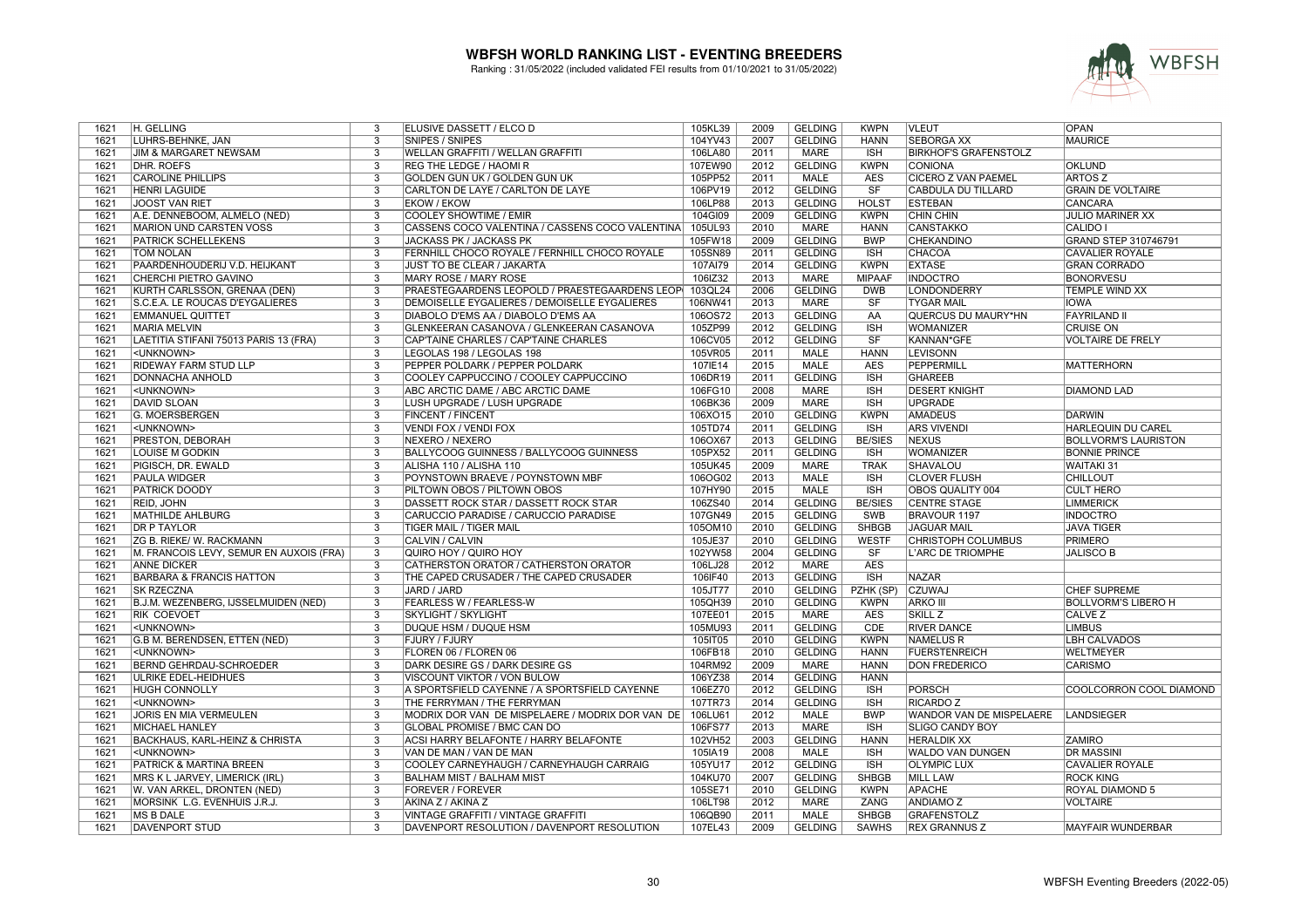

| 1621 | <unknown></unknown>                            | 3                         | <b>ROGERSTOWN / ROGERSTOWN</b>                               | 107ED43 | 2015 | <b>STALLION</b> | <b>ISH</b>                     | <b>BALDA BEAU</b>                  |                           |
|------|------------------------------------------------|---------------------------|--------------------------------------------------------------|---------|------|-----------------|--------------------------------|------------------------------------|---------------------------|
| 1621 | <b>LENA NILSSON</b>                            | 3                         | UZELIA / UZELIA                                              | 105XM32 | 2010 | <b>MARE</b>     | SWB                            | ALGOT 1182                         | FELICIANO 823             |
| 1621 | JOHNER JEAN-FRANCOIS                           | $\overline{\mathcal{E}}$  | DEMOISELLE PECCAU / DEMOISELLE PECCAU                        | 106IC00 | 2013 | <b>MARE</b>     | CH                             | <b>MIGHTY MAGIC</b>                | COOLCORRON COOL DIAMOND   |
| 1621 | <unknown></unknown>                            | $\overline{\overline{3}}$ | BAD BOY Z / BAD BOY Z                                        | 107KM47 | 2013 | <b>STALLION</b> | <b>ZANG</b>                    | <b>BAEDEKER</b>                    | <b>CALYPSO II</b>         |
| 1621 | <b>VARDA-KER KFT.</b>                          | 3                         | <b>MOST WANTED MIMI / MIMI</b>                               | 106KT26 | 2011 | <b>MARE</b>     | <b>HSH</b>                     | <b>4941 MARKETPLACE XX</b>         | 3080 CALETTO I            |
| 1621 | DR V AURELIE GUENNOC                           | 3                         | FAHRENHEIT ADDICT / FAHRENHEIT ADDICT                        | 107EQ53 | 2015 | <b>GELDING</b>  | SF                             | UTAH VAN ERPEKOM (GB)              | <b>ECHOGENE LATOUR</b>    |
| 1621 | <unknown></unknown>                            | $\overline{3}$            | <b>ROLEKS / ROLEKS</b>                                       | 106OF33 | 2013 | <b>STALLION</b> | <b>ESH</b>                     | <b>ROTSPON</b>                     | PIKACHU DE MUZE           |
| 1621 | <b>HELGA BRUEMMER</b>                          | 3                         | CEROUSINA / CEROUSINA                                        | 106PF13 | 2012 | <b>MARE</b>     | <b>MECKL</b>                   | <b>CEROUSI</b>                     | <b>MIGHTY MAGIC</b>       |
| 1621 | <b>RENGOT MARIE CAROLINE</b>                   | $\overline{3}$            | <b>BOLT MCR / BOLT MCR</b>                                   | 106QA09 | 2013 | <b>GELDING</b>  | <b>MIPAAF</b>                  | <b>SILVANER DC</b>                 |                           |
|      |                                                |                           |                                                              |         |      |                 |                                |                                    |                           |
| 1621 | <b>ACKERMANN, LOTHAR</b>                       | 3                         | FEMME FATALE / FEMME FATALE                                  | 107FP19 | 2013 | <b>MARE</b>     | <b>OLDBG</b>                   | <b>FOUNDATION 2</b>                | DONNERHALL 11             |
| 1621 | <b>CLAUDIA S. PTRICK</b>                       | $\overline{3}$            | <b>BALOU MOON / BALOU MOON</b>                               | 106LC50 | 2010 | <b>GELDING</b>  | <b>AHS</b>                     | <b>BALOU DU ROUET</b>              | <b>CONTENDRO I</b>        |
| 1621 | FLORENCE DE POTTER D'INDOYE                    | 3                         | LOUD SPRING DE LA BASTIDE / LOUD SPRING DE LA BASTIL 107DG76 |         | 2015 | <b>GELDING</b>  | SCSL                           | <b>LANDOR S</b>                    | POLYDIKTUS VAN DE HELLE   |
| 1621 | <b>HEINRICH KROEGER</b>                        | 3                         | TARANTINO 54 / TARANTINO 54                                  | 107BE40 | 2013 | <b>GELDING</b>  | <b>OLDBG</b>                   | QUATTRO 7                          | <b>ARGENTINUS</b>         |
| 1621 | <b>FREDERIK EN STEPHANIE VYNCK - VANKERSSO</b> | $\overline{\mathbf{3}}$   | KALISTOR VAN VYNCKENHOVE / KALISTOR VAN VYNCKENH 106XQ63     |         | 2010 | <b>GELDING</b>  | <b>BWP</b>                     | <b>CHIPPENDALE Z</b>               | <b>GOTTWALD</b>           |
| 1621 | <unknown></unknown>                            | 3                         | JOYCE L / JOYCE L.                                           | 107GD84 | 2015 | <b>MARE</b>     | <b>OS</b>                      | <b>CHRISTIAN</b>                   |                           |
| 1621 | HERRLICH, MARTINA                              | $\overline{3}$            | LEROY H / LEROY H                                            | 107AJ70 | 2011 |                 | GELDING DSP (BRAND) LAFITTE 11 |                                    | <b>LESOTHO</b>            |
| 1621 | <b>PATRICK BYRNE</b>                           | $\overline{3}$            | TRADEWINDS ALFREDO / TRADEWINDS ALFREDO                      | 106YZ34 | 2013 | <b>GELDING</b>  | <b>ISH</b>                     | <b>BARNABY FLIGHT</b>              |                           |
| 1621 | <b>MICHAEL CRUISE</b>                          | 3                         | <b>GREENFORT CARNIVAL / ATTYRORY ACRES</b>                   | 105EL23 | 2010 | <b>GELDING</b>  | <b>ISH</b>                     | <b>AUGHRIM KNIGHT</b>              | <b>NOT RECORDED</b>       |
| 1621 | <b>PETER VAN HULLE</b>                         | $\overline{\mathcal{E}}$  | KAAIMAN V/D KOOLDRIES / KAAIMAN V/D KOOLDRIES                | 106AU39 | 2010 | <b>GELDING</b>  | <b>BWP</b>                     | <b>CHACCO BLUE</b>                 | LANDJONKER                |
| 1621 | <b>MALEC MIROSLAW</b>                          | 3                         | <b>KSELION / KSELION</b>                                     | 106WC75 | 2012 | GELDING         | PZHK (SP)                      |                                    |                           |
| 1621 | <unknown></unknown>                            | 3                         | <b>KIREA / KIREA</b>                                         | 107FP27 | 2014 | <b>MARE</b>     | <b>TRAK</b>                    |                                    |                           |
| 1621 | <b>MICHAEL BYRNE</b>                           | 3                         | POINT MASTER 3 / POINT MASTER 3                              | 107CM00 | 2015 | <b>STALLION</b> | <b>ISH</b>                     | <b>POINTILLISTE</b>                | <b>MASTER IMP</b>         |
| 1621 | <unknown></unknown>                            | $\overline{3}$            | SCEILIG CONCORDIO / SCEILIG CONCORDIO                        | 106XM15 | 2014 | <b>MALE</b>     | <b>ISH</b>                     |                                    |                           |
| 1621 | <unknown></unknown>                            | 3                         | RNH TOM TOM R / RNH TOM TOM R                                | 107RG00 | 2014 | <b>GELDING</b>  | <b>ISH</b>                     | <b>TOLAN R</b>                     | <b>BEACH BALL</b>         |
| 1621 | <unknown></unknown>                            | 3                         | DAROGUE REBEL / DAROGUE REBEL                                | 107FU21 | 2014 | <b>GELDING</b>  | <b>ISH</b>                     | <b>SILVANO</b>                     |                           |
| 1621 | <unknown></unknown>                            | $\overline{\mathbf{3}}$   | MAY THE FIRST / MAY THE FIRST                                | 107LR85 | 2013 | <b>STALLION</b> | <b>MIPAAF</b>                  | CALEIDOS D.C.                      | <b>LYSANDER</b>           |
| 1621 | <unknown></unknown>                            | 3                         | JACARDO / JACARDO                                            | 107FM00 | 2014 | <b>GELDING</b>  | <b>KWPN</b>                    | <b>ZAMBESI</b>                     |                           |
| 1621 | <unknown></unknown>                            | 3                         | <b>KADANS / KADANS</b>                                       | 107GH21 | 2015 | <b>MALE</b>     | <b>KWPN</b>                    |                                    |                           |
| 1621 | BLACK HORSES B.V., SLIEDRECHT (NED)            | 3                         | GIANT PROSPECT BB / GIANT PROSPECT BB                        | 105OE25 | 2011 | <b>GELDING</b>  | <b>KWPN</b>                    | LAURIES CRUSADOR XX                | <b>JAZZ</b>               |
| 1621 | <b>FREDRIK &amp; MARTIN LINELL</b>             | $\overline{\overline{3}}$ | <b>VIVERO / VIVERO</b>                                       | 106MR86 | 2013 | <b>GELDING</b>  | <b>SWB</b>                     | <b>VIVANT</b>                      |                           |
| 1621 | <b>SOENKE WICHMANN</b>                         | 3                         | AIRCARE / AIRCARE                                            | 104DJ30 | 2007 | <b>GELDING</b>  | <b>HOLST</b>                   | <b>ARTANI</b>                      | <b>EXKURS</b>             |
| 1621 | <b>SZURIK STANISLAW</b>                        | $\overline{3}$            | <b>NESTOR S / NESTOR S</b>                                   | 106WW16 | 2014 | <b>GELDING</b>  | PZHK (SP)                      | <b>BLACK JACK</b>                  | <b>GRAND DE LA COUR</b>   |
| 1621 | <b>SARAH WARDEN</b>                            | 3                         | THE PREACHER MAN / THE PREACHER MAN                          | 107GO31 | 2014 | <b>GELDING</b>  | <b>AES</b>                     | <b>BILLY CONGO</b>                 | UNKNOWN <sup>*</sup>      |
| 1621 | <b>GEEROMS GUIDO</b>                           | 3                         | KEEP SAFE G Z / KEEP SAFE G Z                                | 104NI95 | 2007 | <b>GELDING</b>  | ZANG                           | KASHMIR VAN SCHUTTERSHOF           | <b>TOWNSCHIP XX</b>       |
| 1621 | <b>ALOYS BROXTERMANN</b>                       | $\overline{3}$            | STARLIGHT 281 / STARLIGHT 281                                | 103ZP75 | 2007 | <b>GELDING</b>  | OLDBG                          | <b>STALYPSO</b>                    | LIKOTO XX                 |
| 1621 | MARSHALL JENKINSON                             | 3                         | TYNAN COOLEY / TYNAN CLOVER                                  | 106MB25 | 2010 | <b>MALE</b>     | <b>ISH</b>                     | <b>CAPTAIN CLOVER</b>              |                           |
| 1621 | <b>WOERN, FRITZ</b>                            | $\overline{\overline{3}}$ | GUAPO 29 / GUAPO 29                                          | 104GP04 | 2008 |                 | GELDING DSP (BAD-WÜ GARDEZ     |                                    | <b>STAN THE MAN XX</b>    |
| 1621 | <b>MRS A BARKER</b>                            | 3                         | LORD FLASHHEART / LORD FLASHHEART                            | 106YP94 | 2014 | MALE            | <b>SHBGB</b>                   | <b>BJORSELLS BRIAR 899</b>         | <b>GOETHE</b>             |
| 1621 | <b>EMELIE BORGSTRÖM</b>                        | $\overline{3}$            | <b>AMAZING STEEL / AMAZING STEEL</b>                         | 106MU86 | 2013 | <b>GELDING</b>  | <b>SWB</b>                     | <b>RAMBO</b>                       | <b>TERTULLIAN XX</b>      |
| 1621 | <b>MESSRS CURTIN &amp; HUGHES</b>              | $\overline{3}$            | BENEDICT DALTON RADAU / BENEDICT DALTON RADAU                | 106NI28 | 2012 | <b>MALE</b>     | <b>ISH</b>                     | <b>TABASCO VAN ERPEKOM</b>         | <b>HUMBEL XX</b>          |
| 1621 | <b>E.A.R.L. ELEVAGE MOUCHE</b>                 | $\overline{3}$            | <b>BIKINI MOUCHE / BIKINI MOUCHE</b>                         | 107FU09 | 2011 | <b>GELDING</b>  | $\overline{\text{SF}}$         | <b>NEWTON DE KREISKER</b>          | <b>VESONTIO DU MESNIL</b> |
| 1621 | <b>MARTIN RYAN</b>                             | $\overline{3}$            | CARNIVAL MARCH / CARNIVAL MARCH                              | 105SA02 | 2011 | <b>GELDING</b>  | <b>ISH</b>                     | <b>CAVALIER CARNIVAL</b>           | <b>ATLANTIC CRUISE</b>    |
| 1621 | HEIDE BRÜGGEMANN                               | 3                         | EDDIE WELD / EDDIE WELD                                      | 106CE81 | 2012 | <b>GELDING</b>  | <b>HANN</b>                    | <b>EMBASSY I</b>                   | COLWAY BOLD XX            |
| 1621 | <b>STEFAN FRANK</b>                            | $\overline{3}$            | FRANKY BOY / FRANKY BOY                                      | 105UL84 | 2010 | <b>MALE</b>     | <b>SWB</b>                     | LUCKY POINT HE 1121                | HILL'S DOUBLE XX 809      |
| 1621 | <b>F.C.VERLOUW</b>                             | 3                         | CONDEX / CONDEX                                              | 106PY13 | 2013 | <b>GELDING</b>  | <b>HANN</b>                    | <b>CODEX ONE</b>                   | <b>CONTENDER</b>          |
| 1621 | <b>BOLETTE J. EMDE</b>                         | $\overline{3}$            | MARIO GOMEZ / MARIO GOMEZ                                    | 106XF59 | 2012 | <b>MALE</b>     | <b>TRAK</b>                    | <b>ASTON MARTIN</b>                | <b>KOH-I-NOOR</b>         |
| 1621 | LYNNE CROWDEN WOODLANDER STUD                  | 3                         | WATUSI / WATUSI                                              | 107AM16 | 2012 | <b>MARE</b>     | <b>BHHS</b>                    | WOODLANDER WAVAVOOM                | <b>FLORENCIO 2</b>        |
| 1621 | <unknown></unknown>                            | 3                         | JOCKEY CLUB FLEURELLE / FLEURELLE                            | 105HH70 | 2010 | <b>MARE</b>     | <b>KWPN</b>                    | <b>VIVALDI</b>                     | <b>SYDNEY</b>             |
| 1621 | <b>D.P. VAN BEELEN</b>                         | $\overline{3}$            | FIESTARADO B / FIESTARADO B                                  | 107CS66 | 2010 | <b>GELDING</b>  | <b>KWPN</b>                    | <b>DIARADO</b>                     | <b>CAROLUS H</b>          |
| 1621 | <b>KLAUS KOLL</b>                              | $\overline{3}$            | COOL CHARLY BLUE / COOL CHARLY BLUE                          | 105SK55 | 2011 | <b>GELDING</b>  | ZfDP                           | <b>CYPER SPACE</b>                 | <b>CHIRAC</b>             |
| 1621 | <unknown></unknown>                            | 3                         | MYVATN DE REMELLA / MYVATN DE REMELLA                        | 105ZO49 | 2012 | <b>MALE</b>     | <b>CDE</b>                     | <b>REPERTOIRE 4</b>                |                           |
| 1621 | PIRJO MAJURIN                                  | 3                         | ROMEO M / ROMEO M                                            | 107EA03 | 2010 | <b>GELDING</b>  | <b>TRAK</b>                    | <b>SPECIAL MEMORIES</b>            | <b>BIG SHUFFLE XX</b>     |
| 1621 | <b>DR.LALE EIMERMACHER</b>                     | 3                         | CHILLY GIRL / CHILLY GIRL                                    | 107EC86 | 2015 | MARE            | <b>HOLST</b>                   | <b>CASALITO</b>                    | <b>HERALDIK XX</b>        |
| 1621 | JEAN-PHILIPPE MAURY 03120 SERVILLY (FRA)       | 3                         | VIVALDY D'AUROIS / VIVALDY D'AUROIS                          | 105HV18 | 2009 | <b>STALLION</b> | SF                             | <b>GLAMOUR MARGOT</b>              | <b>POLACK II</b>          |
| 1621 | THEO EVERAERT                                  | 3                         | NIMBLE VAN HET EKSTERHOF / NIMBLE VAN HET EKSTERHO 106MY28   |         | 2013 | <b>MARE</b>     | <b>BWP</b>                     | <b>QUICKFEUER</b>                  | <b>ROTSPON</b>            |
| 1621 | <unknown></unknown>                            | 3                         | <b>BIG FRECKLES / BIG FRECKLES</b>                           | 107GK67 | 2014 |                 |                                | GELDING DSP (BAD-WÜ BALOU DU ROUET |                           |
| 1621 | A. WYATT-HUGHES                                | 3                         | KONTENDRO / K                                                | 107GK80 | 2015 | <b>GELDING</b>  | <b>KWPN</b>                    | <b>CONTENDRO</b>                   | <b>FLAGMOUNT KING</b>     |
|      |                                                |                           |                                                              |         |      |                 |                                |                                    |                           |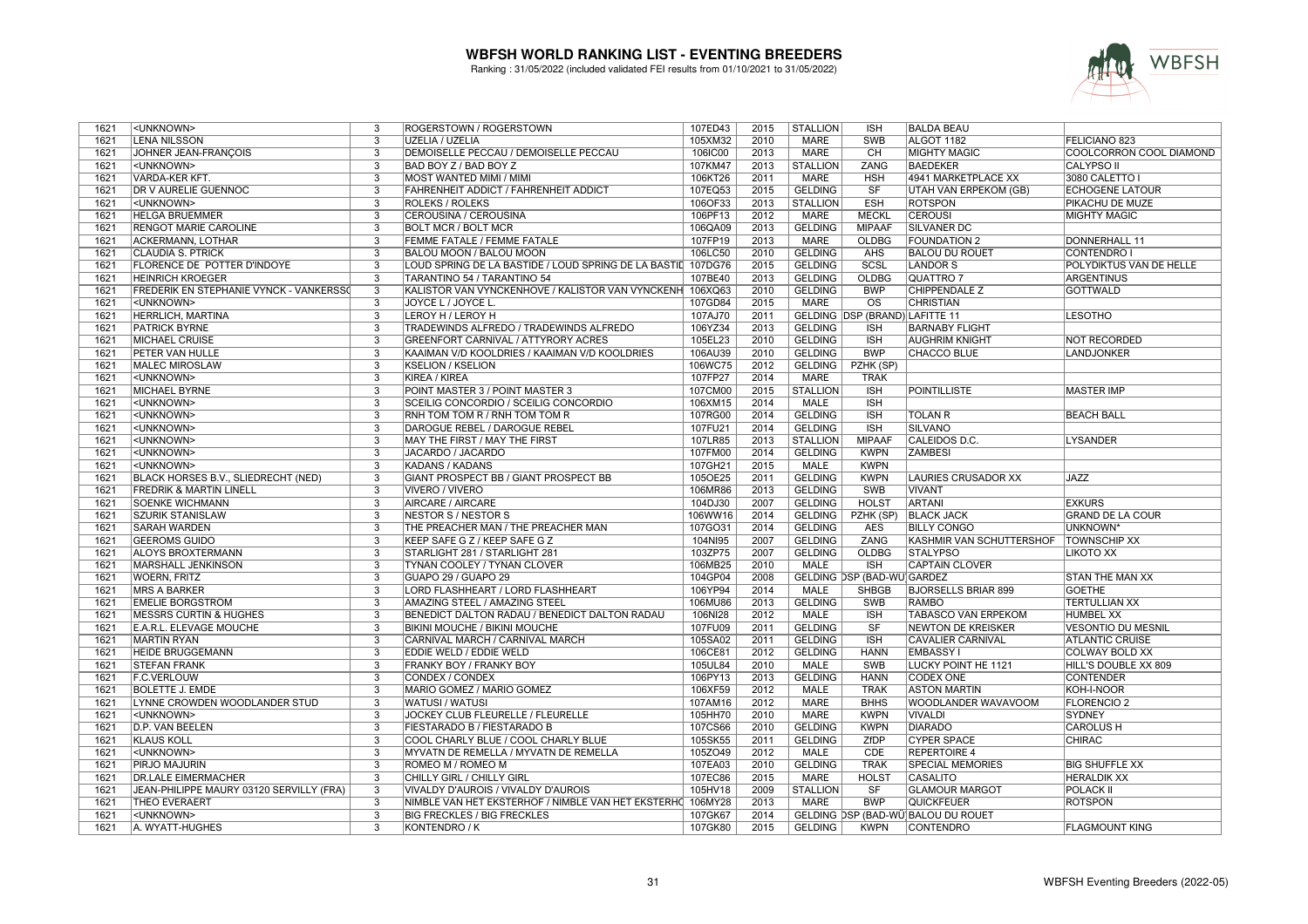

| 1621         | DR. ANNA RÖTTING                           | 3                         | QUAENTCHEN 2 / QUAENTCHEN 2                                         | 106IP29            | 2011         | <b>MARE</b>                | HANN                                 | <b>FRH QUAID</b>              | <b>FERRAGAMO</b>              |
|--------------|--------------------------------------------|---------------------------|---------------------------------------------------------------------|--------------------|--------------|----------------------------|--------------------------------------|-------------------------------|-------------------------------|
| 1621         | MEYER-KULENKAMPFF (GER)                    | 3                         | CAMPINO 369 / CAMPINO 369                                           | 103RE13            | 2005         | <b>GELDING</b>             | <b>HANN</b>                          | <b>CONTENDRO I</b>            | <b>HERALDIK XX</b>            |
| 1621         | <b>WELLING HEIKE</b>                       | $\overline{3}$            | <b>PASCAL / PASCAL</b>                                              | 107IT17            | 2015         | <b>GELDING</b>             | <b>HOLST</b>                         | PASCO <sub>17</sub>           | <b>SAN PATRIGNANO CORRADO</b> |
| 1621         | <b>CLAUSEN, GUNHILD</b>                    | $\overline{3}$            | EH CLARA / EH CLARA                                                 | 106PH48            | 2012         | <b>MARE</b>                | <b>HOLST</b>                         | <b>CLARIMO</b>                |                               |
| 1621         | HANS JUERGEN KOEHNCHE                      | $\overline{\mathbf{3}}$   | COOPER / COOPER 210                                                 | 106WP45            | 2012         | <b>GELDING</b>             | <b>HOLST</b>                         | <b>CASALL</b>                 | <b>CONTENDER</b>              |
| 1621         | <unknown></unknown>                        | 3                         | <b>BELONA / BELONA</b>                                              | 106IR21            | 2012         | <b>MARE</b>                | <b>CDE</b>                           |                               |                               |
| 1621         | <b>KELLY ANDERSON</b>                      | 3                         | KEYLAND WILLIAM / KEYLAND WILLIAM                                   | 106ZI03            | 2013         | MALE                       | <b>BE/SIES</b>                       | <b>WOLKENDERRY</b>            | <b>DERG CRUISE</b>            |
| 1621         | <unknown></unknown>                        | $\overline{3}$            | PJ PICCOLO OVERWIG / PJ PICCOLO OVERWIG                             | 107SY45            | 2015         | <b>GELDING</b>             | <b>BE/SIES</b>                       | <b>DOMANI VAN DEN OVERWEG</b> |                               |
| 1621         | <b>CARMEL TOLAND</b>                       | 3                         | MAXIMILLION'S SHOOTIN' STAR / MAXIMILLION'S SHOOTIN'                | 106NN43            | 2011         | <b>GELDING</b>             | <b>AES</b>                           | <b>CONTADOR</b>               |                               |
| 1621         | <b>J WOUTERS</b>                           | 3                         | GUIDO / GUIDO                                                       | 106EY52            | 2011         | <b>GELDING</b>             | <b>KWPN</b>                          | <b>COLIN</b>                  | <b>HARLEM</b>                 |
| 1621         | NOT RECORDED                               | 3                         | GLOBAL MILCHEM JJ / MILCHEM JJ                                      | 105FP58            | 2008         | <b>GELDING</b>             | <b>ISH</b>                           |                               |                               |
| 1621         | <b>JOHN J FLYNN</b>                        | $\overline{3}$            | FERNHILL CRUISEAWAY / FERNHILL CRUISEAWAY                           | 107QS57            | 2014         | <b>MARE</b>                | <b>ISH</b>                           | <b>COBRA</b>                  | <b>CRUISING</b>               |
| 1621         | <b>MARIA HANSEN</b>                        | $\overline{3}$            | <b>BOREALE / BELLEFLEURE G</b>                                      | 104AY60            | 2006         | <b>MARE</b>                | <b>DSP (BRAND) BETEL XX</b>          |                               | <b>CINCINATTI</b>             |
| 1621         | MEYER, ANNE                                | $\overline{3}$            | LUDWIG 282 / LUDWIG 282                                             | 106EH80            | 2012         | <b>GELDING</b>             | <b>WESTF</b>                         | <b>LIGHT ON</b>               | I'M A STAR XX                 |
| 1621         | J. WOLTHUIS                                | 3                         | IMPRESSED / IMPRESSED                                               | 107EU93            | 2013         | <b>GELDING</b>             | <b>KWPN</b>                          | <b>ZAMBESI TN</b>             | LAURISTON                     |
| 1621         | <b>SWIECICKI HENRYK</b>                    | $\overline{3}$            | FLORENTINA / FLORENTINA                                             | 106VO76            | 2008         | <b>MARE</b>                | PZHK (W)                             | <b>IZAURUS</b>                | <b>CONTENDER SON</b>          |
| 1621         | <b>BANGE, KARL HEINZ</b>                   | $\overline{3}$            | DSP DANAKIL DESERT / DANAKIL DESERT                                 | 106UD21            | 2014         |                            | <b>GELDING   DSP (ZWEIB) DESTANO</b> |                               | <b>BIRKHOF'S GRAFENSTOLZ</b>  |
| 1621         | VON MASSOW, NORA                           | $\overline{3}$            | COLOURS OF LIFE / COLOURS OF LIFE                                   | 106ED47            | 2011         | <b>GELDING</b>             | <b>HOLST</b>                         | <b>CRAWFORD 5</b>             | <b>EXORBITANT XX</b>          |
| 1621         | <b>NAGEL BJOERN</b>                        | 3                         | LORTERO / LORTERO                                                   | 107FR16            | 2016         | <b>GELDING</b>             | <b>HOLST</b>                         | LORD <sub>Z</sub>             | <b>QUINTERO</b>               |
| 1621         | <b>GESTÜT ""KÄFERNBURG"</b>                | $\overline{3}$            | LET'S DANCE / LET'S DANCE                                           | 107AQ83            | 2011         |                            | GELDING DSP (SATHÜ) LICO D'OR        |                               | <b>PLACIDO</b>                |
| 1621         | <b>RENDERING</b>                           | $\overline{3}$            | CALDWELL / CALDWELL                                                 | 106KR48            | 2011         | <b>GELDING</b>             | <b>HOLST</b>                         | <b>CLASSE VDL</b>             | <b>LASINO</b>                 |
| 1621         | PHILIPPE EVRARD                            | $\overline{3}$            | HEADQUARTER D'ALPHI / HEADQUARTER D'ALPHI                           | 106NN27            | 2013         | <b>GELDING</b>             | <b>SBS</b>                           | JENSON VAN'T MEULENHOF        | <b>IRON MASK XX</b>           |
| 1621         | BRZOZOWSKI ZENON, STARY JARUZYN (POL)      | $\overline{\mathbf{3}}$   | ACAPULCO / ACAPULCO                                                 | 104VZ58            | 2009         | <b>GELDING</b>             | PZHK (SP)                            | <b>CONCERT</b>                | <b>SAPIECHA</b>               |
| 1621         | <b>VAN DER NEST</b>                        | 3                         | ROYAL FLUSH / NANKIN VAN STROKAPELLEKEN                             | 107CQ88            | 2013         | <b>GELDING</b>             | <b>BWP</b>                           | <b>VDL ZIROCCO BLUE</b>       | <b>COLMAN</b>                 |
| 1621         | SPORN, ADELBERT                            | 3                         | CARAMIO 4 / CARAMIO 4                                               | 105ST21            | 2010         | <b>GELDING</b>             | <b>HOLST</b>                         | <b>CANTURO</b>                | <b>GUARDUS LIMBUS</b>         |
| 1621         | <unknown></unknown>                        | $\overline{\overline{3}}$ | MC PARCO PETE / M.C. PARCO PETE                                     | 107FA86            | 2013         | <b>GELDING</b>             | <b>AES</b>                           | <b>PARCO</b>                  | <b>SUNORRA'S SON</b>          |
| 1621         | <unknown></unknown>                        | 3                         | SPRINGWIND CEVIN / SPRINGWIND CEVIN                                 | 107JX58            | 2015         | <b>GELDING</b>             | <b>AES</b>                           | <b>CEVIN Z</b>                |                               |
| 1621         | <unknown></unknown>                        | 3                         | HEADLEYS QUIXOTE / HEADLEYS QUIXOTE                                 | 107GL23            | 2015         | <b>GELDING</b>             | <b>SHBGB</b>                         | <b>QUITE EASY</b>             |                               |
| 1621         | ERIC VAN RIJCKEVORSEL                      | 3                         | NIARADO DU LANGWATER / NIARADO DU LANGWATER                         | 107TY36            | 2013         | <b>GELDING</b>             | <b>BWP</b>                           | <b>DIARADO</b>                | <b>EIGHTY EIGHT KEYS XX</b>   |
| 1621         | <unknown></unknown>                        | $\overline{\mathbf{3}}$   | DALOUBET MANSOLEIN Z / DALOUBET MANSOLEIN Z                         | 107JW52            | 2015         | <b>GELDING</b>             | <b>ZANG</b>                          | <b>BRINN MANSOLEIN</b>        |                               |
| 1621         | <unknown></unknown>                        | $\overline{3}$            | EL DIABLO DU BANNEY / EL DIABLO DU BANNEY                           | 107JN15            | 2014         | <b>GELDING</b>             | SF                                   | QUARTZ DU CHANU               | <b>ELCOSTO DU BANNEY</b>      |
| 1621         | <unknown></unknown>                        | 3                         | COVER GIRL COOLEY / COVER GIRL COOLEY                               | 105YU16            | 2011         | <b>MARE</b>                | $\overline{\text{ISH}}$              | <b>CARDENTO</b>               | <b>HERITAGE FORTUNUS</b>      |
| 1621         | SK NOWIELICE SP. Z O.O.                    | 3                         | CZACZA / CZACZA                                                     | 106AS78            | 2012         | <b>MARE</b>                | PZHK (SP)                            |                               |                               |
| 1621         | <b>FRANCIS MULVIHILL</b>                   | $\overline{3}$            | WSF CARTHAGO / WSF COOLEY CUSTOMER                                  | 105GM30            | 2010         | <b>GELDING</b>             | <b>ISH</b>                           | <b>COBRA</b>                  | <b>VIKING</b>                 |
| 1621         | <b>GERARD LYNCH</b>                        | 3                         | OUGHTERARD COOLEY / OUGHTERARD SKY BOY                              | 105TD83            | 2010         | <b>GELDING</b>             | <b>ISH</b>                           | <b>PUISSANCE</b>              | <b>CRUISING</b>               |
| 1621         | M.C.J.M. BURGERS, MOERGESTEL/ (NED) / C.A. | 3                         | <b>WIZZERD / EFKUS</b>                                              | 104XW42            | 2009         | <b>GELDING</b>             | <b>KWPN</b>                          | <b>WIZZERD</b>                | <b>OKLUND</b>                 |
| 1621         | MAURA O'MALLEY                             | 3                         | ROCK PHANTOM / ROCK PHANTOM                                         | 106DY65            | 2011         | <b>GELDING</b>             | <b>ISH</b>                           | <b>SPIRIT HOUSE</b>           | <b>CLONAKILTY HERO</b>        |
| 1621         | M. REGIS GRASSIN, VIENNE EN VAL (FRA)      | 3                         | TALMA D'ALLOU / TALMA D'ALLOU                                       | 104BS02            | 2007         | <b>GELDING</b>             | SF                                   | <b>OPIUM DE TALMA</b>         | <b>PRINCE IG'OR</b>           |
| 1621         | ROBINSON, W. E.                            | $\overline{3}$            | <b>HARRY ROBINSON / HARRY ROBINSON</b>                              | 104WD10            | 2008         | <b>MALE</b>                | <b>AES</b>                           | <b>LAYTENDER</b>              | <b>ONTARIO</b>                |
| 1621         | NIJHOF H.J.                                | $\overline{3}$            | <b>BRONTE BEACH / VURSINA TN Z</b>                                  | 106QN71            | 2012         | <b>MARE</b>                | ZANG                                 | <b>VERDI TN</b>               | <b>CHOPIN</b>                 |
| 1621         | <b>JÖRN BOLLMANN</b>                       | $\overline{\mathbf{3}}$   | ALBANO / ALBANO                                                     | 105OG21            | 2009         |                            | <b>GELDING DSP (BRAND) ARCTIC</b>    |                               | <b>LESOTHO</b>                |
| 1621         | <b>CYNTHIA MC NEMAR</b>                    | $\overline{3}$            | ROULETTE / ROULETTE                                                 | 104JQ06            | 2008         | <b>GELDING</b>             |                                      | <b>ROSENTHAL</b>              | <b>COTTAGE BOY</b>            |
| 1621         | <unknown></unknown>                        | $\overline{3}$            | WASABI I / WASABI I                                                 | 106GB37            | 2013         | <b>MARE</b>                |                                      | <b>DECURIO</b>                | <b>WADERFURST</b>             |
| 1621         | <unknown></unknown>                        | 3                         | BLOOMFIELD RODERICK / BLOOMFIELD RODERICK                           | 105MZ12            | 2010         | <b>GELDING</b>             |                                      |                               |                               |
| 1621         | <unknown></unknown>                        | 3                         | CIL DARA DEXTER / CIL DARA DEXTER                                   | 107AV42            | 2014         | <b>GELDING</b>             |                                      |                               |                               |
| 1621         | <unknown></unknown>                        | $\overline{3}$            | BELLEVUE HILL / BELLEVUE HILL                                       | 107SR18            | 2014         | <b>MARE</b>                |                                      |                               |                               |
| 1621         | <unknown></unknown>                        | $\overline{3}$            | VINCHENZO / VINCHENZO                                               | 104NL17            | 2005         | <b>GELDING</b>             |                                      | <b>VIACON</b>                 | <b>AARCHON</b>                |
| 1621         | <b>M MARINER</b>                           | $\overline{3}$            | <b>MILLIE P / MILLIE P</b>                                          | 107RT46            | 2014         | <b>MARE</b>                |                                      |                               |                               |
| 1621         | <unknown></unknown>                        | 3                         | LORD RUPERT / LORD RUPERT                                           | 105MU59            | 2009         | <b>GELDING</b>             |                                      |                               |                               |
| 1621         | <unknown></unknown>                        | $\overline{\mathbf{3}}$   | WS PONCHO LOCO / WS PONCHO LOCO                                     | 106YX55            | 2013         | <b>GELDING</b>             |                                      | <b>DURINO</b>                 |                               |
| 1621         | <b>KERROD SMYTH</b>                        | 3                         | CASALLIA S / CASALLIA S                                             | 107OG43            | 2016         | <b>MARE</b>                |                                      | <b>CASALLCO</b>               | <b>JADE ROBBERY</b>           |
| 1818         | <unknown></unknown>                        | $\overline{2}$            | URIS CAVALIER / URIS CAVALIER                                       |                    | 2008         | <b>MARE</b>                |                                      | <b>URANIUM DU HOSSOIT</b>     | <b>CAVALIER ROYALE</b>        |
| 1818         |                                            | 2                         |                                                                     | 104WX76<br>105PP98 | 2008         | <b>MALE</b>                |                                      |                               |                               |
|              | <unknown></unknown>                        |                           | OPORTUNO DO RINCAO / OPORTUNO DO RINCAO<br><b>EQUADOR / EQUADOR</b> |                    | 2009         | <b>GELDING</b>             |                                      | <b>ZANZIBAR</b>               | <b>MILL REEF VDL</b>          |
| 1818         | <unknown></unknown>                        | 2<br>$\overline{2}$       |                                                                     | 105TI48            |              |                            |                                      |                               |                               |
| 1818<br>1818 | <unknown></unknown>                        | $\overline{2}$            | MCCAULEYS THUNDER / MCCAULEYS THUNDER                               | 104IC80            | 2006<br>2015 | <b>MALE</b><br><b>MALE</b> |                                      | <b>JUPITER DU THOT</b>        | <b>BROKEN HEARTED</b>         |
|              | <unknown></unknown>                        | $\overline{2}$            | ALCAPONE DO RICAO / ALCAPONE DO RICAO                               | 107KG93            | 2014         | <b>MALE</b>                |                                      |                               |                               |
| 1818         | <unknown></unknown>                        |                           | <b>GEORGE MCJ / GEORGE MCJ</b>                                      | 106LG02            |              |                            |                                      |                               |                               |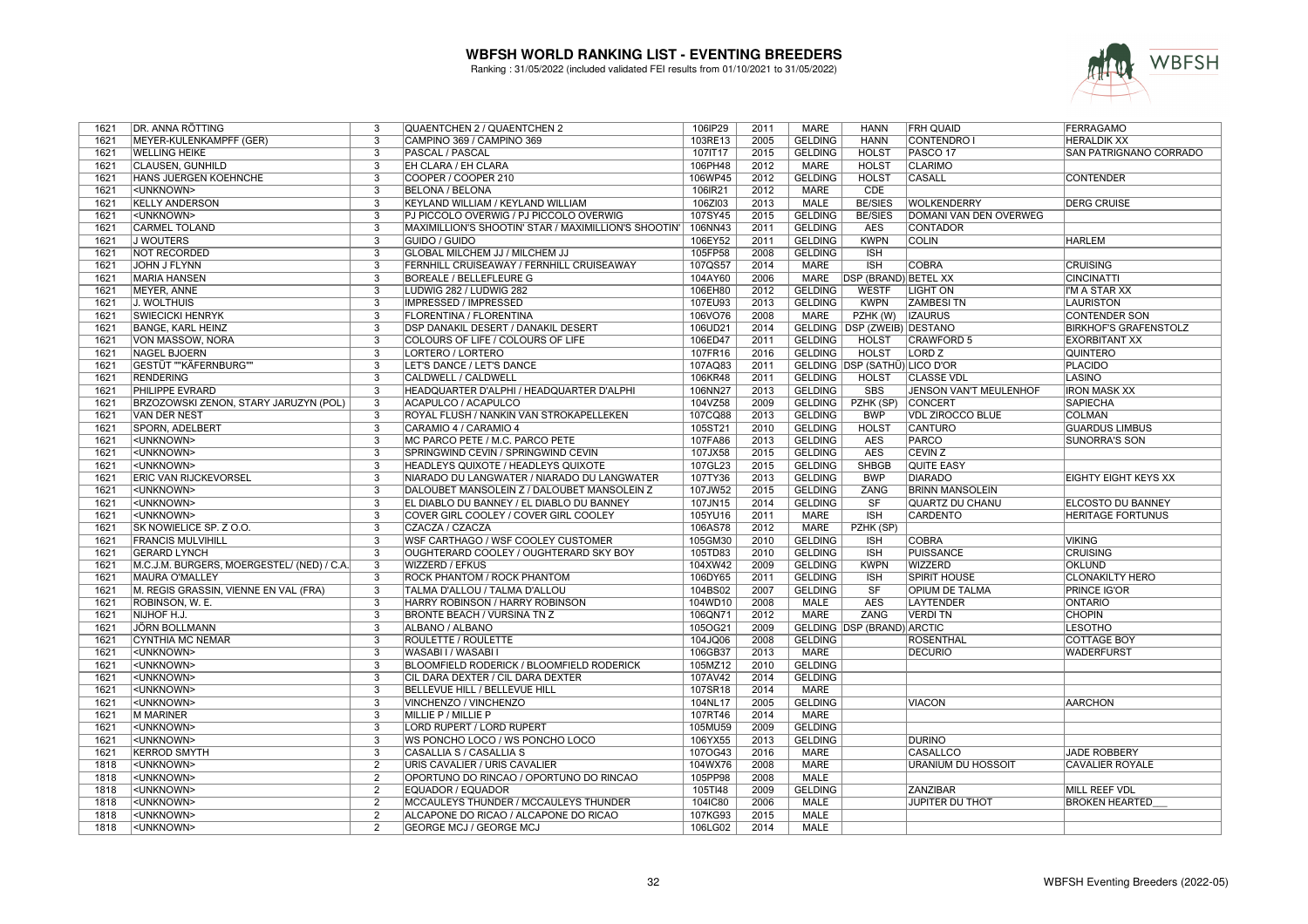

| 1818 | <unknown></unknown>                      | 2              | JEMADA JESTER / JEMADA JESTER                          | 103WH76 | 2005 | MALE           |              |                               |                         |
|------|------------------------------------------|----------------|--------------------------------------------------------|---------|------|----------------|--------------|-------------------------------|-------------------------|
| 1818 | <unknown></unknown>                      | $\overline{2}$ | GLAMORGAN BY DESIGN / GLAMORGAN BY DESIGN              | 107EV69 | 2010 | <b>GELDING</b> |              |                               |                         |
| 1818 | <unknown></unknown>                      | $\overline{2}$ | <b>ZURITO LV / ZURITO LV</b>                           | 104PV28 | 2007 | <b>MALE</b>    |              | <b>CORONEL</b>                |                         |
| 1818 | <unknown></unknown>                      | $\overline{2}$ | LA NINA / LA NINA                                      | 107EL22 | 2011 | <b>MARE</b>    |              |                               |                         |
| 1818 | <unknown></unknown>                      | $\overline{2}$ | SECRET LIASON / SECRET LIASON                          | 104TI05 | 2005 | <b>MARE</b>    |              | <b>BIANCONI</b>               | <b>NOALCOHOLIC</b>      |
| 1818 | <unknown></unknown>                      | $\overline{2}$ | FORTUNA / FORTUNA                                      | 105FB89 | 2010 | <b>MARE</b>    |              | <b>BALOU DU ROUET</b>         | <b>CONSUL</b>           |
| 1818 | LINDA ACKERMAN                           | $\overline{2}$ | <b>CUTTY SARK / CUTTY SARK</b>                         | 105VT52 | 2007 | <b>GELDING</b> |              |                               |                         |
| 1818 | <unknown></unknown>                      | 2              | SHAITANI / SHAITANI                                    | 106GI03 | 2009 | <b>MARE</b>    |              | <b>RATHER WELL</b>            |                         |
| 1818 | <unknown></unknown>                      | $\overline{2}$ | <b>BLACK ICE / BLACK ICE</b>                           | 105WA51 | 2010 | <b>GELDING</b> |              | STAKKATO'S HIGHLIGHT          | <b>COMPLIMENT</b>       |
| 1818 | <b>HORST LOSCHE</b>                      | $\overline{2}$ | FE BLACK JACK / FE BLACK JACK                          | 104PH13 | 2008 | <b>GELDING</b> |              | <b>BLACKSTONE</b>             | <b>SEVERUS</b>          |
| 1818 | <unknown></unknown>                      | $\overline{2}$ | <b>BP FLAMBOYANT / BP FLAMBOYANT</b>                   | 102SY21 | 2003 | <b>GELDING</b> |              |                               |                         |
| 1818 | <unknown></unknown>                      | $\overline{2}$ | <b>SANTOS / SANTOS</b>                                 | 105WO12 | 2011 | <b>GELDING</b> |              |                               |                         |
| 1818 | <unknown></unknown>                      | $\overline{2}$ | ARNAGE PORSCHE / ARNAGE PORSCHE                        | 106VE54 | 2013 | MARE           |              |                               |                         |
| 1818 | PAMELA WIEDEMANN                         | $\overline{2}$ | MADE TO ORDER / MADE TO ORDER                          | 105GD48 | 2007 | <b>GELDING</b> |              | <b>CAPITAL III</b>            | <b>EXPLODE II</b>       |
| 1818 | <b>NISSEN MARION</b>                     | $\overline{2}$ | CASH POINT / CASH POINT                                | 107EX51 | 2015 | <b>GELDING</b> |              | <b>CASH AND CARRY</b>         |                         |
| 1818 | <b>DRY RUN FARMS</b>                     | $\overline{2}$ | <b>FINNIGAN / FINNIGAN</b>                             | 106TQ49 | 2012 | <b>GELDING</b> |              | <b>RAPHAEL</b>                |                         |
| 1818 | <b>PHYLLIS DAWSON</b>                    | $\overline{2}$ | WINDCHASE FABERGE STAR / WINDCHASE FABERGE STAR        | 106PD87 | 2013 | MARE           |              | <b>BRANDENBURG'S WINDSTAR</b> |                         |
| 1818 | ANN W. MORSS                             | $\overline{2}$ | <b>FLY BOY / FLY BOY</b>                               | 106ZP27 | 2012 | <b>GELDING</b> |              | <b>SLICE OF REALITY</b>       | <b>GRANGE BOUNCER</b>   |
| 1818 | <b>JOHN MCNIECE</b>                      | $\overline{2}$ | ARDEO LORD LANCELOT / ARDEO LORD LANCELOT              |         | 2014 | <b>GELDING</b> |              |                               |                         |
|      |                                          |                |                                                        | 107ED78 |      |                |              |                               |                         |
| 1818 | <b>ROSE KEENAN</b>                       | $\overline{2}$ | ARDEO LIVING THE DREAM / ARDEO LIVING THE DREAM        | 107ED79 | 2013 | <b>MARE</b>    |              |                               |                         |
| 1818 | <unknown></unknown>                      | $\overline{2}$ | <b>BOUNCE PASS / BOUNCE PASS</b>                       | 104PN03 | 2009 | <b>MALE</b>    |              |                               |                         |
| 1818 | <unknown></unknown>                      | $\overline{2}$ | SET IN STONE / SET IN STONE                            | 106VA37 | 2004 | <b>GELDING</b> |              | <b>BRANIGAN'S PRIDE</b>       | <b>SPRITELY NATIVE</b>  |
| 1818 | <unknown></unknown>                      | $\overline{2}$ | COMTE DU BRETTON / COMTE DU BRETTON                    | 107FK81 | 2014 | <b>GELDING</b> | <b>HANN</b>  | <b>COMTE</b>                  |                         |
| 1818 | <unknown></unknown>                      | $\overline{2}$ | MARIELLA 11 / MARIELLA 11                              | 107HO96 | 2010 | MARE           | <b>OLDBG</b> | <b>KING ARTHUR</b>            | <b>DRESSAGE ROYAL</b>   |
| 1818 | <b>RONNIE KELLY</b>                      | $\overline{2}$ | COOLEY ONE TO MANY / COOLEY ONE TO MANY                | 105NB64 | 2008 | <b>MALE</b>    | <b>ISH</b>   | <b>JACK OF DIAMONDS</b>       | <b>DELAMAIN</b>         |
| 1818 | <unknown></unknown>                      | $\overline{2}$ | CARRICK DIAMOND BARD / CARRICK DIAMOND BARD            | 106OO04 | 2012 | MALE           | <b>ISH</b>   |                               |                         |
| 1818 | <unknown></unknown>                      | $\overline{2}$ | PENHILLS OPTIMAX / PENHILLS OPTIMAX                    | 106LJ13 | 2012 | <b>MALE</b>    | <b>ISH</b>   |                               |                         |
| 1818 | <unknown></unknown>                      | $\overline{2}$ | MONBEG MAXIMUS / PILTOWN AUGUSTUS                      | 105RL36 | 2010 | <b>GELDING</b> | <b>ISH</b>   |                               |                         |
| 1818 | <unknown></unknown>                      | $\overline{2}$ | MGH MAYBE A MISSION / MGH HIGH FIVE                    | 105QV73 | 2009 | <b>MALE</b>    | <b>ISH</b>   | <b>JACK OF DIAMONDS</b>       | <b>ABLE ALBERT</b>      |
| 1818 | <unknown></unknown>                      | $\overline{2}$ | DIRECT BALLYTARSNA DUCAREL / BALLYTARSNA DU CARE       | 104UI60 | 2009 | <b>GELDING</b> | <b>ISH</b>   | <b>HARLEQUIN DU CAREL</b>     | <b>ERRIGAL FLIGHT</b>   |
| 1818 | <unknown></unknown>                      | $\overline{2}$ | PN HUGO / PN HUGO                                      | 106VE40 | 2009 | <b>GELDING</b> | <b>ISH</b>   | RINGWOOD HARLEY CAROL         | <b>ARD VDL DOUGLAS</b>  |
| 1818 | <unknown></unknown>                      | $\overline{2}$ | CLOSHAUN HELLO / CLOSHAUN HELLO                        | 106YU24 | 2009 | <b>MALE</b>    | <b>ISH</b>   |                               |                         |
| 1818 | <unknown></unknown>                      | $\overline{2}$ | ARS VIVELLA / ARS VIVELLA                              | 105US72 | 2009 | <b>GELDING</b> | <b>ISH</b>   | <b>ARS VIVENDI</b>            | <b>BALLINVELLA</b>      |
| 1818 | <unknown></unknown>                      | 2              | TRICKY JOHNIE / TRICKY JOHNIE                          | 105OR37 | 2007 | MALE           | <b>ISH</b>   |                               |                         |
| 1818 | <unknown></unknown>                      | $\overline{2}$ | WIL JACK B KING / WIL JACK B KING                      | 106ET44 | 2011 | <b>GELDING</b> | <b>ISH</b>   | <b>JACK OF DIAMONDS</b>       | <b>CEREDIGION</b>       |
| 1818 | <unknown></unknown>                      | $\overline{2}$ | GLENEALY DE REVE / GLENEALY DE REVE                    | 105RF30 | 2009 | MARE           | <b>ISH</b>   |                               |                         |
| 1818 | <unknown></unknown>                      | $\overline{2}$ | LISNAUGHT LADY CRUISE / LISNAUGHT LADY CRUISE          | 106VA00 | 2011 | <b>MALE</b>    | <b>ISH</b>   |                               |                         |
| 1818 | <unknown></unknown>                      | $\overline{2}$ | FUTURE PLANS / FUTURE PLANS                            | 106EF90 | 2011 | <b>GELDING</b> | <b>ISH</b>   | <b>CROWN'S ACE OF PEARL</b>   | <b>TASSET</b>           |
| 1818 | <unknown></unknown>                      | $\overline{2}$ | MERVS CLOVER ROSE / MERVS CLOVER ROSE                  | 106CR87 | 2011 | <b>MARE</b>    | <b>ISH</b>   | <b>FLEX A BILL</b>            | <b>CLOVER HILL</b>      |
| 1818 | <unknown></unknown>                      | 2              | CASTLE HOWARD CASANOVA / CASTLE HOWARD CASANO\ 106YJ19 |         | 2013 | <b>MALE</b>    | <b>ISH</b>   |                               |                         |
| 1818 | <unknown></unknown>                      | $\overline{2}$ | THE BIG CAT / THE BIG CAT                              | 107IP78 | 2012 | <b>MALE</b>    | <b>ISH</b>   |                               |                         |
| 1818 | <unknown></unknown>                      | $\overline{2}$ | THE SPICE MERCHANT / THE SPICE MERCHANT                | 107EF59 | 2012 | <b>MALE</b>    | <b>ISH</b>   |                               |                         |
| 1818 | <unknown></unknown>                      | $\overline{2}$ | A CLASS COOLEY / A CLASS COOLEY                        | 106LM38 | 2012 | MALE           | <b>ISH</b>   |                               |                         |
| 1818 | <unknown></unknown>                      | $\overline{2}$ | SAUNDERSCOURT AMBASSADOR / SAUNDERSCOURT AMB   106YT44 |         | 2013 | <b>MALE</b>    | <b>ISH</b>   |                               |                         |
| 1818 | <unknown></unknown>                      | $\overline{2}$ | ROSSMOUNT BLUE NEWS / ROSSMOUNT BLUE NEWS              | 106ZC50 | 2014 | MALE           | <b>ISH</b>   |                               |                         |
| 1818 | <unknown></unknown>                      | $\overline{2}$ | <b>VIVENDI CRUISE / VIVENDI CRUISE</b>                 | 107FG10 | 2013 | <b>GELDING</b> | <b>ISH</b>   | <b>ARS VIVENDI</b>            |                         |
| 1818 | <unknown></unknown>                      | 2              | SIXMILEWATER / SIXMILEWATER QUALITY                    | 106ZI48 | 2014 | MALE           | <b>ISH</b>   |                               |                         |
| 1818 | <unknown></unknown>                      | $\overline{2}$ | ARDEO ALLEGRA / HB LIGHTENING STRIKES                  | 106ZD60 | 2014 | <b>MARE</b>    | <b>ISH</b>   |                               |                         |
| 1818 | <unknown></unknown>                      | $\overline{2}$ | SHADOW STAR QUALITY / CLANN CAVALIER                   | 106YI76 | 2014 | MARE           | <b>ISH</b>   |                               |                         |
| 1818 | <unknown></unknown>                      | $\overline{2}$ |                                                        | 106ZT94 | 2014 | <b>MARE</b>    | <b>ISH</b>   |                               |                         |
|      |                                          |                | HARLEQUIN JUBILEE / HARLEQUIN JUBILEE                  |         |      |                |              |                               |                         |
| 1818 | <unknown></unknown>                      | $\overline{2}$ | ROCHDAN FLEX / ROCHDAN FLEX                            | 107KC12 | 2014 | MARE           | <b>ISH</b>   |                               |                         |
| 1818 | <unknown></unknown>                      | $\overline{2}$ | ROCK N ROLL STAR / ROCK N ROLL STAR                    | 107IP72 | 2014 | <b>GELDING</b> | <b>ISH</b>   | O.B.O.S. QUALITY              |                         |
| 1818 | <unknown></unknown>                      | $\overline{2}$ | CSF BRUCE / CSF BRUCE                                  | 107IF55 | 2014 | <b>GELDING</b> | <b>ISH</b>   | <b>FUTURE TREND</b>           | <b>DARCO</b>            |
| 1818 | YANN LAVERRIERE 74800 ETAUX (FRA)        | $\overline{2}$ | ASTARTE DE MADELEINE / ASTARTE DE MADELEINE            | 105HT32 | 2010 | <b>MARE</b>    | SF           | FLIPPER D'ELLE*HN*            | TENOR DE LA COUR*FOLIEN |
| 1818 | PELLAUX JACQUES & MICHEL                 | $\overline{2}$ | CERES DE LA BRASSERIE / CERES DE LA BRASSERIE          | 106TR86 | 2012 | <b>MARE</b>    | ChS          | I'M SPECIAL DE MUZE           | <b>KARACONDO</b>        |
| 1818 | W.W. MULDER & J. SNIJDERS, APELDOORN (NE | $\overline{2}$ | <b>EASTER STAR WM / EASTER STAR WM</b>                 | 107JK57 | 2015 | <b>MARE</b>    | <b>NRPS</b>  | <b>ESTRELLO</b>               | QUASIMODO Z             |
| 1818 | <b>NOT RECORDED</b>                      | 2              | <b>TR KAYGRAFF / TR KAYGRAFF</b>                       | 105PY58 | 2011 | <b>GELDING</b> | <b>ISH</b>   |                               |                         |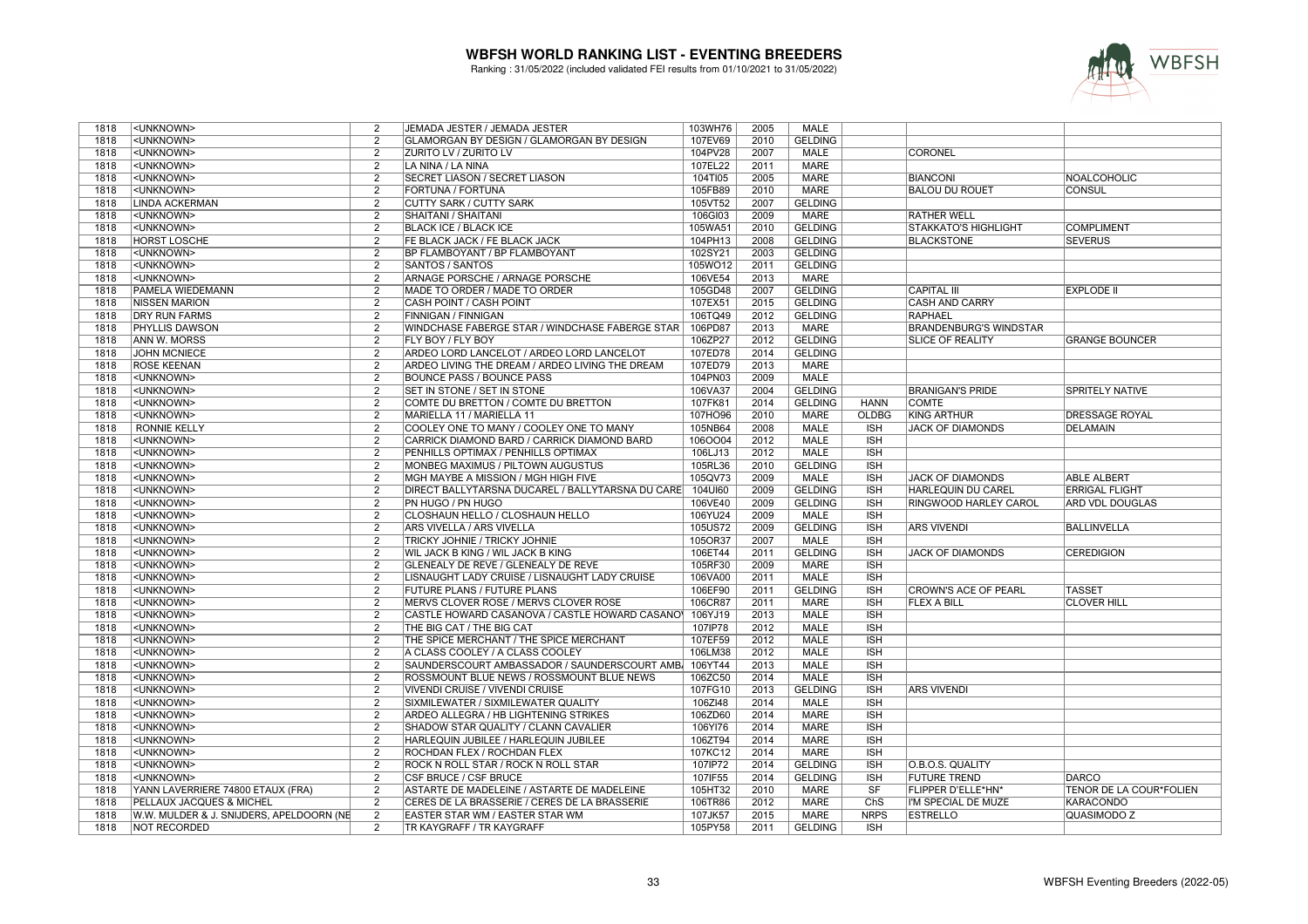

| 1818 | <b>THOMAS RYAN</b>                        | 2              | I SPYE / LATES HARRY                                      | 105OS27         | 2011 | MALE            | <b>ISH</b>              | <b>HARLEQUIN DU CAREL</b>                | LOMBARDO                  |
|------|-------------------------------------------|----------------|-----------------------------------------------------------|-----------------|------|-----------------|-------------------------|------------------------------------------|---------------------------|
| 1818 | JUDY TOBIN & AOIFE HEALION                | 2              | COOLEY POT OF GOLD / ANNAGHMORE BALTIC SEA                | 106HR34         | 2014 | <b>MALE</b>     | <b>ISH</b>              | <b>BALTIC VDL</b>                        |                           |
| 1818 | MEERHEIMB H.W.FREIHERR VON, GROSS ROLL    | 2              | <b>MR CANDYMAN / CANDIE</b>                               | 104HX94         | 2007 | <b>GELDING</b>  | <b>HOLST</b>            | CANTO 16                                 | <b>COROFINO I</b>         |
| 1818 | M. JEAN-MICHEL SALAVERT, NAVES (FRA)      | $\overline{2}$ | ULT'IM / ULT'IM                                           | 104KY67         | 2008 | <b>GELDING</b>  | AA                      | YARLANDS SUMMER SONG                     | <b>COOK DU MIDOUR</b>     |
| 1818 | <b>AMI HOWARD</b>                         | $\overline{2}$ | <b>OLNEY UNCLE SAM / OLNEY UNCLE SAM</b>                  | 104XP72         | 2007 | <b>GELDING</b>  | <b>ATA</b>              | <b>SONSET SEIGER</b>                     | <b>STARMAN</b>            |
| 1818 | H.S. ROELFSEMA, NIEUWE PEKELA (NED)       | $\overline{2}$ | <b>GLAMOUR / GLAMOUR</b>                                  | 106HQ86         | 2011 | <b>MARE</b>     | <b>KWPN</b>             | <b>VIGO D ARSOUILLES STX</b>             | KARLSTAD                  |
| 1818 | <b>PATRICK TIERNAN</b>                    | 2              | MAGENNIS / MAGENNIS                                       | <b>IRL40293</b> | 2002 | <b>GELDING</b>  | <b>ISH</b>              | <b>LIMMERICK</b>                         | <b>ZERO WATT</b>          |
| 1818 | <b>RODDY FUREY</b>                        | $\overline{2}$ | SPYPARK FERRO XS / SPYPARK FERRO XS                       | 104YU61         | 2009 | <b>GELDING</b>  | <b>ISH</b>              | <b>CREEVAGH FERRO EX SIEBE</b>           | KANNAN                    |
| 1818 | WILEY J. GROSVENOR                        | 2              | CASHMERE / CASHMERE                                       | 105OE19         | 2007 | <b>GELDING</b>  | <b>KWPN NA</b>          | <b>SPECIAL-D</b>                         | <b>ED KING HILL NH</b>    |
| 1818 | <unknown></unknown>                       | $\overline{2}$ | DJAKARTA DE MANCY / DJAKARTA DE MANCY                     | 106YI33         | 2013 | <b>MARE</b>     | SF                      | <b>NOUBA A BATILLY</b>                   | <b>RYON D'ANZEX</b>       |
| 1818 | <b>HENRY ANDRE</b>                        | 2              | COOLEY WISH UPON A STAR / COLOR D'HYRENCOURT Z            | 106QS98         | 2015 | <b>MALE</b>     | <b>ZANG</b>             | COMILFO PLUS Z                           | <b>OGANO SITTE</b>        |
| 1818 | <b>GESTUT LEWITZ</b>                      | $\overline{2}$ | CARNABY / CARNABY                                         | 106GV92         | 2013 | <b>GELDING</b>  | $\overline{\text{OS}}$  | <b>CABACHON</b>                          | <b>CLINTON H</b>          |
| 1818 | <b>MICHAEL LYNCH</b>                      | $\overline{2}$ | <b>BARNAHOWN CORN HILL / BARNAHOWN CORN HILL</b>          | 105PY61         | 2011 | <b>GELDING</b>  | <b>ISH</b>              | <b>CHINOOK ECLIPSE</b>                   | <b>UNKNOWN SIRE</b>       |
| 1818 | <unknown></unknown>                       | $\overline{2}$ | NEWFERRY JAGERMEISTER / NEWFERRY JAGERMEISTER             | 106DB76         | 2011 | <b>GELDING</b>  | <b>ISH</b>              | LOUGHERNE CASHELL                        |                           |
| 1818 | <unknown></unknown>                       | $\overline{2}$ | GREENFORT GORGEOUS GEORGE / GREENFORT GORGEOU 106OH11     |                 | 2013 | <b>GELDING</b>  | <b>ISH</b>              | <b>KINGS MASTER</b>                      |                           |
| 1818 | <unknown></unknown>                       | $\overline{2}$ | INDIANA REVOLUTION / INDIANA REVOLUTION                   | 105PS79         | 2011 | MARE            | CDE                     | <b>INDRET DEL MASSET</b>                 |                           |
| 1818 | <b>APH SPORTHORSES</b>                    | $\overline{2}$ | LAURENTINO / LAURENTINO                                   | 104WO80         | 2007 | <b>GELDING</b>  | <b>ACE</b>              | <b>APH ROCARDO</b>                       | <b>APH LUBECK</b>         |
| 1818 | HEADLEY STUD EVENTING LLP JULIEN STILLER  | 2              | HEADLEYS DELUXE / HEADLEYS DELUXE                         | 107IC74         | 2015 | <b>STALLION</b> | <b>HOLST</b>            | <b>DUKE OF HEARTS XX</b>                 | <b>CASALL</b>             |
| 1818 | <b>J.VAN TUINEN-HEUKER</b>                | 2              | <b>HONTONI / HAVANTOS VTH</b>                             | 106XO14         | 2012 | <b>GELDING</b>  | <b>KWPN</b>             | QUASIMODO Z                              | <b>NUMERO UNO</b>         |
| 1818 | <unknown></unknown>                       | 2              | <b>SULITANOS / SULITANOS</b>                              | 105EQ01         | 2005 | <b>GELDING</b>  | <b>OLDBG</b>            | <b>SIR DONNERHALL</b>                    | <b>RUBINSTEIN 1</b>       |
| 1818 | <unknown></unknown>                       | $\overline{2}$ | CHRONOS DUJO / CHRONOS DUJO                               | 106LI25         | 2012 | <b>GELDING</b>  | SF                      | <b>OLALA DE BUISSY</b>                   | <b>IDEAL DE LA LOGE</b>   |
| 1818 | <b>EDMOND CROTTYI</b>                     | $\overline{2}$ | MASTER SMART / BALLINACLOUGH SATISFIED                    | 106NQ30         | 2013 | <b>GELDING</b>  | <b>ISH</b>              | <b>SATISFACTION</b>                      |                           |
| 1818 | <unknown></unknown>                       | $\overline{2}$ | SPORTSFIELD ENQUIRY / SPORTSFIELD ENQUIRY                 | 106KX63         | 2012 | <b>GELDING</b>  | <b>ISH</b>              |                                          |                           |
| 1818 | <b>JENNIFER HODGSON</b>                   | 2              | <b>FLOWER GIRL / FLOWER GIRL</b>                          | 106IG12         | 2012 | <b>MARE</b>     | AHS                     | <b>FUTURIST</b>                          | <b>ROMINO</b>             |
| 1818 | <b>MARQUARDT TOENNIS</b>                  | 2              | URANIA / URANIA                                           | 106PR21         | 2013 | MARE            | HOLS <sub>1</sub>       | URIKO                                    | <b>CONTENDER</b>          |
|      |                                           | $\overline{2}$ |                                                           |                 |      |                 |                         |                                          |                           |
| 1818 | <b>GERALDINE KELLY</b>                    |                | REHY ROYAL DIAMOND / REHY ROYAL DIAMOND                   | 105UU01         | 2011 | <b>GELDING</b>  | <b>ISH</b>              | <b>ARS VIVENDI</b>                       | <b>DIAMOND LAD</b>        |
| 1818 | C. KOUWENBERG, OVERASSELT (NED)           | 2              | <b>EMPORIUM / EMPORIUM</b>                                | 105ND13         | 2009 | <b>GELDING</b>  | <b>KWPN</b>             | <b>CARTANO</b>                           | <b>OPAN</b>               |
| 1818 | <unknown></unknown>                       | $\overline{2}$ | CHRISTOPHER ROBIN 2 / CHRISTOPHER ROBIN 2                 | 105RS62         | 2010 | <b>MALE</b>     | <b>WESTF</b>            | <b>CHRISTOPH COLUMBUS</b>                |                           |
| 1818 | C.M.L DELISSEN-VERSTAPPEN                 | $\overline{2}$ | KING'S ESPECIALE / KING'S ESPECIALE                       | 106XM75         | 2015 | <b>GELDING</b>  | <b>KWPN</b>             | <b>CONNECT</b>                           | <b>VITTORIO</b>           |
| 1818 | <b>LIAM WEBB</b>                          | $\overline{2}$ | <b>GAME CHANGER / GAME CHANGER</b>                        | 106BR08         | 2012 | <b>GELDING</b>  | <b>ISH</b>              | <b>CASSIDEE</b>                          | <b>TITUS LIVIUS</b>       |
| 1818 | <unknown></unknown>                       | $\overline{2}$ | <b>APOGEE / SAUNDERSCOURT SKYFEST</b>                     | 104AW13         | 2007 | <b>GELDING</b>  | <b>ISH</b>              | <b>HARLEQUIN DU CAREL</b>                | <b>SKY BOY</b>            |
| 1818 | <b>KRISTINA SCHROEDER</b>                 | $\overline{2}$ | QUIDPROQUO / QUIDPROQUO                                   | 106BY89         | 2011 | <b>GELDING</b>  | <b>HOLST</b>            | <b>QUIDADO</b>                           | <b>LIMBUS</b>             |
| 1818 | <b>WILHELM STRUCK</b>                     | $\overline{2}$ | CHICOBELLO / CHICOBELLO                                   | 105MD31         | 2010 | <b>GELDING</b>  | <b>HANN</b>             | <b>CLINTON</b>                           | <b>AS DI VILLAGANA</b>    |
| 1818 | <unknown></unknown>                       | $\overline{2}$ | INDICTABLE ONLY / GREENHALL TREVOR                        | 106KA27         | 2014 | <b>GELDING</b>  | <b>ISH</b>              | <b>HARLEQUIN DU CAREL</b>                | LOUGHEHOE GUY             |
| 1818 | <b>MARY WALSH</b>                         | 2              | SHANNONDALE ICARUS / SHANNONDALE ICARUS                   | 106DA13         | 2012 | <b>GELDING</b>  | <b>ISH</b>              | SHANNONDALE SARCO ST GHYVICAVALIER ROYAL |                           |
| 1818 | T. MAGNUS, MERCHTEM (BEL)                 | $\overline{2}$ | GOOGLE VAN ALSINGEN / GOOGLE VAN ALSINGEN                 | 105PP18         | 2011 | <b>MARE</b>     | <b>KWPN</b>             | WATCH ME                                 | <b>FOREVER</b>            |
| 1818 | V.G. SCHEVERS, MEPPEN (NED)               | 2              | <b>GLOBAL INVIETO DHI / INVIETO S</b>                     | 106CB13         | 2013 | <b>GELDING</b>  | <b>KWPN</b>             | <b>UP TO DATE</b>                        | LANCELOT                  |
| 1818 | <b>MISS Y FERGUSON</b>                    | 2              | <b>BLING / BLING</b>                                      | 106PF01         | 2013 | MARE            | <b>SHBGB</b>            | <b>KANNAN</b>                            | <b>BAHAMIAN BOUNTY XX</b> |
| 1818 | <b>BOEKWIJT ANNE-MARIE</b>                | $\overline{2}$ | UNICA VAN HET NEERENBOSCH / UNICA VAN HET NEERENB 103DL26 |                 | 2004 | <b>MARE</b>     | <b>SBS</b>              | <b>JACCO</b>                             | <b>ALCATRAZ</b>           |
| 1818 | <b>FRANZ-JOSEPH &amp; HENRIETTE HAGEN</b> | 2              | AMIGO / AMIGO                                             | 105CT44         | 2009 | <b>GELDING</b>  | <b>WESTF</b>            | <b>ARPEGGIO</b>                          | <b>PILOT</b>              |
| 1818 | <b>BUDDE, WINFRIED</b>                    | $\overline{2}$ | CORVETTE 31 / CORVETTE 31                                 | 104HX31         | 2008 | <b>MARE</b>     | <b>WESTF</b>            | CHACCO-BLUE                              | <b>MYTENS XX</b>          |
| 1818 | W.F M. VAN GESTEL, HOOGE MIERDE (NED)     | $\overline{2}$ | GOLDLOOK / GOLDLOOK                                       | 105TC36         | 2011 | <b>GELDING</b>  | <b>KWPN</b>             | <b>VDL ZIROCCO BLUE</b>                  | <b>UNKNOWN</b>            |
| 1818 | <b>THOMAS FITZGERALD</b>                  | $\overline{2}$ | LATES QUIN / LATES QUIN                                   | 106DJ72         | 2012 | <b>GELDING</b>  | <b>ISH</b>              | <b>HARLEQUIN DU CAREL</b>                | <b>CLOVER HILL</b>        |
| 1818 | <b>CATHERINE CARSON</b>                   | $\overline{2}$ | MINTY IMP / MINTY IMP                                     | 106CZ53         | 2010 | <b>MARE</b>     | <b>ISH</b>              | <b>S CREEVAGH FERRO EX SIEBE</b>         |                           |
| 1818 | <b>VRIJDAG</b>                            | 2              | DHI BY DESIGN / BISOUS DU COEUR DES COLLINES Z            | 106HV94         | 2013 | <b>MALE</b>     | ZANG                    | <b>BISQUET BALOU C</b>                   | <b>FABIOLO XX</b>         |
| 1818 | BERNARD LE COURTOIS, HARAS DE BRULLEM/    | 2              | CALIFORNIA MAIL / CALIFORNIA MAIL                         | 106CM65         | 2012 | <b>MARE</b>     | <b>SF</b>               | FLYINGE QUITE EASY 958                   | KALASKA DE SEMILLY        |
| 1818 | <b>KIERAN CONNORS</b>                     | 2              | <b>OLS KING ARAGON / OLS KING ARAGON</b>                  | 105SM74         | 2011 | <b>GELDING</b>  | <b>ISH</b>              | <b>SAMGEMJEE</b>                         | <b>SEAMANSHIP</b>         |
| 1818 | PASCAL GATESOUPE - MONIQUE PHILIPPE GA    | $\overline{2}$ | CARAMEL D'ORCHIS / CARAMEL D'ORCHIS                       | 106ME28         | 2012 | <b>GELDING</b>  | $\overline{\text{S}}$ F | <b>SNAIKE DE BLONDEL</b>                 | <b>APACHE D'ADRIERS</b>   |
| 1818 | <b>LONE CHRISTIANSEN</b>                  | $\overline{2}$ | MOLLEGARDENS KORONA / MOLLEGARDENS KORONA                 | 107DA79         | 2015 | MARE            | <b>DWB</b>              | <b>ELCAPONE</b>                          | <b>L'ESPOIR</b>           |
| 1818 | <unknown></unknown>                       | $\overline{2}$ | CAPITAINE DE HUS Z / CAPITAINE DE HUS Z                   | 106DL88         | 2012 | <b>GELDING</b>  | <b>ZANG</b>             | <b>COSINHUS</b>                          | <b>FERGAR MAIL</b>        |
| 1818 | VAN. BOGGELEN                             | 2              | CONQUEST / CONQUEST                                       | 105QP15         | 2011 | <b>GELDING</b>  | <b>WESTF</b>            | <b>CANTURANO</b>                         | LUX <sub>Z</sub>          |
| 1818 | METTE MOSEGAARD & PETER FLARUP            | $\mathcal{P}$  | CASALINA / CASALINA                                       | 107GV63         | 2015 | MARE            | <b>DWB</b>              | <b>CASALITO</b>                          | <b>CARANO</b>             |
| 1818 | <b>MR NIGEL JACKSON</b>                   | 2              | COOLEY LAFITTE / COOLEY LAFITTE                           | 106FA14         | 2012 | <b>GELDING</b>  | <b>ISH</b>              | JE T'AIME FLAMENCO                       | <b>SCIROCCO DELLE</b>     |
| 1818 | <b>GEORGE RAMAGE</b>                      | 2              | SANDYHILL CEOL / SANDYHILL CEOL                           | 106XP05         | 2013 | <b>GELDING</b>  | <b>ISH</b>              | <b>GALLOON CEOL</b>                      |                           |
| 1818 | S.& N BURTON, SOUTHAM, WARWICKSHIRE (G    | $\overline{2}$ | <b>FARNDON / FARNDON</b>                                  | 105RZ95         | 2010 | <b>GELDING</b>  | <b>KWPN</b>             | <b>HEMMINGWAY</b>                        | <b>MARLON</b>             |
| 1818 | J. DE BOER, NIJEBERKOOP (NED)             | $\overline{2}$ | GOLIATH / GOLIATH                                         | 105QC24         | 2011 | <b>GELDING</b>  | <b>KWPN</b>             | CHELLO III VDL                           | <b>BELISAR</b>            |
| 1818 | O' REILLY, RAY                            | $\overline{2}$ | CMS GOOGLE / CMS GOOGLE                                   | 105ON53         | 2010 | <b>MARE</b>     | <b>BE/SIES</b>          | <b>BALTIMORE</b>                         | <b>CAVALIER</b>           |
|      |                                           |                |                                                           |                 |      |                 |                         |                                          |                           |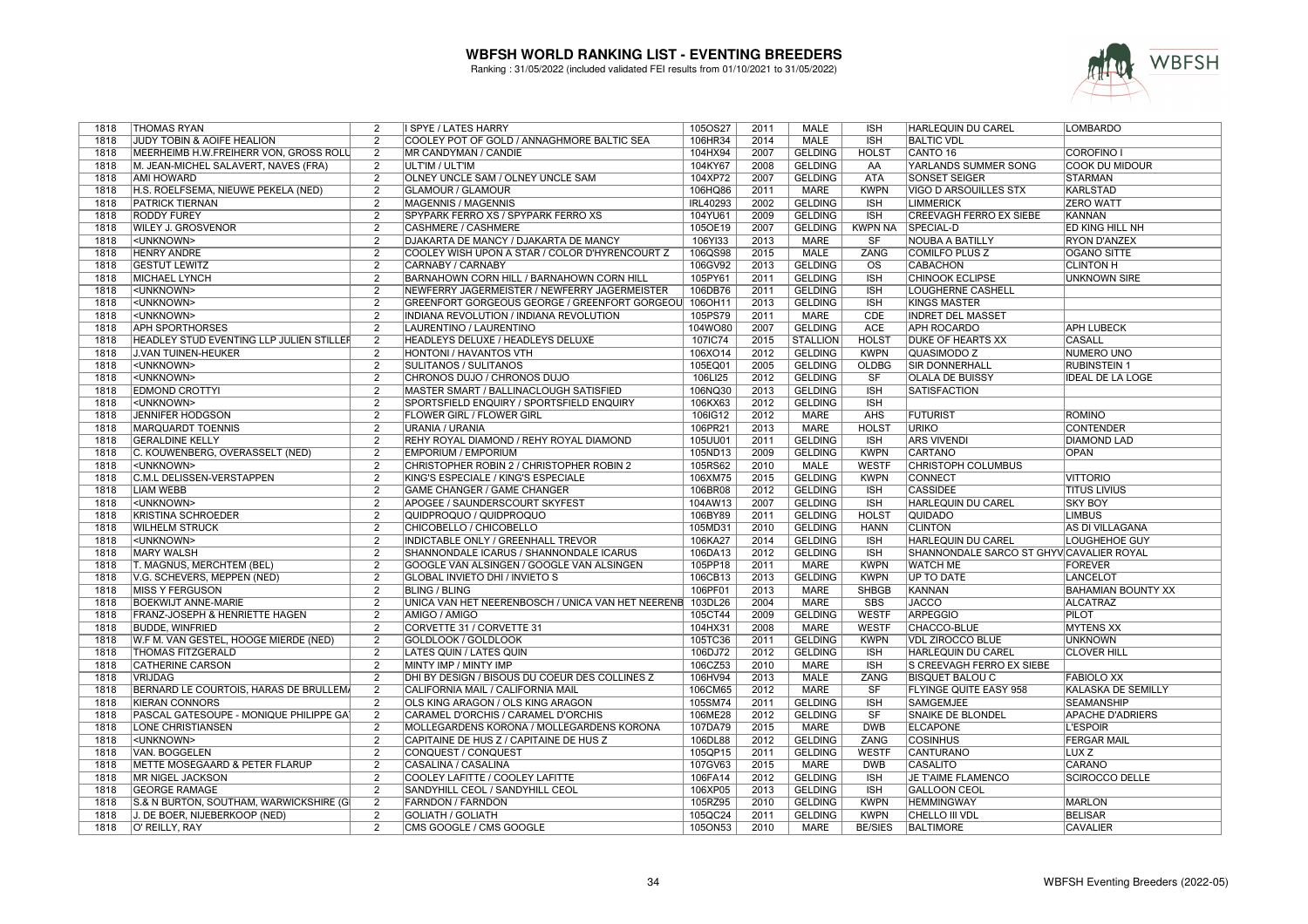

| 1818         | <b>JOSEF KATHMANN</b>                    | 2              | LIMITED EDITION / LIMETID EDITION                         | 104JR71 | 2008 | MARE            | OLDBG                        | <b>LICOTUS</b>                | <b>CURACAO</b>              |
|--------------|------------------------------------------|----------------|-----------------------------------------------------------|---------|------|-----------------|------------------------------|-------------------------------|-----------------------------|
| 1818         | GUADIERBAS 0 ()                          | $\overline{2}$ | ORUJO GD / ORUJO GD                                       | 105GA72 | 2006 | <b>GELDING</b>  | CDE                          | CALLUCCIO C                   | THE QUIET MAN               |
| 1818         | <unknown></unknown>                      | $\mathcal{P}$  | KING OF THE SWINGERS / KING OF THE SWINGERS               | 105TY05 | 2011 | <b>GELDING</b>  | <b>ISH</b>                   |                               |                             |
| 1818         | JS VALDSTEJNSKA OBORA S.R.O.             | $\overline{2}$ | LOTUS PALITA / LOTUS PALITA                               | 107CT32 | 2015 | <b>STALLION</b> | <b>CZEWB</b>                 | <b>LANTINO 25</b>             | CARRY 22                    |
| 1818         | LIMESTONE STUD, GAINSBOROUGH (GBR)       | $\overline{2}$ | OPPOSITION TIGER / OPPOSITION TIGER                       | 104VB92 | 2007 | <b>GELDING</b>  | <b>SHBGB</b>                 | <b>IFLEETWATER OPPOSITION</b> |                             |
| 1818         | <b>ETTER SPORTPFERDE AG</b>              | $\overline{2}$ | <b>BRAVEHEART B / BRAVEHEART B</b>                        | 105UR26 | 2010 | <b>GELDING</b>  | <b>ISH</b>                   | <b>RADOLIN</b>                | <b>HEARTBREAKER</b>         |
| 1818         | <b>MARION HUGHES</b>                     | 2              | HHS DASSETT CLASS / HHS NEW JERSEY                        | 106CF65 | 2012 | <b>GELDING</b>  | <b>ISH</b>                   | CAN YA MAKAN                  |                             |
| 1818         | <b>VISSER, THOMAS</b>                    | $\overline{2}$ | DIACHELLO / DIACHELLO                                     | 105BL17 | 2010 | <b>GELDING</b>  | <b>HOLST</b>                 | <b>DIARADO</b>                | CHELLO <sub>I</sub>         |
| 1818         | <b>DONAL BARNWELL</b>                    | 2              | BILLY CHAMPAGNE / BILLY CHAMPAGNE                         | 105EA79 | 2009 | <b>MALE</b>     | <b>AES</b>                   | <b>BILLY MEXICO</b>           | <b>CHARENTE RIVER</b>       |
|              |                                          | $\overline{2}$ | ELLFIELD VOYAGER / ELLFIELD VOYAGER                       |         | 2009 | <b>MARE</b>     | <b>SHBGB</b>                 | <b>GRAFENSTOLZ</b>            |                             |
| 1818         | <b>DR SHEILA ROWE</b>                    |                |                                                           | 105DV32 |      |                 |                              |                               | <b>GRANNEX</b>              |
| 1818         | <unknown></unknown>                      | 2              | KELLYPSA VAN T ASSCHAUT / KELLYPSA VAN'T ASSCHAUT         | 106BI03 | 2010 | <b>MARE</b>     | <b>BWP</b>                   | <b>CALYPSO D'HERBIERS</b>     | FEINSCHNITT IV D RICHTER    |
| 1818         | J. VAN KOOTEN BV                         | $\overline{2}$ | <b>KISS ME KATO / KECARI</b>                              | 107FC42 | 2015 | <b>MARE</b>     | <b>KWPN</b>                  | <b>UP TO DATE</b>             | <b>CREOOL</b>               |
| 1818         | J. HAANDRIKMAN                           | $\overline{2}$ | DHI TREND SETTER / JONGLEUR                               | 106OA53 | 2014 | <b>MALE</b>     | <b>KWPN</b>                  | <b>EL CLARIMO</b>             | <b>VAINQUEUR</b>            |
| 1818         | <b>ZUCHTER, ELEVEUR</b>                  | $\overline{2}$ | <b>HESTER / HESTER</b>                                    | 105LZ70 | 2011 | <b>MARE</b>     | <b>BHHS</b>                  | <b>HEINRICH HEINE</b>         | <b>BLUE HENRY</b>           |
| 1818         | METTE OSTERGAARD NIELSEN, ULSTRUP        | $\overline{2}$ | <b>DICTE ALDRUP / DICTE ALDRUP</b>                        | 105GR76 | 2010 | <b>MARE</b>     | <b>DWB</b>                   | <b>DIAMANT DE REVEL</b>       | <b>CORRATUS</b>             |
| 1818         | JAROSLAV ADAMEC                          | 2              | LINZI / LINZI                                             | 107DX44 | 2015 | <b>MARE</b>     | <b>CZEWB</b>                 | <b>LANTINO 25</b>             | <b>CARTOUCHE</b>            |
| 1818         | <unknown></unknown>                      | 2              | HOLYWELL CAVALIERE CLASSIC / HOLYWELL CAVALIERE C 106YY92 |         | 2012 | <b>MARE</b>     | <b>ISH</b>                   |                               |                             |
| 1818         | <unknown></unknown>                      | $\overline{2}$ | MONBEG EBONY / MONBEG EBONY                               | 106YU75 | 2014 | <b>MARE</b>     | <b>ISH</b>                   |                               |                             |
| 1818         | <b>GERDA ESCHE</b>                       | $\overline{2}$ | <b>ASKARI / ASKARI</b>                                    | 105JS86 | 2008 | <b>GELDING</b>  | <b>HANN</b>                  | <b>ASKANIER 4</b>             | EARL                        |
| 1818         | <unknown></unknown>                      | $\overline{2}$ | COOL JACK / COOL JACK                                     | 104XO34 | 2008 | <b>MALE</b>     | <b>ISH</b>                   | <b>JACK OF DIAMONDS</b>       | DAAR ALZAMAAN               |
| 1818         | <b>PATRICK J KEARNS</b>                  | $\overline{2}$ | WOODCOURT GARRISON / WOODCOURT GARRISON                   | 104TB94 | 2009 | <b>MALE</b>     | <b>ISH</b>                   | <b>GARRISON ROYAL</b>         | <b>FURISTO</b>              |
| 1818         | <b>MICHAEL MULLINS</b>                   | 2              | CHF ARCHIE / CHF ARCHIE                                   | 106PR90 | 2013 | <b>MALE</b>     | <b>ISH</b>                   | <b>ARKANSAS</b>               | <b>MERRY MATE</b>           |
| 1818         | <b>LOUIS SELLIER</b>                     | $\overline{2}$ | <b>CLEVER LOUIS / CLEVER LOUIS</b>                        | 105FJ21 | 2010 | <b>GELDING</b>  | <b>HOLST</b>                 | <b>CYRKON</b>                 | <b>COR DE LA BRYERE</b>     |
| 1818         | <b>SUE HICKS</b>                         | $\overline{2}$ | CORNISH REBEL / CORNISH REBEL                             | 106OH04 | 2011 | <b>MALE</b>     | <b>AES</b>                   |                               |                             |
| 1818         | H. WILMS, HELDEN (NED)                   | 2              | JAKZENT TREN / JAKZENT TREN                               | 106XU39 | 2014 | <b>MALE</b>     | <b>KWPN</b>                  | <b>HARELY VDL</b>             | <b>GRACIEUX</b>             |
| 1818         | J. WILSEM                                | $\overline{2}$ | <b>INDIGO / INDIGO</b>                                    | 107IR37 | 2013 | <b>GELDING</b>  | <b>KWPN</b>                  | <b>VITTORIO</b>               | <b>TOLAN R</b>              |
| 1818         | <unknown></unknown>                      | 2              | TOUCH TOO MUCH / TOUCH TOO MUCH                           | 104AN52 | 2007 | <b>GELDING</b>  | <b>ISH</b>                   | <b>IMPERIAL HEIGHTS</b>       | ARD VDL DOUGLAS             |
| 1818         | MR & MRS J WHITE-HAMILTON                | $\overline{2}$ | TRUE BLUE TOO / TRUE BLUE TOO                             | 105UF74 | 2011 | <b>GELDING</b>  | <b>SHBGB</b>                 | <b>JIGILO</b>                 | <b>TERIMON</b>              |
|              | <unknown></unknown>                      | $\overline{2}$ |                                                           |         | 2010 | <b>GELDING</b>  |                              |                               |                             |
| 1818<br>1818 |                                          | $\overline{2}$ | MOHER PRINCE / MOHER PRINCE                               | 105JM81 | 2006 | <b>MARE</b>     | <b>ISH</b><br><b>ISH</b>     | <b>COURAGE II</b>             | <b>ARCHOS</b>               |
|              | <b>MYRTLE LODGE STUD</b>                 |                | DUNGANSTOWN FLEUR / DUNGANSTOWN FLEUR                     | 104TX11 |      |                 |                              |                               |                             |
| 1818         | <unknown></unknown>                      | $\overline{2}$ | AGHER CITY BOY / AGHER CITY BOY                           | 107KU15 | 2015 | <b>GELDING</b>  | <b>ISH</b>                   | <b>UNKNOWN</b>                |                             |
| 1818         | <unknown></unknown>                      | $\overline{2}$ | CALIPSO DEL SASSO / CALIPSO DEL SASSO                     | 107RL66 | 2016 | <b>MARE</b>     | <b>MIPAAF</b>                | <b>CONTENDRO</b>              | <b>VOLTAIRE</b>             |
| 1818         | <unknown></unknown>                      | $\overline{2}$ | <b>INIESTA M / INIESTA M</b>                              | 107IV75 | 2013 | <b>GELDING</b>  | <b>KWPN</b>                  |                               |                             |
| 1818         | <unknown></unknown>                      | 2              | IWAN / IWAN                                               | 107GI70 | 2013 | <b>GELDING</b>  | <b>KWPN</b>                  | <b>ZAVALL VDL</b>             | <b>AHORN</b>                |
| 1818         | <unknown></unknown>                      | 2              | KLAAS-JAN B / KLAAS-JAN B                                 | 107SK59 | 2015 | <b>GELDING</b>  | <b>KWPN</b>                  | <b>CANABIS Z</b>              |                             |
| 1818         | <unknown></unknown>                      | $\overline{2}$ | KIRWAN / KIRWAN                                           | 107IZ08 | 2015 | <b>GELDING</b>  | <b>KWPN</b>                  | <b>CONNECT</b>                | NUMERO UNO                  |
| 1818         | S.BIJZITTER & MW M.J. ROOS-KERKHOF, DONK | $\overline{2}$ | SHUTTERFLYKE / SHUTTERFLYKE                               | 105QE71 | 2011 | <b>MARE</b>     | <b>NRPS</b>                  | <b>SIR SHUTTERFLY</b>         | <b>BMC KIGALI</b>           |
| 1818         | THERESE ROISNEL 50220 POILLEY (FRA)      | 2              | ATOUT COEUR THEOD / ATOUT COEUR THEOD                     | 105QC15 | 2010 | <b>GELDING</b>  | <b>SF</b>                    | CACAO COURCELLE               | <b>QREDO DE PAULSTRA</b>    |
| 1818         | <b>MR AND MRS PAGE</b>                   | $\overline{2}$ | DUNGES DON PERIGNON / DUNGES DON PERIGNON                 | 105GS14 | 2010 | <b>MALE</b>     | <b>SHBGB</b>                 | <b>JAGUAR MAIL</b>            | <b>ALMUSHMMIR</b>           |
| 1818         | <b>VERVAECKE KRIS, LENNIK (BEL)</b>      | $\overline{2}$ | GUANTANAMO VAN ALSINGEN / GUANTANAMO VAN ALSIN 103TC40    |         | 2006 | <b>GELDING</b>  | <b>BWP</b>                   | WANDOR VAN DE MISPELAERE      | <b>PAUILLAC DE MEIA LUA</b> |
| 1818         | <b>CHARLOTTE OLSSON</b>                  | $\overline{2}$ | <b>DUKE / DUKE</b>                                        | 106ON71 | 2007 | <b>MALE</b>     | <b>SWB</b>                   | SILVANO <sub>71</sub>         | <b>DRAGON</b>               |
| 1818         | MIKI OCH PER JOSEFSSON                   | $\overline{2}$ | <b>AGATON V / AGATON V</b>                                | 105EO83 | 2010 | <b>MALE</b>     | <b>SWB</b>                   | <b>JAGUAR MAIL</b>            | <b>IRCO MENA</b>            |
| 1818         | <b>MIRIAM BRAY</b>                       | $\overline{2}$ | PIPPA 2 / PIPPA                                           | 105BR24 | 2010 | <b>MARE</b>     | <b>DSP (BAVAR) SHAMAL XX</b> |                               | <b>CORALLO</b>              |
| 1818         | <b>CHRISTY EDWARDS</b>                   | $\overline{2}$ | REDDY OR NOT / REDDY OR NOT                               | 105OM04 | 2009 | <b>MARE</b>     | <b>ATA</b>                   | <b>OSKAR II</b>               | <b>WINDFALL</b>             |
| 1818         | BERND CARSTENSEN-MÖLLER                  | 2              | LANSINA / LANSINA                                         | 104JR66 | 2007 | <b>MARE</b>     | <b>HOLST</b>                 | <b>LANDOS</b>                 | <b>AHORN Z</b>              |
| 1818         | <b>GROSSMANN, KATRIN</b>                 | $\overline{2}$ | TOULANDO / TOULANDO                                       | 107AW11 | 2012 | <b>GELDING</b>  | <b>HOLST</b>                 | <b>TOULON</b>                 | <b>CALANDO</b>              |
| 1818         | <b>MICHAEL CUSACK</b>                    | $\overline{2}$ | SPORTSFIELD CANDY / SPORTSFIELD CANDY                     | 103VY16 | 2007 | <b>MALE</b>     | <b>ISH</b>                   | <b>CONDIOS</b>                | <b>CRUISING</b>             |
| 1818         | <b>GERALDINE QUINN</b>                   | $\overline{2}$ | FERNHILL THAT GUY JACK / CAIRNVIEW THAT GUY JACK          | 107JD29 | 2011 | <b>GELDING</b>  | <b>ISH</b>                   | <b>LOUGHEHOE GUY</b>          | <b>CLOVER HILL</b>          |
| 1818         | <b>NOEL &amp; NUALA PRENDERGAST</b>      | $\overline{2}$ | WOODENDFARM JACK O D / WOODENDFARM JACK O D               | 106OG07 | 2013 | <b>GELDING</b>  | <b>ISH</b>                   | <b>JACK OF DIAMONDS</b>       | <b>ARDCRONEY LAD VII</b>    |
| 1818         | <b>MARY COYLE</b>                        | $\overline{2}$ | SR LONESTAR MY HUNTER / SR LONESTAR MY HUNTER             | 106JN64 | 2008 | <b>GELDING</b>  | <b>ISH</b>                   | <b>VDL ARKANSAS</b>           | <b>CRUISE ON</b>            |
| 1818         | LUETJE RALF                              | $\overline{2}$ | <b>ERROLL GOBEY / ERROLL GOBEY</b>                        | 105HC17 | 2010 | <b>GELDING</b>  | <b>HOLST</b>                 | <b>CASSINI II</b>             | <b>CONTENDER</b>            |
| 1818         | <b>HENK KROESE</b>                       | 2              | VAMOOSE / VAMOOSE                                         | 105LW88 | 2012 | <b>GELDING</b>  | <b>HANN</b>                  | <b>PERIGUEUX</b>              | <b>GRANNUS</b>              |
| 1818         | SOLAGUAYRE S.A.                          | $\overline{2}$ | SOLAGUAYRE CALIFORNIA / SOLAGUAYRE CALIFORNIA             | 106VS67 | 2011 | <b>MARE</b>     | AAFE                         | <b>CASPARO</b>                | <b>CASALL</b>               |
| 1818         | <b>BERTHOLD GERDES</b>                   | 2              | QC DIABLO HIT / QC DIABOLO HIT                            | 105MK47 | 2011 | <b>GELDING</b>  | <b>OLDBG</b>                 | <b>DIARADO</b>                | <b>SANDRO HIT</b>           |
| 1818         | <unknown></unknown>                      | 2              | SIMON / SIMON                                             | 106IL82 | 2011 | <b>GELDING</b>  | <b>CZEWB</b>                 |                               |                             |
| 1818         | MANFRED GÖPFERT                          | 2              | <b>BELINDA / BELINDA</b>                                  | 106LN00 | 2011 | <b>MARE</b>     | DSP (SATHÜ) PALMARES         |                               | PEKING OPERA XX             |
| 1818         | MRS CAROLYN BATES, WITHERIDGE (GBR)      | $\overline{2}$ | JOYRIDE / JOYRIDE                                         | 104IW35 | 2006 | <b>GELDING</b>  | <b>SHBGB</b>                 | <b>JUMBO</b>                  | <b>ARAK</b>                 |
|              |                                          |                |                                                           |         |      |                 |                              |                               |                             |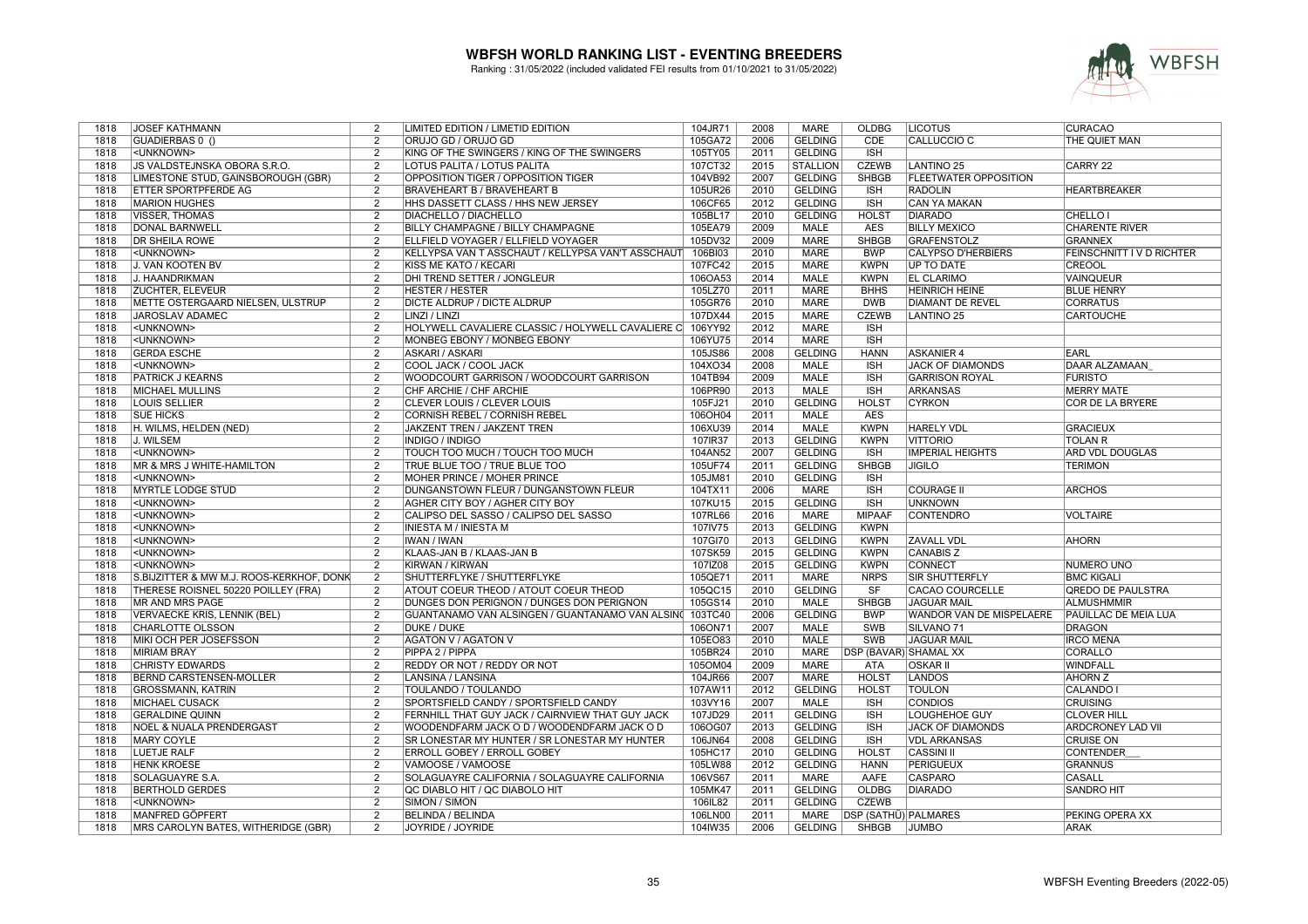

| 1818 | JOAN J DOLAN                               | 2              | KILPATRICK KNIGHT / KILPATRICK KNIGHT               | 103FD05 | 2005 | <b>GELDING</b>  | <b>ISH</b>                        | <b>MASTER IMP XX</b>                      | <b>GOLDEN TRUMP</b>        |
|------|--------------------------------------------|----------------|-----------------------------------------------------|---------|------|-----------------|-----------------------------------|-------------------------------------------|----------------------------|
| 1818 | <b>OLDEKOP ZG CAREN UND DIRK, GER</b>      | 2              | ALEX / ALEX                                         | 106AW00 | 2011 | <b>MALE</b>     | <b>HOLST</b>                      |                                           |                            |
| 1818 | MR P CHEETHAM, HARTPURY (GBR)              | 2              | FERNHILL LIMITED EDITION / HARTPURY TWILIGHT        | 104UZ83 | 2009 | <b>GELDING</b>  | <b>SHBGB</b>                      | TAKE IT 2 THE LIMIT                       | <b>PUISSANCE</b>           |
| 1818 | <b>BERNHARD SCHOENBERGER</b>               | $\overline{2}$ | <b>HORALES / HORALES</b>                            | 106SI02 | 2013 | <b>GELDING</b>  | <b>TRAK</b>                       | SIXTUS <sub>33</sub>                      | <b>HAMLET GO</b>           |
| 1818 | JEAN-LOUIS RIBAYROL 46210 GORSES (FRA)     | $\overline{2}$ | CEVALINO DES NEIGES Z / CEVALINO DES NEIGES Z       | 105QK47 | 2009 | <b>GELDING</b>  | <b>ZANG</b>                       | CARDERO*CHAMPS ELYSEES BO QUATAR DE PLAPE |                            |
| 1818 | <unknown></unknown>                        | 2              | MADOCK / MADOCK                                     | 105TX76 | 2010 | <b>GELDING</b>  | <b>CZEWB</b>                      |                                           |                            |
| 1818 | KAREL RUZICKA, JR.                         | $\overline{2}$ | TRNKA-RUF / TRNKA-RUF                               | 105ZT79 | 2012 | <b>MARE</b>     | <b>CZEWB</b>                      | <b>CORLENSKY G</b>                        | AMON                       |
|      |                                            |                |                                                     |         |      |                 |                                   |                                           |                            |
| 1818 | <unknown></unknown>                        | 2              | CAMINO MARVINI / CAMINO MARVINI                     | 106ML50 | 2012 | <b>GELDING</b>  | <b>SF</b>                         | <b>JAGUAR MAIL</b>                        | HELIOS DE LA COUR II       |
| 1818 | <b>UNKENHOLZ, ROBERT</b>                   | 2              | PRINCESS PANCAKE / PRINCESS PANCAKE                 | 104IG03 | 2007 | <b>MARE</b>     | <b>WESTF</b>                      | <b>PIK LABIONICS</b>                      | <b>GRAUER WICHT</b>        |
| 1818 | MR. R AMES                                 | $\overline{2}$ | <b>RCA PATRON SAINT / RCA PATRON SAINT</b>          | 106DA85 | 2011 | <b>GELDING</b>  | <b>SHBGB</b>                      | <b>BIRKHOF'S GRAFENSTOLZ</b>              |                            |
| 1818 | MEYER UDO                                  | $\overline{2}$ | CANDY GIRL / CANDY GIRL                             | 105OB14 | 2009 | <b>MARE</b>     | <b>HOLST</b>                      | C-TRENTON Z                               | <b>LANGATA EXPRESS XX</b>  |
| 1818 | <b>MICHAEL BYRNE</b>                       | 2              | CLARAGH MOUNTAIN / CLARAGH MOUNTAIN                 | 106IE13 | 2013 | <b>GELDING</b>  | <b>ISH</b>                        | <b>PUISSANCE</b>                          |                            |
| 1818 | <b>FRANK RYAN</b>                          | $\overline{2}$ | HOLLYBROOK HOTSHOT / HOLLYBROOK HOTSHOT             | 105EL16 | 2010 | <b>MALE</b>     | <b>ISH</b>                        | <b>ARS VIVENDI</b>                        | <b>NORDIC REGION</b>       |
| 1818 | E.A.R.L. ELEVAGE DE L'EBAT 41700 COUR CHEY | $\overline{2}$ | COCORICO DE L'EBAT / COCORICO DE L'EBAT             | 106CY52 | 2012 | <b>STALLION</b> | $\overline{\text{S}}$ F           | PROPRIANO DE L'EBAT                       | PAPILLON ROUGE*NORMANDIE   |
| 1818 | <b>WILLIAM KENNEDY</b>                     | 2              | <b>KEC PALLIS / KEC PALLIS</b>                      | 106TD05 | 2012 | <b>GELDING</b>  | AES                               | <b>KEC MAXIMUM JOE</b>                    | MALTSTRIKER                |
| 1818 | <b>MARTINA MCCRORY</b>                     | 2              | OKE RUBY R / OKE RUBY R                             | 106YS28 | 2013 | <b>MARE</b>     | <b>ISH</b>                        | <b>NAMELUS R</b>                          | <b>GERMUS R</b>            |
| 1818 | <b>MARIJKE GHESQUIERE</b>                  | 2              | HILANDRO / HILANDRO                                 | 106GL30 | 2007 | <b>GELDING</b>  | <b>BWP</b>                        | <b>SIR DONNERHALL</b>                     | HAPPY WIND H-25241         |
| 1818 | H. HAAKSEMA-RENKEMA, DOORNSPIJK (NED)      | 2              | G STAR VAN DE KLINKENBERG / G STAR VAN DE KLINKENBE | 105TD17 | 2011 | <b>GELDING</b>  | <b>KWPN</b>                       | <b>FUERST ROMANCIER</b>                   | <b>ZARINO</b>              |
| 1818 | <b>KATRIN BOCKELKAMP</b>                   | 2              | FUFA KB / FUFA KB                                   | 106AU33 | 2011 | <b>MARE</b>     | <b>OLDBG</b>                      | <b>FREUDENFEST</b>                        | <b>ROCKWELL 3</b>          |
|      |                                            |                |                                                     |         |      |                 |                                   |                                           |                            |
| 1818 | <unknown></unknown>                        | 2              | FE MONEY MADE / CONTADOR 30                         | 104SA83 | 2009 | <b>GELDING</b>  | <b>WESTF</b>                      | <b>CONTEUR</b>                            | <b>ARS VIVENDI</b>         |
| 1818 | <b>SCHMIDT, HANS-HEINRICH</b>              | $\overline{2}$ | C'EST LA VIE 94 / C'EST LA VIE 94                   | 105IA75 | 2010 | <b>MARE</b>     | <b>HANN</b>                       | <b>CLONEY</b>                             | <b>MARKUS DEAK XX</b>      |
| 1818 | LANG, GEORG                                | 2              | <b>FAST FREDDY / FAST FREDDY</b>                    | 105XX64 | 2012 | <b>GELDING</b>  | <b>OLDBG</b>                      | <b>FAVORIT ASK</b>                        | <b>FALKENHOF'S LANCER</b>  |
| 1818 | <b>H.JANSEN</b>                            | $\overline{2}$ | KADAR / KADAR                                       | 107FE05 | 2015 | <b>GELDING</b>  | <b>KWPN</b>                       | <b>DAKAR VDL</b>                          | <b>HEMMINGWAY</b>          |
| 1818 | <b>MME FRANCOISE VANDERMEERSCH.MME KAR</b> | 2              | TIAMO DU LOIR / TIAMO DU LOIR                       | 104DK44 | 2007 | <b>GELDING</b>  | SF                                | <b>ROBIN Z</b>                            | <b>THURIN</b>              |
| 1818 | E. DELPSMA                                 | 2              | <b>ICCO / ICCO</b>                                  | 106YD38 | 2013 | <b>MALE</b>     | <b>KWPN</b>                       | <b>DANTOS</b>                             |                            |
| 1818 | <b>NATHALIE JACOB</b>                      | $\overline{2}$ | DAKOTA DE NATH / DAKOTA DE NATH                     | 106OK57 | 2013 | <b>MARE</b>     | $\overline{\text{SF}}$            | <b>QUITE EASY</b>                         | LE TOT DE SEMILLY          |
| 1818 | <b>BRYAN MAGUIRE</b>                       | 2              | PENNY DELIGHT / PENNY DELIGHT                       | 107JW79 | 2015 | <b>GELDING</b>  | $\overline{\mathsf{ISH}}$         | <b>SUPERIOR PREMIUM</b>                   |                            |
| 1818 | <b>DORIS SAMBETH</b>                       | $\overline{2}$ | <b>LIONEL / LIONEL</b>                              | 106OB08 | 2011 | <b>GELDING</b>  | AWÖ                               | <b>LADINOS</b>                            | <b>CELLEBRIO</b>           |
| 1818 | <b>FRANCIS FITZGERALD</b>                  | 2              | BONMAHON SILVER VIXEN / BONMAHON SILVER VIXEN       | 106KN12 | 2012 | <b>GELDING</b>  | <b>ISH</b>                        | <b>BONMAHON MASTER BLUE</b>               | <b>ARTIST</b>              |
| 1818 | <b>IRJA SOLNER</b>                         | $\overline{2}$ | SOTOMAYOR / SOTOMAYOR                               | 107HN31 | 2013 | <b>GELDING</b>  | <b>SWB</b>                        | <b>BALTIMORE 1178</b>                     | <b>BE MY CHEIF XX</b>      |
| 1818 | <b>MORNINGSIDE STUD</b>                    | 2              | CHATEAU DE VERSAILLES M2S / CHATEAU DE VERSAILLES   | 105PP81 | 2011 | <b>GELDING</b>  | WSI                               | <b>DESIR DU CHATEAU</b>                   | <b>CALVADOS</b>            |
|      |                                            |                |                                                     |         | 2013 | <b>MALE</b>     | <b>ISH</b>                        |                                           |                            |
| 1818 | <b>SHANNONDALE STUD</b>                    | $\overline{2}$ | SHANNONDALE GAMBIT / SHANNONDALE GAMBIT             | 106QR54 |      |                 |                                   |                                           |                            |
| 1818 | <b>FRIEDRICH GRUBE</b>                     | $\overline{2}$ | DEIDRE 2 / DEIDRE 2                                 | 106XY93 | 2011 | <b>MARE</b>     | <b>HANN</b>                       | <b>DESIRAO XX</b>                         | <b>CALIDO</b>              |
| 1818 | <unknown></unknown>                        | 2              | PSH CATALYST / PSH CATALYST                         | 106EF10 | 2009 | <b>MARE</b>     | <b>AES</b>                        | <b>ULYSSES</b>                            | CATANGO Z                  |
| 1818 | <b>HENK MINDERMAN</b>                      | 2              | RENKUM CORSAIR / RENKUM CORSAIR                     | 104TY62 | 2010 | <b>GELDING</b>  | <b>AES</b>                        | <b>RENKUM CHAPOT</b>                      | RENKUM VALENTINO           |
| 1818 | <b>RICHARD DELANEY</b>                     | 2              | <b>ADO ROCK / ADO ROCK</b>                          | 106VS15 | 2014 | <b>GELDING</b>  | <b>ISH</b>                        | <b>FINNANLOON FLIGHT</b>                  | SHANNONDALE SARCO ST GHYV. |
| 1818 | W. VAN HOOF                                | $\overline{2}$ | <b>ISALOTTIE / ISALOTTIE</b>                        | 106OT72 | 2013 | <b>MARE</b>     | <b>KWPN</b>                       | <b>EL SALVADOR</b>                        | <b>AREZZO VDL</b>          |
| 1818 | <b>TSJOEN LIEVEN</b>                       | 2              | VAINQUER Z / VAINQUER Z                             | 106JG10 | 2013 | <b>GELDING</b>  | ZANG                              | VIGO D'ARSOUILLES                         | <b>FIRST TRUMP</b>         |
| 1818 | <unknown></unknown>                        | $\overline{2}$ | URGOS DU VALLAIS / URGOS DU VALLAIS                 | 106KQ03 | 2008 | <b>GELDING</b>  | $\overline{\mathsf{S}\mathsf{F}}$ | <b>LANDO</b>                              | <b>OURAL DE JALONS</b>     |
| 1818 | <unknown></unknown>                        | 2              | JIMMY CHOO M / JIMMY CHOO M                         | 107SC16 | 2014 | <b>MALE</b>     | <b>KWPN</b>                       | <b>STARPOWER</b>                          | <b>KENNEDY</b>             |
| 1818 | MARCIN KONARSKI, MORAWA (POL)              | 2              | DOUBLE PERFECT / DOUBLE PERFECT                     | 104KO18 | 2008 | <b>GELDING</b>  | PZHK (SP)                         | <b>OLEON (SP)</b>                         | TAUFAN (XX)                |
| 1818 | <b>JULIANA KAUP</b>                        | 2              | VIRTUE'S GUARDIAN / VIRTUE'S GUARDIAN               | 105ZM00 | 2012 | <b>GELDING</b>  | <b>HANN</b>                       | <b>UCCELLO</b>                            | <b>DORMELLO 2</b>          |
| 1818 | MATS-ÅKE SVENSSON                          | 2              | <b>ELEKTRONIC / ELEKTRONIC</b>                      | 106ZU49 | 2009 | <b>GELDING</b>  | SWB                               | <b>CARTIER</b>                            | <b>ZEOLIET</b>             |
|      |                                            | 2              |                                                     |         | 2013 | <b>GELDING</b>  | AA                                | <b>TILIPPE LE BEL</b>                     | <b>VOLCHEBNIK</b>          |
| 1818 | JEAN-RENAUD BECAMEL                        |                | DUBLIN BOLCHET AA / DUBLIN BOLCHET AA               | 106XL49 |      |                 |                                   |                                           |                            |
| 1818 | CHANTAL GILET 87590 ST JUST LE MARTEL (FI  | 2              | CARISTO DE BELLEFOND / CARISTO DE BELLEFOND         | 106KH36 | 2012 | <b>GELDING</b>  | AA                                | LAURIER DE HERE                           | FAST                       |
| 1818 | H.G A.M. TEN DOESCHATE                     | $\overline{2}$ | <b>ICARUS / ICARUS</b>                              | 106PS42 | 2013 | <b>MALE</b>     | <b>KWPN</b>                       | <b>OTANGELO</b>                           | <b>LUCKY BOY</b>           |
| 1818 | MAURICE HUBERSON (50 %) PHILIPPE HUBER     | 2              | <b>FICUS DE PLANCHETTE / FICUS DE PLANCHETTE</b>    | 107EU54 | 2015 | <b>GELDING</b>  | $\overline{\text{S}}$ F           | MR FLY DE LANDETTE                        | <b>GRAND CHEF BLEUS</b>    |
| 1818 | <b>WOLSKI MICHAL</b>                       | 2              | LOTOS / LOTOS                                       | 107EP26 | 2013 | <b>GELDING</b>  | PZHK (M)                          | <b>HUZAR</b>                              | <b>TOP GUN</b>             |
| 1818 | <unknown></unknown>                        | 2              | VICTORYHOPE TREILLE / VICTORYHOPE TREILLE           | 105CF09 | 2009 | <b>GELDING</b>  | SF                                | <b>EPSOM GESMERAY</b>                     | <b>OBERON DU MOULIN</b>    |
| 1818 | <b>KIERAN CONNORS</b>                      | $\overline{2}$ | OLS QUEEN BEE / OLS QUEEN BEE                       | 106OH03 | 2013 | <b>MARE</b>     | <b>ISH</b>                        | <b>LUIDAM</b>                             |                            |
| 1818 | VOF G.J. EN J. GROBBE, COEVORDEN (NED)     | $\overline{2}$ | <b>INDIAN GIRL G / INDIAN GIRL G</b>                | 106LN34 | 2013 | <b>MARE</b>     | <b>KWPN</b>                       | <b>DANTOS</b>                             | <b>VITTORIO</b>            |
| 1818 | C.C. HUISMAN-HOLST, MOOKHOEK (NED)         | 2              | CAMELOT / CAMELOT                                   | 104LM18 | 2007 | <b>MALE</b>     | <b>KWPN</b>                       | <b>NAMELUS R</b>                          | ARAM                       |
| 1818 | SIMONE FREI SCHÖCHLI                       | 2              | DON QUIJOTE B / DON QUIJOTE B                       | 107CP28 | 2015 | <b>MALE</b>     | <b>HANN</b>                       | <b>DON INDEX</b>                          | <b>RAGAZZO</b>             |
| 1818 | <b>KATJA BRUNE</b>                         | 2              | KARLSSON 36 / KARLSSON 36                           | 106WT95 | 2014 | <b>STALLION</b> | <b>TRAK</b>                       | <b>DRAMATIKER</b>                         | <b>ELIMCAL XX</b>          |
|      |                                            |                |                                                     |         |      |                 |                                   |                                           |                            |
| 1818 | MICHAEL BEINDORF                           | 2              | QUEASTRIO / QUEASTRIO                               | 106HY94 | 2008 |                 | GELDING DSP (BRAND) QUIDAMO       |                                           | <b>CALYPSO II</b>          |
| 1818 | S.C.E.A. DE L'OISELIERE & PIERRE TACONET   | $\overline{2}$ | DOGANO DE L'OISELIERE / DOGANO DE L'OISELIERE       | 107EO07 | 2013 | <b>GELDING</b>  | SF                                | <b>OGANO SITTE</b>                        | <b>VERT ET ROUGE</b>       |
| 1818 | <b>JÖRG SÜLTEMEIER</b>                     | $\overline{2}$ | <b>ASTRELLO / ASTRELLO</b>                          | 106TH72 | 2009 | <b>GELDING</b>  | <b>HANN</b>                       | <b>ASTI'S AMSTERDAM</b>                   | <b>PRESTIGE PILOT</b>      |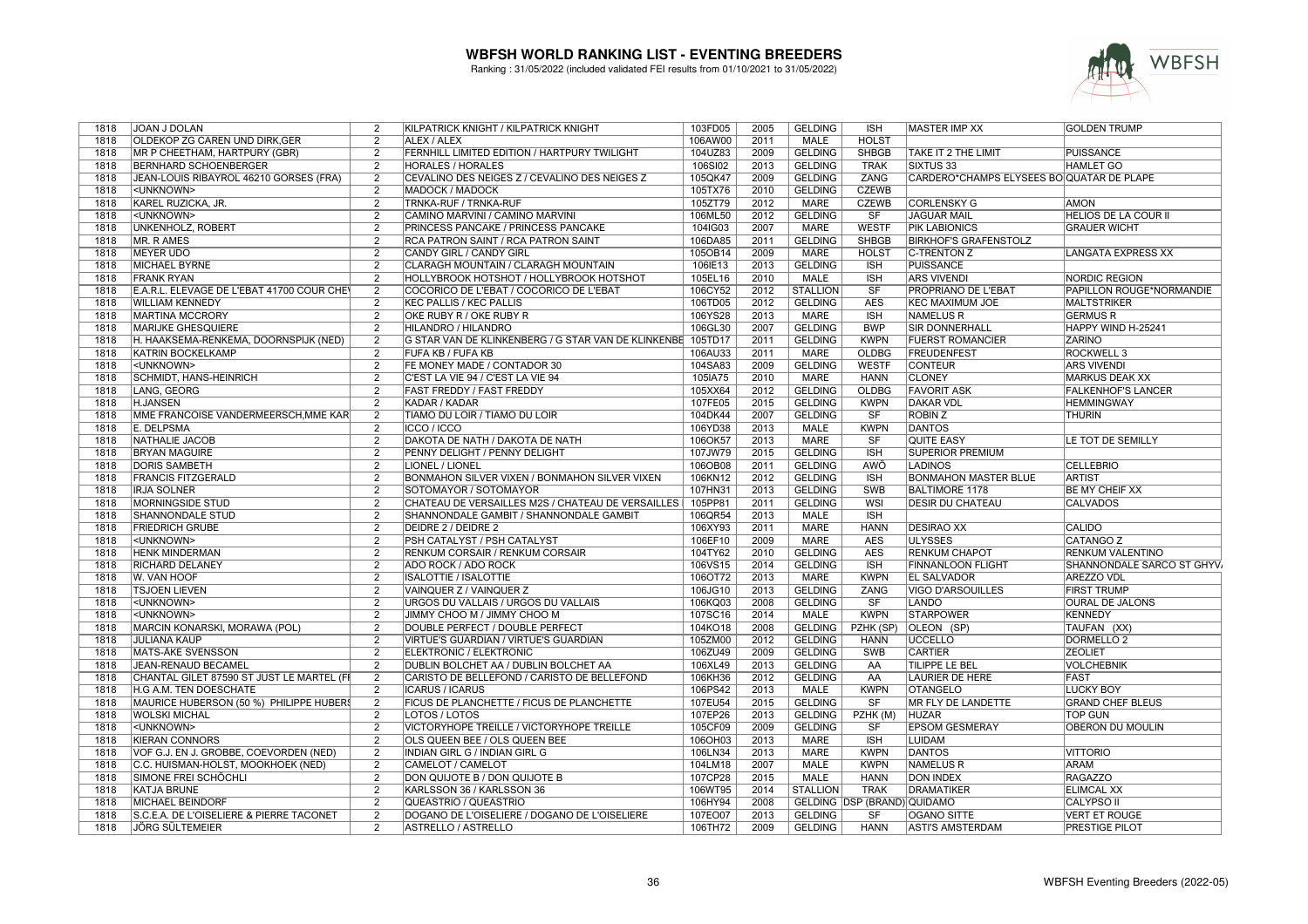

| 1818         | <b>KLAUS STORBECK</b>                    | 2              | VRONI S / VRONI S                                                       | 106ED04            | 2012 | <b>MARE</b>     | <b>HANN</b>            | VALENTINO 240               | <b>CALYPSO II</b>                                    |
|--------------|------------------------------------------|----------------|-------------------------------------------------------------------------|--------------------|------|-----------------|------------------------|-----------------------------|------------------------------------------------------|
| 1818         | <b>SEAMUS DREA</b>                       | 2              | SHE'S MY MASTER / SHE'S MY MASTER                                       | 104MA18            | 2008 | <b>MARE</b>     | <b>ISH</b>             | <b>MASTER IMP</b>           | <b>OLYMPIC LUX</b>                                   |
| 1818         | <unknown></unknown>                      | $\overline{2}$ | ENAMORAME ROYALDENFER / ENAMORAME ROYALDENFER 106YQ70                   |                    | 2014 | <b>MARE</b>     | SF                     | <b>VERSACHE BOIS DORE</b>   | <b>DOLLAR DE SEMILLY</b>                             |
| 1818         | <unknown></unknown>                      | $\overline{2}$ | MANDOBLE / MANDOBLE                                                     | 106MF71            | 2013 | <b>GELDING</b>  | CDE                    | <b>PIRON</b>                | <b>CONTENDER</b>                                     |
| 1818         | <b>JANE TIFFIN</b>                       | $\overline{2}$ | JENNY SPINNER / JENNY SPINNER                                           | 107TJ87            | 2015 | <b>MARE</b>     | <b>ISH</b>             | <b>ROBIN DES PRES</b>       | <b>ARGENTINUS</b>                                    |
| 1818         | <b>ANITA DE CLIPPELEIR</b>               | 2              | LOOPING VAN'T KINROYDERVELD / LOOPING VAN'T KINROY                      | 105UE71            | 2011 | <b>GELDING</b>  | <b>BWP</b>             | <b>SCENDIX</b>              | <b>WELLINGTON</b>                                    |
| 1818         | <b>HB GABRUD STABLES</b>                 | $\overline{2}$ | <b>KINGEN / KINGEN</b>                                                  | 106CF75            | 2012 | <b>GELDING</b>  | SWB                    | <b>HAYDN</b>                | <b>ELMSHORN</b>                                      |
| 1818         | <b>RONNY GUFFENS</b>                     | $\overline{2}$ | CARRIEM VAN COLEN Z / CARRIEM VAN COLEN Z                               | 102OU93            | 2003 | <b>GELDING</b>  | ZANG                   | <b>CANABIS Z</b>            | <b>GARDE COEUR XX</b>                                |
| 1818         | <b>FRANCIS FITZGERALD</b>                | $\overline{2}$ | <b>BONMAHON LIBERATION / BONMAHON LIBERATION</b>                        | 106OE16            | 2013 | <b>GELDING</b>  | <b>ISH</b>             | <b>ANSIEI</b>               |                                                      |
| 1818         | <b>WALTER COADY</b>                      | 2              | ROCK ECLIPSE / ROCK ECLIPSE                                             | 107IG30            | 2015 | MALE            | <b>ISH</b>             | <b>CHINOOK ECLIPSE</b>      |                                                      |
| 1818         | GILLES PONS 64520 SAMES (FRA)            | 2              | COCOBOY DE BORDENAVE / COCOBOY DE BORDENAVE                             | 106CZ29            | 2012 | <b>STALLION</b> | SF                     | <b>WONDERBOY</b>            | <b>SARDANA PIERRE</b>                                |
| 1818         | <b>KOEHNCKE, MARINA</b>                  | $\overline{2}$ | HUCKLEBERRY FINN 13 / HUCKLEBERRY FINN 13                               | 104KC34            | 2008 | <b>GELDING</b>  | <b>OLDBG</b>           | <b>HERMES D'AUTHIEUX</b>    | <b>NOBLE IMP</b>                                     |
| 1818         | <unknown></unknown>                      | $\overline{2}$ | CICCIOTTELLA / CICCIOTTELLA                                             | 106OC15            | 2011 | <b>MARE</b>     | <b>HOLST</b>           | <b>CATOKI</b>               |                                                      |
| 1818         | <unknown></unknown>                      | $\overline{2}$ | <b>SLANEY CRUISE / SLANEY CRUISE</b>                                    | 104WI87            | 2008 | <b>GELDING</b>  | <b>ISH</b>             | OBOS QUALITY 004            | <b>CRUISING</b>                                      |
| 1818         | JEAN-CLAUDE MARZELIERE 35130 RANNEE (FR  | 2              | CLEEN DES JOUSSARDAIS / CLEEN DES JOUSSARDAIS                           | 106DJ25            | 2012 | <b>STALLION</b> | SF                     | <b>LEVISTAN</b>             | AIRBORNE MONTECILLO                                  |
| 1818         | <b>TIMOTHY RYAN</b>                      | 2              | FITZGERALD / UNNAMED                                                    | 106CB89            | 2012 | <b>GELDING</b>  | <b>ISH</b>             | <b>ARS VIVENDI</b>          | <b>FRENCH BUFFET</b>                                 |
|              | <unknown></unknown>                      | $\overline{2}$ |                                                                         |                    | 2014 | <b>MARE</b>     | <b>BE/SIES</b>         | <b>SERANO GOLD</b>          |                                                      |
| 1818<br>1818 |                                          | 2              | OVERTON TILANA'S GOLD / OVERTON TILANA'S GOLD<br><b>EKOLOG / EKOLOG</b> | 107IY27<br>103YT75 | 2007 | <b>STALLION</b> |                        |                             |                                                      |
|              | STADNINA KONI JANOW PODLASKI SP. Z O.O., |                |                                                                         |                    |      |                 | PZHK (M)               | DOUNBA (XX)                 | VERITAS 6 (XO)                                       |
| 1818         | <unknown></unknown>                      | 2              | ESTHER DU MAILLET / ESTHER DU MAILLET                                   | 105PG96            | 2010 | <b>MARE</b>     | <b>SBS</b>             | <b>CLIFF</b>                | <b>KANNAN</b>                                        |
| 1818         | <unknown></unknown>                      | 2              | OPHELIE VAN PRINSEVELD / OPHELIE VAN PRINSEVELD                         | 106OC74            | 2014 | <b>MARE</b>     | <b>BWP</b>             | THUNDER VD ZUUTHOEVE        | <b>MASSIMO</b>                                       |
| 1818         | <b>WILLIE KETT</b>                       | $\overline{2}$ | <b>RLE KHALEESI C / LUXSALLY</b>                                        | 105KD93            | 2009 | <b>MARE</b>     | <b>ISH</b>             | LUX <sub>Z</sub>            |                                                      |
| 1818         | <unknown></unknown>                      | $\overline{2}$ | PSH ENCORE / PSH ENCORE                                                 | 107AB66            | 2012 | <b>MARE</b>     | <b>AES</b>             |                             |                                                      |
| 1818         | M.M.J.BEKKERS                            | $\overline{2}$ | <b>KEIZER / KEIZER</b>                                                  | 107EY00            | 2015 | <b>GELDING</b>  | <b>KWPN</b>            | <b>GRAND SLAM</b>           | <b>GOODTIMES</b>                                     |
| 1818         | <unknown></unknown>                      | 2              | INDYGO BLUE / INDYGO BLUE                                               | 107ET13            | 2013 | MALE            | <b>AES</b>             |                             |                                                      |
| 1818         | MRS A CHAMBERLAYNE                       | 2              | <b>STARLINER / STARLINER</b>                                            | 107AB84            | 2013 | <b>MARE</b>     | <b>SHBGB</b>           | <b>JUMBO</b>                | <b>BARYSHINKOV</b>                                   |
| 1818         | ANDRE MICHON 01320 CHALAMONT (FRA)       | $\overline{2}$ | VINTY DU MONT / VINTY DU MONT                                           | 105VF57            | 2009 | <b>GELDING</b>  | SF                     | <b>QUAPRICE BOIS MARGOT</b> | <b>QUAT'SOUS</b>                                     |
| 1818         | <b>AUGE, JOSEF</b>                       | $\overline{2}$ | <b>CASSYDI / CASSYDI</b>                                                | 105BO55            | 2010 | <b>MARE</b>     | <b>HOLST</b>           | <b>CLINTARO</b>             | LINARO <sub>3</sub>                                  |
| 1818         | <b>VORWERK, RAIMUND</b>                  | 2              | WOODCROFT DESTINY / WOODCROFT DESTINY                                   | 107FJ87            | 2012 | <b>GELDING</b>  | <b>HANN</b>            | DESTANO                     | <b>RUBINO ROSSO</b>                                  |
| 1818         | <unknown></unknown>                      | 2              | ECLIPSE DE LA GARE / ECLIPSE DE LA GARE                                 | 106YY40            | 2014 | MARE            | SF                     | ELDORADO DE HUS             | PENDJAD DU RIOU                                      |
| 1818         | <b>MARIA KRAUS</b>                       |                | SUPERMANN / SUPERMANN                                                   | 106TB55            | 2012 | <b>MALE</b>     | <b>MECKL</b>           | <b>STYLIST</b>              | <b>LOMBER</b>                                        |
|              |                                          | $\overline{2}$ |                                                                         |                    |      |                 |                        |                             |                                                      |
| 1818         | <b>HERMAN DE MEYER</b>                   | $\overline{2}$ | NOVAK VAN DE MEYHOEVE / NOVAK VAN DE MEYHOEVE                           | 106WU73            | 2013 | <b>GELDING</b>  | <b>BWP</b>             |                             | ARAGORN VAN SCHUTTERSHOF VAL T'HORENS VAN DE PADENBO |
| 1818         | <b>RACHEL HARRIS</b>                     | $\overline{2}$ | TILLINGBOURNE / TILLINGBOURNE                                           | 104YL99            | 2009 | <b>GELDING</b>  | <b>AES</b>             | <b>UTAH VAN ERPEKOM</b>     | <b>CRUISE MISSILE</b>                                |
|              |                                          | $\overline{2}$ |                                                                         |                    |      |                 |                        |                             |                                                      |
| 1818         | <b>ENRICO HASS</b>                       |                | CINZANO 87 / CINZANO 87                                                 | 107KN77            | 2012 | <b>GELDING</b>  | <b>MECKL</b>           | <b>CON SHERRY</b>           | <b>GOLFSTROM II</b>                                  |
| 1818         | <unknown></unknown>                      | 2              | COOLEY STARSTRUCK / QUINN                                               | 107ED45            | 2013 | <b>GELDING</b>  | AES                    |                             |                                                      |
| 1818         | E.A.R.L. LE BELAMOINE                    | 2              | EMAIL DE JARSAY / EMAIL DE JARSAY                                       | 107JH79            | 2014 | <b>GELDING</b>  | <b>SF</b>              | <b>CLASSIC BOIS MARGOT</b>  |                                                      |
| 1818         | R. LANTING                               | $\overline{2}$ | KYRION WEERING / KYRION WEERING                                         | 107BV04            | 2015 | <b>MALE</b>     | <b>KWPN</b>            | <b>CARRERA VDL</b>          | <b>VDL SHERATON</b>                                  |
| 1818         | PIERRE BOULANGER                         | $\overline{2}$ | ORACLE DE CHAMPENOTTE / ORACLE DE CHAMPENOTTE                           | 106WH14            | 2014 | <b>STALLION</b> | <b>BWP</b>             | ELDORADO DE HUS             | <b>OBOURG</b>                                        |
| 1818         | <b>MICHAEL BYRNE</b>                     | 2              | MONBEG HENDRICKS / MONBEG HENDRICKS                                     | 106UQ44            | 2014 | <b>GELDING</b>  | <b>ISH</b>             | <b>HARLEQUIN DU CAREL</b>   | <b>PUISSANCE</b>                                     |
| 1818         | S.C.E.A. DE BELIARD                      | $\overline{2}$ | CADET DE BELIARD / CADET DE BELIARD                                     | 106CL94            | 2012 | <b>GELDING</b>  | SF                     | <b>JAGUAR MAIL</b>          | <b>JALIENNY</b>                                      |
| 1818         | <b>JIM DALLAS</b>                        | 2              | COOLEY KIL MHANTAIN / COOLEY KIL MHANTAIN                               | 106TR68            | 2014 | <b>STALLION</b> | <b>ISH</b>             | <b>CENTRESTAGE</b>          | <b>COLOURFIELD</b>                                   |
| 1818         | VERONIQUE RUAUX-LEVEQUE 79120 SEPVRET    | $\overline{2}$ | UMMER SONG DE VEROWIL / UMMER SONG DE VEROWIL                           | 105GI31            | 2008 | <b>GELDING</b>  | SF                     | YARLANDS SUMMER SONG        | <b>TITUS DU POUGET</b>                               |
| 1818         | <unknown></unknown>                      | $\overline{2}$ | <b>FRECKLETON MYTHAGO / FRECKLETON MYTHAGO</b>                          | 104AQ61            | 2007 | <b>MARE</b>     | <b>BWBS</b>            | <b>MONTE CARLO</b>          | <b>LAURENZ</b>                                       |
| 1818         | <unknown></unknown>                      | $\overline{2}$ | LOXLEYS LAST STAND / LOXLEYS LAST STAND                                 | 106BS87            | 2009 | <b>GELDING</b>  | <b>BWBS</b>            | LOXLEY 29                   | <b>TALLENTS ASA</b>                                  |
| 1818         | <unknown></unknown>                      | $\overline{2}$ | POPPINGHOLE PYEZ / POPPINGHOLE PYEZ                                     | 106YI70            | 2013 | <b>MARE</b>     | <b>SHBGB</b>           |                             |                                                      |
| 1818         | <unknown></unknown>                      | 2              | JUST A GRIFFIN / JUST A GRIFFIN                                         | 107SK61            | 2013 | <b>GELDING</b>  | <b>SHBGB</b>           | <b>ROYALDIK</b>             | <b>CATHERSTON LIBERATOR</b>                          |
| 1818         | <unknown></unknown>                      | $\overline{2}$ | MATTERHORN RISING / MATTERHORN RISING                                   | 106TT78            | 2013 | <b>GELDING</b>  | <b>SHBGB</b>           | <b>MILL LAW</b>             | PRIMITIVE RISING                                     |
| 1818         | <unknown></unknown>                      | $\overline{2}$ | BRITANNIA'S STAR / BRITANNIA'S STAR                                     | 107QI56            | 2014 | <b>GELDING</b>  | <b>SHBGB</b>           | <b>BRITANNIA'S MAIL</b>     |                                                      |
| 1818         | <unknown></unknown>                      | $\overline{2}$ | DIARANA DH Z / DIARANA DH Z                                             | 107EC31            | 2012 | <b>MARE</b>     | ZANG                   | <b>DONCKERVOORT</b>         |                                                      |
| 1818         | <unknown></unknown>                      | $\overline{2}$ | EOLE DE PATOUQUET AA / EOLE DE PATOUQUET AA                             | 106YV89            | 2014 | <b>GELDING</b>  | AA                     | <b>DAMIRO B</b>             | <b>KIM DU MAURY</b>                                  |
| 1818         | <unknown></unknown>                      | $\overline{2}$ | FARANDOLE DU DEFI AA / FARANDOLE DU DEFI AA                             | 107MM81            | 2015 | <b>MARE</b>     | AA                     | <b>UPSILON</b>              | <b>DOUNBA</b>                                        |
| 1818         | <b>JOANNE JARDEN</b>                     | $\overline{2}$ | MJI BELLE BONITA / MJI BELLE BONITA                                     | 104CE20            | 2006 | <b>MARE</b>     | <b>ISH</b>             | <b>GEE APOLLO</b>           | <b>BELFALAS</b>                                      |
| 1818         | <unknown></unknown>                      | 2              | VIALA DU PALAIS / VIALA DU PALAIS                                       | 107KE52            | 2009 | <b>MARE</b>     | SF                     | LANDO                       | PRINCE IG'OR                                         |
| 1818         | <unknown></unknown>                      | $\overline{2}$ | ELIOT CHANIERE / ELIOT CHANIERE                                         | 107HC44            | 2014 | <b>STALLION</b> | SF                     | CANTURO*BOIS MARGOT         | <b>ROSIRE</b>                                        |
| 1818         | <unknown></unknown>                      | 2              | EASY JUMP DU VAL / EASY JUMP DU VAL                                     | 107KZ04            | 2014 | <b>MARE</b>     | <b>SF</b>              | NEWTON DE KREISKER          | <b>RAJPOUTE</b>                                      |
| 1818         | <unknown></unknown>                      | 2              | EREBOR DE FLEYRES / EREBOR DE FLEYRES                                   | 107DU07            | 2014 | <b>GELDING</b>  | SF                     | <b>CON AIR</b>              | <b>JAGUAR MAIL</b>                                   |
| 1818         | <unknown></unknown>                      | $\overline{2}$ | FUGO DE DENAT / FUGO DE DENAT                                           | 107KC30            | 2015 | <b>GELDING</b>  | SF                     | <b>JARNAC</b>               | <b>BERYL DE LA LANDE</b>                             |
| 1818         | <unknown></unknown>                      | $\overline{2}$ | FLAMBO LOUVO / FLAMBO LOUVO                                             | 107EB78            | 2015 | <b>GELDING</b>  | $\overline{\text{SF}}$ | <b>HERALD*GFE</b>           | LEONARDO LOUVO                                       |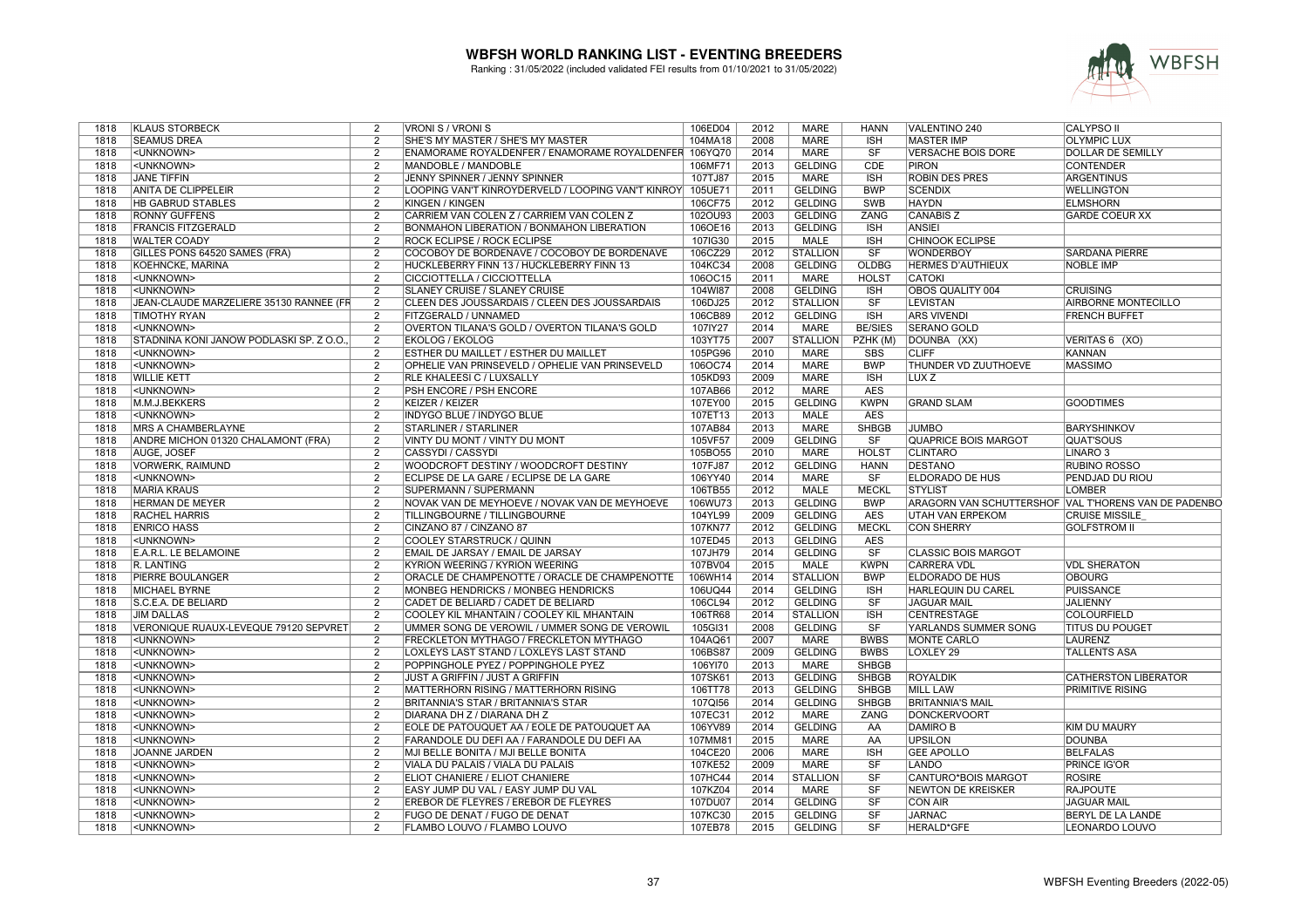

| 1818         | <unknown></unknown>                      | 2              | FIDJI DE RIVERLAND / FIDJI DE RIVERLAND       | 107MA96        | 2015 | <b>GELDING</b>  | SF                      | <b>JADIS DE TOSCANE</b>             | <b>QUITO DE BAUSSY</b>       |
|--------------|------------------------------------------|----------------|-----------------------------------------------|----------------|------|-----------------|-------------------------|-------------------------------------|------------------------------|
| 1818         | <unknown></unknown>                      | $\overline{2}$ | FIXIN DE CONDE / FIXIN DE CONDE               | 107HU45        | 2015 | <b>GELDING</b>  | <b>SF</b>               | FROMECS BALTURO*FROMECS             | YARLANDS SUMMER SONG         |
| 1818         | <unknown></unknown>                      | $\overline{2}$ | <b>FUNKY DU LOIR / FUNKY DU LOIR</b>          | 107JZ17        | 2015 | <b>GELDING</b>  | SF                      | <b>BALOU DU ROUET</b>               | <b>HAND IN GLOVE</b>         |
| 1818         | <unknown></unknown>                      | $\overline{2}$ | FOULQUES DE CREANS / FOULQUES DE CREANS       | 107JZ57        | 2015 | <b>STALLION</b> | $\overline{\text{SF}}$  | OGRION DES CHAMPS*HN                | <b>MYLORD CARTHAGO</b>       |
| 1818         | <unknown></unknown>                      | $\overline{2}$ | FLYER DU PEYNAC / FLYER DU PEYNAC             | 107HZ31        | 2015 | <b>STALLION</b> | $\overline{\text{S}}$ F | <b>GRAFENSTOLZ</b>                  | <b>VEGANUM*HN</b>            |
| 1818         | <unknown></unknown>                      | $\overline{2}$ | MERALDIK DE FAY Z / MERALDIK DE FAY Z         | 107ED84        | 2014 | <b>STALLION</b> | <b>ZANG</b>             | MASTER VAN DE HELLE                 | <b>HERALDIK</b>              |
| 1818         | <unknown></unknown>                      | $\overline{2}$ | DASSETT COOLEY DUN / DASSETT COOLEY DUN       | 103ZD39        | 2006 | <b>GELDING</b>  | <b>ISH</b>              |                                     |                              |
| 1818         | <b>PASCHAL COFFEY</b>                    | $\overline{2}$ | CRUISE THE TOWN / CRUISE THE TOWN             | 105TS68        | 2009 | <b>GELDING</b>  | <b>ISH</b>              | WARRENSTOWN YOU 2                   |                              |
| 1818         | <b>NA</b>                                | 2              | IN LIKE FLYNN / IN LIKE FLYNN                 | 106OT64        | 2013 | <b>MALE</b>     | <b>SHBGB</b>            | <b>BIRKHOF'S GRAFENSTOLZ</b>        |                              |
| 1818         | KNUD LYNGE JENSEN, OESTER-VRAA (DEN)     | $\overline{2}$ | SOLO / SOLO                                   | 105TK08        | 2009 | <b>GELDING</b>  | <b>DWB</b>              | <b>SOLOS LANDTINUS</b>              | <b>PRAESTEGARDENS HAMLET</b> |
| 1818         | <unknown></unknown>                      | 2              | HABLEUR / HABLEUR                             | 106DO63        | 2012 | <b>GELDING</b>  | <b>KWPN</b>             | <b>ULOVE DES CHARMES</b>            | <b>VERDI</b>                 |
| 1818         | D.H. HIDDERS, MARKELO (NED)              | $\overline{2}$ | CALL ME MAGGIE MAY / CALL ME MAGGIE MAY       | 104BK85        | 2007 | <b>MARE</b>     | <b>KWPN</b>             | <b>HAMAR</b>                        | <b>HEMMINGWAY</b>            |
| 1818         | <unknown></unknown>                      | $\overline{2}$ | <b>HIGH TIME / HIGH TIME</b>                  | 106DR39        | 2012 | <b>GELDING</b>  | <b>KWPN</b>             | <b>HEMMINGWAY</b>                   | <b>UNKNOWN</b>               |
| 1818         | <b>MR G POWER</b>                        | $\overline{2}$ | PSH CHARISMA / PSH CHARISMA                   | 106QW62        | 2008 | <b>MARE</b>     | <b>SHBGB</b>            | <b>SONG SONG BLUE</b>               |                              |
| 1818         | STAL HENDRIX, KESSEL (NED)               | $\overline{2}$ | <b>ITAREUSO / ITAREUSO</b>                    | 106QW77        | 2013 | <b>MALE</b>     | <b>KWPN</b>             |                                     |                              |
| 1818         | MICHAEL BEATTIE                          | $\overline{2}$ | EG MICHEALANGELO / EG MICHEALANGELO           | 105TZ95        | 2011 | <b>GELDING</b>  | <b>ISH</b>              | CHELLTHAGO Z                        | <b>OJASPER</b>               |
|              |                                          |                |                                               |                |      |                 |                         |                                     |                              |
| 1818         | <unknown></unknown>                      | 2              | MAURO DONALDSON / MAURO DONALDSON             | 106FS25        | 2012 | <b>GELDING</b>  | <b>BWP</b>              | <b>CANTOS</b>                       | <b>DARCO</b>                 |
| 1818         | J. BLOEMERT, STAPHORST (NED)             | $\overline{2}$ | <b>GASTON / GASTON</b>                        | 105SX90        | 2011 | <b>GELDING</b>  | <b>KWPN</b>             | <b>SANYO</b>                        | <b>COLUMBUS</b>              |
| 1818         | <b>THOMAS HORGAN</b>                     | 2              | CAVALIER CRYSTAL / CAVALIER CRYSTAL           | 105EY85        | 2010 | <b>MARE</b>     | <b>ISH</b>              | <b>JACK OF DIAMONDS</b>             | <b>CAVALIER ROYALE</b>       |
| 1818         | <b>MRS S MOORE</b>                       | $\overline{2}$ | PASSIONS OPPOSITION / PASSIONS OPPOSITION     | 105OT65        | 2011 | <b>GELDING</b>  | <b>SHBGB</b>            | <b>FLEETWATER OPPOSITION</b>        | <b>SYNEFOS</b>               |
| 1818         | <b>BERNHARD NIEHOFF, HAVIXBECK</b>       | $\overline{2}$ | <b>RED KITE / COOPER 178</b>                  | 105QL24        | 2011 | <b>GELDING</b>  | <b>WESTF</b>            | <b>Z7 CORDANOS V</b>                | <b>DIAMANTINO</b>            |
| 1818         | <b>MR JUSTIN BURKE</b>                   | $\overline{2}$ | DASSETT SHOWMAN / DASSETT SHOWMAN             | 106ZM46        | 2014 | <b>GELDING</b>  | <b>ISH</b>              | <b>TOLAN R.</b>                     |                              |
| 1818         | <b>MICHAEL &amp; ROSE MCCARTHY</b>       | $\overline{2}$ | DHI UP BEAT / WILLOWS DANCE BEAT              | 104MB87        | 2007 | <b>GELDING</b>  | <b>ISH</b>              | <b>GHAREEB XX</b>                   | <b>GILDAWN DIAMOND</b>       |
| 1818         | <b>VIETOR, ELKE &amp; ROBERT</b>         | $\overline{2}$ | CESAR V / CESAR V                             | 103VI07        | 2008 | <b>GELDING</b>  | <b>OLDBG</b>            | CASIRO <sub>3</sub>                 | <b>SANDRO</b>                |
| 1818         | <b>MR J JOHNSON</b>                      | $\overline{2}$ | OPPOSITION LOIRE / OPPOSITION LOIRE           | 105TB84        | 2011 | <b>MARE</b>     | <b>SHBGB</b>            | <b>OPPOSITION HERACLES</b>          | <b>CARNIVAL DRUM</b>         |
| 1818         | <unknown></unknown>                      | $\overline{2}$ | BALOO THE BEAR / BALOO THE BEAR               | 106XL78        | 2012 | <b>GELDING</b>  | <b>CZEWB</b>            |                                     |                              |
| 1818         | M. BERNARD MAUREL, M. GUY MORTIN, LE PIN | $\overline{2}$ | PIANO STAR / PIANO STAR                       | 102SB48        | 2003 | <b>MARE</b>     | AA                      | <b>GRIOT DE MARA</b>                | <b>FARITCHOU</b>             |
| 1818         | <b>SERDAR HENKY VATANPERVER</b>          | $\overline{2}$ | CALCOURT VALLEY / CALCOURT VALLEY             | 106OU72        | 2013 | <b>GELDING</b>  | <b>HOLST</b>            | <b>CARESS 9</b>                     | <b>CASSINI II</b>            |
| 1818         | <b>MOHR SOENKE</b>                       | $\overline{2}$ | LUCKY YOU 7 / LUCKY YOU 7                     | 105YY27        | 2012 | <b>GELDING</b>  | <b>HOLST</b>            | <b>LIMBUS</b>                       | <b>SILVESTER</b>             |
| 1818         | <unknown></unknown>                      | $\overline{2}$ | LAILA 31.34 / LAILA 31.34                     | 106KI18        | 2012 | <b>MARE</b>     | AECCAá                  | <b>CONQUISTA 38 29</b>              |                              |
| 1818         | JUMENTERIE DU FRAIGNEAU 17170 ST CYR DU  | $\overline{2}$ | ARAMIS DU FRAIGNEAU / ARAMIS DU FRAIGNEAU     | 105JB67        | 2010 | <b>GELDING</b>  | SF                      | <b>FUSAIN DU DEFEY*HN</b>           | <b>ALME</b>                  |
| 1818         | <unknown></unknown>                      | $\overline{2}$ | CHECKPOINT / CHECKPOINT                       | 106YK19        | 2012 | <b>GELDING</b>  | <b>HANN</b>             | <b>CHECK IN</b>                     | <b>ESCUDO 19</b>             |
| 1818         | <unknown></unknown>                      | $\overline{2}$ | CORNUCOPIA / CORNUCOPIA                       | 106AI70        | 2010 | <b>MARE</b>     | <b>BE/SIES</b>          | <b>CALIFAX</b>                      |                              |
| 1818         | <b>DOERTE HORSTMANN</b>                  | 2              | CARLOTTA / CARLOTTA 324                       | 107SG90        | 2012 | <b>MARE</b>     | <b>OLDBG</b>            |                                     |                              |
| 1818         | <b>BRYAN MAGUIRE</b>                     | $\overline{2}$ | POWER SUPREME / POWER SUPREME                 | 106MH54        | 2013 | <b>MARE</b>     | <b>ISH</b>              | <b>SUPERIOR PREMIUM</b>             | <b>TOMGAR POWER CREST</b>    |
| 1818         | <unknown></unknown>                      | $\overline{2}$ | FERNHILL FANCY THAT / FERNHILL FANCY THAT     | 106IZ37        | 2013 | <b>GELDING</b>  | <b>ISH</b>              | <b>PORSCH</b>                       | <b>GHAREEB</b>               |
| 1818         | <unknown></unknown>                      | 2              | ZAIRAA DE LA FOLGORE / ZAIRAA DE LA FOLGORE   | 106TX54        | 2015 | <b>MARE</b>     | <b>MIPAAF</b>           | <b>ROYALDIK</b>                     | <b>NEONELI</b>               |
| 1818         | <b>MARIE MOLONEY</b>                     | $\overline{2}$ | COOLEY AMIGO / COOLEY AMIGO                   | 107QW94        | 2013 | <b>MALE</b>     | <b>ISH</b>              | <b>AMARETTO DARCO</b>               |                              |
| 1818         | <unknown></unknown>                      | $\overline{2}$ | <b>ARAS DE GUIBAIL / ARAS DE GUIBAIL</b>      | 105YZ67        | 2010 | <b>GELDING</b>  | SF                      | <b>QUINOTO BOIS MARGOT</b>          | NATUREL                      |
|              | <b>GARY DOHERTY</b>                      | $\overline{2}$ |                                               |                | 2011 | <b>GELDING</b>  | <b>ISH</b>              |                                     | <b>VDL ARKANSAS</b>          |
| 1818<br>1818 |                                          | $\overline{2}$ | BALLYSHAN COOLEY / BALLYSHAN COOLEY           | 106KT68        | 2008 | <b>MARE</b>     | $\overline{\text{OS}}$  | <b>MANHATTAN</b><br><b>STAKKATO</b> | <b>GRANNUS</b>               |
|              | <b>KATRIN KLEON</b>                      | $\overline{2}$ | JAMAICA 8 / JAMAICA 8                         | 104AM31        | 2013 | <b>GELDING</b>  | <b>MECKL</b>            |                                     |                              |
| 1818         | <b>GESTÜT RÜDER</b>                      |                | L'ARON DES BOIS / ARON I                      | 106YZ41        |      |                 |                         | <b>LEPRINCE DES BOIS</b>            | <b>MYTENS XX</b>             |
| 1818         | <unknown></unknown>                      | 2              | CHIKA DAM PAMADAU / CHIKA DAM PAMADAU         | 106ER42        | 2012 | MARE            | <b>SF</b>               | <b>QUELFRIVOL DESMIELLES</b>        | <b>QUIDAM DE REVEL</b>       |
| 1818         | ALOIS UND THOMAS ZG WIMMER               | $\overline{2}$ | <b>TABRIES / TABRIES</b>                      | 106DN51        | 2012 | MARE            |                         | DSP (BAVAR) QUATERBACK              | <b>RINGO STARR</b>           |
| 1818         | H.J. STEGGINK, MANDERVEEN (NED)          | 2              | <b>DUPICOR / DUPICOR</b>                      | 104TJ23        | 2008 | <b>GELDING</b>  | <b>KWPN</b>             | <b>LUPICOR</b>                      | HOLLAND                      |
| 1818         | <b>ZUCHTHOF ULFENBURG</b>                | $\overline{2}$ | DUKE OF ARVILLE / DUKE OF SUNSET              | 104KK81        | 2007 | <b>GELDING</b>  | <b>OLDBG</b>            | <b>DUKE OF HEARTS XX</b>            | <b>ROULETTO</b>              |
| 1818         | MAG. DR. SUSANNA KLEINDIENST             | 2              | SARAH BERNHARDT K / SARAH BERNHARDT K         | 106NL94        | 2012 | MARE            | <b>HANN</b>             | <b>STOLZENBERG</b>                  | <b>RYON D'ANZEX AA</b>       |
| 1818         | <unknown></unknown>                      | $\overline{2}$ | <b>DIANDRO CARRUS / DIANDRO CARRUS</b>        | 106PQ35        | 2012 | <b>GELDING</b>  | <b>FWB</b>              | <b>DIARADO</b>                      |                              |
| 1818         | KEN MOERK & VIVIAN RYSLINGE, STROEBY (DE | $\overline{2}$ | DIVA DE VISION / DIVA DE VISION               | 104XP96        | 2009 | <b>MARE</b>     | <b>DWB</b>              | <b>CONTENDRO I</b>                  | MINER'S LAMP XX              |
| 1818         | <b>MARY I MCCANN</b>                     | $\overline{2}$ | <b>EXCEL STAR FIRST CLASS / VALCRUZ</b>       | 107EO34        | 2015 | <b>GELDING</b>  | <b>ISH</b>              | <b>VALENT</b>                       | <b>CRUISING</b>              |
| 1818         | <unknown></unknown>                      | $\overline{2}$ | BRIN D'OR DES SOURCES / BRIN D'OR DES SOURCES | 106NB64        | 2011 | <b>GELDING</b>  | SF                      | ROMANDO DE L'ABBAYE*HN              | <b>NIKOS</b>                 |
| 1818         | <unknown></unknown>                      | $\overline{2}$ | GALANT VAN DE KAPEL / GALANT VAN DE KAPEL     | 107DX82        | 2012 | <b>MARE</b>     | <b>SBS</b>              | BENTLEY VAN DE KAPEL                |                              |
| 1818         | <b>BERNHARD PEDE</b>                     | 2              | LARA'S LITTLE LORETTA / LORETTA               | 104PY12        | 2009 | MARE            |                         | DSP (BRAND) LEVISTO'S BIG BOY       | <b>HERALDIK XX</b>           |
| 1818         | <unknown></unknown>                      | $\overline{2}$ | MANOR / MANOR                                 | <b>106SS86</b> | 2013 | <b>GELDING</b>  | <b>CZEWB</b>            |                                     |                              |
| 1818         | <b>JULIANE ALEMANI</b>                   | $\overline{2}$ | <b>BALOTELLI / BALOTELLI</b>                  | 105PH74        | 2010 | MALE            | OLDBG                   | <b>BELISSIMO</b>                    | <b>FLORESTAN I</b>           |
| 1818         | <unknown></unknown>                      | $\overline{2}$ | CAMBION / CAMBION                             | 105UC07        | 2010 | <b>GELDING</b>  | <b>HANN</b>             | <b>CANSTAKKO</b>                    | DORIAN                       |
| 1818         | <b>TEMPELBERG GBR</b>                    | $\mathcal{P}$  | D'ACCORD 79 / D'ACCORD 79                     | 106KI15        | 2013 | <b>GELDING</b>  | <b>MECKL</b>            | <b>D'OLYMPIC</b>                    | <b>VIF-AGENT XX</b>          |
|              |                                          |                |                                               |                |      |                 |                         |                                     |                              |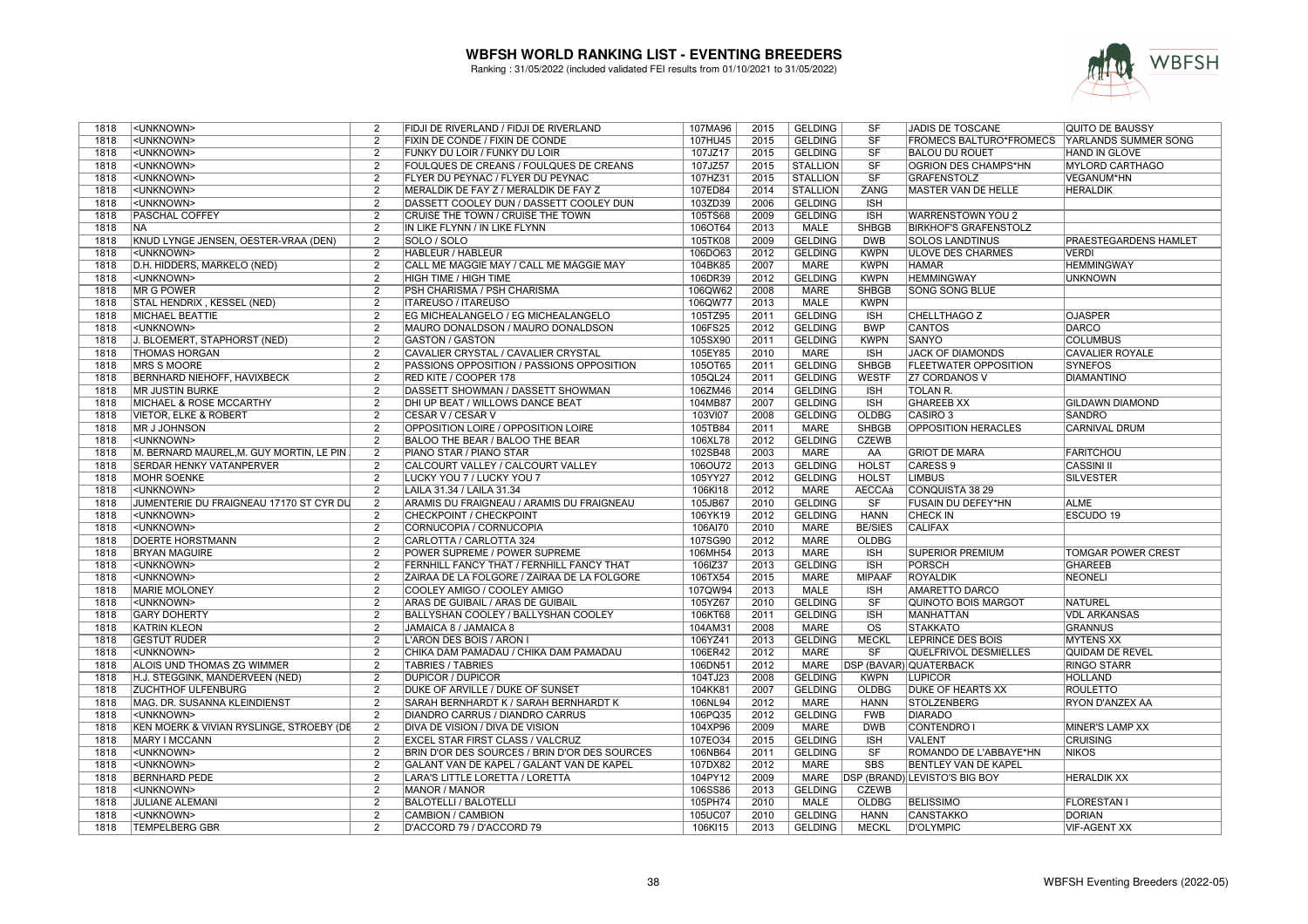

| 1818 | JORIS DE BRABANDER & KARIN DONCKERS    | 2              | OOGAPPEL DE MUZE / OOGAPPEL DE MUZE                 | 106WX68 | 2014 | <b>MARE</b>     | <b>BWP</b>                    | <b>GEMINI XX (CLONE)</b>          | KARACANDO              |
|------|----------------------------------------|----------------|-----------------------------------------------------|---------|------|-----------------|-------------------------------|-----------------------------------|------------------------|
| 1818 | ANNA-CHRISTINA LARSSON                 | 2              | <b>WHARTON STREET / WHARTON STREET</b>              | 105SK69 | 2010 | <b>MALE</b>     | SWB                           | <b>CAMARO M</b>                   | QUITE EASY             |
| 1818 | <b>WILLIAM KENNEDY</b>                 | $\overline{2}$ | DIAMOND SUNDANCE / DIAMOND SUNDANCE                 | 103ZC05 | 2006 | <b>GELDING</b>  | <b>ISH</b>                    | <b>SUNNY BOY</b>                  | <b>GLIDAWN DIAMOND</b> |
| 1818 | <b>FRANCES SHEERAN</b>                 | $\overline{2}$ | CAMROSS DIAMOND / CAMROSS DIAMOND                   | 105CM78 | 2009 | <b>MARE</b>     | $\overline{\mathsf{ISH}}$     | <b>GARRISON ROYAL</b>             | <b>ERRIGAL FLIGHT</b>  |
| 1818 | <b>STAL FALKENA-OLFF</b>               | $\overline{2}$ | ROMANS MR. KANE / KANE                              | 107RP02 | 2015 | <b>MALE</b>     | <b>KWPN</b>                   | <b>ETOULON</b>                    | <b>INDOCTRO</b>        |
| 1818 | <unknown></unknown>                    | $\overline{2}$ | CHICAGO 160 / CHICAGO 160                           | 105RT35 | 2010 | <b>MARE</b>     | <b>HOLST</b>                  | <b>CORMINT</b>                    | <b>CAROLUS II</b>      |
| 1818 | <b>LUBBERS</b>                         | $\overline{2}$ | JULISSA / JULISSA                                   | 106WG40 | 2014 | <b>MARE</b>     | <b>KWPN</b>                   | <b>CANABIS Z</b>                  | LORD <sub>Z</sub>      |
| 1818 | <b>WOLFRAM WALTER</b>                  | $\overline{2}$ | LORD LEVISTANO / LORD LEVISTANO                     | 105RK63 | 2008 |                 | GELDING DSP (BRAND) LEVISTANO |                                   | <b>PHANTOMIC XX</b>    |
| 1818 | <unknown></unknown>                    | $\overline{2}$ | CANTOLATO / CANTOLATO                               | 106WT15 | 2012 | <b>STALLION</b> | <b>HOLST</b>                  | CANTO                             |                        |
| 1818 | <b>BARBARA O'DOHERTY</b>               | 2              | HERALD OF MILLTOWN / HERALD OF MILLTOWN             | 107EP30 | 2011 | <b>GELDING</b>  | <b>ISH</b>                    | <b>PUISSANCE</b>                  |                        |
| 1818 | MME MARJORIE ANDUZE, BRAY EN VAL (FRA) | 2              | UPSA DES AJONCS / UPSA DES AJONCS                   | 104GE91 | 2008 | <b>MARE</b>     | SF                            | <b>MERCREDI DE MARS</b>           | <b>ONYX BLOND II</b>   |
| 1818 | <b>CARSTEN HAACK</b>                   | $\overline{2}$ | <b>QUINTERA / QUINTERA</b>                          | 106DN60 | 2012 | <b>MARE</b>     | <b>HANN</b>                   | <b>QUINTENDER</b>                 | <b>WALDSTAR XX</b>     |
| 1818 | <b>LISA ROSBOTHAM</b>                  | $\overline{2}$ | KEONAN HERO / KEONAN HERO                           | 105RX81 | 2011 | <b>MALE</b>     | <b>ISH</b>                    | <b>CALGOT HERO</b>                | <b>JOHN HENRY</b>      |
| 1818 | <unknown></unknown>                    | $\overline{2}$ | DAKODACK DE TAEL / DAKODACK DE TAEL                 | 106PO65 | 2013 | <b>GELDING</b>  | $\overline{\text{S}}$ F       | NOUMA D'AUZAY*LA                  | <b>BALKAN DU ROC</b>   |
| 1818 | HERMANN U. ULRIKE RAAB                 | $\overline{2}$ | CHIARA D'AMOUR / CHIARA D'AMOUR                     | 106IW82 | 2013 | <b>MARE</b>     | <b>WESTF</b>                  | <b>CASCADELLO</b>                 | <b>CARTHAGO Z</b>      |
| 1818 | HAACK, NILS (GER)                      | 2              | CALESCO 3 / CALESCO 3                               | 104YQ97 | 2009 | <b>GELDING</b>  | <b>HANN</b>                   | <b>CANSTAKKO</b>                  | <b>AMOROSO</b>         |
| 1818 | HARAS DE LA VIE                        | $\overline{2}$ | KARNAC DE LA VIE Z / KARNAC DE LA VIE Z             | 107FA37 | 2015 | <b>GELDING</b>  | ZANG                          | KANNAN                            | OGLIO XX               |
| 1818 | <b>MRS J KNIGHT</b>                    | $\overline{2}$ | WESTON GOODFELLA / WESTON GOODFELLA                 | 106FS46 | 2012 | <b>GELDING</b>  | <b>SHBGB</b>                  | <b>WESTON JUSTICE</b>             | <b>ROUSSEAU</b>        |
| 1818 | RICHARD FITZGERALD                     | 2              | BONMAHON BLUE GRASS / BONMAHON BLUE GRASS           | 106NX02 | 2011 | <b>GELDING</b>  | <b>ISH</b>                    | <b>BONMAHON MASTER BLUE</b>       |                        |
| 1818 | L P LEAVY                              | $\overline{2}$ | MISS MAYBELL / MISS MAYBELL                         | 106XB30 | 2012 | <b>MARE</b>     | <b>AES</b>                    | <b>ZANZIBAR</b>                   |                        |
| 1818 | <unknown></unknown>                    | $\overline{2}$ | TOUTE VA BIEN / JOS DETERLONG                       | 104SE51 | 2005 | <b>GELDING</b>  |                               | DIMITIL DE TERLONG                | <b>REMONTA ROTUNDO</b> |
| 1818 | DEHN FRIEDRICH, SCHWESING (GER)        | $\overline{2}$ | ZILIA D / ZILIA D                                   | 104AU99 | 2007 | <b>MARE</b>     | <b>HOLST</b>                  | <b>CORLAND</b>                    | <b>MYTENS XX</b>       |
| 1818 | SKÅNEGÅRDAR AB (SWE)                   | $\overline{2}$ | <b>STINGER / STINGER</b>                            | 104EY57 | 2007 | <b>GELDING</b>  | <b>SWB</b>                    | <b>SPENDER S</b>                  | <b>WAAJIB XX</b>       |
|      |                                        | $\overline{2}$ |                                                     |         |      |                 |                               |                                   |                        |
| 1818 | <b>MICHELE BIANCHI</b>                 |                | LATEMAR DEL FONTANILE / LATEMAR DEL FONTANILE       | 106XR33 | 2014 | <b>STALLION</b> | <b>MIPAAF</b>                 | <b>LARIMAR</b>                    | <b>ACODETTO</b>        |
| 1818 | HELENA HYVÖNEN & ELINA SANDELIN SAANA  | 2              | BRAS DE FER / BRAS DE FER                           | 106YW79 | 2011 | <b>MALE</b>     | <b>FWB</b>                    | <b>VAN GOGH</b>                   | <b>COOPER</b>          |
| 1818 | F & L GLYNN                            | $\overline{2}$ | KILLOSSERY KITTEN / KILLOSSERY KITTEN               | 1071015 | 2015 | <b>MARE</b>     | <b>ISH</b>                    | <b>MR BIG CAT</b>                 |                        |
| 1818 | <b>LOUISE LAUSTSEN</b>                 | $\overline{2}$ | BAKKEGAARDEN'S BELLAMI / BAKKEGAARDEN'S BELLAMI     | 106ZE54 | 2013 | <b>MARE</b>     | <b>DWB</b>                    | <b>TAILORMADE ATTENTION</b>       | <b>RICCIONE</b>        |
| 1818 | EARL ELEVAGE DE JOUETARD               | 2              | ES IGUAL AA / ES IGUAL AA                           | 106XL27 | 2014 | <b>GELDING</b>  | AA                            | <b>UPSILON</b>                    | <b>QUATAR DE PLAPE</b> |
| 1818 | M. LIONEL DUCHEMIN, LE TOURNEUR (FRA)  | $\overline{2}$ | TRIANE D'AUVILLE / TRIANE D'AUVILLE                 | 104FS75 | 2007 | <b>MARE</b>     | SF                            | <b>DJALISCO DU GUET</b>           | <b>TRIANON V</b>       |
| 1818 | <b>RUEDIGER TREMP</b>                  | $\overline{2}$ | AMAZING PEPPER / AMAZING PEPPER                     | 106WM86 | 2009 | <b>MARE</b>     | <b>HANN</b>                   | <b>ACOLITO</b>                    | <b>SERGEANT PEPPER</b> |
| 1818 | <b>NISSEN</b>                          | $\overline{2}$ | CALGARY 92 / CALGARY 92                             | 107EC77 | 2015 | <b>GELDING</b>  | <b>HOLST</b>                  | <b>CONNOR</b>                     | <b>CASSINI I</b>       |
| 1818 | <b>RICHARD DENGLER</b>                 | $\overline{2}$ | PUR LA RUBIN / PUR LA RUBIN                         | 106LV04 | 2012 | <b>GELDING</b>  | <b>WESTF</b>                  | <b>PONTECINI</b>                  | <b>ACATENANGO XX</b>   |
| 1818 | M. JEAN-MARIE CHARLOT, COHONS (FRA)    | $\overline{2}$ | TEDEUM DE CHAMPLOUE / TEDEUM DE CHAMPLOUE           | 104KA93 | 2007 | <b>MARE</b>     | SF                            | <b>DIAMANT DE SEMILLY</b>         | LAUDANUM               |
| 1818 | HARRY & HEATHER NOBLE                  | 2              | DSL THE PROFESSOR / DSL THE PROFESSOR               | 105BE78 | 2010 | <b>MALE</b>     | <b>ISH</b>                    | <b>MERMUS R</b>                   | <b>VDL ARKANSAS</b>    |
| 1818 | LOURENCO GOMES MACHADO                 | $\overline{2}$ | DANTES FERNHILL LIMA / DANTES FERNHILL LIMA         | 107TJ72 | 2015 | <b>MARE</b>     | <b>HANN</b>                   | <b>DANTE WELTINO OLD</b>          | PERON JUNIOR           |
| 1818 | JOERG CHRISTOPH DAUT                   | $\overline{2}$ | STOLZENBURG DS / STOLZENBURG DS                     | 106IQ02 | 2012 | <b>MARE</b>     | <b>TRAK</b>                   | <b>LAUREL</b>                     | SIXTUS 33              |
| 1818 | RATHJE, ELKE                           | 2              | FAMOUS SELECTION / FAMOUS SELECTION                 | 106WB05 | 2014 | <b>GELDING</b>  | <b>HOLST</b>                  | <b>FRAGONARD</b>                  | <b>CASSINI II</b>      |
| 1818 | LINA & MARGONA ANDERSSON               | 2              | ZARIOLA / ZARIOLA                                   | 107FX18 | 2014 | <b>MARE</b>     | <b>SWB</b>                    | <b>ZALADIN MI</b>                 | <b>WELLINGTON</b>      |
| 1818 | <unknown></unknown>                    | $\overline{2}$ | IT'S ATHENE / IT'S ATHENE                           | 107RV22 | 2016 | <b>MARE</b>     | <b>HOLST</b>                  | <b>AMBER</b>                      | CATOO                  |
| 1818 | <b>JETTE JENSEN</b>                    | $\overline{2}$ | ALLERUPGAARDS FAVORITE CHOICE / ALLERUPGAARDS FA    | 107QH65 | 2016 | <b>GELDING</b>  | <b>HOLST</b>                  | <b>FAVORIT ASK</b>                | <b>CORRADO II</b>      |
| 1818 | NORBERT CLAUSEN                        | $\overline{2}$ | CASH IN HUGO / CASH IN HUGO                         | 106ZU08 | 2012 | <b>GELDING</b>  | <b>HOLST</b>                  | <b>CYRKON</b>                     | <b>LENNON 5</b>        |
| 1818 | <b>OSTHOLT, ANDREAS</b>                | $\overline{2}$ | ELUNA 7 / ELUNA 7                                   | 107FL36 | 2011 | <b>MARE</b>     | <b>HANN</b>                   | <b>ESTEBAN XX</b>                 | <b>LEMON XX</b>        |
| 1818 | <b>JENNY ELLIOT</b>                    | $\overline{2}$ | DIAMOND ZEST / DIAMOND ZEST                         | 106UQ10 | 2013 | <b>MARE</b>     | <b>AES</b>                    | CEVIN Z                           | DIAMOND IMP LAD        |
| 1818 | <b>LOUISE DALY</b>                     | $\overline{2}$ | LADY SEASPRAY / LADY SEASPRAY                       | 107FJ96 | 2015 | <b>MARE</b>     | <b>ISH</b>                    | <b>FRANKFORT BOY XX</b>           | <b>GRANGE BOUNCER</b>  |
| 1818 | <b>JOHN MCBRIDE</b>                    | $\overline{2}$ | MR DICEMAN / MR DICEMAN                             | 107UV52 | 2014 | <b>MALE</b>     | <b>ISH</b>                    | <b>RINGFORT CRUISE</b>            | <b>WINGED LOVE</b>     |
| 1818 | H.G A.M. TEN DOESCHATE, PUIFLIJK (NED) | 2              | DALI / DALI                                         | 104XT71 | 2008 | <b>MALE</b>     | <b>KWPN</b>                   | <b>ZAVALL VDL</b>                 | <b>VOLTAIRE</b>        |
| 1818 | <b>GESTÜT SPREHE GMBH</b>              | 2              | FLORETTO / FLORETTO                                 | 107PS28 | 2012 | <b>GELDING</b>  | <b>OLDBG</b>                  | <b>FÜRST WILHELM</b>              | K <sub>2</sub>         |
| 1818 | <b>ZG KROHN/DÖTSCHEL</b>               | $\overline{2}$ | FEUERTAENZER / FEUERTAENZER                         | 107NN60 | 2010 |                 |                               | GELDING DSP (BRAND) FIDERTANZ 2   | <b>INTERVALL XX</b>    |
| 1818 | <b>HANS KUEHNLE</b>                    | $\overline{2}$ | TULLIBARDS RIGHT NOW / TULLIBARDS RIGHT NOW         | 107FT65 | 2013 | <b>GELDING</b>  | <b>ISH</b>                    | <b>MOSHAAJIR</b>                  | <b>RICARDO Z</b>       |
| 1818 | <b>GEKE EQUITEC GMBH</b>               | $\overline{2}$ | GEKE EQUIGRIP'S ANNANITA / GEKE EQUIGRIP'S ANNANITA | 107EB69 | 2012 | <b>MARE</b>     | $\overline{\mathrm{OS}}$      | <b>AMMAN</b>                      | <b>STAN THE MAN XX</b> |
| 1818 | <b>ANNE BANNON</b>                     | 2              | GORSEHILL JEWEL / GORSEHILL JEWEL                   | 106NQ87 | 2012 | <b>MARE</b>     | <b>ISH</b>                    | <b>JACK OF DIAMONDS</b>           |                        |
| 1818 | <unknown></unknown>                    | 2              | STONEHAVENS SOPRENDO / STONEHAVENS SOPRENDO         | 107EO38 | 2014 | <b>GELDING</b>  | <b>ISH</b>                    | <b>BOHERDEAL CLOVER</b>           |                        |
| 1818 | <unknown></unknown>                    | $\overline{2}$ | BLOOMFIELD TIGER TWO / BLOOMFIELD TIGER TWO         | 105NA13 | 2010 | <b>MALE</b>     | <b>ISH</b>                    | <b>GHAREEB</b>                    | <b>SEA CREST</b>       |
| 1818 | <b>STEFFEN ENGFER</b>                  | $\overline{2}$ | <b>GO JACK / GO JACK</b>                            | 105UL54 | 2011 | <b>GELDING</b>  | <b>HANN</b>                   |                                   |                        |
| 1818 | <b>STALL BRUMMER</b>                   | 2              | CARLOTTA / CARLOTTA                                 | 107PW45 | 2008 | MARE            | <b>HANN</b>                   | <b>CONTENDRO I</b>                | CALIDO I               |
| 1818 | JOHN D CARR                            | $\overline{2}$ | MYTH SOXS / MYTH SOXS                               | 106QX18 | 2012 | <b>STALLION</b> | <b>ISH</b>                    | <b>AFELLAY Z</b>                  | <b>NC AMIRO</b>        |
| 1818 | <b>ZG HUMMER/FRANK</b>                 | $\overline{2}$ | LORD LOCKSLY / LORD LOCKSLY                         | 104XU84 | 2008 |                 |                               | STALLION DSP (BAVAR) LOCKSLEY III | <b>INTERPOL</b>        |
|      |                                        |                |                                                     |         |      |                 |                               |                                   |                        |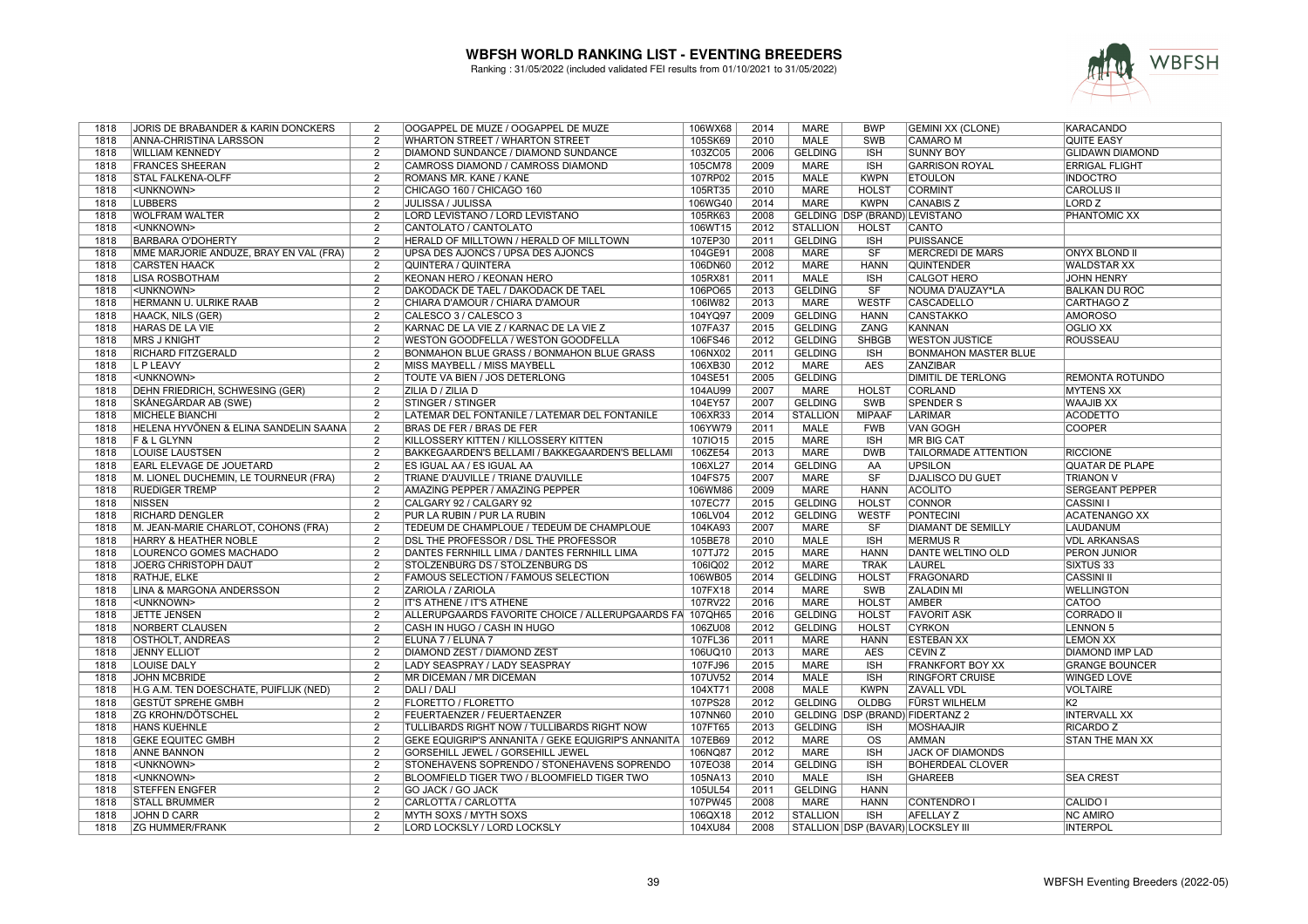

| 1818 | <b>NAGEL BIRGER</b>                  | 2              | CHACO 40 / CHACO 40                                        | 107SL46 | 2015 | <b>GELDING</b> | <b>HOLST</b>                         | CASALITO                       | <b>CARPACCIO</b>         |
|------|--------------------------------------|----------------|------------------------------------------------------------|---------|------|----------------|--------------------------------------|--------------------------------|--------------------------|
| 1818 | <unknown></unknown>                  | 2              | COSMOS DU FIGUIER / COSMOS DU FIGUIER                      | 106JD81 | 2012 | <b>GELDING</b> | <b>SF</b>                            | <b>ENZZO</b>                   | <b>DARCO</b>             |
| 1818 | <b>EDDIE MOLONEY</b>                 | $\overline{2}$ | LATES EDDIE / LATES EDDIE                                  | 106ZB07 | 2013 | <b>GELDING</b> | <b>ISH</b>                           | <b>MY O MY</b>                 |                          |
| 1818 | <b>JOHANNES SCHWAIGER</b>            | $\overline{2}$ | <b>LADY NOIR / LADY NOIR</b>                               | 107EG73 | 2014 | <b>MARE</b>    | <b>AWÖ</b>                           | <b>DOWNLOAD</b>                | <b>LONGCHAMP</b>         |
| 1818 | KADY VERONICA EBBESTAD BESSEBERG     | $\overline{2}$ | <b>ENGAS SEVILLA / ENGAS SEVILLA</b>                       | 107LF94 | 2013 | <b>MARE</b>    | <b>NWB</b>                           | <b>VOLSTRUPS CASH</b>          | <b>GOLDMASTER</b>        |
| 1818 | <unknown></unknown>                  | $\overline{2}$ | JOLIEMARA TH / JOLIEMARA TH                                | 107RQ37 | 2014 | <b>MARE</b>    | <b>KWPN</b>                          | <b>CANABIS Z</b>               |                          |
| 1818 | <b>POMPEN</b>                        | 2              | INITA / INITA                                              | 107JF45 | 2013 | <b>MARE</b>    | <b>KWPN</b>                          | <b>WHISPERING HOPE</b>         | <b>CASANTOS</b>          |
| 1818 | <b>BAKONY-TÁJ</b>                    | $\overline{2}$ | <b>BALLANTINES 4 / BALLANTINES</b>                         | 104VM01 | 2001 | <b>GELDING</b> | <b>HSH</b>                           | 3653 CANNONBALL                | 3037 SIRIUS JUN          |
| 1818 | <b>TRAUFFER CRISTINA</b>             | 2              | INAMORATA / INAMORATA                                      | 107ME64 | 2016 | <b>MARE</b>    | <b>HOLST</b>                         | <b>CONSTANZENHOF'S BARCLEY</b> | <b>CASSINI II</b>        |
|      |                                      |                |                                                            |         |      |                |                                      |                                |                          |
| 1818 | <b>DANIEL KELLY</b>                  | $\overline{2}$ | <b>GREY AREA / GREY AREA</b>                               | 103RI36 | 2006 | <b>GELDING</b> | <b>ISH</b>                           | <b>ACCONDY</b>                 | <b>GYPSY DUKE</b>        |
| 1818 | HANS-JOACHIM NITSCHKE                | $\overline{2}$ | AMARIS / ANU                                               | 106ZP57 | 2012 | <b>MARE</b>    | <b>DSP (BRAND) ARCTIC</b>            |                                | <b>COMPLIMENT</b>        |
| 1818 | <b>ANJA PRZYBOROWSKI</b>             | $\overline{2}$ | <b>BLUERAVE CANDISZ / CANDISZ</b>                          | 107TS29 | 2014 | <b>GELDING</b> | <b>ZfDP</b>                          | <b>CHUZCO CHERRY</b>           | <b>MY HAPPY GUEST XX</b> |
| 1818 | <b>GERD CARSTENSEN</b>               | $\overline{2}$ | IDOL 58 / IDOL 58                                          | 105RC82 | 2010 | <b>GELDING</b> | <b>HOLST</b>                         | <b>IBISCO XX</b>               | <b>LORD</b>              |
| 1818 | <b>ROSWITHA ZELLHOFER</b>            | $\overline{2}$ | HIGHLIGHT RZ / HIGHLIGHT RZ                                | 106YQ96 | 2013 | <b>MARE</b>    | <b>AWÖ</b>                           | <b>SHAMAL XX</b>               | <b>MONTE BELLINI</b>     |
| 1818 | C. RICHARDSON                        | $\overline{2}$ | <b>DOUBLE ACT / DOUBLE ACT</b>                             | 107PQ64 | 2013 | <b>GELDING</b> | <b>AES</b>                           | <b>ZENTURIO</b>                | <b>JALIENNY X</b>        |
| 1818 | <b>KLAUS-PETER KRONE</b>             | $\overline{2}$ | GLORIOUS GEMMA / GLORIOUS GEMMA                            | 107TR34 | 2014 | MARE           | <b>DSP (BRAND) KORANO B</b>          |                                | QUANDO-QUANDO            |
| 1818 | <b>JEAN-FRANÇOIS JOHNER</b>          | $\overline{2}$ | VIRIL PECCAU CH / VIRIL PECCAU CH                          | 104ZK80 | 2009 | <b>GELDING</b> | CH                                   | <b>ISHAN</b>                   | <b>BIG CAVALLIERI XX</b> |
| 1818 | <b>GRABOWSKI MARIUSZ</b>             | $\overline{2}$ | WATERLOO / WATERLOO                                        | 107EU61 | 2011 | <b>MALE</b>    | PZHK (SP)                            | <b>COROFINO A</b>              |                          |
| 1818 | MESSERS MALONEYN & MERRIGAN          | $\overline{2}$ | LASSBAN ARION / LASSBAN ARION                              | 106KF86 | 2012 | <b>MARE</b>    | <b>ISH</b>                           | <b>LASSBAN CLOVER ROLLER</b>   | <b>RAME Z</b>            |
| 1818 | <b>SIOBHAN MCGUINNESS</b>            | 2              | <b>HARE CHASER / UNNAMED</b>                               | 106JY91 | 2013 | <b>GELDING</b> | <b>ISH</b>                           | <b>RICARDO Z</b>               | <b>HIGH ROLLER</b>       |
| 1818 | <b>PAMELA WERNER</b>                 | $\overline{2}$ | SAMBIA 38 / SAMBIA 38                                      | 105ZP79 | 2009 | <b>MARE</b>    | <b>OLDBG</b>                         | <b>SIR DONNERHALL</b>          | <b>GRAND CRU</b>         |
| 1818 | <b>FLORIANCA 58, SL</b>              | 2              | <b>DARWIN BK / DARWIN BK</b>                               | 107AL74 | 2015 | <b>MALE</b>    | CDE                                  |                                |                          |
| 1818 | <b>DRABINSKI ROMAN</b>               | $\overline{2}$ | <b>BRODWAY / BRODWAY</b>                                   | 106LT02 | 2013 | <b>GELDING</b> | PZHK (SP)                            | <b>LENON L</b>                 | <b>JAPE</b>              |
| 1818 | <unknown></unknown>                  | $\mathcal{P}$  | <b>CRISPY SEA / CRISPY SEA</b>                             | 1071070 | 2015 | <b>MARE</b>    | <b>BE/SIES</b>                       |                                |                          |
|      | <unknown></unknown>                  | $\overline{2}$ | CASCA DE LLA BRAUN / CASCA DE LLA BRAUN                    | 107FT68 | 2014 | <b>MARE</b>    | <b>HOLST</b>                         | CASCADELLO I                   | <b>LORD Z</b>            |
| 1818 |                                      | $\overline{2}$ |                                                            | 107DP67 | 2011 | <b>MARE</b>    | <b>OLDBG</b>                         |                                |                          |
| 1818 | <b>HEINRICH GERRIETS</b>             |                | FRAEULEIN COLADA / FRAEULEIN COLADA                        |         |      |                |                                      |                                |                          |
| 1818 | ALBRECHT, CHRISTA                    | 2              | VALETTA 46 / VALETTA 46                                    | 107EY09 | 2015 | <b>MARE</b>    | <b>HANN</b>                          | VISCOUNT 22                    | <b>NATIELLO XX</b>       |
| 1818 | <unknown></unknown>                  | $\overline{2}$ | <b>ISSELHOOK'S IROKO TSF / IROKO 5</b>                     | 106OP85 | 2013 | <b>GELDING</b> | <b>TRAK</b>                          | <b>DONAUFISCHER</b>            |                          |
| 1818 | LANDWIRTSCHAFTSBETRIEB PFITZMANN GBR | $\overline{2}$ | JIM KNOPF P / JIM KNOPF P                                  | 107KU30 | 2014 | MALE           |                                      | <b>DSP (BRAND) JAGUAR MAIL</b> | <b>FOR PLEASURE</b>      |
| 1818 | GÜNTHER, STEFFEN & HOCHMUTH, JANA    | $\overline{2}$ | <b>SIR SAMSON / SIR SAMSON</b>                             | 105FR83 | 2010 |                | <b>GELDING DSP (SATHÜ) SIMONETTI</b> |                                | <b>SIR OLDENBURG</b>     |
| 1818 | M. ROWSON                            | 2              | <b>ROCK ANTHEM / ROCK ANTHEM</b>                           | 106YH76 | 2014 | <b>MALE</b>    | <b>BWBS</b>                          | <b>WOODLANDER ROCKSTAR</b>     | <b>CHARON</b>            |
| 1818 | <b>FRITZ KAAGST</b>                  | $\overline{2}$ | <b>AMERA / AMERA 8</b>                                     | 107EQ59 | 2014 | <b>MARE</b>    | $\overline{\mathrm{os}}$             | <b>ARKO JUNIOR</b>             | APOLLO 3430              |
| 1818 | E.H.K.J. HUNTJENS, WALEM (NED)       | $\overline{2}$ | DON VINO / DON VINO                                        | 104WG56 | 2008 | <b>GELDING</b> | <b>KWPN</b>                          | <b>VAN GOGH</b>                | <b>LANCET 2</b>          |
| 1818 | <unknown></unknown>                  | $\overline{2}$ | CARIOCA DE LA BASTIDE / CARIOCA DE LA BASTIDE              | 106ZN76 | 2012 | <b>GELDING</b> | SCSL                                 | <b>CASPER</b>                  | <b>BALOUBET DU ROUET</b> |
| 1818 | <unknown></unknown>                  | 2              | HESPO / HESPO                                              | 106EA15 | 2012 | <b>GELDING</b> | <b>KWPN</b>                          | <b>CRESPO VDL</b>              | <b>INVESTMENT</b>        |
| 1818 | <b>XAVIER CERF</b>                   | $\overline{2}$ | EXPAT BLANC / EXPAT BLANC                                  | 106WP36 | 2014 | <b>GELDING</b> | SF                                   | <b>NERVOSO</b>                 | JALIENNY                 |
| 1818 | <b>AKSEL RASMUSSEN</b>               | $\mathcal{P}$  | CANDIDA / CANDIDA                                          | 107JP07 | 2014 | <b>MARE</b>    | <b>DWB</b>                           | <b>CANTOLAR</b>                | <b>ESPRI</b>             |
| 1818 | <b>NADINE STRASSER</b>               | 2              | <b>FUERST KONRAD / FUERST KONRAD</b>                       | 106VZ31 | 2013 | <b>GELDING</b> | <b>RHEIN</b>                         | <b>FUERST NYMPHENBURG</b>      | <b>SIR BEDO</b>          |
| 1818 | <b>BAUST, DIETHER</b>                | $\overline{2}$ | LUCKY LOOP 3 / LUCKY LOOP 3                                | 106VJ91 | 2013 | <b>GELDING</b> | <b>HANN</b>                          | <b>LORDANOS</b>                |                          |
| 1818 | <unknown></unknown>                  | $\overline{2}$ | TOLANTYBE Z / TOLANTYBE Z                                  | 106GE72 | 2013 | <b>MALE</b>    | <b>ZANG</b>                          | <b>TOLAN R</b>                 | <b>MONTREUX</b>          |
| 1818 | <b>MADELEINE LUNDQUIST</b>           | $\overline{2}$ | CELINE (5) / CELINE (5)                                    | 107KN38 | 2014 | <b>MARE</b>    | <b>SWB</b>                           | <b>CERTUS NL</b>               | <b>BELLINI</b>           |
| 1818 | <b>DRABINSKI ROMAN</b>               | $\mathcal{P}$  | LA VALIENTA / NEVADA                                       | 106YA17 | 2014 | <b>MARE</b>    | PZHK (SP)                            | <b>LOTOS</b>                   | DOUBLE ALLEGED XX        |
| 1818 | <b>SCHULTES, SABINE</b>              | $\overline{2}$ | ZAPPELPHILIPP 2 / ZAPPELPHILIPP 2                          | 104MG55 | 2008 | <b>GELDING</b> | <b>TRAK</b>                          | <b>BETEL XX</b>                | <b>SAPROS</b>            |
| 1818 | <b>MARJANA POPPINGA</b>              | $\overline{2}$ | TANGO 315 / TANGO 315                                      | 107JG91 | 2015 | <b>GELDING</b> | <b>TRAK</b>                          | <b>DUKE OF HEARTS XX</b>       | <b>HOHENSTEIN 4</b>      |
| 1818 | <b>JAN-GERT WILLMS</b>               | 2              | VELINA W / VELINA W                                        | 106BF94 | 2010 | <b>MARE</b>    | <b>OLDBG</b>                         | <b>CLINTON II</b>              | <b>SEVILLANO XX</b>      |
| 1818 | <b>DE JONG</b>                       | $\overline{2}$ | <b>DELOTE M / DELOTE M</b>                                 | 107MF62 | 2008 | <b>GELDING</b> | <b>KWPN</b>                          | <b>ZELOTE VDL</b>              | <b>INDOCTRO</b>          |
| 1818 | KATRIN KHODDAM-HAZRATI               | $\overline{2}$ | <b>RENEGADE / RENEGADE</b>                                 | 107GZ08 | 2016 | <b>MARE</b>    | <b>AWÖ</b>                           | <b>DESIARAO XX</b>             | <b>ROSARIO</b>           |
| 1818 | <b>ANDRE BRUYLAND</b>                | $\overline{2}$ | <b>IMELLOW VH POLDERHOF / MELLOW VH POLDERHOF</b>          | 106PR87 | 2012 | <b>GELDING</b> | <b>BWP</b>                           | <b>AIMAR VAN HET POLDERHOF</b> | <b>MAJOR DE LA COUR</b>  |
| 1818 | <b>PURCELL</b>                       | $\overline{2}$ | BT EL FANDI / BT EL FANDI                                  | 107QM54 | 2015 | <b>GELDING</b> | <b>ISH</b>                           | HARLEQUIN DU CAREL             | <b>KINGS MASTER</b>      |
| 1818 | R. VAN DER LEEST                     | $\overline{2}$ | ACSI KYANDRO UTOPIA / KYANDRO UTOPIA VH BUITEN-LAN 107QY55 |         | 2015 | <b>GELDING</b> | <b>KWPN</b>                          | <b>KANNAN</b>                  | <b>VAILLANT</b>          |
| 1818 | <b>SIMON MCCARTHY</b>                | $\overline{2}$ | CLEARISTOWN MAD BOY / CLEARISTOWN MAD BOY                  | 107IX59 | 2014 | MALE           | <b>ISH</b>                           | <b>CHINOOK ECLIPSE</b>         | <b>MASTER IMP</b>        |
|      |                                      | $\overline{2}$ | THE WILDCHILD / THE WILDCHILD                              | 106LT51 | 2009 |                |                                      |                                |                          |
| 1818 | <unknown></unknown>                  |                |                                                            |         |      | <b>GELDING</b> |                                      |                                |                          |
| 1818 | <unknown></unknown>                  | 2              | PEPPER JACK / PEPPER JACK                                  | 107AV43 | 2014 | <b>GELDING</b> |                                      |                                |                          |
| 1818 | <unknown></unknown>                  | $\overline{2}$ | DUKE OF SUSSEX / DUKE OF SUSSEX                            | 106PI04 | 2013 | <b>GELDING</b> |                                      | <b>CONTENDA</b>                |                          |
| 1818 | <unknown></unknown>                  | $\mathcal{P}$  | VANGUARD / VANGUARD                                        | 106LR80 | 2011 | <b>GELDING</b> |                                      | <b>VISCOUNT</b>                |                          |
| 1818 | <unknown></unknown>                  | $\overline{2}$ | SUMMER SOLSTICE / SUMMER SOLSTICE                          | 106EN41 | 2009 | <b>MARE</b>    |                                      |                                |                          |
| 1818 | <b>ELISA WALLACE</b>                 | $\overline{2}$ | <b>CORTURE / CORTURE</b>                                   | 106TD24 | 2013 | <b>MARE</b>    |                                      | <b>COR MAGNIFIQUE</b>          | <b>MALTHUS</b>           |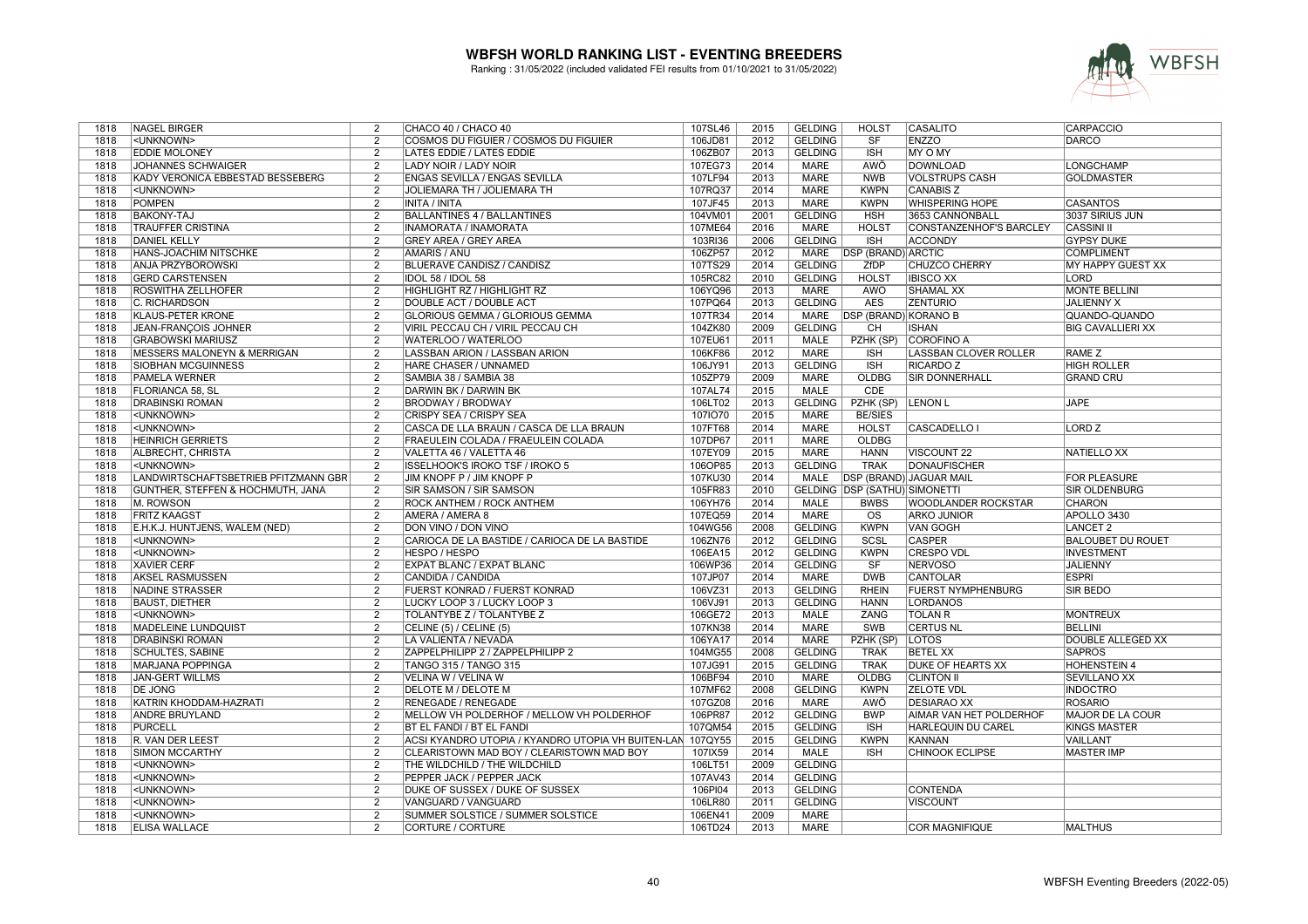

| 1818 | <unknown></unknown>     | 2                                                  | UDERZO / UDERZO                                     | 105CO72 | 2009 | <b>GELDING</b>  |                          |                       |
|------|-------------------------|----------------------------------------------------|-----------------------------------------------------|---------|------|-----------------|--------------------------|-----------------------|
| 1818 | <b>MOUSE HOUSE FARM</b> | $\overline{2}$                                     | MHF LADY / MHF LADY                                 | 106TV83 | 2010 | <b>MARE</b>     | <b>COSTNER</b>           | <b>MOKHIEBA</b>       |
| 1818 | <unknown></unknown>     | $\overline{2}$                                     | PETER PARKER GS / PETER PARKER GS                   | 107EM70 | 2014 | <b>GELDING</b>  | <b>HUMBLE GS</b>         | <b>ALASKATRAUM</b>    |
| 1818 | <b>NOT RECORDED</b>     | $\overline{2}$                                     | CASTLEQUARTER RAMBO / CASTLEQUARTER RAMBO           | 105IR04 | 2005 | <b>MALE</b>     | <b>NOT RECORDED</b>      | <b>NOT RECORDED</b>   |
| 1818 | <b>JANINE BALL</b>      | $\overline{2}$                                     | <b>ANTARA / ANTARA</b>                              | 106FK52 | 2009 | <b>GELDING</b>  |                          |                       |
| 1818 | <unknown></unknown>     | $\overline{2}$                                     | ANNIE JANE / ANNIE JANE                             | 106BH59 | 2012 | <b>MARE</b>     | YALAMBI'S CARPINO Z      | <b>MOSEL KLUTE</b>    |
| 1818 | <b>ANNE BASKETT</b>     | $\overline{2}$                                     | <b>BLUE RODEO / BLUE RODEO</b>                      | 106YK00 | 2010 | <b>GELDING</b>  |                          |                       |
| 1818 | <unknown></unknown>     | $\overline{2}$                                     | NOBLEWOOD CLOUDBREAK / NOBLEWOOD CLOUDBREAK         | 105KR43 | 2011 | <b>GELDING</b>  | NOBLEWOOD PARK BORETTA   | LOUTANO               |
| 1818 | <unknown></unknown>     | $\overline{2}$                                     | <b>PERIDOT / PERIDOT</b>                            | 106VQ49 | 2011 | <b>MARE</b>     |                          |                       |
| 1818 | <unknown></unknown>     | $\overline{2}$                                     | SPLENDEUR / CHARDALE BREAKING DAWN                  | 106GC18 | 2011 | <b>GELDING</b>  | <b>COOPERIT</b>          | <b>ACHAMEDIES</b>     |
| 1818 | <unknown></unknown>     | $\overline{2}$                                     | GRANDJANY / GRANDJANY                               | 105NU63 | 2007 | <b>GELDING</b>  | <b>FUERST GRANDIOS</b>   | <b>JIVE MAGIC</b>     |
| 1818 | <unknown></unknown>     | $\overline{2}$                                     | NORTHERN FARRINGTON / NORTHERN FARRINGTON           | 105ZS39 | 2009 | <b>GELDING</b>  |                          |                       |
| 1818 | <unknown></unknown>     | $\overline{2}$                                     | OAKS CORDELIA / OAKS CORDELIA                       | 103KK72 | 2005 | <b>MARE</b>     | PREMIER DES HAYETTES     | <b>MOSELFISCHER</b>   |
| 1818 | <unknown></unknown>     | $\overline{2}$                                     | VALENTHYME / VALENTHYME                             | 105NF29 | 2009 | <b>GELDING</b>  |                          |                       |
| 1818 | <unknown></unknown>     | $\overline{2}$                                     | WILLTONY GRAND ILLUSION / WILLTONY GRAND ILLUSION   | 107SL37 | 2011 | <b>GELDING</b>  |                          |                       |
| 1818 | <unknown></unknown>     | $\overline{2}$                                     | <b>BP ESCAPADE / BP ESCAPADE</b>                    | 103UB80 | 2005 | <b>GELDING</b>  | <b>TRIATHLETE</b>        | <b>ESPERANTO</b>      |
| 2296 | <unknown></unknown>     | $\overline{1}$                                     | VALKYRIE II / VALKYRIE II                           | 105KS90 | 2006 | <b>MARE</b>     | <b>VOLTAIRE II</b>       | <b>BACK CHAT</b>      |
| 2296 | <unknown></unknown>     | $\mathbf{1}$                                       | ALLANDER FLASHDANCE / ALLANDER FLASHDANCE           | 105OW12 | 2006 | <b>MARE</b>     | <b>LITTORIO</b>          | KINJITE               |
| 2296 | <unknown></unknown>     | $\overline{1}$                                     | <b>RICKER RIDGE RILEY / RICKER RIDGE RILEY</b>      | 105OX27 | 2012 | <b>GELDING</b>  | <b>DONNERUBIN</b>        |                       |
| 2296 |                         | $\overline{1}$                                     | SOBER UP RONNY / SOBER UP RONNY                     | 107KW00 | 2012 | MALE            |                          |                       |
| 2296 | <unknown></unknown>     | $\overline{1}$                                     |                                                     |         | 2011 |                 |                          | <b>MUTAMARRID</b>     |
|      | <unknown></unknown>     |                                                    | OAREHOUSE HERO / OAREHOUSE HERO                     | 106CJ73 |      | <b>GELDING</b>  | <b>PERSIFLAGE</b>        |                       |
| 2296 | <unknown></unknown>     | -1                                                 | FINLAY M AUREA / FINLAY M AUREA                     | 107LU44 | 2015 | <b>GELDING</b>  | <b>CASSINI</b>           |                       |
| 2296 | <unknown></unknown>     | -1                                                 | <b>IRISH JIG / IRISH JIG</b>                        | 106XU31 | 2009 | <b>MALE</b>     |                          |                       |
| 2296 | <unknown></unknown>     | $\overline{1}$                                     | KILLOSSERY KARISMA / KILLOSSERY KARISMA             | 104MW68 | 2008 | <b>GELDING</b>  | LOUGHEHOE GUY            | <b>SPRING DIAMOND</b> |
| 2296 | <unknown></unknown>     | -1                                                 | PARKIARRUP BUNDARLEE / PARKIARRUP BUNDARLEE         | 107FF35 | 2013 | <b>GELDING</b>  |                          |                       |
| 2296 | <unknown></unknown>     | $\overline{1}$                                     | <b>BELLHAVEN ATTICUS / BELLHAVEN ATTICUS</b>        | 106KB79 | 2010 | <b>GELDING</b>  | <b>BELLHAVEN CASLAN</b>  |                       |
| 2296 | <unknown></unknown>     | $\overline{1}$                                     | ABRIL DE LA GALANA / ABRIL DE LA GALANA             | 105CX15 | 2009 | <b>STALLION</b> | <b>OLIGARCA</b>          |                       |
| 2296 | <unknown></unknown>     |                                                    | DYABLO / DYABLO                                     | 104NM01 | 2008 | <b>GELDING</b>  | <b>TYGO</b>              | <b>OKLUND</b>         |
| 2296 | <unknown></unknown>     | $\overline{1}$                                     | DOM PERIGNON MVH / DOM PERIGNON MVH                 | 107TZ63 | 2015 | <b>GELDING</b>  |                          |                       |
| 2296 | <unknown></unknown>     | -1                                                 | <b>PRIDE / PRIDE</b>                                | 107LV57 | 2015 | <b>MALE</b>     |                          |                       |
| 2296 | <unknown></unknown>     | $\mathbf{1}$                                       | VIJAY / VIJAY                                       | 105FR15 | 2008 | <b>MALE</b>     |                          |                       |
| 2296 | <unknown></unknown>     | $\mathbf{1}$                                       | <b>DESART METRO / DESART METRO</b>                  | 105OU60 | 2007 | <b>MALE</b>     | <b>METROPOLE</b>         |                       |
| 2296 | <unknown></unknown>     | -1                                                 | <b>SS GRAPHITE / SS GRAPHITE</b>                    | 107UB12 | 2011 | <b>GELDING</b>  |                          |                       |
| 2296 | <unknown></unknown>     | $\overline{1}$                                     | <b>MISTRALOU / MISTRALOU</b>                        | 103SN81 | 2002 | <b>MALE</b>     | <b>FOURSTARS ALLSTAR</b> |                       |
| 2296 | <unknown></unknown>     | $\overline{1}$                                     | ELIVA CORDUROY / ELIVA CORDUROY                     | 106KU35 | 2010 | <b>GELDING</b>  |                          |                       |
| 2296 | <unknown></unknown>     | $\overline{1}$                                     | FICHADA / FICHADA                                   | 107LP71 | 2014 | <b>MARE</b>     |                          |                       |
| 2296 | <unknown></unknown>     | $\overline{1}$                                     | REMONTA SAN JORGE / REMONTA SAN JORGE               | 105QB73 | 2009 | <b>MALE</b>     | <b>REMONTA JAMAS</b>     |                       |
| 2296 | <unknown></unknown>     | -1                                                 | <b>SVR CAPOEIRA II / SVR CAPOEIRA II</b>            | 103ZV88 | 2006 | <b>MARE</b>     |                          |                       |
| 2296 | <unknown></unknown>     | -1                                                 | <b>MARTINA / MARTINA</b>                            | 107GJ49 | 2015 | <b>MARE</b>     |                          |                       |
| 2296 | <unknown></unknown>     | $\overline{1}$                                     | SVR HEBE DEL SANTA LUCIA / SVR HEBE DEL SANTA LUCIA | 106MS65 | 2011 | <b>MARE</b>     |                          |                       |
| 2296 | <unknown></unknown>     |                                                    | <b>GASSUR / GASSUR</b>                              | 106MO37 | 2009 | <b>GELDING</b>  |                          |                       |
| 2296 | <unknown></unknown>     | $\overline{\mathbf{1}}$                            | SHALON DO RINCAO / SHALON DO RINCAO                 | 107MH17 | 2011 | <b>MALE</b>     |                          |                       |
| 2296 | <unknown></unknown>     | $\overline{1}$                                     | REMONTA SAGMA / REMONTA SAGMA                       | 105WD54 | 2009 | <b>MARE</b>     |                          |                       |
| 2296 | <unknown></unknown>     | $\mathbf{1}$                                       | <b>SVR INESTABLE / SVR INESTABLE</b>                | 107LF38 | 2012 | <b>MALE</b>     |                          |                       |
| 2296 | <unknown></unknown>     | $\overline{1}$                                     | REMONTA ADONISA / REMONTA ADONISA                   | 107QY85 | 2013 | <b>MARE</b>     |                          |                       |
| 2296 | <unknown></unknown>     | $\overline{1}$                                     | VERSATIL DO RINCAO / VERSATIL DO RINCAO             | 107TS52 | 2014 | <b>MALE</b>     |                          |                       |
| 2296 | <unknown></unknown>     | $\overline{1}$                                     | PAINTERS BAY / PAINTERS BAY                         | 106OI06 | 2012 | <b>MALE</b>     |                          |                       |
| 2296 | <unknown></unknown>     | -1                                                 | DARLING DE MALAVENT / DARLING DE MALAVENT           | 106MU23 | 2013 | <b>MARE</b>     |                          |                       |
| 2296 | <unknown></unknown>     | $\overline{1}$                                     | REMONTA VALEIDOSA / REMONTA VALEIDOSA               | 107LB64 | 2013 | <b>MARE</b>     |                          |                       |
| 2296 | <unknown></unknown>     | $\overline{1}$                                     | REMONTA UTAH / REMONTA UTAH                         | 107LB68 | 2011 | <b>MARE</b>     |                          |                       |
| 2296 | <unknown></unknown>     | $\overline{1}$                                     | RONZAB DE LA MURALLA / RONZAB DE LA MURALLA         | 107AG11 | 2013 | <b>GELDING</b>  |                          |                       |
| 2296 | <unknown></unknown>     | $\overline{\mathbf{1}}$                            | JAYBEE ALTIMATE / JAYBEE ALTIMATE                   | 105JF30 | 2007 | <b>MALE</b>     | <b>JAYBEE ALABASTER</b>  | <b>AACHIMEDES</b>     |
| 2296 | <unknown></unknown>     | $\overline{1}$                                     | CENTINELA TROILO / CENTINELA TROILO                 | 105QC95 | 2010 | <b>MALE</b>     |                          |                       |
|      |                         |                                                    |                                                     |         |      |                 |                          |                       |
| 2296 | <unknown></unknown>     | $\overline{\mathbf{1}}$<br>$\overline{\mathbf{1}}$ | SVR EDECAN DE LA LUZ / SVR EDECAN DE LA LUZ         | 105GN55 | 2008 | <b>GELDING</b>  |                          |                       |
| 2296 | <unknown></unknown>     |                                                    | REMONTA URCA II / REMONTA URCA II                   | 107MW87 | 2011 | <b>MARE</b>     |                          |                       |
| 2296 | <unknown></unknown>     | $\overline{\mathbf{1}}$                            | BARAL VILLESTER / BARAL VILLESTER                   | 107QP89 | 2015 | <b>MALE</b>     |                          |                       |
| 2296 | <unknown></unknown>     |                                                    | <b>HALCON MAURI / HALCON MAURI</b>                  | 107MX63 | 2015 | <b>MALE</b>     |                          |                       |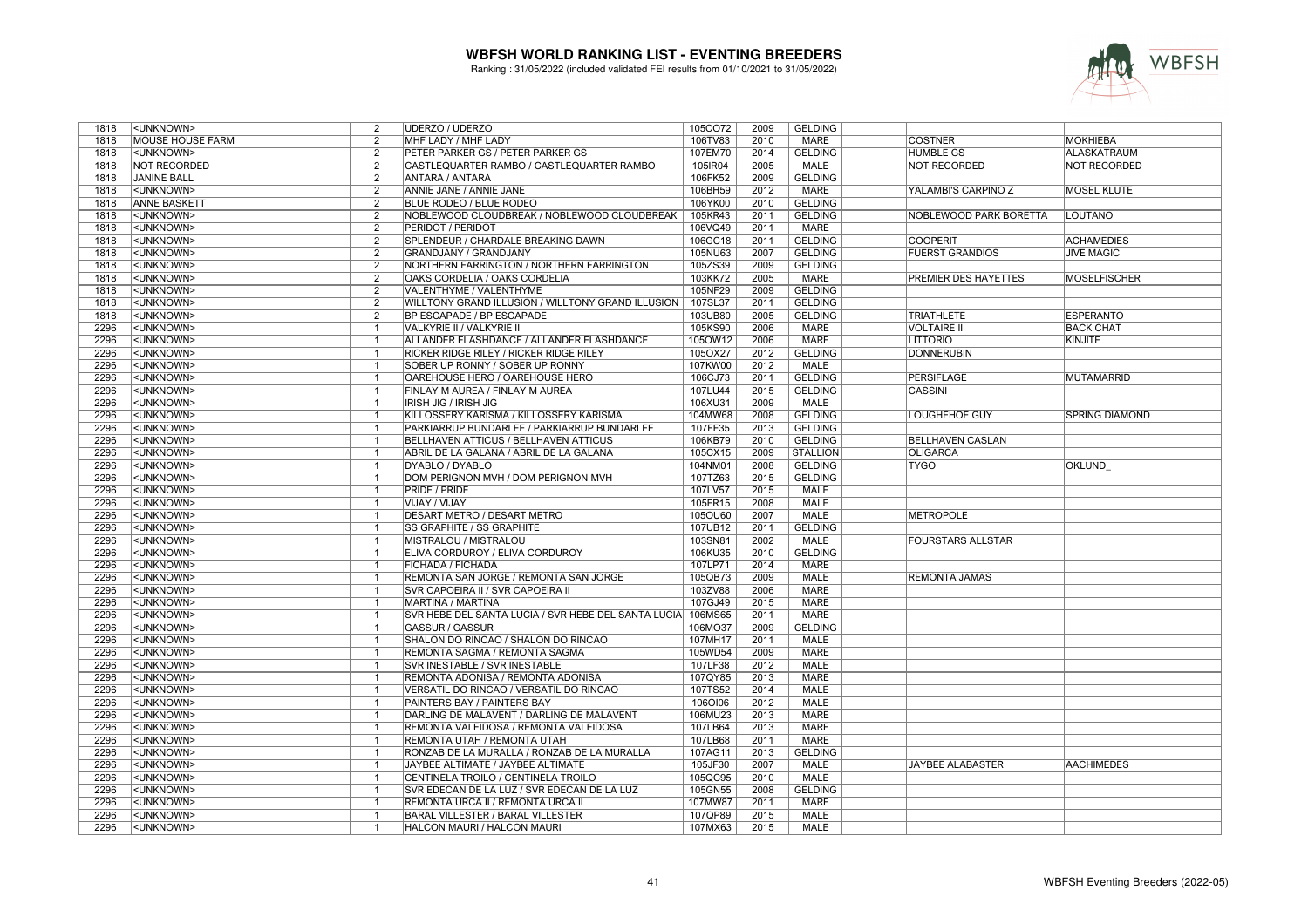

| 2296 | <unknown></unknown>          |                         | TENTACAO DO RINCAO / TENTACAO DO RINCAO                    | 107KJ67 | 2012 | <b>MARE</b>    |                        |                                  |                          |
|------|------------------------------|-------------------------|------------------------------------------------------------|---------|------|----------------|------------------------|----------------------------------|--------------------------|
| 2296 | <unknown></unknown>          | $\overline{1}$          | <b>HAT TRICK / HAT TRICK</b>                               | 107GX26 | 2011 | <b>GELDING</b> |                        |                                  |                          |
| 2296 | <unknown></unknown>          | -1                      | <b>VELOCITY / VELOCITY</b>                                 | 107BO14 | 2014 | <b>MALE</b>    |                        |                                  |                          |
| 2296 | <unknown></unknown>          | $\overline{1}$          | GOLDEN BOY / GOLDEN BOY                                    | 104IU95 | 2007 | <b>MALE</b>    |                        |                                  |                          |
| 2296 | <unknown></unknown>          | $\mathbf{1}$            | RF REDFERN / RF REDFERN                                    | 107FR08 | 2013 | <b>MARE</b>    |                        |                                  |                          |
| 2296 | <unknown></unknown>          | -1                      | RIENROE ADARE ACROBAT / RIENROE ADARE ACROBAT              | 107LX29 | 2012 | <b>MALE</b>    |                        |                                  |                          |
| 2296 | <unknown></unknown>          | $\mathbf{1}$            | WINTER HILL / PURE ANARCHY                                 | 106KJ29 | 2010 | <b>GELDING</b> |                        | <b>DOOMESDAY</b>                 |                          |
| 2296 | <b>TANYA STEVENSON</b>       | $\overline{1}$          | MY ROCKET MAN / MY ROCKET MAN                              | 106QE59 | 2007 | <b>GELDING</b> |                        |                                  |                          |
| 2296 | <unknown></unknown>          | $\overline{\mathbf{1}}$ | MARENGO VALENTINO / MARENGO VALENTINO                      | 106JG80 | 2011 | <b>GELDING</b> |                        | <b>EURELLA VOLANT</b>            | TOORAVALE RIVOLIS IMPACT |
| 2296 | S.C.E.A BERLIOZ              | $\overline{1}$          | ERIKA LOUVO / ERIKA LOUVO                                  | 107JH26 | 2014 | <b>MARE</b>    |                        | <b>TRESOR</b>                    | <b>ERUDIT</b>            |
| 2296 | <unknown></unknown>          | $\overline{1}$          | HSH REDFIELD RED SOX / HSH REDFIELD RED SOX                | 107MA14 | 2014 | <b>GELDING</b> |                        | NABAB DE REVE                    |                          |
| 2296 | <unknown></unknown>          |                         | THREE CUPS WILD FIRE / THREE CUPS WILD FIRE                | 107RI82 | 2009 | <b>MARE</b>    | <b>CSHA</b>            | <b>THREE CUPS POINT AND FIRE</b> | <b>PRIMITIVE RISING</b>  |
| 2296 | <unknown></unknown>          | $\overline{\mathbf{1}}$ | <b>TRUE STORY / TRUE STORY</b>                             | 105UO09 | 2009 | <b>GELDING</b> | <b>CWHBA</b>           |                                  |                          |
| 2296 | <unknown></unknown>          |                         | UN GARCON MANQUE / UN GARCON MANQUE                        | 107DF43 | 2008 | <b>GELDING</b> |                        | <b>QUANTUM</b>                   | <b>MAJOR DE LA COUR</b>  |
| 2296 | <b>TITUS K BURKHOLDER</b>    | $\overline{1}$          | SECOND AMENDMENT / T.M.S. KALON                            | 107GE00 | 2015 | <b>GELDING</b> |                        |                                  |                          |
| 2296 | <unknown></unknown>          | $\overline{\mathbf{1}}$ | GASPARO VAN DE FALIEBERG / GASPARO VAN DE FALIEBEI 106ZA90 |         | 2011 | <b>GELDING</b> |                        |                                  |                          |
| 2296 | <unknown></unknown>          | $\overline{1}$          | EMMELIE / EMMELIE                                          | 107LJ09 | 2009 | <b>MARE</b>    |                        | <b>USTINOV</b>                   |                          |
| 2296 | SHANNON O'ROARK              | $\overline{1}$          | WHAT THE DEVIL / WHAT THE DEVIL                            | 107FC01 | 2012 | <b>GELDING</b> |                        | <b>JUST A DEVIL</b>              | <b>S NEVADA</b>          |
| 2296 | APPENDIX/ QH                 | $\overline{1}$          | ALFREDO SAUCE / ALFREDO SAUCE                              | 106OY61 | 2010 | <b>GELDING</b> |                        | FIRST DOWN STRAW                 | <b>APOLLO</b>            |
| 2296 | <unknown></unknown>          | $\overline{1}$          | <b>FAIRBANKS BEYONCE / FAIRBANKS BEYONCE</b>               | 107SD07 | 2011 | <b>MARE</b>    |                        |                                  |                          |
| 2296 | <b>SINNAMON FAMILY</b>       | $\overline{1}$          | PANTOMIME / PANTOMIME                                      | 107PH97 | 2010 | <b>MARE</b>    |                        |                                  |                          |
| 2296 | HENTON LODGE HANOVERIANS     | $\overline{\mathbf{1}}$ | HENTON FLAMBOYANT / HENTON FLAMBOYANT                      | 107NC53 | 2013 | <b>MARE</b>    |                        |                                  |                          |
| 2296 | <unknown></unknown>          | $\mathbf{1}$            | <b>NOBLE DISCOVERY / NOBLE DISCOVERY</b>                   | 107SI27 | 2010 | <b>GELDING</b> |                        |                                  |                          |
| 2296 | <b>JEANINE ALLRED</b>        | $\overline{1}$          | <b>EARLY FLIGHT / EARLY FLIGHT</b>                         | 107JH31 | 2014 | <b>GELDING</b> |                        | DR. WENDELL                      | <b>NOBEL CHAMPION</b>    |
| 2296 | <b>MEREDITH MICHELFELDER</b> | $\overline{1}$          | CALYSTA MWF / CALYSTA MWF                                  | 103UK13 | 2007 | <b>MARE</b>    |                        | <b>CONTUCCI</b>                  | KALYPSO                  |
| 2296 | <b>CORNELIS VISSER</b>       | $\overline{1}$          | QUINTESSENCE / QUINTESSENCE                                | 106IP81 | 2010 | <b>MARE</b>    |                        | <b>DIARADO</b>                   | DONNERSCHALL             |
| 2296 | SIGNATURE FARMS LLC          | $\overline{1}$          | BEST KEPT SECRET / BEST KEPT SECRET                        | 106TY90 | 2009 | <b>MARE</b>    |                        | <b>SECRET AGENT</b>              | <b>RITUAL</b>            |
| 2296 | <unknown></unknown>          | $\overline{1}$          | UPTONS DAFFODIL / UPTONS DAFFODIL                          | 107JJ71 | 2014 | <b>MARE</b>    |                        |                                  |                          |
| 2296 | <unknown></unknown>          | $\overline{1}$          | <b>FARFELU / FARFELU</b>                                   | 107KQ64 | 2013 | <b>MARE</b>    |                        | <b>SMOOTH OPERATOR</b>           |                          |
| 2296 | <unknown></unknown>          | $\overline{1}$          | <b>ROBBIE ROBINSON / ROBBIE ROBINSON</b>                   | 107RJ65 | 2011 | <b>GELDING</b> |                        |                                  |                          |
| 2296 | <unknown></unknown>          | $\overline{1}$          | MILLE NEUF CENT / MILLE NEUF CENT                          | 107LB61 | 2014 | <b>GELDING</b> |                        | <b>QUISSINI</b>                  | CONQUEST VAN DE HELLE    |
| 2296 | <b>ELLEN DOUGHTY</b>         | -1                      | SIR OBERON / HQ OBERON                                     | 102WB25 | 2002 | <b>GELDING</b> |                        | <b>HQ OUTRIGGER</b>              | <b>UNKNOWN</b>           |
| 2296 | <b>MICHAEL TYTHER</b>        | $\overline{1}$          | COOLEY ROCK STAR / COOLEY ROCK STAR                        | 106IZ98 | 2010 | <b>GELDING</b> |                        | O.B.O.S QUALITY                  | <b>CHAIRMAKER</b>        |
| 2296 | MICHAEL KAVANAGH             | $\overline{1}$          | TRADITIONALLY FERNHILL / FERNHILL KEN BLACK                | 107EK01 | 2014 | <b>GELDING</b> |                        | <b>KILLINICK BOUNCER</b>         | <b>SNURGE</b>            |
| 2296 | <b>JOHN BRENNAN</b>          | $\overline{\mathbf{1}}$ | <b>RIGHT ABOVE IT / RIGHT ABOVE IT</b>                     | 104QI11 | 2008 | <b>GELDING</b> |                        | LORD <sub>Z</sub>                | <b>ROYAL CONCORDE</b>    |
| 2296 | MICHAEL BUCKLEY              | $\overline{1}$          | FERNHILL FOCUS MAXI / FERNHILL FOCUS MAXI                  | 107DY47 | 2013 | <b>GELDING</b> |                        |                                  |                          |
| 2296 | PHYLLIS DAWSON               | $\overline{1}$          | WINDCHASE PHOENIX STAR / WINDCHASE PHOENIX STAR            | 104NE40 | 2008 | <b>GELDING</b> |                        | <b>BRANDENBURG'S WINDSTAR</b>    | <b>MELODISK</b>          |
| 2296 | <unknown></unknown>          | $\overline{1}$          | <b>ESB GOLDEN OFFICER / ESB GOLDEN OFFICER</b>             | 107SZ28 | 2007 | <b>GELDING</b> |                        |                                  |                          |
| 2296 | <unknown></unknown>          | $\mathbf{1}$            | <b>BALLAHOWE ON ICE / BALLAHOWE ON ICE</b>                 | 106EV59 | 2010 | <b>MARE</b>    |                        | <b>ICARUS FROSTY</b>             | <b>COOSHEEN LIAM</b>     |
| 2296 | <unknown></unknown>          | $\overline{1}$          | WEC EMPEROR OF HOPE / WEC EMPEROR OF HOPE                  | 106JV57 | 2011 | <b>GELDING</b> |                        |                                  |                          |
| 2296 | <unknown></unknown>          | $\overline{\mathbf{1}}$ | SIMPLE SOLUTION / SIMPLE SOLUTION                          | 107DD42 | 2010 | <b>GELDING</b> |                        |                                  |                          |
| 2296 | <unknown></unknown>          | $\overline{1}$          | UIDE GUAYACA / UIDE GUAYACA                                | 107MY96 | 2012 | <b>MARE</b>    |                        |                                  |                          |
| 2296 | <b>NEWTOWN FARM</b>          | $\overline{1}$          | BOLLYWOOD / BOLLYWOOD                                      | 107FM29 | 2015 | <b>GELDING</b> |                        | <b>BALANCHINE</b>                | <b>COEUR DE LION</b>     |
| 2296 | <b>JAIMIE TAUSCH</b>         | $\overline{1}$          | <b>QRICKET / QRICKET</b>                                   | 107MD97 | 2013 | <b>MARE</b>    |                        | <b>QREDIT HILLTOP</b>            | <b>EL CORREDOR</b>       |
| 2296 | <unknown></unknown>          | $\overline{1}$          | ROYAL SEMPATICA / ROYAL SEMPATICA                          | 107UK70 | 2015 | <b>MARE</b>    |                        | <b>SEMPATICO</b>                 | <b>ROYAL APPEARANCE</b>  |
| 2296 | <b>SIMON ROE</b>             | $\overline{1}$          | <b>FLAMENCO PING / FLAMENCO PING</b>                       | 106TU42 | 2011 | <b>GELDING</b> |                        | <b>JE T'AIME FLAMENCO</b>        | <b>CHASSEUR I</b>        |
| 2296 | <b>BRUCE DAVIDSON</b>        | $\overline{1}$          | <b>JUNKANOO / JUNKANOO</b>                                 | 107FN22 | 2014 | <b>MARE</b>    |                        | QUERDOLAN VITAREL                | NEPAL                    |
| 2296 | <unknown></unknown>          |                         | <b>TUCSON / TUCSON</b>                                     | 107MY92 | 2011 | <b>GELDING</b> |                        |                                  |                          |
| 2296 | <b>THEA POLLACK</b>          | $\overline{1}$          | <b>FRAME SHAMROCK / FRAME SHAMROCK</b>                     | 106XL30 | 2013 | <b>GELDING</b> |                        | <b>SHAKESPEARE RSF</b>           |                          |
| 2296 | <unknown></unknown>          | $\overline{1}$          | <b>DARK N HANDSOME / DARK N HANDSOME</b>                   | 105IV89 | 2007 | <b>GELDING</b> |                        |                                  |                          |
| 2296 | <b>HANKE KIRCHHOFF</b>       | $\mathbf{1}$            | KLEINER HERZENSDIEB / KLEINER HERZENSDIEB                  | 105EO08 | 2007 | <b>GELDING</b> | <b>TRAK</b>            | <b>HERZENSDIEB</b>               | <b>BUDDENROCK</b>        |
| 2296 | <unknown></unknown>          | $\overline{1}$          | PLEASURE MAIL / PLEASURE MAIL                              | 107UL54 | 2015 | <b>MARE</b>    | $\overline{\text{os}}$ | <b>JAGUAR MAIL</b>               |                          |
| 2296 | <unknown></unknown>          | $\overline{1}$          | MAGIC / MAGIC                                              | 107TR88 | 2016 | <b>MALE</b>    | <b>HANN</b>            |                                  |                          |
| 2296 | <unknown></unknown>          | $\overline{1}$          | UNITED 36 / UNITED 36                                      | 107UH62 | 2016 | <b>GELDING</b> | <b>HANN</b>            | <b>UCELLO</b>                    |                          |
| 2296 | <unknown></unknown>          | $\mathbf{1}$            | WOODCROFT DOROTEA / WOODCROFT DOROTEA                      | 107HC96 | 2013 | <b>MARE</b>    | <b>WESTF</b>           | <b>DANKESCHON</b>                | <b>SANDRO HIT</b>        |
| 2296 | <unknown></unknown>          | $\overline{1}$          | COOMBELAND SEMILLY / COOMBELAND SEMILLY                    | 107LA79 | 2015 | <b>GELDING</b> | <b>WESTF</b>           | <b>DIATHAGO</b>                  |                          |
| 2296 | <unknown></unknown>          | $\overline{1}$          | <b>DER GRAAFIK CONTENT / DER GRAAFIK CONTENT</b>           | 107UA66 | 2015 | <b>GELDING</b> | <b>WESTF</b>           | <b>DANTOS HBC</b>                |                          |
|      |                              |                         |                                                            |         |      |                |                        |                                  |                          |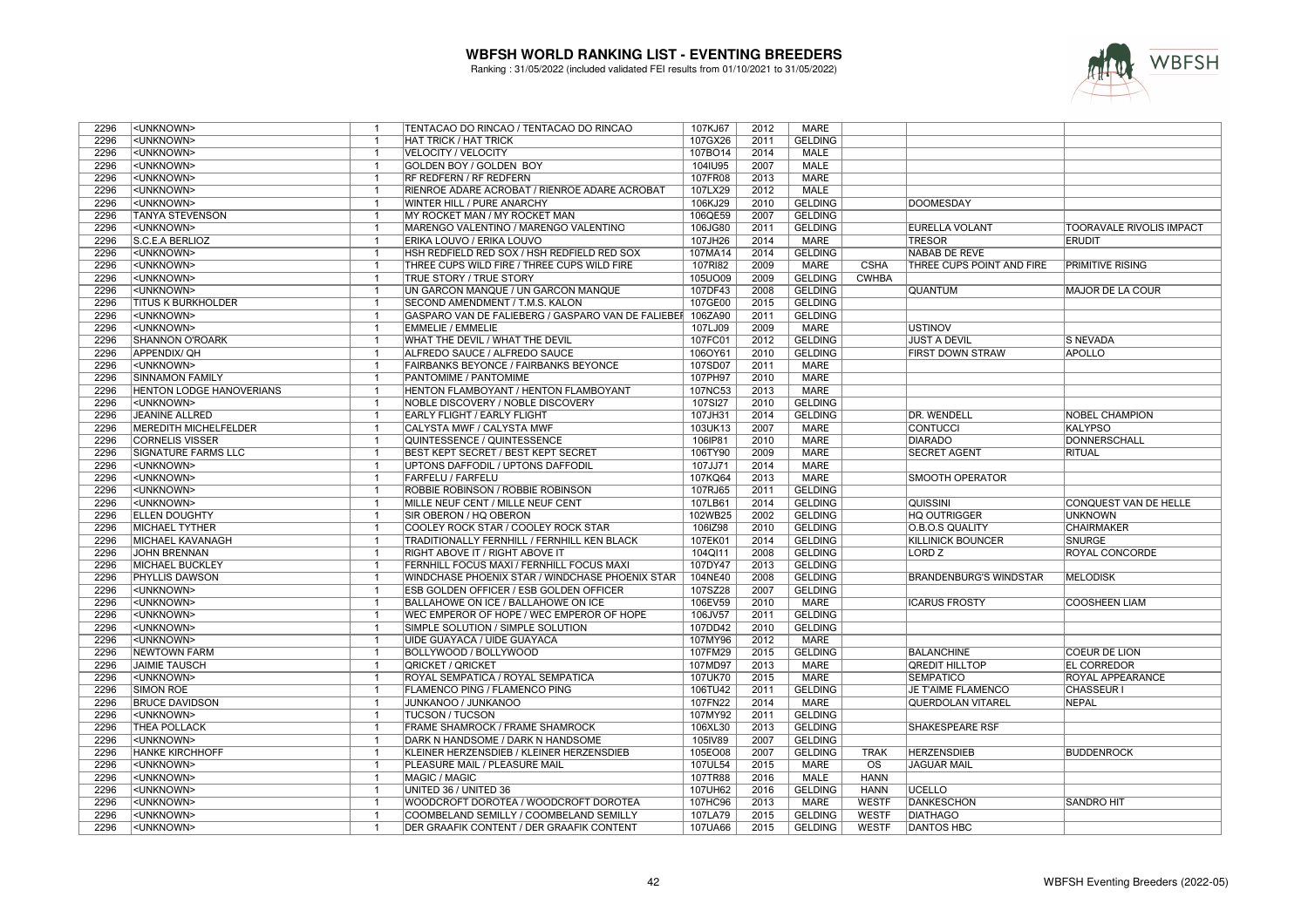

| 2296 | <unknown></unknown>                    | -1             | SERENGETHI / SERENGETHI                           | 107EQ26 | 2012 | <b>GELDING</b>  | <b>WESTF</b>                  | <b>P H SIR DONNERHALL I</b>          |                             |
|------|----------------------------------------|----------------|---------------------------------------------------|---------|------|-----------------|-------------------------------|--------------------------------------|-----------------------------|
| 2296 | B. LINCKENS, HEIJENRATH (NED)          | $\mathbf{1}$   | ZOCARLA BLH / ZOCARLA BLH                         | 103RW07 | 2004 | <b>MARE</b>     | <b>KWPN</b>                   | <b>HEMMINGWAY</b>                    | <b>ZEOLIET</b>              |
| 2296 | M.M.J.BEKKERS                          | $\mathbf{1}$   | PRINCESS CANNA / GASTREA                          | 106LJ07 | 2011 | <b>MARE</b>     | <b>KWPN</b>                   | <b>BUSTIQUE</b>                      | <b>PADINUS</b>              |
| 2296 | <b>JOHN QUIGLEY</b>                    | $\overline{1}$ | <b>BALLYGRIFFIN CYRIL / BALLYGRIFFIN CYRIL</b>    | 106UN64 | 2015 | <b>MALE</b>     | <b>ISH</b>                    |                                      |                             |
| 2296 | <unknown></unknown>                    | $\mathbf{1}$   | <b>ITS LUSH / ITS LUSH</b>                        | 105NJ27 | 2008 | <b>MALE</b>     | <b>ISH</b>                    | <b>ARS VIVENDI</b>                   | <b>TOUCHDOWN</b>            |
| 2296 | JIM & MARGARET NEWSAM                  | $\overline{1}$ | WELLAN SUMMERTIME / WELLAN SUMMERTIME             | 106AJ70 | 2010 | <b>MARE</b>     | <b>ISH</b>                    |                                      |                             |
| 2296 | <b>HULSHOF</b>                         | $\overline{1}$ | ECU / ECU                                         | 106NX11 | 2009 | <b>GELDING</b>  | <b>KWPN</b>                   | <b>CASCO BOY</b>                     | <b>MYTENS</b>               |
| 2296 | MICHEL GRIMAL                          | $\mathbf{1}$   | COME BACK SONG D'ADIS / COME BACK SONG D'ADIS     | 106OZ29 | 2012 | <b>GELDING</b>  | AA                            | YARLANDS SUMMER SONG                 | <b>DONALD DUCK</b>          |
| 2296 | <unknown></unknown>                    | $\overline{1}$ | ITS A SMOOTH CRIMINAL / ITS A SMOOTH CRIMINAL     | 107SU19 | 2011 | <b>MALE</b>     | <b>RHEIN</b>                  |                                      |                             |
| 2296 | MR P TEASDALE, YORK (GBR)              | $\overline{1}$ | CAESAR II / CAESAR                                | 104UA34 | 2009 | <b>MALE</b>     | <b>SHBGB</b>                  |                                      |                             |
| 2296 | <b>MRS J CORNER</b>                    | $\overline{1}$ | NO REASON / NO REASON                             | 107FD60 | 2012 | <b>GELDING</b>  | <b>SHBGB</b>                  | <b>AUCHENDINNY CARNEGIE</b>          | <b>TORSPARK BENEDICT</b>    |
| 2296 | VAN DE VOORT                           | $\mathbf{1}$   | DHI CRISTAL CROWN / CRISTAL CROWN Z               | 106LJ26 | 2014 | <b>MARE</b>     | <b>ZANG</b>                   | <b>CRUNCH</b>                        | <b>CALATO Z</b>             |
| 2296 | <unknown></unknown>                    | $\overline{1}$ | CATOO Z / CATOO Z                                 | 105RJ50 | 2011 | <b>GELDING</b>  | ZANG                          | CATOO                                | <b>CORRADO I</b>            |
| 2296 | <unknown></unknown>                    | $\mathbf{1}$   | FREYA DES CONCESSIONS / FREYA DES CONCESSIONS     | 105RK68 | 2011 | <b>MARE</b>     | <b>SBS</b>                    | <b>FEBUS D'OLYMPE</b>                | <b>JAGUAR MAIL</b>          |
| 2296 | XAVIER FOUCHER 87170 ISLE (FRA)        | $\overline{1}$ | VASCO D'ISLE / VASCO D'ISLE                       | 105EX27 | 2009 | <b>GELDING</b>  | SF                            | <b>CALIN D'ESPOIR SF</b>             | <b>QREDO DE PAULSTRA*HN</b> |
| 2296 | S.C.E.A. FIDJIS                        | $\mathbf{1}$   | ENIGMATIK FIDJIS AA / ENIGMATIK FIDJIS AA         | 106VO75 | 2014 | <b>GELDING</b>  | AA                            | <b>FUSAIN DU DEFEY</b>               | FUSAIN DU DEFEY*HN          |
| 2296 | <b>BERNADETTE LACROIX</b>              | $\mathbf{1}$   | BEAUZAR DU MAZEL / BEAUZAR DU MAZEL               | 106RC13 | 2011 | <b>GELDING</b>  | AA                            | <b>VELOCE DE FAVI</b>                | DANDY DU PLAPE              |
| 2296 | <b>MRS H MILLEN</b>                    | $\mathbf{1}$   | FERNANDO / FERNANDO                               | 104YC64 | 2009 | <b>MALE</b>     | <b>AES</b>                    | <b>CHARMING BOY</b>                  | <b>CROWN COLLECTION</b>     |
| 2296 | <b>ELFRIEDE BORNHOLDT</b>              | $\overline{1}$ | WATERMILL DREAM OF TAURA / DREAMOFTAURA           | 106WL34 | 2011 | <b>MARE</b>     | <b>HOLST</b>                  | <b>TIMOLINO XX</b>                   | <b>FLEMING</b>              |
| 2296 | <b>KRISTINA COOK</b>                   | $\mathbf{1}$   | <b>MEXICAN ROSE / MEXICAN ROSE</b>                | 107AA48 | 2012 | <b>MARE</b>     | <b>AES</b>                    | <b>BILLY MEXICO</b>                  | <b>GHAREEB XX</b>           |
| 2296 | <b>THOMAS LYNCH</b>                    | $\mathbf{1}$   | COOLEY NOW OR NEVER / TISRARA VIVENDI             | 106EI04 | 2012 | <b>MALE</b>     | <b>ISH</b>                    | <b>ARS VIVENDI</b>                   |                             |
| 2296 | <b>JOHN BRADY</b>                      | $\mathbf{1}$   | <b>WESTWICK REBEL / WESTWICK REBEL</b>            | 106YJ17 | 2014 | <b>MALE</b>     | <b>ISH</b>                    | <b>FLEX A BILL</b>                   | <b>RICH REBEL</b>           |
| 2296 | <b>OLIVER WALSH</b>                    | $\overline{1}$ | LUXYS TIME / LUXYS TIME                           | 107KM31 | 2015 | <b>MALE</b>     | <b>ISH</b>                    | LUX <sub>Z</sub>                     |                             |
| 2296 | <unknown></unknown>                    | $\overline{1}$ | I CANT BELIEVE IT / I CANT BELIEVE IT             | 107IH42 | 2008 | <b>MALE</b>     | <b>ISH</b>                    |                                      |                             |
| 2296 | <unknown></unknown>                    | $\overline{1}$ | DALSAANS HASTY PRINCE / DALSAANS HASTY PRINCE     |         | 2005 | <b>GELDING</b>  | <b>ISH</b>                    | <b>BONNIE PRINCE</b>                 | <b>MALIBU BEACH</b>         |
|      |                                        | $\overline{1}$ |                                                   | 104NW67 |      |                 |                               |                                      |                             |
| 2296 | <unknown></unknown>                    |                | SHANNONDALE CODIS / SHANNONDALE CODIS             | 105UU31 | 2006 | <b>GELDING</b>  | <b>ISH</b>                    | <b>UNKNOWN</b>                       | <b>CAVALIER ROYALE</b>      |
| 2296 | BERNARD ET JEAN-MANUEL CHEVALIER - CHA | $\mathbf{1}$   | AMBASSADEUR D'OC / AMBASSADEUR D'OC               | 106LO37 | 2010 | <b>STALLION</b> | SF                            | QUERCUS DE MAURY                     | <b>OSIER DU MAURY</b>       |
| 2296 | <unknown></unknown>                    | $\overline{1}$ | DELIRIUM DE BORDENAVE / DELIRIUM DE BORDENAVE     | 106PQ46 | 2013 | <b>GELDING</b>  | SF                            | <b>GALOPIN DU BIOLAY</b>             | <b>SARDANA PIERRE</b>       |
| 2296 | <b>SARI TAKALA</b>                     | $\overline{1}$ | FIELDHILL FANTASY / FIELDHILL FANTASY             | 106VR39 | 2010 | <b>MARE</b>     | <b>FWB</b>                    | PIN ROCK'S BLACK VELVET              |                             |
| 2296 | <b>MR &amp; MRS M BROADLEY</b>         | $\mathbf{1}$   | AZERLEY DONALD / AZERLEY DONALD                   | 106AV18 | 2010 | <b>GELDING</b>  | <b>SHBGB</b>                  | <b>BUSK HILL GUNNAR</b>              | <b>UNKNOWN</b>              |
| 2296 | <b>MR M HECKING</b>                    | $\mathbf{1}$   | <b>EVENSTAR / EVENSTAR</b>                        | 106ZE78 | 2014 | <b>MARE</b>     | <b>SHBGB</b>                  | <b>LYJANERO</b>                      | <b>CREGGAN DIAMOND</b>      |
| 2296 | PEDE, BERNHARD                         | $\mathbf{1}$   | LADY LIKE / LADY LIKE                             | 104WJ11 | 2009 | <b>MARE</b>     |                               | <b>DSP (BRAND) LEVISTO'S BIG BOY</b> | <b>NOBELTAENZER</b>         |
| 2296 | <unknown></unknown>                    | $\overline{1}$ | CRANNY HILL CHOSEN / CRANNY HILL CHOSEN           | 106EQ69 | 2006 | <b>GELDING</b>  | <b>ISH</b>                    | <b>WELL CHOSEN</b>                   | <b>CLOVER HILL</b>          |
| 2296 | <unknown></unknown>                    | $\overline{1}$ | CLARAGH SONNY / CLARAGH SONNY                     | 105ID07 | 2006 | <b>GELDING</b>  | <b>ISH</b>                    | <b>ABDULLAH</b>                      |                             |
| 2296 | <unknown></unknown>                    | $\mathbf{1}$   | <b>REBEL BLUE / REBEL BLUE</b>                    | 107IW92 | 2010 | <b>MARE</b>     | <b>ISH</b>                    | <b>REBEL MOUNTAIN</b>                |                             |
| 2296 | <b>ANDREW WALDRON</b>                  | $\overline{1}$ | SEABANKS THEYGO / SEABANKS THEYGO                 | 107DX54 | 2014 | <b>GELDING</b>  | <b>ISH</b>                    | <b>DINAN DANNY</b>                   | <b>GLIDAWN DIAMOND</b>      |
| 2296 | <b>MARIA RANAHAN</b>                   | $\overline{1}$ | COOLEY CASH / KEC CLOVER JOE                      | 106RB37 | 2015 | <b>MALE</b>     | $\overline{\mathsf{ISH}}$     | K.E.C MAXIMUM JOE                    | NOT RECORDED                |
| 2296 | <b>JOHN GREENE</b>                     | $\overline{1}$ | GLOBAL ORCHID / BUMBLE BEE ORCHID                 | 105AV48 | 2010 | <b>MALE</b>     | <b>ISH</b>                    | A QUIDAM M                           | <b>CAVALIER ROYALE</b>      |
| 2296 | <unknown></unknown>                    | $\overline{1}$ | STARLINGTON / STARLINGTON                         | 106HR14 | 2013 | <b>GELDING</b>  | <b>CZEWB</b>                  | <b>STALYPSO</b>                      | <b>QUIDAM'S RUBIN</b>       |
| 2296 | M. SEBASTIEN SCHOCH 88430 LA HOUSSIERE | $\mathbf{1}$   | TARMAK DES CRAOUX / TARMAK DES CRAOUX             | 104MF89 | 2007 | <b>GELDING</b>  | <b>SF</b>                     | LEPRINCE DES BOIS                    | <b>KOA</b>                  |
| 2296 | <b>DR POLLY TAYLOR</b>                 | $\overline{1}$ | <b>MR FAHRENHEIT / MR FAHRENHEIT</b>              | 105GI86 | 2010 | <b>GELDING</b>  | <b>SHBGB</b>                  | <b>CATHERSTON LIBERATOR</b>          | <b>JAVA TIGER</b>           |
| 2296 | <b>MRS A WALKER</b>                    | $\overline{1}$ | ARAGON HOUSE PEDRO / ARAGON HOUSE PEDRO           | 106ZU69 | 2012 | <b>MALE</b>     | <b>SHBGB</b>                  | <b>PRIMITIVE PROPOSAL</b>            | FARMER                      |
| 2296 | <b>SPRL OLIVIER RISSELIN</b>           | $\mathbf{1}$   | BARNABE DE L ORDENAPE Z / BARNABE DE L ORDENAPE Z | 106TA54 | 2012 | <b>GELDING</b>  | ZANG                          | <b>BALOU DU ROUET</b>                | NABAB DE REVE               |
| 2296 | <unknown></unknown>                    | $\overline{1}$ | TOM BOY / TOM BOY                                 | 104JG57 | 2006 | <b>GELDING</b>  | <b>ISH</b>                    | MY O MY                              |                             |
| 2296 | <unknown></unknown>                    | $\mathbf{1}$   | CORNASAUS LAD / CORNASAUS LAD                     | 106XM71 | 2008 | MALE            | <b>ISH</b>                    |                                      |                             |
| 2296 | <unknown></unknown>                    | $\mathbf{1}$   | <b>WELL FOXED / WELL FOXED</b>                    | 105NR11 | 2009 | <b>GELDING</b>  | <b>ISH</b>                    | <b>CLERKENWELL</b>                   |                             |
| 2296 | <b>MRS AM STURGES</b>                  | $\overline{1}$ | REDPATH STAR DANCER / REDPATH STAR DANCER         | 106JR23 | 2013 | <b>GELDING</b>  | <b>BE/SIES</b>                | WISH UPON A STAR                     | <b>EUPHEMISM XX</b>         |
| 2296 | <b>FRENCKEN</b>                        | $\overline{1}$ | C BORN FRESH Z / C BORN FRESH Z                   | 106NI92 | 2010 | <b>MALE</b>     | <b>ZANG</b>                   | CORN WILD H.E.                       | <b>ALASCA</b>               |
| 2296 | <unknown></unknown>                    | $\mathbf{1}$   | ESTELA DE LA GALERNA / ESTELA DE LA GALERNA       | 107GW91 | 2012 | <b>MARE</b>     | <b>CCDM</b>                   |                                      |                             |
| 2296 | <b>SCHÖNIGER, GUNTER</b>               | $\overline{1}$ | FST SCHOENSGREEN QUEBEC / FST SCHOENSGREEN QUEI   | 102XG12 | 2003 |                 | GELDING DSP (SATHÜ) QUATTRO B |                                      | <b>GROSSIST</b>             |
| 2296 | MME MARIE-JOSEE GOARNISSON, TAULE (FRA | $\mathbf{1}$   | UPSILANE DE OASLEN / UPSILANE DE OASLEN           | 104MV14 | 2008 | <b>MARE</b>     | <b>SF</b>                     | FLIPPER D'ELLE*HN*                   | <b>BRANDY DE LA COUR</b>    |
| 2296 | <b>SIMON ROBICHON</b>                  | $\mathbf{1}$   | FEELING TONICK / FEELING TONICK                   | 107GY78 | 2015 | <b>MARE</b>     | $\overline{\text{SF}}$        | <b>JAGUAR MAIL</b>                   | <b>GAVERLYS DU CERCLE</b>   |
| 2296 | J BLEEKMAN                             | $\overline{1}$ | <b>ICEMAN / ICEMAN</b>                            | 106QK80 | 2013 | <b>MALE</b>     | <b>AES</b>                    | <b>NO LIMIT</b>                      |                             |
| 2296 | <b>CLIODHNA CARROLL</b>                | $\mathbf{1}$   | <b>KGB SANDRO / KGB SANDRO</b>                    | 107HP60 | 2014 | <b>GELDING</b>  | <b>ISH</b>                    | <b>SANDROK</b>                       |                             |
| 2296 | <unknown></unknown>                    | $\overline{1}$ | DONT YOU KNOW / DONT YOU KNOW                     | 105JH06 | 2009 | <b>MALE</b>     | <b>ISH</b>                    | <b>KROONGRAAF</b>                    | <b>SUPREME LEADER</b>       |
| 2296 | <unknown></unknown>                    | $\mathbf{1}$   | ANNESTOWN CAPITALISM / ANNESTOWN CAPITALISM       | 106PC66 | 2010 | <b>MALE</b>     | <b>ISH</b>                    |                                      |                             |
| 2296 | <unknown></unknown>                    | $\mathbf{1}$   | DIAMOND COVE / DIAMOND COVE                       | 104Cl73 | 2007 | <b>GELDING</b>  | <b>ISH</b>                    | <b>WELCOME DIAMOND</b>               | <b>CHAKIRIS</b>             |
|      |                                        |                |                                                   |         |      |                 |                               |                                      |                             |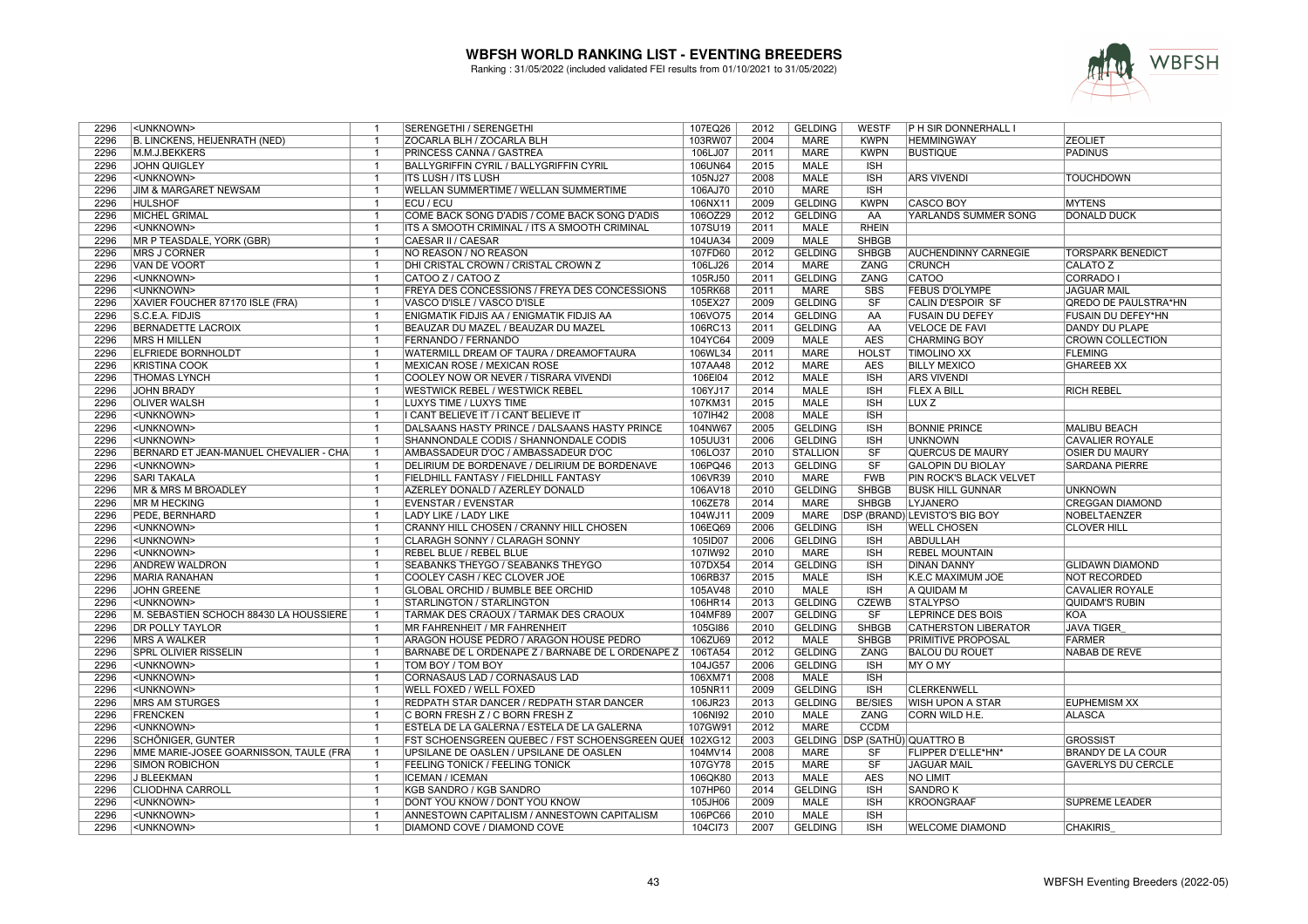

| 2296 | <b>JOSE ORTELLI</b>                        | $\overline{1}$          | JOS UFO DE QUIDAM / JOS UFO DE QUIDAM                     | 104RS61 | 2008 | MALE            | AAFE         | <b>LOBBY DES FORTES</b>                   |                             |
|------|--------------------------------------------|-------------------------|-----------------------------------------------------------|---------|------|-----------------|--------------|-------------------------------------------|-----------------------------|
| 2296 | <unknown></unknown>                        |                         | EMPEREUR DU LANDRAN / EMPEREUR DU LANDRAN                 | 106YR79 | 2014 | <b>STALLION</b> | SF           | <b>KEOPS DU VINNEBUS</b>                  | <b>QUITO DE BAUSSY</b>      |
| 2296 | <unknown></unknown>                        |                         | URIEL DU BOIS ROND / URIEL DU BOIS ROND                   | 106MV29 | 2008 | <b>GELDING</b>  | SF           | <b>FIDELIO DU THOT</b>                    | LUNDI DE PAQUES*HN          |
| 2296 | <b>FAMILY HALLBERG &amp; FAMILY LINELL</b> | $\overline{1}$          | <b>CYBER SHOT / CYBER SHOT</b>                            | 106EP72 | 2012 | <b>GELDING</b>  | <b>SWB</b>   | <b>TURMALIN 1202</b>                      | <b>CARDENTO 933</b>         |
| 2296 | M. NICOLAS DEFLESSELLES, GREDISANS (FRA    |                         | UNETOILE DE LA SERRE / UNETOILE DE LA SERRE               | 104KX99 | 2008 | <b>MARE</b>     | SF           | <b>QUAPRICE BOIS MARGOT</b>               | <b>PALADIN DES IFS</b>      |
| 2296 | <unknown></unknown>                        | $\overline{1}$          | ROYALE MESSENGER / ROYALE MESSENGER                       | 107RI37 | 2010 | <b>GELDING</b>  | <b>ISH</b>   | <b>RICARDO ROYALE</b>                     | <b>ALDATO</b>               |
| 2296 | <unknown></unknown>                        | $\overline{1}$          | LAVILL LAD / LAVILL LAD                                   | 107HF23 | 2010 | <b>GELDING</b>  | <b>ISH</b>   | <b>WOMANIZER</b>                          | <b>UNKNOWN</b>              |
| 2296 | <b>EROS EQUESTRIAN LIMITED</b>             |                         | CONTINUOUS / CONTINUOUS                                   | 106RA53 | 2009 | MALE            | <b>AES</b>   | <b>EARL PERY'S ARGENTINUE</b>             |                             |
| 2296 | J. BRAAMS-HOVING, ANNEN (NED)              | $\overline{1}$          | I AM QUALITY TN / I AM QUALITY TN                         | 106PP33 | 2013 | <b>MALE</b>     | <b>KWPN</b>  |                                           |                             |
| 2296 | <b>MRS C BATES</b>                         | $\overline{1}$          | WISH LIST / WISH LIST                                     | 106PO63 | 2013 | <b>MALE</b>     | <b>SHBGB</b> | <b>WISH UPON A STAR</b>                   |                             |
| 2296 | MR C H UPHAM                               | $\overline{1}$          | LANGALLER STAR MAKER / LANGALLER STAR MAKER               | 106ZP10 | 2013 | <b>MALE</b>     | SHBGB        | <b>KEADY STAR</b>                         |                             |
| 2296 | DELPHINE PIERRE 52600 HAUTE AMANCE (FRA    |                         | ALIAS DE PRELLE / ALIAS DE PRELLE                         | 105HL87 | 2010 | <b>GELDING</b>  | SF           | <b>LUCCIANNO</b>                          | <b>FABULEUX DE GAMET*HN</b> |
| 2296 | TER HURNE, H H L M.                        |                         | <b>FREELANDO TH / FREELANDO TH</b>                        | 106BA00 | 2010 | <b>MALE</b>     | <b>KWPN</b>  | <b>LEXICON</b>                            | <b>ANIMO</b>                |
| 2296 | <unknown></unknown>                        | $\mathbf{1}$            | MODEL T / MODEL T                                         | 107EL68 | 2010 | <b>GELDING</b>  | <b>ISH</b>   | <b>IMPERIAL HIGHTS</b>                    | <b>SCIROCCO D'ELLE</b>      |
| 2296 | <unknown></unknown>                        |                         | <b>EXPERT / EXPERT</b>                                    | 106KV38 | 2009 | <b>MARE</b>     | <b>KWPN</b>  | <b>ZURICH</b>                             | <b>ORAME</b>                |
| 2296 | <b>FRANCIS FITZGERALD</b>                  | $\overline{1}$          | <b>BONMAHON FLASH / BONMAHON FLASH</b>                    | 105YS93 | 2011 | <b>GELDING</b>  | <b>ISH</b>   | <b>BONMAHON MASTER BLUE</b>               |                             |
| 2296 | ERIC CHEVILLOT 33910 ST CIERS D ABZAC (FR  | $\mathbf{1}$            | AQUAVIT DU BANIER / AQUAVIT DU BANIER                     | 105XV83 | 2010 | <b>GELDING</b>  | SF           | <b>DORSAY</b>                             | <b>SHOGOUN II</b>           |
| 2296 | <b>MICHAL HORBACZ</b>                      |                         | <b>ANDINE / ANDINE</b>                                    | 107EF47 | 2015 | <b>MARE</b>     | PZHK (SP)    | <b>MORAVIA</b>                            | <b>BISKWIT</b>              |
| 2296 | <unknown></unknown>                        | $\overline{1}$          |                                                           |         | 2011 | <b>MARE</b>     | SF           | QUAPRICE BOIMARGOT QUINCY ULIOR DES ISLES |                             |
|      |                                            | $\overline{1}$          | BABY DOLL TEAMJOY / BABY DOLL TEAMJOY                     | 106HM77 | 2014 |                 | SF           |                                           |                             |
| 2296 | G.A.E.C. ROGER                             |                         | <b>ESPOIR LANDAIS / ESPOIR LANDAIS</b>                    | 107FD01 |      | <b>GELDING</b>  |              | TOP GUN SEMILLY                           | ROSIRE*HN                   |
| 2296 | <b>LIAM O'NEILL</b>                        | $\overline{1}$          | <b>RUSTICOATS / RUSTICOATS</b>                            | 106DX06 | 2010 | <b>GELDING</b>  | <b>ISH</b>   | <b>SILVANO</b>                            | <b>BAHRAIN CRUISE</b>       |
| 2296 | PATRICK J. KEARNS                          | $\overline{1}$          | FERNHILL DYNAMIC / FERNHILL IMAGINATION                   | 107LH57 | 2015 | <b>GELDING</b>  | <b>ISH</b>   | <b>KEC MAXIMUM JOE</b>                    | <b>COLLADO</b>              |
| 2296 | <b>GEORGE CLOVER</b>                       |                         | <b>SUNKISSED / SUNKISSED</b>                              | 106RD10 | 2010 | <b>MALE</b>     | <b>ISH</b>   | <b>BEACH BALL</b>                         |                             |
| 2296 | MEVR. STOCKMANS - CROONEN                  | $\mathbf{1}$            | FERNHILL VITALITY / JOHN DEERE S                          | 106YE88 | 2014 | <b>MALE</b>     | <b>KWPN</b>  | <b>VITTORIO</b>                           |                             |
| 2296 | J. MEIJER                                  |                         | JACK-D / JACK-D                                           | 107EG15 | 2014 | <b>MALE</b>     | <b>KWPN</b>  | <b>INDORADO</b>                           | <b>OLISCO</b>               |
| 2296 | <b>TOM DE CRAENE</b>                       |                         | COOLEY ADMIRAL / NELSON VD BISSCHOP                       | 106GE88 | 2013 | <b>MALE</b>     | <b>BWP</b>   | <b>ECHO VAN T SPIEVELD</b>                |                             |
| 2296 | <unknown></unknown>                        | $\overline{1}$          | RAFIKI YANGO / SIXTYSOMETHING                             | 106OB55 | 2011 | <b>MALE</b>     | <b>ISH</b>   |                                           |                             |
| 2296 | <b>SHANE CONNOLLY</b>                      |                         | <b>CSF HANDSOME / CSF HANDSOME</b>                        | 107GE51 | 2011 | <b>GELDING</b>  | <b>ISH</b>   | <b>ARS VIVENDI</b>                        | <b>ARGENTINUS</b>           |
| 2296 | <unknown></unknown>                        | $\overline{1}$          | COLD PLAY HRH / COLD PLAY HRH                             | 107FC14 | 2012 | <b>STALLION</b> | <b>HANN</b>  | <b>CHRIST</b>                             | <b>MATCHO</b>               |
| 2296 | H.J.W. STAPELBROEK, VIERAKKER (NED)        |                         | FA KARLA / FA KARLA                                       | 106PC58 | 2010 | <b>MARE</b>     | <b>KWPN</b>  | <b>CARTHINO Z</b>                         | <b>CATANO</b>               |
| 2296 | A.M. STORMONTH, CARNWATH, LANARK, SCO      |                         | ENDURO A DALRIADA / ENDURO A'DALRIADA                     | 104XW04 | 2009 | <b>GELDING</b>  | <b>KWPN</b>  | <b>HEMMINGWAY</b>                         | <b>PACHAT II</b>            |
| 2296 | <unknown></unknown>                        | $\overline{1}$          | THIS ONES ON YOU / THIS ONES ON YOU                       | 105QN77 | 2009 | <b>GELDING</b>  | <b>ISH</b>   | <b>ARS VIVENDI</b>                        |                             |
| 2296 | <b>NANCY HOLOWESKO</b>                     |                         | <b>BAMFORD CF / BAMFORD CF</b>                            | 107JH04 | 2015 | <b>GELDING</b>  | <b>OLDBG</b> | <b>BON BALOU</b>                          | <b>LAMENTOS</b>             |
| 2296 | <b>JANET BURKE</b>                         | $\overline{1}$          | GOOSEBERRY HILL CRUISE / GOOSEBERRY HILL CRUISE           | 106JR03 | 2013 | MARE            | <b>ISH</b>   | <b>BALLYNOE NIGHTCRUISE</b>               |                             |
| 2296 | HERMAN DE MEYER, VLIERZELE (BEL)           | $\overline{1}$          | JUMPER VAN DE MEYHOEVE / JUMPER VAN DE MEYHOEVE           | 104XA54 | 2009 | <b>GELDING</b>  | <b>BWP</b>   | DIEGO VAN DE PADENBORRE                   | SAYGON                      |
| 2296 | <b>B. HOOGELANDER</b>                      |                         | <b>HYPNOS / HIGUAIN</b>                                   | 107PY98 | 2012 | <b>GELDING</b>  | <b>KWPN</b>  | <b>ANDRETTI</b>                           | 00 SEVEN                    |
| 2296 | MRS GERRY WARD                             | $\overline{1}$          | ARDEO FIREMAN / TINKA'S GOLD                              | 104YH41 | 2007 | <b>GELDING</b>  | <b>AES</b>   | <b>TINKA'S BOY</b>                        | <b>UNKNOWN</b>              |
| 2296 | <unknown></unknown>                        |                         | RINGWOOD DALTO / RINGWOOD DALTO                           | 107IP70 | 2011 | <b>GELDING</b>  | <b>ISH</b>   | <b>FUTURE TREND (OLD)</b>                 | ALDATO (KWPN)               |
| 2296 | <b>JOHANN HÖDL</b>                         |                         | CHATEAU GAILLARD / CAJOU H/M                              | 107UA23 | 2016 | <b>GELDING</b>  | <b>AWÖ</b>   | <b>CHACCO BLUE II</b>                     | <b>AMATI</b>                |
| 2296 | <unknown></unknown>                        | $\overline{1}$          | DO REMEMBER ME / DO REMEMBER ME                           | 106OZ87 | 2011 | <b>MALE</b>     | <b>ISH</b>   |                                           |                             |
| 2296 | <b>BART JACOBS</b>                         |                         | <b>EXCEL COOL QUALITY / EXCEL COOL QUALITY</b>            | 106JL63 | 2013 | <b>GELDING</b>  | <b>BWP</b>   | <b>EMERALD</b>                            | <b>DARCO</b>                |
| 2296 | <b>ANNE MARIE O'GORMAN</b>                 | $\overline{1}$          | HERITAGE STELLOR LACCATO / HERITAGE STELLOR LACCA 107VF14 |         | 2016 | <b>GELDING</b>  | <b>ISH</b>   | <b>LATOUR</b>                             |                             |
| 2296 | <b>KIRSTY MOFFAT</b>                       | $\overline{1}$          | SKYHI SENSEI / SKYHI SENSEI                               | 106YZ37 | 2013 | <b>GELDING</b>  | <b>NZWB</b>  | <b>SURPRICE</b>                           | <b>RHYTHM XX</b>            |
| 2296 | <b>LENA SVENSSON</b>                       | $\overline{\mathbf{1}}$ | DON PEDRO / DON PEDRO                                     | 107SM01 | 2016 | MALE            | SWB          | CLICK AND CASH 1155                       | <b>HAYDN</b>                |
| 2296 | <unknown></unknown>                        | $\overline{1}$          | DONNA FIDERELLA / DONNA FIDERELLA                         | 106PO35 | 2013 | <b>MARE</b>     | <b>OLDBG</b> | <b>FIDERTANZ 2</b>                        |                             |
| 2296 | MARZAHL, NADINE                            | $\overline{1}$          | CHEEKY PAPELLITA / CHEEKY PAPELLITA                       | 107OA35 | 2016 | <b>MARE</b>     | <b>OS</b>    | <b>PAPELLITO XX</b>                       | <b>CHAMONIX</b>             |
| 2296 | <b>DENIS COLLINS</b>                       | $\mathbf{1}$            | MY FOXHALL KIT / MY FOXHALL KIT                           | 107UT96 | 2016 | <b>MARE</b>     | <b>ISH</b>   | <b>ORESTUS</b>                            | <b>MASTER IMP</b>           |
| 2296 | <b>JAMES MCEVOY</b>                        |                         | LOUGHEHOE LEGEND / LOUGHEHOE LEGEND                       | 104ZL36 | 2008 | <b>GELDING</b>  | <b>ISH</b>   | <b>LOUGHEHOE GUY</b>                      | <b>CRUISING</b>             |
| 2296 | <b>NOT RECORDED</b>                        |                         | KILCOLTRIM SWIFT / KILCOLTRIM SWIFT                       | 106AF07 | 2008 | <b>MARE</b>     | <b>ISH</b>   |                                           |                             |
| 2296 | <unknown></unknown>                        | $\overline{1}$          | <b>KMR FINASCO / KMR FINASCO</b>                          | 106QG57 | 2011 | <b>MALE</b>     | <b>ISH</b>   |                                           |                             |
| 2296 | <unknown></unknown>                        |                         | ROCQUAINE BAY / CHEVALIER FLAG                            | 105GS83 | 2009 | <b>GELDING</b>  | <b>ISH</b>   |                                           |                             |
|      |                                            | $\overline{1}$          |                                                           |         |      |                 |              | <b>WRS MEELIN FLAGMOUNT</b>               |                             |
| 2296 | <unknown></unknown>                        |                         | IM THE ONE / IM THE ONE                                   | 107JN08 | 2012 | <b>GELDING</b>  | <b>ISH</b>   | <b>ORESTUS</b>                            | <b>BIG SINK HOPE</b>        |
| 2296 | <unknown></unknown>                        | $\overline{1}$          | RAINBOWS LITTLE ROCK / RAINBOWS LITTLE ROCK               | 106OI55 | 2012 | <b>MALE</b>     | <b>ISH</b>   |                                           |                             |
| 2296 | <unknown></unknown>                        |                         | OMARS LASS / OMARS LASS                                   | 107KD10 | 2011 | <b>MARE</b>     | <b>ISH</b>   | <b>OMAR</b>                               | <b>AAHSAYLAD</b>            |
| 2296 | <unknown></unknown>                        | $\overline{1}$          | MY EASTWOOD BRIGHTSIDE / MY EASTWOOD BRIGHTSIDE           | 106QG10 | 2011 | <b>MALE</b>     | <b>ISH</b>   |                                           |                             |
| 2296 | <b>LIAM DUFFIN</b>                         | $\overline{1}$          | MBF BACK TO BACK / MBF BACK TO BACK                       | 107TW13 | 2016 | <b>MALE</b>     | <b>ISH</b>   | <b>METROPOLE</b>                          | <b>IROKO</b>                |
| 2296 | <b>CAROLINE KENNEDY</b>                    |                         | <b>STELLAR BLING / STELLAR BLING</b>                      | 107LR83 | 2014 | <b>MARE</b>     | <b>ISH</b>   | O.B.O.S QUALITY 004                       | <b>GREAT PALM</b>           |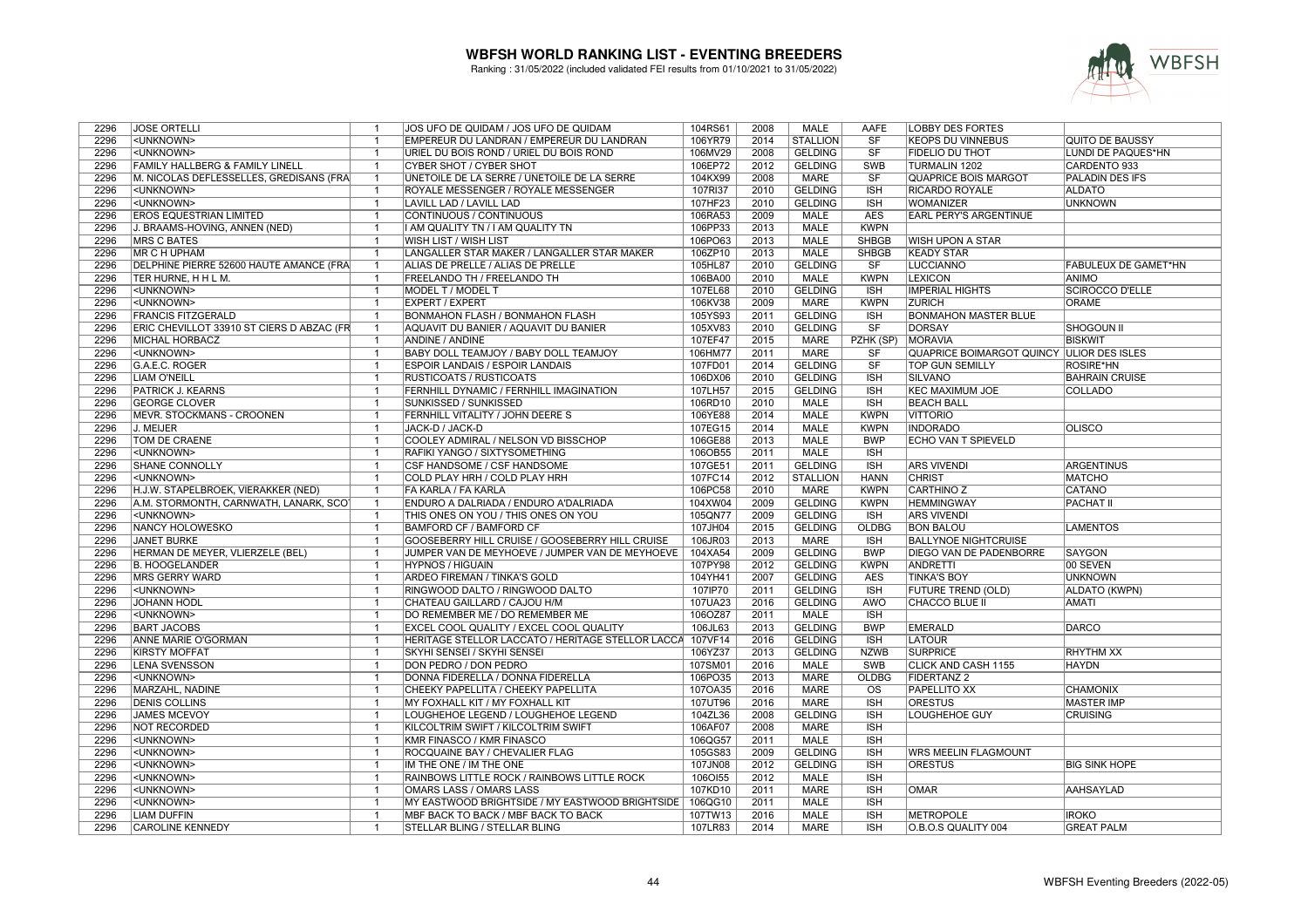

| 2296 | <unknown></unknown>                      | $\mathbf{1}$                     | LINUS KS / LINUS KS                                     | 107CV25            | 2012 | <b>GELDING</b>  | <b>HANN</b>            | LISSARO VAN DE HELLE           | <b>WOLKENSTEIN II</b>           |
|------|------------------------------------------|----------------------------------|---------------------------------------------------------|--------------------|------|-----------------|------------------------|--------------------------------|---------------------------------|
| 2296 | <b>BRÜNING GBR</b>                       | $\overline{1}$                   | CREED 5 / CREED 5                                       | 107QB17            | 2016 | MALE            | <b>HANN</b>            | CONTENDRO I                    | <b>HERALDIK XX</b>              |
| 2296 | <b>CATHERINE DE FOY</b>                  |                                  | AVEROUGE DES QUATRE CHENES / AVEROUGE DES QUATR 103PD99 |                    | 2006 | <b>STALLION</b> | <b>SBS</b>             | <b>VERT ET ROUGE</b>           | <b>FIGARO DE BELLE</b>          |
| 2296 | <b>JODY HARTSTONE</b>                    | $\overline{1}$                   | DONNER XS / DONNER XS                                   | 105XW07            | 2007 | <b>GELDING</b>  | <b>NZWB</b>            | <b>DONNERWIND 5</b>            | <b>GRUENHORN DU TRICHON</b>     |
| 2296 | PEREVEZENTSEV KIRILL                     |                                  | NAPOLEON Z / NAPOLEON Z                                 | 107LP70            | 2015 | <b>GELDING</b>  | <b>ZANG</b>            | <b>NABUCCO</b>                 | <b>CORLAND</b>                  |
| 2296 | <b>BERND OESTERHOFF</b>                  | $\overline{1}$                   | CHIPPIE 5 / CHIPPIE 5                                   | 106VY30            | 2012 | <b>GELDING</b>  | <b>WESTF</b>           | <b>CASSONE</b>                 | <b>CHARISMA1</b>                |
| 2296 | EHELEUTE WILLERS-MORITZER                | $\overline{\mathbf{1}}$          | VITALIS / VALLDEMOSSA                                   | 105YF94            | 2011 | <b>GELDING</b>  | <b>WESTF</b>           | <b>VITALIS</b>                 | <b>BELISSIMO</b>                |
| 2296 | <unknown></unknown>                      | -1                               | DIETER VO / DIETER VO                                   | 107EB99            | 2015 | <b>GELDING</b>  | <b>OLDBG</b>           | <b>DUKE OF HEARTS XX</b>       |                                 |
| 2296 | <b>RICHTER, CHRISTIAN</b>                | $\overline{1}$                   | <b>FAIRY TALE CR / FAIRY TALE CR</b>                    | 104VY35            | 2008 | <b>MARE</b>     | <b>OLDBG</b>           | <b>FIDERTANZ 2</b>             | <b>LOCAL SUITOR XX</b>          |
| 2296 | PINTÉR VANDA                             | $\overline{1}$                   | PSH CROSS DYLAN / PSH CROSS DYLAN                       | 107IR22            | 2014 | <b>STALLION</b> | <b>HSH</b>             | <b>ROVEN XX</b>                | <b>DARDA</b>                    |
| 2296 | ENGERUPGAARD A/S V. LOTTE HOLM, TIKOEB   | $\mathbf{1}$                     | ENGERUPGAARDS CONESTEBAN / ENGERUPGAARDS CONE           | 104YL63            | 2009 | <b>GELDING</b>  | <b>DWB</b>             | <b>ESTEBAN XX</b>              | <b>CORONADO</b>                 |
| 2296 | <unknown></unknown>                      | -1                               | LEVITATE / EVITA 438                                    | 106EZ12            | 2012 | <b>MARE</b>     | <b>HOLST</b>           | <b>CONNOR</b>                  | <b>CARTHAGO</b>                 |
| 2296 | <b>LASSEN LORENZ</b>                     | $\overline{1}$                   | CAJA 43 / CAJA 43                                       | 107FJ74            | 2014 | <b>MARE</b>     | <b>HOLST</b>           | <b>CASSILANO</b>               | <b>ALJANO<sub>2</sub></b>       |
| 2296 | <b>BVBA ALSINGEN</b>                     | $\overline{1}$                   | QUESTO VAN ALSINGEN / QUESTO VAN ALSINGEN               | 107RU27            | 2016 | <b>GELDING</b>  | <b>BWP</b>             | <b>VIGO D'ARSOUILLES</b>       | <b>WANDOR VAN DE MISPELAERE</b> |
| 2296 | <b>JUDY BERRYMAN</b>                     |                                  | WESTWOOD / WESTWOOD                                     | 106YV56            | 2014 | <b>MARE</b>     | <b>AES</b>             |                                |                                 |
| 2296 | PIERRE LETOURNEUR 41190 ORCHAISE (FRA)   | $\overline{1}$                   | API DES NOUES / API DES NOUES                           | 105QK39            | 2010 | <b>GELDING</b>  | AA                     | HAPPY VERGOIGNAN*HN            | CLOWN DU CHESNAY                |
| 2296 | <b>SARA GLYNN</b>                        | $\overline{1}$                   | GRANNY JEANS UNICORN / GRANNY JEANS UNICORN             | 107TT62            | 2016 | <b>MARE</b>     | <b>ISH</b>             | <b>JACK OF DIAMONDS</b>        | <b>TOUCHDOWN</b>                |
| 2296 | <unknown></unknown>                      | $\overline{\mathbf{1}}$          | <b>SHORTTALE / SHORTTALE</b>                            | 107FY98            | 2012 | <b>MARE</b>     | <b>ISH</b>             | <b>PUISSANCE</b>               |                                 |
| 2296 | <b>ALAN ROBERTSON</b>                    | $\overline{1}$                   | ALDERWOOD / ALDERWOOD                                   |                    | 2012 | <b>GELDING</b>  | <b>ISH</b>             | <b>FLEX A BILL</b>             | <b>COBRA</b>                    |
| 2296 | <b>CLIODHNA CARROLL</b>                  | $\overline{1}$                   | COOLEY DOWN UNDER / KINGSBOROUGH FLAMENCO               | 106GS74<br>105NZ39 | 2011 | <b>MALE</b>     | <b>ISH</b>             | JE T'AIME FLAMENCO             |                                 |
| 2296 |                                          | $\overline{1}$                   |                                                         |                    | 2009 |                 | <b>KWPN</b>            | <b>ZAZOUR</b>                  |                                 |
|      | <unknown></unknown>                      |                                  | <b>EVANTOS K / EVANTOS K</b>                            | 105CT13            |      | <b>GELDING</b>  |                        |                                | <b>CORLEON</b>                  |
| 2296 | <unknown></unknown>                      | $\overline{1}$                   | KILRUSH RED / KILRUSH RED                               | 106NT37            | 2011 | <b>MALE</b>     | <b>ISH</b>             |                                |                                 |
| 2296 | <unknown></unknown>                      |                                  | BROOKFIELD NOT SO INOCENT / BROOKFIELD NOT SO INO       | 107HS91            | 2014 | <b>GELDING</b>  | <b>ISH</b>             | <b>INOCENT</b>                 |                                 |
| 2296 | <unknown></unknown>                      | $\mathbf{1}$                     | ZIPPED UP / ZIPPED UP                                   | 106PJ83            | 2012 | <b>MALE</b>     | <b>ISH</b>             |                                |                                 |
| 2296 | <unknown></unknown>                      | $\overline{1}$                   | BALLYHEERIN BAY DANCER / BALLYHEERIN BAY DANCER         | 107TB27            | 2012 | <b>MARE</b>     | <b>ISH</b>             | <b>AFELLAY Z</b>               |                                 |
| 2296 | <unknown></unknown>                      | -1                               | <b>FLEET OF FOOT / FLEET OF FOOT</b>                    | 107TP04            | 2012 | <b>GELDING</b>  | <b>ISH</b>             | <b>TARA FLIGHT</b>             | <b>CULT HERO</b>                |
| 2296 | <unknown></unknown>                      | $\overline{1}$                   | SWELL TOUCHDUN / SWELL TOUCHDUN                         | 107FT88            | 2013 | <b>GELDING</b>  | <b>ISH</b>             | MOONLIGHT SILVER SHADOW        | <b>TOUCHDOWN</b>                |
| 2296 | <unknown></unknown>                      |                                  | GORTMORE WHOS DUN IT / GORTMORE WHOS DUN IT             | 107IP08            | 2012 | <b>MALE</b>     | <b>ISH</b>             |                                |                                 |
| 2296 | M.G.M. GERNER, MARIENHEEM (NED)          | $\overline{1}$                   | ENZO G / ENZO G                                         | 105BZ99            | 2009 | <b>GELDING</b>  | <b>KWPN</b>            | <b>WARRANT</b>                 | <b>DAIMLER</b>                  |
| 2296 | <b>ERIKA LEONARD</b>                     | -1                               | COOLEY RINGWOOD / RINGWOOD GOLDEN ROYAL                 | 106DX71            | 2013 | <b>MALE</b>     | <b>ISH</b>             | <b>FUTURE TREND</b>            |                                 |
| 2296 |                                          |                                  | BALLYENGLAND BROOK / BALLYENGLAND BROOK                 | 106DA08            | 2012 | <b>STALLION</b> | <b>ISH</b>             | <b>GARYMORE</b>                | <b>NOT RECORDED</b>             |
| 2296 | <b>CIARAN DUNLEAVY</b>                   | $\overline{1}$                   | KAPOWAIRUA / KAPOWAIRUA                                 | 104JF38            | 2008 | <b>GELDING</b>  | $\overline{1SH}$       | <b>SPIRIT HOUSE</b>            | <b>DOW JONES COURCEL</b>        |
| 2296 | <b>KEVIN MURPHY</b>                      | -1                               | TOKARA / CULLINTRA QUINCY                               | 107HK14            | 2016 | <b>GELDING</b>  | <b>ISH</b>             |                                |                                 |
| 2296 | HARTWIG VON HOLTEN                       | $\overline{1}$                   | GINA / GINA 1868                                        | 107TV47            | 2016 | MARE            | <b>HANN</b>            | <b>GENTLEMAN</b>               | <b>BALLYBO H</b>                |
| 2296 | <unknown></unknown>                      | -1                               | <b>BUTTS ACKERMAN / BUTTS ACKERMAN</b>                  | 107TV15            | 2015 | <b>GELDING</b>  | <b>HANN</b>            | CONTENDRO I                    |                                 |
| 2296 | <b>HENRIK AUHAGEN</b>                    |                                  | COCO DIKI / COCO DIKI                                   | 107FE07            | 2011 | <b>MARE</b>     | <b>HANN</b>            | <b>CLINTON</b>                 | <b>STAKKATO</b>                 |
| 2296 | <b>SCHULZ, CHRISTIAN</b>                 | $\overline{1}$                   | CONDELANO / CONDELANO                                   | 104MM43            | 2008 |                 |                        | GELDING DSP (BRAND) CON SHERRY | <b>EXPO'SE</b>                  |
| 2296 | <b>GABRIELE KLEINE KLAUSING</b>          | $\overline{1}$                   | GEKE EQUIGRIP'S IDA / CHECK IT OUT 8                    | 106BW93            | 2013 | <b>MARE</b>     | OLDBG                  | CHECK IN 2                     | <b>CONTROLLER</b>               |
| 2296 | <unknown></unknown>                      |                                  | DUKES NIGHT OUT / DUKES NIGHT OUT                       | 106XG64            | 2013 | <b>MARE</b>     | <b>OLDBG</b>           | <b>DUKE OF HEARTS XX</b>       | <b>NOBLE CHAMPION</b>           |
| 2296 | <b>TUIJA ROSENQVIST</b>                  | $\overline{1}$                   | <b>DUCHESS DIAMOND / DUCHESS DIAMOND</b>                | 106JC84            | 2012 | <b>MARE</b>     | $\overline{\text{OS}}$ |                                |                                 |
| 2296 | LUCIE NIVELLE 61150 MONTS SUR ORNE (FRA) |                                  | CLOTAIRE DE FERIVEL / CLOTAIRE DE FERIVEL               | 106BH54            | 2012 | <b>GELDING</b>  | $\overline{\text{SF}}$ | SONGE DE TOSCANE               | <b>MARCHAND DE SABLE</b>        |
| 2296 | <unknown></unknown>                      | $\overline{1}$                   | BELLE DE CAVILLY / BELLE DE CAVILLY                     | 105VC58            | 2011 | <b>MARE</b>     | $\overline{\text{SF}}$ | <b>SALTO DE L'ISLE</b>         | <b>SIEGO</b>                    |
| 2296 | <b>WILLI HEIDRICH</b>                    | $\overline{1}$                   | CALL ME CARRIE / CALL ME CARRIE                         | 106DX32            | 2012 | <b>MARE</b>     | <b>RHEIN</b>           | <b>CONEN</b>                   | <b>ROLLS ROYCE</b>              |
| 2296 | <b>LUDWIG EBERMANN</b>                   | $\overline{\mathbf{1}}$          | GIGANTA / GIGANTA                                       | 107NN44            | 2016 | MARE            | DSP (SATHÜ) LANDSKRON  |                                | <b>LAHNSTEIN</b>                |
| 2296 | <b>EBERT, HORST</b>                      | $\overline{1}$                   | <b>BERLUSCONI / BERLUSCONI</b>                          | 105NX14            | 2009 | <b>STALLION</b> | <b>TRAK</b>            | <b>AXIS</b>                    | FRIEDENSFUERST 1                |
| 2296 | <unknown></unknown>                      | $\overline{1}$                   | <b>REVITAVET PERKUNOS / PERKUNOS</b>                    | 107FG04            | 2009 | <b>GELDING</b>  | <b>WESTF</b>           | PRINZENADEL                    | <b>FIBONACCI</b>                |
| 2296 | <b>HASKENDALE</b>                        | $\overline{1}$                   | COULD'VE BEN AND JERRY'S / NEWTENDER Z                  | 104VX44            | 2006 | <b>GELDING</b>  | <b>ZANG</b>            | NINTENDER                      |                                 |
| 2296 | ANNABELLE FREBY 03160 YGRANDE (FRA)      | -1                               | <b>SALUT BEAUTE / SALUT BEAUTE</b>                      | 104NA69            | 2006 | <b>MARE</b>     | SF                     | <b>JOUR A BORD</b>             | <b>EFFIAT</b>                   |
| 2296 | <b>SCHARMACHER, ROLF</b>                 | $\overline{1}$                   | C'EST LA VIE / C'EST LA VIE                             | 107CP12            | 2011 | <b>MARE</b>     | <b>MECKL</b>           | <b>COUNT UP</b>                | <b>FESTIVAL WESTFALIA</b>       |
| 2296 | <b>ANTONIO DORE</b>                      | $\overline{1}$                   | <b>RIDGE / RIDGE</b>                                    | 106ZX84            | 2010 | <b>STALLION</b> | <b>MIPAAF</b>          | <b>LIBERTY FIRST</b>           | <b>FOLGORE DE ZUIGHE</b>        |
| 2296 | <b>OTTO BAUMANN GBR</b>                  |                                  | CARRY'S CRACK / CARRY'S CRACK                           | 107KC27            | 2007 | <b>GELDING</b>  | <b>OLDBG</b>           | <b>CARRY GOLD</b>              | <b>WESTMINSTER</b>              |
| 2296 | <b>CHRISTIAN THELKER</b>                 | $\overline{1}$                   | BELLE JOUR / BELLE JOUR                                 | 107FQ38            | 2015 | <b>MARE</b>     | <b>HANN</b>            | <b>BELISSIMO</b>               | LIKOTO XX                       |
| 2296 | <b>GOSCH ECKHART</b>                     | $\overline{1}$                   | <b>GH ANDORRA / GH ANDORRA</b>                          | 107UX85            | 2016 | <b>MARE</b>     | <b>HOLST</b>           | <b>ADAGIO DE TALM</b>          |                                 |
| 2296 | <b>HARDER JOERG</b>                      | -1                               | <b>FRIEDA / FRIEDA</b>                                  | 106ET76            | 2013 | <b>MARE</b>     | <b>HOLST</b>           | <b>CASALITO</b>                | <b>HERALDIK</b>                 |
|      |                                          |                                  |                                                         |                    |      |                 |                        |                                |                                 |
| 2296 | <b>KATHLEEN BENEDICT</b>                 | $\overline{1}$<br>$\overline{1}$ | CAPTIVATE / CIARAN                                      | 105AM05            | 2010 | <b>MALE</b>     | AHHA                   | <b>CUNNINGHAM</b>              | NORTH OF EDEN                   |
| 2296 | JOHN YOUNG (IRL)                         |                                  | CALLAN QUINTO / CALLAN QUINTO                           | 103ZN01            | 2006 | <b>GELDING</b>  | <b>ISH</b>             | <b>QUINTO FABIO</b>            | <b>COOLCAUM HILL</b>            |
| 2296 | <b>G.A. TER BORG</b>                     |                                  | <b>FERNHILL HEART THROB / J</b>                         | 107FK43            | 2014 | <b>GELDING</b>  | <b>KWPN</b>            | <b>BISCAYO</b>                 |                                 |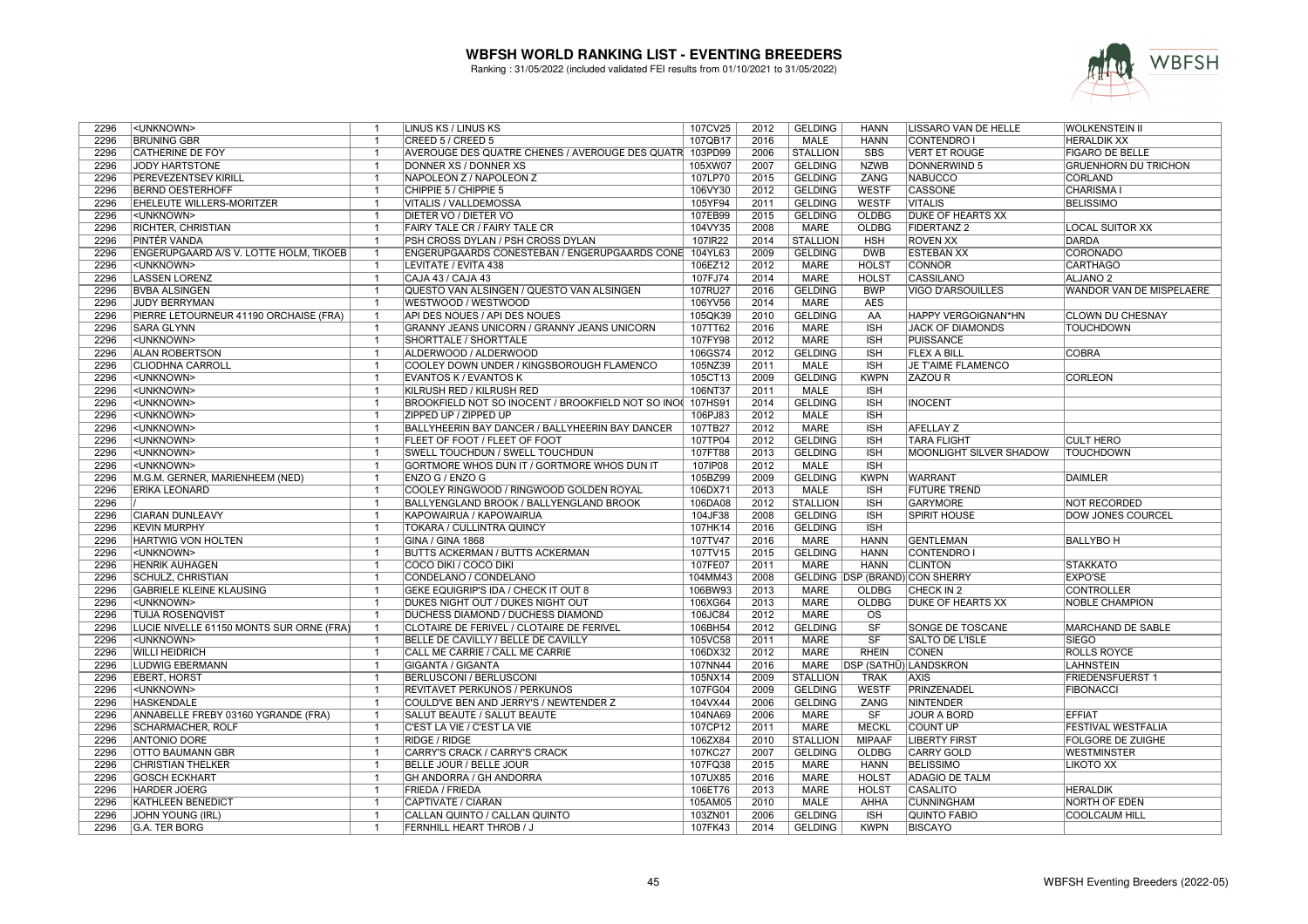

| 2296 | <unknown></unknown>                      | -1             | A SPARKLING BELLINI / A SPARKLING BELLINI                   | 106NZ47 | 2012 | <b>MALE</b>     | <b>ISH</b>     |                                 |                            |
|------|------------------------------------------|----------------|-------------------------------------------------------------|---------|------|-----------------|----------------|---------------------------------|----------------------------|
| 2296 | <unknown></unknown>                      | $\mathbf{1}$   | SRILANKA SKY GRAFF / SRILANKA SKY GRAFF                     | 107FN11 | 2012 | <b>GELDING</b>  | <b>ISH</b>     | <b>KROONGRAAF</b>               | <b>SKY BOY</b>             |
| 2296 | <unknown></unknown>                      | $\mathbf{1}$   | <b>WATERMILL FLIGHT / WATERMILL FLIGHT</b>                  | 106LN26 | 2012 | <b>MALE</b>     | <b>ISH</b>     |                                 |                            |
| 2296 | <b>TOM MOLONEY</b>                       | $\overline{1}$ | COOLEY STARSHIP / COOLEY STARSHIP                           | 107IW99 | 2015 | <b>GELDING</b>  | <b>ISH</b>     | <b>COBRA</b>                    | LEUTHEN I                  |
| 2296 | <unknown></unknown>                      | $\mathbf{1}$   | CASH IN HAND / CASH IN HAND                                 | 106OC81 | 2013 | <b>MALE</b>     | <b>ISH</b>     |                                 |                            |
| 2296 | <unknown></unknown>                      | $\overline{1}$ | HAZLETON QUALITY / HAZLETON QUALITY                         | 107CJ72 | 2013 | <b>GELDING</b>  | <b>ISH</b>     | O.B.O.S QUALITY 004             |                            |
| 2296 | <b>MISS S WHITMORE</b>                   | $\overline{1}$ | DONATO / DONATO                                             | 107GH65 | 2013 | <b>GELDING</b>  | <b>SHBGB</b>   | DON VHP Z                       | <b>GUIDAM</b>              |
| 2296 | <b>FRANK WEIßKIRCHEN</b>                 | $\mathbf{1}$   | ISSELHOOK'S FENDI / FENDI 43                                | 107FW72 | 2011 | <b>GELDING</b>  | <b>TRAK</b>    | <b>ZENIT</b>                    | <b>HELDENBERG</b>          |
| 2296 | <b>HANS-PETER KARP</b>                   | $\mathbf{1}$   | PORTOFINO 81 / PORTOFINO 81                                 | 107JR20 | 2015 | MALE            | <b>TRAK</b>    | HIRTENTANZ 2                    | <b>HYALIT</b>              |
| 2296 | <b>VAN VAERENBERHGH</b>                  | $\overline{1}$ | LORY VAN HET LICHTERVELD Z / LORY VAN HET LICHTERVE 106GZ48 |         | 2011 | <b>MARE</b>     | <b>ZANG</b>    | <b>LORD Z</b>                   | <b>CANADIAN RIVER</b>      |
| 2296 | <b>MATTHES VOLLSTÄDT</b>                 | $\overline{1}$ | <b>DSP CASSKANIELLO / COERNEL</b>                           | 106LY07 | 2013 |                 |                | GELDING DSP (BRAND) CASSKENI II | THREE COINS UP XX          |
| 2296 | <unknown></unknown>                      | $\overline{1}$ | <b>CODAK / CODAK</b>                                        | 107KJ47 | 2015 | <b>GELDING</b>  | <b>NRPS</b>    |                                 |                            |
| 2296 | <b>FRANCOISE HANUS</b>                   | $\overline{1}$ | VANILLE DE VIRTON / VANILLE DE VIRTON                       | 106NG02 | 2009 | <b>MARE</b>     | SF             | VAGABOND DE LA POMME            | NIDOR PLATIERE             |
| 2296 | PRIGNITZ, MARTIN                         | $\mathbf{1}$   | <b>HEDA / HEDA</b>                                          | 107IC61 | 2015 | <b>MARE</b>     | <b>HOLST</b>   | <b>ARAGORN W</b>                | CON AIR 7                  |
| 2296 | KLAUS-W.SACHS                            | $\overline{1}$ | LUSTIGER LORENZ / LUSTIGER LORENZ                           | 107LL52 | 2013 | <b>GELDING</b>  | <b>HOLST</b>   | <b>LORENTIN</b>                 | <b>CHAMBERTIN 3</b>        |
| 2296 | <b>ELISABETH ERASIMUS</b>                | $\mathbf{1}$   | AMY / AMY                                                   | 107LM62 | 2016 | <b>MARE</b>     | <b>AWÖ</b>     | <b>GLÜCKSRUF I</b>              | <b>WELTON AMBASSADOR</b>   |
| 2296 | <b>KEDRAH HOUSE STUD LTD</b>             | $\mathbf{1}$   | TULLIBARDS BENNYS SPECIAL / TULLIBARDS BENNYS SPEC          | 107PR47 | 2016 | <b>MALE</b>     | <b>ISH</b>     | TULLIBARDS BENNYS LEGACY        | <b>CAVALIER ROYALE</b>     |
| 2296 | <b>KIERAN KENNEDY</b>                    | $\overline{1}$ | EXCEL STAR ROYAL TREND / EXCEL STAR ROYAL TREND             | 107Q083 | 2015 | <b>MARE</b>     | <b>ISH</b>     | <b>FUTURE TREND</b>             | <b>CAVALIER ROYALE</b>     |
| 2296 | <unknown></unknown>                      | $\overline{1}$ | CAPTAIN CREMIN / CAPTAIN CREMIN                             | 105DT20 | 2009 | <b>STALLION</b> | <b>ISH</b>     | <b>KINGS MASTER</b>             |                            |
| 2296 | <unknown></unknown>                      | $\mathbf{1}$   | SHANNONDALE QUEST / SHANNONDALE QUEST                       | 103HA80 | 2005 | <b>GELDING</b>  | <b>ISH</b>     | <b>CASCALETTO ST GHYVAN Z</b>   | <b>CLOVER HILL</b>         |
| 2296 | <b>WILFRED ATKINSON</b>                  | $\mathbf{1}$   | MONARTS MASTERPIECE / MONARTS MASTERPIECE                   | 104NW50 | 2008 | <b>GELDING</b>  | <b>ISH</b>     | <b>MASTER IMP</b>               | <b>CROSSTOWN DANCER</b>    |
| 2296 | <unknown></unknown>                      | $\mathbf{1}$   | STAR COMMANDER / STAR COMMANDER                             | 107TQ18 | 2013 | <b>GELDING</b>  | <b>ISH</b>     | <b>RIYALAN</b>                  | <b>CARSICK DIAMOND LAD</b> |
| 2296 | <unknown></unknown>                      | $\overline{1}$ | CLASS JEWEL / CHA CHA CHA                                   | 107TJ88 | 2013 | <b>MARE</b>     | <b>ISH</b>     | <b>OLYMPIC LUX</b>              | <b>KROONGRAAF</b>          |
| 2296 | <unknown></unknown>                      | $\overline{1}$ | DIAMONDS IN DUBAI / DIAMONDS IN DUBAI                       | 107PI55 | 2013 | <b>GELDING</b>  | <b>ISH</b>     | <b>CARDENTO</b>                 |                            |
| 2296 | <b>NIAMH ENNIS</b>                       | $\mathbf{1}$   | SLIEVE CALLAN ALPHA / SLIEVE CALLAN ALPHA                   | 107JB65 | 2013 | <b>GELDING</b>  | <b>ISH</b>     | <b>PORSCH</b>                   | <b>COURAGE II</b>          |
| 2296 | <unknown></unknown>                      | $\mathbf{1}$   | PATITO / PATITO                                             | 107EG09 | 2013 | <b>MARE</b>     | <b>ISH</b>     | <b>POINTILLISTE</b>             | <b>COEVERS DIAMOND BOY</b> |
| 2296 | <unknown></unknown>                      | $\overline{1}$ | ANASTASIA / DERRYISLAND PRINCESS                            | 106PG40 | 2013 | <b>MARE</b>     | <b>ISH</b>     |                                 |                            |
| 2296 | <unknown></unknown>                      | $\mathbf{1}$   | <b>GSA LANCE / GSA LANCE</b>                                | 107FN42 | 2013 | <b>GELDING</b>  | <b>ISH</b>     | <b>LANCELOT</b>                 |                            |
| 2296 | <unknown></unknown>                      | $\overline{1}$ | JERPOINT ECLIPSE / JERPOINT ECLIPSE                         | 106YZ80 | 2014 | MALE            | <b>ISH</b>     |                                 |                            |
| 2296 | <unknown></unknown>                      | $\mathbf{1}$   | BURLEA MAINSAIL / BURLEA MAINSAIL                           | 107TM97 | 2013 | <b>GELDING</b>  | <b>ISH</b>     | <b>CAPTAIN CARNUTE</b>          | <b>GLIDAWN DIAMOND</b>     |
| 2296 | <unknown></unknown>                      | $\overline{1}$ | MGH JESSICA / COBRA JESS                                    | 107HD32 | 2014 | <b>MARE</b>     | <b>ISH</b>     | <b>COBRA</b>                    | WARRENSTOWN YOU 2          |
| 2296 | <b>PATRICK KEATING</b>                   | $\overline{1}$ | DELOUGHTANE DREAM / DELOUGHTANE DREAM                       | 107KP85 | 2013 | <b>MARE</b>     | <b>ISH</b>     | <b>CLOVER FLUSH</b>             |                            |
| 2296 | <b>JAMES BERNEY</b>                      | $\overline{1}$ | LA NINA DEL CRUISE / LA NINA DEL CRUISE                     | 107KG13 | 2013 | <b>MARE</b>     | <b>ISH</b>     | <b>LOCH CRUISE</b>              | LORD NOBLE XX              |
| 2296 | <unknown></unknown>                      | $\mathbf{1}$   | RATHLIN KING / RATHLIN KING                                 | 106IF50 | 2012 | <b>GELDING</b>  | <b>ISH</b>     | <b>WATERMILL SWATCH</b>         |                            |
| 2296 | <b>TARA CONNELLY</b>                     | $\mathbf{1}$   | OLDCOURT GRAFEN DANCE / OLDCOURT GRAFEN DANCE               | 106LX04 | 2010 | <b>MARE</b>     | <b>ISH</b>     | <b>BIRKHOF'S GRAFENSTOLZ</b>    | <b>TOUCHDOWN</b>           |
| 2296 | M.A.BEVELANDER                           | $\overline{1}$ | IMAGINE THAT / ILONKA VAN DE MAREHOEVE                      | 106NU90 | 2013 | <b>MARE</b>     | <b>KWPN</b>    | <b>VDL ZIROCCO BLUE</b>         | <b>CONCORDE</b>            |
| 2296 | E.J. PARDIJS, ZUTPHEN (NED)              | $\overline{1}$ | GESSY II / GESSY II                                         | 105OE23 | 2011 | <b>MARE</b>     | <b>KWPN</b>    | CHELLO III VDL                  | <b>SCHAMPUS</b>            |
| 2296 | <b>KLATTE, ULRICH</b>                    | $\mathbf{1}$   | BELCAM NOAH / BELCAM NOAH                                   | 107FZ13 | 2014 | <b>GELDING</b>  | <b>ACE</b>     | <b>NOW ON TOP</b>               | <b>GROUCHO MARX</b>        |
| 2296 | C. RICHARDSON                            | $\overline{1}$ | TWICE AS NICE / TWICE AS NICE                               | 107PX74 | 2013 | <b>MALE</b>     | <b>AES</b>     | <b>ZENTURIO</b>                 | <b>JALIENNY X</b>          |
| 2296 | RIEDEL SUSANNE, HOEJER (DEN)             | $\mathbf{1}$   | COCKTAIL IMPERIAL / COCKTAIL IMPERIAL                       | 104KU64 | 2008 | <b>MALE</b>     | <b>HOLST</b>   | <b>CAYADO</b>                   | <b>MENTOR</b>              |
| 2296 | RUNDSHAGEN, SUSANNE                      | $\overline{1}$ | CRYSTAL-ANNABELL / CRYSTAL-ANNABELL                         | 105UG47 | 2011 | <b>MARE</b>     | <b>HANN</b>    | <b>CANTERBURY</b>               | PERCEIVE ARROGANCE XX      |
| 2296 | AUGUSTIN, KLAUS-HEINRICH                 | $\mathbf{1}$   | GIACOMO 190 / GIACOMO                                       | 103DF73 | 2004 | <b>GELDING</b>  | <b>HANN</b>    | <b>GRAND CRU</b>                | ARGENTAN                   |
| 2296 | CHRYSTEL PAGAT GUISSET 30760 ST JULIEN I | $\overline{1}$ | ASLAND DU ROI / ASLAND DU ROI                               | 105HC00 | 2010 | <b>GELDING</b>  | SF             | <b>LUIGI D'AMAURY</b>           | <b>LUCHIROVERTE</b>        |
| 2296 | <unknown></unknown>                      | $\mathbf{1}$   | CARLO IL GRANDE / CARLO IL GRANDE                           | 106IZ35 | 2013 | <b>STALLION</b> | <b>MIPAAF</b>  | <b>LINCOLM L</b>                | <b>MALEIK</b>              |
| 2296 | <unknown></unknown>                      | $\overline{1}$ | AJAX H Z / AJAX H Z                                         | 106ZU81 | 2013 | <b>MALE</b>     | ZANG           | <b>AREZZO VDL</b>               | <b>BALOUBET DU ROUET</b>   |
| 2296 | <b>SVENJA LORENZEN</b>                   | $\mathbf{1}$   | DAVIDO / DAVIDO                                             | 107FM42 | 2015 | <b>GELDING</b>  | <b>TRAK</b>    | CAMARO 54                       | KING ARTHUR TSF            |
| 2296 | <b>NICOLE BOUILLIART</b>                 | $\mathbf{1}$   | GLAMOUR - D.B. / GLAMOUR-D.B.                               | 106ZN78 | 2012 | <b>MARE</b>     | <b>SBS</b>     | <b>ELVIS TER PUTTE</b>          | <b>COULEUR RUBIN</b>       |
| 2296 | EVA-KARIN OCH ANN-SOFIE OSCARSSON        | $\overline{1}$ | ALL OF ME / ALL OF ME                                       | 106KY27 | 2012 | <b>MARE</b>     | <b>SWB</b>     | <b>CAMARO M</b>                 | <b>CORTEZ</b>              |
|      |                                          | $\overline{1}$ |                                                             |         |      |                 |                |                                 |                            |
| 2296 | <unknown></unknown>                      |                | RED HOT CHILI PEPPER M / RED HOT CHILI PEPPER M             | 106QN86 | 2013 | <b>MARE</b>     | PZHK (W)       |                                 |                            |
| 2296 | <b>LOUISE NIELSEN</b>                    | $\overline{1}$ | UNION JACK Z / UNION JACK Z                                 | 106MK20 | 2013 | <b>GELDING</b>  | <b>ZANG</b>    | <b>ULOVE DES CHARMES</b>        |                            |
| 2296 | VOß. MIRKO                               | $\mathbf{1}$   | <b>SUNNY GIRL / SUNNY GIRL</b>                              | 105OE07 | 2010 | <b>MARE</b>     | <b>MECKL</b>   | <b>SAVERIO</b>                  | ROSARIO 37                 |
| 2296 | <b>SUZANNE STILLMAN</b>                  | $\mathbf{1}$   | FRANCELIA / FRANCELIA                                       | 106KG67 | 2010 | <b>MARE</b>     | <b>KWPN NA</b> | <b>NAVARONE</b>                 | <b>ROLLS ROYCE</b>         |
| 2296 | <b>COHRS, KLAUS</b>                      | $\overline{1}$ | <b>ESRA BS / ESRA BS</b>                                    | 105WX43 | 2012 | <b>MARE</b>     | <b>HANN</b>    | <b>EMBASSY I</b>                | <b>FEDERWEISSER</b>        |
| 2296 | <unknown></unknown>                      | $\mathbf{1}$   | CAMILLE A / CAMILLE A                                       | 106CH51 | 2010 | <b>MARE</b>     | <b>HOLST</b>   | <b>CORRIDO</b>                  |                            |
| 2296 | <unknown></unknown>                      | $\overline{1}$ | VETA CP / VETA CP                                           | 107SQ56 | 2015 | <b>MARE</b>     | <b>AECCAá</b>  |                                 |                            |
| 2296 | YEGUDA SOLE CASTILLO                     | $\mathbf{1}$   | ORZA SC / ORZA SC                                           | 107ID78 | 2015 | <b>MARE</b>     | CDE            | <b>ROCCOSSIFRED</b>             |                            |
| 2296 | <b>KOEN MALISART</b>                     | $\overline{1}$ | KALINKA / KALINKA                                           | 106ZT29 | 2010 | <b>MARE</b>     | <b>BWP</b>     | POMMEAU DU HEUP                 | <b>SKIPPY II</b>           |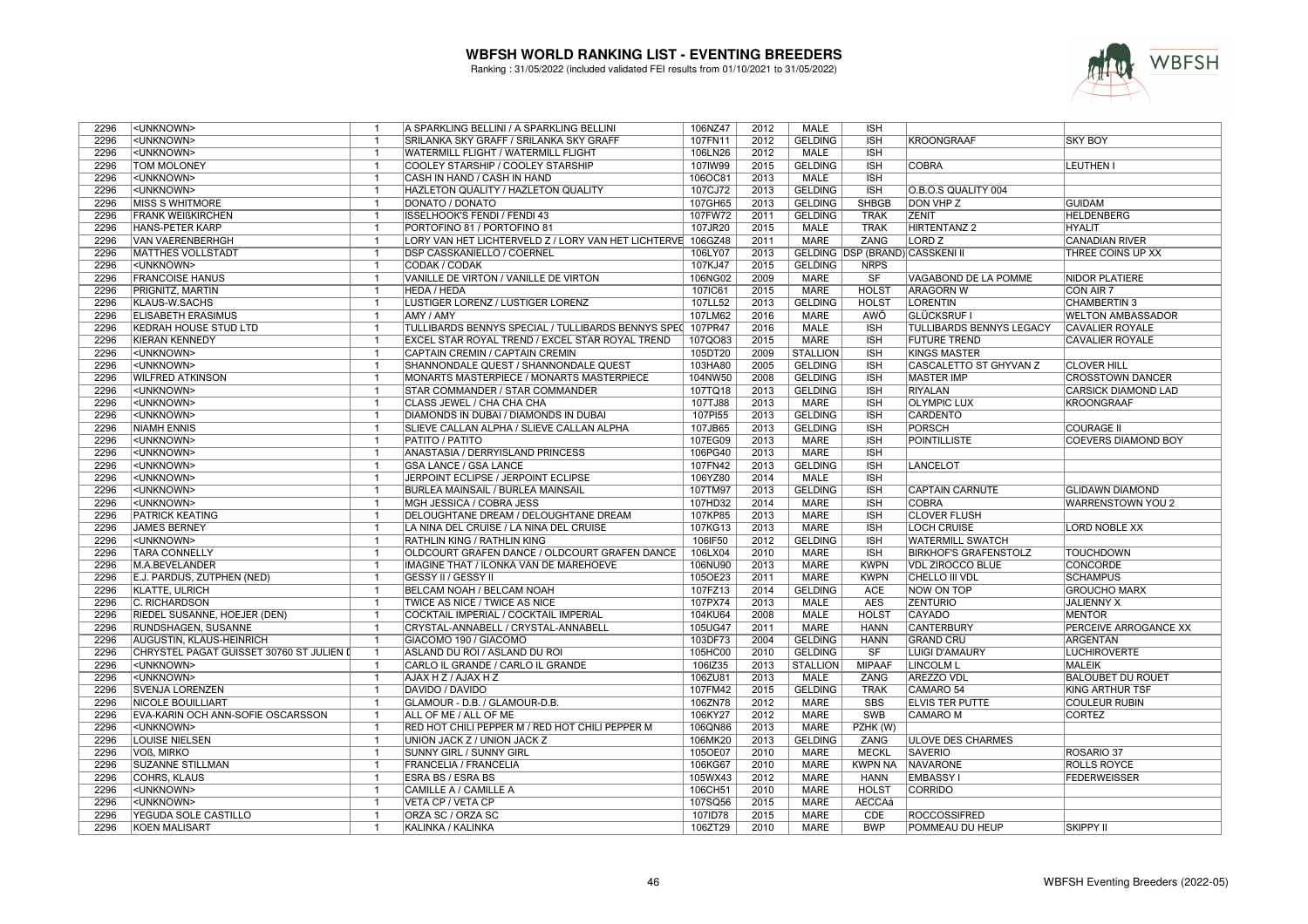

| 2296<br>G. MOESBERGEN, RENSWOUDE (NED)<br>106LJ14<br>2010<br><b>GELDING</b><br><b>KWPN</b><br><b>ASTRELLO</b><br>FARMER<br>$\overline{1}$<br><b>FALCO / FALCO</b><br>2296<br><b>T. BOERHOF</b><br>2015<br><b>MALE</b><br><b>NIAGARA</b><br><b>CORNLEY / KOMMABOERA</b><br>107FL09<br><b>KWPN</b><br><b>CORNET'S DIAMOND SN</b><br>$\overline{1}$<br>2296<br><b>MESSRS BASKIN &amp; BOURKE</b><br>FERNHILL HC HIGHRISE / HILLCREST HIGHRISE<br>106NP10<br>2013<br><b>GELDING</b><br><b>ARTHURS GOLD</b><br><b>ISH</b><br>$\overline{1}$<br>2296<br><b>DEIRDRE FRENCH</b><br>JOEYS REWARD / JOEYS REWARD<br>107LF29<br>2013<br><b>GELDING</b><br><b>ISH</b><br><b>FINANCIAL REWARD</b><br><b>BEAUTY BATH</b><br>$\overline{\mathbf{1}}$<br>2013<br>2296<br><unknown><br/>BOLEYBAWN ARISTOCRAT / BOLEYBAWN ARISTOCRAT<br/>106YG75<br/><b>MALE</b><br/><b>ISH</b><br/><math>\overline{\phantom{0}}</math><br/>2296<br/>107PH41<br/>2014<br/><b>MALE</b><br/><b>ISH</b><br/><unknown><br/><math>\overline{\mathbf{1}}</math><br/>GLOBAL AMARETTO / COOLCORRON SONNY BILL<br/>2296<br/><unknown><br/>SPORTSFIELD SUPER SONIC / SPORTSFIELD SUPER SONIC<br/>107UO97<br/>2015<br/><b>GELDING</b><br/><b>ISH</b><br/><b>PORSCH</b><br/><math>\overline{1}</math><br/>2296<br/><b>CYRIL MCWEENEY</b><br/>CRUMMY RAINBOW / CRUMMY RAINBOW<br/>107KS06<br/>2013<br/>MARE<br/><b>ISH</b><br/>DUNBEGGAN GREY MIST<br/><b>VECHTA</b><br/><math>\overline{1}</math><br/>2296<br/><unknown><br/>COIRBAN SARCO DELUX / COIRBAN SARCO DELUX<br/>107FU32<br/>2013<br/><b>GELDING</b><br/><b>ISH</b><br/>SHANNONDALE SARCO ST GHYVILUX Z<br/><math>\overline{\phantom{0}}</math><br/>2296<br/>2013<br/><b>GELDING</b><br/><b>ISH</b><br/><unknown><br/>CASTLETOWN / CASTLETOWN<br/>107JN45<br/><b>PACINO</b><br/><math>\overline{1}</math><br/>2296<br/>107GF90<br/><unknown><br/><b>TALK TO FRANK / TALK TO FRANK</b><br/>2013<br/><b>GELDING</b><br/><b>ISH</b><br/><b>WRS SUN RICH</b><br/>-1<br/>2012<br/>2296<br/><b>NOEL BREEN</b><br/><b>MALE</b><br/><b>ISH</b><br/>GORTAGARRY CLOVER / GORTAGARRY CLOVER<br/>106EH11<br/><math>\overline{1}</math><br/>2296<br/><b>JOHN LOWRY</b><br/><b>GREENLOUGH CROSS / GREENLOUGH CROSS</b><br/>104TX77<br/>2009<br/><b>GELDING</b><br/><b>ISH</b><br/><b>FILICE DE CHAMPEIX</b><br/><math>\overline{1}</math><br/>HARLEQUIN DU CAREL<br/>2296<br/><b>NOEL TIERNEY</b><br/>THE DIAMOND QUEEN / THE DIAMOND QUEEN<br/>103YO90<br/>2007<br/><b>MARE</b><br/><b>ISH</b><br/><b>CARRICK DIAMOND LAD</b><br/><b>COEVERS DIAMOND BOY</b><br/><math>\overline{\mathbf{1}}</math><br/>2010<br/><b>MARE</b><br/><b>KWPN</b><br/>2296<br/><unknown><br/><b>FUGANE / FUGANE</b><br/>106FG16<br/><b>OBSESSION</b><br/>DUBAI<br/>- 1<br/>2296<br/><b>BVBA STOETERIJ TWINKELING</b><br/>FERNHILL FINALIST / OBAN'S TWINKELING<br/>106PU69<br/>2014<br/><b>MALE</b><br/><b>BWP</b><br/><b>CANDILLO</b><br/><math>\overline{1}</math><br/>2296<br/><b>HARALD RIEDL</b><br/>PENNY VON ROSENBERG / PENNY VON ROSENBERG<br/>107TC12<br/>2016<br/><b>MARE</b><br/>AWÖ<br/><b>COMERADE</b><br/>ABERGLAUBE XX<br/><math>\overline{1}</math><br/>2296<br/>MANGER, HARRY<br/>LINUS HM 2 / LINUS HM 2<br/>106HE51<br/>2011<br/><b>MALE</b><br/>DSP (BAD-WÜ LORDANOS<br/><b>PLACIDO</b><br/><math>\overline{\phantom{0}}</math><br/>2296<br/><b>J B A BRUMMELHUIS</b><br/>WODAN III / WODAN III<br/>104BP89<br/>2003<br/><b>MALE</b><br/><b>MR CONCORDE B.J</b><br/><b>CORLAND</b><br/><math>\overline{\mathbf{1}}</math><br/><b>AES</b><br/>2016<br/>2296<br/><unknown><br/>LEVINA J / LEVINA J<br/><b>MARE</b><br/><b>NRPS</b><br/><b>NESPRESSO</b><br/>107RK32<br/><math>\overline{1}</math><br/>2296<br/><unknown><br/>103BB49<br/>2002<br/><b>GELDING</b><br/>QUILANDO Z / QUILANDO Z<br/>ZANG<br/>QUINAR Z<br/><b>CALANDO I</b><br/><math>\overline{\mathbf{1}}</math><br/>2296<br/><b>BERGENDAHL, HEINRICH</b><br/>CARTA NEVADA / CARTA NEVADA<br/>107DR92<br/>2008<br/><b>MARE</b><br/><b>WESTF</b><br/><b>CHEQUILLE 2</b><br/><b>DRAMATURG</b><br/><math>\overline{1}</math><br/>2296<br/><b>JAN BINKIEWICZ</b><br/>CORIDA O / CORIDA O<br/>107EM05<br/>2014<br/><b>MARE</b><br/>PZHK (SP)<br/><b>CARY</b><br/><b>FAUST Z</b><br/><math>\overline{1}</math><br/>107SZ38<br/>2013<br/>2296<br/>ANETTE WETTERSTRÖM<br/>CUBANO / CUBANO<br/><b>GELDING</b><br/>SWB<br/>-1<br/>2006<br/>2296<br/><b>CLIMPEN / CLIMPEN</b><br/>106ZO72<br/><b>SWB</b><br/>MARIANNE &amp; SVEN JÖNSSON<br/><b>MALE</b><br/><b>CAGANCHO</b><br/><b>BILLION XX</b><br/><math>\overline{1}</math><br/>2296<br/><b>FRANK OSTHOLT</b><br/>LISBETH HO / LISBETH HO<br/>106VO84<br/>2013<br/><b>MARE</b><br/><b>WESTF</b><br/>LYJANERO<br/>PAPI'S BOY XX<br/><math>\overline{1}</math><br/>2296<br/><unknown><br/><b>TEREZKA / TEREZKA</b><br/>106UC60<br/>2013<br/><b>MARE</b><br/><b>CZEWB</b><br/><math>\overline{\mathbf{1}}</math><br/>2009<br/><b>GELDING</b><br/><b>CZEWB</b><br/>2296<br/><unknown><br/>EXPRESSO-EV / EXPRESSO-EV<br/>106JI97<br/>CESANO<sub>2</sub><br/>- 1<br/>2296<br/>2014<br/><b>GELDING</b><br/>SF<br/><b>CARINE VAN INGEN</b><br/>EUREKA DE BRENNE / EUREKA DE BRENNE<br/>106XV47<br/>MASTER VAN DE HELLE<br/><b>YARLANDS SUMMER SONG</b><br/><math>\overline{1}</math><br/>2010<br/><b>AES</b><br/>2296<br/><b>JACQUI COLLINS</b><br/><b>SIR PAPILLON / SIR PAPILLON</b><br/>105HJ21<br/><b>MALE</b><br/>SIR SHUTTERFLY<br/><b>RIALTO DU BOURG</b><br/><math>\overline{1}</math><br/>2296<br/>2006<br/><b>MARE</b><br/><b>BWP</b><br/><b>INDOCTRO</b><br/>DE CAUWER G.STOETERIJ PLUTONIA, MEERDO<br/>GINA VH PLUTONIA HOF / GINA VH PLUTONIA HOF<br/>104KK80<br/><b>CORIOLAN</b><br/><math>\overline{1}</math><br/>2296<br/>105WL62<br/>2012<br/><b>MARE</b><br/><b>HOLST</b><br/><b>FIDELIO DU DONJON</b><br/><b>SAN PATRIGNANO CASSINI</b><br/>MAAS. KARL-JOCHEN<br/>FAYOLA M / FAYOLA M<br/><math>\overline{\mathbf{1}}</math><br/>106IO52<br/>2011<br/><b>MARE</b><br/><b>HOLST</b><br/><b>ARAGORN W</b><br/>2296<br/>GUTSVERWALTUNG BREITENBURG<br/><math>\overline{1}</math><br/>ARCARDIA 4 / ARCARDIA 4<br/><b>CONTENDER</b><br/>2013<br/>2296<br/>S. VAN DER BEEK, OUDWOUDE (NED)<br/><b>ICARUS / ICARUS</b><br/>106WW32<br/><b>GELDING</b><br/><b>KWPN</b><br/><b>HARLEY VDL</b><br/><b>ZAVALL VDL</b><br/><math>\overline{1}</math><br/>2296<br/><unknown><br/>LIPYRUSO H / LIPYRUSO H<br/>107TT93<br/>2016<br/><b>STALLION</b><br/><b>KWPN</b><br/><b>CORLAND</b><br/><b>INDOCTRO</b><br/><math>\overline{1}</math><br/>2296<br/><b>SEAN JONES</b><br/>COOLEY FOXTROT / CRUISE BILLEROUGH<br/>106LE09<br/>2014<br/><b>MALE</b><br/>ISH<br/>OBOS QUALITY 004<br/><math>\overline{1}</math><br/>106PY20<br/>2296<br/><b>BREDA STRATFORD</b><br/>WILSON / BANNERFARM BURGLER<br/>2013<br/><b>GELDING</b><br/><b>ISH</b><br/><b>CREAM OF DIAMONDS</b><br/><math>\overline{\mathbf{1}}</math><br/>2014<br/>2296<br/><b>GELDING</b><br/><b>ISH</b><br/><b>MICHAEL COURTNEY</b><br/>MASTER QUALITY IMP / MASTER QUALITY IMP<br/>107HU04<br/>O.B.O.S. QUALITY 004<br/><math>\overline{1}</math><br/>2296<br/><unknown><br/>OBOS NIDGE / OBOS NIDGE<br/>106PT11<br/>2013<br/><b>MALE</b><br/><b>ISH</b><br/><math>\overline{1}</math><br/>2296<br/><unknown><br/>107KA41<br/>2014<br/><b>GELDING</b><br/><b>ISH</b><br/><math>\overline{1}</math><br/>DYSART ELITE / DYSART ELITE<br/><b>VDL ARKANSAS</b><br/>2296<br/>107TQ10<br/>2015<br/><b>MARE</b><br/><b>ISH</b><br/><unknown><br/><b>DIGNIFIED DANCER / DIGNIFIED DANCER</b><br/>DIGNIFIED VAN'T ZORGVLIET<br/><math>\overline{1}</math><br/>2296<br/><unknown><br/>MGH JACKPOT / MGH JACKPOT<br/>107LB36<br/>2015<br/><b>GELDING</b><br/><b>ISH</b><br/><math>\overline{\phantom{0}}</math><br/><b>NAZAR</b><br/>2014<br/>LANCELOT<br/>2296<br/><unknown><br/>KEC DELICATE GIRL / KEC DELICATE GIRL<br/>107KV30<br/><b>MARE</b><br/><b>ISH</b><br/><math>\overline{1}</math><br/>2296<br/>106UN38<br/>2015<br/><b>GELDING</b><br/><b>FUTURE TREND</b><br/><b>CAROLINE WIDGER</b><br/><math>\overline{1}</math><br/>FERNHILL TREND SETTER / GRANTSTOWN TRENDY<br/><b>ISH</b><br/>2296<br/>COOLEY ACTIONMAN / ACTIONMAN M<br/>106EL18<br/>2011<br/><b>MALE</b><br/><b>ISH</b><br/><b>CARDENTO</b><br/><b>SUSANNE MACKEN</b><br/><math>\overline{1}</math><br/>2296<br/>106DF63<br/>2012<br/><b>MARE</b><br/><b>ISH</b><br/><b>JACK OF DIAMONDS</b><br/><b>RITA LYONS</b><br/><math>\overline{1}</math><br/>CRESTED SPARROW / CRESTED SPARROW<br/>2296<br/>105SP61<br/>2011<br/><b>MARE</b><br/><b>MARY QUIRKE</b><br/><b>SRS MINI VENDI / SRS MINI VENDI</b><br/><b>ISH</b><br/><b>ARS VIVENDI</b><br/>-1<br/>2014<br/>2296<br/>I. VAN DER MEER<br/>WANTS TO BE COOLEY / JAZOU<br/>106QD18<br/><b>MALE</b><br/><b>KWPN</b><br/><b>EL PRIMERO</b><br/><b>PACIFIC</b><br/><math>\overline{\mathbf{1}}</math><br/>2010<br/>2296<br/>MARIE-LOUISE PHILIPPE<br/>SINFONI'S MIRABELLE / SINFONI'S MIRABELLE<br/>106JT05<br/><b>MARE</b><br/><b>AWÖ</b><br/><b>GRAFENSTOLZ</b><br/><b>RHYTMIC DANCER</b><br/><math>\overline{1}</math><br/>2296<br/><b>ROBIN'S GLEN SPORT HORSES</b><br/>DARCY / DARCY<br/>107EL19<br/>2014<br/><b>MARE</b><br/><b>CSHA</b><br/><b>DONNEGAN</b><br/><b>UPROAR</b><br/><math>\overline{\mathbf{1}}</math><br/>2296<br/>2016<br/><b>MARE</b><br/><b>OLDBG</b><br/><unknown><br/>ELEGANCE 50 / ELEGANCE 50<br/>107SL71<br/><b>ROYAL DREAM</b><br/><math>\overline{1}</math><br/>2296<br/>HÖLSCHER, ALFONS<br/><b>BOSTON 54 / BOSTON 54</b><br/>105TH64<br/>2010<br/><b>GELDING</b><br/><b>WESTF</b><br/><b>BLACK JACK 175</b><br/>PRINZ WILHELM<br/><math>\overline{1}</math><br/>2296<br/>HAR. DES BRIMBELLES 27600 ST AUBIN SUR G<br/><math>\overline{1}</math><br/>TANAKA BRIMBELLES Z / TANAKA BRIMBELLES Z<br/>105JA10<br/>2010<br/><b>MARE</b><br/>ZANG<br/>TINY BOY*BRIMBELLES<br/><b>TOULON</b><br/>2014<br/>GELDING DSP (SATHÜ) LAHNSTEIN<br/>2296<br/><b>EBERMANN, LUDWIG</b><br/>LOOPING LOUIE 15 / LOOPING LOUIE 15<br/>107BT48<br/><b>DINGLINGER</b><br/><math>\overline{1}</math><br/><b>EBBE EIDE ANDERSEN</b><br/><b>SARTRE / SARTRE</b><br/>106ZY26<br/>2011<br/>2296<br/><b>GELDING</b><br/><b>TAF</b><br/>HOLSTEINS DELIKAT<br/><b>HOHENSTEIN 4</b><br/><math>\overline{1}</math><br/>2007<br/><b>SHBGB</b><br/>2296<br/><b>MISS A LOVE</b><br/><b>CVS BARRIE BUG / CVS BARRIE BUG</b><br/>106YF32<br/><b>MALE</b><br/><b>ROMEO</b><br/><b>BARRIE BUG (CINCINNATTI)</b><br/><math>\mathbf{1}</math></unknown></unknown></unknown></unknown></unknown></unknown></unknown></unknown></unknown></unknown></unknown></unknown></unknown></unknown></unknown></unknown></unknown></unknown> | 2296 | H. HORN, WEERSELO (NED) | -1 | FARTHINO H / FARTHINO H | 106AN34 | 2010 | <b>GELDING</b> | <b>KWPN</b> | <b>CARTHINO Z</b> | CAVALCADOUR XX |
|----------------------------------------------------------------------------------------------------------------------------------------------------------------------------------------------------------------------------------------------------------------------------------------------------------------------------------------------------------------------------------------------------------------------------------------------------------------------------------------------------------------------------------------------------------------------------------------------------------------------------------------------------------------------------------------------------------------------------------------------------------------------------------------------------------------------------------------------------------------------------------------------------------------------------------------------------------------------------------------------------------------------------------------------------------------------------------------------------------------------------------------------------------------------------------------------------------------------------------------------------------------------------------------------------------------------------------------------------------------------------------------------------------------------------------------------------------------------------------------------------------------------------------------------------------------------------------------------------------------------------------------------------------------------------------------------------------------------------------------------------------------------------------------------------------------------------------------------------------------------------------------------------------------------------------------------------------------------------------------------------------------------------------------------------------------------------------------------------------------------------------------------------------------------------------------------------------------------------------------------------------------------------------------------------------------------------------------------------------------------------------------------------------------------------------------------------------------------------------------------------------------------------------------------------------------------------------------------------------------------------------------------------------------------------------------------------------------------------------------------------------------------------------------------------------------------------------------------------------------------------------------------------------------------------------------------------------------------------------------------------------------------------------------------------------------------------------------------------------------------------------------------------------------------------------------------------------------------------------------------------------------------------------------------------------------------------------------------------------------------------------------------------------------------------------------------------------------------------------------------------------------------------------------------------------------------------------------------------------------------------------------------------------------------------------------------------------------------------------------------------------------------------------------------------------------------------------------------------------------------------------------------------------------------------------------------------------------------------------------------------------------------------------------------------------------------------------------------------------------------------------------------------------------------------------------------------------------------------------------------------------------------------------------------------------------------------------------------------------------------------------------------------------------------------------------------------------------------------------------------------------------------------------------------------------------------------------------------------------------------------------------------------------------------------------------------------------------------------------------------------------------------------------------------------------------------------------------------------------------------------------------------------------------------------------------------------------------------------------------------------------------------------------------------------------------------------------------------------------------------------------------------------------------------------------------------------------------------------------------------------------------------------------------------------------------------------------------------------------------------------------------------------------------------------------------------------------------------------------------------------------------------------------------------------------------------------------------------------------------------------------------------------------------------------------------------------------------------------------------------------------------------------------------------------------------------------------------------------------------------------------------------------------------------------------------------------------------------------------------------------------------------------------------------------------------------------------------------------------------------------------------------------------------------------------------------------------------------------------------------------------------------------------------------------------------------------------------------------------------------------------------------------------------------------------------------------------------------------------------------------------------------------------------------------------------------------------------------------------------------------------------------------------------------------------------------------------------------------------------------------------------------------------------------------------------------------------------------------------------------------------------------------------------------------------------------------------------------------------------------------------------------------------------------------------------------------------------------------------------------------------------------------------------------------------------------------------------------------------------------------------------------------------------------------------------------------------------------------------------------------------------------------------------------------------------------------------------------------------------------------------------------------------------------------------------------------------------------------------------------------------------------------------------------------------------------------------------------------------------------------------------------------------------------------------------------------------------------------------------------------------------------------------------------------------------------------------------------------------------------------------------------------------------------------------------------------------------------------------------------------------------------------------------------------------------------------------------------------------------------------------------------------------------------------------------------------------------------------------------------------------------------------------------------------------------------------------------------------------------------------------------------------------------------------------------------------------------------------------------------------------------------------------------------------------------------------------------------------------------------------------------------------------------------------------------------------------------------------------------------------------------------------------------------------------------------------------------------------------------------------------------------------------------------------------------------------------------------------------------------------------------------------------------------------------------------------------------------------------------------------------------------------------------------------------------------------------------------------------------------------------------------------------------------------------------------------------------------------------------------------------------------------------------------------------------------------------------------------------------------------------------------------------------------------------------------------------------------------------------------------------------------------------------------------------------------------------------------------------------------------------------------------------------------------------------------------------------------------------------------------------------------------------------------------------------------------------------------------------------------------------------------------------------------------------------------------------------------------------------------------------------------------------------------------------------------------------------------------------------------------------------------------------------------------------------------------------------------------------------------------------------------------------------------------------------------------------------------------------------------------------------------------------------------------------------------------|------|-------------------------|----|-------------------------|---------|------|----------------|-------------|-------------------|----------------|
|                                                                                                                                                                                                                                                                                                                                                                                                                                                                                                                                                                                                                                                                                                                                                                                                                                                                                                                                                                                                                                                                                                                                                                                                                                                                                                                                                                                                                                                                                                                                                                                                                                                                                                                                                                                                                                                                                                                                                                                                                                                                                                                                                                                                                                                                                                                                                                                                                                                                                                                                                                                                                                                                                                                                                                                                                                                                                                                                                                                                                                                                                                                                                                                                                                                                                                                                                                                                                                                                                                                                                                                                                                                                                                                                                                                                                                                                                                                                                                                                                                                                                                                                                                                                                                                                                                                                                                                                                                                                                                                                                                                                                                                                                                                                                                                                                                                                                                                                                                                                                                                                                                                                                                                                                                                                                                                                                                                                                                                                                                                                                                                                                                                                                                                                                                                                                                                                                                                                                                                                                                                                                                                                                                                                                                                                                                                                                                                                                                                                                                                                                                                                                                                                                                                                                                                                                                                                                                                                                                                                                                                                                                                                                                                                                                                                                                                                                                                                                                                                                                                                                                                                                                                                                                                                                                                                                                                                                                                                                                                                                                                                                                                                                                                                                                                                                                                                                                                                                                                                                                                                                                                                                                                                                                                                                                                                                                                                                                                                                                                                                                                                                                                                                                                                                                                                                                                                                                                                                                                                                                                                                                                                                                                                                                                                                                                                                                                                                                                                                                                                                                                                                                                                                                                                                                                                                                                                                                                                                                                                                                                                                                                                                                                                                                    |      |                         |    |                         |         |      |                |             |                   |                |
|                                                                                                                                                                                                                                                                                                                                                                                                                                                                                                                                                                                                                                                                                                                                                                                                                                                                                                                                                                                                                                                                                                                                                                                                                                                                                                                                                                                                                                                                                                                                                                                                                                                                                                                                                                                                                                                                                                                                                                                                                                                                                                                                                                                                                                                                                                                                                                                                                                                                                                                                                                                                                                                                                                                                                                                                                                                                                                                                                                                                                                                                                                                                                                                                                                                                                                                                                                                                                                                                                                                                                                                                                                                                                                                                                                                                                                                                                                                                                                                                                                                                                                                                                                                                                                                                                                                                                                                                                                                                                                                                                                                                                                                                                                                                                                                                                                                                                                                                                                                                                                                                                                                                                                                                                                                                                                                                                                                                                                                                                                                                                                                                                                                                                                                                                                                                                                                                                                                                                                                                                                                                                                                                                                                                                                                                                                                                                                                                                                                                                                                                                                                                                                                                                                                                                                                                                                                                                                                                                                                                                                                                                                                                                                                                                                                                                                                                                                                                                                                                                                                                                                                                                                                                                                                                                                                                                                                                                                                                                                                                                                                                                                                                                                                                                                                                                                                                                                                                                                                                                                                                                                                                                                                                                                                                                                                                                                                                                                                                                                                                                                                                                                                                                                                                                                                                                                                                                                                                                                                                                                                                                                                                                                                                                                                                                                                                                                                                                                                                                                                                                                                                                                                                                                                                                                                                                                                                                                                                                                                                                                                                                                                                                                                                                                    |      |                         |    |                         |         |      |                |             |                   |                |
|                                                                                                                                                                                                                                                                                                                                                                                                                                                                                                                                                                                                                                                                                                                                                                                                                                                                                                                                                                                                                                                                                                                                                                                                                                                                                                                                                                                                                                                                                                                                                                                                                                                                                                                                                                                                                                                                                                                                                                                                                                                                                                                                                                                                                                                                                                                                                                                                                                                                                                                                                                                                                                                                                                                                                                                                                                                                                                                                                                                                                                                                                                                                                                                                                                                                                                                                                                                                                                                                                                                                                                                                                                                                                                                                                                                                                                                                                                                                                                                                                                                                                                                                                                                                                                                                                                                                                                                                                                                                                                                                                                                                                                                                                                                                                                                                                                                                                                                                                                                                                                                                                                                                                                                                                                                                                                                                                                                                                                                                                                                                                                                                                                                                                                                                                                                                                                                                                                                                                                                                                                                                                                                                                                                                                                                                                                                                                                                                                                                                                                                                                                                                                                                                                                                                                                                                                                                                                                                                                                                                                                                                                                                                                                                                                                                                                                                                                                                                                                                                                                                                                                                                                                                                                                                                                                                                                                                                                                                                                                                                                                                                                                                                                                                                                                                                                                                                                                                                                                                                                                                                                                                                                                                                                                                                                                                                                                                                                                                                                                                                                                                                                                                                                                                                                                                                                                                                                                                                                                                                                                                                                                                                                                                                                                                                                                                                                                                                                                                                                                                                                                                                                                                                                                                                                                                                                                                                                                                                                                                                                                                                                                                                                                                                                                    |      |                         |    |                         |         |      |                |             |                   |                |
|                                                                                                                                                                                                                                                                                                                                                                                                                                                                                                                                                                                                                                                                                                                                                                                                                                                                                                                                                                                                                                                                                                                                                                                                                                                                                                                                                                                                                                                                                                                                                                                                                                                                                                                                                                                                                                                                                                                                                                                                                                                                                                                                                                                                                                                                                                                                                                                                                                                                                                                                                                                                                                                                                                                                                                                                                                                                                                                                                                                                                                                                                                                                                                                                                                                                                                                                                                                                                                                                                                                                                                                                                                                                                                                                                                                                                                                                                                                                                                                                                                                                                                                                                                                                                                                                                                                                                                                                                                                                                                                                                                                                                                                                                                                                                                                                                                                                                                                                                                                                                                                                                                                                                                                                                                                                                                                                                                                                                                                                                                                                                                                                                                                                                                                                                                                                                                                                                                                                                                                                                                                                                                                                                                                                                                                                                                                                                                                                                                                                                                                                                                                                                                                                                                                                                                                                                                                                                                                                                                                                                                                                                                                                                                                                                                                                                                                                                                                                                                                                                                                                                                                                                                                                                                                                                                                                                                                                                                                                                                                                                                                                                                                                                                                                                                                                                                                                                                                                                                                                                                                                                                                                                                                                                                                                                                                                                                                                                                                                                                                                                                                                                                                                                                                                                                                                                                                                                                                                                                                                                                                                                                                                                                                                                                                                                                                                                                                                                                                                                                                                                                                                                                                                                                                                                                                                                                                                                                                                                                                                                                                                                                                                                                                                                                    |      |                         |    |                         |         |      |                |             |                   |                |
|                                                                                                                                                                                                                                                                                                                                                                                                                                                                                                                                                                                                                                                                                                                                                                                                                                                                                                                                                                                                                                                                                                                                                                                                                                                                                                                                                                                                                                                                                                                                                                                                                                                                                                                                                                                                                                                                                                                                                                                                                                                                                                                                                                                                                                                                                                                                                                                                                                                                                                                                                                                                                                                                                                                                                                                                                                                                                                                                                                                                                                                                                                                                                                                                                                                                                                                                                                                                                                                                                                                                                                                                                                                                                                                                                                                                                                                                                                                                                                                                                                                                                                                                                                                                                                                                                                                                                                                                                                                                                                                                                                                                                                                                                                                                                                                                                                                                                                                                                                                                                                                                                                                                                                                                                                                                                                                                                                                                                                                                                                                                                                                                                                                                                                                                                                                                                                                                                                                                                                                                                                                                                                                                                                                                                                                                                                                                                                                                                                                                                                                                                                                                                                                                                                                                                                                                                                                                                                                                                                                                                                                                                                                                                                                                                                                                                                                                                                                                                                                                                                                                                                                                                                                                                                                                                                                                                                                                                                                                                                                                                                                                                                                                                                                                                                                                                                                                                                                                                                                                                                                                                                                                                                                                                                                                                                                                                                                                                                                                                                                                                                                                                                                                                                                                                                                                                                                                                                                                                                                                                                                                                                                                                                                                                                                                                                                                                                                                                                                                                                                                                                                                                                                                                                                                                                                                                                                                                                                                                                                                                                                                                                                                                                                                                                    |      |                         |    |                         |         |      |                |             |                   |                |
|                                                                                                                                                                                                                                                                                                                                                                                                                                                                                                                                                                                                                                                                                                                                                                                                                                                                                                                                                                                                                                                                                                                                                                                                                                                                                                                                                                                                                                                                                                                                                                                                                                                                                                                                                                                                                                                                                                                                                                                                                                                                                                                                                                                                                                                                                                                                                                                                                                                                                                                                                                                                                                                                                                                                                                                                                                                                                                                                                                                                                                                                                                                                                                                                                                                                                                                                                                                                                                                                                                                                                                                                                                                                                                                                                                                                                                                                                                                                                                                                                                                                                                                                                                                                                                                                                                                                                                                                                                                                                                                                                                                                                                                                                                                                                                                                                                                                                                                                                                                                                                                                                                                                                                                                                                                                                                                                                                                                                                                                                                                                                                                                                                                                                                                                                                                                                                                                                                                                                                                                                                                                                                                                                                                                                                                                                                                                                                                                                                                                                                                                                                                                                                                                                                                                                                                                                                                                                                                                                                                                                                                                                                                                                                                                                                                                                                                                                                                                                                                                                                                                                                                                                                                                                                                                                                                                                                                                                                                                                                                                                                                                                                                                                                                                                                                                                                                                                                                                                                                                                                                                                                                                                                                                                                                                                                                                                                                                                                                                                                                                                                                                                                                                                                                                                                                                                                                                                                                                                                                                                                                                                                                                                                                                                                                                                                                                                                                                                                                                                                                                                                                                                                                                                                                                                                                                                                                                                                                                                                                                                                                                                                                                                                                                                                    |      |                         |    |                         |         |      |                |             |                   |                |
|                                                                                                                                                                                                                                                                                                                                                                                                                                                                                                                                                                                                                                                                                                                                                                                                                                                                                                                                                                                                                                                                                                                                                                                                                                                                                                                                                                                                                                                                                                                                                                                                                                                                                                                                                                                                                                                                                                                                                                                                                                                                                                                                                                                                                                                                                                                                                                                                                                                                                                                                                                                                                                                                                                                                                                                                                                                                                                                                                                                                                                                                                                                                                                                                                                                                                                                                                                                                                                                                                                                                                                                                                                                                                                                                                                                                                                                                                                                                                                                                                                                                                                                                                                                                                                                                                                                                                                                                                                                                                                                                                                                                                                                                                                                                                                                                                                                                                                                                                                                                                                                                                                                                                                                                                                                                                                                                                                                                                                                                                                                                                                                                                                                                                                                                                                                                                                                                                                                                                                                                                                                                                                                                                                                                                                                                                                                                                                                                                                                                                                                                                                                                                                                                                                                                                                                                                                                                                                                                                                                                                                                                                                                                                                                                                                                                                                                                                                                                                                                                                                                                                                                                                                                                                                                                                                                                                                                                                                                                                                                                                                                                                                                                                                                                                                                                                                                                                                                                                                                                                                                                                                                                                                                                                                                                                                                                                                                                                                                                                                                                                                                                                                                                                                                                                                                                                                                                                                                                                                                                                                                                                                                                                                                                                                                                                                                                                                                                                                                                                                                                                                                                                                                                                                                                                                                                                                                                                                                                                                                                                                                                                                                                                                                                                                    |      |                         |    |                         |         |      |                |             |                   |                |
|                                                                                                                                                                                                                                                                                                                                                                                                                                                                                                                                                                                                                                                                                                                                                                                                                                                                                                                                                                                                                                                                                                                                                                                                                                                                                                                                                                                                                                                                                                                                                                                                                                                                                                                                                                                                                                                                                                                                                                                                                                                                                                                                                                                                                                                                                                                                                                                                                                                                                                                                                                                                                                                                                                                                                                                                                                                                                                                                                                                                                                                                                                                                                                                                                                                                                                                                                                                                                                                                                                                                                                                                                                                                                                                                                                                                                                                                                                                                                                                                                                                                                                                                                                                                                                                                                                                                                                                                                                                                                                                                                                                                                                                                                                                                                                                                                                                                                                                                                                                                                                                                                                                                                                                                                                                                                                                                                                                                                                                                                                                                                                                                                                                                                                                                                                                                                                                                                                                                                                                                                                                                                                                                                                                                                                                                                                                                                                                                                                                                                                                                                                                                                                                                                                                                                                                                                                                                                                                                                                                                                                                                                                                                                                                                                                                                                                                                                                                                                                                                                                                                                                                                                                                                                                                                                                                                                                                                                                                                                                                                                                                                                                                                                                                                                                                                                                                                                                                                                                                                                                                                                                                                                                                                                                                                                                                                                                                                                                                                                                                                                                                                                                                                                                                                                                                                                                                                                                                                                                                                                                                                                                                                                                                                                                                                                                                                                                                                                                                                                                                                                                                                                                                                                                                                                                                                                                                                                                                                                                                                                                                                                                                                                                                                                                    |      |                         |    |                         |         |      |                |             |                   |                |
|                                                                                                                                                                                                                                                                                                                                                                                                                                                                                                                                                                                                                                                                                                                                                                                                                                                                                                                                                                                                                                                                                                                                                                                                                                                                                                                                                                                                                                                                                                                                                                                                                                                                                                                                                                                                                                                                                                                                                                                                                                                                                                                                                                                                                                                                                                                                                                                                                                                                                                                                                                                                                                                                                                                                                                                                                                                                                                                                                                                                                                                                                                                                                                                                                                                                                                                                                                                                                                                                                                                                                                                                                                                                                                                                                                                                                                                                                                                                                                                                                                                                                                                                                                                                                                                                                                                                                                                                                                                                                                                                                                                                                                                                                                                                                                                                                                                                                                                                                                                                                                                                                                                                                                                                                                                                                                                                                                                                                                                                                                                                                                                                                                                                                                                                                                                                                                                                                                                                                                                                                                                                                                                                                                                                                                                                                                                                                                                                                                                                                                                                                                                                                                                                                                                                                                                                                                                                                                                                                                                                                                                                                                                                                                                                                                                                                                                                                                                                                                                                                                                                                                                                                                                                                                                                                                                                                                                                                                                                                                                                                                                                                                                                                                                                                                                                                                                                                                                                                                                                                                                                                                                                                                                                                                                                                                                                                                                                                                                                                                                                                                                                                                                                                                                                                                                                                                                                                                                                                                                                                                                                                                                                                                                                                                                                                                                                                                                                                                                                                                                                                                                                                                                                                                                                                                                                                                                                                                                                                                                                                                                                                                                                                                                                                                    |      |                         |    |                         |         |      |                |             |                   |                |
|                                                                                                                                                                                                                                                                                                                                                                                                                                                                                                                                                                                                                                                                                                                                                                                                                                                                                                                                                                                                                                                                                                                                                                                                                                                                                                                                                                                                                                                                                                                                                                                                                                                                                                                                                                                                                                                                                                                                                                                                                                                                                                                                                                                                                                                                                                                                                                                                                                                                                                                                                                                                                                                                                                                                                                                                                                                                                                                                                                                                                                                                                                                                                                                                                                                                                                                                                                                                                                                                                                                                                                                                                                                                                                                                                                                                                                                                                                                                                                                                                                                                                                                                                                                                                                                                                                                                                                                                                                                                                                                                                                                                                                                                                                                                                                                                                                                                                                                                                                                                                                                                                                                                                                                                                                                                                                                                                                                                                                                                                                                                                                                                                                                                                                                                                                                                                                                                                                                                                                                                                                                                                                                                                                                                                                                                                                                                                                                                                                                                                                                                                                                                                                                                                                                                                                                                                                                                                                                                                                                                                                                                                                                                                                                                                                                                                                                                                                                                                                                                                                                                                                                                                                                                                                                                                                                                                                                                                                                                                                                                                                                                                                                                                                                                                                                                                                                                                                                                                                                                                                                                                                                                                                                                                                                                                                                                                                                                                                                                                                                                                                                                                                                                                                                                                                                                                                                                                                                                                                                                                                                                                                                                                                                                                                                                                                                                                                                                                                                                                                                                                                                                                                                                                                                                                                                                                                                                                                                                                                                                                                                                                                                                                                                                                                    |      |                         |    |                         |         |      |                |             |                   |                |
|                                                                                                                                                                                                                                                                                                                                                                                                                                                                                                                                                                                                                                                                                                                                                                                                                                                                                                                                                                                                                                                                                                                                                                                                                                                                                                                                                                                                                                                                                                                                                                                                                                                                                                                                                                                                                                                                                                                                                                                                                                                                                                                                                                                                                                                                                                                                                                                                                                                                                                                                                                                                                                                                                                                                                                                                                                                                                                                                                                                                                                                                                                                                                                                                                                                                                                                                                                                                                                                                                                                                                                                                                                                                                                                                                                                                                                                                                                                                                                                                                                                                                                                                                                                                                                                                                                                                                                                                                                                                                                                                                                                                                                                                                                                                                                                                                                                                                                                                                                                                                                                                                                                                                                                                                                                                                                                                                                                                                                                                                                                                                                                                                                                                                                                                                                                                                                                                                                                                                                                                                                                                                                                                                                                                                                                                                                                                                                                                                                                                                                                                                                                                                                                                                                                                                                                                                                                                                                                                                                                                                                                                                                                                                                                                                                                                                                                                                                                                                                                                                                                                                                                                                                                                                                                                                                                                                                                                                                                                                                                                                                                                                                                                                                                                                                                                                                                                                                                                                                                                                                                                                                                                                                                                                                                                                                                                                                                                                                                                                                                                                                                                                                                                                                                                                                                                                                                                                                                                                                                                                                                                                                                                                                                                                                                                                                                                                                                                                                                                                                                                                                                                                                                                                                                                                                                                                                                                                                                                                                                                                                                                                                                                                                                                                                    |      |                         |    |                         |         |      |                |             |                   |                |
|                                                                                                                                                                                                                                                                                                                                                                                                                                                                                                                                                                                                                                                                                                                                                                                                                                                                                                                                                                                                                                                                                                                                                                                                                                                                                                                                                                                                                                                                                                                                                                                                                                                                                                                                                                                                                                                                                                                                                                                                                                                                                                                                                                                                                                                                                                                                                                                                                                                                                                                                                                                                                                                                                                                                                                                                                                                                                                                                                                                                                                                                                                                                                                                                                                                                                                                                                                                                                                                                                                                                                                                                                                                                                                                                                                                                                                                                                                                                                                                                                                                                                                                                                                                                                                                                                                                                                                                                                                                                                                                                                                                                                                                                                                                                                                                                                                                                                                                                                                                                                                                                                                                                                                                                                                                                                                                                                                                                                                                                                                                                                                                                                                                                                                                                                                                                                                                                                                                                                                                                                                                                                                                                                                                                                                                                                                                                                                                                                                                                                                                                                                                                                                                                                                                                                                                                                                                                                                                                                                                                                                                                                                                                                                                                                                                                                                                                                                                                                                                                                                                                                                                                                                                                                                                                                                                                                                                                                                                                                                                                                                                                                                                                                                                                                                                                                                                                                                                                                                                                                                                                                                                                                                                                                                                                                                                                                                                                                                                                                                                                                                                                                                                                                                                                                                                                                                                                                                                                                                                                                                                                                                                                                                                                                                                                                                                                                                                                                                                                                                                                                                                                                                                                                                                                                                                                                                                                                                                                                                                                                                                                                                                                                                                                                                    |      |                         |    |                         |         |      |                |             |                   |                |
|                                                                                                                                                                                                                                                                                                                                                                                                                                                                                                                                                                                                                                                                                                                                                                                                                                                                                                                                                                                                                                                                                                                                                                                                                                                                                                                                                                                                                                                                                                                                                                                                                                                                                                                                                                                                                                                                                                                                                                                                                                                                                                                                                                                                                                                                                                                                                                                                                                                                                                                                                                                                                                                                                                                                                                                                                                                                                                                                                                                                                                                                                                                                                                                                                                                                                                                                                                                                                                                                                                                                                                                                                                                                                                                                                                                                                                                                                                                                                                                                                                                                                                                                                                                                                                                                                                                                                                                                                                                                                                                                                                                                                                                                                                                                                                                                                                                                                                                                                                                                                                                                                                                                                                                                                                                                                                                                                                                                                                                                                                                                                                                                                                                                                                                                                                                                                                                                                                                                                                                                                                                                                                                                                                                                                                                                                                                                                                                                                                                                                                                                                                                                                                                                                                                                                                                                                                                                                                                                                                                                                                                                                                                                                                                                                                                                                                                                                                                                                                                                                                                                                                                                                                                                                                                                                                                                                                                                                                                                                                                                                                                                                                                                                                                                                                                                                                                                                                                                                                                                                                                                                                                                                                                                                                                                                                                                                                                                                                                                                                                                                                                                                                                                                                                                                                                                                                                                                                                                                                                                                                                                                                                                                                                                                                                                                                                                                                                                                                                                                                                                                                                                                                                                                                                                                                                                                                                                                                                                                                                                                                                                                                                                                                                                                                    |      |                         |    |                         |         |      |                |             |                   |                |
|                                                                                                                                                                                                                                                                                                                                                                                                                                                                                                                                                                                                                                                                                                                                                                                                                                                                                                                                                                                                                                                                                                                                                                                                                                                                                                                                                                                                                                                                                                                                                                                                                                                                                                                                                                                                                                                                                                                                                                                                                                                                                                                                                                                                                                                                                                                                                                                                                                                                                                                                                                                                                                                                                                                                                                                                                                                                                                                                                                                                                                                                                                                                                                                                                                                                                                                                                                                                                                                                                                                                                                                                                                                                                                                                                                                                                                                                                                                                                                                                                                                                                                                                                                                                                                                                                                                                                                                                                                                                                                                                                                                                                                                                                                                                                                                                                                                                                                                                                                                                                                                                                                                                                                                                                                                                                                                                                                                                                                                                                                                                                                                                                                                                                                                                                                                                                                                                                                                                                                                                                                                                                                                                                                                                                                                                                                                                                                                                                                                                                                                                                                                                                                                                                                                                                                                                                                                                                                                                                                                                                                                                                                                                                                                                                                                                                                                                                                                                                                                                                                                                                                                                                                                                                                                                                                                                                                                                                                                                                                                                                                                                                                                                                                                                                                                                                                                                                                                                                                                                                                                                                                                                                                                                                                                                                                                                                                                                                                                                                                                                                                                                                                                                                                                                                                                                                                                                                                                                                                                                                                                                                                                                                                                                                                                                                                                                                                                                                                                                                                                                                                                                                                                                                                                                                                                                                                                                                                                                                                                                                                                                                                                                                                                                                                    |      |                         |    |                         |         |      |                |             |                   |                |
|                                                                                                                                                                                                                                                                                                                                                                                                                                                                                                                                                                                                                                                                                                                                                                                                                                                                                                                                                                                                                                                                                                                                                                                                                                                                                                                                                                                                                                                                                                                                                                                                                                                                                                                                                                                                                                                                                                                                                                                                                                                                                                                                                                                                                                                                                                                                                                                                                                                                                                                                                                                                                                                                                                                                                                                                                                                                                                                                                                                                                                                                                                                                                                                                                                                                                                                                                                                                                                                                                                                                                                                                                                                                                                                                                                                                                                                                                                                                                                                                                                                                                                                                                                                                                                                                                                                                                                                                                                                                                                                                                                                                                                                                                                                                                                                                                                                                                                                                                                                                                                                                                                                                                                                                                                                                                                                                                                                                                                                                                                                                                                                                                                                                                                                                                                                                                                                                                                                                                                                                                                                                                                                                                                                                                                                                                                                                                                                                                                                                                                                                                                                                                                                                                                                                                                                                                                                                                                                                                                                                                                                                                                                                                                                                                                                                                                                                                                                                                                                                                                                                                                                                                                                                                                                                                                                                                                                                                                                                                                                                                                                                                                                                                                                                                                                                                                                                                                                                                                                                                                                                                                                                                                                                                                                                                                                                                                                                                                                                                                                                                                                                                                                                                                                                                                                                                                                                                                                                                                                                                                                                                                                                                                                                                                                                                                                                                                                                                                                                                                                                                                                                                                                                                                                                                                                                                                                                                                                                                                                                                                                                                                                                                                                                                                    |      |                         |    |                         |         |      |                |             |                   |                |
|                                                                                                                                                                                                                                                                                                                                                                                                                                                                                                                                                                                                                                                                                                                                                                                                                                                                                                                                                                                                                                                                                                                                                                                                                                                                                                                                                                                                                                                                                                                                                                                                                                                                                                                                                                                                                                                                                                                                                                                                                                                                                                                                                                                                                                                                                                                                                                                                                                                                                                                                                                                                                                                                                                                                                                                                                                                                                                                                                                                                                                                                                                                                                                                                                                                                                                                                                                                                                                                                                                                                                                                                                                                                                                                                                                                                                                                                                                                                                                                                                                                                                                                                                                                                                                                                                                                                                                                                                                                                                                                                                                                                                                                                                                                                                                                                                                                                                                                                                                                                                                                                                                                                                                                                                                                                                                                                                                                                                                                                                                                                                                                                                                                                                                                                                                                                                                                                                                                                                                                                                                                                                                                                                                                                                                                                                                                                                                                                                                                                                                                                                                                                                                                                                                                                                                                                                                                                                                                                                                                                                                                                                                                                                                                                                                                                                                                                                                                                                                                                                                                                                                                                                                                                                                                                                                                                                                                                                                                                                                                                                                                                                                                                                                                                                                                                                                                                                                                                                                                                                                                                                                                                                                                                                                                                                                                                                                                                                                                                                                                                                                                                                                                                                                                                                                                                                                                                                                                                                                                                                                                                                                                                                                                                                                                                                                                                                                                                                                                                                                                                                                                                                                                                                                                                                                                                                                                                                                                                                                                                                                                                                                                                                                                                                                    |      |                         |    |                         |         |      |                |             |                   |                |
|                                                                                                                                                                                                                                                                                                                                                                                                                                                                                                                                                                                                                                                                                                                                                                                                                                                                                                                                                                                                                                                                                                                                                                                                                                                                                                                                                                                                                                                                                                                                                                                                                                                                                                                                                                                                                                                                                                                                                                                                                                                                                                                                                                                                                                                                                                                                                                                                                                                                                                                                                                                                                                                                                                                                                                                                                                                                                                                                                                                                                                                                                                                                                                                                                                                                                                                                                                                                                                                                                                                                                                                                                                                                                                                                                                                                                                                                                                                                                                                                                                                                                                                                                                                                                                                                                                                                                                                                                                                                                                                                                                                                                                                                                                                                                                                                                                                                                                                                                                                                                                                                                                                                                                                                                                                                                                                                                                                                                                                                                                                                                                                                                                                                                                                                                                                                                                                                                                                                                                                                                                                                                                                                                                                                                                                                                                                                                                                                                                                                                                                                                                                                                                                                                                                                                                                                                                                                                                                                                                                                                                                                                                                                                                                                                                                                                                                                                                                                                                                                                                                                                                                                                                                                                                                                                                                                                                                                                                                                                                                                                                                                                                                                                                                                                                                                                                                                                                                                                                                                                                                                                                                                                                                                                                                                                                                                                                                                                                                                                                                                                                                                                                                                                                                                                                                                                                                                                                                                                                                                                                                                                                                                                                                                                                                                                                                                                                                                                                                                                                                                                                                                                                                                                                                                                                                                                                                                                                                                                                                                                                                                                                                                                                                                                                    |      |                         |    |                         |         |      |                |             |                   |                |
|                                                                                                                                                                                                                                                                                                                                                                                                                                                                                                                                                                                                                                                                                                                                                                                                                                                                                                                                                                                                                                                                                                                                                                                                                                                                                                                                                                                                                                                                                                                                                                                                                                                                                                                                                                                                                                                                                                                                                                                                                                                                                                                                                                                                                                                                                                                                                                                                                                                                                                                                                                                                                                                                                                                                                                                                                                                                                                                                                                                                                                                                                                                                                                                                                                                                                                                                                                                                                                                                                                                                                                                                                                                                                                                                                                                                                                                                                                                                                                                                                                                                                                                                                                                                                                                                                                                                                                                                                                                                                                                                                                                                                                                                                                                                                                                                                                                                                                                                                                                                                                                                                                                                                                                                                                                                                                                                                                                                                                                                                                                                                                                                                                                                                                                                                                                                                                                                                                                                                                                                                                                                                                                                                                                                                                                                                                                                                                                                                                                                                                                                                                                                                                                                                                                                                                                                                                                                                                                                                                                                                                                                                                                                                                                                                                                                                                                                                                                                                                                                                                                                                                                                                                                                                                                                                                                                                                                                                                                                                                                                                                                                                                                                                                                                                                                                                                                                                                                                                                                                                                                                                                                                                                                                                                                                                                                                                                                                                                                                                                                                                                                                                                                                                                                                                                                                                                                                                                                                                                                                                                                                                                                                                                                                                                                                                                                                                                                                                                                                                                                                                                                                                                                                                                                                                                                                                                                                                                                                                                                                                                                                                                                                                                                                                                    |      |                         |    |                         |         |      |                |             |                   |                |
|                                                                                                                                                                                                                                                                                                                                                                                                                                                                                                                                                                                                                                                                                                                                                                                                                                                                                                                                                                                                                                                                                                                                                                                                                                                                                                                                                                                                                                                                                                                                                                                                                                                                                                                                                                                                                                                                                                                                                                                                                                                                                                                                                                                                                                                                                                                                                                                                                                                                                                                                                                                                                                                                                                                                                                                                                                                                                                                                                                                                                                                                                                                                                                                                                                                                                                                                                                                                                                                                                                                                                                                                                                                                                                                                                                                                                                                                                                                                                                                                                                                                                                                                                                                                                                                                                                                                                                                                                                                                                                                                                                                                                                                                                                                                                                                                                                                                                                                                                                                                                                                                                                                                                                                                                                                                                                                                                                                                                                                                                                                                                                                                                                                                                                                                                                                                                                                                                                                                                                                                                                                                                                                                                                                                                                                                                                                                                                                                                                                                                                                                                                                                                                                                                                                                                                                                                                                                                                                                                                                                                                                                                                                                                                                                                                                                                                                                                                                                                                                                                                                                                                                                                                                                                                                                                                                                                                                                                                                                                                                                                                                                                                                                                                                                                                                                                                                                                                                                                                                                                                                                                                                                                                                                                                                                                                                                                                                                                                                                                                                                                                                                                                                                                                                                                                                                                                                                                                                                                                                                                                                                                                                                                                                                                                                                                                                                                                                                                                                                                                                                                                                                                                                                                                                                                                                                                                                                                                                                                                                                                                                                                                                                                                                                                                    |      |                         |    |                         |         |      |                |             |                   |                |
|                                                                                                                                                                                                                                                                                                                                                                                                                                                                                                                                                                                                                                                                                                                                                                                                                                                                                                                                                                                                                                                                                                                                                                                                                                                                                                                                                                                                                                                                                                                                                                                                                                                                                                                                                                                                                                                                                                                                                                                                                                                                                                                                                                                                                                                                                                                                                                                                                                                                                                                                                                                                                                                                                                                                                                                                                                                                                                                                                                                                                                                                                                                                                                                                                                                                                                                                                                                                                                                                                                                                                                                                                                                                                                                                                                                                                                                                                                                                                                                                                                                                                                                                                                                                                                                                                                                                                                                                                                                                                                                                                                                                                                                                                                                                                                                                                                                                                                                                                                                                                                                                                                                                                                                                                                                                                                                                                                                                                                                                                                                                                                                                                                                                                                                                                                                                                                                                                                                                                                                                                                                                                                                                                                                                                                                                                                                                                                                                                                                                                                                                                                                                                                                                                                                                                                                                                                                                                                                                                                                                                                                                                                                                                                                                                                                                                                                                                                                                                                                                                                                                                                                                                                                                                                                                                                                                                                                                                                                                                                                                                                                                                                                                                                                                                                                                                                                                                                                                                                                                                                                                                                                                                                                                                                                                                                                                                                                                                                                                                                                                                                                                                                                                                                                                                                                                                                                                                                                                                                                                                                                                                                                                                                                                                                                                                                                                                                                                                                                                                                                                                                                                                                                                                                                                                                                                                                                                                                                                                                                                                                                                                                                                                                                                                                    |      |                         |    |                         |         |      |                |             |                   |                |
|                                                                                                                                                                                                                                                                                                                                                                                                                                                                                                                                                                                                                                                                                                                                                                                                                                                                                                                                                                                                                                                                                                                                                                                                                                                                                                                                                                                                                                                                                                                                                                                                                                                                                                                                                                                                                                                                                                                                                                                                                                                                                                                                                                                                                                                                                                                                                                                                                                                                                                                                                                                                                                                                                                                                                                                                                                                                                                                                                                                                                                                                                                                                                                                                                                                                                                                                                                                                                                                                                                                                                                                                                                                                                                                                                                                                                                                                                                                                                                                                                                                                                                                                                                                                                                                                                                                                                                                                                                                                                                                                                                                                                                                                                                                                                                                                                                                                                                                                                                                                                                                                                                                                                                                                                                                                                                                                                                                                                                                                                                                                                                                                                                                                                                                                                                                                                                                                                                                                                                                                                                                                                                                                                                                                                                                                                                                                                                                                                                                                                                                                                                                                                                                                                                                                                                                                                                                                                                                                                                                                                                                                                                                                                                                                                                                                                                                                                                                                                                                                                                                                                                                                                                                                                                                                                                                                                                                                                                                                                                                                                                                                                                                                                                                                                                                                                                                                                                                                                                                                                                                                                                                                                                                                                                                                                                                                                                                                                                                                                                                                                                                                                                                                                                                                                                                                                                                                                                                                                                                                                                                                                                                                                                                                                                                                                                                                                                                                                                                                                                                                                                                                                                                                                                                                                                                                                                                                                                                                                                                                                                                                                                                                                                                                                                    |      |                         |    |                         |         |      |                |             |                   |                |
|                                                                                                                                                                                                                                                                                                                                                                                                                                                                                                                                                                                                                                                                                                                                                                                                                                                                                                                                                                                                                                                                                                                                                                                                                                                                                                                                                                                                                                                                                                                                                                                                                                                                                                                                                                                                                                                                                                                                                                                                                                                                                                                                                                                                                                                                                                                                                                                                                                                                                                                                                                                                                                                                                                                                                                                                                                                                                                                                                                                                                                                                                                                                                                                                                                                                                                                                                                                                                                                                                                                                                                                                                                                                                                                                                                                                                                                                                                                                                                                                                                                                                                                                                                                                                                                                                                                                                                                                                                                                                                                                                                                                                                                                                                                                                                                                                                                                                                                                                                                                                                                                                                                                                                                                                                                                                                                                                                                                                                                                                                                                                                                                                                                                                                                                                                                                                                                                                                                                                                                                                                                                                                                                                                                                                                                                                                                                                                                                                                                                                                                                                                                                                                                                                                                                                                                                                                                                                                                                                                                                                                                                                                                                                                                                                                                                                                                                                                                                                                                                                                                                                                                                                                                                                                                                                                                                                                                                                                                                                                                                                                                                                                                                                                                                                                                                                                                                                                                                                                                                                                                                                                                                                                                                                                                                                                                                                                                                                                                                                                                                                                                                                                                                                                                                                                                                                                                                                                                                                                                                                                                                                                                                                                                                                                                                                                                                                                                                                                                                                                                                                                                                                                                                                                                                                                                                                                                                                                                                                                                                                                                                                                                                                                                                                                    |      |                         |    |                         |         |      |                |             |                   |                |
|                                                                                                                                                                                                                                                                                                                                                                                                                                                                                                                                                                                                                                                                                                                                                                                                                                                                                                                                                                                                                                                                                                                                                                                                                                                                                                                                                                                                                                                                                                                                                                                                                                                                                                                                                                                                                                                                                                                                                                                                                                                                                                                                                                                                                                                                                                                                                                                                                                                                                                                                                                                                                                                                                                                                                                                                                                                                                                                                                                                                                                                                                                                                                                                                                                                                                                                                                                                                                                                                                                                                                                                                                                                                                                                                                                                                                                                                                                                                                                                                                                                                                                                                                                                                                                                                                                                                                                                                                                                                                                                                                                                                                                                                                                                                                                                                                                                                                                                                                                                                                                                                                                                                                                                                                                                                                                                                                                                                                                                                                                                                                                                                                                                                                                                                                                                                                                                                                                                                                                                                                                                                                                                                                                                                                                                                                                                                                                                                                                                                                                                                                                                                                                                                                                                                                                                                                                                                                                                                                                                                                                                                                                                                                                                                                                                                                                                                                                                                                                                                                                                                                                                                                                                                                                                                                                                                                                                                                                                                                                                                                                                                                                                                                                                                                                                                                                                                                                                                                                                                                                                                                                                                                                                                                                                                                                                                                                                                                                                                                                                                                                                                                                                                                                                                                                                                                                                                                                                                                                                                                                                                                                                                                                                                                                                                                                                                                                                                                                                                                                                                                                                                                                                                                                                                                                                                                                                                                                                                                                                                                                                                                                                                                                                                                                    |      |                         |    |                         |         |      |                |             |                   |                |
|                                                                                                                                                                                                                                                                                                                                                                                                                                                                                                                                                                                                                                                                                                                                                                                                                                                                                                                                                                                                                                                                                                                                                                                                                                                                                                                                                                                                                                                                                                                                                                                                                                                                                                                                                                                                                                                                                                                                                                                                                                                                                                                                                                                                                                                                                                                                                                                                                                                                                                                                                                                                                                                                                                                                                                                                                                                                                                                                                                                                                                                                                                                                                                                                                                                                                                                                                                                                                                                                                                                                                                                                                                                                                                                                                                                                                                                                                                                                                                                                                                                                                                                                                                                                                                                                                                                                                                                                                                                                                                                                                                                                                                                                                                                                                                                                                                                                                                                                                                                                                                                                                                                                                                                                                                                                                                                                                                                                                                                                                                                                                                                                                                                                                                                                                                                                                                                                                                                                                                                                                                                                                                                                                                                                                                                                                                                                                                                                                                                                                                                                                                                                                                                                                                                                                                                                                                                                                                                                                                                                                                                                                                                                                                                                                                                                                                                                                                                                                                                                                                                                                                                                                                                                                                                                                                                                                                                                                                                                                                                                                                                                                                                                                                                                                                                                                                                                                                                                                                                                                                                                                                                                                                                                                                                                                                                                                                                                                                                                                                                                                                                                                                                                                                                                                                                                                                                                                                                                                                                                                                                                                                                                                                                                                                                                                                                                                                                                                                                                                                                                                                                                                                                                                                                                                                                                                                                                                                                                                                                                                                                                                                                                                                                                                                    |      |                         |    |                         |         |      |                |             |                   |                |
|                                                                                                                                                                                                                                                                                                                                                                                                                                                                                                                                                                                                                                                                                                                                                                                                                                                                                                                                                                                                                                                                                                                                                                                                                                                                                                                                                                                                                                                                                                                                                                                                                                                                                                                                                                                                                                                                                                                                                                                                                                                                                                                                                                                                                                                                                                                                                                                                                                                                                                                                                                                                                                                                                                                                                                                                                                                                                                                                                                                                                                                                                                                                                                                                                                                                                                                                                                                                                                                                                                                                                                                                                                                                                                                                                                                                                                                                                                                                                                                                                                                                                                                                                                                                                                                                                                                                                                                                                                                                                                                                                                                                                                                                                                                                                                                                                                                                                                                                                                                                                                                                                                                                                                                                                                                                                                                                                                                                                                                                                                                                                                                                                                                                                                                                                                                                                                                                                                                                                                                                                                                                                                                                                                                                                                                                                                                                                                                                                                                                                                                                                                                                                                                                                                                                                                                                                                                                                                                                                                                                                                                                                                                                                                                                                                                                                                                                                                                                                                                                                                                                                                                                                                                                                                                                                                                                                                                                                                                                                                                                                                                                                                                                                                                                                                                                                                                                                                                                                                                                                                                                                                                                                                                                                                                                                                                                                                                                                                                                                                                                                                                                                                                                                                                                                                                                                                                                                                                                                                                                                                                                                                                                                                                                                                                                                                                                                                                                                                                                                                                                                                                                                                                                                                                                                                                                                                                                                                                                                                                                                                                                                                                                                                                                                                    |      |                         |    |                         |         |      |                |             |                   |                |
|                                                                                                                                                                                                                                                                                                                                                                                                                                                                                                                                                                                                                                                                                                                                                                                                                                                                                                                                                                                                                                                                                                                                                                                                                                                                                                                                                                                                                                                                                                                                                                                                                                                                                                                                                                                                                                                                                                                                                                                                                                                                                                                                                                                                                                                                                                                                                                                                                                                                                                                                                                                                                                                                                                                                                                                                                                                                                                                                                                                                                                                                                                                                                                                                                                                                                                                                                                                                                                                                                                                                                                                                                                                                                                                                                                                                                                                                                                                                                                                                                                                                                                                                                                                                                                                                                                                                                                                                                                                                                                                                                                                                                                                                                                                                                                                                                                                                                                                                                                                                                                                                                                                                                                                                                                                                                                                                                                                                                                                                                                                                                                                                                                                                                                                                                                                                                                                                                                                                                                                                                                                                                                                                                                                                                                                                                                                                                                                                                                                                                                                                                                                                                                                                                                                                                                                                                                                                                                                                                                                                                                                                                                                                                                                                                                                                                                                                                                                                                                                                                                                                                                                                                                                                                                                                                                                                                                                                                                                                                                                                                                                                                                                                                                                                                                                                                                                                                                                                                                                                                                                                                                                                                                                                                                                                                                                                                                                                                                                                                                                                                                                                                                                                                                                                                                                                                                                                                                                                                                                                                                                                                                                                                                                                                                                                                                                                                                                                                                                                                                                                                                                                                                                                                                                                                                                                                                                                                                                                                                                                                                                                                                                                                                                                                                    |      |                         |    |                         |         |      |                |             |                   |                |
|                                                                                                                                                                                                                                                                                                                                                                                                                                                                                                                                                                                                                                                                                                                                                                                                                                                                                                                                                                                                                                                                                                                                                                                                                                                                                                                                                                                                                                                                                                                                                                                                                                                                                                                                                                                                                                                                                                                                                                                                                                                                                                                                                                                                                                                                                                                                                                                                                                                                                                                                                                                                                                                                                                                                                                                                                                                                                                                                                                                                                                                                                                                                                                                                                                                                                                                                                                                                                                                                                                                                                                                                                                                                                                                                                                                                                                                                                                                                                                                                                                                                                                                                                                                                                                                                                                                                                                                                                                                                                                                                                                                                                                                                                                                                                                                                                                                                                                                                                                                                                                                                                                                                                                                                                                                                                                                                                                                                                                                                                                                                                                                                                                                                                                                                                                                                                                                                                                                                                                                                                                                                                                                                                                                                                                                                                                                                                                                                                                                                                                                                                                                                                                                                                                                                                                                                                                                                                                                                                                                                                                                                                                                                                                                                                                                                                                                                                                                                                                                                                                                                                                                                                                                                                                                                                                                                                                                                                                                                                                                                                                                                                                                                                                                                                                                                                                                                                                                                                                                                                                                                                                                                                                                                                                                                                                                                                                                                                                                                                                                                                                                                                                                                                                                                                                                                                                                                                                                                                                                                                                                                                                                                                                                                                                                                                                                                                                                                                                                                                                                                                                                                                                                                                                                                                                                                                                                                                                                                                                                                                                                                                                                                                                                                                                    |      |                         |    |                         |         |      |                |             |                   |                |
|                                                                                                                                                                                                                                                                                                                                                                                                                                                                                                                                                                                                                                                                                                                                                                                                                                                                                                                                                                                                                                                                                                                                                                                                                                                                                                                                                                                                                                                                                                                                                                                                                                                                                                                                                                                                                                                                                                                                                                                                                                                                                                                                                                                                                                                                                                                                                                                                                                                                                                                                                                                                                                                                                                                                                                                                                                                                                                                                                                                                                                                                                                                                                                                                                                                                                                                                                                                                                                                                                                                                                                                                                                                                                                                                                                                                                                                                                                                                                                                                                                                                                                                                                                                                                                                                                                                                                                                                                                                                                                                                                                                                                                                                                                                                                                                                                                                                                                                                                                                                                                                                                                                                                                                                                                                                                                                                                                                                                                                                                                                                                                                                                                                                                                                                                                                                                                                                                                                                                                                                                                                                                                                                                                                                                                                                                                                                                                                                                                                                                                                                                                                                                                                                                                                                                                                                                                                                                                                                                                                                                                                                                                                                                                                                                                                                                                                                                                                                                                                                                                                                                                                                                                                                                                                                                                                                                                                                                                                                                                                                                                                                                                                                                                                                                                                                                                                                                                                                                                                                                                                                                                                                                                                                                                                                                                                                                                                                                                                                                                                                                                                                                                                                                                                                                                                                                                                                                                                                                                                                                                                                                                                                                                                                                                                                                                                                                                                                                                                                                                                                                                                                                                                                                                                                                                                                                                                                                                                                                                                                                                                                                                                                                                                                                                    |      |                         |    |                         |         |      |                |             |                   |                |
|                                                                                                                                                                                                                                                                                                                                                                                                                                                                                                                                                                                                                                                                                                                                                                                                                                                                                                                                                                                                                                                                                                                                                                                                                                                                                                                                                                                                                                                                                                                                                                                                                                                                                                                                                                                                                                                                                                                                                                                                                                                                                                                                                                                                                                                                                                                                                                                                                                                                                                                                                                                                                                                                                                                                                                                                                                                                                                                                                                                                                                                                                                                                                                                                                                                                                                                                                                                                                                                                                                                                                                                                                                                                                                                                                                                                                                                                                                                                                                                                                                                                                                                                                                                                                                                                                                                                                                                                                                                                                                                                                                                                                                                                                                                                                                                                                                                                                                                                                                                                                                                                                                                                                                                                                                                                                                                                                                                                                                                                                                                                                                                                                                                                                                                                                                                                                                                                                                                                                                                                                                                                                                                                                                                                                                                                                                                                                                                                                                                                                                                                                                                                                                                                                                                                                                                                                                                                                                                                                                                                                                                                                                                                                                                                                                                                                                                                                                                                                                                                                                                                                                                                                                                                                                                                                                                                                                                                                                                                                                                                                                                                                                                                                                                                                                                                                                                                                                                                                                                                                                                                                                                                                                                                                                                                                                                                                                                                                                                                                                                                                                                                                                                                                                                                                                                                                                                                                                                                                                                                                                                                                                                                                                                                                                                                                                                                                                                                                                                                                                                                                                                                                                                                                                                                                                                                                                                                                                                                                                                                                                                                                                                                                                                                                                    |      |                         |    |                         |         |      |                |             |                   |                |
|                                                                                                                                                                                                                                                                                                                                                                                                                                                                                                                                                                                                                                                                                                                                                                                                                                                                                                                                                                                                                                                                                                                                                                                                                                                                                                                                                                                                                                                                                                                                                                                                                                                                                                                                                                                                                                                                                                                                                                                                                                                                                                                                                                                                                                                                                                                                                                                                                                                                                                                                                                                                                                                                                                                                                                                                                                                                                                                                                                                                                                                                                                                                                                                                                                                                                                                                                                                                                                                                                                                                                                                                                                                                                                                                                                                                                                                                                                                                                                                                                                                                                                                                                                                                                                                                                                                                                                                                                                                                                                                                                                                                                                                                                                                                                                                                                                                                                                                                                                                                                                                                                                                                                                                                                                                                                                                                                                                                                                                                                                                                                                                                                                                                                                                                                                                                                                                                                                                                                                                                                                                                                                                                                                                                                                                                                                                                                                                                                                                                                                                                                                                                                                                                                                                                                                                                                                                                                                                                                                                                                                                                                                                                                                                                                                                                                                                                                                                                                                                                                                                                                                                                                                                                                                                                                                                                                                                                                                                                                                                                                                                                                                                                                                                                                                                                                                                                                                                                                                                                                                                                                                                                                                                                                                                                                                                                                                                                                                                                                                                                                                                                                                                                                                                                                                                                                                                                                                                                                                                                                                                                                                                                                                                                                                                                                                                                                                                                                                                                                                                                                                                                                                                                                                                                                                                                                                                                                                                                                                                                                                                                                                                                                                                                                                    |      |                         |    |                         |         |      |                |             |                   |                |
|                                                                                                                                                                                                                                                                                                                                                                                                                                                                                                                                                                                                                                                                                                                                                                                                                                                                                                                                                                                                                                                                                                                                                                                                                                                                                                                                                                                                                                                                                                                                                                                                                                                                                                                                                                                                                                                                                                                                                                                                                                                                                                                                                                                                                                                                                                                                                                                                                                                                                                                                                                                                                                                                                                                                                                                                                                                                                                                                                                                                                                                                                                                                                                                                                                                                                                                                                                                                                                                                                                                                                                                                                                                                                                                                                                                                                                                                                                                                                                                                                                                                                                                                                                                                                                                                                                                                                                                                                                                                                                                                                                                                                                                                                                                                                                                                                                                                                                                                                                                                                                                                                                                                                                                                                                                                                                                                                                                                                                                                                                                                                                                                                                                                                                                                                                                                                                                                                                                                                                                                                                                                                                                                                                                                                                                                                                                                                                                                                                                                                                                                                                                                                                                                                                                                                                                                                                                                                                                                                                                                                                                                                                                                                                                                                                                                                                                                                                                                                                                                                                                                                                                                                                                                                                                                                                                                                                                                                                                                                                                                                                                                                                                                                                                                                                                                                                                                                                                                                                                                                                                                                                                                                                                                                                                                                                                                                                                                                                                                                                                                                                                                                                                                                                                                                                                                                                                                                                                                                                                                                                                                                                                                                                                                                                                                                                                                                                                                                                                                                                                                                                                                                                                                                                                                                                                                                                                                                                                                                                                                                                                                                                                                                                                                                                    |      |                         |    |                         |         |      |                |             |                   |                |
|                                                                                                                                                                                                                                                                                                                                                                                                                                                                                                                                                                                                                                                                                                                                                                                                                                                                                                                                                                                                                                                                                                                                                                                                                                                                                                                                                                                                                                                                                                                                                                                                                                                                                                                                                                                                                                                                                                                                                                                                                                                                                                                                                                                                                                                                                                                                                                                                                                                                                                                                                                                                                                                                                                                                                                                                                                                                                                                                                                                                                                                                                                                                                                                                                                                                                                                                                                                                                                                                                                                                                                                                                                                                                                                                                                                                                                                                                                                                                                                                                                                                                                                                                                                                                                                                                                                                                                                                                                                                                                                                                                                                                                                                                                                                                                                                                                                                                                                                                                                                                                                                                                                                                                                                                                                                                                                                                                                                                                                                                                                                                                                                                                                                                                                                                                                                                                                                                                                                                                                                                                                                                                                                                                                                                                                                                                                                                                                                                                                                                                                                                                                                                                                                                                                                                                                                                                                                                                                                                                                                                                                                                                                                                                                                                                                                                                                                                                                                                                                                                                                                                                                                                                                                                                                                                                                                                                                                                                                                                                                                                                                                                                                                                                                                                                                                                                                                                                                                                                                                                                                                                                                                                                                                                                                                                                                                                                                                                                                                                                                                                                                                                                                                                                                                                                                                                                                                                                                                                                                                                                                                                                                                                                                                                                                                                                                                                                                                                                                                                                                                                                                                                                                                                                                                                                                                                                                                                                                                                                                                                                                                                                                                                                                                                                    |      |                         |    |                         |         |      |                |             |                   |                |
|                                                                                                                                                                                                                                                                                                                                                                                                                                                                                                                                                                                                                                                                                                                                                                                                                                                                                                                                                                                                                                                                                                                                                                                                                                                                                                                                                                                                                                                                                                                                                                                                                                                                                                                                                                                                                                                                                                                                                                                                                                                                                                                                                                                                                                                                                                                                                                                                                                                                                                                                                                                                                                                                                                                                                                                                                                                                                                                                                                                                                                                                                                                                                                                                                                                                                                                                                                                                                                                                                                                                                                                                                                                                                                                                                                                                                                                                                                                                                                                                                                                                                                                                                                                                                                                                                                                                                                                                                                                                                                                                                                                                                                                                                                                                                                                                                                                                                                                                                                                                                                                                                                                                                                                                                                                                                                                                                                                                                                                                                                                                                                                                                                                                                                                                                                                                                                                                                                                                                                                                                                                                                                                                                                                                                                                                                                                                                                                                                                                                                                                                                                                                                                                                                                                                                                                                                                                                                                                                                                                                                                                                                                                                                                                                                                                                                                                                                                                                                                                                                                                                                                                                                                                                                                                                                                                                                                                                                                                                                                                                                                                                                                                                                                                                                                                                                                                                                                                                                                                                                                                                                                                                                                                                                                                                                                                                                                                                                                                                                                                                                                                                                                                                                                                                                                                                                                                                                                                                                                                                                                                                                                                                                                                                                                                                                                                                                                                                                                                                                                                                                                                                                                                                                                                                                                                                                                                                                                                                                                                                                                                                                                                                                                                                                                    |      |                         |    |                         |         |      |                |             |                   |                |
|                                                                                                                                                                                                                                                                                                                                                                                                                                                                                                                                                                                                                                                                                                                                                                                                                                                                                                                                                                                                                                                                                                                                                                                                                                                                                                                                                                                                                                                                                                                                                                                                                                                                                                                                                                                                                                                                                                                                                                                                                                                                                                                                                                                                                                                                                                                                                                                                                                                                                                                                                                                                                                                                                                                                                                                                                                                                                                                                                                                                                                                                                                                                                                                                                                                                                                                                                                                                                                                                                                                                                                                                                                                                                                                                                                                                                                                                                                                                                                                                                                                                                                                                                                                                                                                                                                                                                                                                                                                                                                                                                                                                                                                                                                                                                                                                                                                                                                                                                                                                                                                                                                                                                                                                                                                                                                                                                                                                                                                                                                                                                                                                                                                                                                                                                                                                                                                                                                                                                                                                                                                                                                                                                                                                                                                                                                                                                                                                                                                                                                                                                                                                                                                                                                                                                                                                                                                                                                                                                                                                                                                                                                                                                                                                                                                                                                                                                                                                                                                                                                                                                                                                                                                                                                                                                                                                                                                                                                                                                                                                                                                                                                                                                                                                                                                                                                                                                                                                                                                                                                                                                                                                                                                                                                                                                                                                                                                                                                                                                                                                                                                                                                                                                                                                                                                                                                                                                                                                                                                                                                                                                                                                                                                                                                                                                                                                                                                                                                                                                                                                                                                                                                                                                                                                                                                                                                                                                                                                                                                                                                                                                                                                                                                                                                    |      |                         |    |                         |         |      |                |             |                   |                |
|                                                                                                                                                                                                                                                                                                                                                                                                                                                                                                                                                                                                                                                                                                                                                                                                                                                                                                                                                                                                                                                                                                                                                                                                                                                                                                                                                                                                                                                                                                                                                                                                                                                                                                                                                                                                                                                                                                                                                                                                                                                                                                                                                                                                                                                                                                                                                                                                                                                                                                                                                                                                                                                                                                                                                                                                                                                                                                                                                                                                                                                                                                                                                                                                                                                                                                                                                                                                                                                                                                                                                                                                                                                                                                                                                                                                                                                                                                                                                                                                                                                                                                                                                                                                                                                                                                                                                                                                                                                                                                                                                                                                                                                                                                                                                                                                                                                                                                                                                                                                                                                                                                                                                                                                                                                                                                                                                                                                                                                                                                                                                                                                                                                                                                                                                                                                                                                                                                                                                                                                                                                                                                                                                                                                                                                                                                                                                                                                                                                                                                                                                                                                                                                                                                                                                                                                                                                                                                                                                                                                                                                                                                                                                                                                                                                                                                                                                                                                                                                                                                                                                                                                                                                                                                                                                                                                                                                                                                                                                                                                                                                                                                                                                                                                                                                                                                                                                                                                                                                                                                                                                                                                                                                                                                                                                                                                                                                                                                                                                                                                                                                                                                                                                                                                                                                                                                                                                                                                                                                                                                                                                                                                                                                                                                                                                                                                                                                                                                                                                                                                                                                                                                                                                                                                                                                                                                                                                                                                                                                                                                                                                                                                                                                                                                    |      |                         |    |                         |         |      |                |             |                   |                |
|                                                                                                                                                                                                                                                                                                                                                                                                                                                                                                                                                                                                                                                                                                                                                                                                                                                                                                                                                                                                                                                                                                                                                                                                                                                                                                                                                                                                                                                                                                                                                                                                                                                                                                                                                                                                                                                                                                                                                                                                                                                                                                                                                                                                                                                                                                                                                                                                                                                                                                                                                                                                                                                                                                                                                                                                                                                                                                                                                                                                                                                                                                                                                                                                                                                                                                                                                                                                                                                                                                                                                                                                                                                                                                                                                                                                                                                                                                                                                                                                                                                                                                                                                                                                                                                                                                                                                                                                                                                                                                                                                                                                                                                                                                                                                                                                                                                                                                                                                                                                                                                                                                                                                                                                                                                                                                                                                                                                                                                                                                                                                                                                                                                                                                                                                                                                                                                                                                                                                                                                                                                                                                                                                                                                                                                                                                                                                                                                                                                                                                                                                                                                                                                                                                                                                                                                                                                                                                                                                                                                                                                                                                                                                                                                                                                                                                                                                                                                                                                                                                                                                                                                                                                                                                                                                                                                                                                                                                                                                                                                                                                                                                                                                                                                                                                                                                                                                                                                                                                                                                                                                                                                                                                                                                                                                                                                                                                                                                                                                                                                                                                                                                                                                                                                                                                                                                                                                                                                                                                                                                                                                                                                                                                                                                                                                                                                                                                                                                                                                                                                                                                                                                                                                                                                                                                                                                                                                                                                                                                                                                                                                                                                                                                                                                    |      |                         |    |                         |         |      |                |             |                   |                |
|                                                                                                                                                                                                                                                                                                                                                                                                                                                                                                                                                                                                                                                                                                                                                                                                                                                                                                                                                                                                                                                                                                                                                                                                                                                                                                                                                                                                                                                                                                                                                                                                                                                                                                                                                                                                                                                                                                                                                                                                                                                                                                                                                                                                                                                                                                                                                                                                                                                                                                                                                                                                                                                                                                                                                                                                                                                                                                                                                                                                                                                                                                                                                                                                                                                                                                                                                                                                                                                                                                                                                                                                                                                                                                                                                                                                                                                                                                                                                                                                                                                                                                                                                                                                                                                                                                                                                                                                                                                                                                                                                                                                                                                                                                                                                                                                                                                                                                                                                                                                                                                                                                                                                                                                                                                                                                                                                                                                                                                                                                                                                                                                                                                                                                                                                                                                                                                                                                                                                                                                                                                                                                                                                                                                                                                                                                                                                                                                                                                                                                                                                                                                                                                                                                                                                                                                                                                                                                                                                                                                                                                                                                                                                                                                                                                                                                                                                                                                                                                                                                                                                                                                                                                                                                                                                                                                                                                                                                                                                                                                                                                                                                                                                                                                                                                                                                                                                                                                                                                                                                                                                                                                                                                                                                                                                                                                                                                                                                                                                                                                                                                                                                                                                                                                                                                                                                                                                                                                                                                                                                                                                                                                                                                                                                                                                                                                                                                                                                                                                                                                                                                                                                                                                                                                                                                                                                                                                                                                                                                                                                                                                                                                                                                                                                    |      |                         |    |                         |         |      |                |             |                   |                |
|                                                                                                                                                                                                                                                                                                                                                                                                                                                                                                                                                                                                                                                                                                                                                                                                                                                                                                                                                                                                                                                                                                                                                                                                                                                                                                                                                                                                                                                                                                                                                                                                                                                                                                                                                                                                                                                                                                                                                                                                                                                                                                                                                                                                                                                                                                                                                                                                                                                                                                                                                                                                                                                                                                                                                                                                                                                                                                                                                                                                                                                                                                                                                                                                                                                                                                                                                                                                                                                                                                                                                                                                                                                                                                                                                                                                                                                                                                                                                                                                                                                                                                                                                                                                                                                                                                                                                                                                                                                                                                                                                                                                                                                                                                                                                                                                                                                                                                                                                                                                                                                                                                                                                                                                                                                                                                                                                                                                                                                                                                                                                                                                                                                                                                                                                                                                                                                                                                                                                                                                                                                                                                                                                                                                                                                                                                                                                                                                                                                                                                                                                                                                                                                                                                                                                                                                                                                                                                                                                                                                                                                                                                                                                                                                                                                                                                                                                                                                                                                                                                                                                                                                                                                                                                                                                                                                                                                                                                                                                                                                                                                                                                                                                                                                                                                                                                                                                                                                                                                                                                                                                                                                                                                                                                                                                                                                                                                                                                                                                                                                                                                                                                                                                                                                                                                                                                                                                                                                                                                                                                                                                                                                                                                                                                                                                                                                                                                                                                                                                                                                                                                                                                                                                                                                                                                                                                                                                                                                                                                                                                                                                                                                                                                                                                    |      |                         |    |                         |         |      |                |             |                   |                |
|                                                                                                                                                                                                                                                                                                                                                                                                                                                                                                                                                                                                                                                                                                                                                                                                                                                                                                                                                                                                                                                                                                                                                                                                                                                                                                                                                                                                                                                                                                                                                                                                                                                                                                                                                                                                                                                                                                                                                                                                                                                                                                                                                                                                                                                                                                                                                                                                                                                                                                                                                                                                                                                                                                                                                                                                                                                                                                                                                                                                                                                                                                                                                                                                                                                                                                                                                                                                                                                                                                                                                                                                                                                                                                                                                                                                                                                                                                                                                                                                                                                                                                                                                                                                                                                                                                                                                                                                                                                                                                                                                                                                                                                                                                                                                                                                                                                                                                                                                                                                                                                                                                                                                                                                                                                                                                                                                                                                                                                                                                                                                                                                                                                                                                                                                                                                                                                                                                                                                                                                                                                                                                                                                                                                                                                                                                                                                                                                                                                                                                                                                                                                                                                                                                                                                                                                                                                                                                                                                                                                                                                                                                                                                                                                                                                                                                                                                                                                                                                                                                                                                                                                                                                                                                                                                                                                                                                                                                                                                                                                                                                                                                                                                                                                                                                                                                                                                                                                                                                                                                                                                                                                                                                                                                                                                                                                                                                                                                                                                                                                                                                                                                                                                                                                                                                                                                                                                                                                                                                                                                                                                                                                                                                                                                                                                                                                                                                                                                                                                                                                                                                                                                                                                                                                                                                                                                                                                                                                                                                                                                                                                                                                                                                                                                    |      |                         |    |                         |         |      |                |             |                   |                |
|                                                                                                                                                                                                                                                                                                                                                                                                                                                                                                                                                                                                                                                                                                                                                                                                                                                                                                                                                                                                                                                                                                                                                                                                                                                                                                                                                                                                                                                                                                                                                                                                                                                                                                                                                                                                                                                                                                                                                                                                                                                                                                                                                                                                                                                                                                                                                                                                                                                                                                                                                                                                                                                                                                                                                                                                                                                                                                                                                                                                                                                                                                                                                                                                                                                                                                                                                                                                                                                                                                                                                                                                                                                                                                                                                                                                                                                                                                                                                                                                                                                                                                                                                                                                                                                                                                                                                                                                                                                                                                                                                                                                                                                                                                                                                                                                                                                                                                                                                                                                                                                                                                                                                                                                                                                                                                                                                                                                                                                                                                                                                                                                                                                                                                                                                                                                                                                                                                                                                                                                                                                                                                                                                                                                                                                                                                                                                                                                                                                                                                                                                                                                                                                                                                                                                                                                                                                                                                                                                                                                                                                                                                                                                                                                                                                                                                                                                                                                                                                                                                                                                                                                                                                                                                                                                                                                                                                                                                                                                                                                                                                                                                                                                                                                                                                                                                                                                                                                                                                                                                                                                                                                                                                                                                                                                                                                                                                                                                                                                                                                                                                                                                                                                                                                                                                                                                                                                                                                                                                                                                                                                                                                                                                                                                                                                                                                                                                                                                                                                                                                                                                                                                                                                                                                                                                                                                                                                                                                                                                                                                                                                                                                                                                                                                    |      |                         |    |                         |         |      |                |             |                   |                |
|                                                                                                                                                                                                                                                                                                                                                                                                                                                                                                                                                                                                                                                                                                                                                                                                                                                                                                                                                                                                                                                                                                                                                                                                                                                                                                                                                                                                                                                                                                                                                                                                                                                                                                                                                                                                                                                                                                                                                                                                                                                                                                                                                                                                                                                                                                                                                                                                                                                                                                                                                                                                                                                                                                                                                                                                                                                                                                                                                                                                                                                                                                                                                                                                                                                                                                                                                                                                                                                                                                                                                                                                                                                                                                                                                                                                                                                                                                                                                                                                                                                                                                                                                                                                                                                                                                                                                                                                                                                                                                                                                                                                                                                                                                                                                                                                                                                                                                                                                                                                                                                                                                                                                                                                                                                                                                                                                                                                                                                                                                                                                                                                                                                                                                                                                                                                                                                                                                                                                                                                                                                                                                                                                                                                                                                                                                                                                                                                                                                                                                                                                                                                                                                                                                                                                                                                                                                                                                                                                                                                                                                                                                                                                                                                                                                                                                                                                                                                                                                                                                                                                                                                                                                                                                                                                                                                                                                                                                                                                                                                                                                                                                                                                                                                                                                                                                                                                                                                                                                                                                                                                                                                                                                                                                                                                                                                                                                                                                                                                                                                                                                                                                                                                                                                                                                                                                                                                                                                                                                                                                                                                                                                                                                                                                                                                                                                                                                                                                                                                                                                                                                                                                                                                                                                                                                                                                                                                                                                                                                                                                                                                                                                                                                                                                    |      |                         |    |                         |         |      |                |             |                   |                |
|                                                                                                                                                                                                                                                                                                                                                                                                                                                                                                                                                                                                                                                                                                                                                                                                                                                                                                                                                                                                                                                                                                                                                                                                                                                                                                                                                                                                                                                                                                                                                                                                                                                                                                                                                                                                                                                                                                                                                                                                                                                                                                                                                                                                                                                                                                                                                                                                                                                                                                                                                                                                                                                                                                                                                                                                                                                                                                                                                                                                                                                                                                                                                                                                                                                                                                                                                                                                                                                                                                                                                                                                                                                                                                                                                                                                                                                                                                                                                                                                                                                                                                                                                                                                                                                                                                                                                                                                                                                                                                                                                                                                                                                                                                                                                                                                                                                                                                                                                                                                                                                                                                                                                                                                                                                                                                                                                                                                                                                                                                                                                                                                                                                                                                                                                                                                                                                                                                                                                                                                                                                                                                                                                                                                                                                                                                                                                                                                                                                                                                                                                                                                                                                                                                                                                                                                                                                                                                                                                                                                                                                                                                                                                                                                                                                                                                                                                                                                                                                                                                                                                                                                                                                                                                                                                                                                                                                                                                                                                                                                                                                                                                                                                                                                                                                                                                                                                                                                                                                                                                                                                                                                                                                                                                                                                                                                                                                                                                                                                                                                                                                                                                                                                                                                                                                                                                                                                                                                                                                                                                                                                                                                                                                                                                                                                                                                                                                                                                                                                                                                                                                                                                                                                                                                                                                                                                                                                                                                                                                                                                                                                                                                                                                                                                    |      |                         |    |                         |         |      |                |             |                   |                |
|                                                                                                                                                                                                                                                                                                                                                                                                                                                                                                                                                                                                                                                                                                                                                                                                                                                                                                                                                                                                                                                                                                                                                                                                                                                                                                                                                                                                                                                                                                                                                                                                                                                                                                                                                                                                                                                                                                                                                                                                                                                                                                                                                                                                                                                                                                                                                                                                                                                                                                                                                                                                                                                                                                                                                                                                                                                                                                                                                                                                                                                                                                                                                                                                                                                                                                                                                                                                                                                                                                                                                                                                                                                                                                                                                                                                                                                                                                                                                                                                                                                                                                                                                                                                                                                                                                                                                                                                                                                                                                                                                                                                                                                                                                                                                                                                                                                                                                                                                                                                                                                                                                                                                                                                                                                                                                                                                                                                                                                                                                                                                                                                                                                                                                                                                                                                                                                                                                                                                                                                                                                                                                                                                                                                                                                                                                                                                                                                                                                                                                                                                                                                                                                                                                                                                                                                                                                                                                                                                                                                                                                                                                                                                                                                                                                                                                                                                                                                                                                                                                                                                                                                                                                                                                                                                                                                                                                                                                                                                                                                                                                                                                                                                                                                                                                                                                                                                                                                                                                                                                                                                                                                                                                                                                                                                                                                                                                                                                                                                                                                                                                                                                                                                                                                                                                                                                                                                                                                                                                                                                                                                                                                                                                                                                                                                                                                                                                                                                                                                                                                                                                                                                                                                                                                                                                                                                                                                                                                                                                                                                                                                                                                                                                                                                    |      |                         |    |                         |         |      |                |             |                   |                |
|                                                                                                                                                                                                                                                                                                                                                                                                                                                                                                                                                                                                                                                                                                                                                                                                                                                                                                                                                                                                                                                                                                                                                                                                                                                                                                                                                                                                                                                                                                                                                                                                                                                                                                                                                                                                                                                                                                                                                                                                                                                                                                                                                                                                                                                                                                                                                                                                                                                                                                                                                                                                                                                                                                                                                                                                                                                                                                                                                                                                                                                                                                                                                                                                                                                                                                                                                                                                                                                                                                                                                                                                                                                                                                                                                                                                                                                                                                                                                                                                                                                                                                                                                                                                                                                                                                                                                                                                                                                                                                                                                                                                                                                                                                                                                                                                                                                                                                                                                                                                                                                                                                                                                                                                                                                                                                                                                                                                                                                                                                                                                                                                                                                                                                                                                                                                                                                                                                                                                                                                                                                                                                                                                                                                                                                                                                                                                                                                                                                                                                                                                                                                                                                                                                                                                                                                                                                                                                                                                                                                                                                                                                                                                                                                                                                                                                                                                                                                                                                                                                                                                                                                                                                                                                                                                                                                                                                                                                                                                                                                                                                                                                                                                                                                                                                                                                                                                                                                                                                                                                                                                                                                                                                                                                                                                                                                                                                                                                                                                                                                                                                                                                                                                                                                                                                                                                                                                                                                                                                                                                                                                                                                                                                                                                                                                                                                                                                                                                                                                                                                                                                                                                                                                                                                                                                                                                                                                                                                                                                                                                                                                                                                                                                                                                    |      |                         |    |                         |         |      |                |             |                   |                |
|                                                                                                                                                                                                                                                                                                                                                                                                                                                                                                                                                                                                                                                                                                                                                                                                                                                                                                                                                                                                                                                                                                                                                                                                                                                                                                                                                                                                                                                                                                                                                                                                                                                                                                                                                                                                                                                                                                                                                                                                                                                                                                                                                                                                                                                                                                                                                                                                                                                                                                                                                                                                                                                                                                                                                                                                                                                                                                                                                                                                                                                                                                                                                                                                                                                                                                                                                                                                                                                                                                                                                                                                                                                                                                                                                                                                                                                                                                                                                                                                                                                                                                                                                                                                                                                                                                                                                                                                                                                                                                                                                                                                                                                                                                                                                                                                                                                                                                                                                                                                                                                                                                                                                                                                                                                                                                                                                                                                                                                                                                                                                                                                                                                                                                                                                                                                                                                                                                                                                                                                                                                                                                                                                                                                                                                                                                                                                                                                                                                                                                                                                                                                                                                                                                                                                                                                                                                                                                                                                                                                                                                                                                                                                                                                                                                                                                                                                                                                                                                                                                                                                                                                                                                                                                                                                                                                                                                                                                                                                                                                                                                                                                                                                                                                                                                                                                                                                                                                                                                                                                                                                                                                                                                                                                                                                                                                                                                                                                                                                                                                                                                                                                                                                                                                                                                                                                                                                                                                                                                                                                                                                                                                                                                                                                                                                                                                                                                                                                                                                                                                                                                                                                                                                                                                                                                                                                                                                                                                                                                                                                                                                                                                                                                                                                    |      |                         |    |                         |         |      |                |             |                   |                |
|                                                                                                                                                                                                                                                                                                                                                                                                                                                                                                                                                                                                                                                                                                                                                                                                                                                                                                                                                                                                                                                                                                                                                                                                                                                                                                                                                                                                                                                                                                                                                                                                                                                                                                                                                                                                                                                                                                                                                                                                                                                                                                                                                                                                                                                                                                                                                                                                                                                                                                                                                                                                                                                                                                                                                                                                                                                                                                                                                                                                                                                                                                                                                                                                                                                                                                                                                                                                                                                                                                                                                                                                                                                                                                                                                                                                                                                                                                                                                                                                                                                                                                                                                                                                                                                                                                                                                                                                                                                                                                                                                                                                                                                                                                                                                                                                                                                                                                                                                                                                                                                                                                                                                                                                                                                                                                                                                                                                                                                                                                                                                                                                                                                                                                                                                                                                                                                                                                                                                                                                                                                                                                                                                                                                                                                                                                                                                                                                                                                                                                                                                                                                                                                                                                                                                                                                                                                                                                                                                                                                                                                                                                                                                                                                                                                                                                                                                                                                                                                                                                                                                                                                                                                                                                                                                                                                                                                                                                                                                                                                                                                                                                                                                                                                                                                                                                                                                                                                                                                                                                                                                                                                                                                                                                                                                                                                                                                                                                                                                                                                                                                                                                                                                                                                                                                                                                                                                                                                                                                                                                                                                                                                                                                                                                                                                                                                                                                                                                                                                                                                                                                                                                                                                                                                                                                                                                                                                                                                                                                                                                                                                                                                                                                                                                    |      |                         |    |                         |         |      |                |             |                   |                |
|                                                                                                                                                                                                                                                                                                                                                                                                                                                                                                                                                                                                                                                                                                                                                                                                                                                                                                                                                                                                                                                                                                                                                                                                                                                                                                                                                                                                                                                                                                                                                                                                                                                                                                                                                                                                                                                                                                                                                                                                                                                                                                                                                                                                                                                                                                                                                                                                                                                                                                                                                                                                                                                                                                                                                                                                                                                                                                                                                                                                                                                                                                                                                                                                                                                                                                                                                                                                                                                                                                                                                                                                                                                                                                                                                                                                                                                                                                                                                                                                                                                                                                                                                                                                                                                                                                                                                                                                                                                                                                                                                                                                                                                                                                                                                                                                                                                                                                                                                                                                                                                                                                                                                                                                                                                                                                                                                                                                                                                                                                                                                                                                                                                                                                                                                                                                                                                                                                                                                                                                                                                                                                                                                                                                                                                                                                                                                                                                                                                                                                                                                                                                                                                                                                                                                                                                                                                                                                                                                                                                                                                                                                                                                                                                                                                                                                                                                                                                                                                                                                                                                                                                                                                                                                                                                                                                                                                                                                                                                                                                                                                                                                                                                                                                                                                                                                                                                                                                                                                                                                                                                                                                                                                                                                                                                                                                                                                                                                                                                                                                                                                                                                                                                                                                                                                                                                                                                                                                                                                                                                                                                                                                                                                                                                                                                                                                                                                                                                                                                                                                                                                                                                                                                                                                                                                                                                                                                                                                                                                                                                                                                                                                                                                                                                    |      |                         |    |                         |         |      |                |             |                   |                |
|                                                                                                                                                                                                                                                                                                                                                                                                                                                                                                                                                                                                                                                                                                                                                                                                                                                                                                                                                                                                                                                                                                                                                                                                                                                                                                                                                                                                                                                                                                                                                                                                                                                                                                                                                                                                                                                                                                                                                                                                                                                                                                                                                                                                                                                                                                                                                                                                                                                                                                                                                                                                                                                                                                                                                                                                                                                                                                                                                                                                                                                                                                                                                                                                                                                                                                                                                                                                                                                                                                                                                                                                                                                                                                                                                                                                                                                                                                                                                                                                                                                                                                                                                                                                                                                                                                                                                                                                                                                                                                                                                                                                                                                                                                                                                                                                                                                                                                                                                                                                                                                                                                                                                                                                                                                                                                                                                                                                                                                                                                                                                                                                                                                                                                                                                                                                                                                                                                                                                                                                                                                                                                                                                                                                                                                                                                                                                                                                                                                                                                                                                                                                                                                                                                                                                                                                                                                                                                                                                                                                                                                                                                                                                                                                                                                                                                                                                                                                                                                                                                                                                                                                                                                                                                                                                                                                                                                                                                                                                                                                                                                                                                                                                                                                                                                                                                                                                                                                                                                                                                                                                                                                                                                                                                                                                                                                                                                                                                                                                                                                                                                                                                                                                                                                                                                                                                                                                                                                                                                                                                                                                                                                                                                                                                                                                                                                                                                                                                                                                                                                                                                                                                                                                                                                                                                                                                                                                                                                                                                                                                                                                                                                                                                                                                    |      |                         |    |                         |         |      |                |             |                   |                |
|                                                                                                                                                                                                                                                                                                                                                                                                                                                                                                                                                                                                                                                                                                                                                                                                                                                                                                                                                                                                                                                                                                                                                                                                                                                                                                                                                                                                                                                                                                                                                                                                                                                                                                                                                                                                                                                                                                                                                                                                                                                                                                                                                                                                                                                                                                                                                                                                                                                                                                                                                                                                                                                                                                                                                                                                                                                                                                                                                                                                                                                                                                                                                                                                                                                                                                                                                                                                                                                                                                                                                                                                                                                                                                                                                                                                                                                                                                                                                                                                                                                                                                                                                                                                                                                                                                                                                                                                                                                                                                                                                                                                                                                                                                                                                                                                                                                                                                                                                                                                                                                                                                                                                                                                                                                                                                                                                                                                                                                                                                                                                                                                                                                                                                                                                                                                                                                                                                                                                                                                                                                                                                                                                                                                                                                                                                                                                                                                                                                                                                                                                                                                                                                                                                                                                                                                                                                                                                                                                                                                                                                                                                                                                                                                                                                                                                                                                                                                                                                                                                                                                                                                                                                                                                                                                                                                                                                                                                                                                                                                                                                                                                                                                                                                                                                                                                                                                                                                                                                                                                                                                                                                                                                                                                                                                                                                                                                                                                                                                                                                                                                                                                                                                                                                                                                                                                                                                                                                                                                                                                                                                                                                                                                                                                                                                                                                                                                                                                                                                                                                                                                                                                                                                                                                                                                                                                                                                                                                                                                                                                                                                                                                                                                                                                    |      |                         |    |                         |         |      |                |             |                   |                |
|                                                                                                                                                                                                                                                                                                                                                                                                                                                                                                                                                                                                                                                                                                                                                                                                                                                                                                                                                                                                                                                                                                                                                                                                                                                                                                                                                                                                                                                                                                                                                                                                                                                                                                                                                                                                                                                                                                                                                                                                                                                                                                                                                                                                                                                                                                                                                                                                                                                                                                                                                                                                                                                                                                                                                                                                                                                                                                                                                                                                                                                                                                                                                                                                                                                                                                                                                                                                                                                                                                                                                                                                                                                                                                                                                                                                                                                                                                                                                                                                                                                                                                                                                                                                                                                                                                                                                                                                                                                                                                                                                                                                                                                                                                                                                                                                                                                                                                                                                                                                                                                                                                                                                                                                                                                                                                                                                                                                                                                                                                                                                                                                                                                                                                                                                                                                                                                                                                                                                                                                                                                                                                                                                                                                                                                                                                                                                                                                                                                                                                                                                                                                                                                                                                                                                                                                                                                                                                                                                                                                                                                                                                                                                                                                                                                                                                                                                                                                                                                                                                                                                                                                                                                                                                                                                                                                                                                                                                                                                                                                                                                                                                                                                                                                                                                                                                                                                                                                                                                                                                                                                                                                                                                                                                                                                                                                                                                                                                                                                                                                                                                                                                                                                                                                                                                                                                                                                                                                                                                                                                                                                                                                                                                                                                                                                                                                                                                                                                                                                                                                                                                                                                                                                                                                                                                                                                                                                                                                                                                                                                                                                                                                                                                                                                    |      |                         |    |                         |         |      |                |             |                   |                |
|                                                                                                                                                                                                                                                                                                                                                                                                                                                                                                                                                                                                                                                                                                                                                                                                                                                                                                                                                                                                                                                                                                                                                                                                                                                                                                                                                                                                                                                                                                                                                                                                                                                                                                                                                                                                                                                                                                                                                                                                                                                                                                                                                                                                                                                                                                                                                                                                                                                                                                                                                                                                                                                                                                                                                                                                                                                                                                                                                                                                                                                                                                                                                                                                                                                                                                                                                                                                                                                                                                                                                                                                                                                                                                                                                                                                                                                                                                                                                                                                                                                                                                                                                                                                                                                                                                                                                                                                                                                                                                                                                                                                                                                                                                                                                                                                                                                                                                                                                                                                                                                                                                                                                                                                                                                                                                                                                                                                                                                                                                                                                                                                                                                                                                                                                                                                                                                                                                                                                                                                                                                                                                                                                                                                                                                                                                                                                                                                                                                                                                                                                                                                                                                                                                                                                                                                                                                                                                                                                                                                                                                                                                                                                                                                                                                                                                                                                                                                                                                                                                                                                                                                                                                                                                                                                                                                                                                                                                                                                                                                                                                                                                                                                                                                                                                                                                                                                                                                                                                                                                                                                                                                                                                                                                                                                                                                                                                                                                                                                                                                                                                                                                                                                                                                                                                                                                                                                                                                                                                                                                                                                                                                                                                                                                                                                                                                                                                                                                                                                                                                                                                                                                                                                                                                                                                                                                                                                                                                                                                                                                                                                                                                                                                                                                    |      |                         |    |                         |         |      |                |             |                   |                |
|                                                                                                                                                                                                                                                                                                                                                                                                                                                                                                                                                                                                                                                                                                                                                                                                                                                                                                                                                                                                                                                                                                                                                                                                                                                                                                                                                                                                                                                                                                                                                                                                                                                                                                                                                                                                                                                                                                                                                                                                                                                                                                                                                                                                                                                                                                                                                                                                                                                                                                                                                                                                                                                                                                                                                                                                                                                                                                                                                                                                                                                                                                                                                                                                                                                                                                                                                                                                                                                                                                                                                                                                                                                                                                                                                                                                                                                                                                                                                                                                                                                                                                                                                                                                                                                                                                                                                                                                                                                                                                                                                                                                                                                                                                                                                                                                                                                                                                                                                                                                                                                                                                                                                                                                                                                                                                                                                                                                                                                                                                                                                                                                                                                                                                                                                                                                                                                                                                                                                                                                                                                                                                                                                                                                                                                                                                                                                                                                                                                                                                                                                                                                                                                                                                                                                                                                                                                                                                                                                                                                                                                                                                                                                                                                                                                                                                                                                                                                                                                                                                                                                                                                                                                                                                                                                                                                                                                                                                                                                                                                                                                                                                                                                                                                                                                                                                                                                                                                                                                                                                                                                                                                                                                                                                                                                                                                                                                                                                                                                                                                                                                                                                                                                                                                                                                                                                                                                                                                                                                                                                                                                                                                                                                                                                                                                                                                                                                                                                                                                                                                                                                                                                                                                                                                                                                                                                                                                                                                                                                                                                                                                                                                                                                                                                    |      |                         |    |                         |         |      |                |             |                   |                |
|                                                                                                                                                                                                                                                                                                                                                                                                                                                                                                                                                                                                                                                                                                                                                                                                                                                                                                                                                                                                                                                                                                                                                                                                                                                                                                                                                                                                                                                                                                                                                                                                                                                                                                                                                                                                                                                                                                                                                                                                                                                                                                                                                                                                                                                                                                                                                                                                                                                                                                                                                                                                                                                                                                                                                                                                                                                                                                                                                                                                                                                                                                                                                                                                                                                                                                                                                                                                                                                                                                                                                                                                                                                                                                                                                                                                                                                                                                                                                                                                                                                                                                                                                                                                                                                                                                                                                                                                                                                                                                                                                                                                                                                                                                                                                                                                                                                                                                                                                                                                                                                                                                                                                                                                                                                                                                                                                                                                                                                                                                                                                                                                                                                                                                                                                                                                                                                                                                                                                                                                                                                                                                                                                                                                                                                                                                                                                                                                                                                                                                                                                                                                                                                                                                                                                                                                                                                                                                                                                                                                                                                                                                                                                                                                                                                                                                                                                                                                                                                                                                                                                                                                                                                                                                                                                                                                                                                                                                                                                                                                                                                                                                                                                                                                                                                                                                                                                                                                                                                                                                                                                                                                                                                                                                                                                                                                                                                                                                                                                                                                                                                                                                                                                                                                                                                                                                                                                                                                                                                                                                                                                                                                                                                                                                                                                                                                                                                                                                                                                                                                                                                                                                                                                                                                                                                                                                                                                                                                                                                                                                                                                                                                                                                                                                    |      |                         |    |                         |         |      |                |             |                   |                |
|                                                                                                                                                                                                                                                                                                                                                                                                                                                                                                                                                                                                                                                                                                                                                                                                                                                                                                                                                                                                                                                                                                                                                                                                                                                                                                                                                                                                                                                                                                                                                                                                                                                                                                                                                                                                                                                                                                                                                                                                                                                                                                                                                                                                                                                                                                                                                                                                                                                                                                                                                                                                                                                                                                                                                                                                                                                                                                                                                                                                                                                                                                                                                                                                                                                                                                                                                                                                                                                                                                                                                                                                                                                                                                                                                                                                                                                                                                                                                                                                                                                                                                                                                                                                                                                                                                                                                                                                                                                                                                                                                                                                                                                                                                                                                                                                                                                                                                                                                                                                                                                                                                                                                                                                                                                                                                                                                                                                                                                                                                                                                                                                                                                                                                                                                                                                                                                                                                                                                                                                                                                                                                                                                                                                                                                                                                                                                                                                                                                                                                                                                                                                                                                                                                                                                                                                                                                                                                                                                                                                                                                                                                                                                                                                                                                                                                                                                                                                                                                                                                                                                                                                                                                                                                                                                                                                                                                                                                                                                                                                                                                                                                                                                                                                                                                                                                                                                                                                                                                                                                                                                                                                                                                                                                                                                                                                                                                                                                                                                                                                                                                                                                                                                                                                                                                                                                                                                                                                                                                                                                                                                                                                                                                                                                                                                                                                                                                                                                                                                                                                                                                                                                                                                                                                                                                                                                                                                                                                                                                                                                                                                                                                                                                                                                    |      |                         |    |                         |         |      |                |             |                   |                |
|                                                                                                                                                                                                                                                                                                                                                                                                                                                                                                                                                                                                                                                                                                                                                                                                                                                                                                                                                                                                                                                                                                                                                                                                                                                                                                                                                                                                                                                                                                                                                                                                                                                                                                                                                                                                                                                                                                                                                                                                                                                                                                                                                                                                                                                                                                                                                                                                                                                                                                                                                                                                                                                                                                                                                                                                                                                                                                                                                                                                                                                                                                                                                                                                                                                                                                                                                                                                                                                                                                                                                                                                                                                                                                                                                                                                                                                                                                                                                                                                                                                                                                                                                                                                                                                                                                                                                                                                                                                                                                                                                                                                                                                                                                                                                                                                                                                                                                                                                                                                                                                                                                                                                                                                                                                                                                                                                                                                                                                                                                                                                                                                                                                                                                                                                                                                                                                                                                                                                                                                                                                                                                                                                                                                                                                                                                                                                                                                                                                                                                                                                                                                                                                                                                                                                                                                                                                                                                                                                                                                                                                                                                                                                                                                                                                                                                                                                                                                                                                                                                                                                                                                                                                                                                                                                                                                                                                                                                                                                                                                                                                                                                                                                                                                                                                                                                                                                                                                                                                                                                                                                                                                                                                                                                                                                                                                                                                                                                                                                                                                                                                                                                                                                                                                                                                                                                                                                                                                                                                                                                                                                                                                                                                                                                                                                                                                                                                                                                                                                                                                                                                                                                                                                                                                                                                                                                                                                                                                                                                                                                                                                                                                                                                                                                    |      |                         |    |                         |         |      |                |             |                   |                |
|                                                                                                                                                                                                                                                                                                                                                                                                                                                                                                                                                                                                                                                                                                                                                                                                                                                                                                                                                                                                                                                                                                                                                                                                                                                                                                                                                                                                                                                                                                                                                                                                                                                                                                                                                                                                                                                                                                                                                                                                                                                                                                                                                                                                                                                                                                                                                                                                                                                                                                                                                                                                                                                                                                                                                                                                                                                                                                                                                                                                                                                                                                                                                                                                                                                                                                                                                                                                                                                                                                                                                                                                                                                                                                                                                                                                                                                                                                                                                                                                                                                                                                                                                                                                                                                                                                                                                                                                                                                                                                                                                                                                                                                                                                                                                                                                                                                                                                                                                                                                                                                                                                                                                                                                                                                                                                                                                                                                                                                                                                                                                                                                                                                                                                                                                                                                                                                                                                                                                                                                                                                                                                                                                                                                                                                                                                                                                                                                                                                                                                                                                                                                                                                                                                                                                                                                                                                                                                                                                                                                                                                                                                                                                                                                                                                                                                                                                                                                                                                                                                                                                                                                                                                                                                                                                                                                                                                                                                                                                                                                                                                                                                                                                                                                                                                                                                                                                                                                                                                                                                                                                                                                                                                                                                                                                                                                                                                                                                                                                                                                                                                                                                                                                                                                                                                                                                                                                                                                                                                                                                                                                                                                                                                                                                                                                                                                                                                                                                                                                                                                                                                                                                                                                                                                                                                                                                                                                                                                                                                                                                                                                                                                                                                                                                    |      |                         |    |                         |         |      |                |             |                   |                |
|                                                                                                                                                                                                                                                                                                                                                                                                                                                                                                                                                                                                                                                                                                                                                                                                                                                                                                                                                                                                                                                                                                                                                                                                                                                                                                                                                                                                                                                                                                                                                                                                                                                                                                                                                                                                                                                                                                                                                                                                                                                                                                                                                                                                                                                                                                                                                                                                                                                                                                                                                                                                                                                                                                                                                                                                                                                                                                                                                                                                                                                                                                                                                                                                                                                                                                                                                                                                                                                                                                                                                                                                                                                                                                                                                                                                                                                                                                                                                                                                                                                                                                                                                                                                                                                                                                                                                                                                                                                                                                                                                                                                                                                                                                                                                                                                                                                                                                                                                                                                                                                                                                                                                                                                                                                                                                                                                                                                                                                                                                                                                                                                                                                                                                                                                                                                                                                                                                                                                                                                                                                                                                                                                                                                                                                                                                                                                                                                                                                                                                                                                                                                                                                                                                                                                                                                                                                                                                                                                                                                                                                                                                                                                                                                                                                                                                                                                                                                                                                                                                                                                                                                                                                                                                                                                                                                                                                                                                                                                                                                                                                                                                                                                                                                                                                                                                                                                                                                                                                                                                                                                                                                                                                                                                                                                                                                                                                                                                                                                                                                                                                                                                                                                                                                                                                                                                                                                                                                                                                                                                                                                                                                                                                                                                                                                                                                                                                                                                                                                                                                                                                                                                                                                                                                                                                                                                                                                                                                                                                                                                                                                                                                                                                                                                    |      |                         |    |                         |         |      |                |             |                   |                |
|                                                                                                                                                                                                                                                                                                                                                                                                                                                                                                                                                                                                                                                                                                                                                                                                                                                                                                                                                                                                                                                                                                                                                                                                                                                                                                                                                                                                                                                                                                                                                                                                                                                                                                                                                                                                                                                                                                                                                                                                                                                                                                                                                                                                                                                                                                                                                                                                                                                                                                                                                                                                                                                                                                                                                                                                                                                                                                                                                                                                                                                                                                                                                                                                                                                                                                                                                                                                                                                                                                                                                                                                                                                                                                                                                                                                                                                                                                                                                                                                                                                                                                                                                                                                                                                                                                                                                                                                                                                                                                                                                                                                                                                                                                                                                                                                                                                                                                                                                                                                                                                                                                                                                                                                                                                                                                                                                                                                                                                                                                                                                                                                                                                                                                                                                                                                                                                                                                                                                                                                                                                                                                                                                                                                                                                                                                                                                                                                                                                                                                                                                                                                                                                                                                                                                                                                                                                                                                                                                                                                                                                                                                                                                                                                                                                                                                                                                                                                                                                                                                                                                                                                                                                                                                                                                                                                                                                                                                                                                                                                                                                                                                                                                                                                                                                                                                                                                                                                                                                                                                                                                                                                                                                                                                                                                                                                                                                                                                                                                                                                                                                                                                                                                                                                                                                                                                                                                                                                                                                                                                                                                                                                                                                                                                                                                                                                                                                                                                                                                                                                                                                                                                                                                                                                                                                                                                                                                                                                                                                                                                                                                                                                                                                                                                    |      |                         |    |                         |         |      |                |             |                   |                |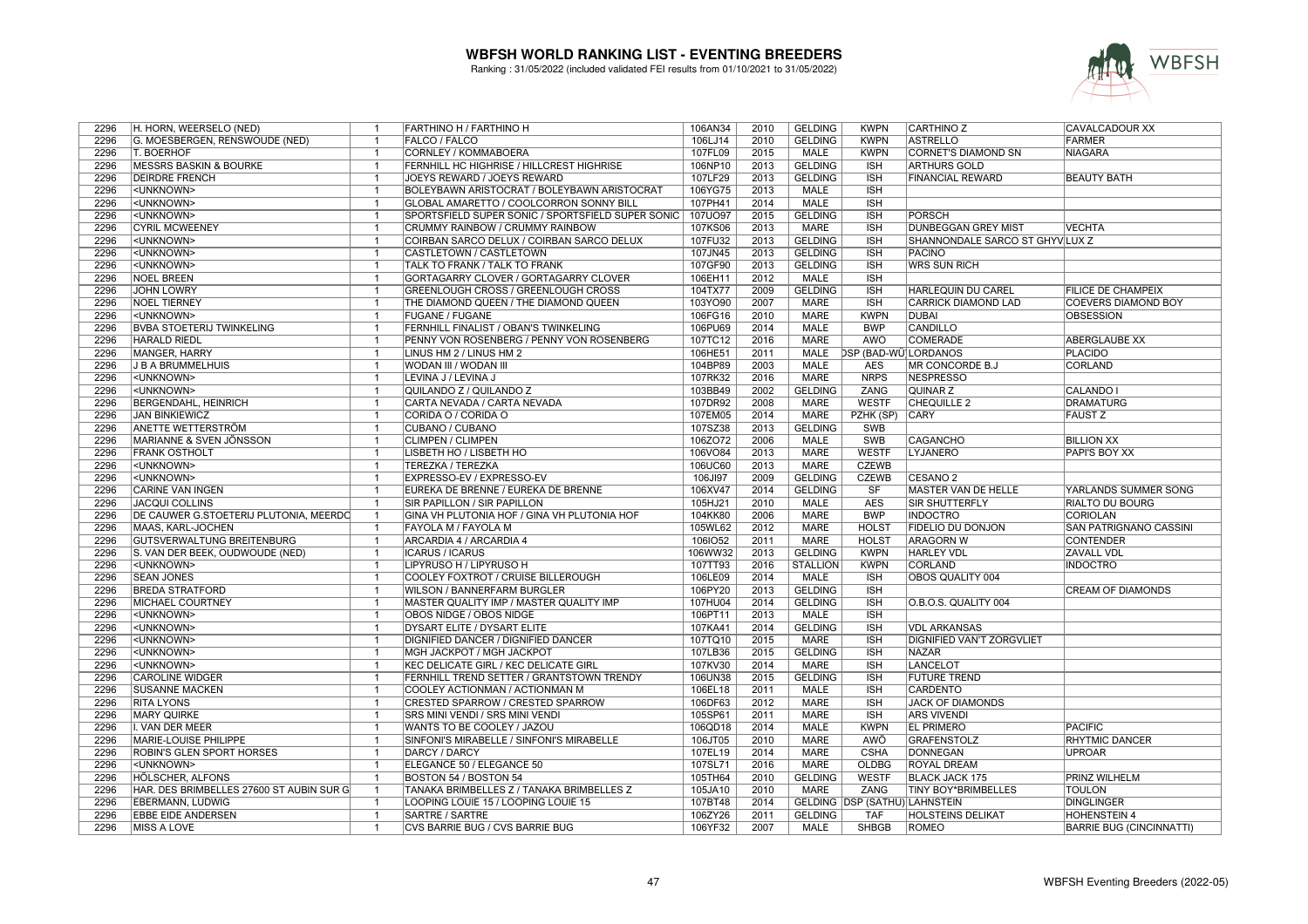

| 2296 | <unknown></unknown>      | -1                               | GRANGE ASH SPARROW / GRANGE ASH SPARROW                    | 106PS10        | 2013         | MALE            | <b>ISH</b>    |                                       |                           |
|------|--------------------------|----------------------------------|------------------------------------------------------------|----------------|--------------|-----------------|---------------|---------------------------------------|---------------------------|
| 2296 | <unknown></unknown>      | $\overline{1}$                   | NEWMARKET PATROL / NEWMARKET PATROL                        | 106LQ31        | 2013         | <b>MALE</b>     | <b>ISH</b>    |                                       |                           |
| 2296 | <unknown></unknown>      | $\mathbf{1}$                     | QUALITY MAGIC / QUALITY MAGIC                              | 107KI37        | 2014         | <b>STALLION</b> | <b>ISH</b>    | O.B.O.S. QUALITY 004                  |                           |
| 2296 | <unknown></unknown>      | $\overline{1}$                   | RINGFORT HORATIO / RINGFORT HORATIO                        | 107JF23        | 2014         | <b>GELDING</b>  | <b>ISH</b>    | <b>RINGFORT CRUISE</b>                |                           |
| 2296 | <unknown></unknown>      | $\overline{\mathbf{1}}$          | <b>FERNHILL ROYALE / CAVALIER TRUMPS</b>                   | 104WX35        | 2009         | <b>GELDING</b>  | <b>ISH</b>    | <b>CAVALIER ROYALE</b>                | <b>BALLINVELLA</b>        |
| 2296 | <unknown></unknown>      | $\overline{1}$                   | SHANNONDALE CEDRIC / SHANNONDALE CEDRIC                    | 107TR44        | 2014         | <b>GELDING</b>  | <b>ISH</b>    | SHANNONDALE SARCO ST GHYV             |                           |
| 2296 | <unknown></unknown>      | $\overline{1}$                   | PULL YA SOCKS UP / PULL YA SOCKS UP                        | 107TP31        | 2014         | <b>MALE</b>     | <b>ISH</b>    |                                       |                           |
| 2296 | <unknown></unknown>      | $\overline{1}$                   | CLASS SECRETLY DUN / DANVILLE SECRETLY DUN                 | <b>107UO87</b> | 2014         | <b>MARE</b>     | <b>ISH</b>    | <b>CURRABAWN MARK</b>                 | <b>EXECUTIVE PERK</b>     |
| 2296 | <unknown></unknown>      | $\overline{1}$                   | <b>TOLEDO R / TOLEDO BOY</b>                               | 107JC84        | 2014         | <b>GELDING</b>  | <b>ISH</b>    | <b>TOLAN R.</b>                       |                           |
| 2296 | <unknown></unknown>      | $\overline{1}$                   | HOWARDIAN HEIGHTS / HOWARDIAN HEIGHTS                      | 107IY23        | 2014         | <b>GELDING</b>  | <b>ISH</b>    | <b>IMPERIAL HEIGHTS</b>               |                           |
| 2296 | <unknown></unknown>      | $\overline{1}$                   |                                                            |                | 2014         | <b>MALE</b>     | <b>ISH</b>    |                                       |                           |
|      |                          |                                  | BASKIN CAPPACHINO / BASKIN CAPPACHINO                      | 106YU21        |              | <b>MALE</b>     |               |                                       |                           |
| 2296 | <unknown></unknown>      |                                  | <b>WATER MILL SMOOTH / WATER MILL SMOOTH</b>               | 106ZB03        | 2014         |                 | <b>ISH</b>    |                                       |                           |
| 2296 | <unknown></unknown>      | $\overline{1}$                   | ANNAGHMORE VERSACE / ANNAGHMORE VERSACE                    | 107LS35        | 2014         | <b>GELDING</b>  | <b>ISH</b>    | <b>ANNAGHMORE DONATELLO</b>           |                           |
| 2296 | <unknown></unknown>      | -1                               | <b>BRIDEVIEW GOLDEN OZ / BRIDEVIEW GOLDEN OZ</b>           | 107LH07        | 2014         | <b>GELDING</b>  | <b>ISH</b>    | <b>RICARDO Z</b>                      | <b>ERRIGAL FLIGHT</b>     |
| 2296 | <unknown></unknown>      | $\overline{1}$                   | ANNSFORT SIMBA / ANNSFORT SIMPLICITY                       | 106XX88        | 2014         | <b>MALE</b>     | <b>ISH</b>    |                                       |                           |
| 2296 | <unknown></unknown>      | $\overline{1}$                   | SHANNONDALE ZELDA / SHANNONDALE ZELDA                      | 107SR76        | 2015         | <b>MARE</b>     | <b>ISH</b>    | SHANNONDALE SARCO ST GHYV             |                           |
| 2296 | <unknown></unknown>      | $\overline{1}$                   | STONEHAVENS ORESTUS / STONEHAVENS ORESTUS                  | 106YD12        | 2012         | MALE            | <b>ISH</b>    |                                       |                           |
| 2296 | <unknown></unknown>      | $\overline{1}$                   | GORTFADDA SKY BOY / GORTFADDA SKY BOY                      | 107LX97        | 2013         | <b>GELDING</b>  | <b>ISH</b>    | <b>GAMBLE ON DIAMOND</b>              |                           |
| 2296 | <unknown></unknown>      | $\overline{1}$                   | CHANTILLY AMATULLAH / CHANTILLY AMATULLAH                  | 107IU90        | 2014         | <b>MARE</b>     | <b>ISH</b>    | ABDULLAH                              | <b>ALDATO</b>             |
| 2296 | <unknown></unknown>      | $\overline{1}$                   | VENTURA ROCK / VENTURA ROCK                                | 107UA64        | 2015         | <b>MALE</b>     | <b>ISH</b>    |                                       |                           |
| 2296 | <unknown></unknown>      | $\mathbf{1}$                     | LB METTAPHOR / LB METTAPHOR                                | 107UR76        | 2015         | <b>GELDING</b>  | <b>ISH</b>    | <b>OL METTA</b>                       |                           |
| 2296 | <unknown></unknown>      | $\overline{1}$                   | COOLEY TOPGEAR / KILCOR OMEGA STAR                         | 107JA92        | 2015         | <b>GELDING</b>  | <b>ISH</b>    | <b>OMEGA STAR</b>                     |                           |
| 2296 | <unknown></unknown>      | $\overline{\mathbf{1}}$          | DASSETT SELECT / BLOSSOM NAMASTE                           | 106ZS38        | 2014         | <b>MALE</b>     | <b>ISH</b>    |                                       |                           |
| 2296 | <unknown></unknown>      | $\overline{1}$                   | <b>TUBBRID MASTER / TUBBRID MASTER</b>                     | 107IR40        | 2014         | <b>GELDING</b>  | <b>ISH</b>    | <b>YEATS</b>                          | <b>GRANGE BOUNCER</b>     |
| 2296 | <unknown></unknown>      | $\overline{1}$                   | MISTER BIGGS / MISTER BIGGS                                | 106YT35        | 2014         | <b>MALE</b>     | <b>ISH</b>    |                                       |                           |
| 2296 | <unknown></unknown>      | $\overline{1}$                   | <b>GUN LAW / GUN LAW</b>                                   | 106ZC29        | 2014         | MALE            | <b>ISH</b>    |                                       |                           |
| 2296 | <unknown></unknown>      | $\overline{1}$                   | METRA CRUISE / METRA CRUISE                                | 107TC79        | 2014         | <b>MARE</b>     | <b>ISH</b>    | <b>UNKNOWN</b>                        |                           |
| 2296 | <unknown></unknown>      | $\overline{1}$                   | OUGHTERARD QUALITY / OUGHTERARD QUALITY                    | 107HG40        | 2014         | <b>GELDING</b>  | <b>ISH</b>    | O.B.O.S QUALITY 004                   |                           |
| 2296 | <unknown></unknown>      | $\overline{1}$                   | TULLIBARDS DONT TELL MUM / TULLIBARDS DONT TELL MI 106ZH85 |                | 2014         | <b>MARE</b>     | <b>ISH</b>    |                                       |                           |
| 2296 | <unknown></unknown>      | -1                               | BWE NEWTON DE JASPER / BWE NEWTON DE JASPER                | 106YU85        | 2014         | <b>MALE</b>     | <b>ISH</b>    |                                       |                           |
| 2296 | <unknown></unknown>      | $\overline{1}$                   | RINGWOOD GOLD DUST / RINGWOOD GOLD DUST                    | 107ST15        | 2010         | <b>GELDING</b>  | <b>ISH</b>    | <b>TINARANA GOLDWAVE</b>              | <b>SHEER DANZIG</b>       |
| 2296 | <unknown></unknown>      | -1                               | POYNSTOWN PORSCH / POYNSTOWN PORSCH                        | 106ZV28        | 2013         | <b>GELDING</b>  | <b>ISH</b>    | <b>PORSCH</b>                         | <b>MASTER IMP XX</b>      |
| 2296 | <unknown></unknown>      | $\overline{1}$                   | <b>FORTSIDE COBRA / FORTSIDE COBRA</b>                     | 107JS42        | 2015         | <b>GELDING</b>  | <b>ISH</b>    | <b>COBRA</b>                          |                           |
| 2296 | <unknown></unknown>      | $\overline{1}$                   | CHAMPAGNE PLEASE / CHAMPAGNE PLEASE                        | 107UA65        | 2015         | <b>MARE</b>     | <b>ISH</b>    | <b>TARA EMPEROR</b>                   |                           |
| 2296 | <unknown></unknown>      | $\overline{1}$                   | <b>FUSION GLISS / FUSION GLISS</b>                         | 106TJ87        | 2015         | MALE            | <b>ISH</b>    | <b>TULLABEG FUSION</b>                |                           |
| 2296 | <unknown></unknown>      | $\overline{1}$                   | LOUGHTON DIAMOND / LOUGHTON DIAMOND                        | 107UB58        | 2015         | <b>MARE</b>     | <b>ISH</b>    | <b>DIARADO</b>                        |                           |
| 2296 | <unknown></unknown>      | $\overline{1}$                   | CLASS APART / CLASS APART                                  | 107KN57        | 2015         | <b>GELDING</b>  | <b>ISH</b>    | <b>SIBON W</b>                        |                           |
| 2296 | <unknown></unknown>      | $\overline{1}$                   | RINGFORT REVE DU MOULIN / RINGFORT REVE DU MOULIN          | 107HY03        | 2015         | <b>GELDING</b>  | <b>ISH</b>    | <b>GLASGOW VANT MERELSNEST</b>        |                           |
| 2296 | <unknown></unknown>      | $\mathbf{1}$                     | <b>PLOT TWIST B / PLOT TWIST B</b>                         | 107KI12        | 2015         | <b>GELDING</b>  | <b>ISH</b>    | <b>PLOT BLUE</b>                      |                           |
| 2296 | <unknown></unknown>      | $\overline{1}$                   | PILTOWN HARRY / PILTOWN HARRY                              | 107TI53        | 2015         | <b>MALE</b>     | <b>ISH</b>    |                                       |                           |
| 2296 | <unknown></unknown>      | $\overline{1}$                   | CLONSHIRE ON TREND / CLONSHIRE ON TREND                    | 107OV88        | 2015         | <b>GELDING</b>  | <b>ISH</b>    | <b>FUTURE TREND</b>                   |                           |
| 2296 | <unknown></unknown>      | $\overline{1}$                   | <b>OUT OF THE BLUE / SILVER GALAXY</b>                     | 107PP90        | 2009         | <b>GELDING</b>  | <b>ISH</b>    |                                       |                           |
| 2296 | <unknown></unknown>      | $\overline{1}$                   | HAW O MY YAAA / HAW O MY YAAA                              | 107UR07        | 2015         | <b>GELDING</b>  | <b>ISH</b>    | <b>MY O MY</b>                        |                           |
| 2296 | <unknown></unknown>      | $\overline{1}$                   | BALLYNEETY SILVER SERVICE / BALLYNEETY SILVER SERVI        | 107LN80        | 2015         | <b>GELDING</b>  | <b>ISH</b>    | <b>BUTLERS CRAVAT</b>                 |                           |
| 2296 | <unknown></unknown>      | $\overline{1}$                   | EMERALD ENDEAVOUR / EMERALD ENDEAVOUR                      | 107KI11        | 2015         | <b>GELDING</b>  | <b>ISH</b>    | <b>FUTURE TREND</b>                   |                           |
| 2296 | <unknown></unknown>      | $\overline{1}$                   | <b>FANTASY PRINCESS / FANTASY PRINCESS</b>                 | 107JX43        | 2015         | <b>MARE</b>     | <b>ISH</b>    | <b>TAJRASSI</b>                       |                           |
| 2296 | <unknown></unknown>      | $\overline{1}$                   | TRIPLE DREAM / TRIPLE DREAM                                | 106LE93        | 2011         | <b>MALE</b>     | <b>ISH</b>    |                                       |                           |
| 2296 | <unknown></unknown>      |                                  | CLASS SPEC / CLASS SPEC                                    | 106YC59        | 2014         | <b>MALE</b>     | <b>ISH</b>    | <b>VANCOUVER</b>                      | <b>HARLEQUIN DU CAREL</b> |
| 2296 | <unknown></unknown>      | $\overline{1}$                   | PLS HALO AMBER / PLS HALO AMBER                            |                | 2014         | <b>MARE</b>     | <b>ISH</b>    |                                       |                           |
| 2296 |                          |                                  |                                                            | 107TR76        |              | <b>MALE</b>     |               |                                       |                           |
|      | <unknown></unknown>      | -1                               | <b>TURBO / TURBO</b>                                       | 107JE43        | 2014         |                 | <b>ISH</b>    |                                       |                           |
| 2296 | <unknown></unknown>      | $\overline{1}$<br>$\overline{1}$ | COOLEY HIGH THYME / COOLEY HIGH THYME                      | 107HY01        | 2014         | <b>MALE</b>     | <b>ISH</b>    |                                       |                           |
| 2296 | <unknown></unknown>      |                                  | LOUIS THE LION / LOUIS THE LION                            | 107OF75        | 2016         | <b>GELDING</b>  | <b>ISH</b>    | <b>LUIDAM</b>                         |                           |
| 2296 | <unknown></unknown>      | $\overline{1}$<br>$\overline{1}$ | KEEP IT COOLEY / KEEP IT COOLEY                            | 107IF37        | 2015         | <b>GELDING</b>  | <b>ISH</b>    | <b>RAMIRO B</b>                       |                           |
| 2296 | <unknown></unknown>      |                                  | BONMAHON SOUTH COAST / BONMAHON SOUTH COAST                | 107KI81        | 2014         | <b>GELDING</b>  | <b>ISH</b>    |                                       |                           |
| 2296 | <unknown></unknown>      | $\overline{1}$                   | M. FOLCO DEGLI SCALCHI / M. FOLCO DEGLI SCALCHI            | 107TY77        | 2016         | <b>GELDING</b>  | <b>MIPAAF</b> | M.MELAMPO DI CASTELPORZIAN WHIZZKID H |                           |
| 2296 | <b>LANTERI CHRISTIAN</b> | $\overline{1}$<br>$\overline{1}$ | CARIN HOSO / CARIN HOSO                                    | 107FZ30        | 2012<br>2009 | <b>GELDING</b>  | <b>MIPAAF</b> | ATHLETICO                             | <b>APPLE DE RIVER</b>     |
| 2296 | <unknown></unknown>      |                                  | <b>ELANO / ELANO</b>                                       | 107LN89        |              | <b>GELDING</b>  | <b>KWPN</b>   | <b>AMPERE</b>                         | <b>GOODTIMES</b>          |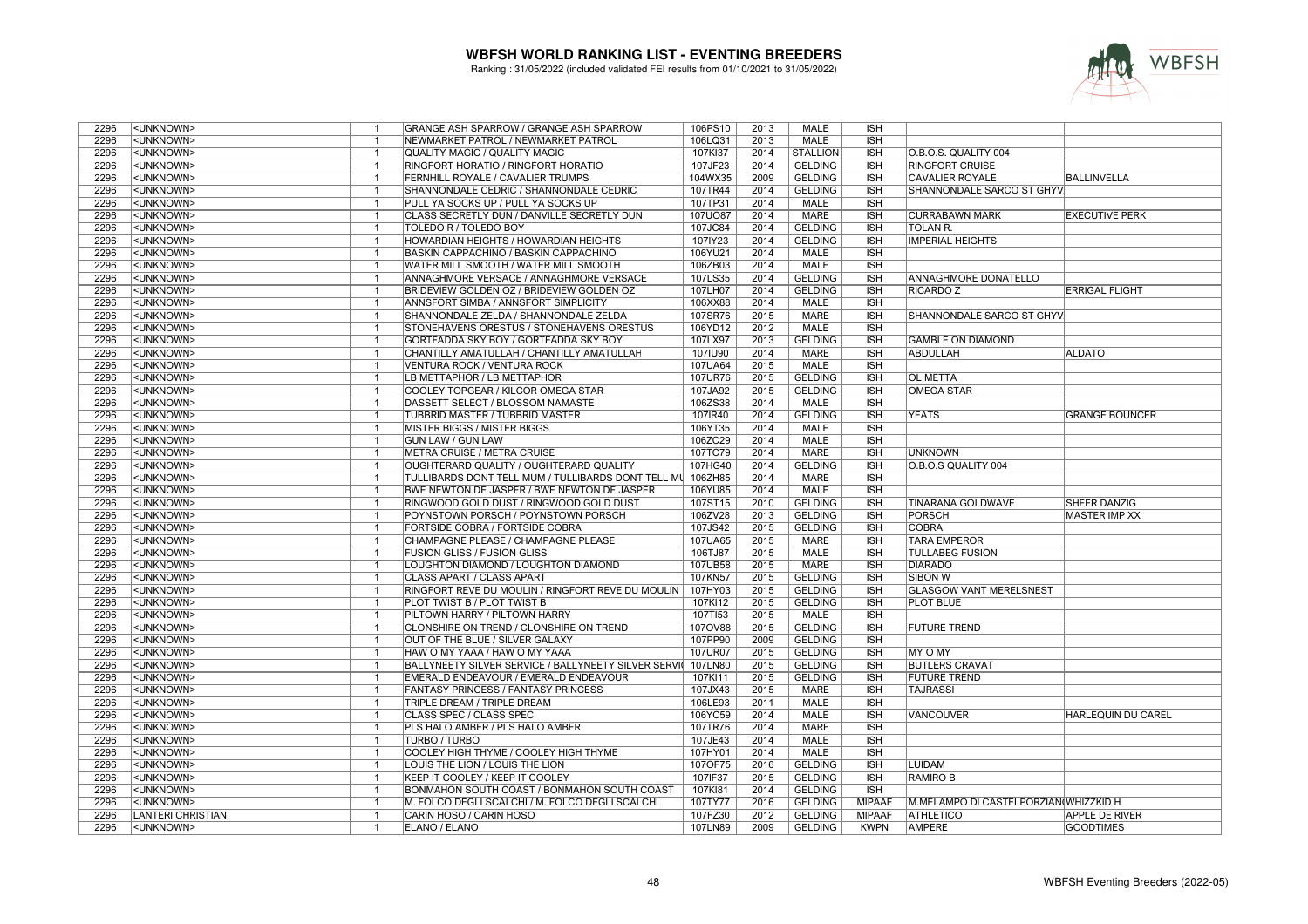

| 2296 | <unknown></unknown>                                    | $\mathbf{1}$                     | GRAND CHATEAU / GRAND CHATEAU-A                                      | 106PB45            | 2011         | MALE                          | <b>KWPN</b>         |                              |                                  |
|------|--------------------------------------------------------|----------------------------------|----------------------------------------------------------------------|--------------------|--------------|-------------------------------|---------------------|------------------------------|----------------------------------|
| 2296 | <unknown></unknown>                                    | $\overline{1}$                   | GERARDO / GERARDO                                                    | 107MD92            | 2011         | <b>GELDING</b>                | <b>KWPN</b>         | <b>TYGO</b>                  | SABLE ROSE                       |
| 2296 | <unknown></unknown>                                    | $\mathbf{1}$                     | <b>HAGONDA / HAGONDA</b>                                             | 107IX64            | 2012         | <b>MARE</b>                   | <b>KWPN</b>         |                              |                                  |
| 2296 | <unknown></unknown>                                    | $\overline{1}$                   | HAVALL RYAL K / HAVALL RYAL K                                        | 107HK20            | 2012         | <b>STALLION</b>               | <b>KWPN</b>         | <b>ZAVALL VDL</b>            | <b>CASANTOS</b>                  |
| 2296 | <unknown></unknown>                                    | $\mathbf{1}$                     | <b>IBRAHIM B / IBRAHIM B.</b>                                        | 107EN26            | 2013         | <b>GELDING</b>                | <b>KWPN</b>         | <b>BERLIN</b>                |                                  |
| 2296 | <b>HGAM TEN DOESCHATE</b>                              | $\overline{1}$                   | IVANHOE / IVANHOE                                                    | 1071108            | 2013         | <b>GELDING</b>                | <b>KWPN</b>         | CALVIN Z 21                  | G. RAMIRO Z                      |
| 2296 | <unknown></unknown>                                    | $\mathbf{1}$                     | <b>IMONA / IMONA</b>                                                 | 107KP02            | 2013         | MARE                          | <b>KWPN</b>         | <b>ZAMBESI</b>               |                                  |
| 2296 | <unknown></unknown>                                    | $\overline{1}$                   | <b>ITALY / ITALY</b>                                                 | 107IR43            | 2013         | <b>GELDING</b>                | <b>KWPN</b>         | <b>ZAVALL VDL</b>            | <b>CASALL</b>                    |
| 2296 | <unknown></unknown>                                    | $\mathbf{1}$                     | JACK DANIELS / JACK DANIELS                                          | 107IP62            | 2014         | <b>MALE</b>                   | <b>KWPN</b>         |                              |                                  |
|      |                                                        | $\overline{1}$                   |                                                                      |                    |              |                               |                     |                              |                                  |
| 2296 | <unknown></unknown>                                    |                                  | JIMMY / JIMMY                                                        | 107UX90            | 2014         | <b>GELDING</b>                | <b>KWPN</b>         | <b>EMILON</b>                |                                  |
| 2296 | <unknown></unknown>                                    | $\overline{1}$                   | JAYMOSA MB / JAYMOSA MB                                              | 106UE68            | 2014         | MARE                          | <b>KWPN</b>         | <b>UP TO DATE</b>            |                                  |
| 2296 | <unknown></unknown>                                    | $\mathbf{1}$                     | <b>DHI KLOOSTERBOY / KLOOSTERBOY</b>                                 | 106VQ56            | 2015         | <b>GELDING</b>                | <b>KWPN</b>         | <b>UP TO DATE</b>            |                                  |
| 2296 | <unknown></unknown>                                    | $\mathbf{1}$                     | KALILL / KALILL                                                      | 107QO59            | 2015         | <b>GELDING</b>                | <b>KWPN</b>         | QUASIMODO Z                  |                                  |
| 2296 | <unknown></unknown>                                    | $\overline{1}$                   | <b>KELLY / KELLY</b>                                                 | 107KM28            | 2015         | <b>MARE</b>                   | <b>KWPN</b>         | <b>GOVERNOR</b>              |                                  |
| 2296 | <unknown></unknown>                                    | $\overline{1}$                   | KIMBAL / KIMBAL                                                      | 107UD99            | 2015         | <b>MALE</b>                   | <b>KWPN</b>         |                              |                                  |
| 2296 | <unknown></unknown>                                    | $\overline{1}$                   | LINKIN PARK K / LINKIN PARK K                                        | 107KI42            | 2016         | <b>MALE</b>                   | <b>KWPN</b>         |                              |                                  |
| 2296 | <unknown></unknown>                                    | $\overline{1}$                   | LANZAROTE WS / LANZAROTE WS                                          | 107RO40            | 2016         | <b>STALLION</b>               | <b>KWPN</b>         | UP TO DATE                   | <b>INDOCTRO</b>                  |
| 2296 | <b>LORI WHITLEY</b>                                    | $\overline{1}$                   | SUNSPRITE SERYNDIPITY / SUNSPRITE SERYNDIPITY                        | 107EE69            | 2012         | <b>MARE</b>                   |                     |                              |                                  |
| 2296 | <unknown></unknown>                                    | $\overline{1}$                   | MAXIMO / MAXIMO                                                      | 107MU21            | 2013         | <b>GELDING</b>                |                     |                              |                                  |
| 2296 | <unknown></unknown>                                    | $\mathbf{1}$                     | SIR VILLMER / SIR VILLMER                                            | 107TL87            | 2015         | <b>GELDING</b>                | <b>SWB</b>          | <b>CORRIENDO TAU</b>         |                                  |
| 2296 | <unknown></unknown>                                    | $\overline{1}$                   | AUTUMN PICNIC / AUTUMN PICNIC                                        | 107AB00            | 2009         | <b>MARE</b>                   | <b>AES</b>          |                              |                                  |
| 2296 | <unknown></unknown>                                    | $\mathbf{1}$                     | TRENWHEAL BONNIE / TRENWHEAL BONNIE                                  | 106NK57            | 2011         | <b>MARE</b>                   | <b>AES</b>          |                              |                                  |
| 2296 | <unknown></unknown>                                    | $\overline{1}$                   | FINE AND DANDY / FINE AND DANDY                                      | 106BX46            | 2011         | <b>GELDING</b>                | <b>AES</b>          | <b>CEVIN Z</b>               | <b>COURAGE</b>                   |
| 2296 | <unknown></unknown>                                    | $\overline{1}$                   | MANAKIN / MANAKIN                                                    | 107HG69            | 2012         | <b>GELDING</b>                | <b>AES</b>          | <b>ORGANO SITTE</b>          | <b>GHEERS CASSINI</b>            |
| 2296 | <unknown></unknown>                                    | $\overline{1}$                   | CHANSON DU VILLAGE / CHANSON DU VILLAGE                              | 107JU98            | 2012         | MARE                          | <b>AES</b>          | <b>TENOR DU GUE</b>          | PHOUNTZI                         |
| 2296 | <unknown></unknown>                                    | $\overline{1}$                   | MIDNIGHT ENGAGEMENT / MIDNIGHT ENGAGEMENT                            | 107RX02            | 2012         | MARE                          | <b>AES</b>          | <b>DONDER</b>                | SIR SHUTTERFLY                   |
| 2296 | <unknown></unknown>                                    | $\overline{1}$                   | JUBILEE CRUISE / JUBILEE CRUISE                                      | 106MN70            | 2012         | <b>MALE</b>                   | <b>AES</b>          |                              |                                  |
| 2296 | <unknown></unknown>                                    | $\mathbf{1}$                     | WINDSOR / WINDSOR                                                    | 107EW77            | 2013         | <b>GELDING</b>                | AES                 | <b>CASH POINT</b>            |                                  |
| 2296 | <unknown></unknown>                                    | $\overline{1}$                   | CARR SIDE CLOUDY CRUISE / CARR SIDE CLOUDY CRUISE                    | 107TB37            | 2013         | MARE                          | AES                 | <b>HONOUR CRUISE</b>         | <b>UNRECORDED</b>                |
| 2296 | <unknown></unknown>                                    | $\mathbf{1}$                     | <b>ANTARES PANDORA / ANTARES PANDORA</b>                             | 107JI29            | 2013         | <b>MARE</b>                   | <b>AES</b>          | <b>BUILDERS DELIGHT</b>      |                                  |
| 2296 | <unknown></unknown>                                    | $\overline{1}$                   | OAKINGHAM RUPEE / OAKINGHAM RUPEE                                    | 107TA85            | 2013         | <b>MARE</b>                   | <b>AES</b>          |                              |                                  |
| 2296 | <unknown></unknown>                                    | $\overline{1}$                   | <b>OTHELLO / MONKS OTHELLO</b>                                       | 106TN35            | 2014         | <b>MALE</b>                   | <b>AES</b>          |                              |                                  |
| 2296 | <unknown></unknown>                                    | $\mathbf{1}$                     | TEQUILA SUNRISE / TEQUILA SUNRISE                                    | 107HK96            | 2014         | <b>MARE</b>                   | AES                 | <b>BILLY MEXICO</b>          |                                  |
| 2296 | <unknown></unknown>                                    | $\overline{1}$                   | JSR ZEBEDEE / JSR ZEBEDEE                                            | 107HI53            | 2015         | <b>GELDING</b>                | <b>AES</b>          | <b>CEVIN Z</b>               |                                  |
| 2296 | <unknown></unknown>                                    | -1                               | KINSALE OLTAIRE / KINSALE OLTAIRE                                    | 107TL35            | 2015         | MARE                          | AES                 | <b>HEARTBEAT</b>             |                                  |
| 2296 | G.W. WINKEL                                            | $\mathbf{1}$                     | BELLINE FIGHTING SPIRIT / BELLINE FIGHTING SPIRIT                    | 107IF93            | 2015         | <b>GELDING</b>                | <b>AES</b>          | <b>FREEMAN VDL</b>           |                                  |
| 2296 | <unknown></unknown>                                    | $\overline{1}$                   | UHTRED / UHTRED                                                      | 107RK59            | 2013         | <b>GELDING</b>                | <b>AES</b>          | URKEL                        |                                  |
| 2296 | <unknown></unknown>                                    | $\mathbf{1}$                     | ZADOK D / ZADOK D.                                                   | 107LT50            | 2004         | <b>GELDING</b>                | <b>AES</b>          | KASHMIR VAN SCHUTTERSHOF     |                                  |
| 2296 | <b>CLAIRE BRESSON</b>                                  | $\overline{1}$                   |                                                                      | 107KP84            | 2015         | <b>MARE</b>                   | SF                  | <b>QUICKLY DE KREISKER</b>   |                                  |
| 2296 | <b>KLAUS SCHERMULY</b>                                 | $\overline{1}$                   | FEIN CERA GRAVELOTTE / FEIN CERA GRAVELOTTE<br>COCOLARES / COCOLARES | 106AK78            | 2012         | <b>GELDING</b>                | <b>OLDBG</b>        | <b>CALIFAX</b>               |                                  |
| 2296 | GESTÜT RADEGAST RALPH U. CARSTEN VOGE                  | $\overline{1}$                   | <b>ONTARIA / ONTARIA</b>                                             | 106MN78            | 2013         | <b>MARE</b>                   | <b>TRAK</b>         | <b>OSIANDER</b>              | LANCASTER<br><b>HARLEM GO</b>    |
| 2296 | <b>KRZYSZTOF KUSPIEL</b>                               | $\overline{1}$                   | PITAGORAS / PITAGORAS                                                | 106EW63            | 2010         | <b>GELDING</b>                | PZHK (SP)           | <b>CARLO GRANDE</b>          | <b>ALFARO</b>                    |
| 2296 | <b>EVA JOSEFSSON</b>                                   | $\mathbf{1}$                     | MIAMI C / MIAMI C                                                    | 105PZ65            | 2008         | <b>GELDING</b>                | SWB                 | <b>MAJIM G</b>               | <b>FLYINGE DARDEL 847</b>        |
| 2296 |                                                        |                                  |                                                                      |                    |              |                               |                     |                              |                                  |
| 2296 | MME SOPHIE DIONISI 27500 BOURNEVILLE (FR<br>WALKER, V. | $\overline{1}$<br>$\overline{1}$ | TAKAMARU VAN MOE Z / TAKAMARU VAN MOE Z<br>MILANA 23 / MILANA        | 105OQ32<br>103RQ64 | 2010<br>2004 | <b>GELDING</b><br><b>MARE</b> | ZANG<br><b>BWBS</b> | <b>TAMBOURGHINI</b><br>MEDOC | <b>POPLAR BLUFF</b><br>FLEMMINGH |
|      |                                                        |                                  |                                                                      |                    |              |                               |                     |                              |                                  |
| 2296 | <b>AGNES JUHEL ANFRAY</b>                              | $\mathbf{1}$                     | EDEN DU VERET / EDEN DU VERET                                        | 106XI39            | 2014         | <b>STALLION</b>               | SF                  | <b>VALEUR D'ELLE</b>         | <b>KRUG DE MEIA LUA</b>          |
| 2296 | VERONIQUE SANTRAIN 59190 HAZEBROUCK (F                 | $\overline{1}$                   | CHANEL HAUTEGRANGE / CHANEL HAUTEGRANGE                              | 106ER03            | 2012         | MARE                          | SF                  | <b>NORTON D'EOLE</b>         | <b>RIVAGE DU PONCEL</b>          |
| 2296 | <unknown></unknown>                                    | $\mathbf 1$                      | <b>DELPHINE / DELPHINE</b>                                           | 107KD95            | 2011         | <b>MARE</b>                   | <b>BWBS</b>         | <b>DITO VAN DE REITHOEVE</b> | <b>RHINEGOLD DE LUYENE</b>       |
| 2296 | <unknown></unknown>                                    | $\mathbf{1}$                     | GRIANAGH QE DEMPSEY / GRIANAGH QE DEMPSEY                            | 104CB31            | 2003         | <b>GELDING</b>                | <b>BWBS</b>         | QUENDEL DE BORNIVA           | <b>CATHERSTON NIGHTSAF</b>       |
| 2296 | M.M. BAUMAN & A. DROS, ROTTERDAM (NED)                 | $\overline{1}$                   | <b>DENVER / DENVER</b>                                               | 104JO29            | 2008         | <b>GELDING</b>                | <b>KWPN</b>         | <b>TYGO</b>                  | <b>WOLFGANG</b>                  |
| 2296 | ALLEN & PAUL BRADY                                     | $\mathbf{1}$                     | <b>LISANLEY / LISANLEY</b>                                           | 106XN42            | 2013         | <b>MARE</b>                   | <b>ISH</b>          | <b>WEST COAST CAVALIER</b>   |                                  |
| 2296 | <b>NOREEN CALLANAN BARRY</b>                           | $\overline{1}$                   | KNOCKA DROM DOREEN / KNOCKA DROM DOREEN                              | 107JP50            | 2013         | <b>MARE</b>                   | <b>ISH</b>          | <b>ARS VIVENDI</b>           |                                  |
| 2296 | MICHAEL O'DRISCOLL                                     | $\overline{1}$                   | <b>BGK VALENTINE / BGK VALENTINE</b>                                 | 107FX30            | 2015         | <b>GELDING</b>                | <b>ISH</b>          | <b>CRAIGSTEEL</b>            | <b>CLOVER DUBH</b>               |
| 2296 | <b>C.DREESSEN</b>                                      | $\overline{1}$                   | CORAYA BARONES / CORAYA BARONES                                      | 107FY86            | 2013         | MARE                          | <b>AES</b>          | <b>CREAM ON TOP</b>          | <b>SANDRO</b>                    |
| 2296 | <b>DORIS SAMBETH</b>                                   | $\mathbf{1}$                     | LOOK AT ME / LA NIJINSKI                                             | 105KV86            | 2010         | <b>GELDING</b>                | AWÖ                 | <b>LADINOS</b>               | <b>CELLEBRIO</b>                 |
| 2296 | <b>MARION HUGHES</b>                                   | $\overline{1}$                   | FERNHILL INFERNO / FERNHILL INFERNO                                  | 106OU86            | 2012         | MALE                          | <b>ISH</b>          | <b>CIT CAT</b>               | <b>NEKTON</b>                    |
| 2296 | <b>JAMES KELLY</b>                                     | $\overline{1}$                   | HL MARLEY AND ME / HL MARLEY AND ME                                  | 105TL64            | 2011         | <b>GELDING</b>                | <b>ISH</b>          | <b>KINGS MASTER</b>          |                                  |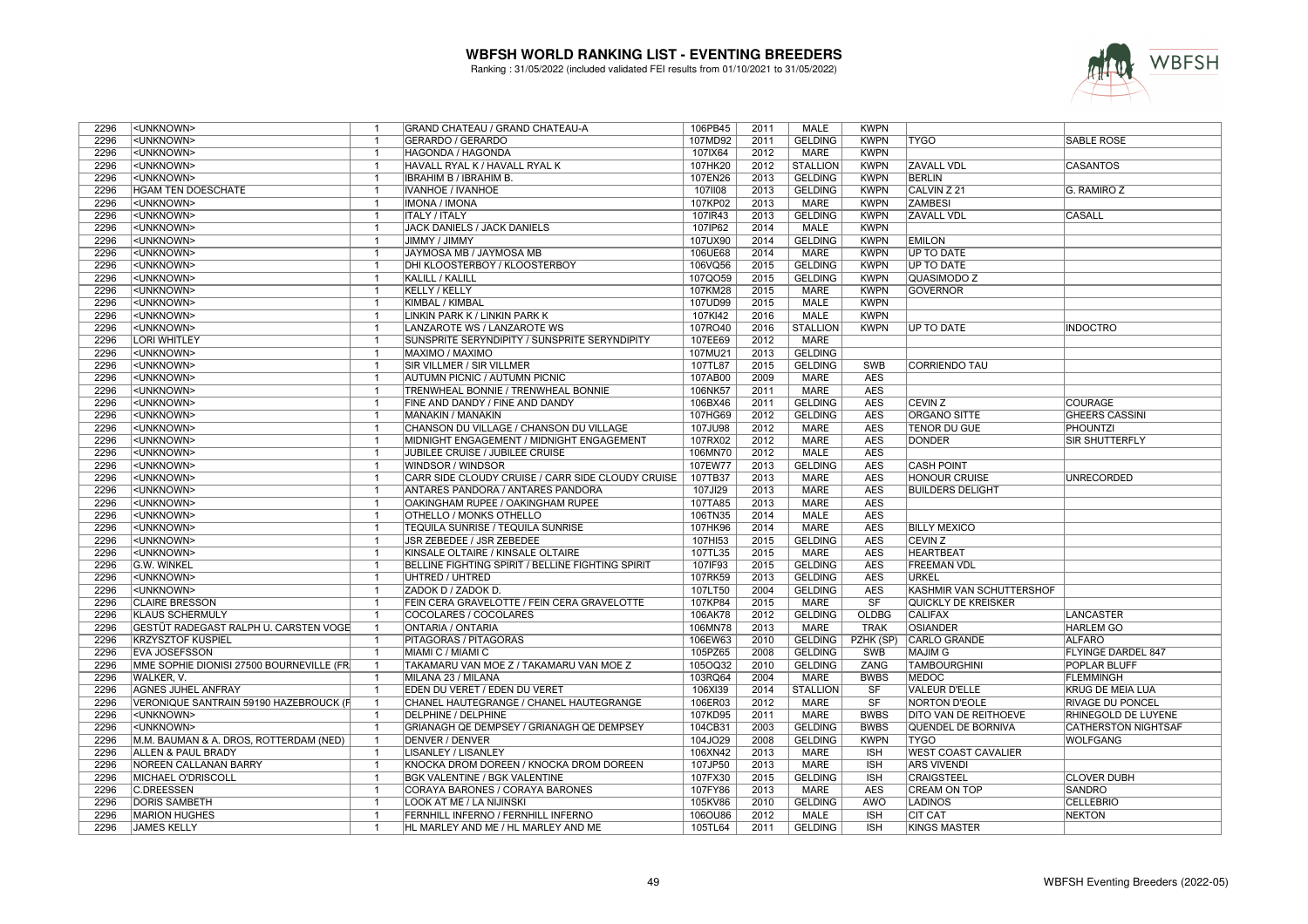

| 2296 | <unknown></unknown>                           | $\mathbf{1}$                            | <b>LANNDIS / LANNDIS</b>                                           | 105SY73            | 2006 | <b>STALLION</b>            | <b>CZEWB</b>           |                                             |                         |
|------|-----------------------------------------------|-----------------------------------------|--------------------------------------------------------------------|--------------------|------|----------------------------|------------------------|---------------------------------------------|-------------------------|
| 2296 | <b>GYERAJ LOVAS TANYA KFT.</b>                | $\mathbf{1}$                            | <b>BORN TO FLY / CORVIN</b>                                        | 106AE60            | 2010 | <b>GELDING</b>             | <b>HSH</b>             | 4985 AGROPOINT COSMOS                       | 3531 FAUSTUS FELLINI    |
| 2296 | <b>LEPRI LUIGI</b>                            | $\overline{1}$                          | NILANDRO / NILANDRO                                                | 106CE94            | 2010 | <b>GELDING</b>             | <b>MIPAAF</b>          | <b>CASCARI</b>                              |                         |
| 2296 | DR. MANFRED MEIXNER                           | $\mathbf{1}$                            | <b>ROSALIE / ROSALIE</b>                                           | 104KJ35            | 2008 | <b>MARE</b>                | <b>OLDBG</b>           | <b>RUSH-HOUR</b>                            | CASSIUS CLAY (HOLST)    |
| 2296 | M. FRANCOIS YMERAY, LISORES (FRA)             | 1                                       | SAPHIR DU BISSON / SAPHIR DU BISSON                                | 104KT02            | 2006 | <b>GELDING</b>             | $\overline{\text{SF}}$ | <b>ESPRIT DE CONQUETE</b>                   | QYOU DE LONGVAUT        |
| 2296 | <unknown></unknown>                           | $\overline{1}$                          | DREAM D'HA / DREAM D'HA                                            | 106PR39            | 2013 | <b>MARE</b>                | $\overline{\text{SF}}$ | <b>VIKING DU BARY</b>                       | <b>LAEKEN</b>           |
| 2296 | LENA SELLBERG                                 | $\mathbf{1}$                            | OSKAR / OSKAR                                                      | 106UB28            | 2007 | <b>GELDING</b>             | <b>SWB</b>             | <b>HIP HOP</b>                              | GUIDO (EX GUDO)         |
| 2296 | S.K. RACOT                                    | $\overline{1}$                          | <b>EDELMANN / SIR BUNDY</b>                                        | 105PF10            | 2007 | <b>GELDING</b>             | PZHK (SP)              | <b>EL BUNDY</b>                             | <b>MANGAN</b>           |
| 2296 | <unknown></unknown>                           | $\overline{1}$                          | WETFURROWS WHENEVER / WETFURROWS WHENEVER                          | 107RX29            | 2009 | <b>GELDING</b>             | <b>SHBGB</b>           | PRIMITIVE FAERIE TALE                       | <b>UNRECORDED</b>       |
| 2296 | <unknown></unknown>                           | $\overline{1}$                          | JUST AN ILLUSION II / JUST AN ILLUSION II                          | 106OM64            | 2010 | <b>MARE</b>                | <b>SHBGB</b>           |                                             |                         |
| 2296 | <unknown></unknown>                           | $\overline{1}$                          | UPTONS DELI CAROUSEL / UPTONS DELI CAROUSEL                        | 107GE32            | 2011 | <b>MARE</b>                | <b>SHBGB</b>           | <b>UPTONS DELI CIRCUS</b>                   | <b>EVROS</b>            |
| 2296 | <b>LEANNE MARSHALL</b>                        | -1                                      | VAN THEE MAN / VAN THEE MAN                                        | 106NT36            | 2013 | <b>GELDING</b>             | <b>ISH</b>             | <b>VAN GOGH</b>                             |                         |
| 2296 | <b>SAMUEL WATSON</b>                          | $\overline{1}$                          | BALLYBOLGER LIONMAN / BALLYBOLGER LIONMAN                          | 106NT39            | 2013 | <b>GELDING</b>             | <b>ISH</b>             | LOUGHEHOE GUY                               | <b>PUISSANCE</b>        |
| 2296 | <b>CIARA MORRIS</b>                           | $\overline{1}$                          | CLOVER'S TOP THAT / TYKILLEN TOP THAT                              | 106ZB12            | 2014 | <b>MARE</b>                | <b>ISH</b>             | <b>CLOVER BRIGADE</b>                       | <b>MASTER IMP</b>       |
| 2296 | <b>EAMONN KELLY</b>                           | $\mathbf{1}$                            | ARDEO SAN DIEGO / ARDEO SAN DIEGO                                  | 107FT57            | 2013 | <b>GELDING</b>             | ISH                    | <b>KROONGRAAF</b>                           |                         |
| 2296 | <b>BOST PAARDENSERVICE</b>                    | $\overline{1}$                          | PAZZO VAN BOST / PAZZO VAN BOST                                    | 106ZN80            | 2015 | <b>GELDING</b>             | <b>BWP</b>             | <b>HERALD III</b>                           | <b>QUORUM DE LAUBRY</b> |
| 2296 | <unknown></unknown>                           | $\mathbf{1}$                            | LATINA DE HUS / LATINA DE HUS                                      | 106NR77            | 2011 | <b>MARE</b>                | <b>HANN</b>            | <b>LORD DE HUS</b>                          | <b>WANDERBURSCH II</b>  |
| 2296 | CHOJNACKI URSULA                              | $\overline{1}$                          | DIRHON C / DIRHON C                                                | 106HP83            | 2012 | <b>GELDING</b>             | <b>HOLST</b>           | <b>DIARADO</b>                              | <b>ESTEBAN XX</b>       |
| 2296 | <b>GILL LANGFORD</b>                          | $\overline{1}$                          | BALLYMOLLOY ROGAN / BALLYMOLLOY ROGAN                              | 104VP52            | 2009 | <b>MALE</b>                | <b>ISH</b>             | <b>COUGAR</b>                               | <b>WELCOME DIAMOND</b>  |
| 2296 | <unknown></unknown>                           | $\mathbf{1}$                            | LEGALAND MOOD SWING / LEGALAND MOOD SWING                          | 104ZN12            | 2009 | <b>GELDING</b>             | <b>ISH</b>             | CAMIRO DE HAAR Z                            | <b>CRUISING</b>         |
| 2296 | <unknown></unknown>                           | -1                                      | SKYHILLS CAVALIER / SKYHILLS CAVALIER                              | 103PY10            | 2004 | <b>MALE</b>                | <b>ISH</b>             | <b>CAVALIER TWO FOR JOY</b>                 | <b>KATHIE DOODLIE</b>   |
| 2296 | A. VERMOORTELE, HERNE (BEL)                   | $\overline{1}$                          | CRIC CRAC V / CRIC CRAC V                                          | 106FV96            | 2007 | <b>GELDING</b>             | <b>KWPN</b>            | <b>IPS KRACK C</b>                          | <b>JACARDO</b>          |
| 2296 | <b>SJ PULFORD</b>                             | -1                                      | <b>KIAORA / CHESTER SQ</b>                                         | 106CZ06            | 2011 | <b>MARE</b>                | <b>SHBGB</b>           | <b>CRESSINGHAM NATIONAL SILVEFTHE FREAK</b> |                         |
| 2296 | <b>RIEGGER, ANJA</b>                          | $\overline{1}$                          | CLAIR DE LUNE BLANC RW / CLAIR DE LUNE BLANC RW                    | 106HH78            | 2013 | <b>MARE</b>                | <b>TRAK</b>            | <b>HIRTENTANZ 2</b>                         | CAMARO 54               |
| 2296 | <b>STAL NIEUWMOED</b>                         | $\mathbf{1}$                            | ZUSA / ZODIEDONNA'S NIEUWMOED                                      | 107HT62            | 2011 | <b>MARE</b>                | <b>NRPS</b>            | <b>ZODIAK</b>                               | <b>HARCOS</b>           |
| 2296 | <unknown></unknown>                           | $\overline{1}$                          | CESAR DES HAUTS CRETS / CESAR DES HAUTS CRETS                      | 106DP54            | 2012 | <b>GELDING</b>             | SF                     | <b>KORO D'OR</b>                            | <b>OBERON DU MOULIN</b> |
| 2296 | <b>LISTE ROUGE</b>                            | $\mathbf{1}$                            | ALTO DE HELIA AR PARK / ALTO DE HELIA AR PARK                      | 105TS07            | 2010 | <b>GELDING</b>             | $\overline{\text{SF}}$ | LAGON DE L'ABBAYE                           | <b>VERCORS IV</b>       |
| 2296 | <unknown></unknown>                           | $\overline{1}$                          | UNORTHODOX / UNORTHODOX                                            | 107UI81            | 2011 | <b>GELDING</b>             | <b>SHBGB</b>           | <b>WISHUPONASTAR</b>                        |                         |
| 2296 | <unknown></unknown>                           | $\overline{1}$                          | HEGGLELANE HOUSTON / HEGGLELANE HOUSTON                            | 106OA36            | 2012 | <b>MARE</b>                | <b>SHBGB</b>           |                                             | <b>UNKNOWN</b>          |
| 2296 | <b>MICHAEL NOLAN</b>                          | $\mathbf{1}$                            | SAMASSINO / SAMASSINO                                              | 107JK90            | 2013 | <b>GELDING</b>             | <b>ISH</b>             | <b>CASSINO</b>                              |                         |
| 2296 | <b>SALLY CORBETT</b>                          | $\overline{1}$                          | CARSONSTOWN CRUISE / CARSONSTOWN CRUISE                            | 106XN90            | 2014 | <b>MARE</b>                | <b>ISH</b>             | <b>CASDORFF</b>                             |                         |
| 2296 | E.A.R.L. DU CASTERAS 09160 PRAT BONREPAU      | $\overline{1}$                          |                                                                    |                    | 2010 | <b>GELDING</b>             | AA                     | <b>HOGGAR MAIL</b>                          | <b>DEMON DISSIPE II</b> |
| 2296 |                                               |                                         | ASCOT DU CASTERAS / ASCOT DU CASTERAS<br>FIFTY FIFTY / FIFTY FIFTY | 105HN92            | 2008 |                            |                        | <b>FIDERTANZ 2</b>                          |                         |
| 2296 | <b>KAI BAUMGARTNER</b><br><unknown></unknown> | $\mathbf{1}$<br>$\overline{1}$          | BALOU DE BEAUVAIS / BALOU DE BEAUVAIS                              | 105NA50<br>104YC06 | 2008 | <b>MARE</b><br><b>MALE</b> | <b>HANN</b><br>ISH     |                                             | <b>FRIEDENSFUERST 1</b> |
|      |                                               |                                         |                                                                    |                    | 2009 | <b>MALE</b>                |                        |                                             |                         |
| 2296 | <b>MARTIN WALSH</b>                           | $\overline{1}$                          | SHANNONDALE VINTAGE / SHANNONDALE VINTAGE                          | 105FI90            |      |                            | ISH                    | CASCALETTO ST. GHYVAN Z                     | LUX <sub>Z</sub>        |
| 2296 | A. KOK, ZWOLLE (NED)                          | $\overline{1}$                          | <b>HAMILTON / HAMILTON</b>                                         | 106LG40            | 2012 | MALE                       | <b>KWPN</b>            | <b>CHARISMA</b>                             | LABOR'S VDL INDORADO    |
| 2296 | Y.I.VAN DIJK                                  | $\mathbf{1}$                            | <b>IJSBRAND / IJSBRAND</b>                                         | 107GG18            | 2013 | <b>GELDING</b>             | <b>KWPN</b>            | DENZEL VAN HET MEULENHOF                    | <b>CORLAND</b>          |
| 2296 | <unknown></unknown>                           | $\mathbf{1}$<br>$\overline{\mathbf{1}}$ | CADALKO DE BRYERE / CADALKO DE BRYERE                              | 106JW36            | 2012 | <b>STALLION</b>            | <b>SF</b>              | L'ARC DE TRIOMPHE                           | KADALKO                 |
| 2296 | <b>B. ROOR-DE JONG</b>                        |                                         | <b>KAPIROSSI / KAPIROSSI</b>                                       | 105FX34            | 2008 | <b>MALE</b>                | <b>NRPS</b>            | <b>KASPAROW</b>                             |                         |
| 2296 | <b>DETLEF LANGE</b>                           | $\mathbf{1}$                            | LORELEI-L / LORELEI-L                                              | 106OS30            | 2009 | <b>MARE</b>                | <b>MECKL</b>           | <b>LANCADO</b>                              | <b>ALTAN II</b>         |
| 2296 | <b>MIRKO GLOTZ</b>                            | $\overline{1}$<br>$\overline{1}$        | QUADROCANA / QUADROCANA                                            | 106ZA21            | 2013 | <b>MARE</b>                |                        | <b>DSP (SATHÜ) QUADROFINO</b>               | <b>ITUANGO XX</b>       |
| 2296 | <unknown></unknown>                           |                                         | CHESTERTON / CHESTERTON                                            | 106XL72            | 2009 | <b>GELDING</b>             | <b>CZEWB</b>           |                                             |                         |
| 2296 | CRISTINA CHAUMONT GUILMENT 85240 PUY D        | $\mathbf{1}$                            | UKASE BREBAUDIN / UKASE BREBAUDIN                                  | 106ME33            | 2008 | <b>GELDING</b>             | SF                     | <b>LORD CALANDO</b>                         | <b>BEAUSEJOUR IV</b>    |
| 2296 | <unknown></unknown>                           | $\overline{1}$                          | <b>BUTTERCUP ROSE / BUTTERCUP ROSE</b>                             | 106YV38            | 2012 | <b>MARE</b>                | <b>SHBGB</b>           |                                             |                         |
| 2296 | <unknown></unknown>                           | $\mathbf{1}$                            | <b>TREBIFFIN / TREBIFFIN</b>                                       | 107JF41            | 2013 | <b>GELDING</b>             | <b>SHBGB</b>           | <b>GRAFENSTOLZ</b>                          | <b>PUISSANCE</b>        |
| 2296 | H.J. TEBBERTMAN, ASSEN (NED)                  | $\mathbf{1}$                            | ELMO / ELMO                                                        | 104RX05            | 2009 | <b>GELDING</b>             | <b>KWPN</b>            | <b>VAN GOGH</b>                             | <b>ANIMO</b>            |
| 2296 | <unknown></unknown>                           | $\overline{1}$                          | THE APPRENTICE / THE APPRENTCIE III                                | 103AV84            | 2004 | <b>GELDING</b>             | ISH                    | <b>CASADO</b>                               | <b>FERNBLICK</b>        |
| 2296 |                                               | $\overline{1}$                          | COONOGUE KINGS CHOICE / COONOGUE KINGS CHOICE                      | 106NV16            | 2012 | <b>GELDING</b>             | $\overline{1SH}$       | O.B.O.S. QUALITY 004                        | <b>FLAGMOUNT KING</b>   |
| 2296 | ALEXANDRA R HOUSTON                           | $\overline{1}$                          | ATLANTIC ROCKSTAR / ATLANTIC ROCKSTAR                              | 107KZ85            | 2015 | <b>MALE</b>                | <b>ISH</b>             | <b>BEACH BALL</b>                           |                         |
| 2296 | <b>TIMOTHY BEECHER</b>                        | $\overline{1}$                          | <b>GREY GATSBY / LOUGHNATOUSA KEN</b>                              | 107DK86            | 2013 | <b>GELDING</b>             | <b>ISH</b>             |                                             |                         |
| 2296 | ANTOINE DE PAUW                               | $\overline{1}$                          | KWINTO VAN 'T WIJWATER / KWINTO VAN 'T WIJWATER                    | 106XJ28            | 2010 | <b>GELDING</b>             | <b>BWP</b>             | <b>BREEMEERSEN CRESCENDO</b>                | <b>SIRE NOR MAND</b>    |
| 2296 | <b>ALFONS DEMEDT</b>                          | $\overline{1}$                          | NELSON VAN DESTA / NELSON VAN DESTA                                | 106OB20            | 2013 | <b>GELDING</b>             | <b>BWP</b>             | <b>VIGO D'ARSOUILLES</b>                    | <b>UNKNOWN</b>          |
| 2296 | <b>PAULINE TRAILL</b>                         | $\mathbf{1}$                            | ZEBEDEE / ZEBEDEE                                                  | 104YD00            | 2003 | <b>GELDING</b>             | <b>AES</b>             | PAULDARYS ROMEO                             | <b>SCALLYWAG</b>        |
| 2296 | <b>MARGARET DOOBY</b>                         | $\overline{1}$                          | SPORTSFIELD LUMIERE / SPORTSFIELD LUMIERE                          | 107IG24            | 2015 | MALE                       | <b>ISH</b>             | <b>ORESTUS</b>                              |                         |
| 2296 | <b>NA</b>                                     | $\overline{1}$                          | <b>BONHUNT BERTIE / BONHUNT BERTIE</b>                             | 106FF30            | 2012 | <b>GELDING</b>             | <b>ISH</b>             | <b>WIVOLLET VANBEEK</b>                     | PORTER RHODES(USA)      |
| 2296 | P.W.J. VAN OOYEN                              | $\mathbf{1}$                            | GALAXYIET DU FEUILLARD / GALAXYIET DU FEUILLARD                    | 106YU60            | 2011 | <b>GELDING</b>             | <b>KWPN</b>            | <b>DIARADO</b>                              | <b>FLORENCIO 2</b>      |
| 2296 | <unknown></unknown>                           | $\overline{1}$                          | SPIRIT'S GEMINI / SPIRIT'S GEMINI                                  | 106ZU83            | 2013 | <b>MALE</b>                | <b>SHBGB</b>           |                                             |                         |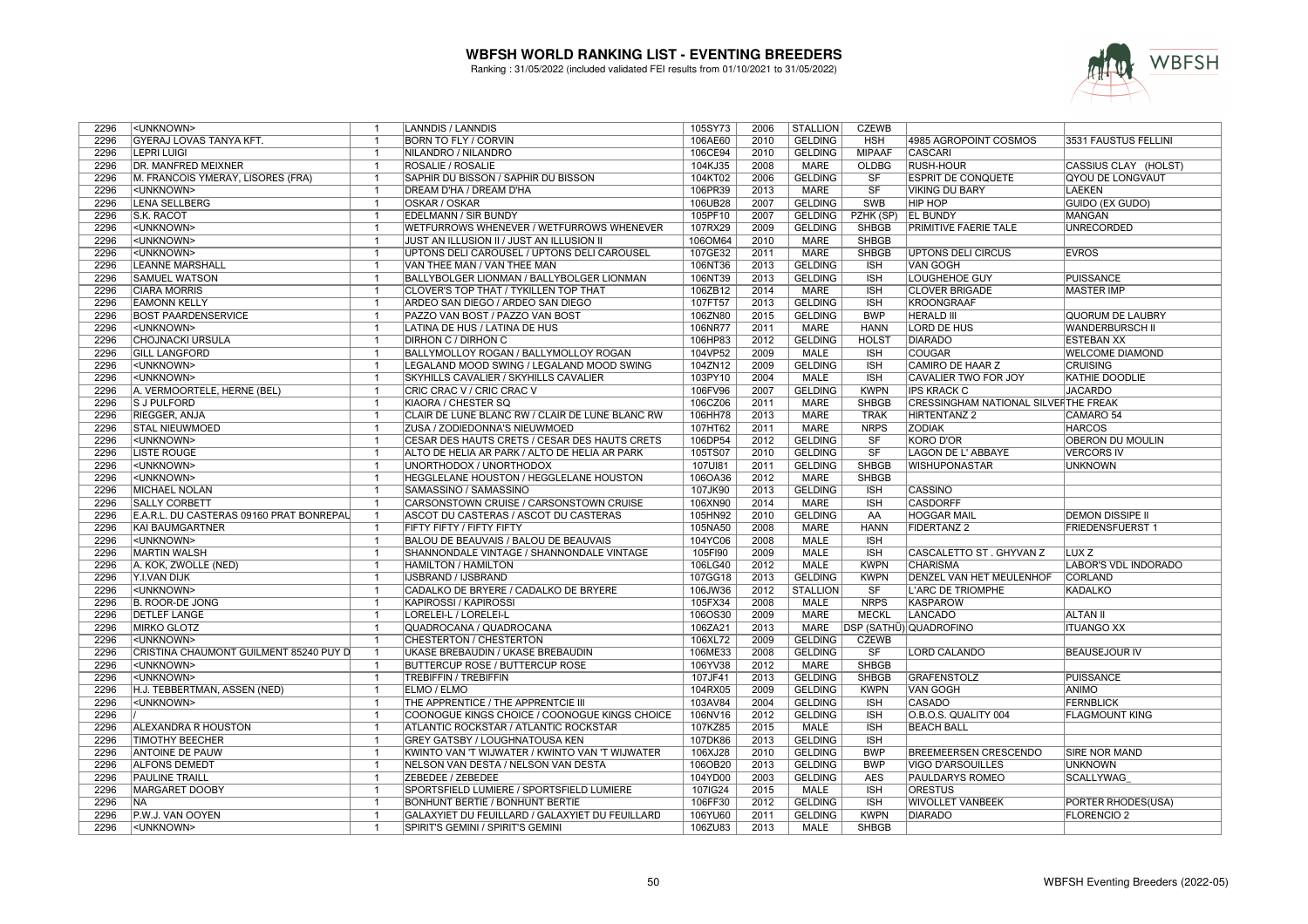

| 2296 | DANIEL LABORDE                          | $\overline{1}$           | CATHAGO DU LYS / CATHAGO DU LYS                                  | 107EZ96            | 2012 | <b>STALLION</b> | SF                     | LUX Z                     | QUIDAM DE REVEL                                       |
|------|-----------------------------------------|--------------------------|------------------------------------------------------------------|--------------------|------|-----------------|------------------------|---------------------------|-------------------------------------------------------|
| 2296 | M. RENE MOREAU, CLUIS (FRA)             | $\overline{1}$           | TRESOR DE CLUIS / TRESOR DE CLUIS                                | 104TS04            | 2007 | <b>STALLION</b> | <b>SF</b>              | URBAIN DU MONNAI          | <b>ROYAL FEU</b>                                      |
| 2296 | <b>WESTENBERGER, VERA</b>               | $\overline{1}$           | FORSTMEISTER 17 / FORSTMEISTER                                   | 104XW69            | 2006 | <b>STALLION</b> | <b>TRAK</b>            | <b>ULEXIS</b>             | <b>SUCHARD</b>                                        |
| 2296 | <b>ARNE ROSENBERG (SWE)</b>             | $\overline{1}$           | MAC EIGHTY EIGHT / MAC EIGHTY EIGHT                              | 104CX13            | 2004 | <b>STALLION</b> | <b>SWB</b>             | <b>EIGHTY EIGHT KEYS</b>  | <b>REX</b>                                            |
| 2296 | <b>LUDGER BUDDE</b>                     | $\overline{\mathbf{1}}$  | POLYSTAR I / POLYSTAR I                                          | 103GQ41            | 2005 | <b>GELDING</b>  | <b>WESTF</b>           | <b>POLYTRAUM</b>          | <b>WALDSTAR</b>                                       |
| 2296 | <b>HELMUT BERGENDAHL</b>                | $\overline{1}$           | EL MUM / EL MUM                                                  | 107GZ53            | 2015 | <b>GELDING</b>  | <b>WESTF</b>           | <b>ELDINO</b>             | <b>SAMUM XX</b>                                       |
| 2296 | ANDRE CHENU 14270 LE MESNIL MAUGER (FRA | $\overline{1}$           | VANDA DU PLESSIS / VANDA DU PLESSIS                              | 104PW76            | 2009 | <b>MARE</b>     | SF                     | LEONARDO LOUVO            | PALADIN DES IFS                                       |
| 2296 | <unknown></unknown>                     | $\overline{1}$           | <b>GLOBAL FX / FREDIE FOX</b>                                    | 106OH10            | 2013 | <b>MALE</b>     | ISH                    | <b>CRUISINGS HARRY</b>    |                                                       |
| 2296 | MICHELLE DENNIGAN                       | $\overline{1}$           | OUT OF PRINT / OUT OF PRINT                                      | 106YD69            | 2014 | <b>GELDING</b>  | <b>ISH</b>             | <b>OUT OF TOUCH</b>       |                                                       |
| 2296 | <unknown></unknown>                     | $\overline{1}$           | <b>GELUKKIG / GELUKKIG</b>                                       | 105TG56            | 2011 | <b>MARE</b>     | <b>KWPN</b>            | <b>VERDI</b>              | <b>CONCORDE</b>                                       |
| 2296 | M. JEROME SCHMITT, MONTAUT (FRA)        | $\overline{1}$           | TODD DE SUZAN / TODD DE SUZAN                                    | 104CM55            | 2007 | <b>GELDING</b>  | AA                     | ORPHEE DU FAGET           | <b>RYON D'ANZEX</b>                                   |
| 2296 | <b>NICK VINKEN</b>                      | -1                       | LEXINGTON VAN DE VINKENHOF / LEXINGTON VAN DE VINK               | 105TN39            | 2011 | <b>GELDING</b>  | <b>BWP</b>             | <b>OTANGELO</b>           | <b>TREVANO XX</b>                                     |
| 2296 | BRUENING, ADELHEID, SUESTEDT (GER)      | $\overline{\phantom{0}}$ | CRISPY 20 / CRISPY                                               | 104WS41            | 2009 | <b>GELDING</b>  | <b>HANN</b>            | <b>CONTENDRO I</b>        | <b>HERALDIK XX</b>                                    |
| 2296 | <unknown></unknown>                     | $\overline{1}$           | TRENT PARCWAY / TRENT PARCWAY                                    | 107JF26            | 2013 | <b>GELDING</b>  | <b>SHBGB</b>           | PARCO                     | <b>LEFEVRE</b>                                        |
| 2296 | <unknown></unknown>                     | $\overline{\mathbf{1}}$  | CATHERSTON OAKLEY / CATHERSTON OAKLEY                            | 107MA94            | 2014 | <b>STALLION</b> | <b>SHBGB</b>           | OPPOSITION BOMBSHELL      | <b>DUTCH GOLD</b>                                     |
| 2296 | <unknown></unknown>                     | $\overline{1}$           | VOLGANE BESNERAIS / VOLGANE BESNERAIS                            | 106DV40            | 2009 | <b>MARE</b>     | SF                     | NINIO DE ROX              | <b>LAUDANUM</b>                                       |
| 2296 | RICHARD HEDEGÅRD                        | $\overline{1}$           | <b>RODION / RODION</b>                                           | 105SA59            | 2008 | <b>MALE</b>     | <b>DWB</b>             | <b>ROMANOV</b>            |                                                       |
| 2296 | LOUIS GODARD 50240 ST JAMES (FRA)       | $\overline{\mathbf{1}}$  | BOCAGE DE GENTIERE / BOCAGE DE GENTIERE                          | 106DK79            | 2011 | <b>GELDING</b>  | SF                     | JIVARO DU ROUET           | <b>KING'S ROAD</b>                                    |
| 2296 | EMILIE LE JEUNE 56860 SENE (FRA)        | $\overline{1}$           | VALDECK DE BILLY / VALDECK DE BILLY                              |                    | 2009 | <b>GELDING</b>  | $\overline{\text{SF}}$ | SIR SHUTTERFLY            | HOCKEY BLEUS*D'AMAURY                                 |
| 2296 | <unknown></unknown>                     | -1                       |                                                                  | 105IL88<br>106OC27 | 2010 | <b>GELDING</b>  | SF                     | <b>BALDER DE SERIPHE</b>  |                                                       |
| 2296 | <b>THOMAS ANDERSSON</b>                 | $\overline{1}$           | ALPOS DES CHAUMES / ALPOS DES CHAUMES<br>PANNACOTTA / PANNACOTTA | 106MK00            | 2012 | <b>MARE</b>     | <b>SWB</b>             | <b>CAPRIANO</b>           | <b>BULINGTON</b><br><b>RAPHAEL</b>                    |
|      |                                         |                          |                                                                  |                    |      |                 |                        |                           |                                                       |
| 2296 | <unknown></unknown>                     | $\overline{1}$           | SYNCHRONISED / SYNCHRONISED                                      | 107KG83            | 2014 | <b>GELDING</b>  | <b>SHBGB</b>           | SILVIO I                  |                                                       |
| 2296 | <unknown></unknown>                     | $\overline{\mathbf{1}}$  | TORONTO / TORONTO                                                | 107KA50            | 2015 | <b>GELDING</b>  | <b>SHBGB</b>           | <b>DIARADO</b>            |                                                       |
| 2296 | <b>VAN HUL FILIP</b>                    | $\overline{1}$           | HEILIGE GEEST VD LENTAMEL / HEILIGE GEEST VD LENTAM              | 104IR38            | 2007 | <b>GELDING</b>  | <b>BWP</b>             | <b>TOULON</b>             | <b>VIGO D'ARSOUILLES</b>                              |
| 2296 | A.J.M. VAN ESCH, EERSEL (NED)           | $\overline{1}$           | FERREOLUS LAT / FERREOLUS LAT                                    | 105DV71            | 2010 | <b>GELDING</b>  | <b>KWPN</b>            | <b>JAGUAR MAIL</b>        | ROYAL DANCE                                           |
| 2296 | <unknown></unknown>                     | $\overline{\phantom{0}}$ | <b>HSSH ARAMIS / HSSH ARAMIS</b>                                 | 107IV31            | 2014 | <b>GELDING</b>  | <b>SHBGB</b>           | <b>ODERMUS R</b>          |                                                       |
| 2296 | <unknown></unknown>                     | $\overline{1}$           | MAXIMUS X / MAXIMUS X                                            | 107JI76            | 2012 | <b>GELDING</b>  | <b>SHBGB</b>           | PRIMITIVE PROPOSAL        |                                                       |
| 2296 | <unknown></unknown>                     | $\overline{\mathbf{1}}$  | STARMAN III / STARMAN III                                        | 107TJ41            | 2016 | <b>GELDING</b>  | <b>SHBGB</b>           | <b>UPSILON</b>            | <b>CREGGAN DIAMOND</b>                                |
| 2296 | <unknown></unknown>                     | $\overline{1}$           | LADY DARCEY / LADY DARCEY                                        | 107JP17            | 2014 | <b>MARE</b>     | <b>SHBGB</b>           | <b>BROADSTONE DICKENS</b> |                                                       |
| 2296 | <unknown></unknown>                     | $\overline{1}$           | <b>WILFRED PICKLES / WILFRED PICKLES</b>                         | 107SU27            | 2014 | <b>GELDING</b>  | <b>SHBGB</b>           |                           |                                                       |
| 2296 | <unknown></unknown>                     | $\overline{\mathbf{1}}$  | PSH INSIGHT / PSH INSIGHT                                        | 107UH39            | 2015 | <b>MARE</b>     | <b>SHBGB</b>           | <b>PSH OVERTURE</b>       |                                                       |
| 2296 | <unknown></unknown>                     | $\overline{1}$           | HERALDIKS GIRL OPPOSITION / HERALDIKS GIRL OPPOSITIO             | 107JW65            | 2013 | <b>MARE</b>     | <b>BE/SIES</b>         |                           |                                                       |
| 2296 | <unknown></unknown>                     | $\overline{1}$           | COOL STRIKER / COOL STRIKER                                      | 106IO18            | 2014 | <b>MARE</b>     | <b>BE/SIES</b>         | <b>BILLY BE COOL</b>      | <b>MALTSTRIKER</b>                                    |
| 2296 | <unknown></unknown>                     | $\overline{1}$           | CADEE VDB Z / CADEE VDB Z                                        | 107TS84            | 2015 | <b>MARE</b>     | ZANG                   | <b>CORNETS DIAMOND</b>    | <b>CORNET OBOLENSKY</b>                               |
| 2296 | <unknown></unknown>                     | $\overline{\mathbf{1}}$  | NAIROBI VD ROSHOEVE C / NAIROBI VD ROSHOEVE C                    | 107OT80            | 2013 | <b>MALE</b>     | <b>BWP</b>             | <b>CLARENCE C</b>         | JEWEL'S DOMINARD                                      |
| 2296 | <unknown></unknown>                     | $\overline{1}$           | POLTAVCKA PKZ / POLTAVCKA PKZ                                    | 107KX66            | 2015 | <b>MARE</b>     | <b>BWP</b>             |                           |                                                       |
| 2296 | <unknown></unknown>                     | $\overline{1}$           | QUIRADO STN / QUIRADO STN                                        | 107UG58            | 2016 | <b>GELDING</b>  | <b>BWP</b>             | <b>DAKAR VDL</b>          |                                                       |
| 2296 | <unknown></unknown>                     | $\overline{1}$           | LEO SANTOS / LEO SANTOS                                          | 107UH27            | 2015 | <b>GELDING</b>  | ZANG                   | L'ARC DE TRIOMPHE         |                                                       |
| 2296 | <unknown></unknown>                     | $^-$ 1                   | <b>FELIX Z / FELIX Z</b>                                         | 107TK96            | 2015 | <b>GELDING</b>  | <b>ZANG</b>            | <b>FERNANDO H</b>         |                                                       |
| 2296 | <unknown></unknown>                     | $\overline{1}$           | CUM LAUDE BRIGHT Z / CUM LAUDE BRIGHT Z                          | 107IX83            | 2013 | <b>MARE</b>     | <b>ZANG</b>            | <b>CLINTO Z</b>           |                                                       |
| 2296 | <unknown></unknown>                     | -1                       | VIVERO DH Z / VIVERO DH Z                                        | 107EK63            | 2010 | <b>GELDING</b>  | <b>ZANG</b>            | <b>VA-VITE</b>            |                                                       |
| 2296 | <unknown></unknown>                     | $\overline{1}$           | LA FINETTA BOIS MARGOT Z / LA FINETTA BOIS MARGOT Z              | 107KP44            | 2015 | <b>MARE</b>     | ZANG                   |                           | L'ARC DE TRIOMPHE*BOIS MARG QUAPRICE BOIMARGOT QUINCY |
| 2296 | <unknown></unknown>                     | $\overline{1}$           | VALICA DE NAZCA / VALICA DE NAZCA                                | 107RJ31            | 2009 | <b>MARE</b>     | AA                     | <b>TIGRIS</b>             | VEGANUM*HN                                            |
| 2296 | <unknown></unknown>                     | $\overline{\mathbf{1}}$  | DAUXANE BLUES AA / DAUXANE BLUES AA                              | 107IC94            | 2013 | <b>MARE</b>     | AA                     | <b>GRIOT DE MARA*HN</b>   | <b>DANDY DU PLAPE</b>                                 |
| 2296 | <unknown></unknown>                     | $\overline{1}$           | ET HOP BIBOULET AA / ET HOP BIBOULET AA                          | 106YU38            | 2014 | <b>STALLION</b> | AA                     | ORIENT DU PY              | QLONDIKE*HN                                           |
| 2296 | <unknown></unknown>                     | $\overline{1}$           | VADO VIA DE BONNIERES / VADO VIA DE BONNIERES                    | 106PG91            | 2009 | <b>MARE</b>     | SF                     | <b>ZANDOR Z</b>           | <b>ROYAL FEU</b>                                      |
| 2296 | <unknown></unknown>                     | $\overline{\mathbf{1}}$  | <b>BOSTON DES TILL / BOSTON DES TILL</b>                         | 107QS12            | 2011 | <b>GELDING</b>  | SF                     | QUAPRICE BOIMARGOT QUINCY | <b>ROSIRE</b>                                         |
| 2296 | <unknown></unknown>                     | $\overline{1}$           | CRACK D'AURICALE / CRACK D'AURICALE                              | 107IC96            | 2012 | <b>GELDING</b>  | $\overline{\text{SF}}$ | <b>CONTROE</b>            | <b>GRAND TRESOR</b>                                   |
| 2296 | <unknown></unknown>                     | $\overline{\mathbf{1}}$  | CALIPSO DE ROCHEFORT / CALIPSO DE ROCHEFORT                      | 107GR35            | 2012 | <b>GELDING</b>  | SF                     | <b>SALTO DE L'ISLE</b>    | <b>IRIS DE CELLAND</b>                                |
| 2296 | <unknown></unknown>                     | $\overline{1}$           | COUPD'COEUR D'ALBIZIA / COUPD'COEUR D'ALBIZIA                    | 106YI37            | 2012 | <b>STALLION</b> | $\overline{\text{SF}}$ | <b>CALIDOS</b>            | <b>JAGUAR MAIL</b>                                    |
| 2296 | <unknown></unknown>                     | $\overline{1}$           | CRACK DU NOYER / CRACK DU NOYER                                  | 107UE33            | 2012 | <b>STALLION</b> | SF                     | <b>TRESOR DE VIRTON</b>   | <b>EFLE DE B'NEVILLE</b>                              |
| 2296 | <unknown></unknown>                     | $\overline{1}$           | CELESTE DU BAILLY / CELESTE DU BAILLY                            | 107LU36            | 2012 | <b>MARE</b>     | SF                     | <b>QUI SERA DE L'ARC</b>  | <b>VATOUT</b>                                         |
| 2296 | <unknown></unknown>                     | $\overline{1}$           | DAYFIFLY DU VAUGUEUX / DAYFIFLY DU VAUGUEUX                      | 107PW17            | 2013 | <b>GELDING</b>  | SF                     | LABRADOR DE BREKKA        | <b>VOLCAN DE FONTENEL</b>                             |
| 2296 | <unknown></unknown>                     | $\overline{1}$           | DIONYSOS BLUE / DIONYSOS BLUE                                    | 107IB96            | 2013 | <b>GELDING</b>  | SF                     | <b>DIAMANT DE SEMILLY</b> | <b>FAYRILAND II</b>                                   |
| 2296 | <unknown></unknown>                     | $\overline{\mathbf{1}}$  | DIAMOND PROMISED / DIAMOND PROMISED                              | 107JC45            | 2013 | <b>MARE</b>     | SF                     | <b>JAGUAR MAIL</b>        | SHEYENNE DE BAUGY                                     |
| 2296 | <unknown></unknown>                     | $\overline{1}$           | DESERT ROUGE D'ASTREE / DESERT ROUGE D'ASTREE                    | 107IN22            | 2013 | <b>GELDING</b>  | SF                     | <b>EPSOM GESMERAY</b>     | ULIOR DES ISLES                                       |
| 2296 | <unknown></unknown>                     | $\overline{1}$           | <b>DIGITAL DE POILLEY / DIGITAL DE POILLEY</b>                   | 107TM73            | 2013 | <b>MARE</b>     | $\overline{\text{SF}}$ | <b>TRESOR</b>             | KANNAN                                                |
|      |                                         |                          |                                                                  |                    |      |                 |                        |                           |                                                       |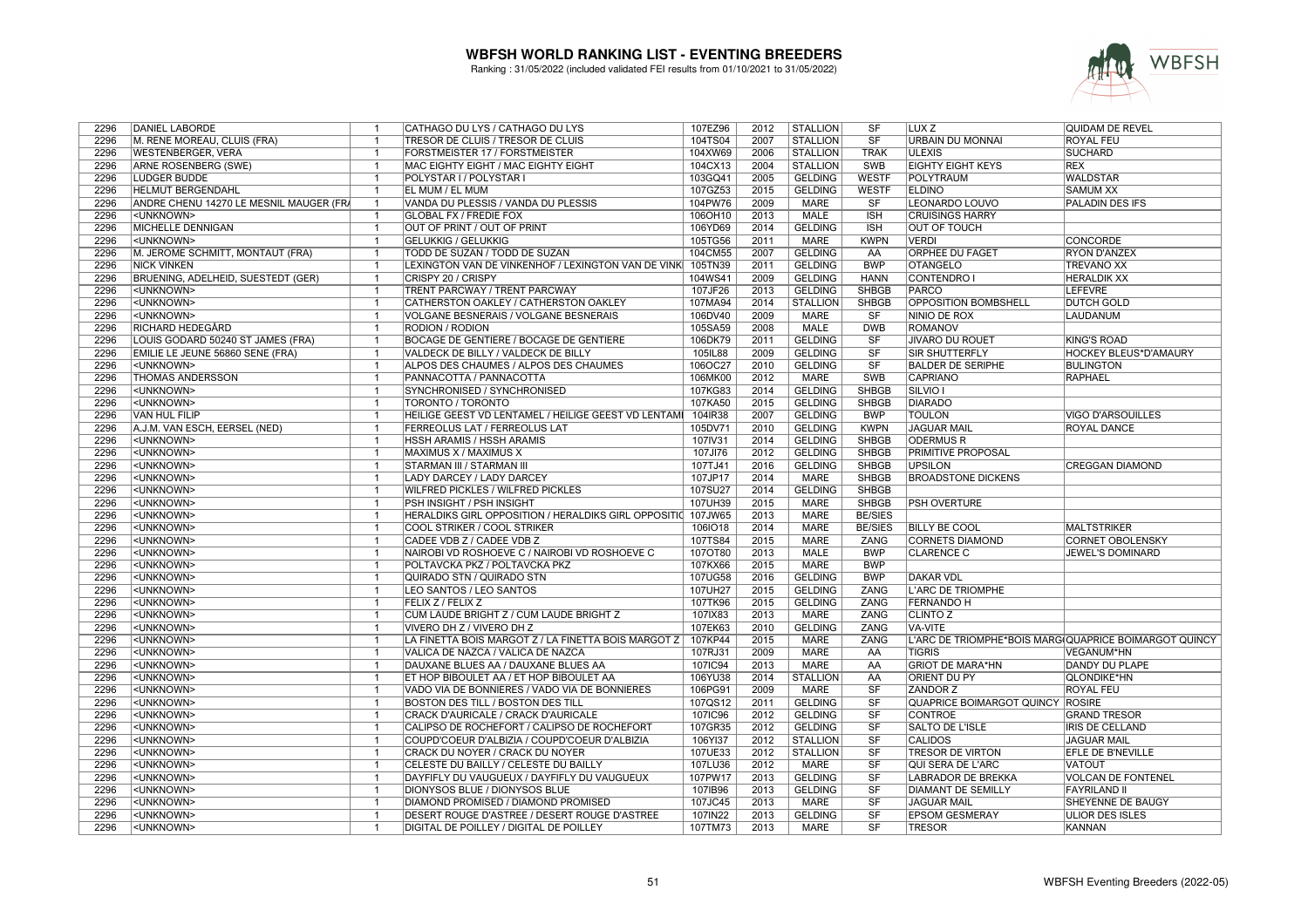

| 2296 | <unknown></unknown>                        | $\mathbf{1}$   | DON'T EXPLAIN / DON'T EXPLAIN                          | 106PH53 | 2013 | <b>STALLION</b> | <b>SF</b>              | UN PRINCE DE SISSE*ENE-HN                             | <b>RICHARD</b>                   |
|------|--------------------------------------------|----------------|--------------------------------------------------------|---------|------|-----------------|------------------------|-------------------------------------------------------|----------------------------------|
| 2296 | <unknown></unknown>                        | $\overline{1}$ | ECLIPSE D'EMS / ECLIPSE D'EMS                          | 107IW03 | 2014 | MARE            | SF                     | <b>FLIPPER D'ELLE</b>                                 | <b>VELOCE DE FAVI</b>            |
| 2296 | <unknown></unknown>                        | $\mathbf{1}$   | <b>ESTORIL D'ECLIPSE / ESTORIL D'ECLIPSE</b>           | 107KL03 | 2014 | <b>MARE</b>     | SF                     | <b>OLD CHAP TAME</b>                                  | <b>CAPRICIEUX DES SIX CENSES</b> |
| 2296 | <unknown></unknown>                        | $\overline{1}$ | <b>EXALTO DES ISLES / EXALTO DES ISLES</b>             | 107GC95 | 2014 | <b>STALLION</b> | SF                     | RINALDO DES ISLES                                     | ELAN DE LA COUR*HN               |
| 2296 | <unknown></unknown>                        | $\overline{1}$ | ELIOTT DE FERIVEL / ELIOTT DE FERIVEL                  | 107QC64 | 2014 | <b>GELDING</b>  | $\overline{\text{SF}}$ | L'ARC DE TRIOMPHE*BOIS MARG DIAMAN DE L'ABBAYE        |                                  |
| 2296 | CHARLES LEQUERTIER 50660 QUETTREVILLE S    | $\overline{1}$ | ESPOIR DE LA SIENNE / ESPOIR DE LA SIENNE              | 107GT02 | 2014 | <b>STALLION</b> | SF                     | HERITAGE FORTUNUS                                     | MUGUET DU MANOIR                 |
| 2296 | E.A.R.L. DE CORDELLES 61160 MONTABARD (F   | $\overline{1}$ | FRUIT DE CORDELLES / FRUIT DE CORDELLES                | 107SM93 | 2015 | <b>STALLION</b> | SF                     | UN DOLLAR DE BLONDEL                                  | <b>JAGUAR MAIL</b>               |
| 2296 | <unknown></unknown>                        | $\overline{1}$ | FILOU DES BRULINS / FILOU DES BRULINS                  | 107KA85 | 2015 | <b>GELDING</b>  | SF                     | <b>JAH'S DIAMANT</b>                                  | <b>CABDULA DU TILLARD</b>        |
| 2296 | <unknown></unknown>                        | $\mathbf{1}$   | FLOWER DU GEVAUDAN / FLOWER DU GEVAUDAN                | 107SN26 | 2015 | <b>MARE</b>     | SF                     | CONTENDRO*GFE                                         | <b>DUM'POM</b>                   |
| 2296 | <unknown></unknown>                        | $\overline{1}$ | FESTIVAL DE BOISY / FESTIVAL DE BOISY                  | 107KY74 | 2015 | <b>GELDING</b>  | SF                     | <b>QUINTUS D'09</b>                                   | <b>JALISCO B</b>                 |
| 2296 | <unknown></unknown>                        | $\overline{1}$ | FAIS TON FOU / FAIS TON FOU                            | 107MC50 | 2015 | <b>GELDING</b>  | <b>SF</b>              | <b>JAGUAR MAIL</b>                                    | <b>CALVARO</b>                   |
| 2296 | <unknown></unknown>                        | $\mathbf{1}$   | FILOU DU VINNEBUS / FILOU DU VINNEBUS                  | 107JO93 | 2015 | <b>STALLION</b> | SF                     | <b>DANDY DU PLAPE</b>                                 | <b>BACCALAUREAT</b>              |
| 2296 | <unknown></unknown>                        | $\overline{1}$ | FERRERO DU PEYRON / FERRERO DU PEYRON                  | 107KD62 | 2015 | <b>STALLION</b> | SF                     | <b>ADMIRAL DE LEURVEN</b>                             | <b>PARISIEN II</b>               |
| 2296 | <unknown></unknown>                        | $\overline{1}$ | FLORA DES AUBIERS / FLORA DES AUBIERS                  | 107SD33 | 2015 | <b>MARE</b>     | $\overline{\text{SF}}$ | <b>UPSILON</b>                                        | QUIDAM DE REVEL                  |
| 2296 | <unknown></unknown>                        | $\overline{1}$ | FENIKS DE LA BARONNIE / FENIKS DE LA BARONNIE          | 107JO56 | 2015 | <b>GELDING</b>  | SF                     | <b>NEGRO</b>                                          | HOSTENS DE BEL                   |
| 2296 | <unknown></unknown>                        | $\overline{1}$ | FALSTERBO D'ORMONT / FALSTERBO D'ORMONT                | 107FV69 | 2015 | <b>GELDING</b>  | SF                     | <b>DIAMANT DE SEMILLY</b>                             | <b>CALVARO</b>                   |
| 2296 | <unknown></unknown>                        | $\overline{1}$ | FEARGHAS DE FRAJUS / FEARGHAS DE FRAJUS                | 107JN21 | 2015 | <b>GELDING</b>  | SF                     | <b>KALASKA DE SEMILLY</b>                             | <b>JAGUAR MAIL</b>               |
| 2296 | <unknown></unknown>                        | $\overline{1}$ | FORT DES CRESNAYS / FORT DES CRESNAYS                  | 107KF29 | 2015 | <b>STALLION</b> | SF                     | <b>NARTAGO</b>                                        | <b>MILL POND</b>                 |
| 2296 | <unknown></unknown>                        | $\overline{1}$ | FORLAP'KA / FORLAP'KA                                  | 107JS71 | 2015 | <b>GELDING</b>  | SF                     | L'ARC DE TRIOMPHE*BOIS MARG QUAPRICE BOIMARGOT QUINCY |                                  |
| 2296 | <unknown></unknown>                        | $\overline{1}$ | FLY DES AJONCS / FLY DES AJONCS                        | 107QM37 | 2015 | <b>STALLION</b> | SF                     | QUAPRICE BOIMARGOT QUINCY FIDJI DU FLEURY             |                                  |
| 2296 | SCHULTE-SUEDHOFF, ANTONIUS                 | $\overline{1}$ | CANVALENCIA / CANVALENCIA                              | 105SM36 | 2011 | <b>MARE</b>     | <b>OLDBG</b>           | <b>VERDI TN</b>                                       | <b>CONTENDER</b>                 |
| 2296 | JEROME BARON 17610 CHANIERS (FRA)          | $\overline{1}$ | CRONOS DE PLEYSSE / CRONOS DE PLEYSSE                  | 106FM11 | 2012 | <b>GELDING</b>  | SF                     | <b>SCAREFACE DE MARS</b>                              | <b>CAP DE B'NEVILLE</b>          |
| 2296 | <b>CHRISTOPHE BONNIN</b>                   | -1             | DICAMARIE DELPHINIERE / DICAMARIE DELPHINIERE          | 106PS07 | 2013 | <b>MARE</b>     | $\overline{\text{SF}}$ | <b>CONRAD</b>                                         | <b>OBERON DU MOULIN</b>          |
| 2296 | <b>DOUNIA DOUADI</b>                       | $\overline{1}$ |                                                        | 106QH43 | 2012 | <b>MALE</b>     | SF                     |                                                       |                                  |
|      |                                            |                | COBALT DE DUGNY / COBALT DE DUGNY                      |         |      |                 |                        |                                                       |                                  |
| 2296 | VOLPRECHT U. ANDREA VON GILSA              | $\mathbf{1}$   | <b>BRAVE HEART 10 / BRAVE HEART</b>                    | 104JY40 | 2008 | <b>GELDING</b>  | <b>HANN</b>            | <b>BALOU DU ROUET</b>                                 | <b>GLENSTAL XX</b>               |
| 2296 | <b>RACHEL STERLING</b>                     | $\overline{1}$ | LUP THE LOOP / KILLARD LUP THE LOOP                    | 104HE34 | 2008 | <b>GELDING</b>  | <b>ISH</b>             | <b>LUPICOR</b>                                        | <b>FARNEY CLOVER</b>             |
| 2296 | <unknown></unknown>                        | $\overline{1}$ | JOHNNY BE GOODE WFS / JOHNNY BE GOODE WFS              | 107LY00 | 2014 | MALE            | <b>KWPN</b>            |                                                       |                                  |
| 2296 | <unknown></unknown>                        | $\overline{1}$ | ALIZE DES FLEURIS / ALIZE DES FLEURIS                  | 105SG03 | 2010 | <b>MARE</b>     | SF                     | NINIO DE ROX                                          | <b>PERSAN II</b>                 |
| 2296 | MME ALEXANDRA PALARDY 85370 MOUZEUIL       | $\overline{1}$ | ALTESSE DE L'ORMEAU / ALTESSE DE L'ORMEAU              | 105HT49 | 2010 | <b>MARE</b>     | SF                     | <b>IOLISCO DE QUINHON*HN</b>                          | <b>BEAUSEJOUR IV</b>             |
| 2296 | <unknown></unknown>                        | $\overline{1}$ | CADILLAC MUZZY / CADILLAC MUZZY                        | 106KX05 | 2012 | <b>MARE</b>     | SF                     | L'ARC DE TRIOMPHE*BOIS MARG METYS                     |                                  |
| 2296 | <b>KATARINA JACOBSSON</b>                  | $\overline{1}$ | PLENTY OF MAGIC / PLENTY OF MAGIC                      | 104BO40 | 2007 | <b>GELDING</b>  | <b>MECKL</b>           | <b>MIGHTY MAGIC</b>                                   | <b>TURBAN ROSE</b>               |
| 2296 | <b>GHISLAIN THIELS</b>                     | $\overline{1}$ | CISKA VD AEREBEEKHOEVE Z / CISKA VD AEREBEEKHOEVE      | 107FA29 | 2015 | <b>MARE</b>     | <b>ZANG</b>            | <b>CHELLSINIZ</b>                                     | SILVERSTONE(EX CLINT Z)          |
| 2296 | <b>STONY BROOK FARM</b>                    | $\overline{1}$ | CONTESTOR / SBF CORTEZ                                 | 103ZS34 | 2007 | <b>GELDING</b>  | <b>KWPN</b>            | CONTANGO                                              | <b>KILLER JER</b>                |
| 2296 | <unknown></unknown>                        | $\overline{1}$ | DARIADO DES BEAUX Z / DARIADO DES BEAUX Z              | 106JP22 | 2010 | <b>STALLION</b> | ZANG                   | <b>DIARADO</b>                                        | <b>VOLTAIRE</b>                  |
| 2296 | E.A.R.L. DE LA COT CHAT                    | $\overline{1}$ | DIESE COT CHAT / DIESE COT CHAT                        | 106WF72 | 2013 | <b>MARE</b>     | SF                     | <b>TINKA'S BOY</b>                                    | <b>DAMIRO B</b>                  |
| 2296 | G.A.E.C. DE L AUMERAIE, ST AUBIN DE TERREG | $\overline{1}$ | TEMPO DE LAUME / TEMPO DE LAUME                        | 104PW44 | 2007 | <b>GELDING</b>  | SF                     | <b>DIAMS DU GRASSET</b>                               | VAS Y DONC LONGANE               |
| 2296 | <b>DR. VOLKER STEINKRAUS</b>               | $\overline{1}$ | <b>BUTT'S ARIA / BUTT'S AIRBORNE</b>                   | 106YV30 | 2014 | MARE            | <b>HANN</b>            | <b>NOBRE XX</b>                                       | <b>GRAF TOP</b>                  |
| 2296 | <b>ERICH ETL</b>                           | $\mathbf{1}$   | CON CASIRO / CON CASIRO                                | 106LN04 | 2009 | <b>GELDING</b>  | AWÖ                    | CASIRO                                                | ALEXANDER DER GROSSE             |
| 2296 | <b>TREANOR, THOMAS</b>                     | $\overline{1}$ | NOVATURIENT / NOVATURIENT                              | 106AW81 | 2012 | <b>GELDING</b>  | <b>ISH</b>             | <b>IROKO</b>                                          | <b>PUISSANCE</b>                 |
| 2296 | FLORENCE BLONDEAU 49400 SAUMUR (FRA)       | $\overline{1}$ | VOL DE NUIT FLO / VOL DE NUIT FLO                      | 105GW58 | 2009 | <b>MARE</b>     | SF                     | COROFINO*GFE                                          | <b>ELLIOTT</b>                   |
| 2296 | ANNETTE AND DAVID PACOE                    | $\mathbf{1}$   | ONE IN A MILLION / ONE IN A MILLION                    | 106QS76 | 2009 | <b>MARE</b>     | <b>CWHBA</b>           | <b>DON FREDERICO</b>                                  | <b>ROTSPON</b>                   |
| 2296 | PETER OEHEN                                | $\overline{1}$ | CAMIRO VON EICHMATT / CAMIRO VON EICHMATT              | 105ZM60 | 2009 | <b>MALE</b>     | CH                     | <b>CHAMEUR</b>                                        | CALANDO I                        |
| 2296 | JOHN O'SULLIVAN                            | $\overline{1}$ | HI MR HENRY / HI MR HENRY                              | 106XP76 | 2013 | <b>GELDING</b>  | <b>ISH</b>             | <b>CRUISING HARRY</b>                                 |                                  |
| 2296 | <unknown></unknown>                        | $\overline{1}$ | IGNA / IGNA                                            | 106OP30 | 2013 | <b>MALE</b>     | <b>KWPN</b>            |                                                       |                                  |
| 2296 | MME MARIE-THERESE LAHAYE, ST CONTEST (I    | $\overline{1}$ | VALTHO DES PEUPLIERS / VALTHO DES PEUPLIERS            | 104AD49 | 2009 | <b>GELDING</b>  | SF                     | <b>TINKA'S BOY</b>                                    | <b>ROSIRE</b>                    |
| 2296 | MISS R SEARCH, WETHERBY (GBR)              | $\overline{1}$ | BEE NAROUND / BEE NAROUND                              | 104YL88 | 2009 | <b>MALE</b>     | <b>SHBGB</b>           | <b>REVOLUTION</b>                                     | <b>FULTON</b>                    |
| 2296 | <b>THERESE ÖRUP</b>                        | $\overline{1}$ | <b>BOX COMPRIS / BOX COMPRIS</b>                       | 106YG39 | 2014 | <b>MARE</b>     | SWB                    | <b>IOWA 960</b>                                       | <b>COMMON SENSE</b>              |
| 2296 | <b>MARY O'GORMAN</b>                       | $\overline{1}$ | THE WOLF MAN / THE WOLF MAN                            | 104JD60 | 2007 | <b>MALE</b>     | <b>ISH</b>             | <b>CAVALIER TWO FOR JOY</b>                           | <b>GHAREEB</b>                   |
| 2296 | E.A.R.L. ELEVAGE D' ALLOU 45640 SANDILLON  | $\overline{1}$ | BEAURIVAGE D'ALLOU / BEAURIVAGE D'ALLOU                | 106CK32 | 2011 | <b>STALLION</b> | AA                     | <b>L'ESCARFAST</b>                                    | PRINCE IG'OR                     |
| 2296 | <unknown></unknown>                        | $\overline{1}$ | CALLISTA DU MAZES / CALLISTA DU MAZES                  | 106FO89 | 2012 | <b>MARE</b>     | $\overline{\text{SF}}$ | <b>NONPLUSULTRA</b>                                   | <b>GIN FIZZ IV</b>               |
| 2296 | <b>KELLY PLITZ</b>                         | $\mathbf{1}$   | FLUORESCENT ADOLESCENT / FLUORESCENT ADOLESCEN 104KP65 |         | 2008 | <b>MARE</b>     | <b>CSHA</b>            | <b>GAUDI</b>                                          | <b>ALI BABA</b>                  |
| 2296 | SYLVIE LALLIER 86190 AYRON (FRA)           | $\overline{1}$ | AMISTAR DEBOHEME / AMISTAR DEBOHEME                    | 106TQ83 | 2010 | <b>GELDING</b>  | SF                     | <b>BARBARIAN</b>                                      | <b>VICOMTE MANCIAIS</b>          |
| 2296 | S.C.E.A. ELEVAGE DE TOURTOULOU 15250 NAI   | $\overline{1}$ | URFEE DE TOURTOULOU / URFEE DE TOURTOULOU              | 105RK44 | 2008 | MARE            | SF                     | DANDY DU PLAPE*HN                                     | CENTAURE DE LETANG               |
| 2296 | <b>ALICE PRINGLE</b>                       | $\overline{1}$ | LUCKY JO JO / LUCKY JO JO                              | 107UI19 | 2015 | <b>GELDING</b>  | <b>ISH</b>             |                                                       |                                  |
| 2296 | FASE                                       | $\overline{1}$ | IRMA PETERNELLA / IRMA PETERNELLA                      | 106VO15 | 2013 | <b>MARE</b>     | <b>KWPN</b>            | <b>BALTIC VDL</b>                                     | <b>INDOCTRO</b>                  |
| 2296 | ANDRE DE SUTTER 27140 BAZINCOURT SUR EI    | $\mathbf{1}$   | BEAUNE D'EPTE / BEAUNE D'EPTE                          | 105SA38 | 2011 | <b>MARE</b>     | AA                     | <b>QUACK</b>                                          | <b>GRAND D'ESCLA</b>             |
| 2296 | MW. S.V. HEIJENS, DONDEREN (NED)           |                | <b>INDY ZEQUILLE SH / INDY ZEQUILLE SH</b>             | 106NZ28 | 2013 | <b>MARE</b>     | <b>KWPN</b>            | DREAM BOY N.O.P.                                      | <b>BROERE OBELISK</b>            |
|      |                                            |                |                                                        |         |      |                 |                        |                                                       |                                  |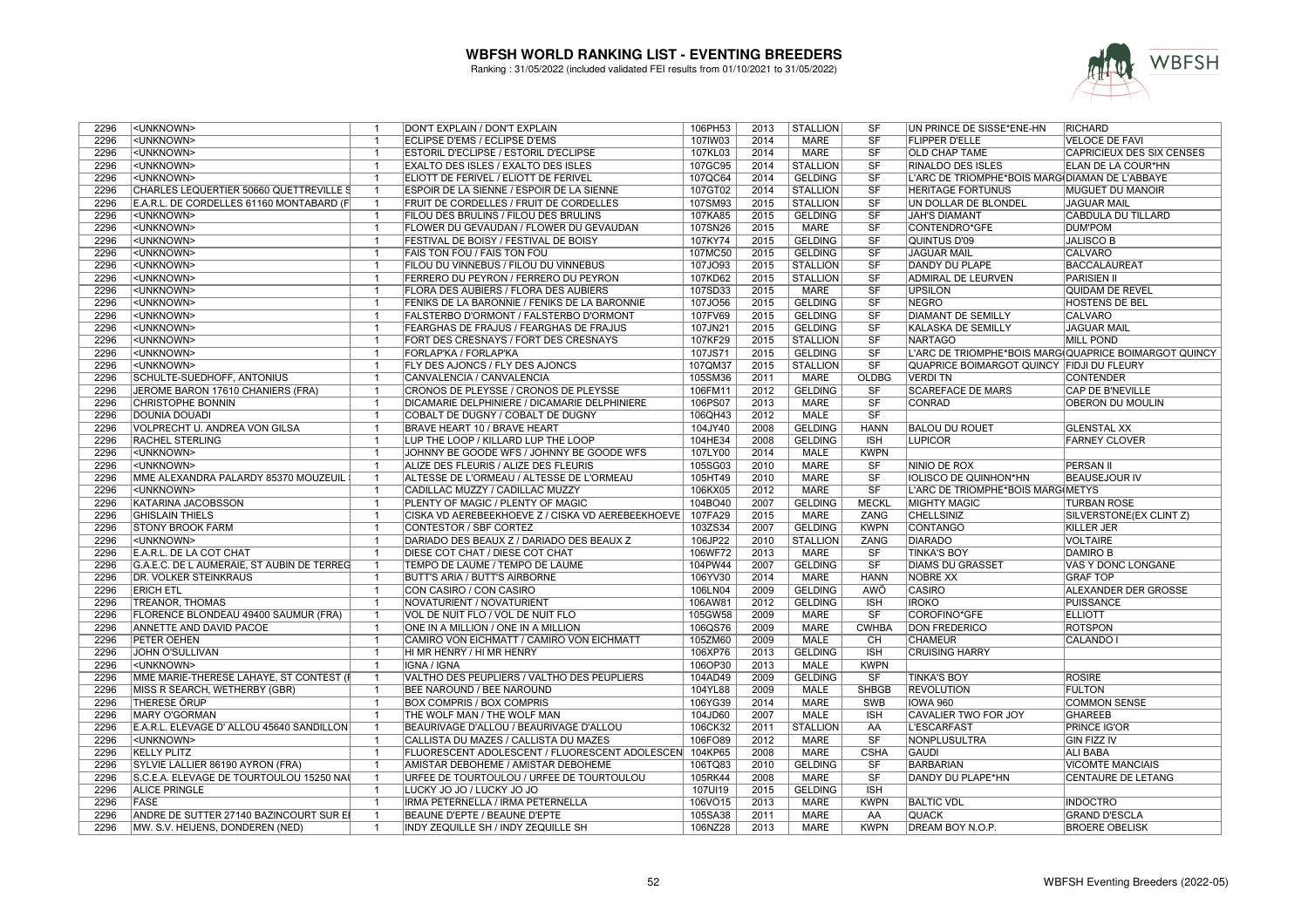

| 2296 | <unknown></unknown>                     | -1                               | CHACOA ROULETTE / CHACOA ROULETTE                | 105TG68  | 2009 | MARE            | <b>ISH</b>             | CHACOA                        | <b>DIAMOND SERPANT</b>        |
|------|-----------------------------------------|----------------------------------|--------------------------------------------------|----------|------|-----------------|------------------------|-------------------------------|-------------------------------|
| 2296 | <b>M.AWN AL AIDAROUS</b>                | $\overline{1}$                   | AMOUAJ / AMOUAJ                                  | 106CX96  | 2010 | <b>MARE</b>     | SF                     |                               |                               |
| 2296 | <b>THIERRY TOUZAINT</b>                 | $\overline{1}$                   | EVENTING D'ARCY / EVENTING D'ARCY                | 107EJ88  | 2014 | <b>GELDING</b>  | SF                     | <b>SUMMER SONG (GB)</b>       | <b>ROSIRE</b>                 |
| 2296 | ELEVAGE DU CASTAY 99 (FRA)              | $\overline{1}$                   | MAYBE TONIGHT DU CASTAY / MAYBE TONIGHT DU CASTA | 106ES18  | 2012 | <b>MARE</b>     | <b>BWP</b>             | <b>PRESIDENT</b>              | <b>HOLLYWOOD</b>              |
| 2296 | M. JEAN-JACQUES DECHATTE, RATIERES (FRA | $\overline{1}$                   | PICA D'OR / PICA D'OR                            | 102ZK64  | 2003 | <b>GELDING</b>  | $\overline{\text{SF}}$ | <b>TRESOR DU REMON</b>        | <b>HURLEVENT</b>              |
| 2296 | <b>CHRISTOPHER STONE</b>                | $\overline{1}$                   | CHILLI KING / CHILLI KING                        | 107EX75  | 2015 | <b>MALE</b>     | <b>SHBGB</b>           | <b>CHILLI MORNING</b>         |                               |
| 2296 | <unknown></unknown>                     | $\overline{1}$                   | HEALYS KING ARKANSAS / HEALYS KING ARKANSAS      | 105ES18  | 2008 | <b>MALE</b>     | <b>ISH</b>             | <b>VDL ARKANSAS</b>           | <b>CANDLE KING</b>            |
| 2296 | <b>GAEL DOEN CASSEN</b>                 | $\overline{1}$                   | ALASKA DE KERDOEN / ALASKA DE KERDOEN            | 106NB38  | 2010 | <b>MARE</b>     | <b>SF</b>              | KARAMEL DE LAUTURE            | <b>STEW BOY</b>               |
| 2296 | <unknown></unknown>                     | $\overline{1}$                   | LE VIKING D'ENGANE Z / LE VIKING D'ENGANE Z      | 107EE56  | 2009 | <b>GELDING</b>  | <b>ZANG</b>            | <b>LUPICOR</b>                | KIGALI                        |
| 2296 | JOANNE MARGOSSIAN                       | $\overline{1}$                   | <b>ENDORSEMENT / ENDORSEMENT</b>                 | 107EG85  | 2009 | <b>MARE</b>     | <b>KWPN</b>            | <b>FLEMMINGH</b>              | LE MISERABLE                  |
| 2296 | <b>JACQUELINE TORTELLIER</b>            | $\overline{1}$                   | CARTOUCHE DE NAMYERE / CARTOUCHE DE NAMYERE      | 106PP81  | 2012 | <b>GELDING</b>  | SF                     | <b>DIAMANT DE SEMILLY</b>     | CARNUTE                       |
| 2296 | <b>MARIKA VANHOOGENHUIZE</b>            | -1                               | THAT WASCALIE WABBIT / THAT WASCALIE WABBIT      | 106FI69  | 2009 | <b>MARE</b>     | <b>CSHA</b>            | <b>RUPERT</b>                 | <b>SALUT</b>                  |
| 2296 | <unknown></unknown>                     | $\overline{1}$                   | CIBISK'HUIT / CIBISK'HUIT                        | 106IF92  | 2012 | <b>GELDING</b>  | <b>SF</b>              | <b>KANNAN</b>                 | <b>QUAPPA</b>                 |
| 2296 | DOROTHEE BENEDET                        | $\overline{1}$                   | CISKO DU NINET / CISKO DU NINET                  | 106JW64  | 2012 | <b>GELDING</b>  | $\overline{AA}$        | <b>TILIPPE LE BEL</b>         | <b>PRIMA D'OR</b>             |
| 2296 | T J SPORTS HORSE LIMITED                | $\overline{1}$                   | TJ CHARLENE / TJ CHARLENE                        | 105UB75  | 2010 | <b>MARE</b>     | <b>AES</b>             | <b>SANTA CRUZ</b>             | <b>DEPLOY</b>                 |
| 2296 | <b>VINCENT COUSINS</b>                  | $\overline{1}$                   | CLEVER TRICK / KILCANDRA BONNIE REWARD           | 106MH22  | 2012 | <b>MARE</b>     | ISH                    | <b>FINANCIAL REWARD</b>       |                               |
|      |                                         |                                  |                                                  |          |      |                 |                        |                               |                               |
| 2296 | <unknown></unknown>                     | $\overline{1}$<br>$\overline{1}$ | LET'S GO DU LARY Z / LET'S GO DU LARY Z          | 107IR60  | 2015 | <b>GELDING</b>  | ZANG                   | <b>LULLY ROCIO</b>            | HAPPY VERGOIGNAN*HN           |
| 2296 | <unknown></unknown>                     |                                  | CABDULLAH M2S / CABDULLAH M2S                    | 106XW90  | 2011 | <b>MALE</b>     | <b>WSI</b>             | <b>ABDULLAH</b>               |                               |
| 2296 | MRS K CAMERON, ILLMINSTER (GBR)         | $\overline{1}$                   | <b>ISLE MOOR / ISLE MOOR</b>                     | 104DK48  | 2007 | <b>MALE</b>     | <b>SHBGB</b>           | <b>ROVIRIS</b>                | <b>HARRINGTON MR MAGICIAN</b> |
| 2296 | <b>ZG SCHULZ/ZEIDLER</b>                | $\overline{1}$                   | CALCOURT QUANTUM / CALCOURT QUANTUM              | 106BY72  | 2010 | <b>GELDING</b>  | <b>HOLST</b>           | QUALITY 9                     | <b>CARPACCIO</b>              |
| 2296 | THE DUCHESS OF DEVONSHIRE               | $\overline{1}$                   | CHATSWORTH DIAMOND / CHATSWORTH DIAMOND          | 106NC17  | 2012 | <b>MALE</b>     | <b>SHBGB</b>           | <b>BILLY CONGO</b>            |                               |
| 2296 | <b>MRS J CAMPION</b>                    | $\overline{1}$                   | FUZZYFELT / FUZZYFELT                            | 106OG75  | 2013 | <b>MALE</b>     | <b>SHBGB</b>           | <b>JUMBO</b>                  | <b>SEA CREST</b>              |
| 2296 | <b>ANNA ERICSSON &amp; ULF OLSSON</b>   | $\overline{1}$                   | X-PENSIVE / X-PENSIVE                            | 107FD47  | 2015 | <b>MARE</b>     | <b>SWB</b>             | <b>CONTENDRO I</b>            | <b>CONCORDE</b>               |
| 2296 | FAM. BREUKINK, DOESBURG (NED)           | $\overline{1}$                   | <b>INDINE B / INDINE B</b>                       | 106PV90  | 2013 | <b>MARE</b>     | <b>KWPN</b>            | <b>NASSAU</b>                 | <b>CIEL D'ESPOIR</b>          |
| 2296 | <unknown></unknown>                     | $\overline{\mathbf{1}}$          | PRINCE TED / PRINCE TED                          | 106QS50  | 2013 | <b>MALE</b>     | <b>BE/SIES</b>         |                               |                               |
| 2296 | <unknown></unknown>                     | $\overline{1}$                   | DIVINE IDYLLE DUDEVIN / DIVINE IDYLLE DUDEVIN    | 106OD23  | 2013 | <b>MARE</b>     | SF                     | TOP GUN SEMILLY               | <b>SABRE</b>                  |
| 2296 | PASCALE GUERIN                          | $\overline{1}$                   | DOUCHKA GRANDE LANDE / DOUCHKA GRANDE LANDE      | 106YJ83  | 2013 | <b>MARE</b>     | $\overline{\text{SF}}$ | <b>MYLORD CARTHAGO</b>        | SINGASINGA                    |
| 2296 | ANNIE BARBECOT 63230 ST OURS (FRA)      | $\overline{1}$                   | VAUBAN VILLELONGUE / VAUBAN VILLELONGUE          | 105JH35  | 2009 | <b>GELDING</b>  | SF                     | <b>IDEM DE B'NEVILLE (HN)</b> | <b>QUATAR DE PLAPE</b>        |
| 2296 | <unknown></unknown>                     | $\overline{1}$                   | ALL OR NOTHING / ALL OR NOTHING                  | 104YF41  | 2009 | MALE            | <b>HANN</b>            | <b>ALABASTER</b>              | <b>WESTBURY</b>               |
| 2296 | <b>WILHELM VERHAAG</b>                  | $\overline{\mathbf{1}}$          | <b>HELLIOS BH / HELLIOS BH</b>                   | 106BH98  | 2010 | <b>GELDING</b>  | <b>RHEIN</b>           | <b>CASSINI BOY JUNIOR</b>     | <b>CORIOLAN</b>               |
| 2296 | <b>CATHERINE ANSQUER</b>                | $\overline{1}$                   | CORLEONE TOPS / CORLEONE TOPS                    | 106QG27  | 2012 | <b>STALLION</b> | <b>SF</b>              | <b>TINKA'S BOY</b>            | <b>ADAGIO IV</b>              |
| 2296 | <unknown></unknown>                     | $\overline{1}$                   | NOREWAY HARRY / NOREWAY HARRY                    | 104WX32  | 2009 | <b>GELDING</b>  | <b>ISH</b>             | HANNIBAL VAN OVERIS Z         | <b>COURAGE I</b>              |
| 2296 | <unknown></unknown>                     | $\overline{1}$                   | <b>VERTIGE DU TERGUER / VERTIGE DU TERGUER</b>   | 106BW08  | 2009 | <b>MARE</b>     | SF                     | <b>SIR DONNERHALL</b>         | <b>DON GREGORY</b>            |
| 2296 | <unknown></unknown>                     | $\overline{1}$                   | VILLABONG'KA / VILLABONG'KA                      | 106FG39  | 2009 | <b>STALLION</b> | SF                     | <b>TINKA'S BOY</b>            | CALOUBET DU BOIS              |
| 2296 | J. VAN BREUGEL, ARKEL (NED)             | $\overline{\mathbf{1}}$          | FIGARO X / FIGARO X                              | 105SG49  | 2010 | <b>GELDING</b>  | <b>KWPN</b>            | <b>LEXICON</b>                | <b>MYTENS</b>                 |
| 2296 | <b>MARY BRENNAN</b>                     | $\overline{1}$                   | MHS MONBEG JUNIOR / MHS MONBEG JUNIOR            | 106WV42  | 2014 | <b>GELDING</b>  | <b>ISH</b>             | <b>QUIDAM JUNIOR</b>          | <b>FURISTO'S DIAMOND</b>      |
| 2296 | M. GUSTAVE LAUNAY, ANTRAIN (FRA)        | $\overline{1}$                   | URFE DE LA BARBAIS / URFE DE LA BARBAIS          | 104LF37  | 2008 | <b>MARE</b>     | $\overline{\text{SF}}$ | <b>TAMBOURGHINI</b>           | YARLANDS SUMMER SONG          |
| 2296 | <unknown></unknown>                     | $\overline{1}$                   | CAROUSO DES CABANES / CAROUSO DES CABANES        | 106KC41  | 2012 | <b>STALLION</b> | SF                     | <b>CON AIR</b>                | JUMPY DES FONTAINES           |
| 2296 | <b>MRS L UNDERWOOD</b>                  | $\overline{1}$                   | P G WITHERNAY / P G WITHERNAY                    | 106NI31  | 2013 | <b>MALE</b>     | <b>BE/SIES</b>         | <b>CHOPIN</b>                 | <b>WELLINGTON</b>             |
| 2296 | <b>DIRK LANGLE</b>                      | $\overline{1}$                   | QUATERSTEIN DU PAYROL / QUATERSTEIN DU PAYROL    | 107FE16  | 2014 | <b>STALLION</b> | <b>OLDBG</b>           | QUATERBOLD DU PAYROL          | <b>WOLKENSTEIN II</b>         |
| 2296 | YVES LANGELIER 50320 HOCQUIGNY (FRA)    | $\overline{1}$                   | CANELLE DU CHANU Z / CANELLE DU CHANU Z          | 105SC23  | 2009 | <b>MARE</b>     | <b>ZANG</b>            | <b>CONSUL DL VIE Z*GFE</b>    | <b>DOLLAR DELA PIERRE</b>     |
| 2296 | <b>ALBERT GUILLAS</b>                   | $\overline{1}$                   | EGLANTINE DU POULER / EGLANTINE DU POULER        | 106ZA51  | 2014 | <b>MARE</b>     | SF                     | <b>ELDORADO DE HUS</b>        | <b>RUBENS D'HELBY</b>         |
| 2296 | <b>ASTEK STUD - SUE FLOWLER</b>         | $\overline{1}$                   | ASTEK GADZUKS / ASTEK GADZUKS                    | 105VO42  | 2011 | <b>MALE</b>     | <b>NZWB</b>            | KINNORDY GYM BELLO            | <b>AACHEN</b>                 |
| 2296 | <unknown></unknown>                     | $\overline{1}$                   | LEAGAUN WILD BOY / LEAGAUN WILD BOY              | 105RM15  | 2007 | <b>GELDING</b>  | ISH                    |                               |                               |
| 2296 |                                         | $\overline{1}$                   |                                                  |          |      | <b>MALE</b>     | <b>KWPN</b>            |                               |                               |
|      | H.G. VAN WIJNEN                         |                                  | GLOBAL JAVALL GOLD / JAVALL GOLD                 | 107JE50  | 2014 |                 |                        | <b>ZAVALL VDL</b>             |                               |
| 2296 | A. VAN BALLEGOOIJEN, GAMEREN (NED)      | $\overline{1}$                   | WOODCROFT HARVEST / WOODCROFT HARVEST            | 106PI62  | 2012 | <b>MALE</b>     | <b>KWPN</b>            | <b>ZHIVAGO</b>                | <b>BIOTOP</b>                 |
| 2296 | <unknown></unknown>                     | $\overline{1}$                   | YOU TWO BILL / YOU TWO BILL                      | 105SR32  | 2007 | <b>GELDING</b>  | ISH                    |                               |                               |
| 2296 | <b>WILFRIED ATKINSON</b>                | -1                               | BROWNSTOWN REMI / BROWNSTOWN REMI                | 106FE54  | 2012 | <b>GELDING</b>  | <b>ISH</b>             | <b>REMINGTON CLOVER</b>       |                               |
| 2296 | NOELEEN REDMOND                         | $\overline{1}$                   | COOLNALEEN REBEL / COOLNALEEN REBEL              | 106KU14  | 2010 | <b>MALE</b>     | ISH                    | <b>REBEL MOUNTAIN</b>         |                               |
| 2296 | <b>BERNHARD NEUNTEUFEL</b>              | $\overline{1}$                   | CAMIRA / CAMIRA                                  | 106PM02  | 2011 | <b>MARE</b>     | <b>AWÖ</b>             | <b>RAMIRO'S BUBE</b>          | <b>CAPILANO</b>               |
| 2296 | <unknown></unknown>                     | $\overline{1}$                   | PLUTON DE LLAMOSAS / PLUTON DE LLAMOSAS          | 106LU27  | 2010 | <b>GELDING</b>  | <b>CDE</b>             | <b>CASSANDER C</b>            |                               |
| 2296 | JACOBS VOLKER, OSTENFELD (GER)          | $\overline{1}$                   | HORSEWARE'S BARNY / BARNY 47                     | SWE40879 | 2002 | <b>GELDING</b>  | <b>HOLST</b>           | <b>BARNAUL XX</b>             | <b>CORNETTO</b>               |
| 2296 | <unknown></unknown>                     | $\overline{\mathbf{1}}$          | CROSBY 48 / CROSBY 48                            | 107HD55  | 2015 | <b>GELDING</b>  | <b>HOLST</b>           | <b>CASCADELLO</b>             |                               |
| 2296 | <b>THOMAS GERKEN</b>                    | $\overline{1}$                   | <b>GRACE 477 / GRACE 477</b>                     | 106XL10  | 2014 | <b>MARE</b>     | <b>HOLST</b>           | <b>CORMINT</b>                | <b>EXORBITANT XX</b>          |
| 2296 | <unknown></unknown>                     | $\overline{1}$                   | CALDERA Z / CALDERA Z                            | 107FN18  | 2014 | <b>MARE</b>     | <b>HANN</b>            | <b>CONCOURS COMPLET</b>       |                               |
| 2296 | <b>THOMAS RENNEBECK</b>                 | $\overline{1}$                   | HEJPIX RUDI / ROCK IT 3                          | 106NI84  | 2007 | <b>GELDING</b>  | <b>HANN</b>            | <b>BIRKHOF'S ROYALDIK</b>     | <b>STAR REGENT XX</b>         |
| 2296 | BUTTERBRODT-OVER, KATRIN                | $\overline{1}$                   | <b>WILBERT BO / WILBERT BO</b>                   | 105EL82  | 2009 | <b>GELDING</b>  | <b>HANN</b>            | <b>WATERMILL ROLEX XX</b>     | <b>WOODSTOCK</b>              |
|      |                                         |                                  |                                                  |          |      |                 |                        |                               |                               |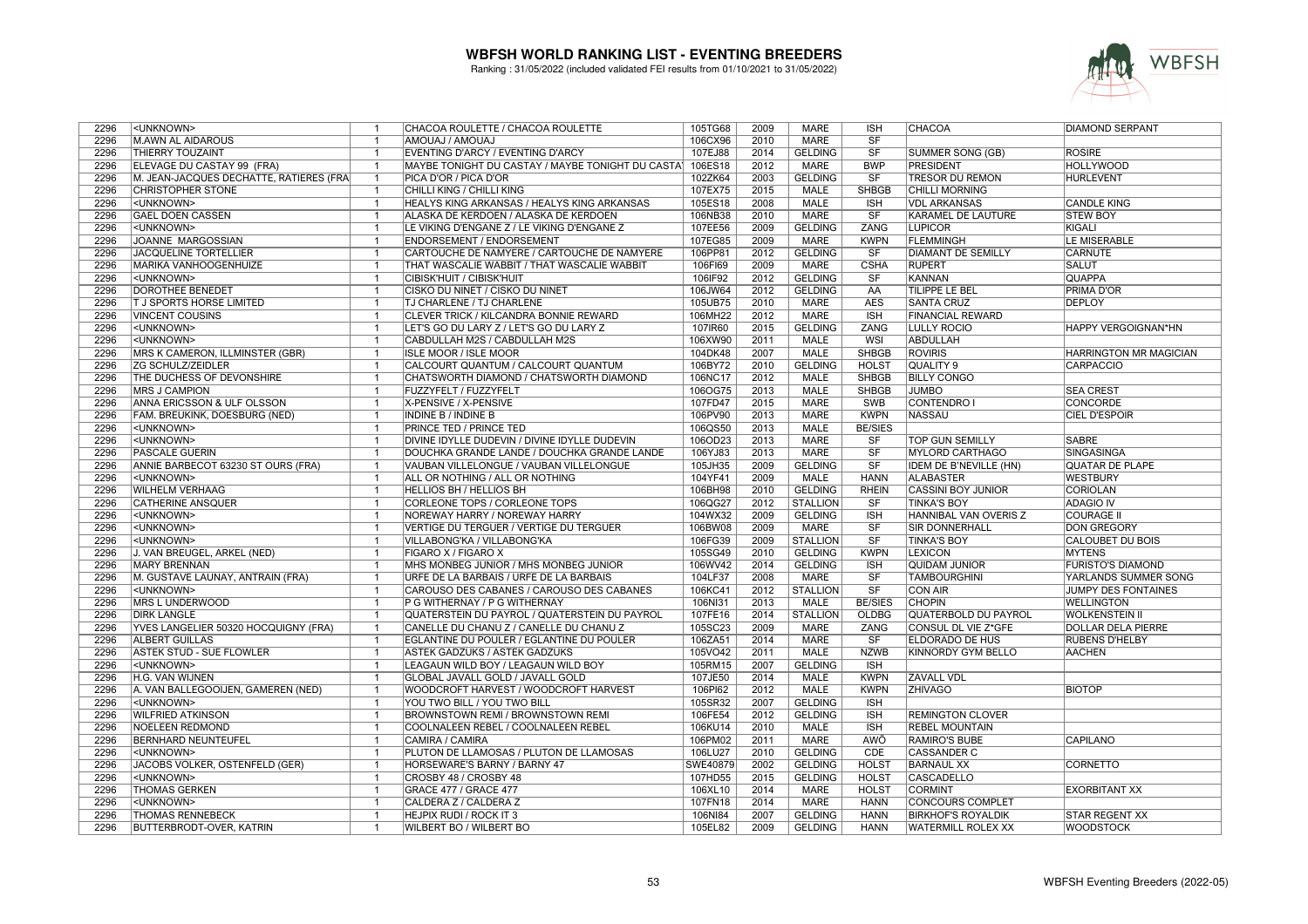

| 2296 | ULRIKE EDEL-HEIDHUES                    | $\overline{1}$          | NOBLE BEAUTY / NOVA EH                                | 105SU83 | 2009 | <b>MARE</b>     | <b>HANN</b>            | NOBRE XX                         | <b>FABRIANO</b>            |
|------|-----------------------------------------|-------------------------|-------------------------------------------------------|---------|------|-----------------|------------------------|----------------------------------|----------------------------|
| 2296 | <unknown></unknown>                     | $\overline{1}$          | DIAMOND WOODS / DIAMOND WOODS                         | 107LR11 | 2013 | <b>MARE</b>     | <b>OLDBG</b>           | <b>BRETTON WOODS</b>             |                            |
| 2296 | GÜNTER SCHULZE DÜDING                   | $\overline{\mathbf{1}}$ | AVENTURIN 11 / AVENTURIN 11                           | 107HP47 | 2015 | <b>GELDING</b>  | <b>WESTF</b>           | <b>ASAGAO XX</b>                 | <b>CANDIDAT</b>            |
| 2296 | <unknown></unknown>                     | $\overline{\mathbf{1}}$ | QUINTESS 29 / QUINTESS 29                             | 106PQ45 | 2013 | <b>MARE</b>     | <b>WESTF</b>           | QUOTENKOENIG 2                   |                            |
| 2296 | <b>GESTÜT FOHLENHOF</b>                 | -1                      | CHANEL 472 / CHANEL 472                               | 107BR23 | 2014 | <b>MARE</b>     |                        | <b>DSP (ZWEIB) CASCADELLO II</b> | <b>CONTAGIO</b>            |
| 2296 | <b>JESSIKA RICK</b>                     | $\overline{1}$          | NIKE-IRMELIN / NIKE-IRMELIN                           | 106ZV89 | 2007 | <b>MARE</b>     | <b>SWB</b>             |                                  |                            |
| 2296 | <b>ANNA WINIECKA</b>                    | $\overline{\mathbf{1}}$ | ZELT / ZELT                                           | 107SQ86 | 2015 | GELDING         | PZHK (SP)              |                                  |                            |
| 2296 | <b>MR &amp; MRS C THOMPSON</b>          | $\overline{1}$          | PENNINEVIEW BEE SPRITELY / PENNINEVIEW BEE SPRITELY   | 107GO64 | 2015 | <b>STALLION</b> | <b>SHBGB</b>           | PENNINEVIEW SILVER CONCORDI      |                            |
| 2296 | STADNINA KONI PRUDNIK SP Z O.O.         | -1                      | DOLFUS / DOLFUS                                       | 107IY66 | 2015 | <b>GELDING</b>  | PZHK (M)               | <b>FUSAIN DU DEFEY</b>           | <b>VELOCE DE FAVI</b>      |
| 2296 | <b>JAN-HENRICH BARTÖLKE</b>             | $\overline{1}$          | HERBSTFEUER 10 / HERBSTFEUER 10                       | 1070189 | 2015 | <b>GELDING</b>  | <b>TRAK</b>            | <b>LAUREL</b>                    | <b>TANZPARTNER</b>         |
| 2296 | <b>MICHAEL BEINDORF</b>                 | $\overline{1}$          | CONFETTI 39 / CONFETTI 39                             | 107FI96 | 2011 | <b>GELDING</b>  | <b>TRAK</b>            | <b>SKY DANCER 6</b>              | <b>HANDRYK</b>             |
| 2296 | SCHMITZ, DR., ROLAND A., BREMEN (GER)   |                         | <b>TOFIFFEE / TOFIFFEE</b>                            | 103ZO60 | 2007 | <b>MARE</b>     | ZfDP                   | <b>EMIRAS DS</b>                 | <b>TANTRIS</b>             |
|      |                                         |                         |                                                       |         |      |                 |                        |                                  |                            |
| 2296 | LAURENT MACAIRE 78450 VILLEPREUX (FRA)  | $\overline{1}$          | AROD DE LA GANDONERIE / AROD DE LA GANDONERIE         | 106DA42 | 2010 | <b>STALLION</b> | SF                     | HERITAGE DE RIVER                | <b>STYX DE BREJOUX</b>     |
| 2296 | <b>ROEL VAN DER ELST</b>                | $\overline{1}$          | EXCEL STAR PLUTO / PORTO RICCO R                      | 107KW89 | 2015 | <b>GELDING</b>  | <b>BWP</b>             | <b>CLARUCCI C</b>                | <b>CUM LAUDE Z</b>         |
| 2296 | <unknown></unknown>                     | $\overline{1}$          | OLIVA 26 6 / OLIVA 26 6                               | 107LJ81 | 2015 | <b>MARE</b>     | <b>AECCAá</b>          |                                  |                            |
| 2296 | <unknown></unknown>                     | $\overline{1}$          | JUNCO CP / JUNCO CP                                   | 102YM91 | 2004 | <b>GELDING</b>  | <b>AECCAá</b>          | <b>EBENE DE MONTAGNE</b>         | NILGAUT A                  |
| 2296 | <unknown></unknown>                     | $\overline{1}$          | NIGHT FURY / NIGHT FURY                               | 105GU27 | 2009 | MALE            | <b>AES</b>             | FELIN DE BNEVILLE                |                            |
| 2296 | <b>TIMOTHY HOLLAND</b>                  | $\overline{1}$          | KILYBEG SPIRIT / KILYBEG SPIRIT                       | 107TW12 | 2016 | MALE            | <b>ISH</b>             | <b>SPIRIT HOUSE</b>              | <b>CHIPPISON</b>           |
| 2296 | KATHRYN JACKSON                         | $\overline{1}$          | VANIR HELLO DUCA / VANIR HELLO DUCA                   | 103ER17 | 2005 | <b>MARE</b>     | ISH                    | <b>HELLO OSCAR</b>               | <b>DUCA DI BUSTED</b>      |
| 2296 | H. VAN DEN OEVER, SINT-OEDENRODE (NED)  | $\overline{1}$          | DONJA / DONJA                                         | 104JO85 | 2008 | <b>MARE</b>     | <b>KWPN</b>            | <b>VAILLANT</b>                  | QUIDAM DE REVEL            |
| 2296 | <b>JONATHAN FORD</b>                    | $\overline{\mathbf{1}}$ | WOODLANDS BE FLIPPER / WOODLANDS BE FLIPPER           | 107JF85 | 2012 | <b>MALE</b>     | <b>AES</b>             | <b>BILLY BE COOL</b>             | <b>FURIOSO II</b>          |
| 2296 | M.C G. VAN DEN OETELAAR, DE MOER (NED)  | -1                      | BAYANO / BAYANO                                       | 103SV76 | 2006 | <b>GELDING</b>  | <b>KWPN</b>            | <b>CONTENDRO II</b>              | <b>CAVALIER</b>            |
| 2296 | <b>D. NOORDHUIS</b>                     |                         | HILDARE HERMITAGE / IWICA VD HERMITAGE DN             | 107AR04 | 2013 | <b>MARE</b>     | <b>KWPN</b>            | <b>CARRERA VDL</b>               | <b>AHORN</b>               |
| 2296 | <unknown></unknown>                     | $\overline{1}$          | SILKEN ICON / SILKEN ICON                             | 107VF15 | 2016 | <b>GELDING</b>  | <b>ISH</b>             | <b>COLANDRO</b>                  |                            |
| 2296 | <b>B &amp; G CAMPBELL</b>               | -1                      | ESPRIT DE FEU / ESPRIT DE FEU                         | 107CQ36 | 2016 | MARE            | <b>ISH</b>             | POLLUX DE MUZE Z                 | <b>ARS VIVENDI</b>         |
| 2296 | DANY & KIM VAN LOMBERGEN                | $\overline{1}$          | OLIVER TWIST VAN'T EIGENLO / OLIVER TWIST VAN'T EIGEN | 107EJ04 | 2014 | <b>GELDING</b>  | <b>BWP</b>             | <b>GEMINI</b>                    | <b>ECHO VAN T SPIEVELD</b> |
| 2296 | <b>LEONHARD PERLINGER</b>               | $\overline{1}$          | GRAFENSTOLZ BOY / GRAFENSTOLZ BOY                     | 107GE33 | 2008 | <b>GELDING</b>  | AWÖ                    | <b>GRAFENSTOLZ</b>               | ALEXANDER DER GROSSE       |
| 2296 | MINDERMANN, JUERGEN                     | $\overline{1}$          | PAYMAN 3 / PAYMAN 3                                   | 102OX08 | 2003 | <b>GELDING</b>  | <b>HANN</b>            | PRINCE THATCH XX                 | <b>WARKANT</b>             |
| 2296 | ROBERT VIETOR                           | $\overline{1}$          | CASCARIA V / CASCARIA V                               | 104TG48 | 2009 | <b>MARE</b>     | <b>OLDBG</b>           | CASIRO <sub>3</sub>              | SANDRO                     |
| 2296 | MALGORZATA I TOMASZ SIERGIEJ            |                         | QUINTESENCE RED WINE / QUINTESENCE RED WINE           | 106AQ14 | 2013 | <b>MARE</b>     | $\overline{\text{OS}}$ | LORO PIANA QUERLYBET HERO        | <b>QUIDAM DE REVEL</b>     |
| 2296 | J. ELLIS-JONES                          | $\overline{\mathbf{1}}$ | RHONALDO / RHONALDO                                   | 107EG89 | 2011 | <b>GELDING</b>  | <b>BWBS</b>            |                                  |                            |
| 2296 | <b>WYRWOLL, ANNETTE DR.</b>             | -1                      | RODRIGO GALLARDO / RODRIGO GALLARDO                   | 104KK79 | 2007 | <b>GELDING</b>  | <b>TRAK</b>            | <b>PARFORCE</b>                  | <b>LAGUNAS XX</b>          |
| 2296 | <unknown></unknown>                     | -1                      | CARIN L / CARIN L                                     | 106JF62 | 2011 | <b>MARE</b>     | <b>SWB</b>             | <b>CABACHON</b>                  | <b>IRCO MENA</b>           |
| 2296 | PODGORSKI, CORNELIA                     | $\overline{1}$          | SIR BOGGLES / SANTA CRUZ                              | 104VG02 | 2008 |                 |                        | GELDING DSP (BRAND) SAMBA HIT I  | FRIEDENSFÜRST              |
| 2296 | <unknown></unknown>                     | -1                      | SPORTSFIELD RIO / VALID POINT                         | 106EZ68 | 2012 | <b>GELDING</b>  | <b>ISH</b>             | CHACOA                           | <b>BALLYSIMON</b>          |
| 2296 | SAUGMANN, JYTTE AND SØNDERBEK, PER      | $\overline{1}$          | <b>BARTOLI ROW / BARTOLI ROW</b>                      | 106NK92 | 2011 | <b>MALE</b>     | <b>DWB</b>             | <b>BALOU DU ROUET</b>            | <b>CASIR ASK</b>           |
| 2296 | <unknown></unknown>                     | $\overline{1}$          | TORNADO / TORNADO                                     | 105YL31 | 2011 | <b>GELDING</b>  | <b>MIPAAF</b>          |                                  |                            |
| 2296 | SANDRA BAUMEISTER                       | -1                      | CARLSON 114 / CARLSON 114                             | 106WN95 | 2010 | <b>GELDING</b>  | <b>OLDBG</b>           | CANCARA                          | <b>MYNOS</b>               |
| 2296 | M. LUC PATEY, FUMICHON (FRA)            | $\overline{1}$          | TOPSECRET D'EGLEFIN / TOPSECRET D'EGLEFIN             | 104GJ71 | 2007 | <b>GELDING</b>  | SF                     | <b>CALISCO DU PITRAY</b>         | <b>MISTER SARTILLY</b>     |
| 2296 | <unknown></unknown>                     | $\overline{1}$          | GRAND VENEUER / GRAND VENEUER                         | 105TX80 | 2010 | <b>GELDING</b>  | <b>HANN</b>            | GOODMAN 24                       |                            |
| 2296 | MUENDKEMOELLER, RICKY-M.                |                         | DIADORA 22 / DIADORA 22                               | 107NS31 | 2015 | <b>MARE</b>     | <b>HOLST</b>           | <b>DIARADO</b>                   | <b>CARLOS DZ</b>           |
| 2296 | <b>RAMON BECA</b>                       | $\overline{1}$          | ERIN / ERIN                                           | 107DC17 | 2015 | <b>GELDING</b>  | CDE                    |                                  |                            |
| 2296 | HUL. SCHWAIGANGER                       | $\overline{1}$          | CURRY / CURRY 26                                      | 107HN80 | 2013 |                 |                        | GELDING DSP (BAVAR) CONTENDRO    |                            |
| 2296 | <b>GESTÜT FALKENHORST</b>               | $\overline{1}$          | ABSINTHIA GF / ABSINTHIA GF                           | 107FD57 | 2014 | <b>MARE</b>     | <b>AES</b>             | <b>ALASDAIR GF</b>               | <b>BELCANTO</b>            |
| 2296 | <unknown></unknown>                     | $\overline{1}$          | LARRAIN 37 / LARRAIN 37                               | 107RS61 | 2012 | <b>MALE</b>     | <b>AECCAá</b>          |                                  |                            |
| 2296 | M. JEAN-BERNARD ANIZAN, MME CENDRINE DU | $\overline{1}$          | ROCK'N ROLL DE BUISSY / ROCK'N ROLL DE BUISSY         | 104UK43 | 2005 | <b>GELDING</b>  | AA                     | QUERCUS DE MAURY                 | <b>OBERON DU MOULIN</b>    |
| 2296 | <b>LAWRENCE PATTERSON</b>               | $\overline{1}$          | DRUMNACONNELL KOBIE / DRUMNACONNELL KOBIE             | 107TC11 | 2016 | <b>GELDING</b>  | <b>ISH</b>             | <b>ROAD TO HAPPINESS</b>         | <b>KINGS MASTER</b>        |
| 2296 | <b>MARY QUIRKE</b>                      | $\overline{1}$          | <b>BAYMAX / BAYMAX</b>                                | 106KB56 | 2013 | <b>GELDING</b>  | <b>ISH</b>             | <b>ARS VIVENDI</b>               | <b>OLYMPIC LUX</b>         |
| 2296 | <unknown></unknown>                     | $\overline{\mathbf{1}}$ |                                                       |         | 2012 | <b>MALE</b>     |                        |                                  |                            |
|      |                                         |                         | KILTOWN SHERLOCK / KILTOWN SHERLOCK HOLMES            | 106OW27 |      |                 | <b>ISH</b>             |                                  |                            |
| 2296 | <b>MICHAEL RYAN</b>                     | $\overline{1}$          | MTF COOLEY CLASSIC / CAMBLIN DC                       | 105IP76 | 2010 | <b>GELDING</b>  | <b>ISH</b>             | <b>ARS VIVENDI</b>               | <b>OLYMPIC LUX</b>         |
| 2296 | <b>ANTHONY RYAN</b>                     | -1                      | <b>MERLOT / MERLOT</b>                                | 105LZ29 | 2010 | <b>GELDING</b>  | <b>ISH</b>             | <b>LANCELOT</b>                  |                            |
| 2296 | <unknown></unknown>                     | $\overline{1}$          | HOPE OVER EXPERIENCE / ELANDO                         | 104QC81 | 2009 | <b>GELDING</b>  | <b>KWPN</b>            | <b>SILVERSTONE</b>               | <b>FERRO</b>               |
| 2296 | FAJ VAN DER BURG                        | $\overline{1}$          | ERCO POLO B / ERCO POLO B                             | 105FZ73 | 2009 | <b>GELDING</b>  | <b>KWPN</b>            | <b>AEROBIC</b>                   | <b>CONCORDE</b>            |
| 2296 | <b>HARALD RIEDL</b>                     | $\overline{1}$          | LA LUNA / LA LUNA                                     | 107GI48 | 2013 | <b>MARE</b>     | AWÖ                    | <b>CONTEZ</b>                    |                            |
| 2296 | <b>E MEIJER</b>                         | $\overline{1}$          | НОММЕ D'HOTOT M / HOMME D'HOTOT M                     | 106ES00 | 2012 | <b>MALE</b>     | <b>KWPN</b>            | <b>CANABIS Z</b>                 | <b>ANIMO</b>               |
| 2296 | DHR. WIJLAARS, OIRSCHOT (NED)           | $\overline{1}$          | BE TOUCHABLE / BE TOUCHABLE                           | 104CT59 | 2006 | <b>GELDING</b>  | <b>KWPN</b>            | <b>UNTOUCHABLE 27</b>            | <b>INDOCTRO</b>            |
| 2296 | <unknown></unknown>                     |                         | SHADOW KINGSMAN / SHADOW KINGSMAN                     | 106NG38 | 2015 | <b>MALE</b>     | <b>KWPN</b>            |                                  |                            |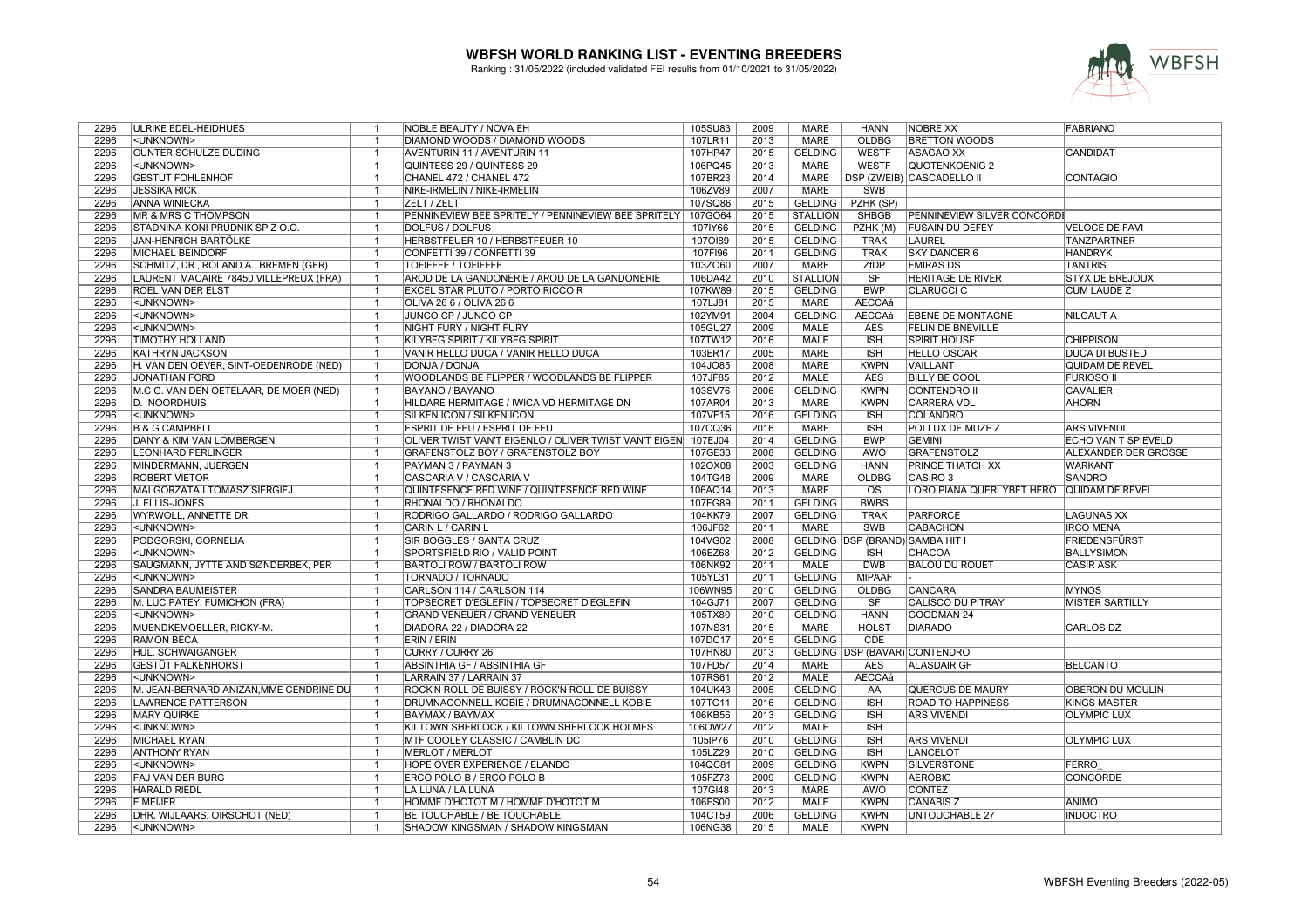

| 2296<br>106NZ87<br>2012<br><b>GELDING</b><br><b>DIGNIFIED VAN'T ZORGVLIET</b><br><b>TERENCE WHITE</b><br>GARRYBRITT DIGNIFIED / GARRYBRITT DIGNIFIED<br><b>ISH</b><br>$\overline{1}$<br>2296<br>106LV42<br>2010<br><b>BRIAN GORMLEY</b><br>CARA CLEM / CARA CLEM<br><b>MALE</b><br><b>ISH</b><br><b>LUIDAM</b><br><b>FLAGMOUNT DIAMOND</b><br>-1<br>2010<br><b>GELDING</b><br><b>ISH</b><br><b>WELCOME FLAGMOUNT</b><br>2296<br><b>QUINN MICHAEL</b><br><b>KARNEY / KARNEY</b><br>106KK14<br><b>CAPTAIN CLOVER</b><br>$\overline{1}$<br>2296<br><b>DUNRATH TEDDY / DUNRATH TEDDY</b><br>106XZ77<br>2011<br><b>MALE</b><br><b>ISH</b><br><b>EMPEROR AUGUSTUS</b><br><b>DESMOND NOCTOR</b><br>2012<br><b>GELDING</b><br><b>AWÖ</b><br>2296<br><b>SYLVIA PETERS</b><br>EDDIE PS / EDDIE PS<br>106FM98<br>EDWARD<br>DREAM OF HEIDELBERG I<br>$\overline{1}$<br>2296<br>ESCADA / ESCADA 297<br>107GJ74<br>2012<br><b>MARE</b><br><b>HOLST</b><br><b>CASALL</b><br><unknown><br/><math>\overline{1}</math><br/>2296<br/><b>ROVITTI SALVATORE</b><br/><b>GLOBAL NAXOS / NAXOS</b><br/>106SW24<br/>2012<br/><b>GELDING</b><br/><b>HOLST</b><br/><b>NEKTOS</b><br/><math>\overline{1}</math><br/>2296<br/>DIACONTINA / DIVA DELUXE S<br/>107JU46<br/>2015<br/><b>MARE</b><br/><b>HANN</b><br/><b>DIACONTINUS</b><br/><unknown><br/><math>\overline{1}</math><br/>2296<br/>DIVINE IDYLLE DU LEOU / DIVINE IDYLLE DU LEOU<br/>2013<br/><b>MARE</b><br/><unknown><br/>106XD91<br/><b>SF</b><br/><b>HERALD</b><br/><b>LAWRENCE</b><br/><math>\overline{1}</math><br/>2296<br/><b>CLEMENT AUBRIT</b><br/>EASTON D'ECLIPSE / EASTON D'ECLIPSE<br/>107FN29<br/>2014<br/><b>MALE</b><br/>SF<br/><b>FLYINGE QUITE EASY 958</b><br/><b>HURLEVENT</b><br/><math>\overline{1}</math><br/>106UA68<br/>2014<br/><b>MARE</b><br/><b>CZEWB</b><br/><b>AMON</b><br/>2296<br/>RUZICKA KAREL ML.<br/><b>TEQILA RUF / TEQILA RUF</b><br/><b>CANVARO</b><br/><math>\overline{1}</math><br/>2296<br/>SOPLICA / SOPLICA<br/>106WG62<br/>2011<br/><b>MARE</b><br/><b>DENARD</b><br/>SK OCHABY SP. Z O.O.<br/>PZHK (SP)<br/>PAUILLAC DE MEIA LUA<br/><math>\overline{1}</math><br/>2296<br/><b>BORKY DU RUISSEAU / BORKY DU RUISSEAU</b><br/>106HH90<br/>2011<br/><b>GELDING</b><br/>ORPHEE DE NANTUEL HN<br/><b>ESPOIR BRECEEN</b><br/>M.JEAN-CLAUDE CLAUSSIN<br/>SF<br/><math>\overline{1}</math><br/>2009<br/><b>WESTF</b><br/>2296<br/><b>VAN BOGGELEN</b><br/>LUNA / LUNA<br/>104YK53<br/><b>MARE</b><br/>LORD<sub>Z</sub><br/>LUX<sub>Z</sub><br/><math>\overline{1}</math><br/>CLAUSEN, MARTJE / GESTÜT RABENHOF<br/>STAR FIGHTER CR / STAR FIGHTER CR<br/>103VF68<br/>2008<br/><b>GELDING</b><br/><b>SANDRO HIT</b><br/><b>ROTSPON</b><br/>2296<br/><math>\overline{1}</math><br/><b>HANN</b><br/>2296<br/><b>EVA UND AXEL HARTMANN</b><br/><b>DEICHFUERSTIN / DEICHFUERSTIN</b><br/>107FE17<br/>2015<br/><b>MARE</b><br/><b>HANN</b><br/><b>DRAGON HILL</b><br/><b>DOMANI VENGO</b><br/><math>\overline{1}</math><br/><b>MARE</b><br/>2296<br/><b>LOTHAR BRÜHL</b><br/>FLEUR D'LYS / FLEUR D'LYS<br/>107FW29<br/>2010<br/><b>HANN</b><br/><b>FOR EDITION</b><br/><b>LE PRIMEUR</b><br/><math>\overline{1}</math><br/><b>MARE</b><br/>2296<br/><b>AXEL KIETZMANN</b><br/>107CE66<br/>2015<br/><b>HANN</b><br/><b>EMBASSY1</b><br/><b>LEMON PARK</b><br/><math>\mathbf{1}</math><br/>ELLY K / ELLY K<br/>2296<br/>MARTIN, WOLFGANG<br/>FBW DESERT ROSE M / DESERT ROSE<br/>107FE85<br/>2014<br/>MARE<br/>DSP (BAD-WÜ)DUKE OF HEARTS XX<br/><b>RAINBOW</b><br/><math>\overline{1}</math><br/>2296<br/>106DN88<br/>2009<br/><b>GELDING</b><br/><b>CONTENDER</b><br/><unknown><br/><b>MASTER GREY / MASTER GREY</b><br/><b>HANN</b><br/><b>CLINTON I</b><br/><math>\overline{1}</math><br/>2296<br/>103YI92<br/>2004<br/><b>GELDING</b><br/><b>NZWB</b><br/><b>LITTORIO</b><br/><b>K PICTON-WARLOW</b><br/>LUCERO / LUCERO<br/><b>BRILLIANT INVADER</b><br/><math>\overline{1}</math><br/>2296<br/>2006<br/><b>KERSTING, HEINZ</b><br/>RASKADERO / RASKADERO<br/>104IC90<br/><b>GELDING</b><br/><b>WESTF</b><br/><b>RASCALINO</b><br/><b>NATIELLO XX</b><br/><math>\overline{1}</math><br/>2012<br/><b>GELDING</b><br/><b>CHACOA</b><br/>2296<br/><b>ANTHONY CREGAN</b><br/><b>AUSTRIAN ICE / AUSTRIAN ICE</b><br/>106CB96<br/><b>ISH</b><br/><b>GLIDAWN DIAMOND</b><br/><math>\mathbf{1}</math><br/>2296<br/><b>ARNOLD WELLING</b><br/>PASSEPARTOUT / PASSEPARTOUT<br/>105ZR91<br/>2009<br/>GELDING DSP (BRAND) PASCO<br/><b>PARDON</b><br/><math>\overline{1}</math><br/>2296<br/><unknown><br/>COILBRI DE RIVERLAND / COILBRI DE RIVERLAND<br/>106WV46<br/>2012<br/><b>GELDING</b><br/>SF<br/><b>QUATRO DE RIVERLAND</b><br/><b>CINCABA ROUGE</b><br/><math>\overline{1}</math><br/><b>GELDING</b><br/>SF<br/>2296<br/><unknown><br/>BAUGOSSE DE LA BAUCHE / BAUGOSSE DE LA BAUCHE<br/>105TM18<br/>2011<br/><b>COPABELLA VISAGE</b><br/><b>SABLE ROSE</b><br/><math>\overline{1}</math><br/>2296<br/><b>JULIA ZÜST</b><br/>BRAVE HEART / BRAVE HEART III<br/>107CQ94<br/>2013<br/>GELDING DSP (BAD-WÜ) DUKE OF HEARTS XX<br/><b>HERALDIK XX</b><br/><math>\overline{1}</math><br/>2008<br/><b>CONTENDER</b><br/>2296<br/>STRUVE CLAUS-HEINRICH, LUETJENWESTEDT<br/><b>TIVENTO / TIVENTO</b><br/>104SM76<br/><b>MALE</b><br/><b>HOLST</b><br/><b>TALKATIVE XX</b><br/><math>\overline{1}</math><br/><b>MALE</b><br/>2296<br/>SUTTOGO GEORG / SUTTOGO GEORG<br/>105IB70<br/>2009<br/>GIORGIO<br/><b>NOTORIUS</b><br/><unknown><br/><b>HSH</b><br/><math>\overline{1}</math><br/>2296<br/><b>DR C SMART</b><br/>107GD50<br/>2012<br/><b>MARE</b><br/><b>SHBGB</b><br/><b>MILL LAW XX</b><br/><b>SAMSON</b><br/><math>\overline{1}</math><br/>ALWAYS ON MY MIND / ALWAYS ON MY MIND<br/>2012<br/><b>GELDING</b><br/>2296<br/>SK WALEWICE SP. Z O.O.<br/><b>BANKIET / BANKIET</b><br/>107KA79<br/>PZHK (M)<br/><math>\mathbf{1}</math><br/>2296<br/>PIA OCH PEDER SÖRMAN<br/><b>FLORENTCIA / FLORENTCIA</b><br/>1071128<br/>2016<br/><b>MARE</b><br/><b>CORTEZ I</b><br/><math>\overline{1}</math><br/>SWB<br/><b>FURST ROMANCIER</b><br/>2296<br/><unknown><br/>CAMPIONE DE LUX / CAMPIONE DE LUX<br/>107FT28<br/>2015<br/><b>GELDING</b><br/><b>OS</b><br/><b>CAMPITELLO</b><br/><math>\mathbf{1}</math><br/>GUNSCHOT VAN DE WITHOEVE / GUNSCHOT VAN DE WITHO 106OE56<br/>2296<br/><b>DE BECK WILLY</b><br/>2006<br/><b>GELDING</b><br/><b>BWP</b><br/><b>ENRICO V/D WITHOEVE</b><br/><b>AHORN Z</b><br/><math>\overline{1}</math><br/>2296<br/>106ZV59<br/>2014<br/><b>MARE</b><br/><b>KWPN</b><br/><b>MONTENDER 2</b><br/><b>MAX DU DONJON</b><br/>J.W. GREVE<br/><math>\overline{1}</math><br/>JEBO KWIK W. / JEBO KWIK W.<br/>2011<br/><b>GELDING</b><br/>2296<br/><b>J.BOELE DE HAAN</b><br/><b>GAMBLER / GEMS</b><br/>107QO26<br/><b>KWPN</b><br/><b>AL CAPONE</b><br/><math>\overline{1}</math><br/>106ZP94<br/>2296<br/><b>ROSARIE PHELAN</b><br/>THE LITTLE LION MAN / THE LITTLE LION MAN<br/>2014<br/><b>GELDING</b><br/><b>ISH</b><br/>O.B.O.S QUALITY 004<br/><math>\overline{1}</math><br/>2296<br/>PLS COCONUTS / PLS COCONUTS<br/>107HS77<br/>2014<br/><b>MARE</b><br/><b>ISH</b><br/><b>RIVER CASANOVA</b><br/>WILLIAM MCDONNELL (JUNIOR)<br/><math>\overline{1}</math><br/>2296<br/><b>JAMES BERNEY</b><br/><b>INCEPTION / INCEPTION</b><br/>105XA01<br/>2013<br/><b>MALE</b><br/><b>ISH</b><br/><b>SUPERIOR PREMIUM</b><br/><b>GOLDEN TRUMP</b><br/><math>\overline{1}</math><br/>2296<br/>2002<br/><unknown><br/>COOLYS LUXURY / COOLYS LUXURY<br/>102WD33<br/><b>MALE</b><br/><b>ISH</b><br/><b>OLYMPIC LUX</b><br/><b>GLEN BAR</b><br/><math>\overline{1}</math><br/><b>GELDING</b><br/>2296<br/><b>HAGEN REINBECK</b><br/>CALLISTO R / CALLISTO R<br/>107BR21<br/>2015<br/><b>HANN</b><br/>COOLIO<br/><b>ASTI'S AMSTERDAM</b><br/><math>\mathbf{1}</math><br/>2296<br/>MILCHHOF GRÜNE AUE<br/>DIVA / DIVA<br/>107FL40<br/>2015<br/>MARE<br/><b>MECKL</b><br/>D'OLYMPIC<br/><b>MIGHTY MAGIC</b><br/><math>\overline{1}</math><br/>2296<br/>HENNING, ROCCO<br/><b>DILIGENCE / DILIGENCE</b><br/>107FW77<br/>2013<br/><b>MARE</b><br/><b>MECKL</b><br/><b>DIAMIRO</b><br/><b>CONDELARO</b><br/><math>\overline{1}</math><br/>2296<br/>104UE72<br/>2008<br/><b>MARE</b><br/><b>DWB</b><br/><b>CAPRI</b><br/>FAM. KRISTOFFERSEN, JAEGERSPRIS (DEN)<br/>KIM POSSIBLE / KIM POSSIBLE<br/><b>CHAMPION DU LYS</b><br/><math>\overline{1}</math><br/>2296<br/>2008<br/>STALLION DSP (BRAND) LEVISTANO<br/><b>BERND KREINBRING</b><br/>LEOPOLD K / LEOPOLD K<br/>104MV76<br/><b>ASKARI</b><br/><math>\overline{1}</math><br/>2014<br/><b>GELDING</b><br/><b>ELDINO</b><br/>2296<br/><b>BERGENDAHL, HELMUT</b><br/><math>\overline{1}</math><br/>ESCONDIDO 5 / ESCONDIDO 5<br/>106SV37<br/><b>WESTF</b><br/><b>SAMUM XX</b><br/>2296<br/><b>HEINRICH SANDHOWE</b><br/>CASCADELLO 3 / CASCADELLO 3<br/>106MT92<br/>2013<br/><b>GELDING</b><br/><b>WESTF</b><br/><b>CAIRO CAJANO</b><br/><b>BOREAS XX</b><br/>-1<br/>2296<br/><b>AB SVETFUX</b><br/>AATTITYD / AATTITYD<br/>107KW68<br/>2012<br/><b>GELDING</b><br/><b>SWB</b><br/><b>MAJIM G</b><br/><b>ALPEN FURST</b><br/><math>\overline{1}</math><br/>2296<br/><unknown><br/>2009<br/><b>MARE</b><br/><b>TRAK</b><br/><b>HIBISKUS</b><br/>PS I LOVE YOU / PS I LOVE YOU 2<br/>106AH02<br/><b>IN FLAGRANTI</b><br/><math>\overline{1}</math><br/><b>MARE</b><br/>CASALL<br/><b>CARRICO</b><br/>2296<br/><b>KATHARINA SONNTAG</b><br/><b>FAME 227 / FAME 227</b><br/>106LY25<br/>2013<br/><b>HOLST</b><br/><math>\overline{1}</math><br/>2006<br/>GELDING DSP (BAD-WÜ) QUINTO DE B<br/><b>RHODOS</b><br/>2296<br/><b>DIETER KIENLE</b><br/><math>\mathbf{1}</math><br/>QUIDDITCH 25 / QUIDDITCH 25<br/>104LN67<br/>2296<br/><b>CASA DE NEVES</b><br/><b>FILIPO / FILIPO</b><br/>107SO09<br/>2016<br/><b>GELDING</b><br/><b>CDE</b><br/>MENEUSEKAL<br/>OLARGO-B<br/><math>\overline{1}</math><br/>2296<br/>JUNIPER HILL / JUNIPER HILL<br/>105PS94<br/>2009<br/><b>MARE</b><br/><b>ISH</b><br/><b>CHARMING BOY</b><br/><b>SON OF CHARM</b><br/><unknown><br/><math>\overline{1}</math><br/>SSK CAPE COOLEY / SSK IZABELLA<br/>2016<br/><b>MARE</b><br/><b>ISH</b><br/>2296<br/><b>SHARON CLIFFORD</b><br/>107DB21<br/><b>SIMBA</b><br/><math>\overline{1}</math><br/><b>GELDING</b><br/>2296<br/><b>EDMOND CROTTY</b><br/><math>\overline{1}</math><br/>CROTTYS ROCK / CROTTYS ROCK<br/>107SR66<br/>2014<br/><b>ISH</b><br/>2008<br/><b>GELDING</b><br/>2296<br/><b>NOT RECORDED</b><br/>CLOUGHEEN CODY / CLOUGHEEN CODY<br/>106YU71<br/><b>ISH</b><br/><math>\overline{1}</math></unknown></unknown></unknown></unknown></unknown></unknown></unknown></unknown></unknown></unknown></unknown> | 2296 | <unknown></unknown> | $\mathbf{1}$ | FERNHILL FROSTY TOM / FERNHILL FROSTY TOM | 105YT56 | 2010 | <b>GELDING</b> | <b>ISH</b> | SCONOSCIUTO | SCONOSCIUTO |
|------------------------------------------------------------------------------------------------------------------------------------------------------------------------------------------------------------------------------------------------------------------------------------------------------------------------------------------------------------------------------------------------------------------------------------------------------------------------------------------------------------------------------------------------------------------------------------------------------------------------------------------------------------------------------------------------------------------------------------------------------------------------------------------------------------------------------------------------------------------------------------------------------------------------------------------------------------------------------------------------------------------------------------------------------------------------------------------------------------------------------------------------------------------------------------------------------------------------------------------------------------------------------------------------------------------------------------------------------------------------------------------------------------------------------------------------------------------------------------------------------------------------------------------------------------------------------------------------------------------------------------------------------------------------------------------------------------------------------------------------------------------------------------------------------------------------------------------------------------------------------------------------------------------------------------------------------------------------------------------------------------------------------------------------------------------------------------------------------------------------------------------------------------------------------------------------------------------------------------------------------------------------------------------------------------------------------------------------------------------------------------------------------------------------------------------------------------------------------------------------------------------------------------------------------------------------------------------------------------------------------------------------------------------------------------------------------------------------------------------------------------------------------------------------------------------------------------------------------------------------------------------------------------------------------------------------------------------------------------------------------------------------------------------------------------------------------------------------------------------------------------------------------------------------------------------------------------------------------------------------------------------------------------------------------------------------------------------------------------------------------------------------------------------------------------------------------------------------------------------------------------------------------------------------------------------------------------------------------------------------------------------------------------------------------------------------------------------------------------------------------------------------------------------------------------------------------------------------------------------------------------------------------------------------------------------------------------------------------------------------------------------------------------------------------------------------------------------------------------------------------------------------------------------------------------------------------------------------------------------------------------------------------------------------------------------------------------------------------------------------------------------------------------------------------------------------------------------------------------------------------------------------------------------------------------------------------------------------------------------------------------------------------------------------------------------------------------------------------------------------------------------------------------------------------------------------------------------------------------------------------------------------------------------------------------------------------------------------------------------------------------------------------------------------------------------------------------------------------------------------------------------------------------------------------------------------------------------------------------------------------------------------------------------------------------------------------------------------------------------------------------------------------------------------------------------------------------------------------------------------------------------------------------------------------------------------------------------------------------------------------------------------------------------------------------------------------------------------------------------------------------------------------------------------------------------------------------------------------------------------------------------------------------------------------------------------------------------------------------------------------------------------------------------------------------------------------------------------------------------------------------------------------------------------------------------------------------------------------------------------------------------------------------------------------------------------------------------------------------------------------------------------------------------------------------------------------------------------------------------------------------------------------------------------------------------------------------------------------------------------------------------------------------------------------------------------------------------------------------------------------------------------------------------------------------------------------------------------------------------------------------------------------------------------------------------------------------------------------------------------------------------------------------------------------------------------------------------------------------------------------------------------------------------------------------------------------------------------------------------------------------------------------------------------------------------------------------------------------------------------------------------------------------------------------------------------------------------------------------------------------------------------------------------------------------------------------------------------------------------------------------------------------------------------------------------------------------------------------------------------------------------------------------------------------------------------------------------------------------------------------------------------------------------------------------------------------------------------------------------------------------------------------------------------------------------------------------------------------------------------------------------------------------------------------------------------------------------------------------------------------------------------------------------------------------------------------------------------------------------------------------------------------------------------------------------------------------------------------------------------------------------------------------------------------------------------------------------------------------------------------------------------------------------------------------------------------------------------------------------------------------------------------------------------------------------------------------------------------------------------------------------------------------------------------------------------------------------------------------------------------------------------------------------------------------------------------------------------------------------------------------------------------------------------------------------------------------------------------------------------------------------------------------------------------------------------------------------------------------------------------------------------------------------------------------------------------------------------------------------------------------------------------------------------------------------------------------------------------------------------------------------------------------------------------------------------------------------------------------------------------------------------------------------------------------------------------------------------------------------------------------------------------------------------------------------------------------------------------------------------------------------------------------------------------------------------------------------------------------------------------------------------------------------------------------------------------------------------------------------------------------------------------------------------------------------------------------------------------------------------------------------------------------------------------------------------------------------------------------------------------------------------------------------------------------------------------------------------------------------------------------------------------------------------------------------------------------------------------|------|---------------------|--------------|-------------------------------------------|---------|------|----------------|------------|-------------|-------------|
|                                                                                                                                                                                                                                                                                                                                                                                                                                                                                                                                                                                                                                                                                                                                                                                                                                                                                                                                                                                                                                                                                                                                                                                                                                                                                                                                                                                                                                                                                                                                                                                                                                                                                                                                                                                                                                                                                                                                                                                                                                                                                                                                                                                                                                                                                                                                                                                                                                                                                                                                                                                                                                                                                                                                                                                                                                                                                                                                                                                                                                                                                                                                                                                                                                                                                                                                                                                                                                                                                                                                                                                                                                                                                                                                                                                                                                                                                                                                                                                                                                                                                                                                                                                                                                                                                                                                                                                                                                                                                                                                                                                                                                                                                                                                                                                                                                                                                                                                                                                                                                                                                                                                                                                                                                                                                                                                                                                                                                                                                                                                                                                                                                                                                                                                                                                                                                                                                                                                                                                                                                                                                                                                                                                                                                                                                                                                                                                                                                                                                                                                                                                                                                                                                                                                                                                                                                                                                                                                                                                                                                                                                                                                                                                                                                                                                                                                                                                                                                                                                                                                                                                                                                                                                                                                                                                                                                                                                                                                                                                                                                                                                                                                                                                                                                                                                                                                                                                                                                                                                                                                                                                                                                                                                                                                                                                                                                                                                                                                                                                                                                                                                                                                                                                                                                                                                                                                                                                                                                                                                                                                                                                                                                                                                                                                                                                                                                                                                                                                                                                                                                                                                                                                                                                                                                                                                                                                                                                                                                                                                                                                                                                                                                                                                                                              |      |                     |              |                                           |         |      |                |            |             |             |
|                                                                                                                                                                                                                                                                                                                                                                                                                                                                                                                                                                                                                                                                                                                                                                                                                                                                                                                                                                                                                                                                                                                                                                                                                                                                                                                                                                                                                                                                                                                                                                                                                                                                                                                                                                                                                                                                                                                                                                                                                                                                                                                                                                                                                                                                                                                                                                                                                                                                                                                                                                                                                                                                                                                                                                                                                                                                                                                                                                                                                                                                                                                                                                                                                                                                                                                                                                                                                                                                                                                                                                                                                                                                                                                                                                                                                                                                                                                                                                                                                                                                                                                                                                                                                                                                                                                                                                                                                                                                                                                                                                                                                                                                                                                                                                                                                                                                                                                                                                                                                                                                                                                                                                                                                                                                                                                                                                                                                                                                                                                                                                                                                                                                                                                                                                                                                                                                                                                                                                                                                                                                                                                                                                                                                                                                                                                                                                                                                                                                                                                                                                                                                                                                                                                                                                                                                                                                                                                                                                                                                                                                                                                                                                                                                                                                                                                                                                                                                                                                                                                                                                                                                                                                                                                                                                                                                                                                                                                                                                                                                                                                                                                                                                                                                                                                                                                                                                                                                                                                                                                                                                                                                                                                                                                                                                                                                                                                                                                                                                                                                                                                                                                                                                                                                                                                                                                                                                                                                                                                                                                                                                                                                                                                                                                                                                                                                                                                                                                                                                                                                                                                                                                                                                                                                                                                                                                                                                                                                                                                                                                                                                                                                                                                                                                              |      |                     |              |                                           |         |      |                |            |             |             |
|                                                                                                                                                                                                                                                                                                                                                                                                                                                                                                                                                                                                                                                                                                                                                                                                                                                                                                                                                                                                                                                                                                                                                                                                                                                                                                                                                                                                                                                                                                                                                                                                                                                                                                                                                                                                                                                                                                                                                                                                                                                                                                                                                                                                                                                                                                                                                                                                                                                                                                                                                                                                                                                                                                                                                                                                                                                                                                                                                                                                                                                                                                                                                                                                                                                                                                                                                                                                                                                                                                                                                                                                                                                                                                                                                                                                                                                                                                                                                                                                                                                                                                                                                                                                                                                                                                                                                                                                                                                                                                                                                                                                                                                                                                                                                                                                                                                                                                                                                                                                                                                                                                                                                                                                                                                                                                                                                                                                                                                                                                                                                                                                                                                                                                                                                                                                                                                                                                                                                                                                                                                                                                                                                                                                                                                                                                                                                                                                                                                                                                                                                                                                                                                                                                                                                                                                                                                                                                                                                                                                                                                                                                                                                                                                                                                                                                                                                                                                                                                                                                                                                                                                                                                                                                                                                                                                                                                                                                                                                                                                                                                                                                                                                                                                                                                                                                                                                                                                                                                                                                                                                                                                                                                                                                                                                                                                                                                                                                                                                                                                                                                                                                                                                                                                                                                                                                                                                                                                                                                                                                                                                                                                                                                                                                                                                                                                                                                                                                                                                                                                                                                                                                                                                                                                                                                                                                                                                                                                                                                                                                                                                                                                                                                                                                                              |      |                     |              |                                           |         |      |                |            |             |             |
|                                                                                                                                                                                                                                                                                                                                                                                                                                                                                                                                                                                                                                                                                                                                                                                                                                                                                                                                                                                                                                                                                                                                                                                                                                                                                                                                                                                                                                                                                                                                                                                                                                                                                                                                                                                                                                                                                                                                                                                                                                                                                                                                                                                                                                                                                                                                                                                                                                                                                                                                                                                                                                                                                                                                                                                                                                                                                                                                                                                                                                                                                                                                                                                                                                                                                                                                                                                                                                                                                                                                                                                                                                                                                                                                                                                                                                                                                                                                                                                                                                                                                                                                                                                                                                                                                                                                                                                                                                                                                                                                                                                                                                                                                                                                                                                                                                                                                                                                                                                                                                                                                                                                                                                                                                                                                                                                                                                                                                                                                                                                                                                                                                                                                                                                                                                                                                                                                                                                                                                                                                                                                                                                                                                                                                                                                                                                                                                                                                                                                                                                                                                                                                                                                                                                                                                                                                                                                                                                                                                                                                                                                                                                                                                                                                                                                                                                                                                                                                                                                                                                                                                                                                                                                                                                                                                                                                                                                                                                                                                                                                                                                                                                                                                                                                                                                                                                                                                                                                                                                                                                                                                                                                                                                                                                                                                                                                                                                                                                                                                                                                                                                                                                                                                                                                                                                                                                                                                                                                                                                                                                                                                                                                                                                                                                                                                                                                                                                                                                                                                                                                                                                                                                                                                                                                                                                                                                                                                                                                                                                                                                                                                                                                                                                                                              |      |                     |              |                                           |         |      |                |            |             |             |
|                                                                                                                                                                                                                                                                                                                                                                                                                                                                                                                                                                                                                                                                                                                                                                                                                                                                                                                                                                                                                                                                                                                                                                                                                                                                                                                                                                                                                                                                                                                                                                                                                                                                                                                                                                                                                                                                                                                                                                                                                                                                                                                                                                                                                                                                                                                                                                                                                                                                                                                                                                                                                                                                                                                                                                                                                                                                                                                                                                                                                                                                                                                                                                                                                                                                                                                                                                                                                                                                                                                                                                                                                                                                                                                                                                                                                                                                                                                                                                                                                                                                                                                                                                                                                                                                                                                                                                                                                                                                                                                                                                                                                                                                                                                                                                                                                                                                                                                                                                                                                                                                                                                                                                                                                                                                                                                                                                                                                                                                                                                                                                                                                                                                                                                                                                                                                                                                                                                                                                                                                                                                                                                                                                                                                                                                                                                                                                                                                                                                                                                                                                                                                                                                                                                                                                                                                                                                                                                                                                                                                                                                                                                                                                                                                                                                                                                                                                                                                                                                                                                                                                                                                                                                                                                                                                                                                                                                                                                                                                                                                                                                                                                                                                                                                                                                                                                                                                                                                                                                                                                                                                                                                                                                                                                                                                                                                                                                                                                                                                                                                                                                                                                                                                                                                                                                                                                                                                                                                                                                                                                                                                                                                                                                                                                                                                                                                                                                                                                                                                                                                                                                                                                                                                                                                                                                                                                                                                                                                                                                                                                                                                                                                                                                                                                              |      |                     |              |                                           |         |      |                |            |             |             |
|                                                                                                                                                                                                                                                                                                                                                                                                                                                                                                                                                                                                                                                                                                                                                                                                                                                                                                                                                                                                                                                                                                                                                                                                                                                                                                                                                                                                                                                                                                                                                                                                                                                                                                                                                                                                                                                                                                                                                                                                                                                                                                                                                                                                                                                                                                                                                                                                                                                                                                                                                                                                                                                                                                                                                                                                                                                                                                                                                                                                                                                                                                                                                                                                                                                                                                                                                                                                                                                                                                                                                                                                                                                                                                                                                                                                                                                                                                                                                                                                                                                                                                                                                                                                                                                                                                                                                                                                                                                                                                                                                                                                                                                                                                                                                                                                                                                                                                                                                                                                                                                                                                                                                                                                                                                                                                                                                                                                                                                                                                                                                                                                                                                                                                                                                                                                                                                                                                                                                                                                                                                                                                                                                                                                                                                                                                                                                                                                                                                                                                                                                                                                                                                                                                                                                                                                                                                                                                                                                                                                                                                                                                                                                                                                                                                                                                                                                                                                                                                                                                                                                                                                                                                                                                                                                                                                                                                                                                                                                                                                                                                                                                                                                                                                                                                                                                                                                                                                                                                                                                                                                                                                                                                                                                                                                                                                                                                                                                                                                                                                                                                                                                                                                                                                                                                                                                                                                                                                                                                                                                                                                                                                                                                                                                                                                                                                                                                                                                                                                                                                                                                                                                                                                                                                                                                                                                                                                                                                                                                                                                                                                                                                                                                                                                                              |      |                     |              |                                           |         |      |                |            |             |             |
|                                                                                                                                                                                                                                                                                                                                                                                                                                                                                                                                                                                                                                                                                                                                                                                                                                                                                                                                                                                                                                                                                                                                                                                                                                                                                                                                                                                                                                                                                                                                                                                                                                                                                                                                                                                                                                                                                                                                                                                                                                                                                                                                                                                                                                                                                                                                                                                                                                                                                                                                                                                                                                                                                                                                                                                                                                                                                                                                                                                                                                                                                                                                                                                                                                                                                                                                                                                                                                                                                                                                                                                                                                                                                                                                                                                                                                                                                                                                                                                                                                                                                                                                                                                                                                                                                                                                                                                                                                                                                                                                                                                                                                                                                                                                                                                                                                                                                                                                                                                                                                                                                                                                                                                                                                                                                                                                                                                                                                                                                                                                                                                                                                                                                                                                                                                                                                                                                                                                                                                                                                                                                                                                                                                                                                                                                                                                                                                                                                                                                                                                                                                                                                                                                                                                                                                                                                                                                                                                                                                                                                                                                                                                                                                                                                                                                                                                                                                                                                                                                                                                                                                                                                                                                                                                                                                                                                                                                                                                                                                                                                                                                                                                                                                                                                                                                                                                                                                                                                                                                                                                                                                                                                                                                                                                                                                                                                                                                                                                                                                                                                                                                                                                                                                                                                                                                                                                                                                                                                                                                                                                                                                                                                                                                                                                                                                                                                                                                                                                                                                                                                                                                                                                                                                                                                                                                                                                                                                                                                                                                                                                                                                                                                                                                                                              |      |                     |              |                                           |         |      |                |            |             |             |
|                                                                                                                                                                                                                                                                                                                                                                                                                                                                                                                                                                                                                                                                                                                                                                                                                                                                                                                                                                                                                                                                                                                                                                                                                                                                                                                                                                                                                                                                                                                                                                                                                                                                                                                                                                                                                                                                                                                                                                                                                                                                                                                                                                                                                                                                                                                                                                                                                                                                                                                                                                                                                                                                                                                                                                                                                                                                                                                                                                                                                                                                                                                                                                                                                                                                                                                                                                                                                                                                                                                                                                                                                                                                                                                                                                                                                                                                                                                                                                                                                                                                                                                                                                                                                                                                                                                                                                                                                                                                                                                                                                                                                                                                                                                                                                                                                                                                                                                                                                                                                                                                                                                                                                                                                                                                                                                                                                                                                                                                                                                                                                                                                                                                                                                                                                                                                                                                                                                                                                                                                                                                                                                                                                                                                                                                                                                                                                                                                                                                                                                                                                                                                                                                                                                                                                                                                                                                                                                                                                                                                                                                                                                                                                                                                                                                                                                                                                                                                                                                                                                                                                                                                                                                                                                                                                                                                                                                                                                                                                                                                                                                                                                                                                                                                                                                                                                                                                                                                                                                                                                                                                                                                                                                                                                                                                                                                                                                                                                                                                                                                                                                                                                                                                                                                                                                                                                                                                                                                                                                                                                                                                                                                                                                                                                                                                                                                                                                                                                                                                                                                                                                                                                                                                                                                                                                                                                                                                                                                                                                                                                                                                                                                                                                                                                              |      |                     |              |                                           |         |      |                |            |             |             |
|                                                                                                                                                                                                                                                                                                                                                                                                                                                                                                                                                                                                                                                                                                                                                                                                                                                                                                                                                                                                                                                                                                                                                                                                                                                                                                                                                                                                                                                                                                                                                                                                                                                                                                                                                                                                                                                                                                                                                                                                                                                                                                                                                                                                                                                                                                                                                                                                                                                                                                                                                                                                                                                                                                                                                                                                                                                                                                                                                                                                                                                                                                                                                                                                                                                                                                                                                                                                                                                                                                                                                                                                                                                                                                                                                                                                                                                                                                                                                                                                                                                                                                                                                                                                                                                                                                                                                                                                                                                                                                                                                                                                                                                                                                                                                                                                                                                                                                                                                                                                                                                                                                                                                                                                                                                                                                                                                                                                                                                                                                                                                                                                                                                                                                                                                                                                                                                                                                                                                                                                                                                                                                                                                                                                                                                                                                                                                                                                                                                                                                                                                                                                                                                                                                                                                                                                                                                                                                                                                                                                                                                                                                                                                                                                                                                                                                                                                                                                                                                                                                                                                                                                                                                                                                                                                                                                                                                                                                                                                                                                                                                                                                                                                                                                                                                                                                                                                                                                                                                                                                                                                                                                                                                                                                                                                                                                                                                                                                                                                                                                                                                                                                                                                                                                                                                                                                                                                                                                                                                                                                                                                                                                                                                                                                                                                                                                                                                                                                                                                                                                                                                                                                                                                                                                                                                                                                                                                                                                                                                                                                                                                                                                                                                                                                                              |      |                     |              |                                           |         |      |                |            |             |             |
|                                                                                                                                                                                                                                                                                                                                                                                                                                                                                                                                                                                                                                                                                                                                                                                                                                                                                                                                                                                                                                                                                                                                                                                                                                                                                                                                                                                                                                                                                                                                                                                                                                                                                                                                                                                                                                                                                                                                                                                                                                                                                                                                                                                                                                                                                                                                                                                                                                                                                                                                                                                                                                                                                                                                                                                                                                                                                                                                                                                                                                                                                                                                                                                                                                                                                                                                                                                                                                                                                                                                                                                                                                                                                                                                                                                                                                                                                                                                                                                                                                                                                                                                                                                                                                                                                                                                                                                                                                                                                                                                                                                                                                                                                                                                                                                                                                                                                                                                                                                                                                                                                                                                                                                                                                                                                                                                                                                                                                                                                                                                                                                                                                                                                                                                                                                                                                                                                                                                                                                                                                                                                                                                                                                                                                                                                                                                                                                                                                                                                                                                                                                                                                                                                                                                                                                                                                                                                                                                                                                                                                                                                                                                                                                                                                                                                                                                                                                                                                                                                                                                                                                                                                                                                                                                                                                                                                                                                                                                                                                                                                                                                                                                                                                                                                                                                                                                                                                                                                                                                                                                                                                                                                                                                                                                                                                                                                                                                                                                                                                                                                                                                                                                                                                                                                                                                                                                                                                                                                                                                                                                                                                                                                                                                                                                                                                                                                                                                                                                                                                                                                                                                                                                                                                                                                                                                                                                                                                                                                                                                                                                                                                                                                                                                                                              |      |                     |              |                                           |         |      |                |            |             |             |
|                                                                                                                                                                                                                                                                                                                                                                                                                                                                                                                                                                                                                                                                                                                                                                                                                                                                                                                                                                                                                                                                                                                                                                                                                                                                                                                                                                                                                                                                                                                                                                                                                                                                                                                                                                                                                                                                                                                                                                                                                                                                                                                                                                                                                                                                                                                                                                                                                                                                                                                                                                                                                                                                                                                                                                                                                                                                                                                                                                                                                                                                                                                                                                                                                                                                                                                                                                                                                                                                                                                                                                                                                                                                                                                                                                                                                                                                                                                                                                                                                                                                                                                                                                                                                                                                                                                                                                                                                                                                                                                                                                                                                                                                                                                                                                                                                                                                                                                                                                                                                                                                                                                                                                                                                                                                                                                                                                                                                                                                                                                                                                                                                                                                                                                                                                                                                                                                                                                                                                                                                                                                                                                                                                                                                                                                                                                                                                                                                                                                                                                                                                                                                                                                                                                                                                                                                                                                                                                                                                                                                                                                                                                                                                                                                                                                                                                                                                                                                                                                                                                                                                                                                                                                                                                                                                                                                                                                                                                                                                                                                                                                                                                                                                                                                                                                                                                                                                                                                                                                                                                                                                                                                                                                                                                                                                                                                                                                                                                                                                                                                                                                                                                                                                                                                                                                                                                                                                                                                                                                                                                                                                                                                                                                                                                                                                                                                                                                                                                                                                                                                                                                                                                                                                                                                                                                                                                                                                                                                                                                                                                                                                                                                                                                                                                              |      |                     |              |                                           |         |      |                |            |             |             |
|                                                                                                                                                                                                                                                                                                                                                                                                                                                                                                                                                                                                                                                                                                                                                                                                                                                                                                                                                                                                                                                                                                                                                                                                                                                                                                                                                                                                                                                                                                                                                                                                                                                                                                                                                                                                                                                                                                                                                                                                                                                                                                                                                                                                                                                                                                                                                                                                                                                                                                                                                                                                                                                                                                                                                                                                                                                                                                                                                                                                                                                                                                                                                                                                                                                                                                                                                                                                                                                                                                                                                                                                                                                                                                                                                                                                                                                                                                                                                                                                                                                                                                                                                                                                                                                                                                                                                                                                                                                                                                                                                                                                                                                                                                                                                                                                                                                                                                                                                                                                                                                                                                                                                                                                                                                                                                                                                                                                                                                                                                                                                                                                                                                                                                                                                                                                                                                                                                                                                                                                                                                                                                                                                                                                                                                                                                                                                                                                                                                                                                                                                                                                                                                                                                                                                                                                                                                                                                                                                                                                                                                                                                                                                                                                                                                                                                                                                                                                                                                                                                                                                                                                                                                                                                                                                                                                                                                                                                                                                                                                                                                                                                                                                                                                                                                                                                                                                                                                                                                                                                                                                                                                                                                                                                                                                                                                                                                                                                                                                                                                                                                                                                                                                                                                                                                                                                                                                                                                                                                                                                                                                                                                                                                                                                                                                                                                                                                                                                                                                                                                                                                                                                                                                                                                                                                                                                                                                                                                                                                                                                                                                                                                                                                                                                                              |      |                     |              |                                           |         |      |                |            |             |             |
|                                                                                                                                                                                                                                                                                                                                                                                                                                                                                                                                                                                                                                                                                                                                                                                                                                                                                                                                                                                                                                                                                                                                                                                                                                                                                                                                                                                                                                                                                                                                                                                                                                                                                                                                                                                                                                                                                                                                                                                                                                                                                                                                                                                                                                                                                                                                                                                                                                                                                                                                                                                                                                                                                                                                                                                                                                                                                                                                                                                                                                                                                                                                                                                                                                                                                                                                                                                                                                                                                                                                                                                                                                                                                                                                                                                                                                                                                                                                                                                                                                                                                                                                                                                                                                                                                                                                                                                                                                                                                                                                                                                                                                                                                                                                                                                                                                                                                                                                                                                                                                                                                                                                                                                                                                                                                                                                                                                                                                                                                                                                                                                                                                                                                                                                                                                                                                                                                                                                                                                                                                                                                                                                                                                                                                                                                                                                                                                                                                                                                                                                                                                                                                                                                                                                                                                                                                                                                                                                                                                                                                                                                                                                                                                                                                                                                                                                                                                                                                                                                                                                                                                                                                                                                                                                                                                                                                                                                                                                                                                                                                                                                                                                                                                                                                                                                                                                                                                                                                                                                                                                                                                                                                                                                                                                                                                                                                                                                                                                                                                                                                                                                                                                                                                                                                                                                                                                                                                                                                                                                                                                                                                                                                                                                                                                                                                                                                                                                                                                                                                                                                                                                                                                                                                                                                                                                                                                                                                                                                                                                                                                                                                                                                                                                                                              |      |                     |              |                                           |         |      |                |            |             |             |
|                                                                                                                                                                                                                                                                                                                                                                                                                                                                                                                                                                                                                                                                                                                                                                                                                                                                                                                                                                                                                                                                                                                                                                                                                                                                                                                                                                                                                                                                                                                                                                                                                                                                                                                                                                                                                                                                                                                                                                                                                                                                                                                                                                                                                                                                                                                                                                                                                                                                                                                                                                                                                                                                                                                                                                                                                                                                                                                                                                                                                                                                                                                                                                                                                                                                                                                                                                                                                                                                                                                                                                                                                                                                                                                                                                                                                                                                                                                                                                                                                                                                                                                                                                                                                                                                                                                                                                                                                                                                                                                                                                                                                                                                                                                                                                                                                                                                                                                                                                                                                                                                                                                                                                                                                                                                                                                                                                                                                                                                                                                                                                                                                                                                                                                                                                                                                                                                                                                                                                                                                                                                                                                                                                                                                                                                                                                                                                                                                                                                                                                                                                                                                                                                                                                                                                                                                                                                                                                                                                                                                                                                                                                                                                                                                                                                                                                                                                                                                                                                                                                                                                                                                                                                                                                                                                                                                                                                                                                                                                                                                                                                                                                                                                                                                                                                                                                                                                                                                                                                                                                                                                                                                                                                                                                                                                                                                                                                                                                                                                                                                                                                                                                                                                                                                                                                                                                                                                                                                                                                                                                                                                                                                                                                                                                                                                                                                                                                                                                                                                                                                                                                                                                                                                                                                                                                                                                                                                                                                                                                                                                                                                                                                                                                                                                              |      |                     |              |                                           |         |      |                |            |             |             |
|                                                                                                                                                                                                                                                                                                                                                                                                                                                                                                                                                                                                                                                                                                                                                                                                                                                                                                                                                                                                                                                                                                                                                                                                                                                                                                                                                                                                                                                                                                                                                                                                                                                                                                                                                                                                                                                                                                                                                                                                                                                                                                                                                                                                                                                                                                                                                                                                                                                                                                                                                                                                                                                                                                                                                                                                                                                                                                                                                                                                                                                                                                                                                                                                                                                                                                                                                                                                                                                                                                                                                                                                                                                                                                                                                                                                                                                                                                                                                                                                                                                                                                                                                                                                                                                                                                                                                                                                                                                                                                                                                                                                                                                                                                                                                                                                                                                                                                                                                                                                                                                                                                                                                                                                                                                                                                                                                                                                                                                                                                                                                                                                                                                                                                                                                                                                                                                                                                                                                                                                                                                                                                                                                                                                                                                                                                                                                                                                                                                                                                                                                                                                                                                                                                                                                                                                                                                                                                                                                                                                                                                                                                                                                                                                                                                                                                                                                                                                                                                                                                                                                                                                                                                                                                                                                                                                                                                                                                                                                                                                                                                                                                                                                                                                                                                                                                                                                                                                                                                                                                                                                                                                                                                                                                                                                                                                                                                                                                                                                                                                                                                                                                                                                                                                                                                                                                                                                                                                                                                                                                                                                                                                                                                                                                                                                                                                                                                                                                                                                                                                                                                                                                                                                                                                                                                                                                                                                                                                                                                                                                                                                                                                                                                                                                                              |      |                     |              |                                           |         |      |                |            |             |             |
|                                                                                                                                                                                                                                                                                                                                                                                                                                                                                                                                                                                                                                                                                                                                                                                                                                                                                                                                                                                                                                                                                                                                                                                                                                                                                                                                                                                                                                                                                                                                                                                                                                                                                                                                                                                                                                                                                                                                                                                                                                                                                                                                                                                                                                                                                                                                                                                                                                                                                                                                                                                                                                                                                                                                                                                                                                                                                                                                                                                                                                                                                                                                                                                                                                                                                                                                                                                                                                                                                                                                                                                                                                                                                                                                                                                                                                                                                                                                                                                                                                                                                                                                                                                                                                                                                                                                                                                                                                                                                                                                                                                                                                                                                                                                                                                                                                                                                                                                                                                                                                                                                                                                                                                                                                                                                                                                                                                                                                                                                                                                                                                                                                                                                                                                                                                                                                                                                                                                                                                                                                                                                                                                                                                                                                                                                                                                                                                                                                                                                                                                                                                                                                                                                                                                                                                                                                                                                                                                                                                                                                                                                                                                                                                                                                                                                                                                                                                                                                                                                                                                                                                                                                                                                                                                                                                                                                                                                                                                                                                                                                                                                                                                                                                                                                                                                                                                                                                                                                                                                                                                                                                                                                                                                                                                                                                                                                                                                                                                                                                                                                                                                                                                                                                                                                                                                                                                                                                                                                                                                                                                                                                                                                                                                                                                                                                                                                                                                                                                                                                                                                                                                                                                                                                                                                                                                                                                                                                                                                                                                                                                                                                                                                                                                                                              |      |                     |              |                                           |         |      |                |            |             |             |
|                                                                                                                                                                                                                                                                                                                                                                                                                                                                                                                                                                                                                                                                                                                                                                                                                                                                                                                                                                                                                                                                                                                                                                                                                                                                                                                                                                                                                                                                                                                                                                                                                                                                                                                                                                                                                                                                                                                                                                                                                                                                                                                                                                                                                                                                                                                                                                                                                                                                                                                                                                                                                                                                                                                                                                                                                                                                                                                                                                                                                                                                                                                                                                                                                                                                                                                                                                                                                                                                                                                                                                                                                                                                                                                                                                                                                                                                                                                                                                                                                                                                                                                                                                                                                                                                                                                                                                                                                                                                                                                                                                                                                                                                                                                                                                                                                                                                                                                                                                                                                                                                                                                                                                                                                                                                                                                                                                                                                                                                                                                                                                                                                                                                                                                                                                                                                                                                                                                                                                                                                                                                                                                                                                                                                                                                                                                                                                                                                                                                                                                                                                                                                                                                                                                                                                                                                                                                                                                                                                                                                                                                                                                                                                                                                                                                                                                                                                                                                                                                                                                                                                                                                                                                                                                                                                                                                                                                                                                                                                                                                                                                                                                                                                                                                                                                                                                                                                                                                                                                                                                                                                                                                                                                                                                                                                                                                                                                                                                                                                                                                                                                                                                                                                                                                                                                                                                                                                                                                                                                                                                                                                                                                                                                                                                                                                                                                                                                                                                                                                                                                                                                                                                                                                                                                                                                                                                                                                                                                                                                                                                                                                                                                                                                                                                              |      |                     |              |                                           |         |      |                |            |             |             |
|                                                                                                                                                                                                                                                                                                                                                                                                                                                                                                                                                                                                                                                                                                                                                                                                                                                                                                                                                                                                                                                                                                                                                                                                                                                                                                                                                                                                                                                                                                                                                                                                                                                                                                                                                                                                                                                                                                                                                                                                                                                                                                                                                                                                                                                                                                                                                                                                                                                                                                                                                                                                                                                                                                                                                                                                                                                                                                                                                                                                                                                                                                                                                                                                                                                                                                                                                                                                                                                                                                                                                                                                                                                                                                                                                                                                                                                                                                                                                                                                                                                                                                                                                                                                                                                                                                                                                                                                                                                                                                                                                                                                                                                                                                                                                                                                                                                                                                                                                                                                                                                                                                                                                                                                                                                                                                                                                                                                                                                                                                                                                                                                                                                                                                                                                                                                                                                                                                                                                                                                                                                                                                                                                                                                                                                                                                                                                                                                                                                                                                                                                                                                                                                                                                                                                                                                                                                                                                                                                                                                                                                                                                                                                                                                                                                                                                                                                                                                                                                                                                                                                                                                                                                                                                                                                                                                                                                                                                                                                                                                                                                                                                                                                                                                                                                                                                                                                                                                                                                                                                                                                                                                                                                                                                                                                                                                                                                                                                                                                                                                                                                                                                                                                                                                                                                                                                                                                                                                                                                                                                                                                                                                                                                                                                                                                                                                                                                                                                                                                                                                                                                                                                                                                                                                                                                                                                                                                                                                                                                                                                                                                                                                                                                                                                                              |      |                     |              |                                           |         |      |                |            |             |             |
|                                                                                                                                                                                                                                                                                                                                                                                                                                                                                                                                                                                                                                                                                                                                                                                                                                                                                                                                                                                                                                                                                                                                                                                                                                                                                                                                                                                                                                                                                                                                                                                                                                                                                                                                                                                                                                                                                                                                                                                                                                                                                                                                                                                                                                                                                                                                                                                                                                                                                                                                                                                                                                                                                                                                                                                                                                                                                                                                                                                                                                                                                                                                                                                                                                                                                                                                                                                                                                                                                                                                                                                                                                                                                                                                                                                                                                                                                                                                                                                                                                                                                                                                                                                                                                                                                                                                                                                                                                                                                                                                                                                                                                                                                                                                                                                                                                                                                                                                                                                                                                                                                                                                                                                                                                                                                                                                                                                                                                                                                                                                                                                                                                                                                                                                                                                                                                                                                                                                                                                                                                                                                                                                                                                                                                                                                                                                                                                                                                                                                                                                                                                                                                                                                                                                                                                                                                                                                                                                                                                                                                                                                                                                                                                                                                                                                                                                                                                                                                                                                                                                                                                                                                                                                                                                                                                                                                                                                                                                                                                                                                                                                                                                                                                                                                                                                                                                                                                                                                                                                                                                                                                                                                                                                                                                                                                                                                                                                                                                                                                                                                                                                                                                                                                                                                                                                                                                                                                                                                                                                                                                                                                                                                                                                                                                                                                                                                                                                                                                                                                                                                                                                                                                                                                                                                                                                                                                                                                                                                                                                                                                                                                                                                                                                                                              |      |                     |              |                                           |         |      |                |            |             |             |
|                                                                                                                                                                                                                                                                                                                                                                                                                                                                                                                                                                                                                                                                                                                                                                                                                                                                                                                                                                                                                                                                                                                                                                                                                                                                                                                                                                                                                                                                                                                                                                                                                                                                                                                                                                                                                                                                                                                                                                                                                                                                                                                                                                                                                                                                                                                                                                                                                                                                                                                                                                                                                                                                                                                                                                                                                                                                                                                                                                                                                                                                                                                                                                                                                                                                                                                                                                                                                                                                                                                                                                                                                                                                                                                                                                                                                                                                                                                                                                                                                                                                                                                                                                                                                                                                                                                                                                                                                                                                                                                                                                                                                                                                                                                                                                                                                                                                                                                                                                                                                                                                                                                                                                                                                                                                                                                                                                                                                                                                                                                                                                                                                                                                                                                                                                                                                                                                                                                                                                                                                                                                                                                                                                                                                                                                                                                                                                                                                                                                                                                                                                                                                                                                                                                                                                                                                                                                                                                                                                                                                                                                                                                                                                                                                                                                                                                                                                                                                                                                                                                                                                                                                                                                                                                                                                                                                                                                                                                                                                                                                                                                                                                                                                                                                                                                                                                                                                                                                                                                                                                                                                                                                                                                                                                                                                                                                                                                                                                                                                                                                                                                                                                                                                                                                                                                                                                                                                                                                                                                                                                                                                                                                                                                                                                                                                                                                                                                                                                                                                                                                                                                                                                                                                                                                                                                                                                                                                                                                                                                                                                                                                                                                                                                                                                              |      |                     |              |                                           |         |      |                |            |             |             |
|                                                                                                                                                                                                                                                                                                                                                                                                                                                                                                                                                                                                                                                                                                                                                                                                                                                                                                                                                                                                                                                                                                                                                                                                                                                                                                                                                                                                                                                                                                                                                                                                                                                                                                                                                                                                                                                                                                                                                                                                                                                                                                                                                                                                                                                                                                                                                                                                                                                                                                                                                                                                                                                                                                                                                                                                                                                                                                                                                                                                                                                                                                                                                                                                                                                                                                                                                                                                                                                                                                                                                                                                                                                                                                                                                                                                                                                                                                                                                                                                                                                                                                                                                                                                                                                                                                                                                                                                                                                                                                                                                                                                                                                                                                                                                                                                                                                                                                                                                                                                                                                                                                                                                                                                                                                                                                                                                                                                                                                                                                                                                                                                                                                                                                                                                                                                                                                                                                                                                                                                                                                                                                                                                                                                                                                                                                                                                                                                                                                                                                                                                                                                                                                                                                                                                                                                                                                                                                                                                                                                                                                                                                                                                                                                                                                                                                                                                                                                                                                                                                                                                                                                                                                                                                                                                                                                                                                                                                                                                                                                                                                                                                                                                                                                                                                                                                                                                                                                                                                                                                                                                                                                                                                                                                                                                                                                                                                                                                                                                                                                                                                                                                                                                                                                                                                                                                                                                                                                                                                                                                                                                                                                                                                                                                                                                                                                                                                                                                                                                                                                                                                                                                                                                                                                                                                                                                                                                                                                                                                                                                                                                                                                                                                                                                                              |      |                     |              |                                           |         |      |                |            |             |             |
|                                                                                                                                                                                                                                                                                                                                                                                                                                                                                                                                                                                                                                                                                                                                                                                                                                                                                                                                                                                                                                                                                                                                                                                                                                                                                                                                                                                                                                                                                                                                                                                                                                                                                                                                                                                                                                                                                                                                                                                                                                                                                                                                                                                                                                                                                                                                                                                                                                                                                                                                                                                                                                                                                                                                                                                                                                                                                                                                                                                                                                                                                                                                                                                                                                                                                                                                                                                                                                                                                                                                                                                                                                                                                                                                                                                                                                                                                                                                                                                                                                                                                                                                                                                                                                                                                                                                                                                                                                                                                                                                                                                                                                                                                                                                                                                                                                                                                                                                                                                                                                                                                                                                                                                                                                                                                                                                                                                                                                                                                                                                                                                                                                                                                                                                                                                                                                                                                                                                                                                                                                                                                                                                                                                                                                                                                                                                                                                                                                                                                                                                                                                                                                                                                                                                                                                                                                                                                                                                                                                                                                                                                                                                                                                                                                                                                                                                                                                                                                                                                                                                                                                                                                                                                                                                                                                                                                                                                                                                                                                                                                                                                                                                                                                                                                                                                                                                                                                                                                                                                                                                                                                                                                                                                                                                                                                                                                                                                                                                                                                                                                                                                                                                                                                                                                                                                                                                                                                                                                                                                                                                                                                                                                                                                                                                                                                                                                                                                                                                                                                                                                                                                                                                                                                                                                                                                                                                                                                                                                                                                                                                                                                                                                                                                                                              |      |                     |              |                                           |         |      |                |            |             |             |
|                                                                                                                                                                                                                                                                                                                                                                                                                                                                                                                                                                                                                                                                                                                                                                                                                                                                                                                                                                                                                                                                                                                                                                                                                                                                                                                                                                                                                                                                                                                                                                                                                                                                                                                                                                                                                                                                                                                                                                                                                                                                                                                                                                                                                                                                                                                                                                                                                                                                                                                                                                                                                                                                                                                                                                                                                                                                                                                                                                                                                                                                                                                                                                                                                                                                                                                                                                                                                                                                                                                                                                                                                                                                                                                                                                                                                                                                                                                                                                                                                                                                                                                                                                                                                                                                                                                                                                                                                                                                                                                                                                                                                                                                                                                                                                                                                                                                                                                                                                                                                                                                                                                                                                                                                                                                                                                                                                                                                                                                                                                                                                                                                                                                                                                                                                                                                                                                                                                                                                                                                                                                                                                                                                                                                                                                                                                                                                                                                                                                                                                                                                                                                                                                                                                                                                                                                                                                                                                                                                                                                                                                                                                                                                                                                                                                                                                                                                                                                                                                                                                                                                                                                                                                                                                                                                                                                                                                                                                                                                                                                                                                                                                                                                                                                                                                                                                                                                                                                                                                                                                                                                                                                                                                                                                                                                                                                                                                                                                                                                                                                                                                                                                                                                                                                                                                                                                                                                                                                                                                                                                                                                                                                                                                                                                                                                                                                                                                                                                                                                                                                                                                                                                                                                                                                                                                                                                                                                                                                                                                                                                                                                                                                                                                                                                              |      |                     |              |                                           |         |      |                |            |             |             |
|                                                                                                                                                                                                                                                                                                                                                                                                                                                                                                                                                                                                                                                                                                                                                                                                                                                                                                                                                                                                                                                                                                                                                                                                                                                                                                                                                                                                                                                                                                                                                                                                                                                                                                                                                                                                                                                                                                                                                                                                                                                                                                                                                                                                                                                                                                                                                                                                                                                                                                                                                                                                                                                                                                                                                                                                                                                                                                                                                                                                                                                                                                                                                                                                                                                                                                                                                                                                                                                                                                                                                                                                                                                                                                                                                                                                                                                                                                                                                                                                                                                                                                                                                                                                                                                                                                                                                                                                                                                                                                                                                                                                                                                                                                                                                                                                                                                                                                                                                                                                                                                                                                                                                                                                                                                                                                                                                                                                                                                                                                                                                                                                                                                                                                                                                                                                                                                                                                                                                                                                                                                                                                                                                                                                                                                                                                                                                                                                                                                                                                                                                                                                                                                                                                                                                                                                                                                                                                                                                                                                                                                                                                                                                                                                                                                                                                                                                                                                                                                                                                                                                                                                                                                                                                                                                                                                                                                                                                                                                                                                                                                                                                                                                                                                                                                                                                                                                                                                                                                                                                                                                                                                                                                                                                                                                                                                                                                                                                                                                                                                                                                                                                                                                                                                                                                                                                                                                                                                                                                                                                                                                                                                                                                                                                                                                                                                                                                                                                                                                                                                                                                                                                                                                                                                                                                                                                                                                                                                                                                                                                                                                                                                                                                                                                                              |      |                     |              |                                           |         |      |                |            |             |             |
|                                                                                                                                                                                                                                                                                                                                                                                                                                                                                                                                                                                                                                                                                                                                                                                                                                                                                                                                                                                                                                                                                                                                                                                                                                                                                                                                                                                                                                                                                                                                                                                                                                                                                                                                                                                                                                                                                                                                                                                                                                                                                                                                                                                                                                                                                                                                                                                                                                                                                                                                                                                                                                                                                                                                                                                                                                                                                                                                                                                                                                                                                                                                                                                                                                                                                                                                                                                                                                                                                                                                                                                                                                                                                                                                                                                                                                                                                                                                                                                                                                                                                                                                                                                                                                                                                                                                                                                                                                                                                                                                                                                                                                                                                                                                                                                                                                                                                                                                                                                                                                                                                                                                                                                                                                                                                                                                                                                                                                                                                                                                                                                                                                                                                                                                                                                                                                                                                                                                                                                                                                                                                                                                                                                                                                                                                                                                                                                                                                                                                                                                                                                                                                                                                                                                                                                                                                                                                                                                                                                                                                                                                                                                                                                                                                                                                                                                                                                                                                                                                                                                                                                                                                                                                                                                                                                                                                                                                                                                                                                                                                                                                                                                                                                                                                                                                                                                                                                                                                                                                                                                                                                                                                                                                                                                                                                                                                                                                                                                                                                                                                                                                                                                                                                                                                                                                                                                                                                                                                                                                                                                                                                                                                                                                                                                                                                                                                                                                                                                                                                                                                                                                                                                                                                                                                                                                                                                                                                                                                                                                                                                                                                                                                                                                                                              |      |                     |              |                                           |         |      |                |            |             |             |
|                                                                                                                                                                                                                                                                                                                                                                                                                                                                                                                                                                                                                                                                                                                                                                                                                                                                                                                                                                                                                                                                                                                                                                                                                                                                                                                                                                                                                                                                                                                                                                                                                                                                                                                                                                                                                                                                                                                                                                                                                                                                                                                                                                                                                                                                                                                                                                                                                                                                                                                                                                                                                                                                                                                                                                                                                                                                                                                                                                                                                                                                                                                                                                                                                                                                                                                                                                                                                                                                                                                                                                                                                                                                                                                                                                                                                                                                                                                                                                                                                                                                                                                                                                                                                                                                                                                                                                                                                                                                                                                                                                                                                                                                                                                                                                                                                                                                                                                                                                                                                                                                                                                                                                                                                                                                                                                                                                                                                                                                                                                                                                                                                                                                                                                                                                                                                                                                                                                                                                                                                                                                                                                                                                                                                                                                                                                                                                                                                                                                                                                                                                                                                                                                                                                                                                                                                                                                                                                                                                                                                                                                                                                                                                                                                                                                                                                                                                                                                                                                                                                                                                                                                                                                                                                                                                                                                                                                                                                                                                                                                                                                                                                                                                                                                                                                                                                                                                                                                                                                                                                                                                                                                                                                                                                                                                                                                                                                                                                                                                                                                                                                                                                                                                                                                                                                                                                                                                                                                                                                                                                                                                                                                                                                                                                                                                                                                                                                                                                                                                                                                                                                                                                                                                                                                                                                                                                                                                                                                                                                                                                                                                                                                                                                                                                              |      |                     |              |                                           |         |      |                |            |             |             |
|                                                                                                                                                                                                                                                                                                                                                                                                                                                                                                                                                                                                                                                                                                                                                                                                                                                                                                                                                                                                                                                                                                                                                                                                                                                                                                                                                                                                                                                                                                                                                                                                                                                                                                                                                                                                                                                                                                                                                                                                                                                                                                                                                                                                                                                                                                                                                                                                                                                                                                                                                                                                                                                                                                                                                                                                                                                                                                                                                                                                                                                                                                                                                                                                                                                                                                                                                                                                                                                                                                                                                                                                                                                                                                                                                                                                                                                                                                                                                                                                                                                                                                                                                                                                                                                                                                                                                                                                                                                                                                                                                                                                                                                                                                                                                                                                                                                                                                                                                                                                                                                                                                                                                                                                                                                                                                                                                                                                                                                                                                                                                                                                                                                                                                                                                                                                                                                                                                                                                                                                                                                                                                                                                                                                                                                                                                                                                                                                                                                                                                                                                                                                                                                                                                                                                                                                                                                                                                                                                                                                                                                                                                                                                                                                                                                                                                                                                                                                                                                                                                                                                                                                                                                                                                                                                                                                                                                                                                                                                                                                                                                                                                                                                                                                                                                                                                                                                                                                                                                                                                                                                                                                                                                                                                                                                                                                                                                                                                                                                                                                                                                                                                                                                                                                                                                                                                                                                                                                                                                                                                                                                                                                                                                                                                                                                                                                                                                                                                                                                                                                                                                                                                                                                                                                                                                                                                                                                                                                                                                                                                                                                                                                                                                                                                                              |      |                     |              |                                           |         |      |                |            |             |             |
|                                                                                                                                                                                                                                                                                                                                                                                                                                                                                                                                                                                                                                                                                                                                                                                                                                                                                                                                                                                                                                                                                                                                                                                                                                                                                                                                                                                                                                                                                                                                                                                                                                                                                                                                                                                                                                                                                                                                                                                                                                                                                                                                                                                                                                                                                                                                                                                                                                                                                                                                                                                                                                                                                                                                                                                                                                                                                                                                                                                                                                                                                                                                                                                                                                                                                                                                                                                                                                                                                                                                                                                                                                                                                                                                                                                                                                                                                                                                                                                                                                                                                                                                                                                                                                                                                                                                                                                                                                                                                                                                                                                                                                                                                                                                                                                                                                                                                                                                                                                                                                                                                                                                                                                                                                                                                                                                                                                                                                                                                                                                                                                                                                                                                                                                                                                                                                                                                                                                                                                                                                                                                                                                                                                                                                                                                                                                                                                                                                                                                                                                                                                                                                                                                                                                                                                                                                                                                                                                                                                                                                                                                                                                                                                                                                                                                                                                                                                                                                                                                                                                                                                                                                                                                                                                                                                                                                                                                                                                                                                                                                                                                                                                                                                                                                                                                                                                                                                                                                                                                                                                                                                                                                                                                                                                                                                                                                                                                                                                                                                                                                                                                                                                                                                                                                                                                                                                                                                                                                                                                                                                                                                                                                                                                                                                                                                                                                                                                                                                                                                                                                                                                                                                                                                                                                                                                                                                                                                                                                                                                                                                                                                                                                                                                                                              |      |                     |              |                                           |         |      |                |            |             |             |
|                                                                                                                                                                                                                                                                                                                                                                                                                                                                                                                                                                                                                                                                                                                                                                                                                                                                                                                                                                                                                                                                                                                                                                                                                                                                                                                                                                                                                                                                                                                                                                                                                                                                                                                                                                                                                                                                                                                                                                                                                                                                                                                                                                                                                                                                                                                                                                                                                                                                                                                                                                                                                                                                                                                                                                                                                                                                                                                                                                                                                                                                                                                                                                                                                                                                                                                                                                                                                                                                                                                                                                                                                                                                                                                                                                                                                                                                                                                                                                                                                                                                                                                                                                                                                                                                                                                                                                                                                                                                                                                                                                                                                                                                                                                                                                                                                                                                                                                                                                                                                                                                                                                                                                                                                                                                                                                                                                                                                                                                                                                                                                                                                                                                                                                                                                                                                                                                                                                                                                                                                                                                                                                                                                                                                                                                                                                                                                                                                                                                                                                                                                                                                                                                                                                                                                                                                                                                                                                                                                                                                                                                                                                                                                                                                                                                                                                                                                                                                                                                                                                                                                                                                                                                                                                                                                                                                                                                                                                                                                                                                                                                                                                                                                                                                                                                                                                                                                                                                                                                                                                                                                                                                                                                                                                                                                                                                                                                                                                                                                                                                                                                                                                                                                                                                                                                                                                                                                                                                                                                                                                                                                                                                                                                                                                                                                                                                                                                                                                                                                                                                                                                                                                                                                                                                                                                                                                                                                                                                                                                                                                                                                                                                                                                                                                              |      |                     |              |                                           |         |      |                |            |             |             |
|                                                                                                                                                                                                                                                                                                                                                                                                                                                                                                                                                                                                                                                                                                                                                                                                                                                                                                                                                                                                                                                                                                                                                                                                                                                                                                                                                                                                                                                                                                                                                                                                                                                                                                                                                                                                                                                                                                                                                                                                                                                                                                                                                                                                                                                                                                                                                                                                                                                                                                                                                                                                                                                                                                                                                                                                                                                                                                                                                                                                                                                                                                                                                                                                                                                                                                                                                                                                                                                                                                                                                                                                                                                                                                                                                                                                                                                                                                                                                                                                                                                                                                                                                                                                                                                                                                                                                                                                                                                                                                                                                                                                                                                                                                                                                                                                                                                                                                                                                                                                                                                                                                                                                                                                                                                                                                                                                                                                                                                                                                                                                                                                                                                                                                                                                                                                                                                                                                                                                                                                                                                                                                                                                                                                                                                                                                                                                                                                                                                                                                                                                                                                                                                                                                                                                                                                                                                                                                                                                                                                                                                                                                                                                                                                                                                                                                                                                                                                                                                                                                                                                                                                                                                                                                                                                                                                                                                                                                                                                                                                                                                                                                                                                                                                                                                                                                                                                                                                                                                                                                                                                                                                                                                                                                                                                                                                                                                                                                                                                                                                                                                                                                                                                                                                                                                                                                                                                                                                                                                                                                                                                                                                                                                                                                                                                                                                                                                                                                                                                                                                                                                                                                                                                                                                                                                                                                                                                                                                                                                                                                                                                                                                                                                                                                                              |      |                     |              |                                           |         |      |                |            |             |             |
|                                                                                                                                                                                                                                                                                                                                                                                                                                                                                                                                                                                                                                                                                                                                                                                                                                                                                                                                                                                                                                                                                                                                                                                                                                                                                                                                                                                                                                                                                                                                                                                                                                                                                                                                                                                                                                                                                                                                                                                                                                                                                                                                                                                                                                                                                                                                                                                                                                                                                                                                                                                                                                                                                                                                                                                                                                                                                                                                                                                                                                                                                                                                                                                                                                                                                                                                                                                                                                                                                                                                                                                                                                                                                                                                                                                                                                                                                                                                                                                                                                                                                                                                                                                                                                                                                                                                                                                                                                                                                                                                                                                                                                                                                                                                                                                                                                                                                                                                                                                                                                                                                                                                                                                                                                                                                                                                                                                                                                                                                                                                                                                                                                                                                                                                                                                                                                                                                                                                                                                                                                                                                                                                                                                                                                                                                                                                                                                                                                                                                                                                                                                                                                                                                                                                                                                                                                                                                                                                                                                                                                                                                                                                                                                                                                                                                                                                                                                                                                                                                                                                                                                                                                                                                                                                                                                                                                                                                                                                                                                                                                                                                                                                                                                                                                                                                                                                                                                                                                                                                                                                                                                                                                                                                                                                                                                                                                                                                                                                                                                                                                                                                                                                                                                                                                                                                                                                                                                                                                                                                                                                                                                                                                                                                                                                                                                                                                                                                                                                                                                                                                                                                                                                                                                                                                                                                                                                                                                                                                                                                                                                                                                                                                                                                                                              |      |                     |              |                                           |         |      |                |            |             |             |
|                                                                                                                                                                                                                                                                                                                                                                                                                                                                                                                                                                                                                                                                                                                                                                                                                                                                                                                                                                                                                                                                                                                                                                                                                                                                                                                                                                                                                                                                                                                                                                                                                                                                                                                                                                                                                                                                                                                                                                                                                                                                                                                                                                                                                                                                                                                                                                                                                                                                                                                                                                                                                                                                                                                                                                                                                                                                                                                                                                                                                                                                                                                                                                                                                                                                                                                                                                                                                                                                                                                                                                                                                                                                                                                                                                                                                                                                                                                                                                                                                                                                                                                                                                                                                                                                                                                                                                                                                                                                                                                                                                                                                                                                                                                                                                                                                                                                                                                                                                                                                                                                                                                                                                                                                                                                                                                                                                                                                                                                                                                                                                                                                                                                                                                                                                                                                                                                                                                                                                                                                                                                                                                                                                                                                                                                                                                                                                                                                                                                                                                                                                                                                                                                                                                                                                                                                                                                                                                                                                                                                                                                                                                                                                                                                                                                                                                                                                                                                                                                                                                                                                                                                                                                                                                                                                                                                                                                                                                                                                                                                                                                                                                                                                                                                                                                                                                                                                                                                                                                                                                                                                                                                                                                                                                                                                                                                                                                                                                                                                                                                                                                                                                                                                                                                                                                                                                                                                                                                                                                                                                                                                                                                                                                                                                                                                                                                                                                                                                                                                                                                                                                                                                                                                                                                                                                                                                                                                                                                                                                                                                                                                                                                                                                                                                              |      |                     |              |                                           |         |      |                |            |             |             |
|                                                                                                                                                                                                                                                                                                                                                                                                                                                                                                                                                                                                                                                                                                                                                                                                                                                                                                                                                                                                                                                                                                                                                                                                                                                                                                                                                                                                                                                                                                                                                                                                                                                                                                                                                                                                                                                                                                                                                                                                                                                                                                                                                                                                                                                                                                                                                                                                                                                                                                                                                                                                                                                                                                                                                                                                                                                                                                                                                                                                                                                                                                                                                                                                                                                                                                                                                                                                                                                                                                                                                                                                                                                                                                                                                                                                                                                                                                                                                                                                                                                                                                                                                                                                                                                                                                                                                                                                                                                                                                                                                                                                                                                                                                                                                                                                                                                                                                                                                                                                                                                                                                                                                                                                                                                                                                                                                                                                                                                                                                                                                                                                                                                                                                                                                                                                                                                                                                                                                                                                                                                                                                                                                                                                                                                                                                                                                                                                                                                                                                                                                                                                                                                                                                                                                                                                                                                                                                                                                                                                                                                                                                                                                                                                                                                                                                                                                                                                                                                                                                                                                                                                                                                                                                                                                                                                                                                                                                                                                                                                                                                                                                                                                                                                                                                                                                                                                                                                                                                                                                                                                                                                                                                                                                                                                                                                                                                                                                                                                                                                                                                                                                                                                                                                                                                                                                                                                                                                                                                                                                                                                                                                                                                                                                                                                                                                                                                                                                                                                                                                                                                                                                                                                                                                                                                                                                                                                                                                                                                                                                                                                                                                                                                                                                                              |      |                     |              |                                           |         |      |                |            |             |             |
|                                                                                                                                                                                                                                                                                                                                                                                                                                                                                                                                                                                                                                                                                                                                                                                                                                                                                                                                                                                                                                                                                                                                                                                                                                                                                                                                                                                                                                                                                                                                                                                                                                                                                                                                                                                                                                                                                                                                                                                                                                                                                                                                                                                                                                                                                                                                                                                                                                                                                                                                                                                                                                                                                                                                                                                                                                                                                                                                                                                                                                                                                                                                                                                                                                                                                                                                                                                                                                                                                                                                                                                                                                                                                                                                                                                                                                                                                                                                                                                                                                                                                                                                                                                                                                                                                                                                                                                                                                                                                                                                                                                                                                                                                                                                                                                                                                                                                                                                                                                                                                                                                                                                                                                                                                                                                                                                                                                                                                                                                                                                                                                                                                                                                                                                                                                                                                                                                                                                                                                                                                                                                                                                                                                                                                                                                                                                                                                                                                                                                                                                                                                                                                                                                                                                                                                                                                                                                                                                                                                                                                                                                                                                                                                                                                                                                                                                                                                                                                                                                                                                                                                                                                                                                                                                                                                                                                                                                                                                                                                                                                                                                                                                                                                                                                                                                                                                                                                                                                                                                                                                                                                                                                                                                                                                                                                                                                                                                                                                                                                                                                                                                                                                                                                                                                                                                                                                                                                                                                                                                                                                                                                                                                                                                                                                                                                                                                                                                                                                                                                                                                                                                                                                                                                                                                                                                                                                                                                                                                                                                                                                                                                                                                                                                                                              |      |                     |              |                                           |         |      |                |            |             |             |
|                                                                                                                                                                                                                                                                                                                                                                                                                                                                                                                                                                                                                                                                                                                                                                                                                                                                                                                                                                                                                                                                                                                                                                                                                                                                                                                                                                                                                                                                                                                                                                                                                                                                                                                                                                                                                                                                                                                                                                                                                                                                                                                                                                                                                                                                                                                                                                                                                                                                                                                                                                                                                                                                                                                                                                                                                                                                                                                                                                                                                                                                                                                                                                                                                                                                                                                                                                                                                                                                                                                                                                                                                                                                                                                                                                                                                                                                                                                                                                                                                                                                                                                                                                                                                                                                                                                                                                                                                                                                                                                                                                                                                                                                                                                                                                                                                                                                                                                                                                                                                                                                                                                                                                                                                                                                                                                                                                                                                                                                                                                                                                                                                                                                                                                                                                                                                                                                                                                                                                                                                                                                                                                                                                                                                                                                                                                                                                                                                                                                                                                                                                                                                                                                                                                                                                                                                                                                                                                                                                                                                                                                                                                                                                                                                                                                                                                                                                                                                                                                                                                                                                                                                                                                                                                                                                                                                                                                                                                                                                                                                                                                                                                                                                                                                                                                                                                                                                                                                                                                                                                                                                                                                                                                                                                                                                                                                                                                                                                                                                                                                                                                                                                                                                                                                                                                                                                                                                                                                                                                                                                                                                                                                                                                                                                                                                                                                                                                                                                                                                                                                                                                                                                                                                                                                                                                                                                                                                                                                                                                                                                                                                                                                                                                                                                              |      |                     |              |                                           |         |      |                |            |             |             |
|                                                                                                                                                                                                                                                                                                                                                                                                                                                                                                                                                                                                                                                                                                                                                                                                                                                                                                                                                                                                                                                                                                                                                                                                                                                                                                                                                                                                                                                                                                                                                                                                                                                                                                                                                                                                                                                                                                                                                                                                                                                                                                                                                                                                                                                                                                                                                                                                                                                                                                                                                                                                                                                                                                                                                                                                                                                                                                                                                                                                                                                                                                                                                                                                                                                                                                                                                                                                                                                                                                                                                                                                                                                                                                                                                                                                                                                                                                                                                                                                                                                                                                                                                                                                                                                                                                                                                                                                                                                                                                                                                                                                                                                                                                                                                                                                                                                                                                                                                                                                                                                                                                                                                                                                                                                                                                                                                                                                                                                                                                                                                                                                                                                                                                                                                                                                                                                                                                                                                                                                                                                                                                                                                                                                                                                                                                                                                                                                                                                                                                                                                                                                                                                                                                                                                                                                                                                                                                                                                                                                                                                                                                                                                                                                                                                                                                                                                                                                                                                                                                                                                                                                                                                                                                                                                                                                                                                                                                                                                                                                                                                                                                                                                                                                                                                                                                                                                                                                                                                                                                                                                                                                                                                                                                                                                                                                                                                                                                                                                                                                                                                                                                                                                                                                                                                                                                                                                                                                                                                                                                                                                                                                                                                                                                                                                                                                                                                                                                                                                                                                                                                                                                                                                                                                                                                                                                                                                                                                                                                                                                                                                                                                                                                                                                                              |      |                     |              |                                           |         |      |                |            |             |             |
|                                                                                                                                                                                                                                                                                                                                                                                                                                                                                                                                                                                                                                                                                                                                                                                                                                                                                                                                                                                                                                                                                                                                                                                                                                                                                                                                                                                                                                                                                                                                                                                                                                                                                                                                                                                                                                                                                                                                                                                                                                                                                                                                                                                                                                                                                                                                                                                                                                                                                                                                                                                                                                                                                                                                                                                                                                                                                                                                                                                                                                                                                                                                                                                                                                                                                                                                                                                                                                                                                                                                                                                                                                                                                                                                                                                                                                                                                                                                                                                                                                                                                                                                                                                                                                                                                                                                                                                                                                                                                                                                                                                                                                                                                                                                                                                                                                                                                                                                                                                                                                                                                                                                                                                                                                                                                                                                                                                                                                                                                                                                                                                                                                                                                                                                                                                                                                                                                                                                                                                                                                                                                                                                                                                                                                                                                                                                                                                                                                                                                                                                                                                                                                                                                                                                                                                                                                                                                                                                                                                                                                                                                                                                                                                                                                                                                                                                                                                                                                                                                                                                                                                                                                                                                                                                                                                                                                                                                                                                                                                                                                                                                                                                                                                                                                                                                                                                                                                                                                                                                                                                                                                                                                                                                                                                                                                                                                                                                                                                                                                                                                                                                                                                                                                                                                                                                                                                                                                                                                                                                                                                                                                                                                                                                                                                                                                                                                                                                                                                                                                                                                                                                                                                                                                                                                                                                                                                                                                                                                                                                                                                                                                                                                                                                                                              |      |                     |              |                                           |         |      |                |            |             |             |
|                                                                                                                                                                                                                                                                                                                                                                                                                                                                                                                                                                                                                                                                                                                                                                                                                                                                                                                                                                                                                                                                                                                                                                                                                                                                                                                                                                                                                                                                                                                                                                                                                                                                                                                                                                                                                                                                                                                                                                                                                                                                                                                                                                                                                                                                                                                                                                                                                                                                                                                                                                                                                                                                                                                                                                                                                                                                                                                                                                                                                                                                                                                                                                                                                                                                                                                                                                                                                                                                                                                                                                                                                                                                                                                                                                                                                                                                                                                                                                                                                                                                                                                                                                                                                                                                                                                                                                                                                                                                                                                                                                                                                                                                                                                                                                                                                                                                                                                                                                                                                                                                                                                                                                                                                                                                                                                                                                                                                                                                                                                                                                                                                                                                                                                                                                                                                                                                                                                                                                                                                                                                                                                                                                                                                                                                                                                                                                                                                                                                                                                                                                                                                                                                                                                                                                                                                                                                                                                                                                                                                                                                                                                                                                                                                                                                                                                                                                                                                                                                                                                                                                                                                                                                                                                                                                                                                                                                                                                                                                                                                                                                                                                                                                                                                                                                                                                                                                                                                                                                                                                                                                                                                                                                                                                                                                                                                                                                                                                                                                                                                                                                                                                                                                                                                                                                                                                                                                                                                                                                                                                                                                                                                                                                                                                                                                                                                                                                                                                                                                                                                                                                                                                                                                                                                                                                                                                                                                                                                                                                                                                                                                                                                                                                                                                              |      |                     |              |                                           |         |      |                |            |             |             |
|                                                                                                                                                                                                                                                                                                                                                                                                                                                                                                                                                                                                                                                                                                                                                                                                                                                                                                                                                                                                                                                                                                                                                                                                                                                                                                                                                                                                                                                                                                                                                                                                                                                                                                                                                                                                                                                                                                                                                                                                                                                                                                                                                                                                                                                                                                                                                                                                                                                                                                                                                                                                                                                                                                                                                                                                                                                                                                                                                                                                                                                                                                                                                                                                                                                                                                                                                                                                                                                                                                                                                                                                                                                                                                                                                                                                                                                                                                                                                                                                                                                                                                                                                                                                                                                                                                                                                                                                                                                                                                                                                                                                                                                                                                                                                                                                                                                                                                                                                                                                                                                                                                                                                                                                                                                                                                                                                                                                                                                                                                                                                                                                                                                                                                                                                                                                                                                                                                                                                                                                                                                                                                                                                                                                                                                                                                                                                                                                                                                                                                                                                                                                                                                                                                                                                                                                                                                                                                                                                                                                                                                                                                                                                                                                                                                                                                                                                                                                                                                                                                                                                                                                                                                                                                                                                                                                                                                                                                                                                                                                                                                                                                                                                                                                                                                                                                                                                                                                                                                                                                                                                                                                                                                                                                                                                                                                                                                                                                                                                                                                                                                                                                                                                                                                                                                                                                                                                                                                                                                                                                                                                                                                                                                                                                                                                                                                                                                                                                                                                                                                                                                                                                                                                                                                                                                                                                                                                                                                                                                                                                                                                                                                                                                                                                                              |      |                     |              |                                           |         |      |                |            |             |             |
|                                                                                                                                                                                                                                                                                                                                                                                                                                                                                                                                                                                                                                                                                                                                                                                                                                                                                                                                                                                                                                                                                                                                                                                                                                                                                                                                                                                                                                                                                                                                                                                                                                                                                                                                                                                                                                                                                                                                                                                                                                                                                                                                                                                                                                                                                                                                                                                                                                                                                                                                                                                                                                                                                                                                                                                                                                                                                                                                                                                                                                                                                                                                                                                                                                                                                                                                                                                                                                                                                                                                                                                                                                                                                                                                                                                                                                                                                                                                                                                                                                                                                                                                                                                                                                                                                                                                                                                                                                                                                                                                                                                                                                                                                                                                                                                                                                                                                                                                                                                                                                                                                                                                                                                                                                                                                                                                                                                                                                                                                                                                                                                                                                                                                                                                                                                                                                                                                                                                                                                                                                                                                                                                                                                                                                                                                                                                                                                                                                                                                                                                                                                                                                                                                                                                                                                                                                                                                                                                                                                                                                                                                                                                                                                                                                                                                                                                                                                                                                                                                                                                                                                                                                                                                                                                                                                                                                                                                                                                                                                                                                                                                                                                                                                                                                                                                                                                                                                                                                                                                                                                                                                                                                                                                                                                                                                                                                                                                                                                                                                                                                                                                                                                                                                                                                                                                                                                                                                                                                                                                                                                                                                                                                                                                                                                                                                                                                                                                                                                                                                                                                                                                                                                                                                                                                                                                                                                                                                                                                                                                                                                                                                                                                                                                                                              |      |                     |              |                                           |         |      |                |            |             |             |
|                                                                                                                                                                                                                                                                                                                                                                                                                                                                                                                                                                                                                                                                                                                                                                                                                                                                                                                                                                                                                                                                                                                                                                                                                                                                                                                                                                                                                                                                                                                                                                                                                                                                                                                                                                                                                                                                                                                                                                                                                                                                                                                                                                                                                                                                                                                                                                                                                                                                                                                                                                                                                                                                                                                                                                                                                                                                                                                                                                                                                                                                                                                                                                                                                                                                                                                                                                                                                                                                                                                                                                                                                                                                                                                                                                                                                                                                                                                                                                                                                                                                                                                                                                                                                                                                                                                                                                                                                                                                                                                                                                                                                                                                                                                                                                                                                                                                                                                                                                                                                                                                                                                                                                                                                                                                                                                                                                                                                                                                                                                                                                                                                                                                                                                                                                                                                                                                                                                                                                                                                                                                                                                                                                                                                                                                                                                                                                                                                                                                                                                                                                                                                                                                                                                                                                                                                                                                                                                                                                                                                                                                                                                                                                                                                                                                                                                                                                                                                                                                                                                                                                                                                                                                                                                                                                                                                                                                                                                                                                                                                                                                                                                                                                                                                                                                                                                                                                                                                                                                                                                                                                                                                                                                                                                                                                                                                                                                                                                                                                                                                                                                                                                                                                                                                                                                                                                                                                                                                                                                                                                                                                                                                                                                                                                                                                                                                                                                                                                                                                                                                                                                                                                                                                                                                                                                                                                                                                                                                                                                                                                                                                                                                                                                                                                              |      |                     |              |                                           |         |      |                |            |             |             |
|                                                                                                                                                                                                                                                                                                                                                                                                                                                                                                                                                                                                                                                                                                                                                                                                                                                                                                                                                                                                                                                                                                                                                                                                                                                                                                                                                                                                                                                                                                                                                                                                                                                                                                                                                                                                                                                                                                                                                                                                                                                                                                                                                                                                                                                                                                                                                                                                                                                                                                                                                                                                                                                                                                                                                                                                                                                                                                                                                                                                                                                                                                                                                                                                                                                                                                                                                                                                                                                                                                                                                                                                                                                                                                                                                                                                                                                                                                                                                                                                                                                                                                                                                                                                                                                                                                                                                                                                                                                                                                                                                                                                                                                                                                                                                                                                                                                                                                                                                                                                                                                                                                                                                                                                                                                                                                                                                                                                                                                                                                                                                                                                                                                                                                                                                                                                                                                                                                                                                                                                                                                                                                                                                                                                                                                                                                                                                                                                                                                                                                                                                                                                                                                                                                                                                                                                                                                                                                                                                                                                                                                                                                                                                                                                                                                                                                                                                                                                                                                                                                                                                                                                                                                                                                                                                                                                                                                                                                                                                                                                                                                                                                                                                                                                                                                                                                                                                                                                                                                                                                                                                                                                                                                                                                                                                                                                                                                                                                                                                                                                                                                                                                                                                                                                                                                                                                                                                                                                                                                                                                                                                                                                                                                                                                                                                                                                                                                                                                                                                                                                                                                                                                                                                                                                                                                                                                                                                                                                                                                                                                                                                                                                                                                                                                                              |      |                     |              |                                           |         |      |                |            |             |             |
|                                                                                                                                                                                                                                                                                                                                                                                                                                                                                                                                                                                                                                                                                                                                                                                                                                                                                                                                                                                                                                                                                                                                                                                                                                                                                                                                                                                                                                                                                                                                                                                                                                                                                                                                                                                                                                                                                                                                                                                                                                                                                                                                                                                                                                                                                                                                                                                                                                                                                                                                                                                                                                                                                                                                                                                                                                                                                                                                                                                                                                                                                                                                                                                                                                                                                                                                                                                                                                                                                                                                                                                                                                                                                                                                                                                                                                                                                                                                                                                                                                                                                                                                                                                                                                                                                                                                                                                                                                                                                                                                                                                                                                                                                                                                                                                                                                                                                                                                                                                                                                                                                                                                                                                                                                                                                                                                                                                                                                                                                                                                                                                                                                                                                                                                                                                                                                                                                                                                                                                                                                                                                                                                                                                                                                                                                                                                                                                                                                                                                                                                                                                                                                                                                                                                                                                                                                                                                                                                                                                                                                                                                                                                                                                                                                                                                                                                                                                                                                                                                                                                                                                                                                                                                                                                                                                                                                                                                                                                                                                                                                                                                                                                                                                                                                                                                                                                                                                                                                                                                                                                                                                                                                                                                                                                                                                                                                                                                                                                                                                                                                                                                                                                                                                                                                                                                                                                                                                                                                                                                                                                                                                                                                                                                                                                                                                                                                                                                                                                                                                                                                                                                                                                                                                                                                                                                                                                                                                                                                                                                                                                                                                                                                                                                                                              |      |                     |              |                                           |         |      |                |            |             |             |
|                                                                                                                                                                                                                                                                                                                                                                                                                                                                                                                                                                                                                                                                                                                                                                                                                                                                                                                                                                                                                                                                                                                                                                                                                                                                                                                                                                                                                                                                                                                                                                                                                                                                                                                                                                                                                                                                                                                                                                                                                                                                                                                                                                                                                                                                                                                                                                                                                                                                                                                                                                                                                                                                                                                                                                                                                                                                                                                                                                                                                                                                                                                                                                                                                                                                                                                                                                                                                                                                                                                                                                                                                                                                                                                                                                                                                                                                                                                                                                                                                                                                                                                                                                                                                                                                                                                                                                                                                                                                                                                                                                                                                                                                                                                                                                                                                                                                                                                                                                                                                                                                                                                                                                                                                                                                                                                                                                                                                                                                                                                                                                                                                                                                                                                                                                                                                                                                                                                                                                                                                                                                                                                                                                                                                                                                                                                                                                                                                                                                                                                                                                                                                                                                                                                                                                                                                                                                                                                                                                                                                                                                                                                                                                                                                                                                                                                                                                                                                                                                                                                                                                                                                                                                                                                                                                                                                                                                                                                                                                                                                                                                                                                                                                                                                                                                                                                                                                                                                                                                                                                                                                                                                                                                                                                                                                                                                                                                                                                                                                                                                                                                                                                                                                                                                                                                                                                                                                                                                                                                                                                                                                                                                                                                                                                                                                                                                                                                                                                                                                                                                                                                                                                                                                                                                                                                                                                                                                                                                                                                                                                                                                                                                                                                                                                              |      |                     |              |                                           |         |      |                |            |             |             |
|                                                                                                                                                                                                                                                                                                                                                                                                                                                                                                                                                                                                                                                                                                                                                                                                                                                                                                                                                                                                                                                                                                                                                                                                                                                                                                                                                                                                                                                                                                                                                                                                                                                                                                                                                                                                                                                                                                                                                                                                                                                                                                                                                                                                                                                                                                                                                                                                                                                                                                                                                                                                                                                                                                                                                                                                                                                                                                                                                                                                                                                                                                                                                                                                                                                                                                                                                                                                                                                                                                                                                                                                                                                                                                                                                                                                                                                                                                                                                                                                                                                                                                                                                                                                                                                                                                                                                                                                                                                                                                                                                                                                                                                                                                                                                                                                                                                                                                                                                                                                                                                                                                                                                                                                                                                                                                                                                                                                                                                                                                                                                                                                                                                                                                                                                                                                                                                                                                                                                                                                                                                                                                                                                                                                                                                                                                                                                                                                                                                                                                                                                                                                                                                                                                                                                                                                                                                                                                                                                                                                                                                                                                                                                                                                                                                                                                                                                                                                                                                                                                                                                                                                                                                                                                                                                                                                                                                                                                                                                                                                                                                                                                                                                                                                                                                                                                                                                                                                                                                                                                                                                                                                                                                                                                                                                                                                                                                                                                                                                                                                                                                                                                                                                                                                                                                                                                                                                                                                                                                                                                                                                                                                                                                                                                                                                                                                                                                                                                                                                                                                                                                                                                                                                                                                                                                                                                                                                                                                                                                                                                                                                                                                                                                                                                                              |      |                     |              |                                           |         |      |                |            |             |             |
|                                                                                                                                                                                                                                                                                                                                                                                                                                                                                                                                                                                                                                                                                                                                                                                                                                                                                                                                                                                                                                                                                                                                                                                                                                                                                                                                                                                                                                                                                                                                                                                                                                                                                                                                                                                                                                                                                                                                                                                                                                                                                                                                                                                                                                                                                                                                                                                                                                                                                                                                                                                                                                                                                                                                                                                                                                                                                                                                                                                                                                                                                                                                                                                                                                                                                                                                                                                                                                                                                                                                                                                                                                                                                                                                                                                                                                                                                                                                                                                                                                                                                                                                                                                                                                                                                                                                                                                                                                                                                                                                                                                                                                                                                                                                                                                                                                                                                                                                                                                                                                                                                                                                                                                                                                                                                                                                                                                                                                                                                                                                                                                                                                                                                                                                                                                                                                                                                                                                                                                                                                                                                                                                                                                                                                                                                                                                                                                                                                                                                                                                                                                                                                                                                                                                                                                                                                                                                                                                                                                                                                                                                                                                                                                                                                                                                                                                                                                                                                                                                                                                                                                                                                                                                                                                                                                                                                                                                                                                                                                                                                                                                                                                                                                                                                                                                                                                                                                                                                                                                                                                                                                                                                                                                                                                                                                                                                                                                                                                                                                                                                                                                                                                                                                                                                                                                                                                                                                                                                                                                                                                                                                                                                                                                                                                                                                                                                                                                                                                                                                                                                                                                                                                                                                                                                                                                                                                                                                                                                                                                                                                                                                                                                                                                                                              |      |                     |              |                                           |         |      |                |            |             |             |
|                                                                                                                                                                                                                                                                                                                                                                                                                                                                                                                                                                                                                                                                                                                                                                                                                                                                                                                                                                                                                                                                                                                                                                                                                                                                                                                                                                                                                                                                                                                                                                                                                                                                                                                                                                                                                                                                                                                                                                                                                                                                                                                                                                                                                                                                                                                                                                                                                                                                                                                                                                                                                                                                                                                                                                                                                                                                                                                                                                                                                                                                                                                                                                                                                                                                                                                                                                                                                                                                                                                                                                                                                                                                                                                                                                                                                                                                                                                                                                                                                                                                                                                                                                                                                                                                                                                                                                                                                                                                                                                                                                                                                                                                                                                                                                                                                                                                                                                                                                                                                                                                                                                                                                                                                                                                                                                                                                                                                                                                                                                                                                                                                                                                                                                                                                                                                                                                                                                                                                                                                                                                                                                                                                                                                                                                                                                                                                                                                                                                                                                                                                                                                                                                                                                                                                                                                                                                                                                                                                                                                                                                                                                                                                                                                                                                                                                                                                                                                                                                                                                                                                                                                                                                                                                                                                                                                                                                                                                                                                                                                                                                                                                                                                                                                                                                                                                                                                                                                                                                                                                                                                                                                                                                                                                                                                                                                                                                                                                                                                                                                                                                                                                                                                                                                                                                                                                                                                                                                                                                                                                                                                                                                                                                                                                                                                                                                                                                                                                                                                                                                                                                                                                                                                                                                                                                                                                                                                                                                                                                                                                                                                                                                                                                                                                              |      |                     |              |                                           |         |      |                |            |             |             |
|                                                                                                                                                                                                                                                                                                                                                                                                                                                                                                                                                                                                                                                                                                                                                                                                                                                                                                                                                                                                                                                                                                                                                                                                                                                                                                                                                                                                                                                                                                                                                                                                                                                                                                                                                                                                                                                                                                                                                                                                                                                                                                                                                                                                                                                                                                                                                                                                                                                                                                                                                                                                                                                                                                                                                                                                                                                                                                                                                                                                                                                                                                                                                                                                                                                                                                                                                                                                                                                                                                                                                                                                                                                                                                                                                                                                                                                                                                                                                                                                                                                                                                                                                                                                                                                                                                                                                                                                                                                                                                                                                                                                                                                                                                                                                                                                                                                                                                                                                                                                                                                                                                                                                                                                                                                                                                                                                                                                                                                                                                                                                                                                                                                                                                                                                                                                                                                                                                                                                                                                                                                                                                                                                                                                                                                                                                                                                                                                                                                                                                                                                                                                                                                                                                                                                                                                                                                                                                                                                                                                                                                                                                                                                                                                                                                                                                                                                                                                                                                                                                                                                                                                                                                                                                                                                                                                                                                                                                                                                                                                                                                                                                                                                                                                                                                                                                                                                                                                                                                                                                                                                                                                                                                                                                                                                                                                                                                                                                                                                                                                                                                                                                                                                                                                                                                                                                                                                                                                                                                                                                                                                                                                                                                                                                                                                                                                                                                                                                                                                                                                                                                                                                                                                                                                                                                                                                                                                                                                                                                                                                                                                                                                                                                                                                                              |      |                     |              |                                           |         |      |                |            |             |             |
|                                                                                                                                                                                                                                                                                                                                                                                                                                                                                                                                                                                                                                                                                                                                                                                                                                                                                                                                                                                                                                                                                                                                                                                                                                                                                                                                                                                                                                                                                                                                                                                                                                                                                                                                                                                                                                                                                                                                                                                                                                                                                                                                                                                                                                                                                                                                                                                                                                                                                                                                                                                                                                                                                                                                                                                                                                                                                                                                                                                                                                                                                                                                                                                                                                                                                                                                                                                                                                                                                                                                                                                                                                                                                                                                                                                                                                                                                                                                                                                                                                                                                                                                                                                                                                                                                                                                                                                                                                                                                                                                                                                                                                                                                                                                                                                                                                                                                                                                                                                                                                                                                                                                                                                                                                                                                                                                                                                                                                                                                                                                                                                                                                                                                                                                                                                                                                                                                                                                                                                                                                                                                                                                                                                                                                                                                                                                                                                                                                                                                                                                                                                                                                                                                                                                                                                                                                                                                                                                                                                                                                                                                                                                                                                                                                                                                                                                                                                                                                                                                                                                                                                                                                                                                                                                                                                                                                                                                                                                                                                                                                                                                                                                                                                                                                                                                                                                                                                                                                                                                                                                                                                                                                                                                                                                                                                                                                                                                                                                                                                                                                                                                                                                                                                                                                                                                                                                                                                                                                                                                                                                                                                                                                                                                                                                                                                                                                                                                                                                                                                                                                                                                                                                                                                                                                                                                                                                                                                                                                                                                                                                                                                                                                                                                                                              |      |                     |              |                                           |         |      |                |            |             |             |
|                                                                                                                                                                                                                                                                                                                                                                                                                                                                                                                                                                                                                                                                                                                                                                                                                                                                                                                                                                                                                                                                                                                                                                                                                                                                                                                                                                                                                                                                                                                                                                                                                                                                                                                                                                                                                                                                                                                                                                                                                                                                                                                                                                                                                                                                                                                                                                                                                                                                                                                                                                                                                                                                                                                                                                                                                                                                                                                                                                                                                                                                                                                                                                                                                                                                                                                                                                                                                                                                                                                                                                                                                                                                                                                                                                                                                                                                                                                                                                                                                                                                                                                                                                                                                                                                                                                                                                                                                                                                                                                                                                                                                                                                                                                                                                                                                                                                                                                                                                                                                                                                                                                                                                                                                                                                                                                                                                                                                                                                                                                                                                                                                                                                                                                                                                                                                                                                                                                                                                                                                                                                                                                                                                                                                                                                                                                                                                                                                                                                                                                                                                                                                                                                                                                                                                                                                                                                                                                                                                                                                                                                                                                                                                                                                                                                                                                                                                                                                                                                                                                                                                                                                                                                                                                                                                                                                                                                                                                                                                                                                                                                                                                                                                                                                                                                                                                                                                                                                                                                                                                                                                                                                                                                                                                                                                                                                                                                                                                                                                                                                                                                                                                                                                                                                                                                                                                                                                                                                                                                                                                                                                                                                                                                                                                                                                                                                                                                                                                                                                                                                                                                                                                                                                                                                                                                                                                                                                                                                                                                                                                                                                                                                                                                                                                              |      |                     |              |                                           |         |      |                |            |             |             |
|                                                                                                                                                                                                                                                                                                                                                                                                                                                                                                                                                                                                                                                                                                                                                                                                                                                                                                                                                                                                                                                                                                                                                                                                                                                                                                                                                                                                                                                                                                                                                                                                                                                                                                                                                                                                                                                                                                                                                                                                                                                                                                                                                                                                                                                                                                                                                                                                                                                                                                                                                                                                                                                                                                                                                                                                                                                                                                                                                                                                                                                                                                                                                                                                                                                                                                                                                                                                                                                                                                                                                                                                                                                                                                                                                                                                                                                                                                                                                                                                                                                                                                                                                                                                                                                                                                                                                                                                                                                                                                                                                                                                                                                                                                                                                                                                                                                                                                                                                                                                                                                                                                                                                                                                                                                                                                                                                                                                                                                                                                                                                                                                                                                                                                                                                                                                                                                                                                                                                                                                                                                                                                                                                                                                                                                                                                                                                                                                                                                                                                                                                                                                                                                                                                                                                                                                                                                                                                                                                                                                                                                                                                                                                                                                                                                                                                                                                                                                                                                                                                                                                                                                                                                                                                                                                                                                                                                                                                                                                                                                                                                                                                                                                                                                                                                                                                                                                                                                                                                                                                                                                                                                                                                                                                                                                                                                                                                                                                                                                                                                                                                                                                                                                                                                                                                                                                                                                                                                                                                                                                                                                                                                                                                                                                                                                                                                                                                                                                                                                                                                                                                                                                                                                                                                                                                                                                                                                                                                                                                                                                                                                                                                                                                                                                                              |      |                     |              |                                           |         |      |                |            |             |             |
|                                                                                                                                                                                                                                                                                                                                                                                                                                                                                                                                                                                                                                                                                                                                                                                                                                                                                                                                                                                                                                                                                                                                                                                                                                                                                                                                                                                                                                                                                                                                                                                                                                                                                                                                                                                                                                                                                                                                                                                                                                                                                                                                                                                                                                                                                                                                                                                                                                                                                                                                                                                                                                                                                                                                                                                                                                                                                                                                                                                                                                                                                                                                                                                                                                                                                                                                                                                                                                                                                                                                                                                                                                                                                                                                                                                                                                                                                                                                                                                                                                                                                                                                                                                                                                                                                                                                                                                                                                                                                                                                                                                                                                                                                                                                                                                                                                                                                                                                                                                                                                                                                                                                                                                                                                                                                                                                                                                                                                                                                                                                                                                                                                                                                                                                                                                                                                                                                                                                                                                                                                                                                                                                                                                                                                                                                                                                                                                                                                                                                                                                                                                                                                                                                                                                                                                                                                                                                                                                                                                                                                                                                                                                                                                                                                                                                                                                                                                                                                                                                                                                                                                                                                                                                                                                                                                                                                                                                                                                                                                                                                                                                                                                                                                                                                                                                                                                                                                                                                                                                                                                                                                                                                                                                                                                                                                                                                                                                                                                                                                                                                                                                                                                                                                                                                                                                                                                                                                                                                                                                                                                                                                                                                                                                                                                                                                                                                                                                                                                                                                                                                                                                                                                                                                                                                                                                                                                                                                                                                                                                                                                                                                                                                                                                                                              |      |                     |              |                                           |         |      |                |            |             |             |
|                                                                                                                                                                                                                                                                                                                                                                                                                                                                                                                                                                                                                                                                                                                                                                                                                                                                                                                                                                                                                                                                                                                                                                                                                                                                                                                                                                                                                                                                                                                                                                                                                                                                                                                                                                                                                                                                                                                                                                                                                                                                                                                                                                                                                                                                                                                                                                                                                                                                                                                                                                                                                                                                                                                                                                                                                                                                                                                                                                                                                                                                                                                                                                                                                                                                                                                                                                                                                                                                                                                                                                                                                                                                                                                                                                                                                                                                                                                                                                                                                                                                                                                                                                                                                                                                                                                                                                                                                                                                                                                                                                                                                                                                                                                                                                                                                                                                                                                                                                                                                                                                                                                                                                                                                                                                                                                                                                                                                                                                                                                                                                                                                                                                                                                                                                                                                                                                                                                                                                                                                                                                                                                                                                                                                                                                                                                                                                                                                                                                                                                                                                                                                                                                                                                                                                                                                                                                                                                                                                                                                                                                                                                                                                                                                                                                                                                                                                                                                                                                                                                                                                                                                                                                                                                                                                                                                                                                                                                                                                                                                                                                                                                                                                                                                                                                                                                                                                                                                                                                                                                                                                                                                                                                                                                                                                                                                                                                                                                                                                                                                                                                                                                                                                                                                                                                                                                                                                                                                                                                                                                                                                                                                                                                                                                                                                                                                                                                                                                                                                                                                                                                                                                                                                                                                                                                                                                                                                                                                                                                                                                                                                                                                                                                                                                              |      |                     |              |                                           |         |      |                |            |             |             |
|                                                                                                                                                                                                                                                                                                                                                                                                                                                                                                                                                                                                                                                                                                                                                                                                                                                                                                                                                                                                                                                                                                                                                                                                                                                                                                                                                                                                                                                                                                                                                                                                                                                                                                                                                                                                                                                                                                                                                                                                                                                                                                                                                                                                                                                                                                                                                                                                                                                                                                                                                                                                                                                                                                                                                                                                                                                                                                                                                                                                                                                                                                                                                                                                                                                                                                                                                                                                                                                                                                                                                                                                                                                                                                                                                                                                                                                                                                                                                                                                                                                                                                                                                                                                                                                                                                                                                                                                                                                                                                                                                                                                                                                                                                                                                                                                                                                                                                                                                                                                                                                                                                                                                                                                                                                                                                                                                                                                                                                                                                                                                                                                                                                                                                                                                                                                                                                                                                                                                                                                                                                                                                                                                                                                                                                                                                                                                                                                                                                                                                                                                                                                                                                                                                                                                                                                                                                                                                                                                                                                                                                                                                                                                                                                                                                                                                                                                                                                                                                                                                                                                                                                                                                                                                                                                                                                                                                                                                                                                                                                                                                                                                                                                                                                                                                                                                                                                                                                                                                                                                                                                                                                                                                                                                                                                                                                                                                                                                                                                                                                                                                                                                                                                                                                                                                                                                                                                                                                                                                                                                                                                                                                                                                                                                                                                                                                                                                                                                                                                                                                                                                                                                                                                                                                                                                                                                                                                                                                                                                                                                                                                                                                                                                                                                                              |      |                     |              |                                           |         |      |                |            |             |             |
|                                                                                                                                                                                                                                                                                                                                                                                                                                                                                                                                                                                                                                                                                                                                                                                                                                                                                                                                                                                                                                                                                                                                                                                                                                                                                                                                                                                                                                                                                                                                                                                                                                                                                                                                                                                                                                                                                                                                                                                                                                                                                                                                                                                                                                                                                                                                                                                                                                                                                                                                                                                                                                                                                                                                                                                                                                                                                                                                                                                                                                                                                                                                                                                                                                                                                                                                                                                                                                                                                                                                                                                                                                                                                                                                                                                                                                                                                                                                                                                                                                                                                                                                                                                                                                                                                                                                                                                                                                                                                                                                                                                                                                                                                                                                                                                                                                                                                                                                                                                                                                                                                                                                                                                                                                                                                                                                                                                                                                                                                                                                                                                                                                                                                                                                                                                                                                                                                                                                                                                                                                                                                                                                                                                                                                                                                                                                                                                                                                                                                                                                                                                                                                                                                                                                                                                                                                                                                                                                                                                                                                                                                                                                                                                                                                                                                                                                                                                                                                                                                                                                                                                                                                                                                                                                                                                                                                                                                                                                                                                                                                                                                                                                                                                                                                                                                                                                                                                                                                                                                                                                                                                                                                                                                                                                                                                                                                                                                                                                                                                                                                                                                                                                                                                                                                                                                                                                                                                                                                                                                                                                                                                                                                                                                                                                                                                                                                                                                                                                                                                                                                                                                                                                                                                                                                                                                                                                                                                                                                                                                                                                                                                                                                                                                                                              |      |                     |              |                                           |         |      |                |            |             |             |
|                                                                                                                                                                                                                                                                                                                                                                                                                                                                                                                                                                                                                                                                                                                                                                                                                                                                                                                                                                                                                                                                                                                                                                                                                                                                                                                                                                                                                                                                                                                                                                                                                                                                                                                                                                                                                                                                                                                                                                                                                                                                                                                                                                                                                                                                                                                                                                                                                                                                                                                                                                                                                                                                                                                                                                                                                                                                                                                                                                                                                                                                                                                                                                                                                                                                                                                                                                                                                                                                                                                                                                                                                                                                                                                                                                                                                                                                                                                                                                                                                                                                                                                                                                                                                                                                                                                                                                                                                                                                                                                                                                                                                                                                                                                                                                                                                                                                                                                                                                                                                                                                                                                                                                                                                                                                                                                                                                                                                                                                                                                                                                                                                                                                                                                                                                                                                                                                                                                                                                                                                                                                                                                                                                                                                                                                                                                                                                                                                                                                                                                                                                                                                                                                                                                                                                                                                                                                                                                                                                                                                                                                                                                                                                                                                                                                                                                                                                                                                                                                                                                                                                                                                                                                                                                                                                                                                                                                                                                                                                                                                                                                                                                                                                                                                                                                                                                                                                                                                                                                                                                                                                                                                                                                                                                                                                                                                                                                                                                                                                                                                                                                                                                                                                                                                                                                                                                                                                                                                                                                                                                                                                                                                                                                                                                                                                                                                                                                                                                                                                                                                                                                                                                                                                                                                                                                                                                                                                                                                                                                                                                                                                                                                                                                                                                              |      |                     |              |                                           |         |      |                |            |             |             |
|                                                                                                                                                                                                                                                                                                                                                                                                                                                                                                                                                                                                                                                                                                                                                                                                                                                                                                                                                                                                                                                                                                                                                                                                                                                                                                                                                                                                                                                                                                                                                                                                                                                                                                                                                                                                                                                                                                                                                                                                                                                                                                                                                                                                                                                                                                                                                                                                                                                                                                                                                                                                                                                                                                                                                                                                                                                                                                                                                                                                                                                                                                                                                                                                                                                                                                                                                                                                                                                                                                                                                                                                                                                                                                                                                                                                                                                                                                                                                                                                                                                                                                                                                                                                                                                                                                                                                                                                                                                                                                                                                                                                                                                                                                                                                                                                                                                                                                                                                                                                                                                                                                                                                                                                                                                                                                                                                                                                                                                                                                                                                                                                                                                                                                                                                                                                                                                                                                                                                                                                                                                                                                                                                                                                                                                                                                                                                                                                                                                                                                                                                                                                                                                                                                                                                                                                                                                                                                                                                                                                                                                                                                                                                                                                                                                                                                                                                                                                                                                                                                                                                                                                                                                                                                                                                                                                                                                                                                                                                                                                                                                                                                                                                                                                                                                                                                                                                                                                                                                                                                                                                                                                                                                                                                                                                                                                                                                                                                                                                                                                                                                                                                                                                                                                                                                                                                                                                                                                                                                                                                                                                                                                                                                                                                                                                                                                                                                                                                                                                                                                                                                                                                                                                                                                                                                                                                                                                                                                                                                                                                                                                                                                                                                                                                                              |      |                     |              |                                           |         |      |                |            |             |             |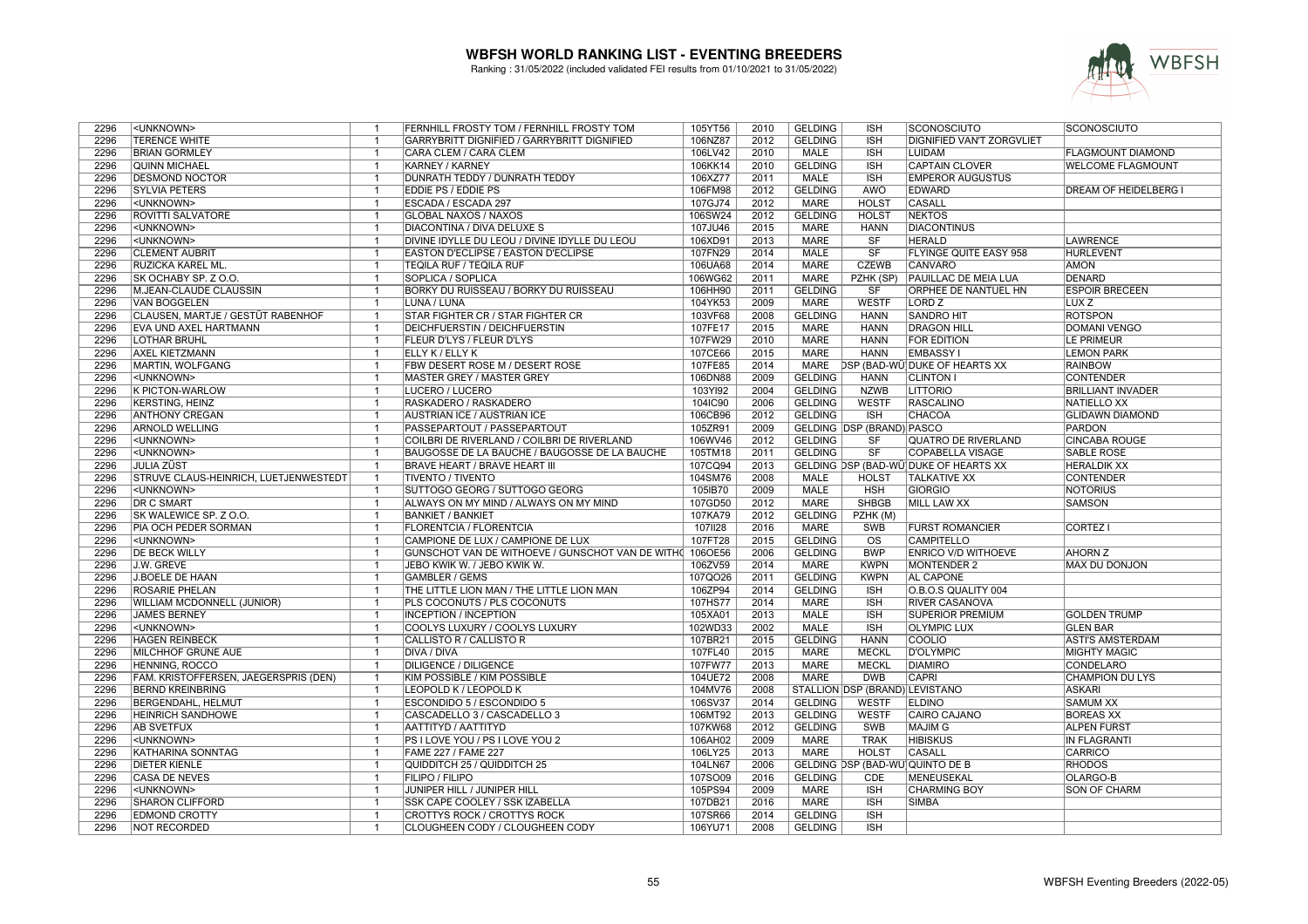

| 2296         | S. SWIERSTRA, HICHTUM (NED) / SJ. SWIERSTF | $\overline{1}$                   | <b>EKINO / EKINO</b>                                         | 104XJ26            | 2009         | <b>GELDING</b>                   | <b>KWPN</b>                  | <b>CARTHINO Z</b>                              | <b>BURGGRAAF NV</b>                    |
|--------------|--------------------------------------------|----------------------------------|--------------------------------------------------------------|--------------------|--------------|----------------------------------|------------------------------|------------------------------------------------|----------------------------------------|
| 2296         | H.G. MOSMAN-ROHE, ENSCHEDE (NED)           | $\overline{\mathbf{1}}$          | HASIMODO / HASIMODO                                          | 106PB36            | 2012         | <b>MALE</b>                      | <b>KWPN</b>                  |                                                |                                        |
| 2296         | <b>ANDREW NAPIER</b>                       | $\overline{1}$                   | HAZELDENE ELSA / HAZELDENE ELSA                              | 107JZ52            | 2014         | <b>MARE</b>                      | <b>ISH</b>                   | <b>CENTRE STAGE</b>                            |                                        |
| 2296         | <b>ERIK VAN DER VEKEN</b>                  | $\overline{1}$                   | KADINSKY DE MARETUS / KADINSKY DE MARETUS                    | 106ZR89            | 2010         | <b>GELDING</b>                   | <b>BWP</b>                   | <b>CORLAND</b>                                 | <b>LANDGRAF I</b>                      |
| 2296         | <b>BRUNO SCHMIDT</b>                       | $\overline{1}$                   | NEVALINO / NEVALINO                                          | 106WU70            | 2013         | <b>GELDING</b>                   | <b>HOLST</b>                 | <b>NEKTON</b>                                  | CASALL                                 |
| 2296         | <b>ZG ANDRESEN</b>                         | $\overline{1}$                   | CHEER UP / COMET A                                           | 107EA69            | 2013         | <b>GELDING</b>                   | <b>HOLST</b>                 | <b>CHIN CHAMP</b>                              | <b>HERALDIK XX</b>                     |
| 2296         | <b>GERHARD SELTER</b>                      | $\overline{1}$                   | FELIX GS / FELIX GS                                          | 107QO02            | 2010         | <b>GELDING</b>                   | <b>WESTF</b>                 | FOR CONTEST                                    | <b>MARACAIBO</b>                       |
| 2296         | <unknown></unknown>                        | $\overline{1}$                   | CAPRIATA KDW Z / CAPRIATA KDW Z                              | 106YL93            | 2010         | MARE                             | ZANG                         | <b>CORLAND</b>                                 |                                        |
| 2296         | E.A.R.L. ECURIE DU MONTCEAU                | $\overline{1}$                   | EAGLE DU MONTCEAU / EAGLE DU MONTCEAU                        | 106YY14            | 2014         | <b>STALLION</b>                  | SF                           | L'ARC DE TRIOMPHE*BOIS MARG CESAR DES FONTENIS |                                        |
| 2296         | <b>JEROME LAURENCON</b>                    | $\overline{1}$                   | VUE DE L'ESPRIT / VUE DE L'ESPRIT                            | 106PQ51            | 2009         | <b>MARE</b>                      | SF                           | JENNY DE LA CENSE                              | <b>SNURGE</b>                          |
| 2296         | M. ANDRE LABRUYERE, MME GENOVEFA SARNI     | $\overline{1}$                   | QUIPROQUO DES VATYS / QUIPROQUO DES VATYS                    | 103CU11            | 2004         | <b>GELDING</b>                   | SF                           | <b>JOERIS</b>                                  | <b>KAYACK</b>                          |
| 2296         | <b>ELSE NICO DIECKMANN</b>                 | -1                               | STORBJERGS LICORICE / STORBJERGS LICORICE                    | 105SQ27            | 2011         | <b>GELDING</b>                   | <b>DWB</b>                   | <b>SIR LANCELOT M</b>                          | CRELIDO                                |
| 2296         | <b>CUYPERS E.</b>                          | $\overline{1}$                   | FERNHILL HOLE SHOT / ETOILE D'ALME C Z                       | 107CO64            | 2013         | <b>GELDING</b>                   | <b>ZANG</b>                  | <b>ENTERTAINER</b>                             | <b>CORIALL Z</b>                       |
| 2296         | JEANETTE JOELSSON OCH PER JANSSON          | $\overline{1}$                   | DELELIA / DELELIA                                            | 107ER67            | 2015         | <b>MARE</b>                      | <b>SWB</b>                   | <b>DEODORO</b>                                 | <b>CAMARO M</b>                        |
| 2296         | <b>IVES LAMBRECHT</b>                      | $\overline{1}$                   | OLGA TER BUNDER / OLGA TER BUNDER                            | 107EQ12            | 2014         | <b>MARE</b>                      | <b>BWP</b>                   | <b>LORD BRITTEN Z</b>                          | <b>SKIPPY II 84033957R</b>             |
| 2296         | <unknown></unknown>                        | $\overline{1}$                   | VIHARA DU CAUSSE / VIHARA DU CAUSSE                          | 104VQ24            | 2009         | <b>GELDING</b>                   | AA                           | LANDO                                          | <b>QUATAR DE PLAPE</b>                 |
| 2296         | NEDERLANDS POOLS PAARDENCENTRUM SPZ        | $\overline{1}$                   | <b>IWAN / IWAN</b>                                           | 106JG32            | 2013         | <b>GELDING</b>                   | <b>KWPN</b>                  | <b>PACIFIC</b>                                 | <b>PRINCE THATCH</b>                   |
| 2296         | STAL HENDRIX/ KRIJTHE                      | $\overline{1}$                   | JUMPING SPECIAL / JUMPING SPECIAL                            | 107JI52            | 2014         | <b>GELDING</b>                   | <b>KWPN</b>                  | <b>EL PRIMERO</b>                              | PHARAON                                |
| 2296         | <unknown></unknown>                        | $\overline{1}$                   | TARGA D / TARGA D                                            | 105SI35            | 2010         | <b>MARE</b>                      | <b>ISH</b>                   | <b>LUIDAM</b>                                  |                                        |
| 2296         | <unknown></unknown>                        | $\overline{\mathbf{1}}$          | THE EMPERESS / THE EMPERESS                                  | 106LT11            | 2012         | <b>MARE</b>                      | <b>ISH</b>                   |                                                |                                        |
| 2296         | <unknown></unknown>                        | $\overline{1}$                   | FRENCH FIZZ / FRENCH FIZZ                                    | 107AO69            | 2013         | <b>MARE</b>                      |                              | <b>FIDERTANZ</b>                               |                                        |
| 2296         | C.J. SCHETTERS STAL ROMANO                 | $\overline{1}$                   | SPORTSFIELD BLACKJACK / KAIDEN VAN STAL ROMANO               | 107TJ82            | 2015         | <b>MALE</b>                      | <b>KWPN</b>                  |                                                |                                        |
| 2296         | <b>HEIKE TRACY</b>                         | $\overline{1}$                   | BEECH HILL KIKO CLOVER / BEECH HILL KIKO CLOVER              | 105UQ48            | 2011         | <b>GELDING</b>                   | <b>ISH</b>                   | <b>KROONGRAAF</b>                              | <b>TEMPLE CLOVER</b>                   |
| 2296         | JOAN ARLER OG PETER BORSEN, KOLDING        | $\overline{1}$                   | QUANTUM LEAP LOX / QUANTUM LEAP LOX                          | 105HX07            | 2009         | <b>GELDING</b>                   | <b>DWB</b>                   | <b>QUINTON</b>                                 | <b>CASIR ASK</b>                       |
| 2296         | LINE BJORNLUND, AALBORG (DEN)              | $\overline{1}$                   | <b>BJORNLUNDS LUNA / BJORNLUNDS LUNA</b>                     | 104GW05            | 2007         | <b>MARE</b>                      | <b>DWB</b>                   | <b>BLUE HORS ROMANCIER</b>                     | MIDT WEST IBI LIGHT                    |
| 2296         | LANGE, ANNEGRET                            | $\overline{1}$                   | <b>GOLDMARIE / GOLDMARIE</b>                                 | 106RZ10            | 2012         | <b>MARE</b>                      | DSP (SATHÜ) FANDSY           |                                                | <b>ASPIRANT</b>                        |
| 2296         | STUTERI QBS/ AKTIV REDOVISNING HB          | $\overline{1}$                   | KISS QBS / KISS QBS                                          | 105WU39            | 2010         | <b>MARE</b>                      | SWB                          | TORNESCH 1042                                  | <b>IRCO MENA</b>                       |
| 2296         | <b>MICHAEL BEINDORF</b>                    | $\overline{1}$                   | LAZULITH 10 / LAZULITH 10                                    | 107AO04            | 2010         |                                  | GELDING DSP (SATHÜ) LEVISONN |                                                | <b>SILVIO</b> I                        |
| 2296         | MISS S L BALDWIN                           | $\overline{1}$                   | PUCCINI II / PUCCINI II                                      | 105RF37            | 2007         | <b>GELDING</b>                   | <b>SHBGB</b>                 | <b>VANGELIS-S</b>                              | UNKNOWN <sup>®</sup>                   |
| 2296         | LYNCH, MICHAEL                             | $\overline{1}$                   | COOLEY ECLIPSE / COOLEY ECLIPSE                              | 103ZB24            | 2007         | <b>GELDING</b>                   | <b>ISH</b>                   | <b>CHINOOK ECLIPSE</b>                         | <b>RAME Z</b>                          |
| 2296         | <unknown></unknown>                        | $\overline{1}$                   | ALHAMBRA CALLIGRAPHY / ALHAMBRA CALLIGRAPHY                  | 107QV32            | 2012         | <b>MARE</b>                      |                              | <b>CALGARY GNZ</b>                             | <b>DALEY K</b>                         |
| 2296         | <unknown></unknown>                        | $\overline{1}$                   | H.CYCLON / H.CYCLON                                          | 106GE58            | 2012         | <b>MALE</b>                      | <b>KWPN</b>                  | <b>CLIFF<sub>Z</sub></b>                       | <b>ZEUS</b>                            |
| 2296         | W. BUSTER, DIEVER (NED)                    | $\overline{1}$                   | DONATO / DONATO                                              | 105SY26            | 2008         | <b>GELDING</b>                   | <b>KWPN</b>                  | <b>OL METTA</b>                                | NOTARIS                                |
| 2296         | KAHL, HANS JOACHIM                         | $\overline{1}$                   | DA DIVA / DA DIVA                                            | 106DM20            | 2011         | MARE                             | <b>HOLST</b>                 | <b>WATER DANCE XX</b>                          | <b>CASSINI II</b>                      |
| 2296         | CHRISTA VON PAEPCKE                        | $\overline{1}$                   | SALUT SALON / SALUT SALON                                    | 106NJ97            | 2012         | <b>MARE</b>                      | <b>HANN</b>                  | <b>SIR DONNERHALL</b>                          | <b>WANDERER</b>                        |
| 2296         | <unknown></unknown>                        | $\overline{1}$                   | EQUUS HUGO / EQUUS HUGO                                      | 107RZ92            | 2013         | <b>GELDING</b>                   |                              |                                                |                                        |
| 2296         | <unknown></unknown>                        | $\overline{1}$                   | CARADOC EGO Z / CARADOC EGO Z                                |                    | 2010         | <b>GELDING</b>                   |                              | <b>CAMELOT EGO Z</b>                           | CELEBORN EGO Z                         |
|              | <unknown></unknown>                        | $\overline{1}$                   | KINNORDY GIGI / KINNORDY GIGI                                | 107QS88            | 2003         | MARE                             |                              | GYMNASTIK STAR                                 | CREASY                                 |
| 2296<br>2296 | <unknown></unknown>                        | $\overline{1}$                   | RIVERSIDE KASANOVA / RIVERSIDE KASANOVA                      | 103CN63<br>107TQ93 | 2013         | <b>GELDING</b>                   |                              |                                                |                                        |
| 2296         | <b>GESTÜT INSELHOF</b>                     | $\overline{1}$                   | ITALIA 24 / ITALIA 24                                        | 106WA69            | 2014         | <b>MARE</b>                      | <b>HANN</b>                  | <b>ICARE D'OLYMPE HN</b>                       | <b>DER DUERER TSF</b>                  |
| 2296         | <b>WALTER ROBERT</b>                       | $\overline{1}$                   | VINETTO 3 / VINETTO 3                                        | 107FM44            | 2015         | <b>GELDING</b>                   | <b>HANN</b>                  | <b>VISCOUNT 22</b>                             | <b>ESCUDO 19</b>                       |
| 2296         | <b>LOTHAR STEUER</b>                       | $\overline{1}$                   | RUSTY 418 / RUSTY 418                                        | 107FL35            | 2013         | <b>GELDING</b>                   | <b>HOLST</b>                 | <b>CONNOR 48</b>                               |                                        |
| 2296         | A. M. REUZENAAR                            | $\overline{1}$                   | GLOBAL LOVESTORY / LOVESTORY TR                              | 106YV11            | 2016         | MARE                             | <b>KWPN</b>                  | <b>FARMGRAAF</b>                               |                                        |
| 2296         |                                            | $\overline{1}$                   |                                                              |                    |              |                                  | <b>ISH</b>                   |                                                |                                        |
| 2296         | <b>CAROLINE BYRNE</b>                      |                                  | COOLEY RAMIRO / COOLEY RAMIRO<br>FELDSTURM DS / FELDSTURM DS | 104IG18<br>105CZ58 | 2007<br>2007 | <b>GELDING</b><br><b>GELDING</b> | <b>TRAK</b>                  | <b>RAMIRO B</b><br>LEGAL LEGEND XX             | <b>CAVALIER ROYALE</b><br><b>EPHOR</b> |
| 2296         | <b>DAUT, JOERG CHRISTOPH</b>               | $\overline{1}$<br>$\overline{1}$ |                                                              | 107GX88            | 2015         | <b>GELDING</b>                   | SWB                          | <b>CONTADOR</b>                                |                                        |
| 2296         | HÄGLINGE NYGÅRD AB                         | $\overline{1}$                   | CONDOR DA CARMA / CONDOR DA CARMA                            |                    | 2012         |                                  |                              |                                                | CONNOR 48                              |
|              | <b>OTTEN, LEON</b>                         | $\overline{1}$                   | BUTTERFLY VAN HET KEIZERSHOF Z / BUTTERFLY VAN HET           | 107AD89            |              | MARE                             | ZANG                         | <b>BEST MAN Z</b>                              | <b>JAZZ</b>                            |
| 2296         | P WOODALL                                  |                                  | <b>JUBILEE STAR / JUBILEE STAR</b>                           | 106ZL96            | 2012         | <b>MARE</b>                      | <b>BWBS</b>                  | <b>JUMBO</b>                                   | <b>SON PARDO</b>                       |
| 2296         | <b>BALZER, JOHANNA</b>                     | $\overline{1}$                   | <b>GRACIA B / GRACIA B</b>                                   | 104KI96            | 2006         | <b>MARE</b>                      | $\overline{\text{OS}}$       | <b>BIRKHOF'S GRAFENSTOLZ</b>                   | <b>REFLEKTOR</b>                       |
| 2296         | <b>MAURINE SWANSON</b>                     | $\overline{1}$                   | SHUDOKU / SHUDOKU                                            | 107PQ85            | 2012         | <b>GELDING</b>                   | <b>OLDBG</b>                 | <b>SHAKESPEARE RSF</b>                         | <b>ROSENTANZ</b>                       |
| 2296         | <unknown></unknown>                        | -1                               | JVK MR MAGUIRE / JVK MR MAGUIRE                              | 107TX67            | 2015         | <b>GELDING</b>                   | <b>ISH</b>                   |                                                |                                        |
| 2296         |                                            | $\overline{1}$                   | DAVOS 77 / DAVOS 77                                          | 106XO10            | 2015         | <b>GELDING</b>                   | <b>HOLST</b>                 |                                                |                                        |
| 2296         | BÖNING, JAN-GOTTFRIED                      | $\overline{1}$                   | IDEAL DE LUZE GP / IDEAL DE LUZE GP                          | 105WS29            | 2010         | <b>GELDING</b>                   | <b>HOLST</b>                 | <b>IBISCO XX</b>                               | <b>CAMPIONE</b>                        |
| 2296         | <b>BERND HEYE</b>                          | $\overline{1}$                   | SHEELA / SHEELA                                              | 106YJ28            | 2013         | <b>MARE</b>                      | <b>HANN</b>                  | <b>STALYPSO</b>                                | <b>ZEUS</b>                            |
| 2296         | <b>KRISTINA COOK</b>                       | $\overline{1}$                   | MEXICAN LAW / MEXICAN LAW                                    | 106PS83            | 2012         | <b>MARE</b>                      | <b>AES</b>                   | <b>BILLY MEXICO</b>                            | MILL LAW                               |
| 2296         | <unknown></unknown>                        | $\overline{1}$                   | MGH OAT CAKE / MGH OAT CAKE                                  | 106FR26            | 2011         | <b>GELDING</b>                   | <b>AES</b>                   | CARL                                           | <b>BANDMASTER</b>                      |
| 2296         | <unknown></unknown>                        | $\overline{1}$                   | KENDLESTONE PARK JIVE / KENDLESTONE PARK JIVE                | 106EH72            | 2008         | <b>GELDING</b>                   |                              | <b>DALEY K</b>                                 | <b>BALMORAL BOY</b>                    |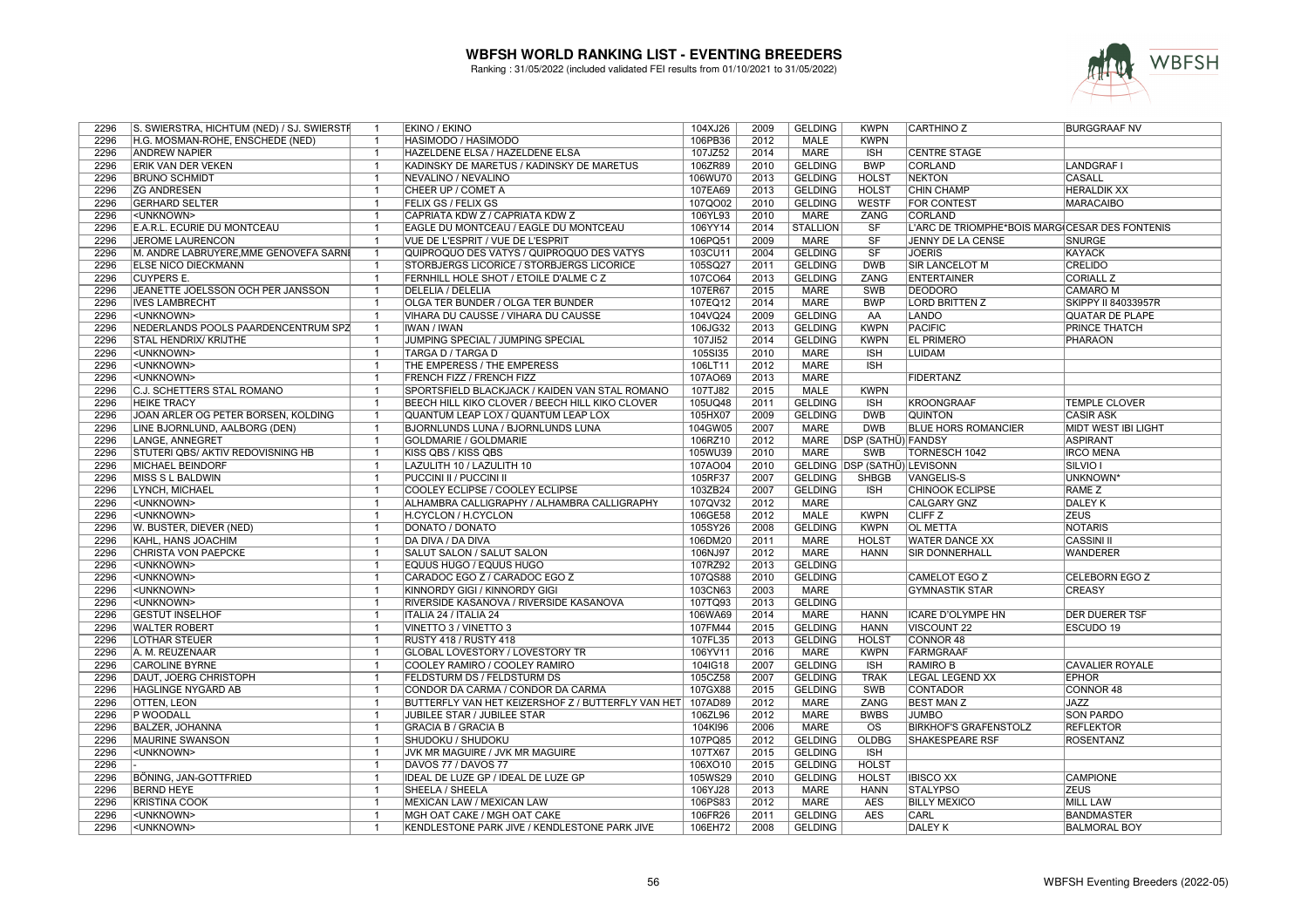

| 2296         | <unknown></unknown>                                   | -1             | GRAFTANGO / GRAFTANGO                                                          | 106HG75            | 2011         | MARE                          |                              | <b>BIRKHOF'S GRAFENSTOLZ</b>         | <b>CONTANGO II</b>                |
|--------------|-------------------------------------------------------|----------------|--------------------------------------------------------------------------------|--------------------|--------------|-------------------------------|------------------------------|--------------------------------------|-----------------------------------|
| 2296         | <unknown></unknown>                                   | $\overline{1}$ | DENISON PARK SMOOTH / DENISON PARK SMOOTH                                      | 106DG21            | 2009         | <b>GELDING</b>                |                              | CYRANO DE BERGERAC 11                |                                   |
| 2296         | <unknown></unknown>                                   | $\mathbf{1}$   | JENJAN LOUVE / JENJAN LOUVE                                                    | 105ZD24            | 2010         | <b>GELDING</b>                |                              | <b>JENJAN LEVI STRAUSS</b>           | <b>ATHLETICO</b>                  |
| 2296         | <unknown></unknown>                                   | $\overline{1}$ | SOUTHERN SANDRO STERN / SOUTHERN SANDRO STERN                                  | 106US66            | 2010         | <b>GELDING</b>                |                              |                                      |                                   |
| 2296         | <unknown></unknown>                                   | $\overline{1}$ | WEC IN THE BREEZE / WEC IN THE BREEZE                                          | 107GA61            | 2012         | <b>MARE</b>                   |                              |                                      |                                   |
| 2296         | ANGELA LLOYD AND RICHARD MASSEY                       | $\overline{1}$ | <b>ROADSTER XL / ROADSTER XL</b>                                               | 107SJ95            | 2010         | <b>GELDING</b>                |                              |                                      |                                   |
| 2296         | <unknown></unknown>                                   | $\overline{1}$ | JELLYSTONE PARK MANHATTEN / JELLYSTONE PARK MANH                               | 106AI76            | 2009         | <b>MARE</b>                   |                              | <b>COPABELLA VISAGE</b>              | <b>PRINCE II</b>                  |
| 2296         | <unknown></unknown>                                   | $\overline{1}$ | <b>FRANGELICO / FRANGELICO</b>                                                 | 107RG05            | 2009         | <b>MARE</b>                   |                              |                                      |                                   |
| 2296         | <unknown></unknown>                                   | $\mathbf 1$    | WHF LYRICAL / WHF LYRICAL                                                      | 105KQ01            | 2011         | <b>MARE</b>                   |                              | <b>LICOTUS</b>                       | <b>MCCARTNEY</b>                  |
| 2296         | <unknown></unknown>                                   | $\overline{1}$ | CP AURELIO / CP AURELIO                                                        | 106ZJ57            | 2009         | <b>GELDING</b>                |                              |                                      |                                   |
| 2296         | <unknown></unknown>                                   | $\overline{1}$ | KANANDALE MR K / KANANDALE MR K                                                | 106JO46            | 2010         | <b>GELDING</b>                |                              | <b>DALEY K</b>                       | <b>BLALOCKS BULL</b>              |
| 2296         | <unknown></unknown>                                   | -1             |                                                                                |                    | 2009         | <b>GELDING</b>                |                              |                                      |                                   |
|              |                                                       |                | <b>IRONSTONE STRONGBOW / IRONSTONE STRONGBOW</b>                               | 105QE41            |              |                               |                              |                                      |                                   |
| 2296         | <unknown></unknown>                                   | $\mathbf{1}$   | SANDHILLS STANZA / SANDHILLS STANZA                                            | 105ZW31            | 2009         | <b>MARE</b>                   |                              | RAISE A STANZA                       | <b>STACCATO</b>                   |
| 2296         | <unknown></unknown>                                   | $\overline{1}$ | DANSON LINCOLN / DANSON LINCOLN                                                | 106AK37            | 2011         | <b>GELDING</b>                |                              | <b>LICOSTO</b>                       | <b>DUELLSCHUTZ</b>                |
| 2296         | <unknown></unknown>                                   | $\overline{1}$ | GO SMOKO / GO SMOKO                                                            | 106QF73            | 2013         | <b>GELDING</b>                |                              |                                      |                                   |
| 2296         | <unknown></unknown>                                   | $\overline{1}$ | DUBI DU / DUBI DU                                                              | 107DW91            | 2013         | <b>GELDING</b>                | <b>HANN</b>                  | DUKE OF HEARTS XX                    | AS DI VILLAGANA                   |
| 2296         | <b>NORMAN KEARNEY</b>                                 | $\overline{1}$ | CYDONIA FRANKLY CRUISING / CYDONIA FRANKLY CRUISIN 106XO04                     |                    | 2012         | <b>MALE</b>                   | <b>ISH</b>                   | <b>FRANKFORT BOY</b>                 |                                   |
| 2296         | <b>THOMAS MCGUIGAN</b>                                | $\overline{1}$ | ARDEO ILLUSION / ARDEO ILLUSION                                                | 105JE94            | 2010         | <b>GELDING</b>                | <b>ISH</b>                   | <b>BEACH BALL</b>                    |                                   |
| 2296         | <unknown></unknown>                                   | $\overline{1}$ | GRACE N.D. / GRACE N.D.                                                        | 106ZL71            | 2011         | <b>MARE</b>                   | <b>KWPN</b>                  | <b>BISCAYO</b>                       | <b>CAVALIER</b>                   |
| 2296         | <b>TE POELE</b>                                       | $\overline{1}$ | <b>IZZIETOP / IZZIETOP</b>                                                     | 106NU32            | 2013         | <b>MARE</b>                   | <b>KWPN</b>                  | I M SPECIAL DE MUZE                  |                                   |
| 2296         | <unknown></unknown>                                   | $\overline{1}$ | <b>GENTLE GENIUS / GENTLE GENIUS</b>                                           | 105TN49            | 2011         | <b>GELDING</b>                | <b>KWPN</b>                  | <b>ROVEN</b>                         |                                   |
| 2296         | <b>KATHLEEN LUTZ</b>                                  | $\overline{1}$ | POWER FLOWER H / POWER FLOWER H                                                | 104WS45            | 2009         | <b>MARE</b>                   | <b>DSP (BRAND) BERLUSCO</b>  |                                      | <b>DOMENICO XX</b>                |
| 2296         | STEFAN + CHRISTINA HOLZHERR-FLURI                     | $\overline{1}$ | CARRERA VOM RUGEN / CARRERA VOM RUGEN                                          | 107EE93            | 2013         | <b>MARE</b>                   | CH                           | <b>COEUR DE NOBLESS M</b>            | <b>HERALDIK XX</b>                |
| 2296         | <b>BERND HORBAUER</b>                                 | $\overline{1}$ | LAPIROXX HB / LAPIROXX HB                                                      | 104ZL71            | 2009         |                               | GELDING DSP (BAVAR) LAROXX   |                                      | NIGHT FEVER DU DON                |
| 2296         | HARMS, GERD                                           | $\mathbf{1}$   | RULING SPIRIT / RULING SPIRIT                                                  | 102ZO81            | 2003         | <b>MALE</b>                   | OLDBG                        | RUBIN ROYAL OLD                      | SILVIO I                          |
| 2296         | <unknown></unknown>                                   | $\overline{1}$ | CAPTAIN FUTURE / CAPTAIN FUTURE                                                | 104NK56            | 2008         | <b>GELDING</b>                | <b>WESTF</b>                 | <b>CAPTAIN FIRE</b>                  | <b>POLYGRAF</b>                   |
| 2296         | <b>STALL POOH (SWE)</b>                               | $\overline{1}$ | JAGULAR POOH / JAGULAR POOH                                                    | 104KR15            | 2008         | <b>GELDING</b>                | <b>SWB</b>                   | <b>JAGUAR MAIL</b>                   | <b>ELECTRO</b>                    |
| 2296         | <unknown></unknown>                                   | -1             | SHANNONDALE SHUIRCRUISE / SHANNONDALE SHUIRCRUI                                | 106EY73            | 2012         | <b>GELDING</b>                | <b>ISH</b>                   | SHANNONDALE SACRO ST GHYV CRUISING   |                                   |
| 2296         | <unknown></unknown>                                   | $\overline{1}$ | <b>ENOLA / ENOLA</b>                                                           | 107TX69            | 2012         | <b>MARE</b>                   | <b>HOLST</b>                 |                                      |                                   |
| 2296         | <unknown></unknown>                                   | $\mathbf{1}$   | <b>TULLAMORE DEW / TULLAMORE DEW</b>                                           | 103IW88            | 2005         | <b>MALE</b>                   | <b>SHBGB</b>                 | <b>PRIMITIVE STAR</b>                | <b>TUDORVILLE</b>                 |
| 2296         | <unknown></unknown>                                   | $\overline{1}$ | <b>BENORA / BENORA</b>                                                         | 107LN07            | 2014         | <b>MARE</b>                   | PZHK (W)                     | ORMUZ                                | <b>QUAMIRO</b>                    |
| 2296         | WOLF, UWE                                             | $\mathbf{1}$   | COLANI SUNRISE / COLANI SUNRISE                                                | 103SO41            | 2006         | <b>GELDING</b>                | $\overline{\text{os}}$       | <b>CHICO'S BOY</b>                   | <b>LAUDATIO</b>                   |
| 2296         | ALLEV.TO EQUINI DI BROTTO SANTE GIORGIO               | $\mathbf{1}$   | AVIDITA' DELLE ROANE / AVIDITA' DELLE ROANE                                    | 105ZP15            | 2010         | <b>MARE</b>                   | <b>MIPAAF</b>                | PETER PAN                            | <b>AHORN Z</b>                    |
| 2296         | <unknown></unknown>                                   | $\overline{1}$ | CHAMPION NADLI F / CHAMPION NADLI F                                            | 107IA57            | 2016         | <b>MARE</b>                   | <b>HSH</b>                   | CHURCHILL IC                         | <b>TOBORZO</b>                    |
| 2296         | <b>T. STIEFVATER</b>                                  | $\overline{1}$ | <b>ENGLISH ROSE / ENGLISH ROSE</b>                                             | 106QA91            | 2013         | <b>MARE</b>                   | <b>SHBGB</b>                 | <b>CATHERSTON DAZZLER</b>            | <b>SMOOTH MOVE</b>                |
| 2296         | STINA WAHLSTRÖM                                       | $\overline{1}$ | <b>ZIN FIRE / ZIN FIRE</b>                                                     | 106IX68            | 2013         | <b>GELDING</b>                | SWB                          | <b>ZALADIN MI</b>                    | <b>NICOLETTE</b>                  |
| 2296         | <b>KNIGGE, ELLI</b>                                   | $\overline{1}$ | COCO MAURICE 2 / COCO MAURICE 2                                                | 105IS62            | 2009         | <b>GELDING</b>                | ZfDP                         | <b>COCO MAURICE</b>                  | <b>SCHWARZENEGGER</b>             |
| 2296         | <unknown></unknown>                                   | -1             | BONECASTLE CAVALIER / BONECASTLE CAVALIER                                      | 104PN85            | 2008         | <b>GELDING</b>                | <b>ISH</b>                   | MULLENTINE CAVALIER                  | RACHELLE COME                     |
| 2296         | <unknown></unknown>                                   | $\overline{1}$ | <b>FLORI G / FLORI G</b>                                                       | 107EB70            | 2009         | <b>GELDING</b>                | <b>HANN</b>                  | <b>CORAL REEF FUNDSKERL 3</b>        |                                   |
| 2296         | <unknown></unknown>                                   | $\overline{1}$ | EUROPA / EUROPA                                                                | 107JJ56            | 2009         | <b>GELDING</b>                | <b>BE/SIES</b>               | <b>CLOUD NINE</b>                    | <b>MATTERHORN</b>                 |
| 2296         | <b>AGNETA HÖGBERG</b>                                 |                | COCO CHANEL / COCO CHANEL                                                      | 106OB77            | 2010         | <b>MARE</b>                   | <b>SWB</b>                   |                                      |                                   |
| 2296         | <b>STIFTUNG BHLG</b>                                  | $\overline{1}$ | <b>BOY / BOY</b>                                                               | 104UL92            | 2007         |                               | GELDING DSP (BRAND) BETEL XX |                                      | PARADIESVOGEL                     |
| 2296         | <unknown></unknown>                                   | $\overline{1}$ | MILFORD 5 / MILFORD 5                                                          | 107GJ80            | 2015         | <b>GELDING</b>                | <b>OS</b>                    |                                      |                                   |
| 2296         | <b>MANFRED ANGLIKER</b>                               | $\overline{1}$ | QUEENY 99 / QUEENY 99                                                          | 105ZH78            | 2009         | <b>MARE</b>                   | <b>HOLST</b>                 | <b>QUEENS DARLING</b>                | <b>COLMAN</b>                     |
| 2296         | P.J.M. HABETS, KERKRADE (NED)                         | $\overline{1}$ | CARLO / CARLO                                                                  | 105TH77            | 2007         | <b>GELDING</b>                | <b>KWPN</b>                  | <b>ACAPULCO Z</b>                    | JUMPY DES FONTAINES               |
|              |                                                       | $\overline{1}$ |                                                                                |                    |              |                               |                              |                                      |                                   |
| 2296<br>2296 | H.H.M. BOSCH, LUTTENBERG (NED)<br><unknown></unknown> | $\mathbf{1}$   | <b>EXCLUSIVE / ETADERMIE</b><br>CUFFESGRANGE DIAMOND ECHO / CUFFESGRANGE DIAMO | 104VT66<br>105YF73 | 2009<br>2010 | <b>GELDING</b><br><b>MARE</b> | <b>KWPN</b><br><b>ISH</b>    | <b>WARRANT</b><br><b>CLOVER ECHO</b> | <b>VOLTAIRE</b><br><b>UNKNOWN</b> |
|              |                                                       |                |                                                                                |                    |              |                               |                              |                                      |                                   |
| 2296         | <b>CAROL M ARMSTRONG</b>                              | -1             | CORNASCRIEBE GLENPATRICK / CORNASCRIEBE WOMANIZ 105FV00                        |                    | 2010         | <b>GELDING</b>                | <b>ISH</b>                   | <b>WOMANIZER</b>                     | <b>CAVALIER ROYAL</b>             |
| 2296         | MARGARET O'GORMAN                                     | $\overline{1}$ | KOOL BOUNCER / KOOL BOUNCER                                                    | 104XT53            | 2006         | <b>GELDING</b>                | <b>ISH</b>                   | <b>GRANGE BOUNCER</b>                | NAMAQUALAND XX                    |
| 2296         | <unknown></unknown>                                   | $\mathbf{1}$   | <b>HOFMAN / HOFMAN</b>                                                         | 107SC09            | 2012         | <b>GELDING</b>                | <b>KWPN</b>                  |                                      |                                   |
| 2296         | WOODLANDER STUD SULBY HALL FARM, LYNN                 | $\overline{1}$ | WATERMILL WEDGWOOD / WOODLANDER WOODSTOCK                                      | 106VR42            | 2015         | <b>STALLION</b>               | <b>OLDBG</b>                 | <b>WILD CHILD</b>                    | <b>FLORENCIO 2</b>                |
| 2296         | ROMAN DRABINSKI                                       | $\overline{1}$ | <b>ODESSA / ODESSA</b>                                                         | 107JT20            | 2015         | <b>MARE</b>                   | PZHK (SP)                    |                                      |                                   |
| 2296         | <b>STUTE, WILFRIED</b>                                | $\overline{1}$ | DESIGNER 10 / DESIGNER 10                                                      | 102WZ03            | 2004         | <b>GELDING</b>                | <b>WESTF</b>                 | DALI X                               | <b>CONCEPTION XX</b>              |
| 2296         | SOREN GRENE, TISVILDELEJE                             | $\mathbf{1}$   | TIRS LUCKYSON / TIRS LUCKYSON                                                  | 105HO35            | 2007         | <b>MALE</b>                   | <b>DWB</b>                   | <b>KANUDOS XX</b>                    | FLYINGE QUITE EASY 958            |
| 2296         | <b>JUDY CUDDY</b>                                     |                | SHANAGORE LUSTY / BANSHANE GIFT                                                | 106FE67            | 2011         | <b>GELDING</b>                | <b>ISH</b>                   | LUX <sub>Z</sub>                     |                                   |
| 2296         | <b>CATHARINA DOLK</b>                                 | $\overline{1}$ | CASPIAN / CASPIAN                                                              | 106EQ95            | 2008         | <b>GELDING</b>                | <b>HOLST</b>                 | <b>CASSINI II</b>                    |                                   |
| 2296         | <unknown></unknown>                                   | $\mathbf{1}$   | HYPERION VAN ORTI / HYPERION VAN ORTI                                          | 105OV26            | 2007         | <b>MALE</b>                   | <b>BWP</b>                   |                                      |                                   |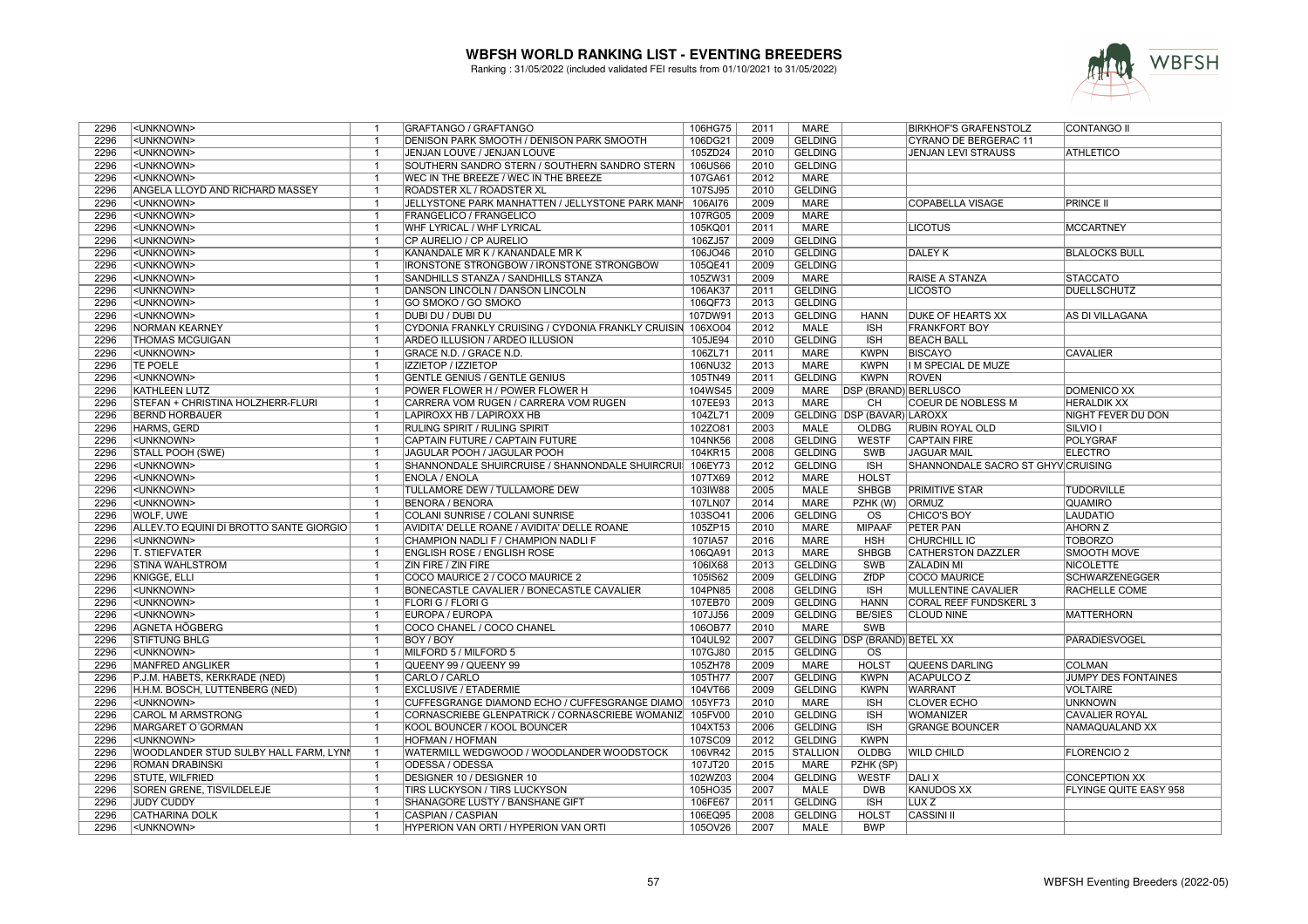

| 2296 | <b>J.SLOAN</b>                             | $\mathbf{1}$   | WKD COOLEY / WKD MAGIC                          | 104PX56 | 2010 | <b>MARE</b>     | <b>AES</b>                     | <b>CONTADOR</b>                               | CARNAVAL DRUM ELITE         |
|------|--------------------------------------------|----------------|-------------------------------------------------|---------|------|-----------------|--------------------------------|-----------------------------------------------|-----------------------------|
| 2296 | <b>MCMAHON</b>                             | $\mathbf{1}$   | BALLYENGLAND JUDGE / BALLYENGLAND JUDGE         | 105HW46 | 2010 | <b>MALE</b>     | <b>ISH</b>                     | SHANNONDALE SARCO ST GHYV ERRIGAL FLIGHT      |                             |
| 2296 | <b>ANN-SOFIE HANSSON</b>                   | $\overline{1}$ | <b>TURMERIC / TURMERIC</b>                      | 107KC61 | 2015 | <b>GELDING</b>  | <b>SWB</b>                     | <b>TURMALIN 1202</b>                          | <b>QUITE EASY</b>           |
| 2296 | <b>J.POORT</b>                             | $\overline{1}$ | LEGENDE P / LEGENDE P                           | 107TY65 | 2016 | <b>STALLION</b> | <b>KWPN</b>                    | <b>DALLAS</b>                                 | <b>INDOCTRO</b>             |
| 2296 | F.L. BOUMAN, HOUTEN (NED)                  | $\overline{1}$ | <b>BASTIANO / BASTIANO</b>                      | 104AG64 | 2006 | <b>GELDING</b>  | <b>KWPN</b>                    | ROYAL VINCKENBURGH OF HERITJOHN U TO BERRY XX |                             |
| 2296 | ANDDREAS MIDDELKAMPF                       | $\overline{1}$ | DARK GAMBLER / DARK GAMBLER                     | 107FC09 | 2015 | <b>GELDING</b>  | <b>HANN</b>                    | <b>DIACONTINUS</b>                            | <b>STALYPSO</b>             |
| 2296 | <b>MIRIAM BRAY</b>                         | $\overline{1}$ | PLANTER'S PUNCH H / PLANTER'S PUNCH H           | 106KI26 | 2013 |                 | GELDING DSP (BAVAR) DESIRAO XX |                                               | CORALLO                     |
| 2296 | E. GELDERMAN, HATTEM (NED)                 | $\overline{1}$ | LORD RICELLO / A                                | 104IP24 | 2005 | <b>GELDING</b>  | <b>KWPN</b>                    | CARICELLO                                     | <b>BOREAS</b>               |
| 2296 | <b>SNEPVANGERS</b>                         | $\mathbf{1}$   | LEGINA / LEGINA                                 | 107OH45 | 2016 | <b>MARE</b>     | <b>KWPN</b>                    | <b>AREZZO VDL</b>                             | <b>KALUSHA</b>              |
| 2296 | LENE SCHLICHTKRULL, KOEBENHAVN K (DEN)     | $\mathbf{1}$   | CARAMELLE / CARAMELLE                           | 103MV05 | 2006 | <b>MARE</b>     | <b>DWB</b>                     | <b>CARSON ASK</b>                             | TEMPLE WIND XX              |
| 2296 | S.A.R.L. HARAS DE HUS 44390 PETIT MARS (FR | $\overline{1}$ | PRIMHUS Z / PRIMHUS Z                           | 105IY55 | 2010 | <b>GELDING</b>  | ZANG                           | <b>PILOT DE HUS</b>                           | <b>LAVALL I</b>             |
| 2296 | <unknown></unknown>                        | $\overline{1}$ | A SWEET DREAM S / A SWEET DREAM S               | 107RD49 | 2008 | <b>MARE</b>     | OLDBG                          | <b>STEDINGER</b>                              |                             |
| 2296 | <b>HEINZ GERSTENKORN</b>                   | $\mathbf{1}$   | QUINCENT / QUINCENT AV                          | 106UB56 | 2013 | <b>GELDING</b>  | <b>OLDBG</b>                   | <b>QUINTINO</b>                               | <b>LE PRIMEUR</b>           |
| 2296 | <unknown></unknown>                        | $\overline{1}$ | FLORETTE D'HYRENCOURT / FLORETTE D'HYRENCOURT   | 105IL97 | 2011 | <b>MARE</b>     | <b>SBS</b>                     | <b>UDANCER HERO</b>                           | <b>FOR HERO</b>             |
| 2296 | <b>STOETERIJ ZANDVLIET</b>                 | $\overline{1}$ | ETERNITY DIAMOND / ETERNITY DIAMOND             | 106KD89 | 2009 | <b>MARE</b>     | <b>KWPN</b>                    | <b>LUCKY BOY</b>                              | <b>ROVEN</b>                |
| 2296 | <b>GARTH SWAILE</b>                        | $\overline{1}$ | THE IRISH FACTOR / THE IRISH FACTOR             | 106BR82 | 2011 | <b>GELDING</b>  | <b>ISH</b>                     | THE ECHO FACTOR                               |                             |
| 2296 |                                            |                |                                                 |         | 2013 |                 | <b>BWP</b>                     |                                               |                             |
|      | <b>KEMPENEERS</b>                          | $\overline{1}$ | NABUKADONOZOR / NABUKADONOZOR                   | 107JH17 |      | <b>GELDING</b>  |                                | <b>ELECTRO</b>                                | ORIOSO VD CUMUL             |
| 2296 | <b>LASS JOHANN PETER</b>                   | $\overline{1}$ | DIAMOND DREAM / DIAMOND DREAM                   | 107OT66 | 2014 | <b>MARE</b>     | <b>HOLST</b>                   | <b>DIAMANT DE SEMILLY</b>                     | CANDILLO <sub>3</sub>       |
| 2296 | <b>KLUYTMANS</b>                           | $\overline{1}$ | EYECATCHER / KLUYTMANS PRIDE K                  | 107CJ44 | 2015 | <b>MARE</b>     | <b>KWPN</b>                    | <b>EVERDALE</b>                               | <b>HEMMINGWAY</b>           |
| 2296 | <b>MICHAL HORBACZ</b>                      | $\overline{1}$ | ARMIN DE MONSIEUR / ARMIN DE MONSIEUR           | 107CA12 | 2013 | STALLION        | PZHK (W)                       |                                               |                             |
| 2296 | MANFRED VON ALLWÖRDEN                      | $\overline{1}$ | COOL CALMANDO / COOL CALMANDO                   | 107GY28 | 2011 | <b>MALE</b>     | <b>HOLST</b>                   | <b>CALMANDO</b>                               | <b>LORENTIN I</b>           |
| 2296 | <b>NICK VINKEN</b>                         | $\overline{1}$ | KEANO VAN DE VINKENHOF / KEANO VAN DE VINKENHOF | 105ET07 | 2010 | <b>GELDING</b>  | <b>BWP</b>                     | <b>OTANGELO</b>                               | <b>TREVANO XX</b>           |
| 2296 | <b>DOROTHY DOWLING</b>                     | $\mathbf{1}$   | SADLERS CLOVER STORM / SADLERS CLOVER STORM     | 107OA41 | 2016 | <b>GELDING</b>  | <b>ISH</b>                     | <b>SULEIMAN</b>                               | <b>STORMHILL MILLER</b>     |
| 2296 | <unknown></unknown>                        | $\overline{1}$ | LARIM R / LARIM R                               | 105TP53 | 2010 | MALE            | <b>HOLST</b>                   | <b>LARIMAR</b>                                | <b>QUINAR</b>               |
| 2296 | DIRK - MIRIAM WUYTACK - BLANCQUAERT        | $\overline{1}$ | ISABELLA DEUX Z / ISABELLA DEUX Z               | 106KI04 | 2013 | <b>MARE</b>     | ZANG                           | <b>ITACKIE DEUX</b>                           | QUERLYBET HERO              |
| 2296 | <b>STEPHAN LANNOY</b>                      | $\overline{1}$ | OXYGENE COURTIER / OXYGENE COURTIER             | 107JE83 | 2014 | <b>MARE</b>     | <b>BWP</b>                     | <b>INDOCTRO</b>                               | CARTIER VD HEFFINCK         |
| 2296 | <b>ALFRED KLING</b>                        | $\overline{1}$ | OLIMOND'S CUCKUCK / CUCKUCK                     | 106DC73 | 2012 |                 | GELDING   DSP (BAVAR) CLINTON  |                                               | <b>HERALDIK XX</b>          |
| 2296 | VOLLERSEN JOHANN, STERDEBUELL (GER)        | $\mathbf{1}$   | DREAM MACHINE / DREAM MACHINE                   | 104RV96 | 2008 | <b>MALE</b>     | <b>HOLST</b>                   | LARIMAR                                       | <b>CASSONE</b>              |
| 2296 | <b>BERTIE WILLIAMS</b>                     | $\overline{1}$ | LA BIOSTHETIQUE GENTLE / KILMURRY GAYLE         | 107OA20 | 2016 | <b>GELDING</b>  | <b>ISH</b>                     | <b>GRAND GAYLE</b>                            | <b>CAVALIER ROYALE</b>      |
| 2296 | REMIGIUSZ MAKOWSKI, OPYPY (POL)            | $\overline{1}$ | <b>JUSIS / JUSIS</b>                            | 104VY02 | 2006 | <b>MARE</b>     |                                | PZHK (SP) SPARTAKUS                           | <b>STELVIO</b>              |
| 2296 | <b>KREßNER, HORST</b>                      | $\overline{1}$ | SANTIAGO 230 / SANTIAGO                         | 104YA40 | 2008 |                 |                                | GELDING DSP (SATHÜ) FEENZAUBER                | <b>WELL DONE</b>            |
| 2296 | <unknown></unknown>                        | $\mathbf{1}$   | MJI MOUNT ECHO / MJI MOUNT ECHO                 | 104AZ22 | 2004 | <b>GELDING</b>  | <b>ISH</b>                     | <b>CLOVER ECHO</b>                            | <b>FLAGMOUNT KING</b>       |
| 2296 | J.C W. SIMONS, TILBURG (NED)               | $\mathbf{1}$   | THE DUTCH HORSE / ZORA                          | 103HN04 | 2004 | <b>GELDING</b>  | <b>KWPN</b>                    | <b>MARLON</b>                                 | <b>DAIMLER</b>              |
| 2296 | <b>KATY MURPHY</b>                         | $\mathbf{1}$   | COOLEY COSMOPOLITAN DIAMOND / BLM COSMOPOLITAI  | 104VF45 | 2011 | <b>MALE</b>     | <b>ISH</b>                     | CANTURO                                       | <b>SERPENT PRINCESS</b>     |
| 2296 | <unknown></unknown>                        | $\mathbf{1}$   | CUSHLAS REVIRO / CUSHLAS REVIRO                 | 105MC90 | 2011 | <b>MALE</b>     | $\overline{\mathsf{ISH}}$      |                                               |                             |
| 2296 | HELMUT GÜNTHER                             | $\overline{1}$ | COFFEE IJS / COFFEE IJS                         | 105SP40 | 2010 |                 |                                | GELDING DSP (BAD-WÜ)COULEUR NOIRE             | STAN THE MAX XX             |
| 2296 | <unknown></unknown>                        | $\mathbf{1}$   | <b>TISSOT / TISSOT</b>                          | 106MH53 | 2013 | <b>GELDING</b>  | PZHK (W)                       | <b>CASSILIO</b>                               | <b>LANDJONKER S</b>         |
| 2296 | HENDRIKUS-JOHANNES VAN BOGGELEN            | $\overline{1}$ | CAPELLA REAL / CAPELLA REAL                     | 106OE58 | 2010 | <b>MARE</b>     | <b>WESTF</b>                   | <b>CONTINI</b>                                | <b>POPCORN</b>              |
| 2296 | L.J.SOMER-SCHEFFER                         | $\overline{1}$ | <b>INDIANA JONES / INDIANA JONES</b>            | 107KI72 | 2013 | <b>GELDING</b>  | <b>KWPN</b>                    | <b>AMAZING STAR</b>                           | <b>EMILION</b>              |
| 2296 | <b>KDW HORSES BVBA</b>                     | $\overline{1}$ | CARLITA KDW Z / CARLITA KDW Z                   | 106MZ12 | 2013 | <b>MARE</b>     | ZANG                           | <b>CONTENDRO</b>                              | <b>DARCO</b>                |
| 2296 | T.A. RIJKEN                                | -1             | <b>CRIME SCENE / CRIME SCENE</b>                | 105SM10 | 2007 | <b>GELDING</b>  | <b>KWPN</b>                    | <b>FOR PLEASURE</b>                           | <b>G RAMIRO Z</b>           |
| 2296 | <b>ELIZABETH KAPP</b>                      | $\mathbf{1}$   | FRANK WHITE / FRANK WHITE                       | 107QE79 | 2015 | <b>GELDING</b>  | <b>HANN</b>                    | FEEDBACK 16                                   | <b>QUATERBACK</b>           |
| 2296 | <b>STEPHANIE SCOTT</b>                     | $\mathbf{1}$   | HEART ON FIRE / HEART ON FIRE                   | 106YW71 | 2009 | <b>MALE</b>     | <b>AES</b>                     | <b>HEART THROB</b>                            | <b>CLINTON</b>              |
| 2296 | KABALA-MÉNES KFT.                          | $\overline{1}$ | RADIHAZA JUVENA / RADIHAZA JUVENA               | 107GK62 | 2013 | <b>MARE</b>     | <b>HSH</b>                     | <b>CALATO</b>                                 | <b>DER KLEINE LORD 5</b>    |
| 2296 | <b>KUHRT THOMAS</b>                        | $\overline{1}$ | CHEEKY GIRL / CHEEKY GIRL 3                     | 107KN56 | 2013 | <b>MARE</b>     | <b>HOLST</b>                   | CHRISTIAN 25                                  | LITERAT                     |
| 2296 | ANNA & MARK FRASER                         | $\mathbf{1}$   | TULARA CHICOUVE / TULARA CHICOUVE               | 106QD37 | 2009 | <b>GELDING</b>  | <b>ACE</b>                     | CHICO'S BOY                                   | <b>VANCOUVER II</b>         |
| 2296 | <b>J.WILKEN</b>                            | $\mathbf{1}$   | KLARETINA SPIRIT / KLARETINA SPIRIT             | 107OG28 | 2015 | <b>MARE</b>     | <b>KWPN</b>                    | <b>UKATO</b>                                  | <b>INDOCTRO</b>             |
| 2296 | <b>HOLLY YELIC</b>                         | $\overline{1}$ | <b>MASTER CLASS / MASTER CLASS</b>              | 105NA37 | 2009 | <b>GELDING</b>  | <b>CWHBA</b>                   | <b>CREE</b>                                   | WINLORD 81 XX               |
| 2296 | <b>AISTIS VITKAUSKAS</b>                   | $\mathbf{1}$   | <b>IRON MAIDEN / IRON MAIDEN</b>                | 107DA84 | 2015 | <b>MARE</b>     | <b>DWB</b>                     | <b>CHANDLER</b>                               | SAM-SAM                     |
| 2296 |                                            | $\mathbf{1}$   |                                                 |         | 2013 | <b>MARE</b>     | <b>MIPAAF</b>                  | <b>CASCARI</b>                                | <b>CARETINO</b>             |
|      | <b>BOGLIONI GUERINO</b>                    |                | TOSCA DEL CASTEGNO / TOSCA DEL CASTEGNO         | 106KA12 |      |                 |                                |                                               |                             |
| 2296 | <unknown></unknown>                        | $\mathbf{1}$   | BELLEFLEUR Z / BELLEFLEUR Z                     | 106ED70 | 2011 | <b>MARE</b>     | ZANG                           | <b>BORSATO</b>                                | <b>JOHNNY BOY II</b>        |
| 2296 | PHILIP VERBERGT & JAN VAN TRICHT           | $\mathbf{1}$   | NEWCOMER Z / NEWCOMER Z                         | 107EQ74 | 2014 | <b>GELDING</b>  | ZANG                           | <b>NIXON</b>                                  | <b>EGON VAN T GROOT AST</b> |
| 2296 | ALLEVAMENTO DEI PREZIOSI DI CARNABUCI L    | $\overline{1}$ | RUBIN DEE / RUBIN DEE                           | 106MQ89 | 2013 | <b>STALLION</b> | <b>MIPAAF</b>                  | <b>ROYALDIK</b>                               | <b>CASSINI II</b>           |
| 2296 | <b>HEINRICH HOEFFER</b>                    | $\overline{1}$ | SCOTCH 39 / SCOTCH 39                           | 103VF22 | 2007 | <b>GELDING</b>  | <b>OLDBG</b>                   | <b>SOLOS LANDTINUS</b>                        | <b>MATADOR</b>              |
| 2296 | <unknown></unknown>                        | $\overline{1}$ | <b>TAMARA / TAMARA</b>                          | 105PU52 | 2009 | <b>MARE</b>     |                                | MEZCALERO                                     | <b>LANDOR S</b>             |
| 2296 | G. KRUISBERGEN, BERGHAREN (NED)            | $\mathbf{1}$   | CLOUD DANCER / CLOUD DANCER                     | 103WR23 | 2007 | <b>GELDING</b>  | <b>KWPN</b>                    | <b>SAN REMO</b>                               | <b>SANDRO HIT</b>           |
| 2296 | <b>BEN JELLETT</b>                         | $\overline{1}$ | BT JUST A REBEL / BT JUST A REBEL               | 105EN32 | 2010 | <b>MALE</b>     | $\overline{\mathsf{ISH}}$      | <b>CROSSKEYS REBEL</b>                        | <b>MONTJEU</b>              |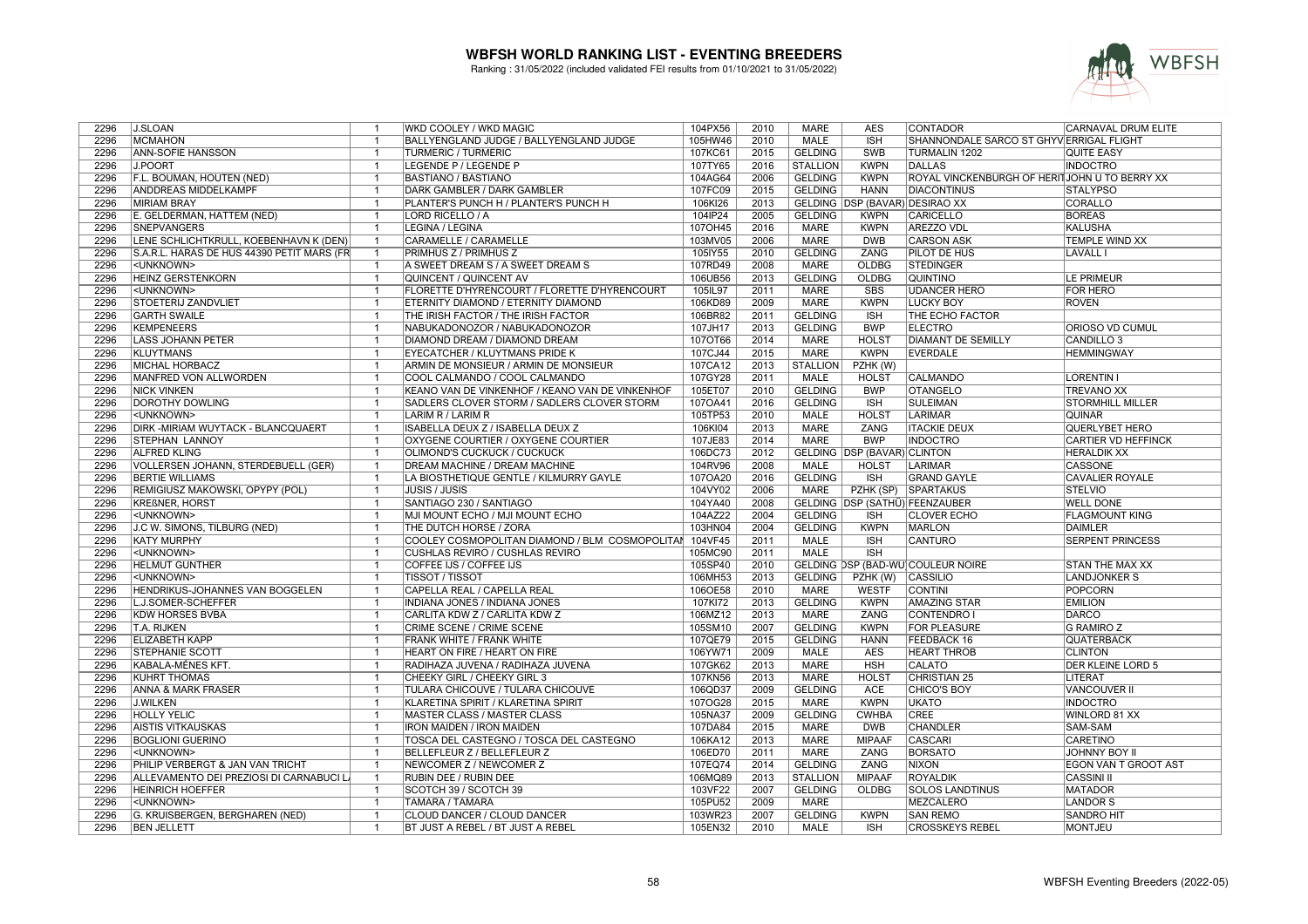

| 2296 | <b>SUSAN FITZPATRICK</b>                 | $\overline{1}$          | GREENLINE / CASTLE HOWARD ACE                 | 105EG35 | 2009 | <b>GELDING</b>  | <b>ISH</b>     | CASSINO                               | <b>CAVALIER ROYALE</b>     |
|------|------------------------------------------|-------------------------|-----------------------------------------------|---------|------|-----------------|----------------|---------------------------------------|----------------------------|
| 2296 | ELIZABETH & SILAS SONTER                 | $\overline{1}$          | WIDGEE TOTAL TRIBUTE / WIDGEE TOTAL TRIBUTE   | 106GG99 | 2009 | <b>GELDING</b>  | <b>ACE</b>     | WIDGEE TOTAL ECLIPSE                  | <b>GRAF TOP</b>            |
| 2296 | <unknown></unknown>                      | $\overline{1}$          | <b>COUNTACH / COUNTACH</b>                    | 107AD57 | 2010 | <b>STALLION</b> | <b>AES</b>     | <b>CONTAGO</b>                        |                            |
| 2296 | <b>PADDY MEANEY</b>                      | $\overline{1}$          | CAESAR ARGYL DIAMOND / CAESAR ARGYL DIAMOND   | 104LI45 | 2007 | <b>GELDING</b>  | <b>ISH</b>     | <b>CARRICK DIAMOND LAD</b>            |                            |
| 2296 | <b>MRS FRAN ROWLATT - MCCORMICK</b>      | -1                      | MON AMI ALME / MON AMI ALME                   | 105FN57 | 2008 | <b>GELDING</b>  | <b>BE/SIES</b> | <b>ADAM IV</b>                        | <b>MILE HILL</b>           |
| 2296 | <b>HARRING WILHELM</b>                   | $\overline{1}$          | LOOK AT HER / LOOK AT HER                     | 106WG18 | 2014 | <b>MARE</b>     | <b>HOLST</b>   | <b>RISCALLASILLA</b>                  | <b>LARIMAR7</b>            |
| 2296 | <b>NILS NORDMANN</b>                     | $\overline{1}$          | GIN O'CLOCK / GIN O'CLOCK                     | 107EC87 | 2015 | <b>MARE</b>     | <b>HANN</b>    | <b>GREY TOP</b>                       |                            |
| 2296 | <unknown></unknown>                      | $\overline{1}$          | DIABELLA 10 / DIABELLA 10                     | 107RP11 | 2015 | <b>MARE</b>     | <b>HANN</b>    | <b>DIACONTINUS</b>                    | <b>ESCUDO I</b>            |
| 2296 | <unknown></unknown>                      | $\overline{1}$          | HERO MOTIVATOR / HERO MOTIVATOR               | 104BT79 | 2006 | <b>MALE</b>     | ISH            | <b>CULT HERO</b>                      |                            |
| 2296 | <b>DERMOT RYAN</b>                       | $\overline{1}$          | KILCANNON MAX / KILCANNON MAX                 | 106PP34 | 2011 | <b>GELDING</b>  | <b>ISH</b>     | LUX <sub>Z</sub>                      | <b>ERRIGAL FLIGHT</b>      |
| 2296 | <b>FRITZ BETHKE</b>                      | $\overline{1}$          | QUIBELLE 27 / QUIBELLE 27                     | 106HQ08 | 2011 | MARE            | OLDBG          | <b>QUINTADOR</b>                      | LANDOR S                   |
| 2296 | <b>JOE MELNIK</b>                        | -1                      | PLUMPJACK / PLUMPJACK                         | 106WS26 | 2014 | <b>GELDING</b>  | <b>WESTF</b>   |                                       |                            |
| 2296 | <b>KLAUTZER, BEATE</b>                   | $\overline{1}$          | BACK IN TIME 2 / BACK IN TIME 2               | 105NM98 | 2011 | <b>MARE</b>     | <b>WESTF</b>   | <b>BAYARD 70</b>                      | <b>SPARTAN</b>             |
| 2296 | MRS. M. WADE                             | $\mathbf{1}$            | REUBEN RIALTO / REUBEN RIALTO                 | 105EX82 | 2010 | <b>GELDING</b>  | <b>SHBGB</b>   | <b>FORINTH</b>                        | <b>EPILOT</b>              |
| 2296 | <b>MEINERS, DIRK</b>                     | $\overline{1}$          | LUC M / LUC M                                 | 104MO00 | 2007 | <b>GELDING</b>  | OLDBG          | <b>LUDWIG VON BAYERN</b>              | <b>SERATINO XX</b>         |
| 2296 | ALFONS BRUEGGEHAGEN                      | $\overline{1}$          | LUDWIG VON AMSTERDAM / LUDWIG VON AMSTERDAM   | 105GL67 | 2009 | <b>GELDING</b>  | OLDBG          | LUDWIG VON BAYERN                     | <b>AMSTERDAM</b>           |
| 2296 | <b>ENZO CARNEVALE</b>                    | $\overline{1}$          | CARLA VELOSO / CARLA VELOSO                   | 106RD29 | 2013 | <b>MARE</b>     | <b>MIPAAF</b>  | EHMON DELLA COMETA                    | HAND IN GLOVE              |
| 2296 | <b>LAI ANGELO</b>                        | $\overline{\mathbf{1}}$ | UNICO DE LA FOLGORE / UNICO DE LA FOLGORE     | 106EI20 | 2013 | <b>STALLION</b> | <b>MIPAAF</b>  | <b>CONCORAL</b>                       | <b>NEONELI</b>             |
| 2296 | HELGA SOEDERGREN, KETTINGE (DEN)         | $\overline{1}$          | STENVAENGE POLISE / STENVAENGE POLISE         | 104VZ47 | 2009 | <b>MARE</b>     | <b>DWB</b>     | <b>BACCARAT XX</b>                    | <b>VOLTAIRE</b>            |
| 2296 | <unknown></unknown>                      | $\overline{1}$          | ASTI HERA / ASTI HERA                         | 107EL29 | 2014 | <b>MARE</b>     |                |                                       |                            |
| 2296 | <unknown></unknown>                      | $\overline{1}$          | THYMES TOO / THYMES TOO                       | 105JY96 | 2008 | <b>GELDING</b>  |                |                                       | <b>JACKSON SQUARE</b>      |
| 2296 | LEANNE MARSHALL GHS                      | $\overline{1}$          | GHS CALEXICO / GHS CALEXICO                   | 107HT99 | 2015 | <b>MARE</b>     | <b>ISH</b>     | <b>VAN GOGH</b>                       |                            |
| 2296 | <b>ANTHONY MEANEY JNR</b>                | $\overline{1}$          | NUANS T VOLT / NUANS T VOLT                   | 105KD96 | 2011 | <b>GELDING</b>  | <b>ISH</b>     | <b>T IS VOLTAIRE</b>                  |                            |
|      |                                          |                         |                                               |         |      |                 |                |                                       |                            |
| 2296 | STAL BURG B.V.                           | $\overline{1}$          | FERNHILL KARAMBA / KARAMBA B.                 | 107LM25 | 2015 | <b>GELDING</b>  | <b>KWPN</b>    | <b>CARAMBOLE</b>                      | <b>FOR PLEASURE</b>        |
| 2296 | AHLMANN, DIRK                            | $\overline{1}$          | DONNABELLA 11 / DONNABELLA 11                 | 106FX79 | 2011 | <b>MARE</b>     | <b>HOLST</b>   | <b>FAVORITAS XX</b>                   | <b>CLINTON</b>             |
| 2296 | <unknown></unknown>                      | $\overline{1}$          | INFINITY DE AVELLON / INFINITY DE AVELLON     | 107QE10 | 2012 | <b>MARE</b>     | <b>CDE</b>     |                                       |                            |
| 2296 | <unknown></unknown>                      | $\overline{1}$          | MARLANGO DE POMES / MARLANGO DE POMES         | 106KA94 | 2013 | <b>MALE</b>     | <b>CDE</b>     | <b>GRAND ZEUS VD PRINSENHOEV</b>      |                            |
| 2296 | C. TOLMAN                                | -1                      | HANERINA SSF / HANERINA SSF                   | 106NB54 | 2012 | <b>MARE</b>     | <b>KWPN</b>    | LYJANERO                              | <b>INDOCTRO</b>            |
| 2296 | <b>MAURICE COUSINS</b>                   | $\overline{1}$          | FERNHILL FUGITIVE / FERNHILL FUGITIVE         | 103FM16 | 2005 | <b>GELDING</b>  | <b>ISH</b>     | LUX <sub>Z</sub>                      | <b>RAMIRO B</b>            |
| 2296 | <b>JOSEPH SKELTON</b>                    | -1                      | BORRIS KINGS QUALITY / BORRIS KINGS QUALITY   | 107GO67 | 2015 | <b>MARE</b>     | <b>ISH</b>     | <b>KINGS MASTER</b>                   |                            |
| 2296 | <unknown></unknown>                      | $\overline{1}$          | TARBURRA PUSS N BOOTS / TARBURRA PUSS N BOOTS | 107EK18 | 2012 | <b>GELDING</b>  |                | <b>LUXURY EGO Z</b>                   | <b>COOL CAT</b>            |
| 2296 | <unknown></unknown>                      | $\overline{1}$          | PIKS DANCING QUEEN / PIKS DANCING QUEEN       | 106QJ72 | 2012 | <b>MARE</b>     | <b>OLDBG</b>   |                                       |                            |
| 2296 | <unknown></unknown>                      | -1                      | LARIOSTEA H / LARIOSTEA H                     | 105HZ52 | 2010 | <b>MARE</b>     | <b>WESTF</b>   | LISSARO VAN DE HELLE                  |                            |
| 2296 | HANNELORE REIBKE                         | $\overline{1}$          | LORD CALEGRO / LORD CALEGRO                   | 107UK69 | 2013 | <b>GELDING</b>  | <b>WESTF</b>   | <b>LAST MAN STANDING</b>              | <b>CARTE D'OR</b>          |
| 2296 | TOM FLIEGEN                              | -1                      | COOLEY ROCKMASTER / HARDY VH VLIEGENHOF Z     | 105AT92 | 2010 | <b>MALE</b>     | ZANG           | <b>HARDROCK Z</b>                     | <b>PARCO</b>               |
| 2296 | <unknown></unknown>                      | $\overline{1}$          | <b>EMPATIA / EMPATIA</b>                      | 106PV23 | 2011 | <b>MALE</b>     | PZHK (SP)      | LE DUC                                | <b>EHRENTUSCH</b>          |
| 2296 | CHRIS DE COOMAN                          | $\overline{1}$          | EPSILON DE LA COMOGNE / EPSILON DE LA COMOGNE | 106PS81 | 2010 | <b>MARE</b>     | <b>SBS</b>     | <b>SANDREO</b>                        | <b>JACCO</b>               |
| 2296 | KABALA-MÉNES KFT.                        | $\overline{1}$          | RADIHAZA JUNIOR / RADIHAZA JUNIOR             | 106KG79 | 2013 | <b>STALLION</b> | <b>HSH</b>     | <b>CALATO</b>                         | <b>GOLIATH</b>             |
| 2296 | <b>PEDE, BERNHARD</b>                    | $\overline{1}$          | <b>DSP LORDANUS / LORDANUS</b>                | 104RP97 | 2008 |                 |                | GELDING DSP (BRAND) LEVISTO'S BIG BOY | NOBELTAENZER               |
| 2296 | <b>KATE JARVEY</b>                       | $\overline{1}$          | KATCHAFIRE / KATCHAFIRE                       | 107IM72 | 2015 | <b>GELDING</b>  | <b>ISH</b>     | SIR DONNERHALL I                      | <b>LAFONTAINE</b>          |
| 2296 | <b>JOHN GLYNN</b>                        | $\overline{1}$          | SHANACLOUGH CARMEN / SHANACLOUGH ALSTON       | 106XY63 | 2014 | <b>MARE</b>     | <b>ISH</b>     | <b>ALDATUS Z</b>                      | <b>COEVERS DIAMOND BOY</b> |
| 2296 | <b>MS DEBORAH PALMER</b>                 | $\overline{1}$          | VANDYKE / VANDYKE                             | 106VT19 | 2014 | <b>GELDING</b>  | <b>ISH</b>     | VANCOUVER                             | <b>TOUCHDOWN</b>           |
| 2296 | <b>OINRI JACKSON</b>                     | $\overline{1}$          | FREEDOM HILL / FREEDOM HILL                   | 105IF41 | 2010 | <b>GELDING</b>  | <b>ISH</b>     | <b>FERNHILL VRIEND</b>                | <b>CLOVER VALLEY</b>       |
| 2296 | <b>ANA BECA</b>                          | $\overline{1}$          | TILIKUM / TILIKUM                             | 103RW25 | 2006 | <b>GELDING</b>  | <b>CDE</b>     | <b>AVERNER</b>                        | LACOS                      |
| 2296 | HARAS D/L POMME BAERTSOEN-KELDERMAN      | $\overline{1}$          | NELSON DE LA POMME / NELSON DE LA POMME       | 106ZQ37 | 2013 | <b>MALE</b>     | <b>BWP</b>     | <b>GEMINI XX (CLONE)</b>              | QUERLYBET HERO             |
| 2296 | M. PATRICK SISQUEILLE, CASTERA VERDUZAN  | $\mathbf{1}$            | VINKA'S JRA / VINKA'S                         | 104WM63 | 2009 | <b>GELDING</b>  | AA             | TINKA'S BOY (NL) KWPN                 | <b>QUATAR DE PLAPE</b>     |
| 2296 | MME CHRISTINE ABADIE-GIEN, MENESPLET (FF | $\overline{1}$          | SAHIB FONTANEL / SAHIB FONTANEL               | 103TH20 | 2006 | <b>GELDING</b>  | AA             | QUATAR DE PLAPE AA                    | QUARTZ DE FRELY            |
| 2296 | <b>VERHEYEN PELLENS</b>                  | -1                      | <b>IDALCO / IDALCO</b>                        | 105HG04 | 2008 | <b>GELDING</b>  | <b>BWP</b>     | <b>DEL PIERO</b>                      | <b>FERRO 87.151</b>        |
| 2296 | KRUETZMANN WILHELM, POGGENSEE (GER)      | $\overline{1}$          | TIMTOWN / TIMTOWN                             | 104WX16 | 2008 | <b>GELDING</b>  | <b>HOLST</b>   | <b>TIMOLINO XX</b>                    | <b>CAROLUS II</b>          |
| 2296 | <b>TOM FLEMING</b>                       | $\overline{1}$          | ARDEO CASTLECONNOR / ARDEO CASTLECONNOR       | 106QC73 | 2013 | <b>GELDING</b>  | <b>ISH</b>     | <b>SLIGO CANDY BOY</b>                |                            |
| 2296 | <b>FRANCIS TUBMAN</b>                    | -1                      | DERENA SUPER STAR / DERENA SUPER STAR         | 106NP28 | 2013 | <b>GELDING</b>  | <b>ISH</b>     | <b>WOMANIZER</b>                      |                            |
| 2296 | G. BOONZAAYER                            | $\overline{1}$          | FAIRY TALE B / FAIRY-TALE B                   | 106UX99 | 2010 | MARE            | <b>KWPN</b>    | <b>ROVEN</b>                          | <b>AHORN</b>               |
| 2296 | <unknown></unknown>                      | $\overline{1}$          | KUNG FU MASTER GP / KUNG FU MASTER GP         | 107DI33 | 2011 | <b>GELDING</b>  |                |                                       |                            |
| 2296 | KOVÁCS RÉKA                              | $\overline{1}$          | CARINA / CARINA                               | 107GA83 | 2014 | <b>MARE</b>     | <b>HSH</b>     | CALGARY V.A. CH                       | <b>CORRADO II</b>          |
| 2296 | KAI-STEFFEN MEIER                        | $\overline{1}$          | MAISTEIN / MB MAISTEIN                        | 106QH61 | 2013 | <b>GELDING</b>  | OLDBG          | <b>ROCKY LEE</b>                      | <b>HERALDIK XX</b>         |
| 2296 | <b>OLDENBURGER</b>                       | $\overline{1}$          | <b>BOB/BOB</b>                                | 106GW21 | 2011 | MALE            | <b>OLDBG</b>   | <b>BAILAMOS BIOLLEY</b>               | <b>CHAGALLO</b>            |
| 2296 | JEAN-CLAUDE GAURIEAU 19460 NAVES (FRA)   | $\mathbf{1}$            | VICOMTE DE LOUME / VICOMTE DE LOUME           | 105IW13 | 2009 | <b>GELDING</b>  | SF             | YARLANDS SUMMER SONG                  | OBERON DU MOULIN           |
|      |                                          |                         |                                               |         |      |                 |                |                                       |                            |